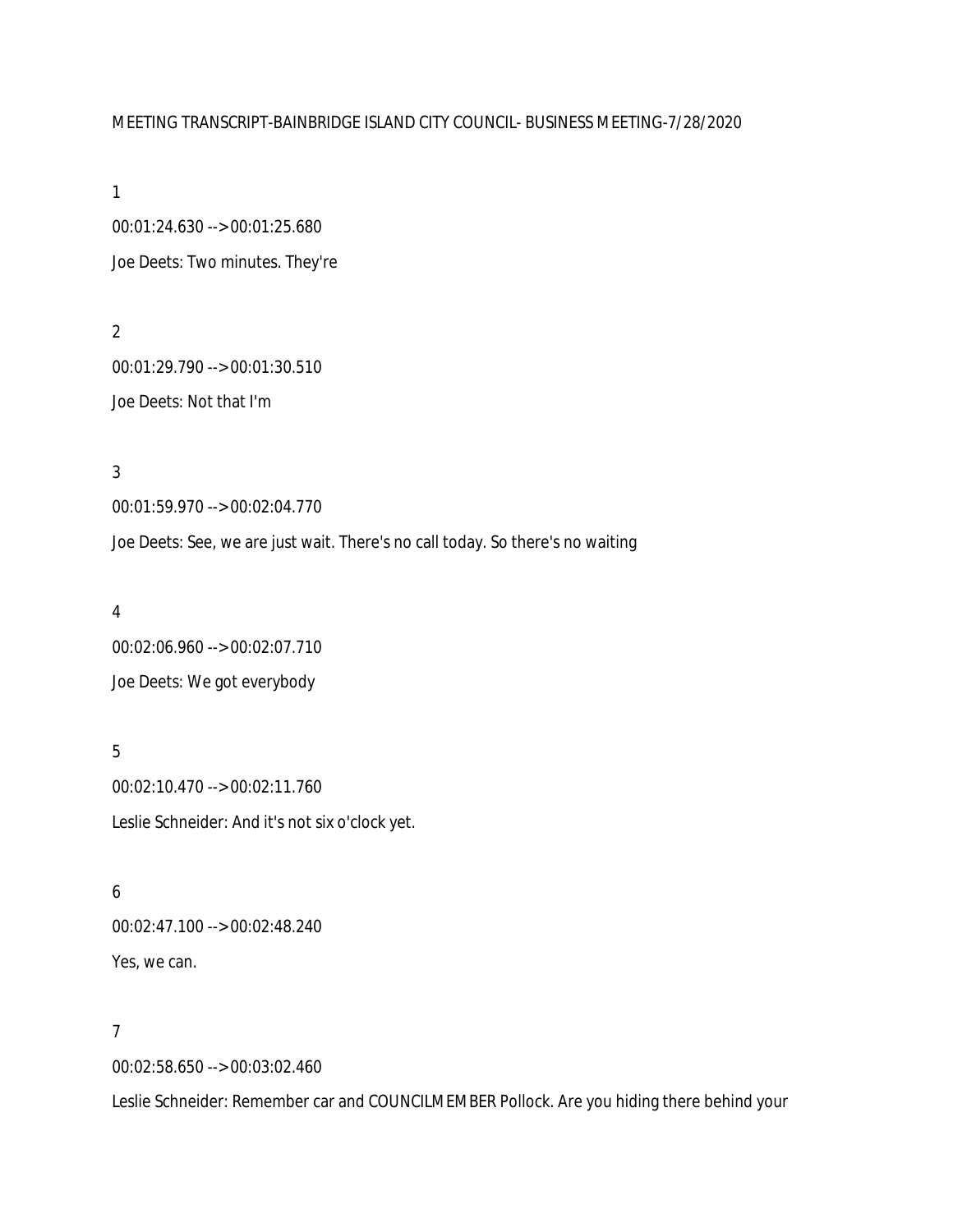00:03:04.260 --> 00:03:06.450

Leslie Schneider: Your. There we go. There's one.

#### 9

00:03:08.580 --> 00:03:10.530

Leslie Schneider: Awesome. Thank you both.

10

00:03:20.100 --> 00:03:32.730

Leslie Schneider: My computer clock says we have arrived at six o'clock, so I will here by open the city council regular business meeting for today Tuesday, July 28 2020

11

00:03:33.990 --> 00:03:34.860

Leslie Schneider: And

#### 12

00:03:37.170 --> 00:03:46.680

Leslie Schneider: In our roll call. Today we are missing. Councilmember Medina, he announced quite a while ago that he would need to miss this meeting.

#### 13

00:03:47.220 --> 00:04:07.050

Leslie Schneider: Six council members are present tonight, including our Deputy Mayor deets and council members nisar council member Pollock council member car counselor for high topless and our city managers with us this evening and our city attorney.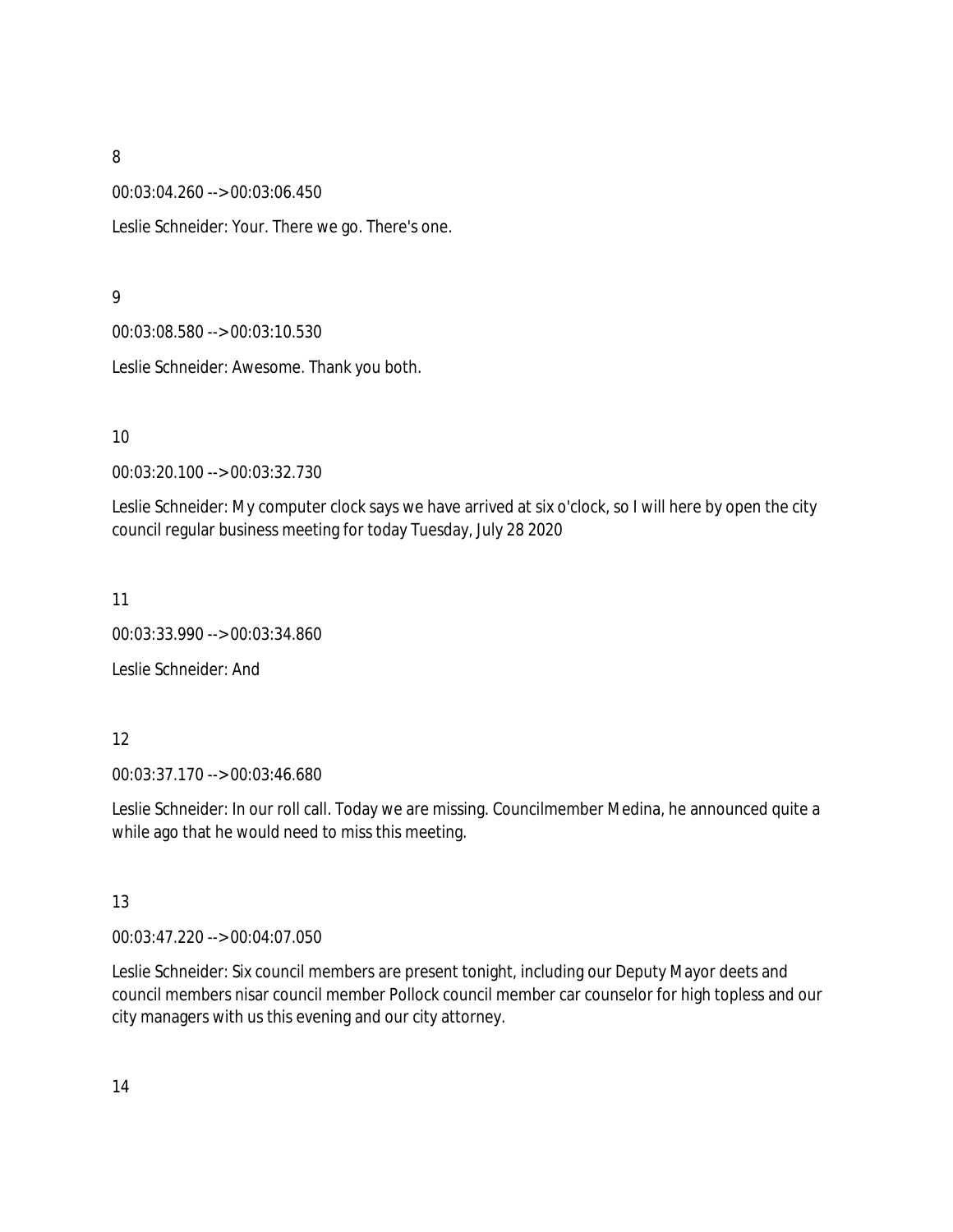00:04:08.130 --> 00:04:15.420

Leslie Schneider: We have some other folks kind of waiting in the wings to support us as we get through as we go through our meeting with any

15

00:04:16.950 --> 00:04:21.330

Leslie Schneider: Council member like to just do a quick check in. Before we move on.

16

00:04:26.160 --> 00:04:31.740

Leslie Schneider: Alright, well let's do that. So we are moving on now to item number two.

17

00:04:34.650 --> 00:04:40.770

Leslie Schneider: I'm sorry. Oh, you know what, I don't have my hand. My I'm so sorry. Let's get this going here.

#### 18

00:04:45.060 --> 00:04:47.880

Leslie Schneider: Alright so Deputy Mayor

19

00:04:48.660 --> 00:04:55.740

Joe Deets: You have your THANK YOU MAYOR. Yes, I always like to have a brief check in looking forward to tonight's meeting.

#### 20

00:04:56.820 --> 00:05:09.210

Joe Deets: Some very good things to talk about one that I'm particularly excuse oh my god who's calling one thing I'm particularly interested is the economic recovery plan which will be discussing tonight so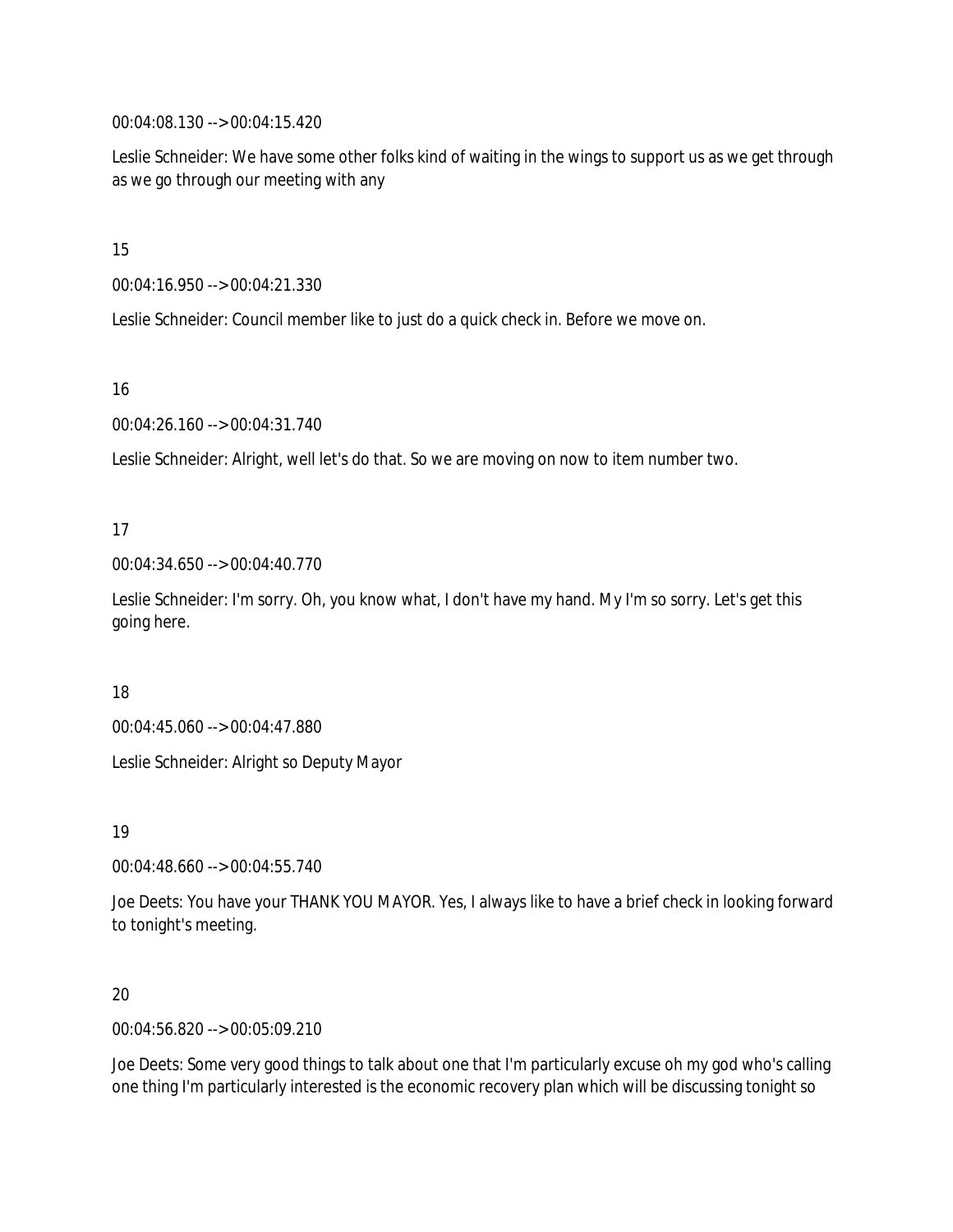00:05:10.410 --> 00:05:16.110

Joe Deets: Really looking forward to that conversation and very productive meeting. So that's it.

#### 22

00:05:16.290 --> 00:05:18.000

Leslie Schneider: All right. Well, thank you very much.

### 23

00:05:19.050 --> 00:05:23.250

Leslie Schneider: Okay, so how does the agenda look to everyone.

## 24

00:05:29.310 --> 00:05:32.190

Leslie Schneider: A council member dates Deputy Mayor

## 25

00:05:32.730 --> 00:05:39.990

Joe Deets: I unless comes from overhead topless unless you want to add something. I was just going to approve the agenda, as presented

# 26

00:05:43.500 --> 00:05:44.070 Leslie Schneider: topless.

# 27

00:05:45.090 --> 00:05:48.540

Kirsten Hytopoulos: I don't want to formally add anything, but I think I would remiss in not mentioning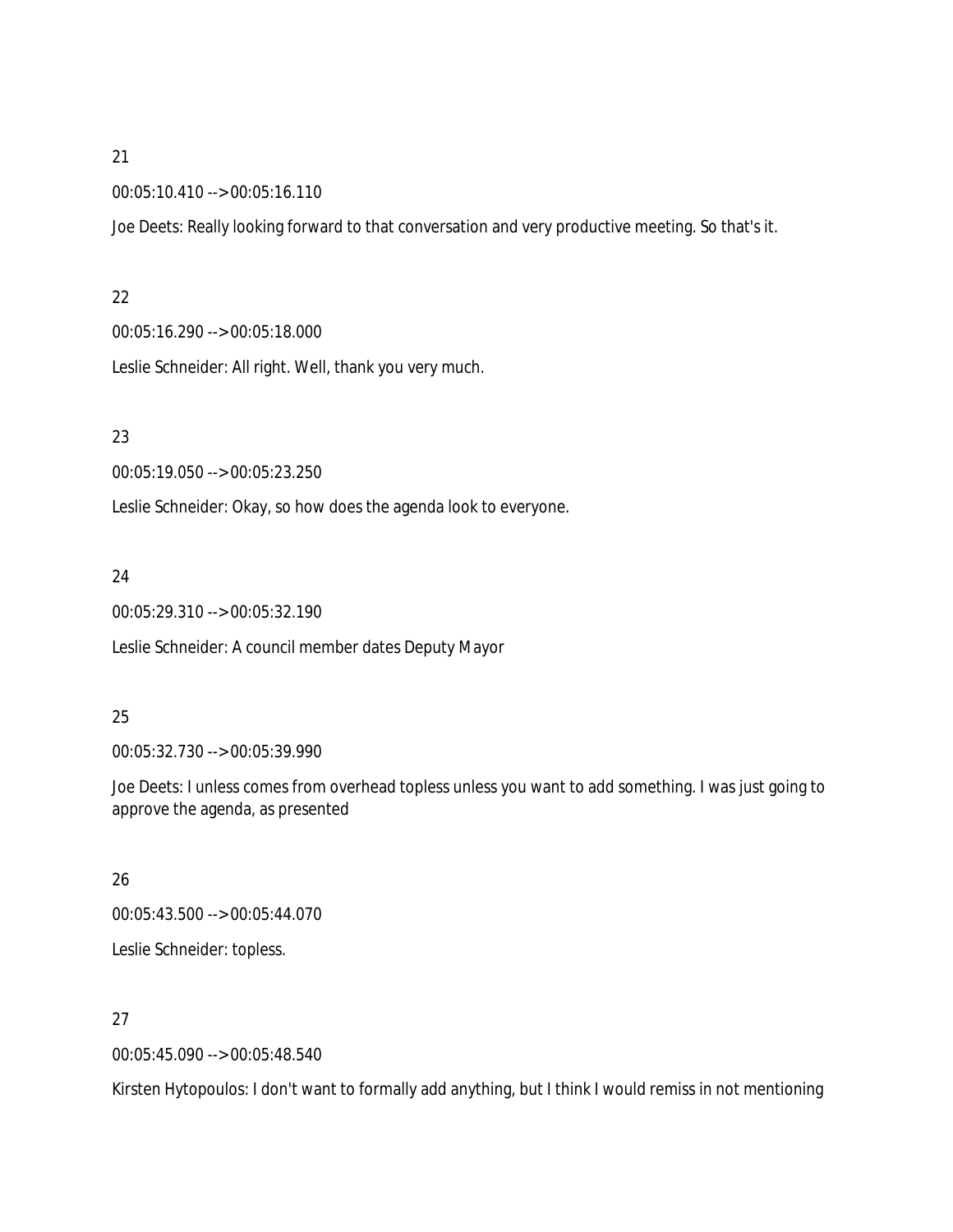#### 00:05:49.710 --> 00:06:04.350

Kirsten Hytopoulos: The op ed piece by Councillor Pollock in the Islander. I don't want to, because I think the public watching might be wondering whether we're going to address that today. I don't want to do rail. Our, our agenda, but I do want to say that I do want to discuss that at the good of the order

29 00:06:05.340 --> 00:06:05.760 Okay.

30

00:06:07.410 --> 00:06:12.270

Leslie Schneider: Thank you. Um, so we have emotion for approval. Is there a second

31

00:06:14.850 --> 00:06:20.760

Joe Deets: I'll just make it clear. Yeah, I moved to approve the agenda, as presented and I see

#### 32

00:06:21.450 --> 00:06:24.750

Leslie Schneider: And we have to remember car. Thank you very much.

#### 33

00:06:26.400 --> 00:06:30.450

Leslie Schneider: All right, if there's no further discussion. All in favor please say aye.

34

00:06:31.230 --> 00:06:33.060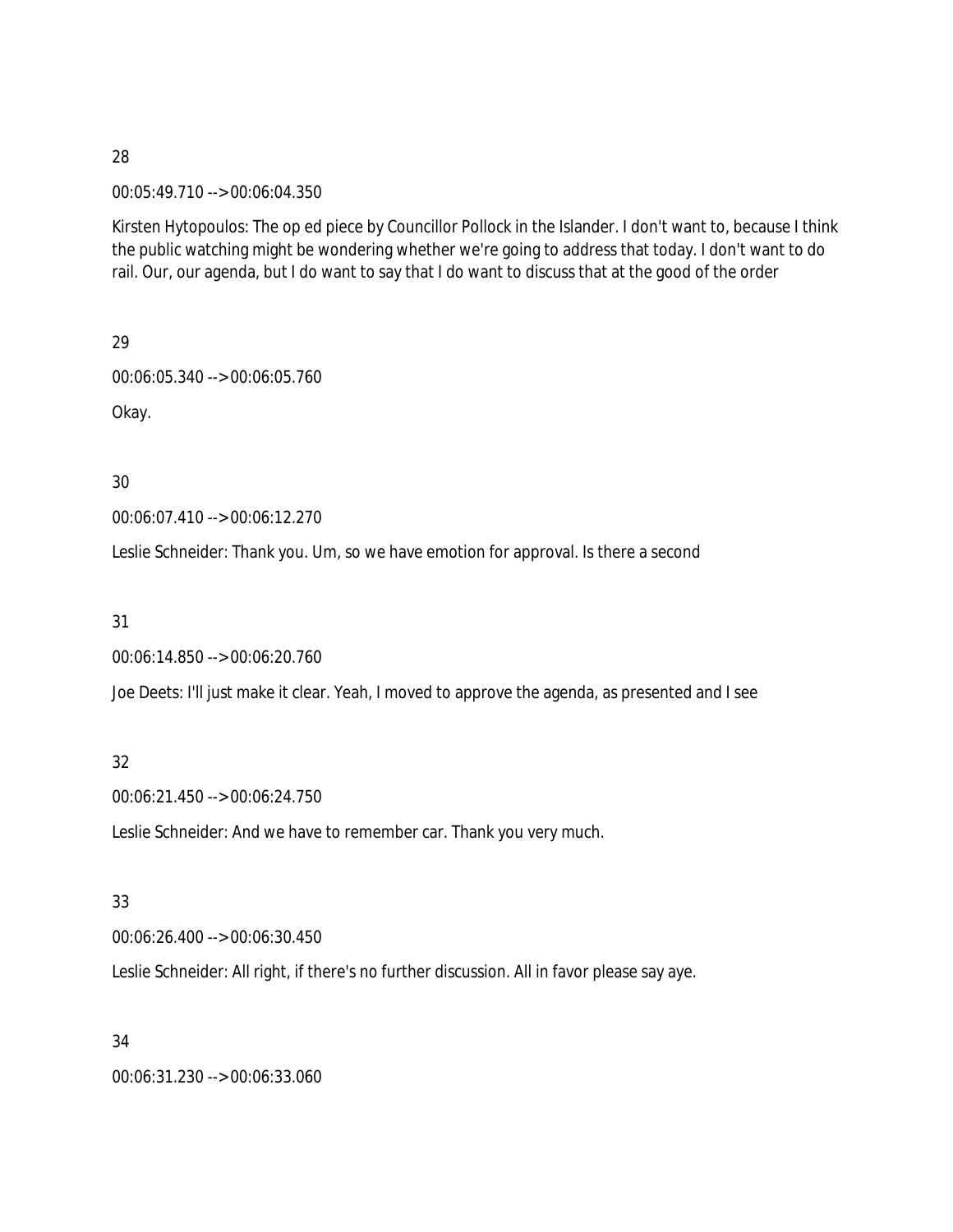Leslie Schneider: Aye, and any

35

00:06:35.460 --> 00:06:42.120

Leslie Schneider: Great, thank you that passes unanimously. And does anyone tonight have a conflict of interest, they would like to disclose.

# 36

00:06:45.210 --> 00:06:58.110

Leslie Schneider: All right, thank you. And we're now going to turn to public comment. And so I'm going to switch over to looking at my attendees list here, so I won't see panelists for a little bit and as

# 37

00:06:58.770 --> 00:07:16.680

Leslie Schneider: Many of you probably know already, we will be going in order of the hands as I see them up. And so if you want to make. Public comment please do find the the button that says, raise your hand. And I will call on you in order, and I would like to start with Cindy Anderson.

38

00:07:21.000 --> 00:07:21.840

cindy anderson: Can you hear me.

39

00:07:22.440 --> 00:07:23.520

Leslie Schneider: Yes. Okay.

40

00:07:24.180 --> 00:07:25.800

cindy anderson: Um, you know,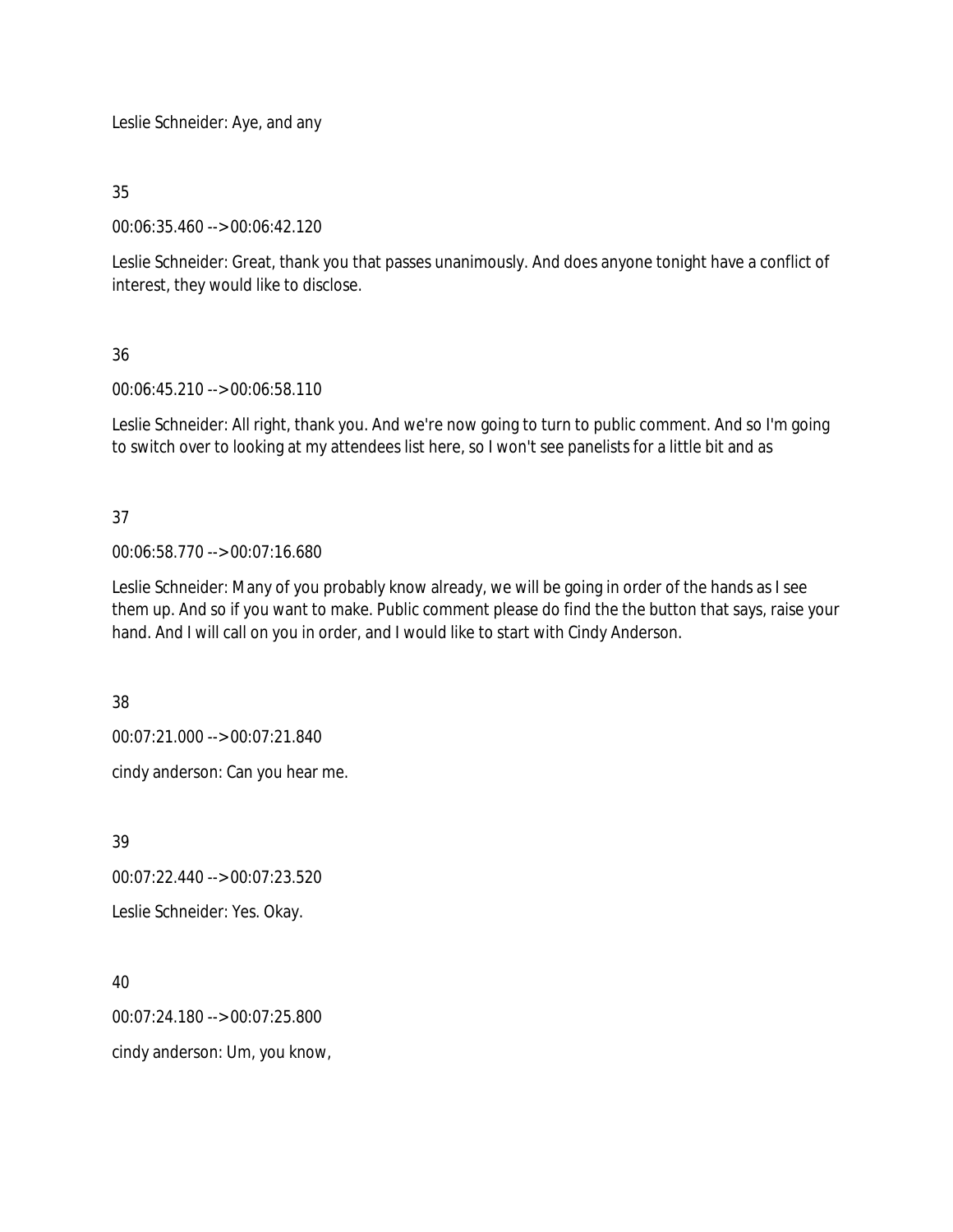00:07:26.910 --> 00:07:49.620

cindy anderson: I've listened for so many weeks to counsel people griping about what another council member has said in another situation and it's been on and on, you know, no crimes committed and so tonight. I'm going to address my comments first to Leslie Joe and cold. Who's not here.

42

00:07:51.480 --> 00:07:54.660

cindy anderson: I believe that when you voted to sell city bonds in

43

00:07:56.040 --> 00:08:03.840

cindy anderson: You committed bond fraud documents supporting the sale of the bonds failed to disclose the material fact that the city has no

44

00:08:04.140 --> 00:08:13.170

cindy anderson: Police person personal injury damage coverage for personal injury damages arising from and a use of unreasonable force.

45

00:08:13.500 --> 00:08:30.450

cindy anderson: This was a violation of the law under the Anti fraud provisions of the Securities Act of 1933 as amended the Securities Act of 1934 as amended and the Washington securities.

46

00:08:31.110 --> 00:08:50.610

cindy anderson: Act. I'm Kirsten, I believe you did the same thing in 2011 and elected officials are subject under State law to a criminal prosecution for 10 years and bond fraud is a felony. I think it's a Class B felony.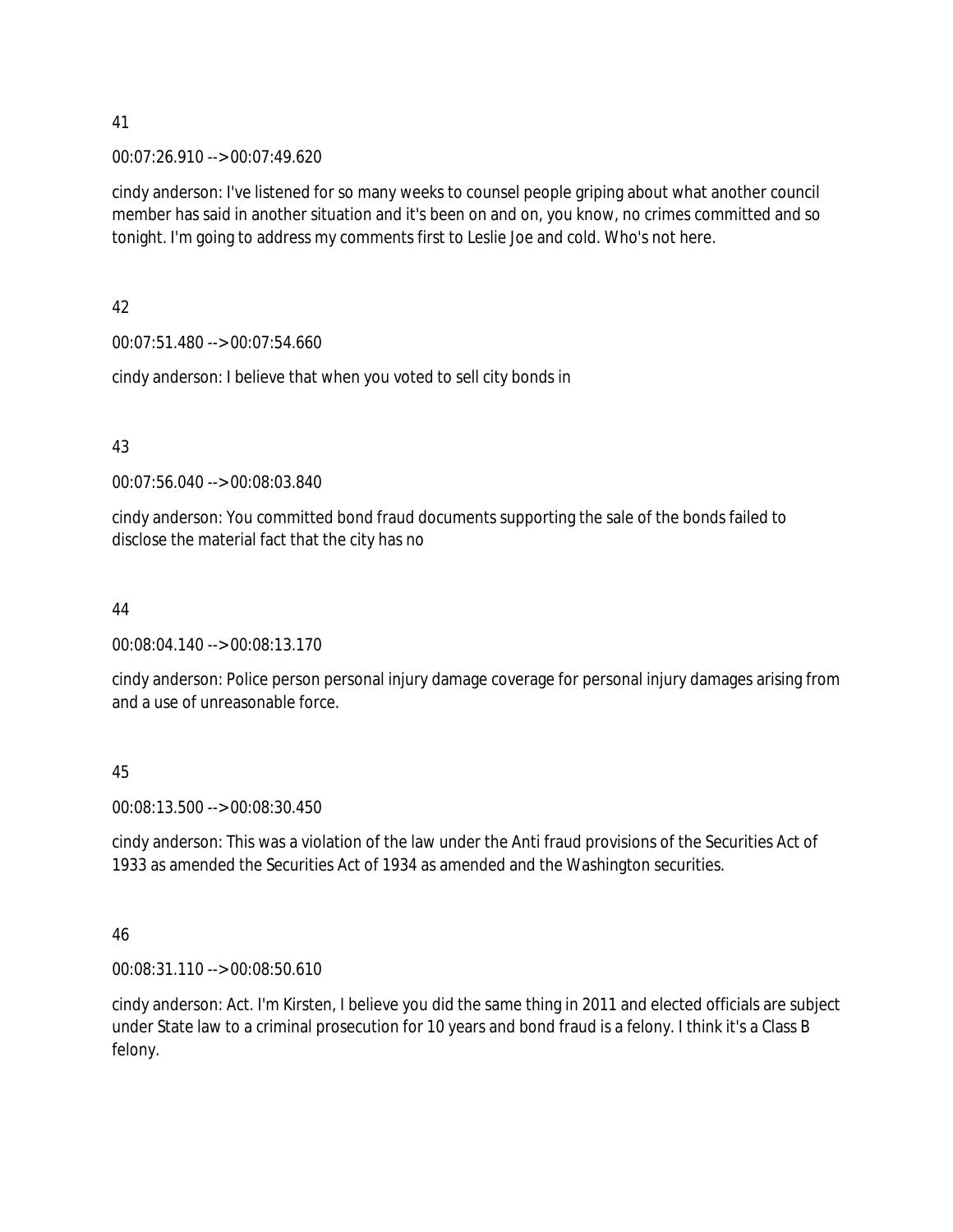00:08:51.630 --> 00:09:04.590

cindy anderson: And so, you know, if you're going to cry with each other. I'd rather see something like this brought up in for for the good of the order and discussed then continually swept under the rug. Thank you.

#### 48

00:09:06.180 --> 00:09:07.440

Leslie Schneider: Okay, thank you, Cindy.

### 49

00:09:08.550 --> 00:09:14.520

Leslie Schneider: The next one I have is team, Tara. And if you could please state your name and the street you live on.

#### 50

00:09:17.430 --> 00:09:18.450 Team Tarra: Yeah, sorry, that's

## 51

00:09:18.510 --> 00:09:20.580 Team Tarra: This is Aaron Phillips. I'm at work.

## 52

00:09:20.670 --> 00:09:23.670

Team Tarra: I live on Miller road you guys hear me.

# 53

00:09:24.270 --> 00:09:25.260

Leslie Schneider: Yes, we can. Thank you.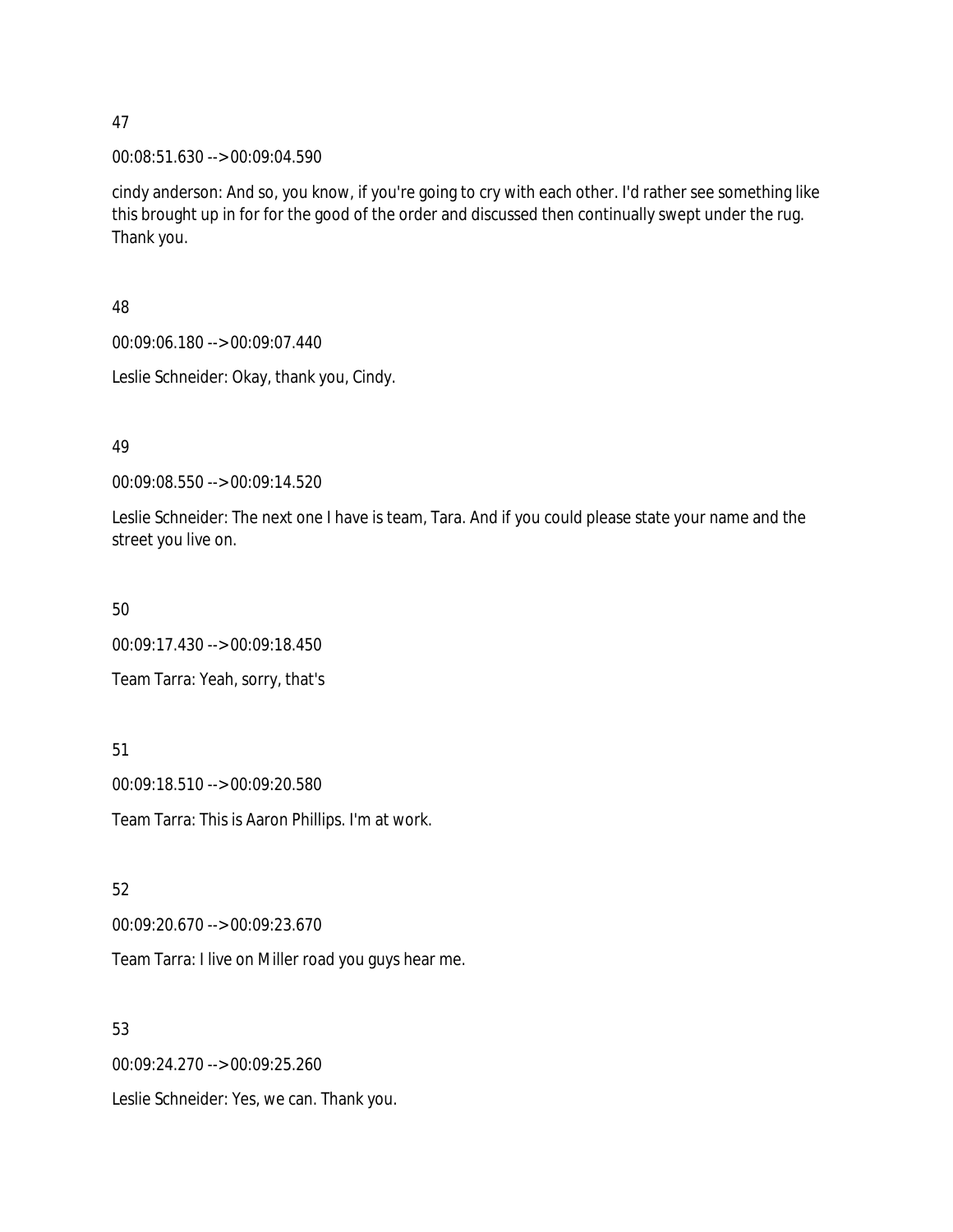00:09:26.100 --> 00:09:34.350

Team Tarra: Great. So I'm already nervous for this meeting. I was hoping that my comments would kind of be irrelevant but I'm just going to go through them.

55

00:09:35.010 --> 00:09:40.590

Team Tarra: Because it sounds like stuff might come back up. But what I wanted to say is, you know, I'm sorry I haven't

## 56

00:09:41.520 --> 00:09:50.310

Team Tarra: Been really in the thick of things, but I have been watching the meetings and I just want to say that there is, I'm kind of working throughout the district, but also

57

00:09:51.060 --> 00:10:01.800

Team Tarra: Very much connected with what's going on in the community. Just because I'm doing some campaign work and what I wanted to say that I've noticed is we have we have a public health crisis right now.

58

00:10:03.030 --> 00:10:12.870

Team Tarra: We have girls who are being sexually assaulted and raped. We have mental health crisis that's leading to suicide and as someone who has

59

00:10:13.320 --> 00:10:23.970

Team Tarra: suffered through severe depression, anxiety, this is a big issue for me, you know, we're trying to tackle institutional racism. We have people who can't afford to live where they work.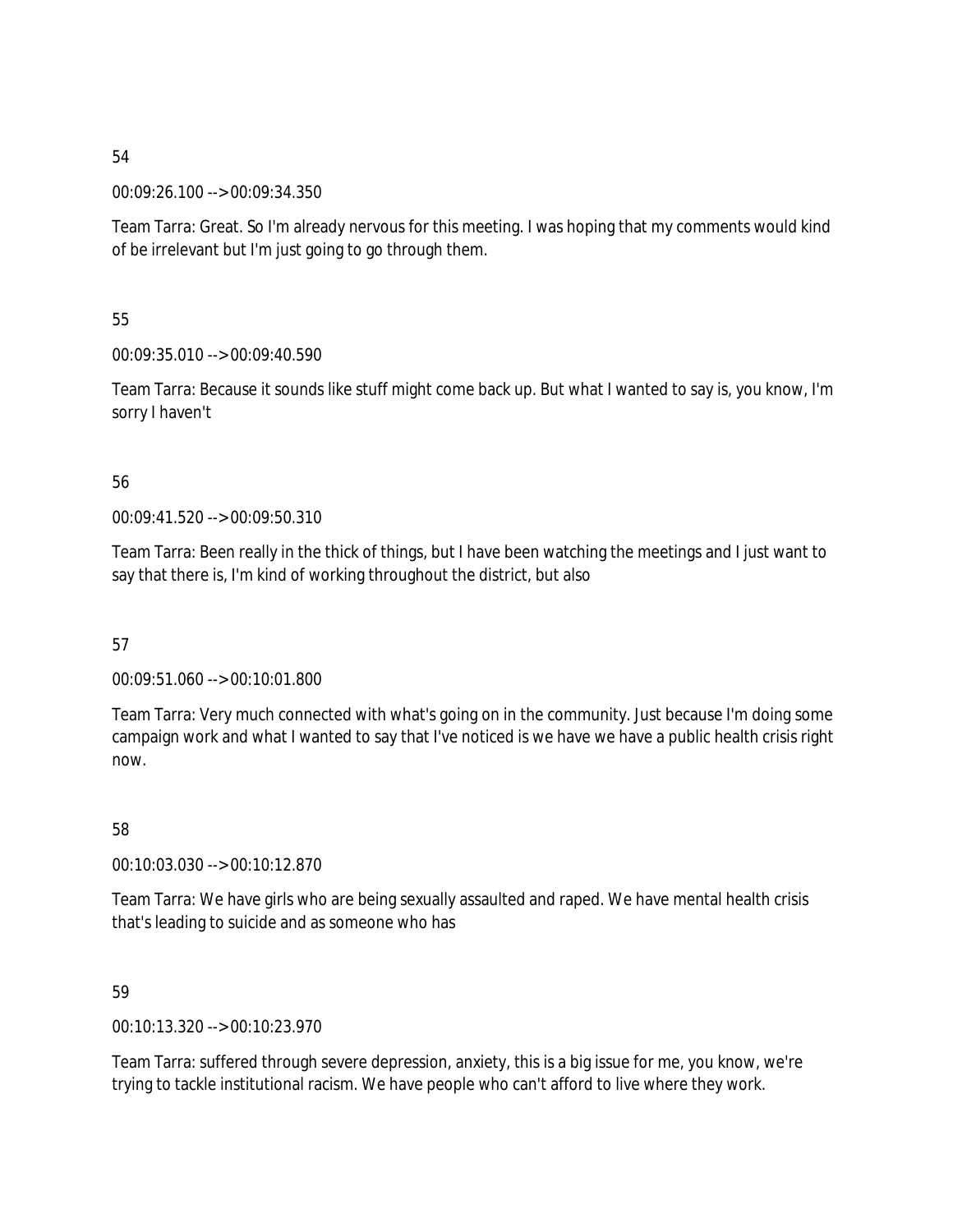#### 00:10:24.390 --> 00:10:29.640

Team Tarra: My friend just lost her job last week there's unemployment and think the Lord Joe is taking that on

## 61

00:10:30.330 --> 00:10:39.450

Team Tarra: But I have to say, if I were someone if I were me when I was 18 again and suffering with depression and I watched this body in the last four weeks.

# 62

00:10:39.870 --> 00:10:52.440

Team Tarra: I wouldn't know what to think. I mean I wouldn't look here for help. And the thing is, you guys have the power to help us and the issues I I talked about above are dramatic.

## 63

00:10:52.920 --> 00:11:02.550

Team Tarra: And what I'm hoping for today even is that you demonstrate your passion by the issues. You're right. You raise and the way you vote.

## 64

00:11:03.000 --> 00:11:21.000

Team Tarra: I really need to stop seeing the shame because it's starting to be more about this body than our community and we have so many extremely important crisis things going on. And I don't want to sound like I'm being dramatic because I'm not. It's really going on.

## 65

00:11:22.470 --> 00:11:32.400

Team Tarra: And I just, I don't want to play oppression Olympics. We are all benefiting from some in some way or form from institutional racism.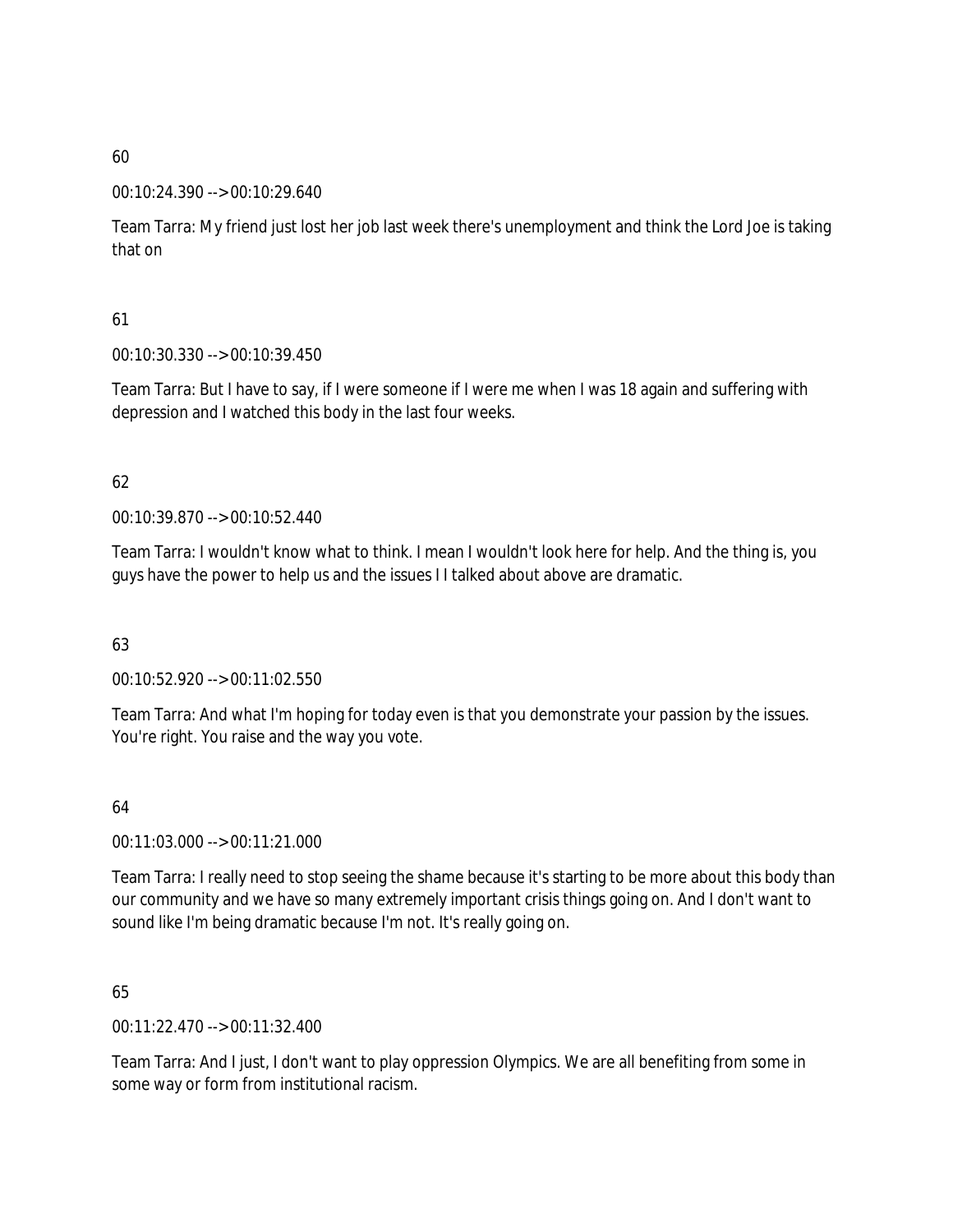00:11:32.700 --> 00:11:42.240

Team Tarra: We are all humans being, I just want you guys to start seeing humanity and each other. We there doesn't need to be shaming. This conversation is so

67

00:11:42.840 --> 00:11:51.540

Team Tarra: So problematic and hard to have that you guys are going to royally screw up on Conversations about Race, just like I have I'm speaking from

68

00:11:52.020 --> 00:12:02.430

Team Tarra: From experience. But what I want to see is that you guys are responding to our needs, as a community, and an acting a servant leaders in that capacity.

69

00:12:03.300 --> 00:12:21.990

Team Tarra: If you have issues with each other, please be very, very mindful about sort of bringing airing them up in the public view. I am really, really hopeful that you know we were in the right hands. And if we're not, we are in the only hand. So what I'm hoping is that you guys can

70

00:12:23.160 --> 00:12:29.190

Team Tarra: Sort of like local within you and respond to me as a community member as the community in general.

71

00:12:31.020 --> 00:12:39.840

Team Tarra: And, you know, show each other some grace, just like we all want to and just kind of move on to the issues that we need you to focus on. Thank you.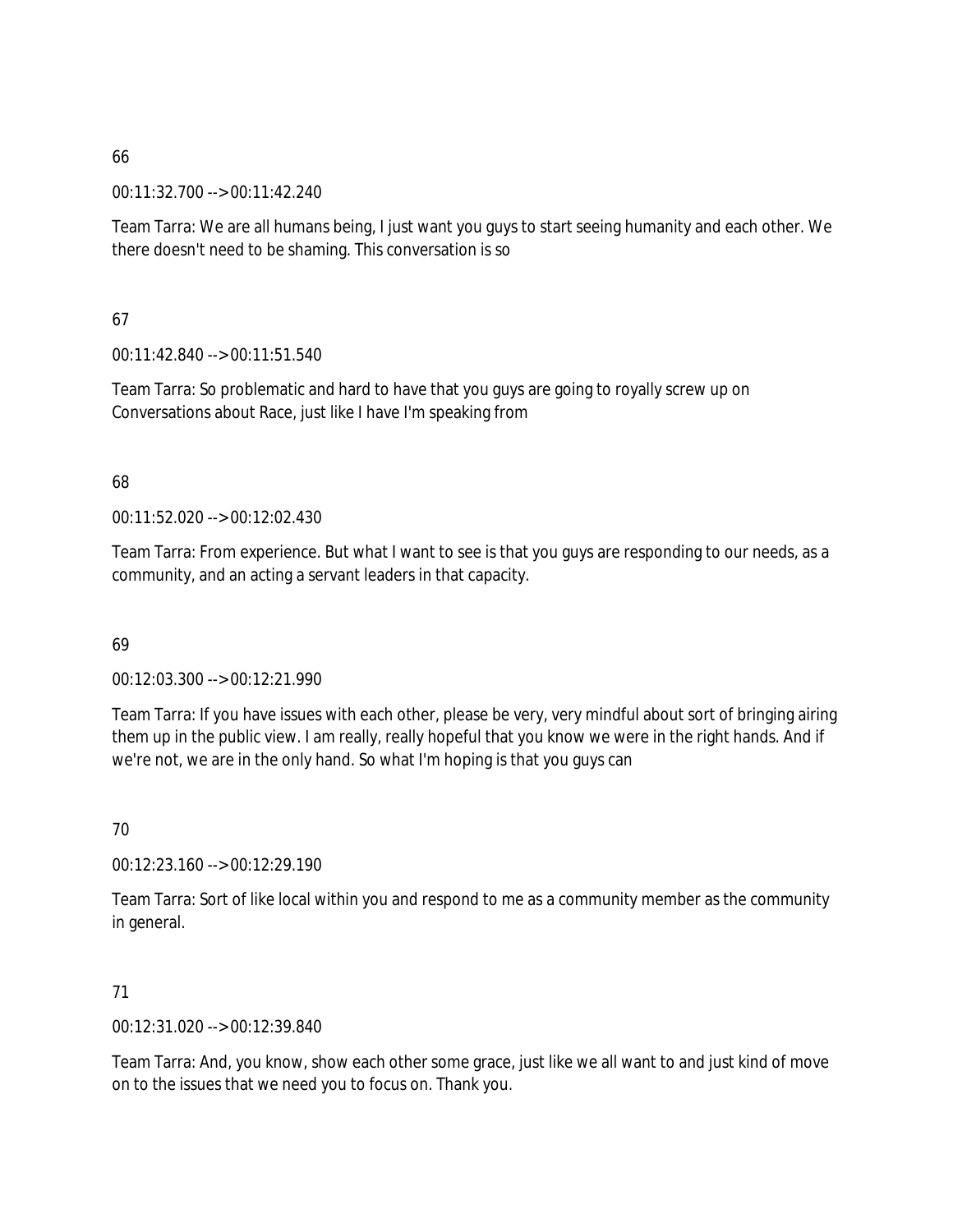00:12:40.380 --> 00:12:42.570

Leslie Schneider: All right. Thank you very much. CHEERING

73

00:12:43.950 --> 00:12:46.920

Leslie Schneider: Okay, next up is Mike

74

00:12:47.310 --> 00:12:49.050

Leslie Schneider: There. Yes.

75

00:12:49.500 --> 00:13:02.280

Rasham Nassar: I'm sorry to interrupt. I'm, I'm hoping that we can just quickly provide an instruction on how to raise hands. My I got a message that there's a member of the public that would like to comment but doesn't know how to raise the blue hand.

## 76

00:13:04.590 --> 00:13:10.110

Leslie Schneider: Okay, so there is there is an instruction guide that's attached to the agenda packet

#### 77

00:13:11.670 --> 00:13:14.880

Leslie Schneider: I think the main thing you want to do is look for the participants.

78

00:13:16.290 --> 00:13:24.570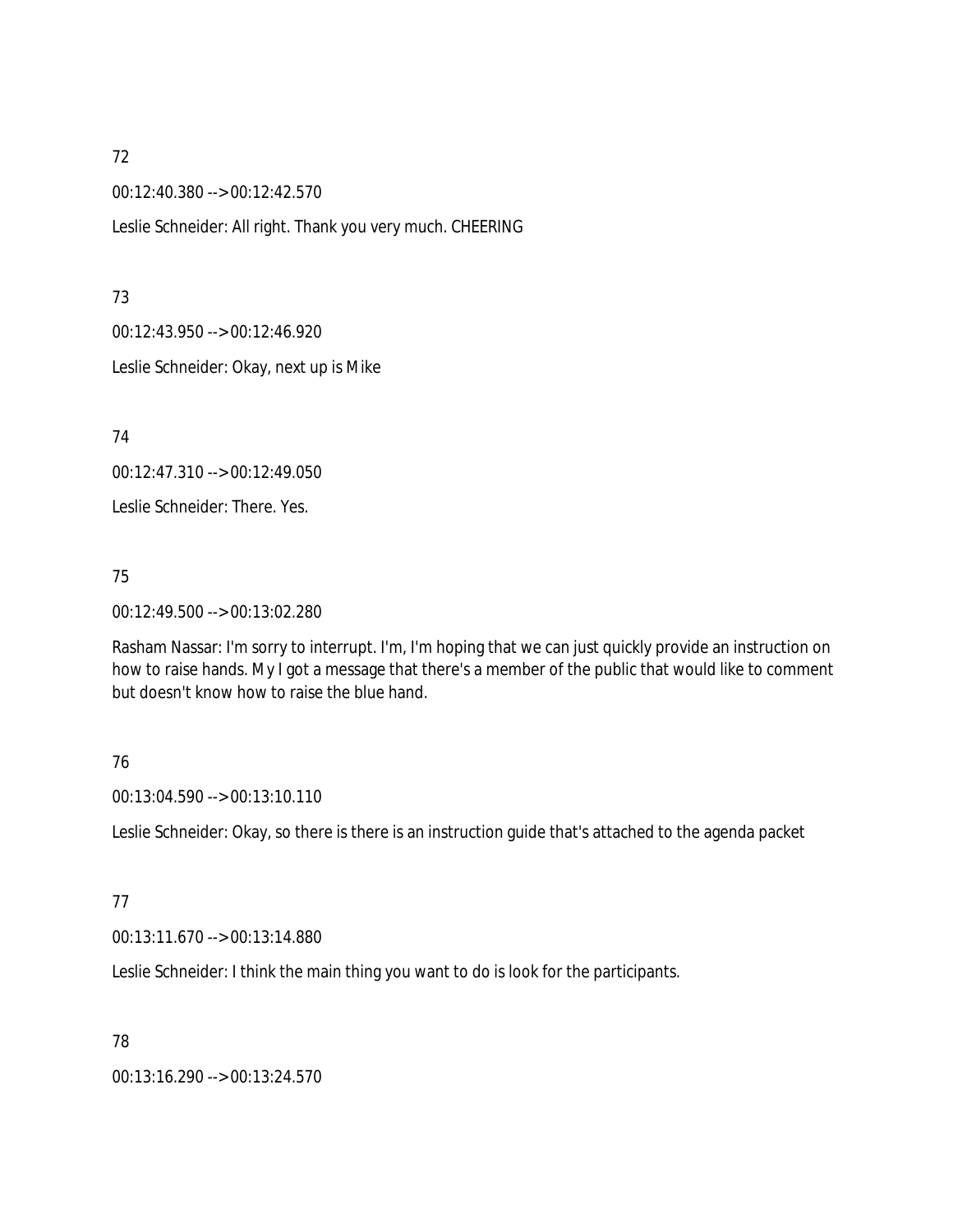Leslie Schneider: icon at the bottom of your screen and make sure that's up and then when that's up, you should be able to see a button for raising your hand down at the bottom.

79

00:13:25.890 --> 00:13:30.270

Leslie Schneider: I'm sorry, I can't go into any more detail than that right now but

# 80

00:13:31.800 --> 00:13:33.840

Leslie Schneider: But there are instructions attached

# 81

00:13:37.590 --> 00:13:47.970

Leslie Schneider: Okay. If we could move to Mike sarasi please state your name. If I mispronounced it and state you live on, and you have three minutes.

# 82

00:13:48.810 --> 00:13:56.880

Mike Suraci: My name is Mike ciresi I live on air and drive and they emerge island live on a medallion since 1977

# 83

00:13:58.980 --> 00:14:11.250

Mike Suraci: I was appalled to read the article written by Michael Pollan entitled The systematic racism in Bainbridge Island government published in the kits F son data July 24 only 20

## 84

00:14:12.510 --> 00:14:16.110

Mike Suraci: The article contains untrue and misleading statements.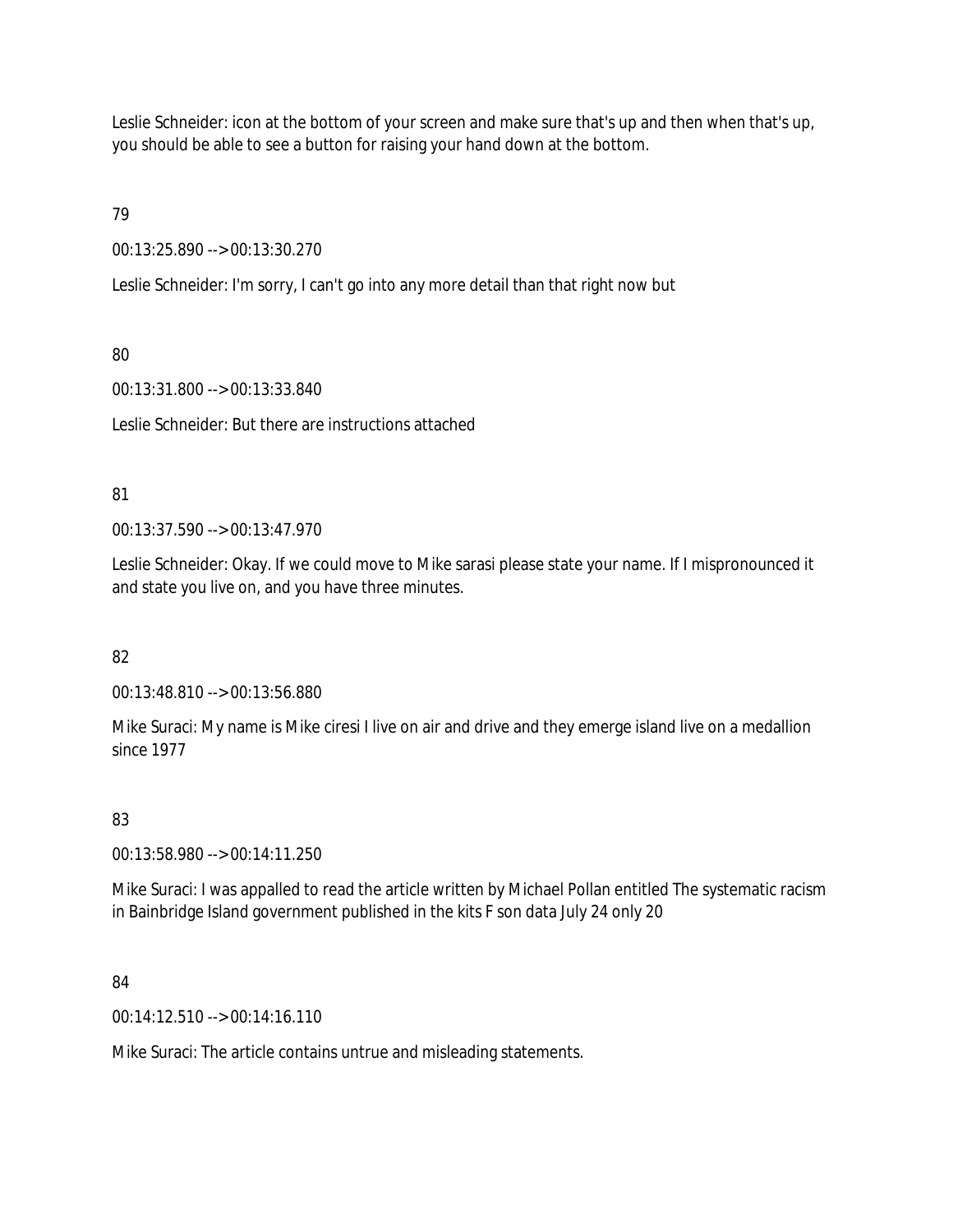00:14:17.460 --> 00:14:25.050

Mike Suraci: Further, the behavior of Pollock flies in the face of proper behavior of a sitting city council member

### 86

00:14:26.460 --> 00:14:41.520

Mike Suraci: This behavior is a replication of the same out of control behavior displayed during the sitting members prior tenure from 1999 to 2003 on the Bainbridge Island City Council.

## 87

00:14:42.930 --> 00:14:59.430

Mike Suraci: When the city council votes on emotion. It is the obligation of the full City Council to support the approved motion on this occasion, the voter was in the minority but refused to follow protocol as contained in the government's manual

88

00:15:01.290 --> 00:15:07.170

Mike Suraci: America appointed a candidate based upon emotion approved by a majority vote of the city council members.

## 89

00:15:08.520 --> 00:15:18.780

Mike Suraci: The candidate that Michael Pollack addresses in his letter actually did not apply for a position on the planning commission during the public application period.

## 90

00:15:21.210 --> 00:15:42.720

Mike Suraci: Quoting from the July 3 2020 Bainbridge review councilwoman Christie car said she was deeply offended by Pollux remarks councilwoman Kirsten high topless said such accusations were beyond pale as a body, we have to put a stop to this bullying.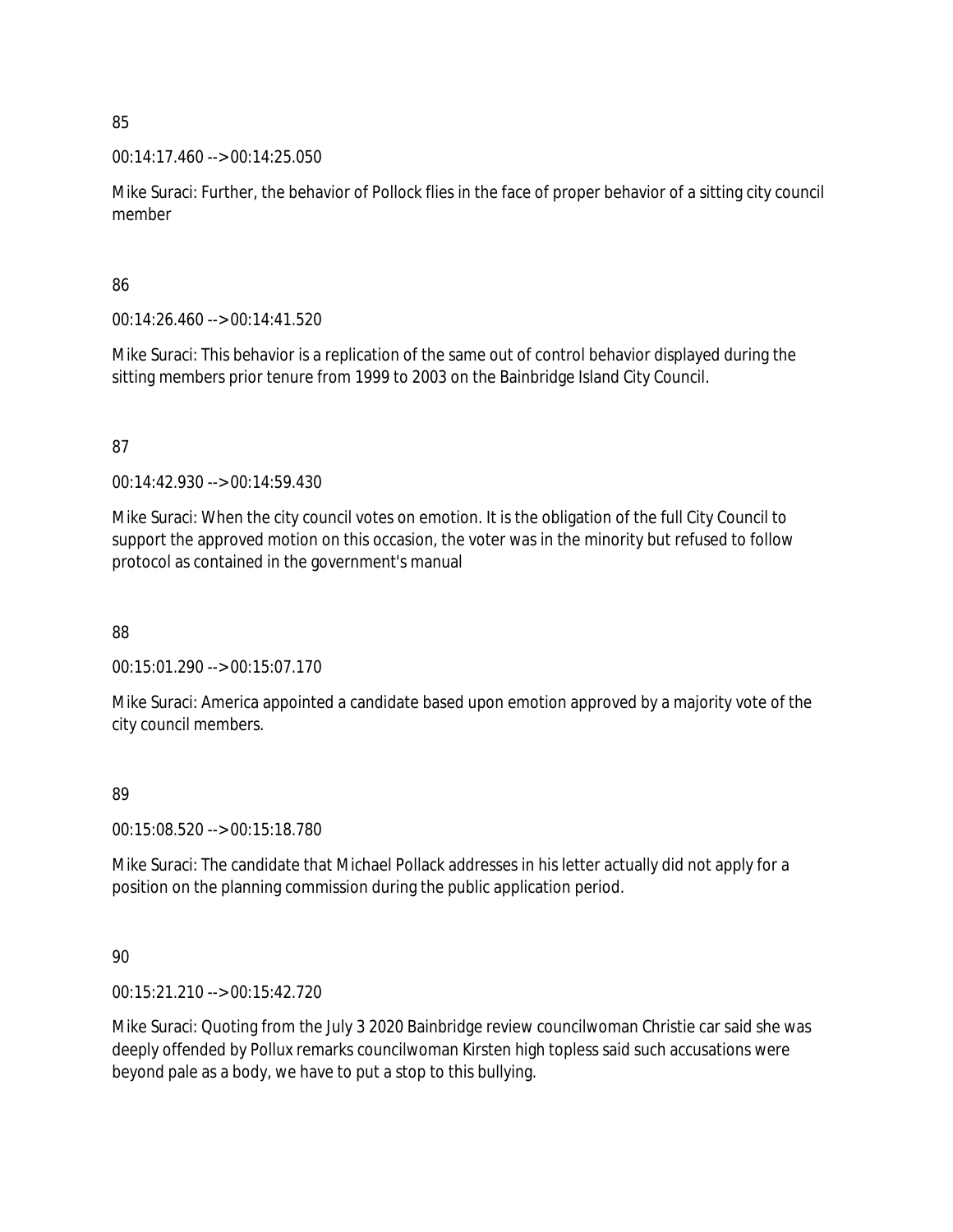00:15:44.100 --> 00:15:55.470

Mike Suraci: Perhaps the most vehement disagreement to politics accusations came from councilman Jodi's resulting in an argument, which eventually oblige the mayor to intercede

92

00:15:57.240 --> 00:16:06.090

Mike Suraci: The citizens of Bainbridge Island deserve better representation bollocks long standing unwillingness to follow accepted parliamentary procedures.

93

00:16:06.840 --> 00:16:22.650

Mike Suraci: And create disharmony amongst his city council members has gone long enough BASED UPON US history. My suggestion is a Pollock resigned his position on the city of Bainbridge Island City Council, thank you, man.

94

00:16:25.050 --> 00:16:25.770

Leslie Schneider: Thank you Mike.

95

00:16:26.820 --> 00:16:28.050

Leslie Schneider: Okay, um,

96

00:16:31.200 --> 00:16:32.460

Leslie Schneider: And then I'm

97

00:16:34.470 --> 00:16:40.320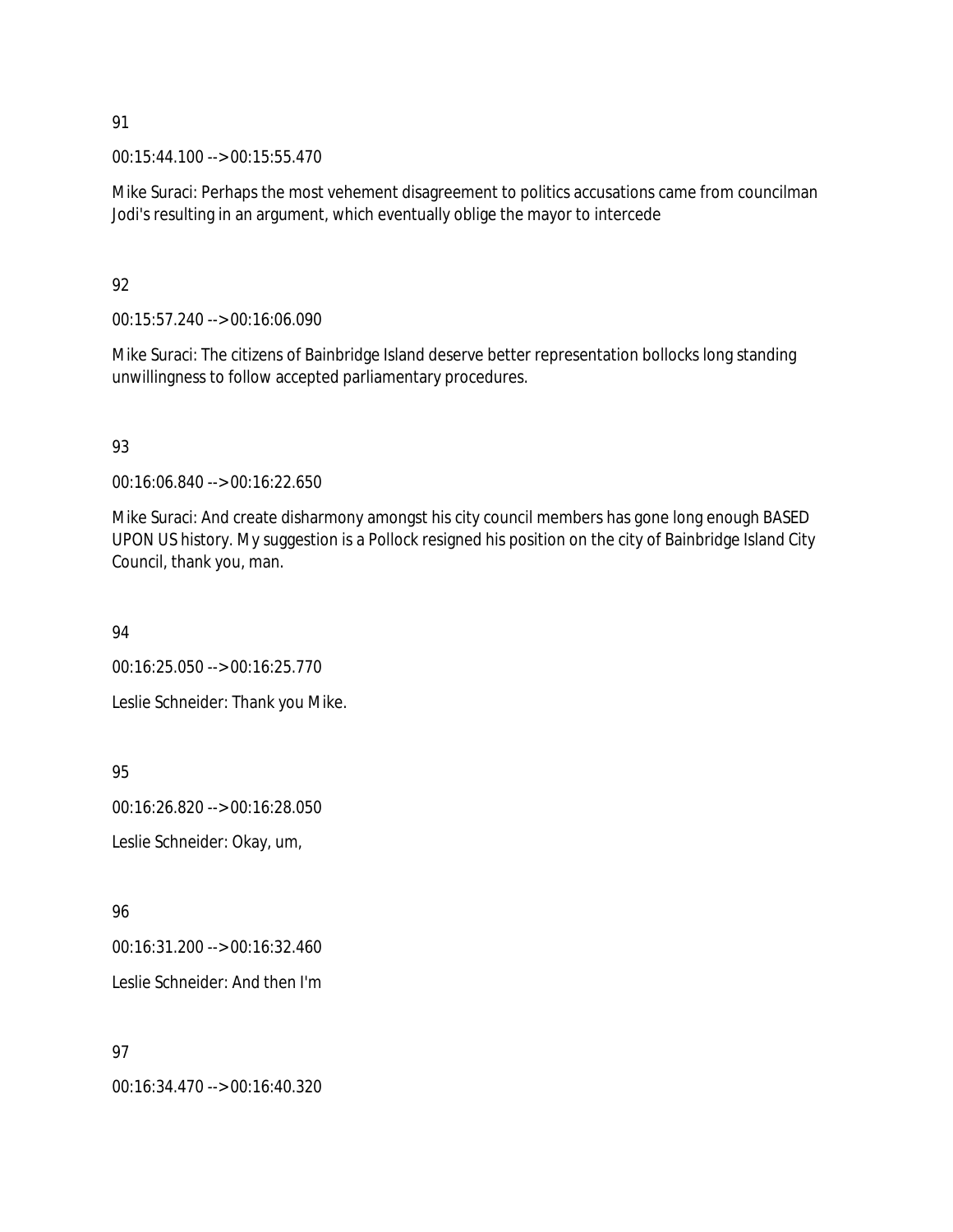Leslie Schneider: Aaron, I think your hand is still up I'm going to move on to Greg drunker please

### 98

00:16:43.680 --> 00:16:58.200

Greg Dronkert: About America distinguished members of council. Thank you very much. My name is Greg drunker I live at 3566 Crystal Springs here on Bainbridge Island. I'm calling tonight to speak in support of the coven 19 Economic Recovery Plan.

## 99

00:16:59.760 --> 00:17:16.380

Greg Dronkert: I think it's great that the ad hoc committee was formed that there are action items that are being proposed. I think it's critically critically important for our community to support some kind of Community action with regard to economic recovery.

### 100

00:17:17.700 --> 00:17:23.370

Greg Dronkert: I'm a small business owner here on Bainbridge Island and have been for my entire time on the island.

101

00:17:24.420 --> 00:17:27.960

Greg Dronkert: And we've been hit especially hard by coven

102

00:17:29.130 --> 00:17:37.560

Greg Dronkert: But by sticking together and working as a team, we've been able to pivot and redirect and keep our business operating

103

00:17:38.100 --> 00:17:48.300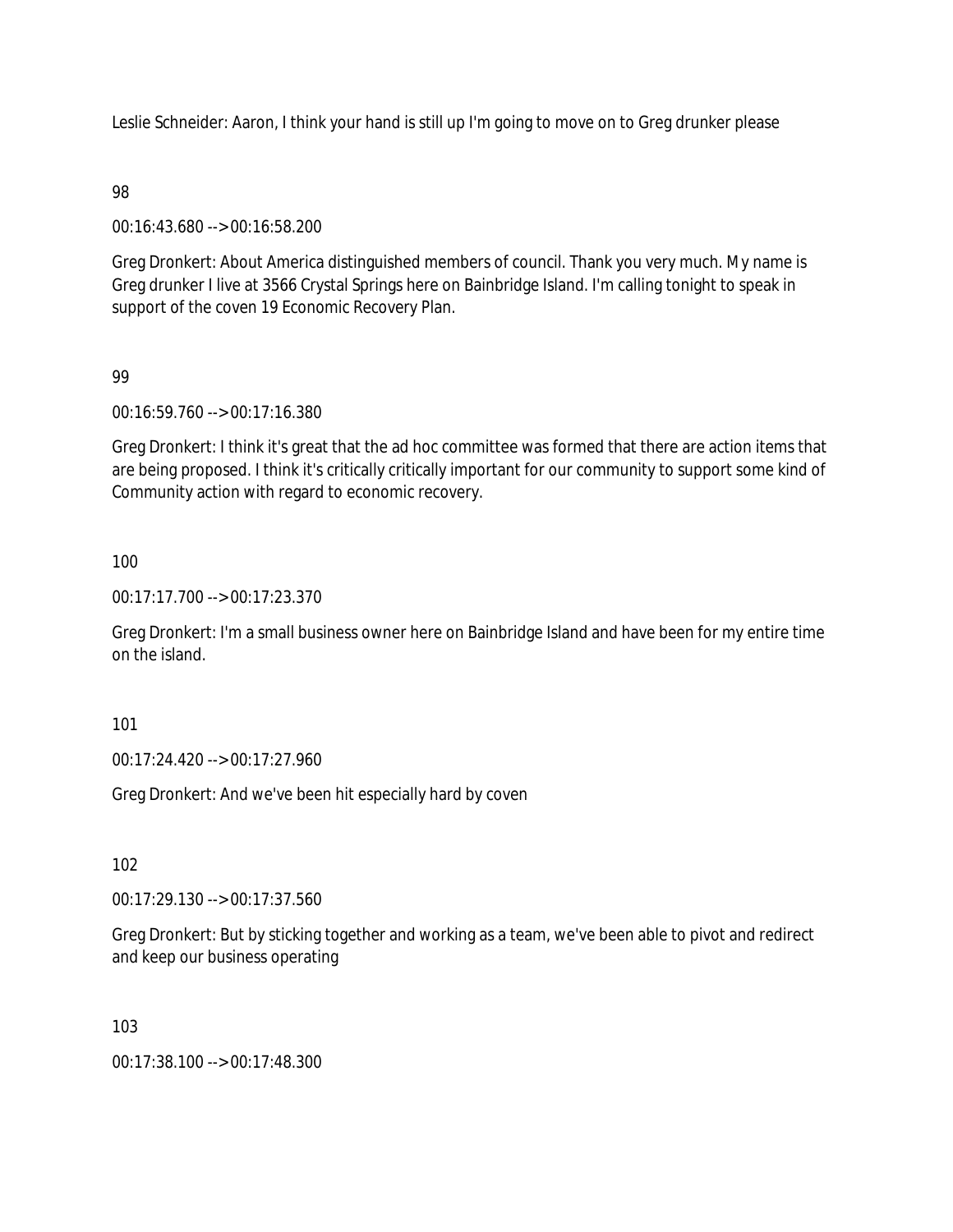Greg Dronkert: We've added four employees during the coven as a result of our ability to adapt and I think that the economic recovery plan that you're working on.

104

00:17:48.810 --> 00:18:03.480

Greg Dronkert: could enable other businesses in this community to do the same thing and I greatly appreciate the work of the Council, the ad hoc committee. Thank you, a Deputy Mayor dates and Mitch Schneider and

105

00:18:04.740 --> 00:18:11.340

Greg Dronkert: COUNCILMEMBER Medina, that's all I have. I think you're all doing a great job. I really appreciate the opportunity to speak.

106

00:18:13.470 --> 00:18:14.610

Leslie Schneider: Thank you very much. Great.

107

00:18:15.720 --> 00:18:18.150

Leslie Schneider: Okay, next. Ron Peltier

108

00:18:24.630 --> 00:18:25.380

Ron Peltier: Can you hear me.

109

00:18:26.070 --> 00:18:27.120

Leslie Schneider: Yes, you can hear you.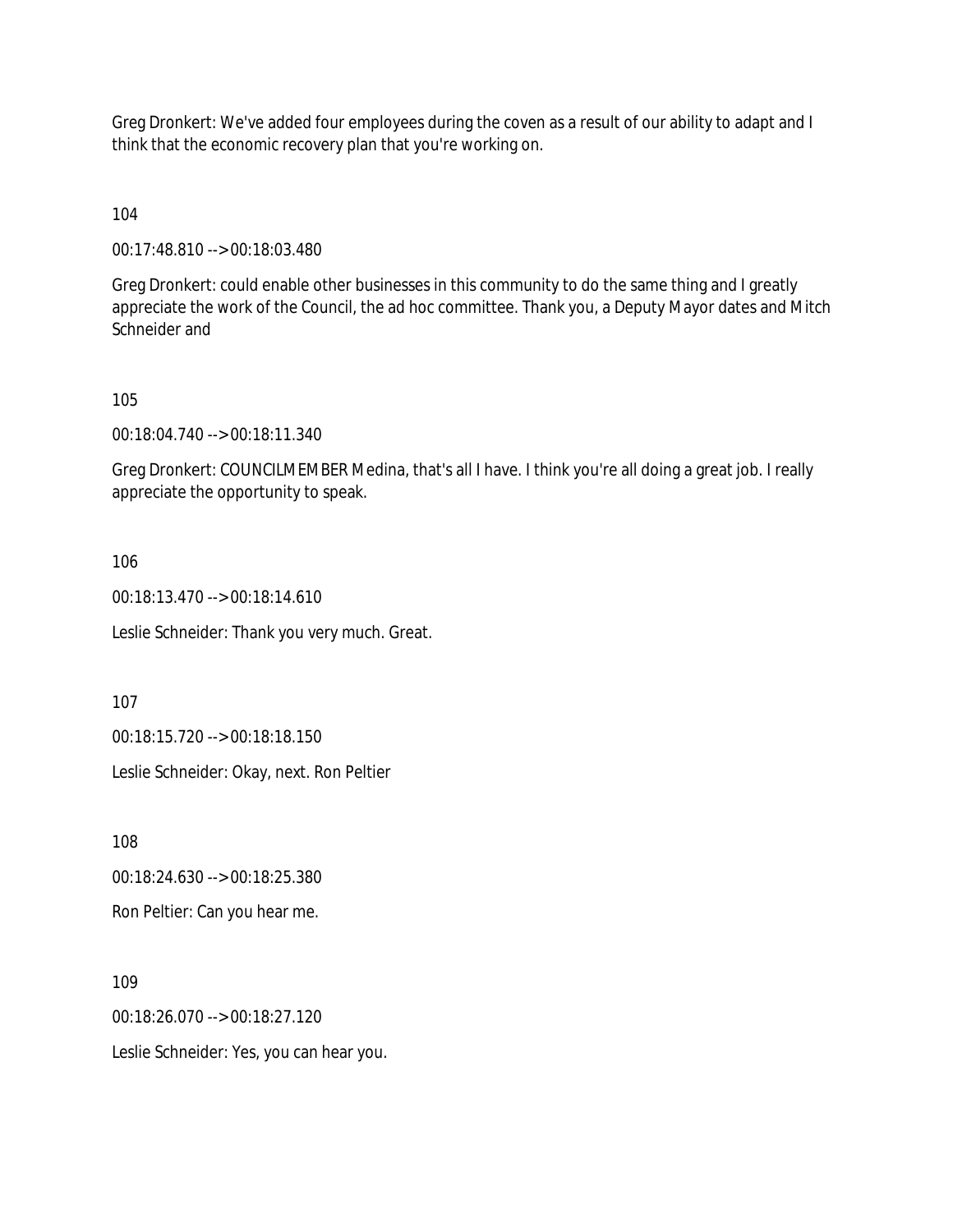00:18:27.840 --> 00:18:35.640

Ron Peltier: All right, good evening council members Ron Peltier Valley Road, tonight, you're going to be discussing the process for selecting any city manager.

111

00:18:36.180 --> 00:18:41.730

Ron Peltier: I think we all agree this is one of the most important decisions, you will be making for the community during your time on the city council.

112

00:18:42.450 --> 00:18:47.220

Ron Peltier: It goes without saying that we all want a new city manager is Honest, trustworthy transparent.

## 113

00:18:48.060 --> 00:18:54.570

Ron Peltier: Political with an impeccable background and a history of fiscal competence both professionally and personally

114

00:18:55.410 --> 00:19:05.010

Ron Peltier: The last time, our city hired a city manager through strategic government resources Sgr we ended up with someone who arguably fell short of those qualities

115

00:19:05.700 --> 00:19:14.640

Ron Peltier: That hiring decision turned out to be costly for Ireland, so I didn't have city council seven years ago, hire someone who is not a good fit for Ireland.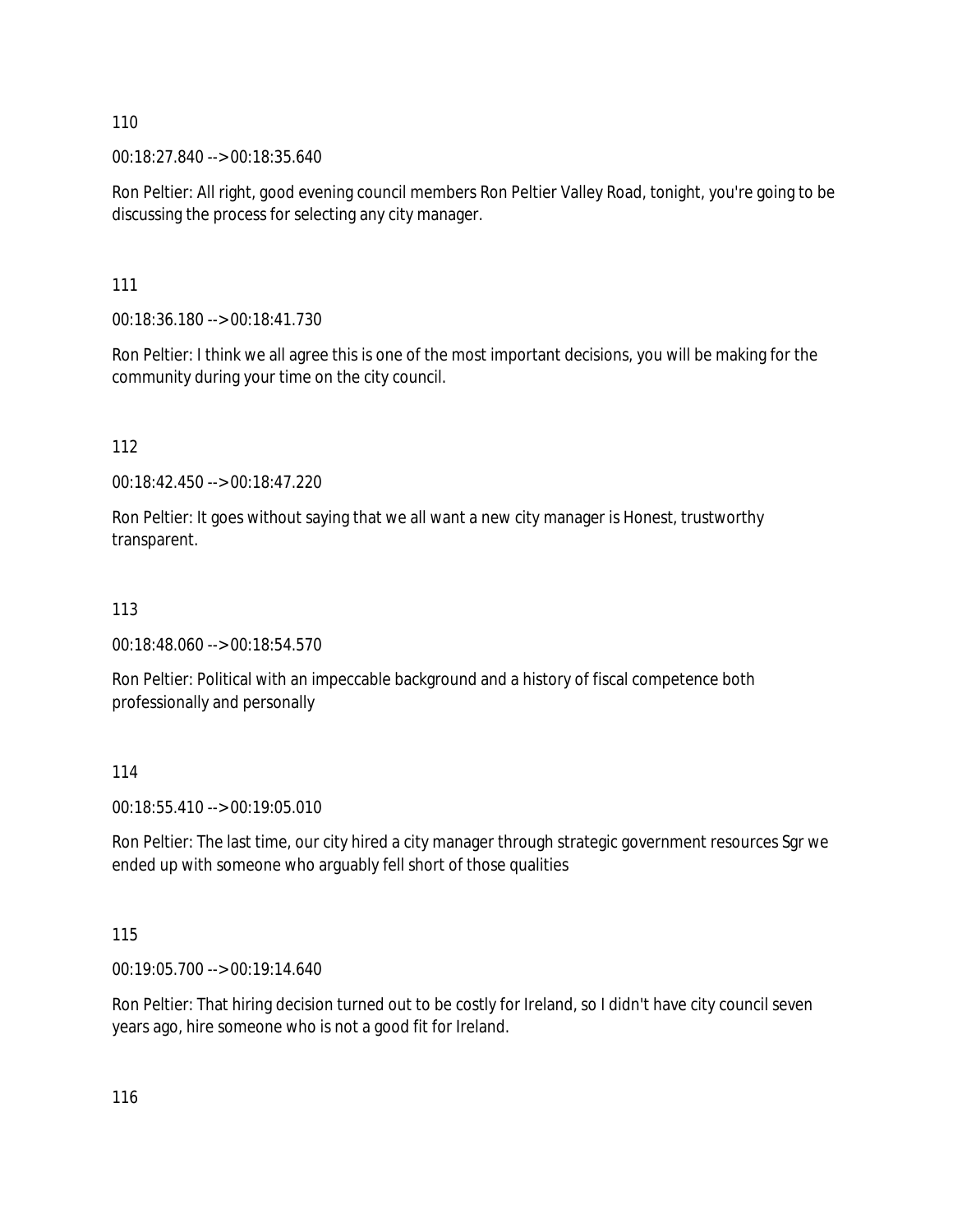00:19:15.420 --> 00:19:20.910

Ron Peltier: How do we end up with a city manager who, among other issues, had a less than stellar personal financial history.

117

00:19:21.570 --> 00:19:27.720

Ron Peltier: Fortunately, you have them on your council member who was on the city council in that higher decision was made, seven years ago.

118

00:19:28.110 --> 00:19:36.540

Ron Peltier: Perhaps you would share with you what she learned from that process, but then city know seven years ago. And what was the rationale for their hiring decision.

119

00:19:37.320 --> 00:19:41.400

Ron Peltier: This will be extremely helpful to you when you begin to look at a new crop of applicants.

120

00:19:42.000 --> 00:19:46.890

Ron Peltier: Whatever you do going forward. Please do not leave any stones unturned regarding the applicants.

121

00:19:47.370 --> 00:19:52.560

Ron Peltier: Some of them may interview. Well, but have a troubling personal and professional history. They don't tell you about

122

00:19:53.070 --> 00:20:02.850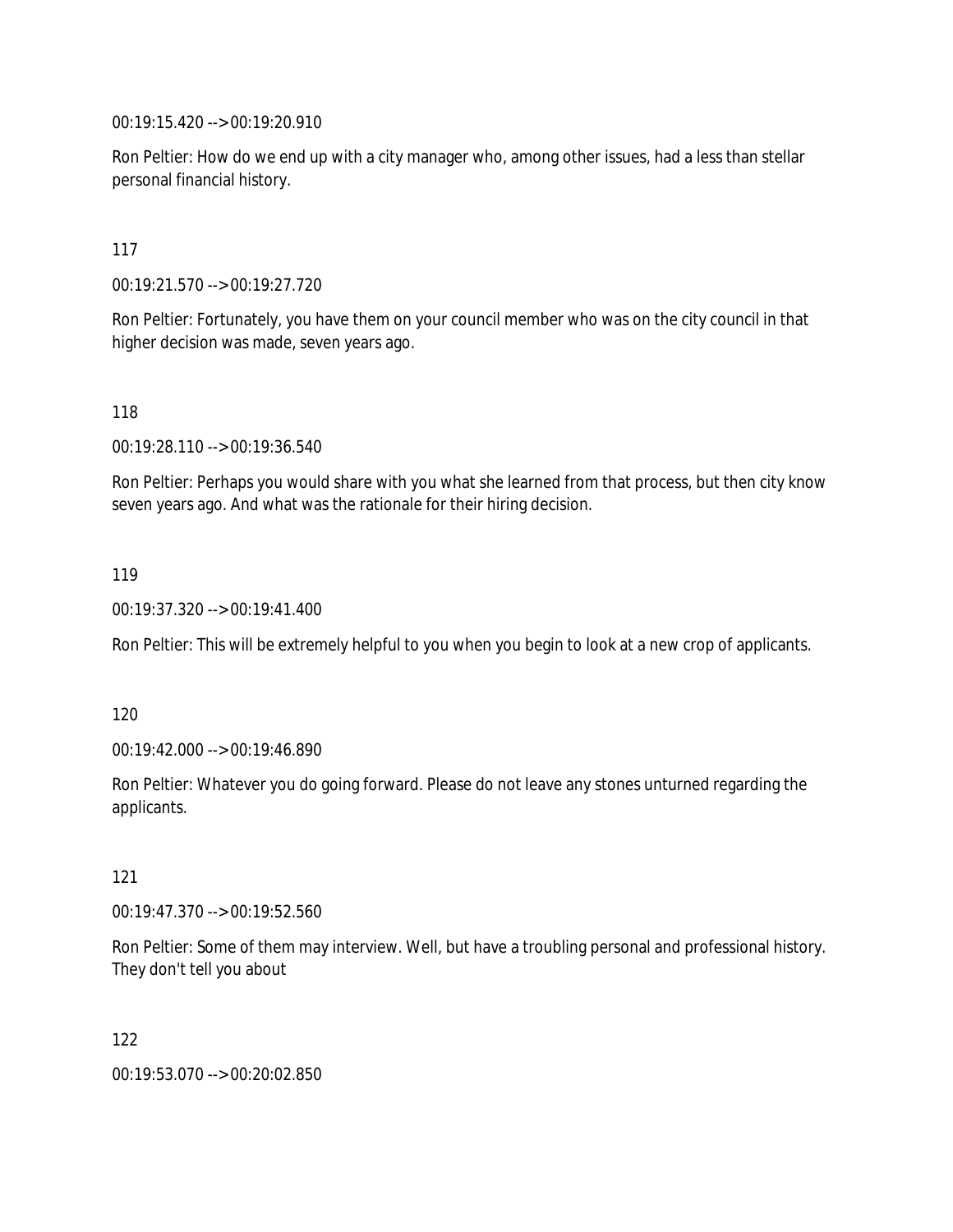Ron Peltier: Please treat this like the extremely important decision. We all know it is. Let's get the hiring of our new city manager right even if it takes longer than expected. Thank you.

123

00:20:05.370 --> 00:20:06.480

Leslie Schneider: Hey, thank you, Ron.

# 124

00:20:07.980 --> 00:20:13.110

Leslie Schneider: Brenda F. J. If you could state your full name please and you have three minutes.

## 125

00:20:14.580 --> 00:20:24.390

Brenda F.J.: All right. My name is Brenda fan for Johnson. Thank you, Mayor Deputy Mayor city council members and city manager. I've lived on they regarded for the last 15 years

126

00:20:25.110 --> 00:20:30.510

Brenda F.J.: I wanted to commend you for the groundbreaking activities that the Council has taken and is about to undertake.

## 127

00:20:31.140 --> 00:20:35.220

Brenda F.J.: There is more work to be done. The future is now and now is the right time.

## 128

00:20:35.910 --> 00:20:45.030

Brenda F.J.: How do we target programs resources investments and strategies to those groups of people who are being left behind and to those who need them most.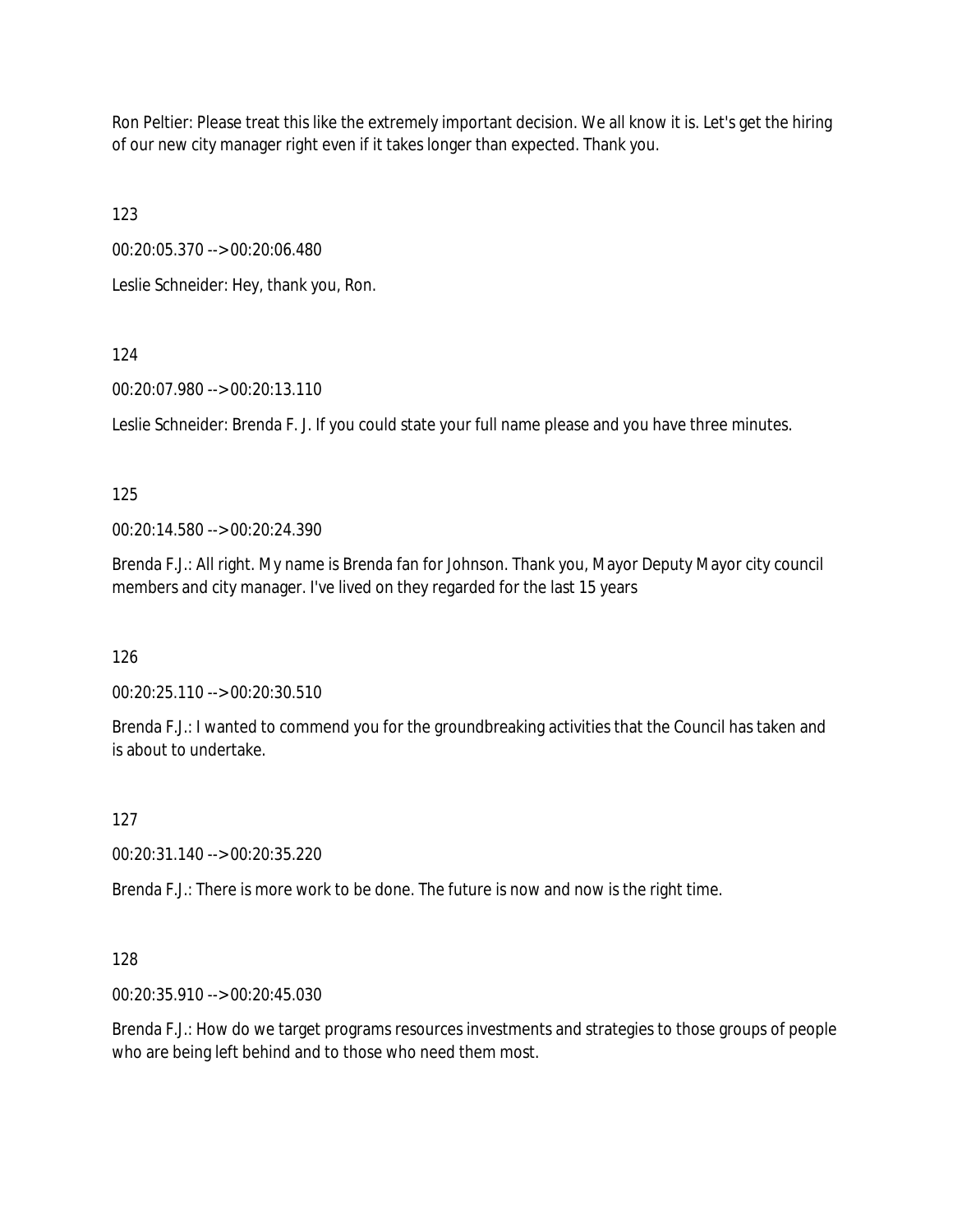00:20:45.420 --> 00:20:53.130

Brenda F.J.: These are questions that we as a city share this is the goal of the race equity advisory standing committee that you're going to recommend tonight.

130

00:20:53.820 --> 00:21:02.460

Brenda F.J.: This work is not just about changing policies and practices with change it to the vigils behavior so that people can make better decisions that lead to equity.

131

00:21:02.970 --> 00:21:11.400

Brenda F.J.: This is our social responsibility, even for those of us who have previously worked on race issues. This can feel uncomfortable difficult and raw

132

00:21:12.060 --> 00:21:20.850

Brenda F.J.: We have to get on the same page. We have to have the same understanding of the basic terms, so we can talk effectively about race and how to move from narrow

133

00:21:21.450 --> 00:21:28.710

Brenda F.J.: Individual definition of racism to a more comprehensive awareness, everybody's experience is different.

134

00:21:29.340 --> 00:21:38.970

Brenda F.J.: I grew up in, together with Detroit during the 68 race riots my mother's only drink for me and my three siblings, was that we quote unquote, get out. Meaning, get out of the ghetto.

135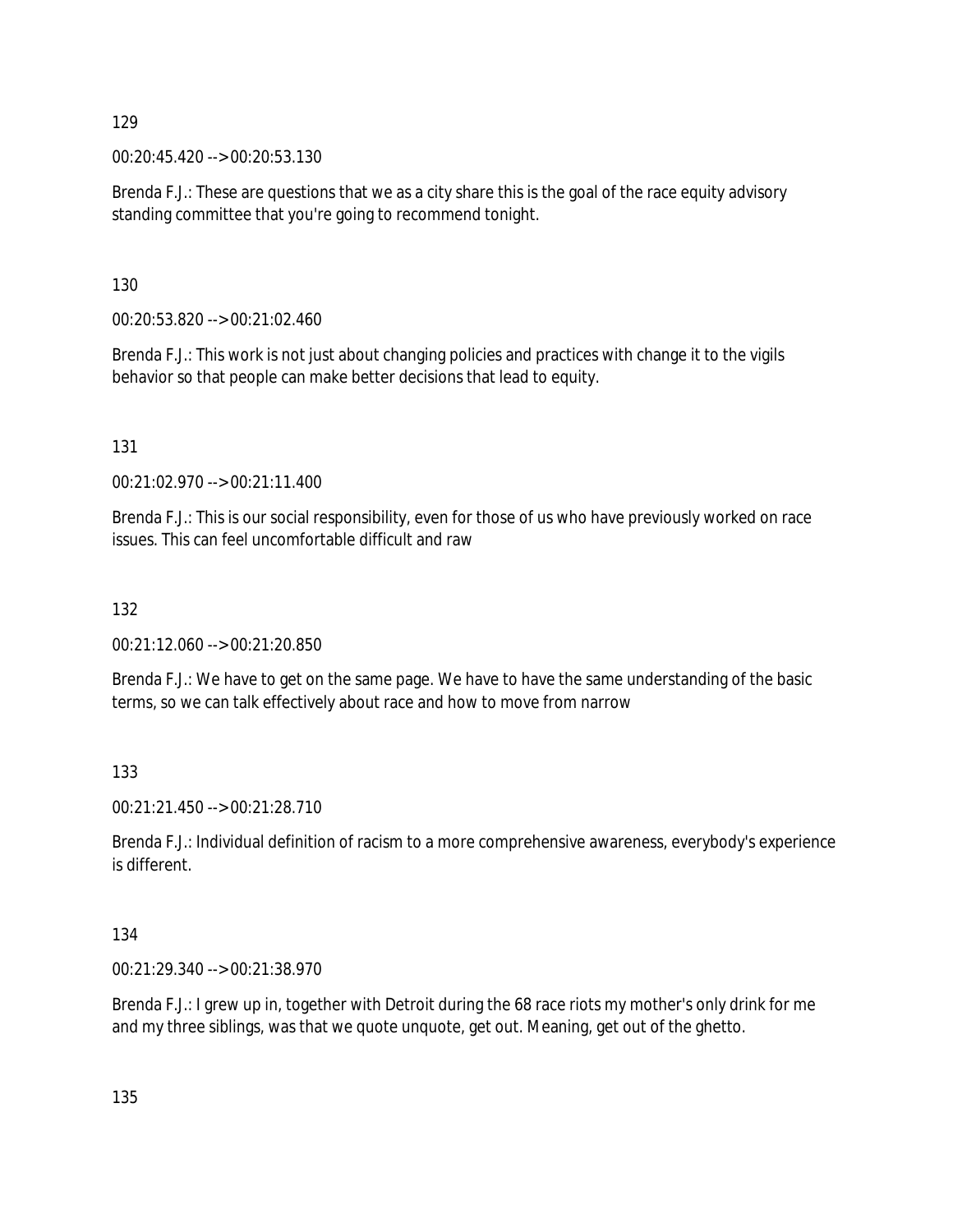00:21:39.450 --> 00:21:48.630

Brenda F.J.: We were fed the same American dream that you were, I believe that the laws, policies and governmental institutions were created for all that was the first lie.

#### 136

00:21:49.110 --> 00:21:56.880

Brenda F.J.: I believe that person is and institutions should be trusted to be just and do the right thing. That was the second line, I believe that was safe.

137

00:21:57.360 --> 00:22:06.480

Brenda F.J.: And as I grew older, I learned the truth, we put trust in a system that from its inception has policies, laws and codes that were designed to hinder me at every turn.

#### 138

00:22:07.170 --> 00:22:16.920

Brenda F.J.: Yes, I have been able to get out. But racism follows me wherever I go and I fear for my son and grandson, I have discovered were to the feelings. I've had my entire life.

#### 139

00:22:18.120 --> 00:22:27.240

Brenda F.J.: Words like institutionalized racism gas lighting and micro aggressions learning about this as a painful but necessary for many people have been blinded by privilege.

140

00:22:27.660 --> 00:22:35.550

Brenda F.J.: They have been fed the lie that only their lives matter that we are other that they are not that we are less. And so we do not deserve the same

141

00:22:35.970 --> 00:22:42.570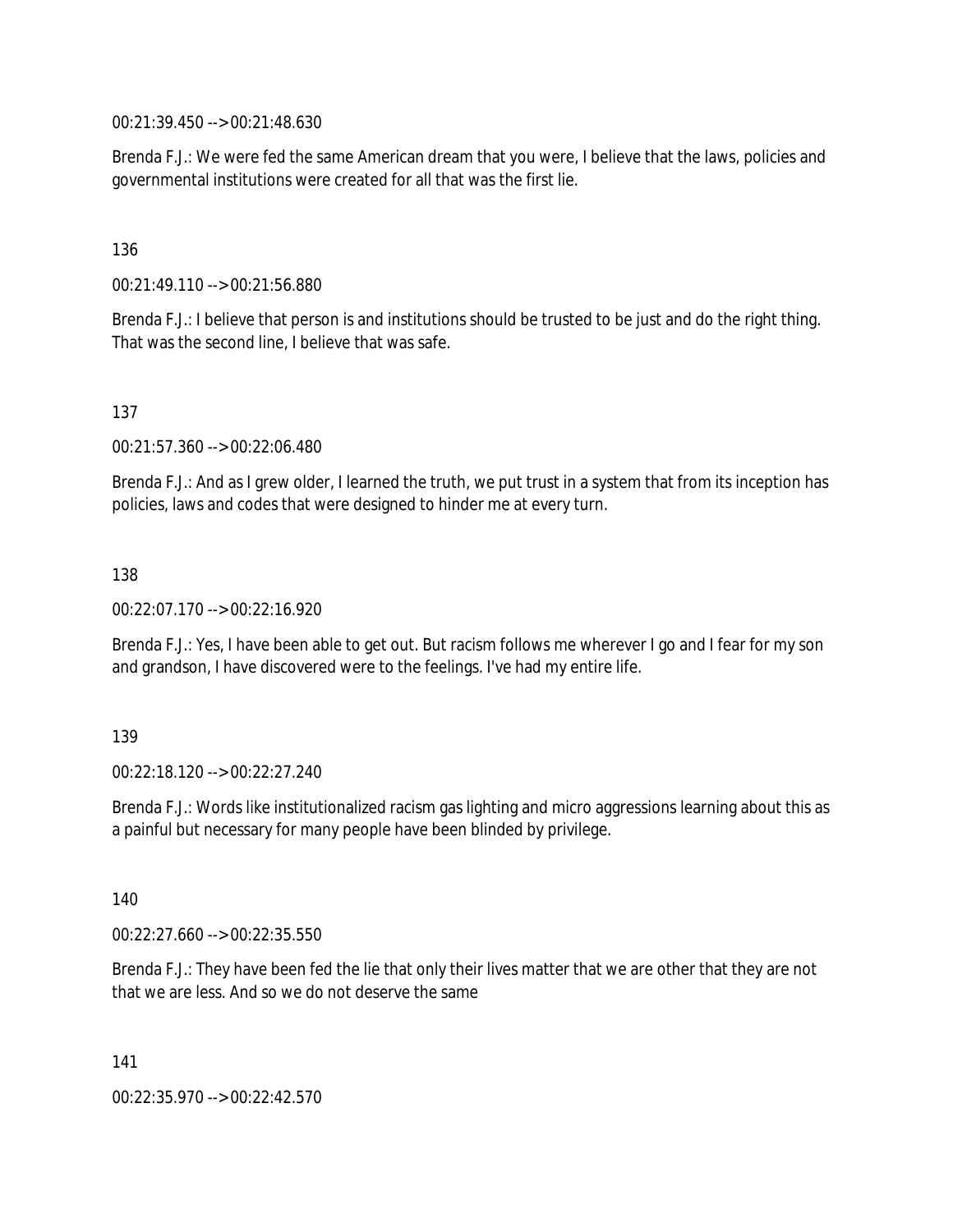Brenda F.J.: We have been told, I can't be a racist because I've had diversity training we want to move beyond Diversity and Equity

## 142

00:22:43.020 --> 00:22:58.350

Brenda F.J.: My question to the City Council today is what measurements can you place on your actions regarding racial equity, what action can you point to to see that change has taken place you proclaim equity and proclaim MLK Day in February. It's black history month

## 143

00:22:59.640 --> 00:23:09.600

Brenda F.J.: You support the young, high, high schoolers and say black lives matter and we are proud of you for doing that. But where is the real proof. I don't see people of color.

#### 144

00:23:10.560 --> 00:23:20.970

Brenda F.J.: And indigenous or transgender people in city government one city committees are on city council. I don't see this in places that count, we have started on the path of unity and equity.

#### 145

00:23:21.450 --> 00:23:31.380

Brenda F.J.: Paradise Island City government can lead the way we have to continue real measurable goals for racial equity already other cities like Bremerton are following suit.

146

00:23:31.920 --> 00:23:38.490

Brenda F.J.: There are still many questions in this work. How do we drive equity. I'm looking through my equity lens and what I see disappoints me

#### 147

00:23:39.000 --> 00:23:50.010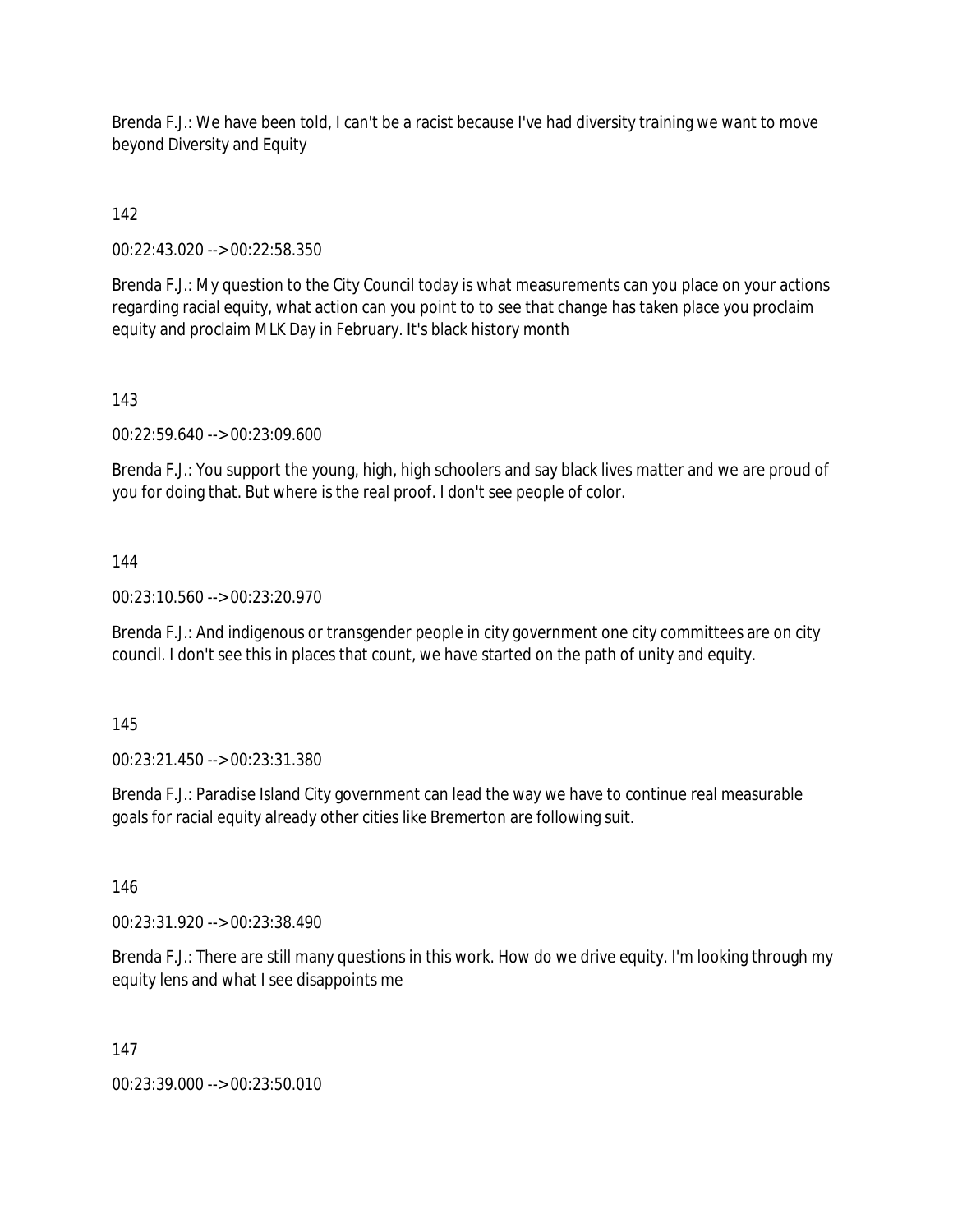Brenda F.J.: This lens shows who is benefiting from our current policies, it shows where we need to implement equity into our decision making processes, we are not moving fast enough. We are not going far enough.

148

00:23:50.520 --> 00:24:02.730

Brenda F.J.: There's much more work to be done, we must be allowed to dig into this issue at this point. It's not about being right. It's about getting it right changes happening all over the world will be on the side of change.

149

00:24:04.890 --> 00:24:05.340

Brenda F.J.: Thank you.

150

00:24:07.590 --> 00:24:08.460

Leslie Schneider: Thank you, Brenda

151

00:24:09.690 --> 00:24:14.370

Leslie Schneider: I have to admit I lost track of time there. I apologize and

152

00:24:15.630 --> 00:24:17.340

Leslie Schneider: I do appreciate all your words.

153

00:24:18.660 --> 00:24:20.880

Leslie Schneider: Up next is Lisa, Neil.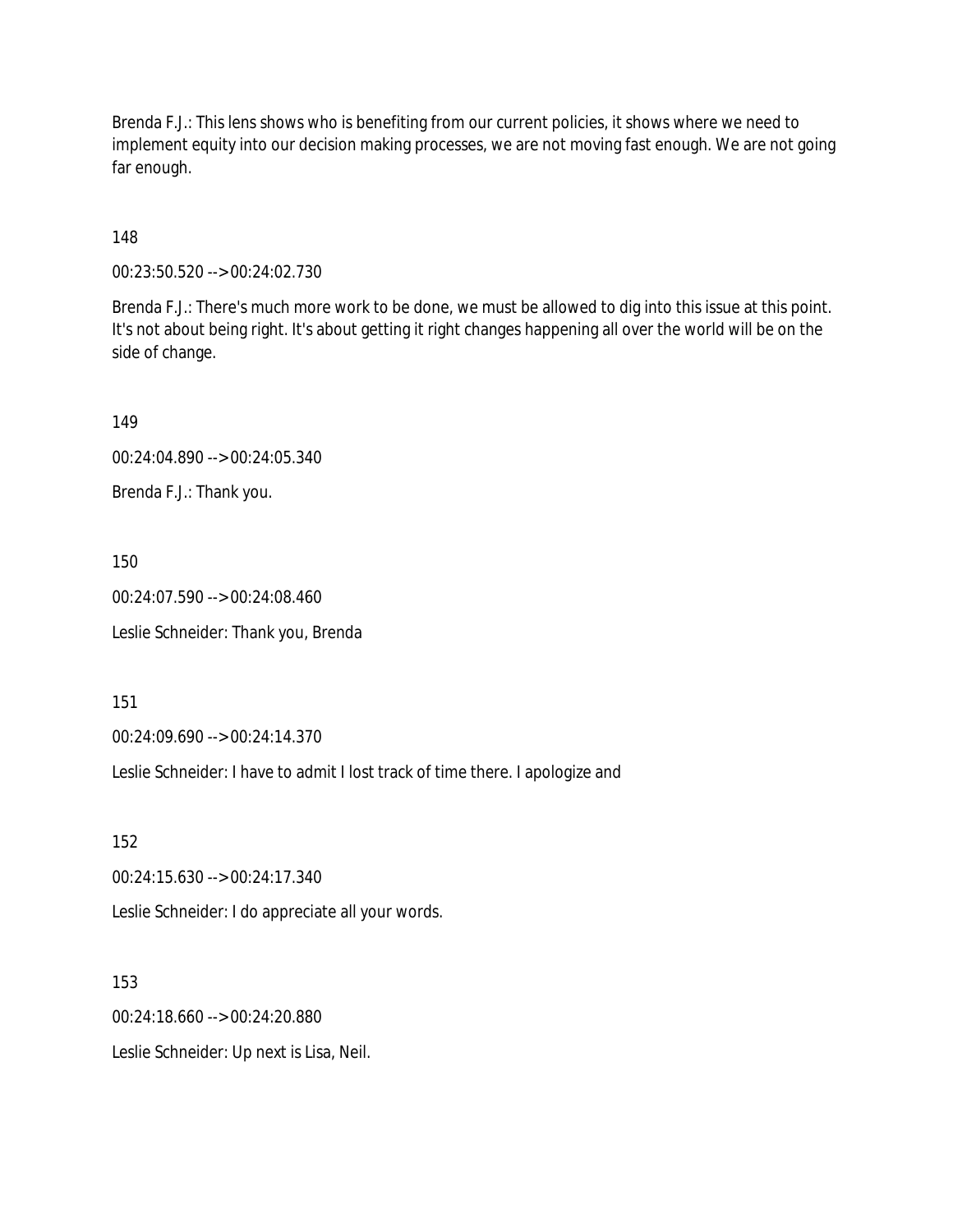00:24:26.550 --> 00:24:27.030

Leslie Schneider: Sorry.

155

00:24:28.110 --> 00:24:31.740

Leslie Schneider: I'm looking Ashley Matthews. I'm very, I apologize.

156

00:24:32.880 --> 00:24:37.830

Leslie Schneider: Things are jumping around on me here. So we please go ahead and you have three minutes.

#### 157

00:24:40.680 --> 00:24:44.160

Ashley Mathews: In light of everything that happened this week I was watching

#### 158

00:24:45.120 --> 00:24:55.200

Ashley Mathews: John Lewis's funeral procession over the admin and been at a spreadsheet on Sunday. I think it was. And I reflected back to when I walked over that in 1995 and how it made me feel

#### 159

00:24:56.130 --> 00:25:13.590

Ashley Mathews: And I had, I read Michaels column in a break a set day as well. And I was immediately worried because I was scared that it would once again bring up all of this conversation that it sort of died down in the week that you guys just talk about like

160

00:25:17.040 --> 00:25:27.600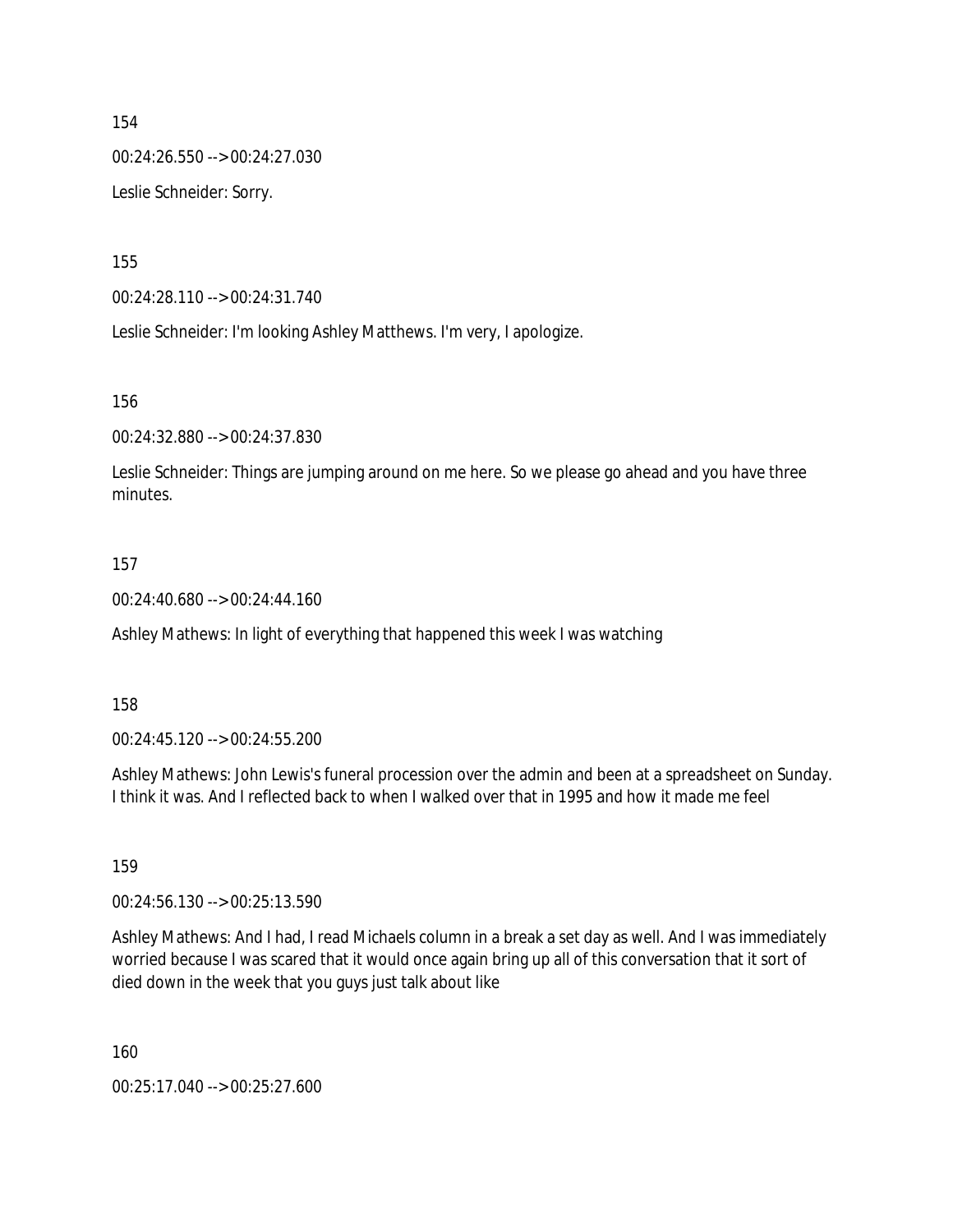Ashley Mathews: In passing or as trying to say it's like later. Let's just put something on the agenda, I have a name. My name is Ashley Matthews, I live here. I'm a human being. And you guys keep talking about bullying.

161

00:25:27.870 --> 00:25:33.150

Ashley Mathews: And then you should see your faces. Some of you. You look like you can't I made me can't see it because you don't

### 162

00:25:33.630 --> 00:25:44.280

Ashley Mathews: You know you can't see yourselves, but if you were to be able to read your body language, how it comes across. It's really intimidating and really bullish when you talk about this, you are talking about a human being, this whole time.

### 163

00:25:44.790 --> 00:25:57.930

Ashley Mathews: And I know that it's a hard topic and it's uncomfortable, but you have to sometimes look at humanity. These are difficult topics, the situation wasn't how it came out in the paper and you guys all know that and not no one really ever

#### 164

00:25:58.560 --> 00:26:03.930

Ashley Mathews: You know, it's all learning the bridge. But in light of that, I thought I saw a quote this week by

#### 165

00:26:04.890 --> 00:26:11.700

Ashley Mathews: JOHN LEWIS and he said a democracy cannot thrive where power remains unchecked and justice is reserved for a select few.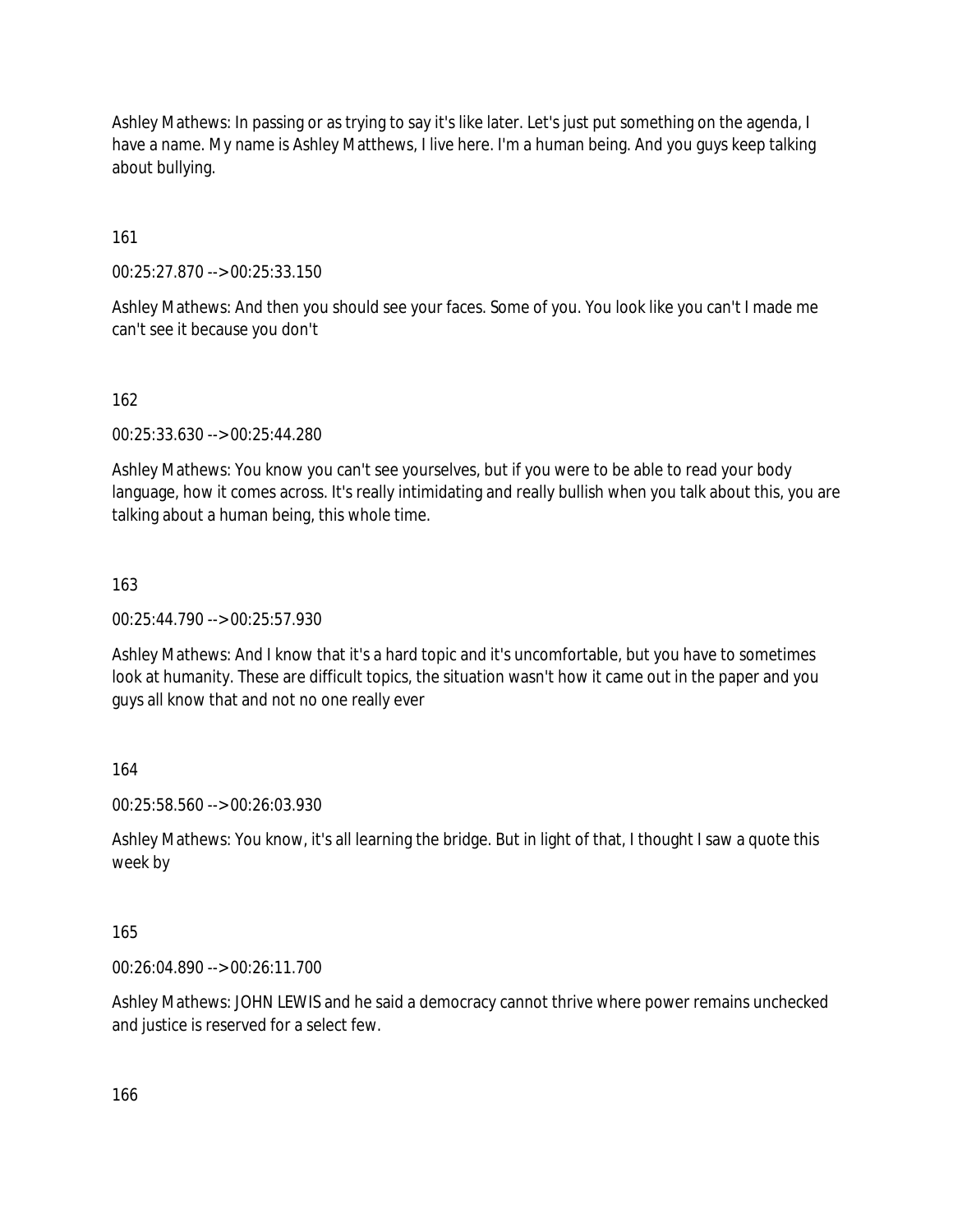00:26:12.120 --> 00:26:16.470

Ashley Mathews: ignoring these cries and failing to respond to this movement is simply not an option.

167

00:26:16.980 --> 00:26:23.160

Ashley Mathews: For peace cannot exist where Justice is not served and I just see that we have so much opportunity here to really

168

00:26:23.400 --> 00:26:31.230

Ashley Mathews: Dig deep and make a better community while you guys are all bickering with each other this community is really joined together on its own and doing some great things.

#### 169

00:26:31.500 --> 00:26:39.990

Ashley Mathews: There's so many groups right now reading quotes books. There's so many community meetings going on. I haven't seen any of you guys at that are really moving and inspiring.

#### 170

00:26:40.380 --> 00:26:50.190

Ashley Mathews: I mean a simple question on Bainbridge islanders yesterday, asking who would ever had a black male teacher pretty simple question, and really made people think and start some discourse.

171

00:26:50.490 --> 00:26:56.610

Ashley Mathews: And then to hear that somebody that you guys want to put Michaels thing back on the agenda here. So the way you said it just now.

172

00:26:57.360 --> 00:27:11.520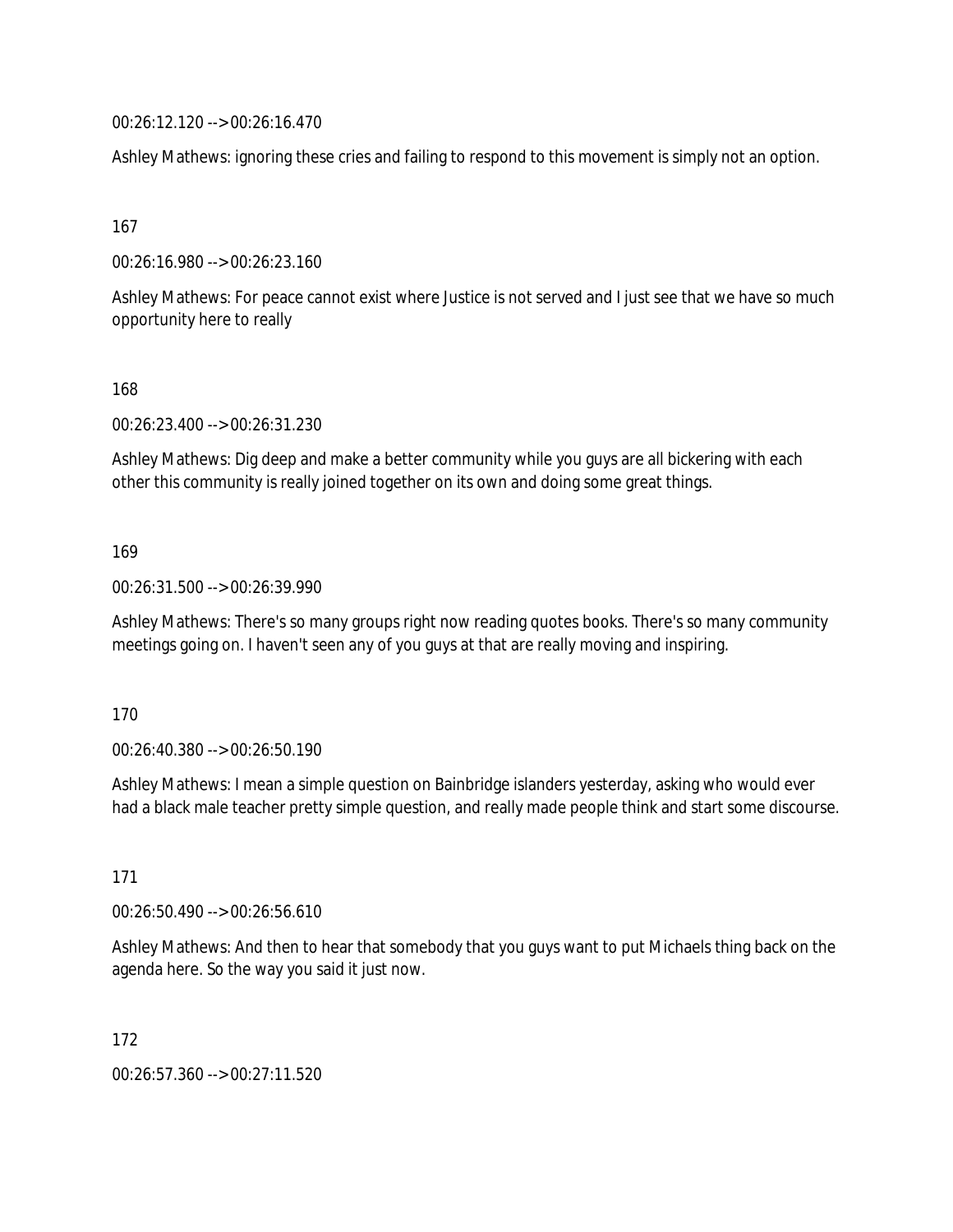Ashley Mathews: You could say, you know, again, that this is a difficult subject. It's a different thing. You're talking about me. I was there, I know that I felt that there was a lot of racial insensitivity going on on both sides, and we can all get into that.

173

00:27:12.720 --> 00:27:22.050

Ashley Mathews: So I think there's a can go a lot deeper. When I first met you, Mayor, I was. It was probably nine or almost 10 years ago and I went to

174

00:27:23.970 --> 00:27:28.590

Ashley Mathews: The business at the time. I don't know if he still had it. That was an office place because they wanted to get

175

00:27:29.160 --> 00:27:41.970

Ashley Mathews: A notary done and at the time I remember you feeling so threatened by me that I instinctively got my wallet out so you could see that I had money and I wasn't going to rob you and then I went home and I cried.

176

00:27:47.700 --> 00:28:00.120

Ashley Mathews: So that was my first experience with you and my my subsequent experiences have been pretty similar. So I just hope that we can start a fresh and new and really work towards doing some things in this community. Thank you.

177

00:28:03.630 --> 00:28:04.380

Leslie Schneider: Thank you. Ashley.

178

00:28:06.570 --> 00:28:09.180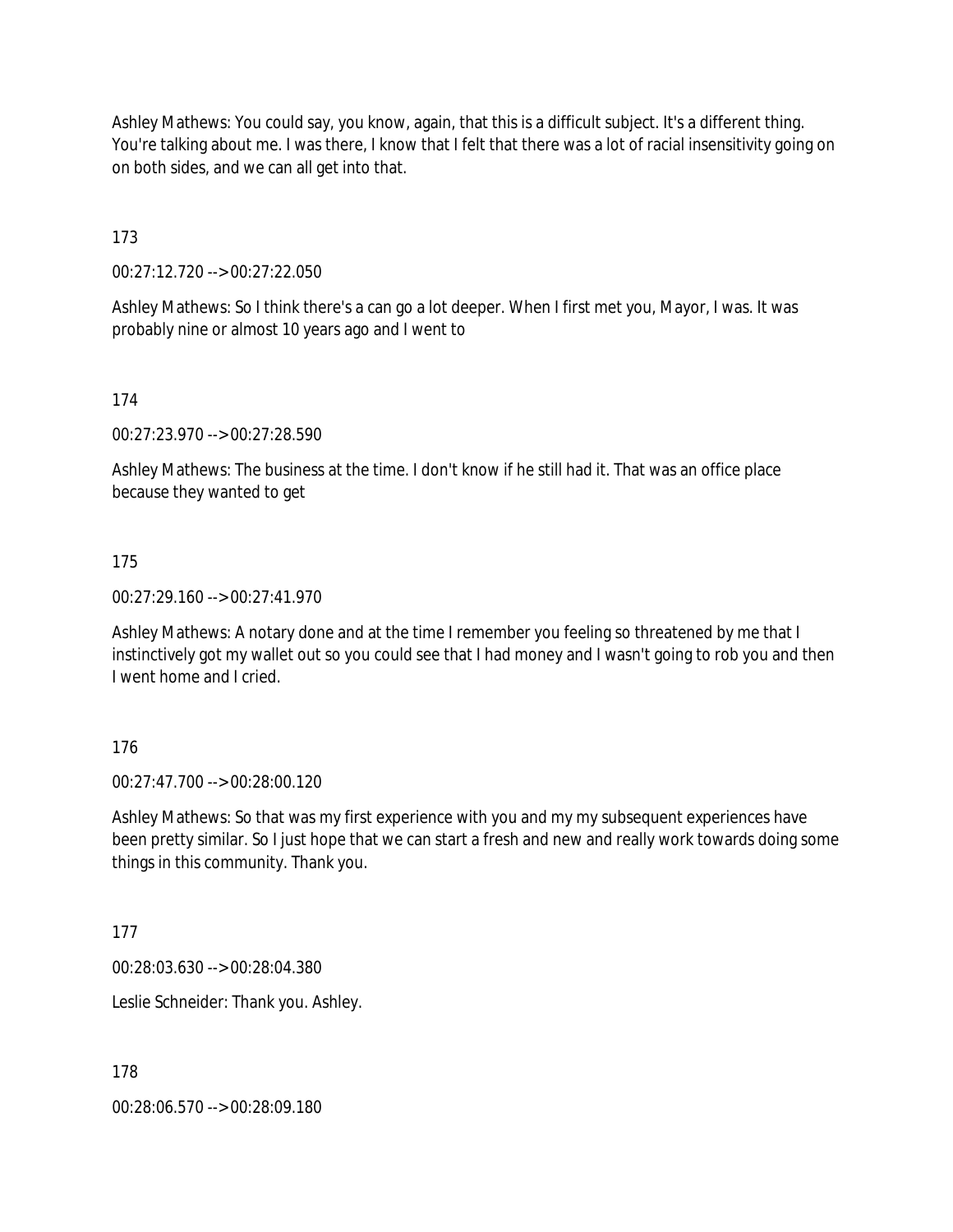Leslie Schneider: Okay, next up is Lisa Neal.

179

00:28:15.840 --> 00:28:19.620

Leslie Schneider: Think they're jumping around. Again, I think we send you his next

180

00:28:21.090 --> 00:28:27.720

Lisa Neal: Good evening council. My name is Lisa Neil and my husband and I have lived in Ireland center for 25 years

181

00:28:28.380 --> 00:28:38.010

Lisa Neal: And I'm here today to talk to you because we're concerned about Coby staffs and Kirby's retained consultants interference in the island center committee process.

182

00:28:38.520 --> 00:28:48.480

Lisa Neal: Today we sent you a very comprehensive email and not going to read it here. It's quite long, but it provides you with all the background and provides you with the information and we asked you to read it.

183

00:28:49.380 --> 00:29:00.330

Lisa Neal: Reduced to its essence. Our complaint is this while the island center committee has concluded that there is no sewer line needed to island center because there is no need to add density that requires it.

184

00:29:00.690 --> 00:29:08.820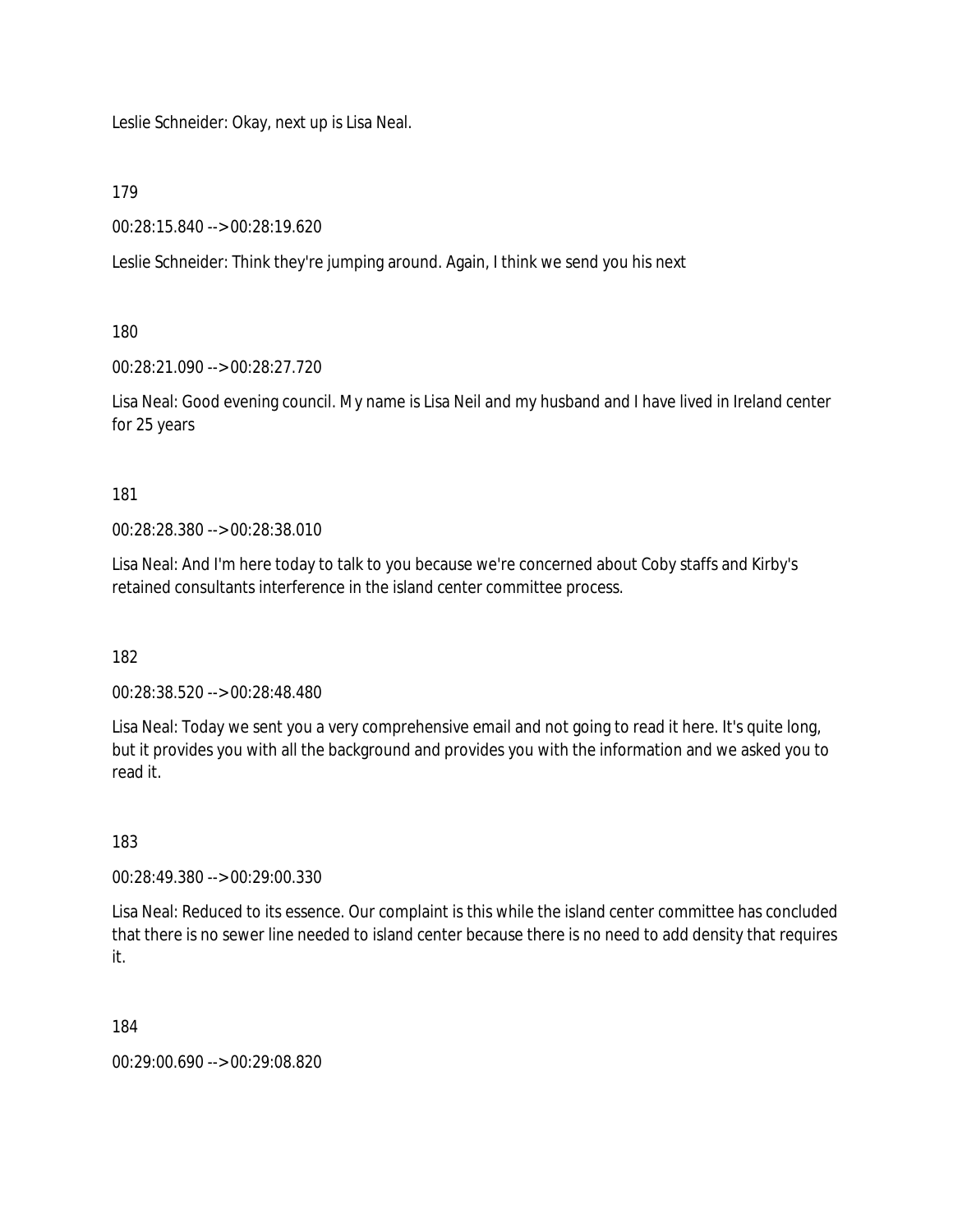Lisa Neal: Coby staff ignored the committee and in March 2020 ordered a \$30,000 sewer analysis for island center from a contractor.

185

00:29:09.450 --> 00:29:22.770

Lisa Neal: When this came, then when this issue came up at a council meeting back in September of 2019 the city manager, Miss Smith and then mayor Medina assured the public that this disregard for the committee's work would not occur.

186

00:29:23.880 --> 00:29:31.590

Lisa Neal: That this sewer analysis would not be done unless the committee came forward with a plan that required it that turned out to be untrue.

187

00:29:32.190 --> 00:29:38.760

Lisa Neal: The problem appears to be that the staff and consultants involved in island center are biased in favor of density

188

00:29:39.270 --> 00:29:46.260

Lisa Neal: Either because of an affinity for so called affordable housing or pecuniary interest in one of the design and building traits.

189

00:29:46.920 --> 00:29:53.760

Lisa Neal: Either way, we believe those persons whose interests are in conflict with the residents of islands that are need to be reassigned.

190

00:29:54.330 --> 00:30:02.280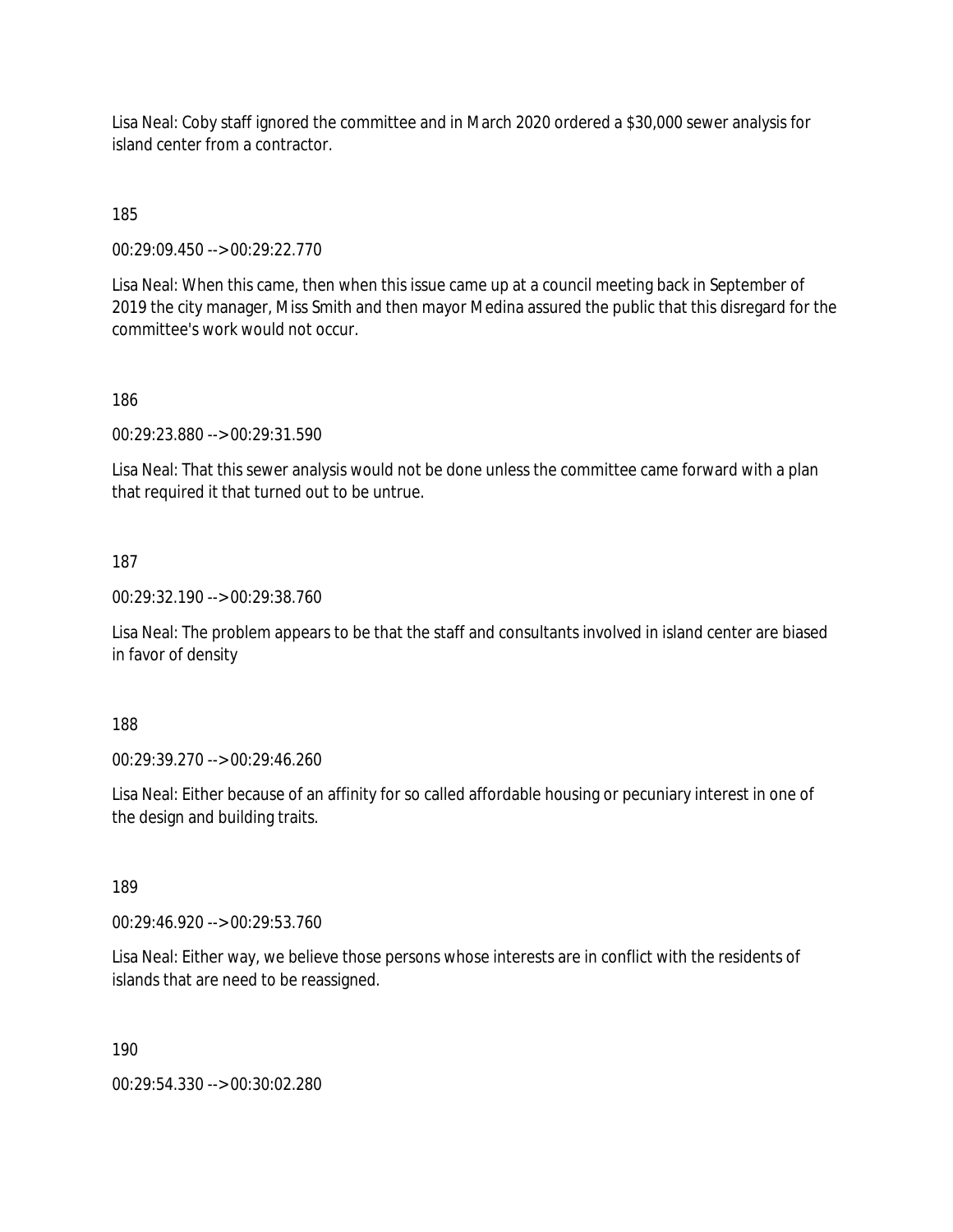Lisa Neal: Or in the case of the consultants have their island center contracts terminated the sewer analysis if completed should be disregarded.

191

00:30:03.180 --> 00:30:13.230

Lisa Neal: You know, there is no need to add density in island center the island center committee has concluded that only the properties of a couple of its members will potentially be up, so

192

00:30:13.890 --> 00:30:31.290

Lisa Neal: Far less than necessary justifies to a sewer that upon arrival will only further increase density, we ask the Council to take control of this runaway process and to be responsive to their constituents, not to special interests and those who stand to gain financially. Thank you.

193

00:30:34.050 --> 00:30:34.860

Leslie Schneider: Thank you, Lisa.

194

00:30:36.600 --> 00:30:38.670

Leslie Schneider: Next is elder Brasilia

195

00:30:43.050 --> 00:30:44.400

Sal DeRosalia: Hello. Can you guys hear me.

196

00:30:44.940 --> 00:30:46.020

Leslie Schneider: Yes, we can. Thank you.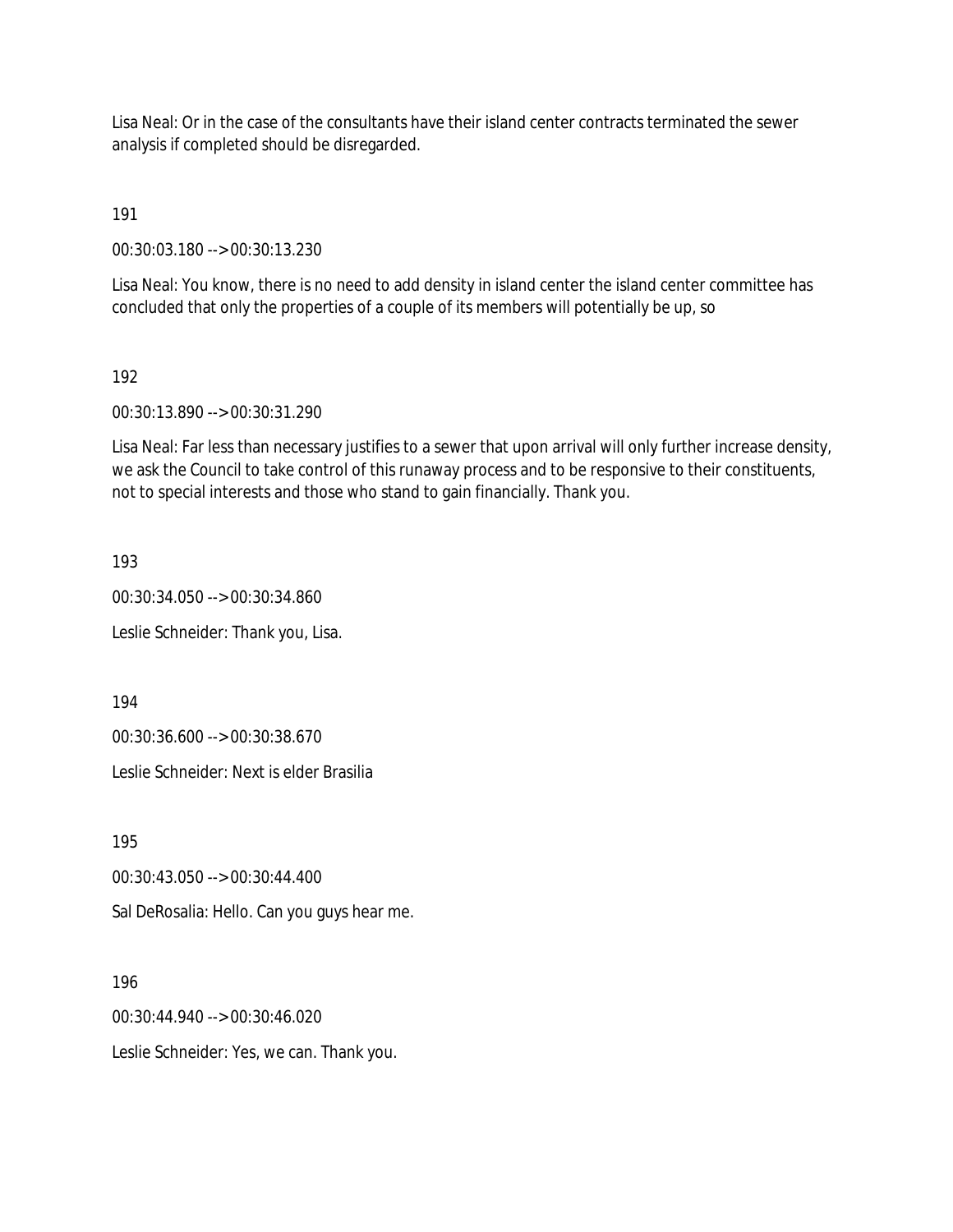00:30:46.620 --> 00:30:51.540

Sal DeRosalia: All right, thank you. You would you try to unmute me before, but then you said the Lisa Neil thing. So I stayed up

198

00:30:52.590 --> 00:31:06.510

Sal DeRosalia: My name is Sal Rosalia and I live off of Madison Avenue. I was going to talk about some race stuff but man, you guys got you got your work cut out for you with that. So I'm gonna leave that alone tonight. What I would like to talk about is the business stuff that we have going on.

199

00:31:07.710 --> 00:31:09.570

Sal DeRosalia: And so my ask is, this is

200

00:31:10.890 --> 00:31:15.600

Sal DeRosalia: I just, I know that we have to respond to the business community and we have to help people out

201

00:31:16.170 --> 00:31:23.700

Sal DeRosalia: My ask is that if we start issuing money that we issue it to qualified businesses and qualified people to do the work.

202

00:31:24.390 --> 00:31:27.810

Sal DeRosalia: And if we're talking about diversity and inclusiveness and all that stuff.

203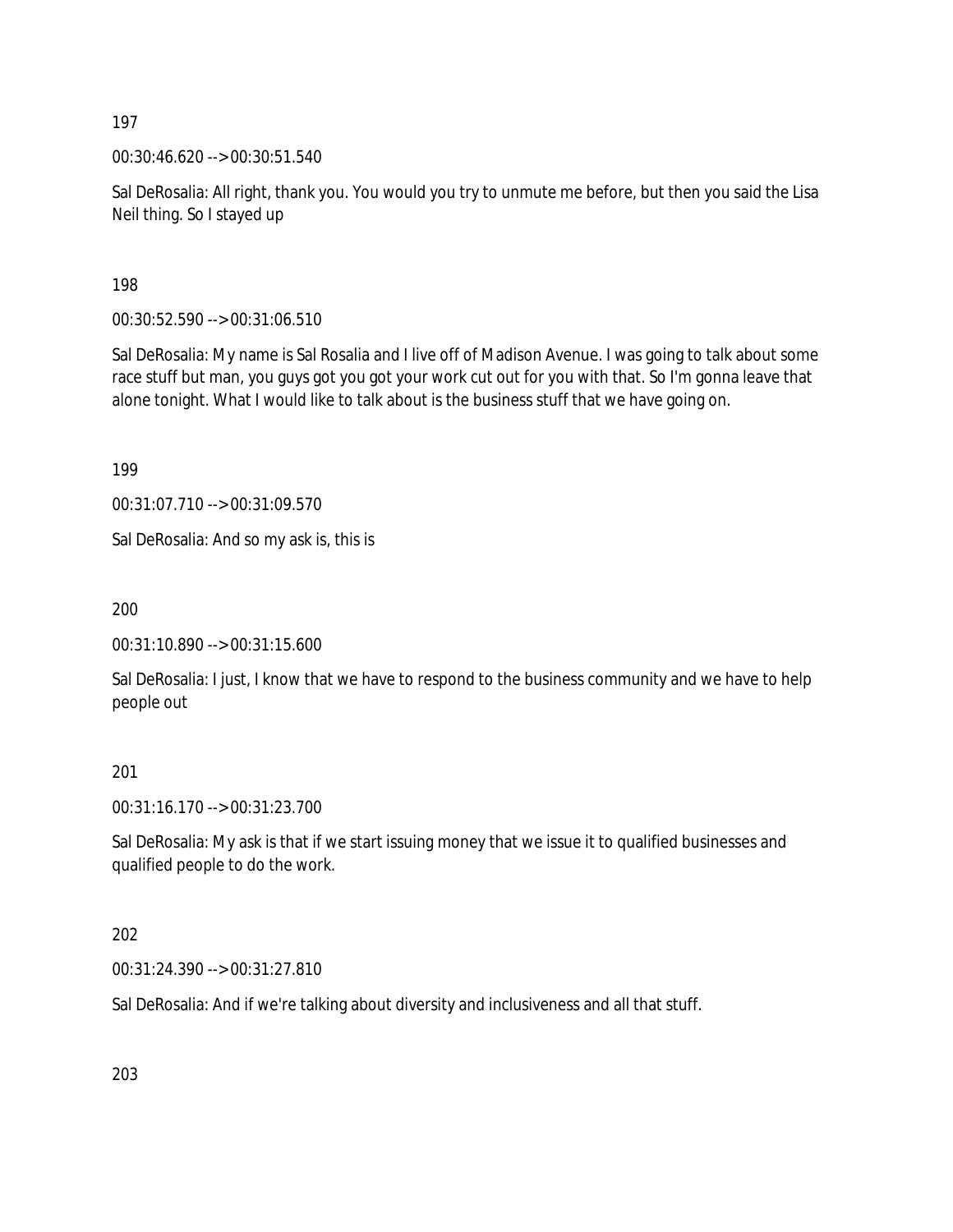00:31:28.290 --> 00:31:38.370

Sal DeRosalia: It seems that the downtown Association and the Chamber are the only two people who get to communicate with on any meaningful level from and I'm using air quotes business perspective.

204

00:31:38.730 --> 00:31:45.960

Sal DeRosalia: With the city and right now that's through Joe deets. I was a part of this like working committee or group or whatever that was.

205

00:31:46.470 --> 00:31:54.000

Sal DeRosalia: And I literally got cut out of it. I got cut out of it. I got not communicated with any more for weeks and then the next thing that happened.

206

00:31:54.330 --> 00:32:02.460

Sal DeRosalia: Is Kevin Dwyer communicated with Joe. Joe got appointed to be a liaison none of you guys wanted to do the work. So you let Joe take it and here we are.

207

00:32:02.880 --> 00:32:10.740

Sal DeRosalia: And so I'm not going to try to block business getting helped, but I would say, Please, since we're here like really pay attention to what's going on right now.

208

00:32:10.980 --> 00:32:15.870

Sal DeRosalia: You're going to have the downtown Association and you're going to have the chamber looking to get money from you guys.

209

00:32:16.140 --> 00:32:23.010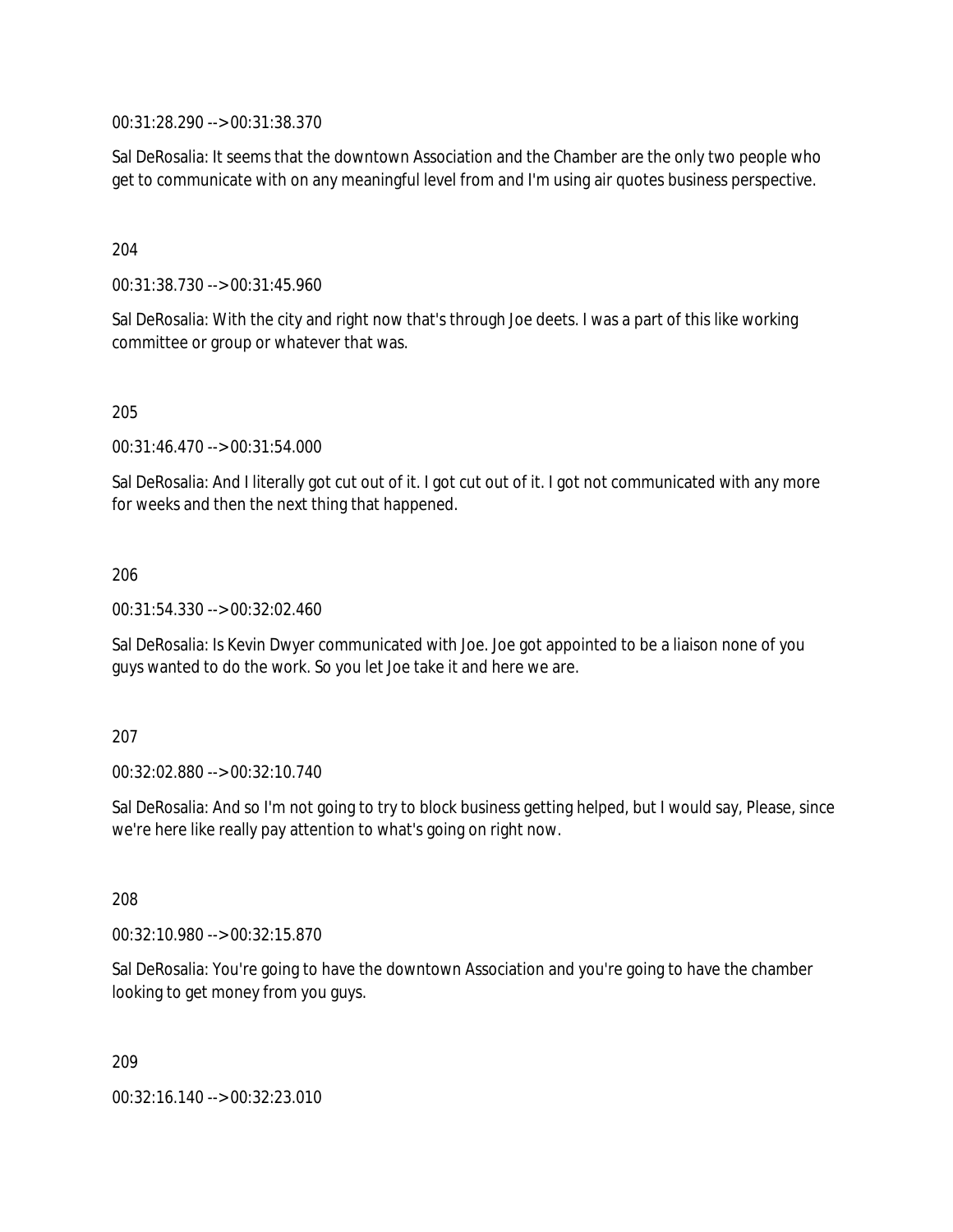Sal DeRosalia: And they don't do a good job at representing all businesses. I've been denied service by one of those businesses, the chamber and so

210

00:32:23.670 --> 00:32:29.970

Sal DeRosalia: I would like my business just went out of business on the island. I have another business. I would like for that one to not go out of business.

## 211

00:32:30.270 --> 00:32:37.710

Sal DeRosalia: And so to do that I need people like Joe deeds to stop cutting me out of meetings, I need to him to like to reply to emails when he says he will

### 212

00:32:38.100 --> 00:32:42.750

Sal DeRosalia: They were supposed to send me survey results about the chamber a month and a half ago, they didn't do it.

#### 213

00:32:43.290 --> 00:32:49.860

Sal DeRosalia: And so this is just, it's BS if he wants to take the lead on this, if he wants to pick up all these positions so he could, you know,

#### 214

00:32:50.190 --> 00:32:57.960

Sal DeRosalia: Do the whole mayor thing next year. Like he needs to actually do the work and he needs to communicate with people, even if he doesn't like them or agree with them all the time.

#### 215

00:32:58.380 --> 00:33:05.520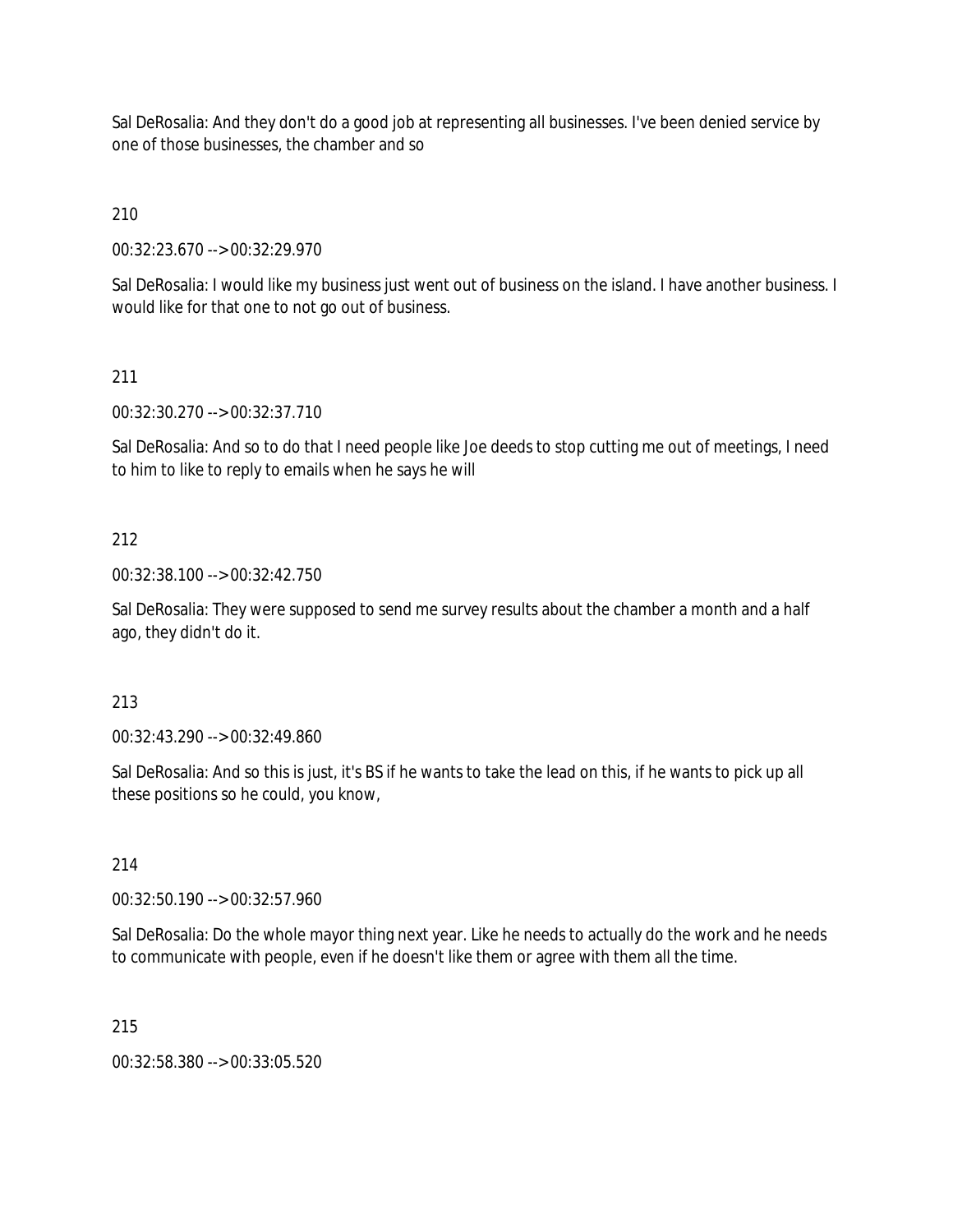Sal DeRosalia: So, so what I'm asking is that if you guys are going to okay this stuff. Please don't just rubber stamp it. Look at what people are asking for.

216

00:33:05.820 --> 00:33:13.680

Sal DeRosalia: Ask critical questions and if you're going to dole out money, make sure everybody's got the opportunity to get that money, not just businesses and Winslow way.

## 217

00:33:13.950 --> 00:33:26.700

Sal DeRosalia: And not just businesses that are part of the chamber of the downtown Association, there's a lot of other businesses actually the majority of other businesses are not a part of those organizations and so everybody should get a look at this. So that's my ass. Thank you.

### 218

00:33:28.860 --> 00:33:34.020

Leslie Schneider: Thank you. So, all right, Kevin Dwyer, you are up next.

219

00:33:38.820 --> 00:33:40.350

kevin dwyer: Okay, can you hear me.

220

00:33:40.890 --> 00:33:41.280

Yes.

#### 221

00:33:42.450 --> 00:33:43.320

kevin dwyer: How's everybody doing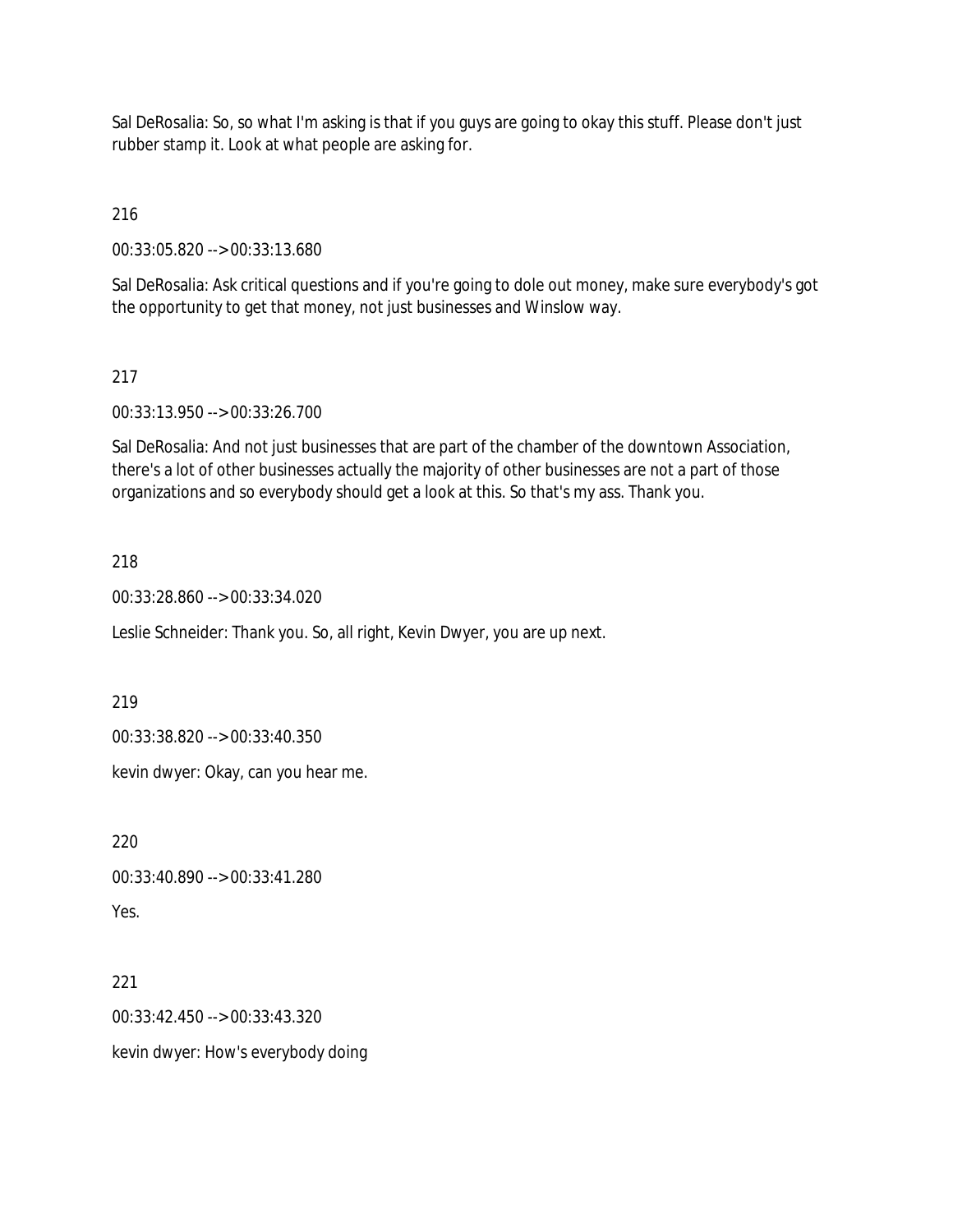00:33:44.730 --> 00:33:45.990

kevin dwyer: I just wanted to say.

223

00:33:49.590 --> 00:33:53.430

kevin dwyer: One thing you might not be aware of that. Rex Oliver, who was

#### 224

00:33:54.510 --> 00:34:06.030

kevin dwyer: I'm filling in for as interim president CEO of the chamber passed away last week. Yeah, cancer and put up a good fight for about five or six months and unfortunately

#### 225

00:34:07.290 --> 00:34:15.390

kevin dwyer: Didn't make it so it's a terrible thing or just want to let you guys know and I know there's other people listening in on this.

#### 226

00:34:16.590 --> 00:34:24.480

kevin dwyer: In this meeting. So we will be sending something out. We're hoping to have some sort of memorial service form going forward. So anyways,

### 227

00:34:25.050 --> 00:34:37.440

kevin dwyer: The reason why the reason I'm calling is to support of the economic recovery program. I think Greg drunkard had some great comments and I echo his. I don't want to touch sales.

228

00:34:38.640 --> 00:34:45.270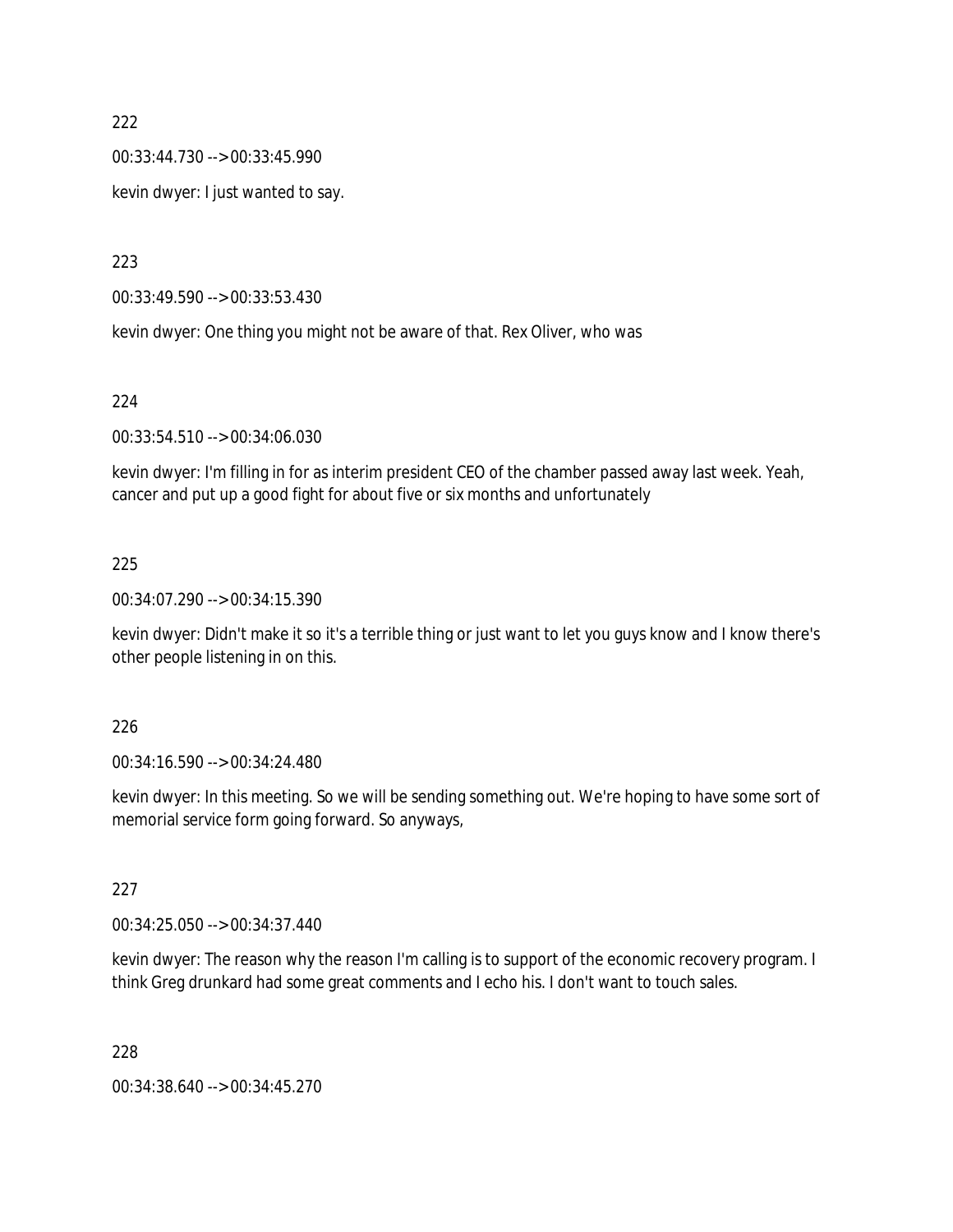kevin dwyer: I understand where he's coming from. He doesn't think anybody represents the, the larger business community that's not true.

# 229

00:34:46.560 --> 00:34:58.620

kevin dwyer: Between Biden, the Chamber, I would say we represent about 80% of the businesses on Bainbridge Island, but I don't want to split hairs. Now, I think we need to move forward with this economic recovery program.

# 230

00:34:59.610 --> 00:35:16.710

kevin dwyer: Joe and the mayor and Cole put together a nice program here there expediency though needs to be the watchword here. We move very quickly on this. We have some good plans around a program called Save our stores that we're working on already.

# 231

00:35:18.030 --> 00:35:26.280

kevin dwyer: I know Joe and I and others have talked about it. It's a good plan. And hopefully you guys will take all these things into consideration.

# 232

00:35:27.180 --> 00:35:35.550

kevin dwyer: There's certainly a lot of good stuff in here. So that's, we need to work on quickly. So I suppose we can put aside and then work on later but

### 233

00:35:36.450 --> 00:35:44.100

kevin dwyer: Going forward, it's time to say businesses, not just Winslow way all over the island Greg's businesses out of day road.

### 234

00:35:44.850 --> 00:35:49.920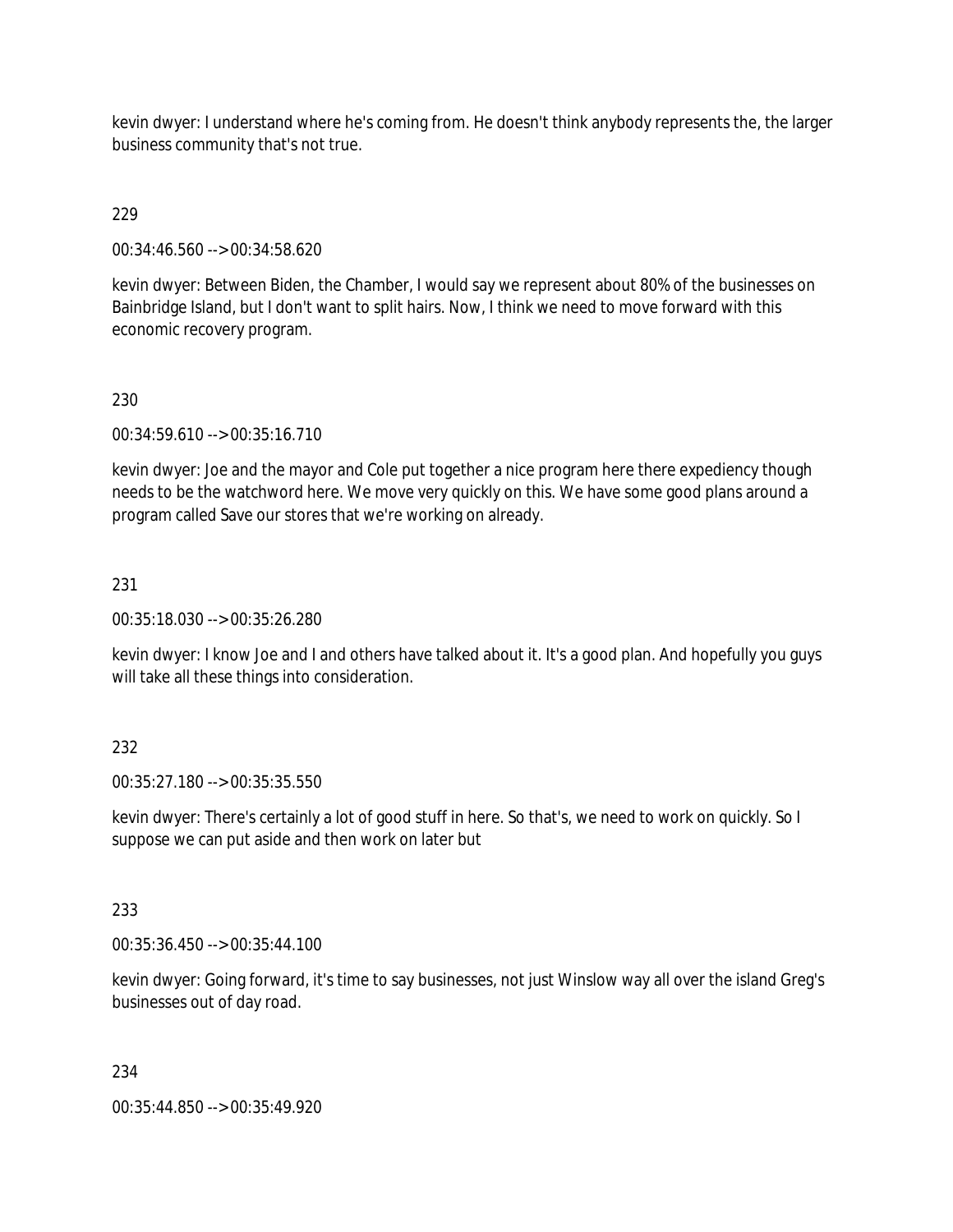kevin dwyer: There's businesses and island center there's businesses Linwood center high school road.

# 235

00:35:50.610 --> 00:36:06.360

kevin dwyer: At the pavilion all these businesses do need your support. It's time to nurture businesses, not just to tolerate them. So I would hope you really take a hard look at this, make some decisions quickly and let's move forward and help our businesses going forward. Thank you.

# 236

00:36:08.580 --> 00:36:17.790

Leslie Schneider: Great. Thank you, Kevin. Okay, next up is the bi standard podcast, I'm thinking this is Tim self but if you could state your name.

# 237

00:36:19.410 --> 00:36:20.340

Leslie Schneider: That would be great. And you have

238

00:36:20.700 --> 00:36:21.540

The B.I.STANDER Podcast: Timothy self.

239

00:36:23.010 --> 00:36:25.830

The B.I.STANDER Podcast: Hi, Mary. Thank you for your time. I'm

### 240

00:36:27.000 --> 00:36:41.700

The B.I.STANDER Podcast: Timothy self lives on level just have a little bit of commentary. But before I get to that I want to put best wishes out to Ashley, she's being very brave right now and I appreciate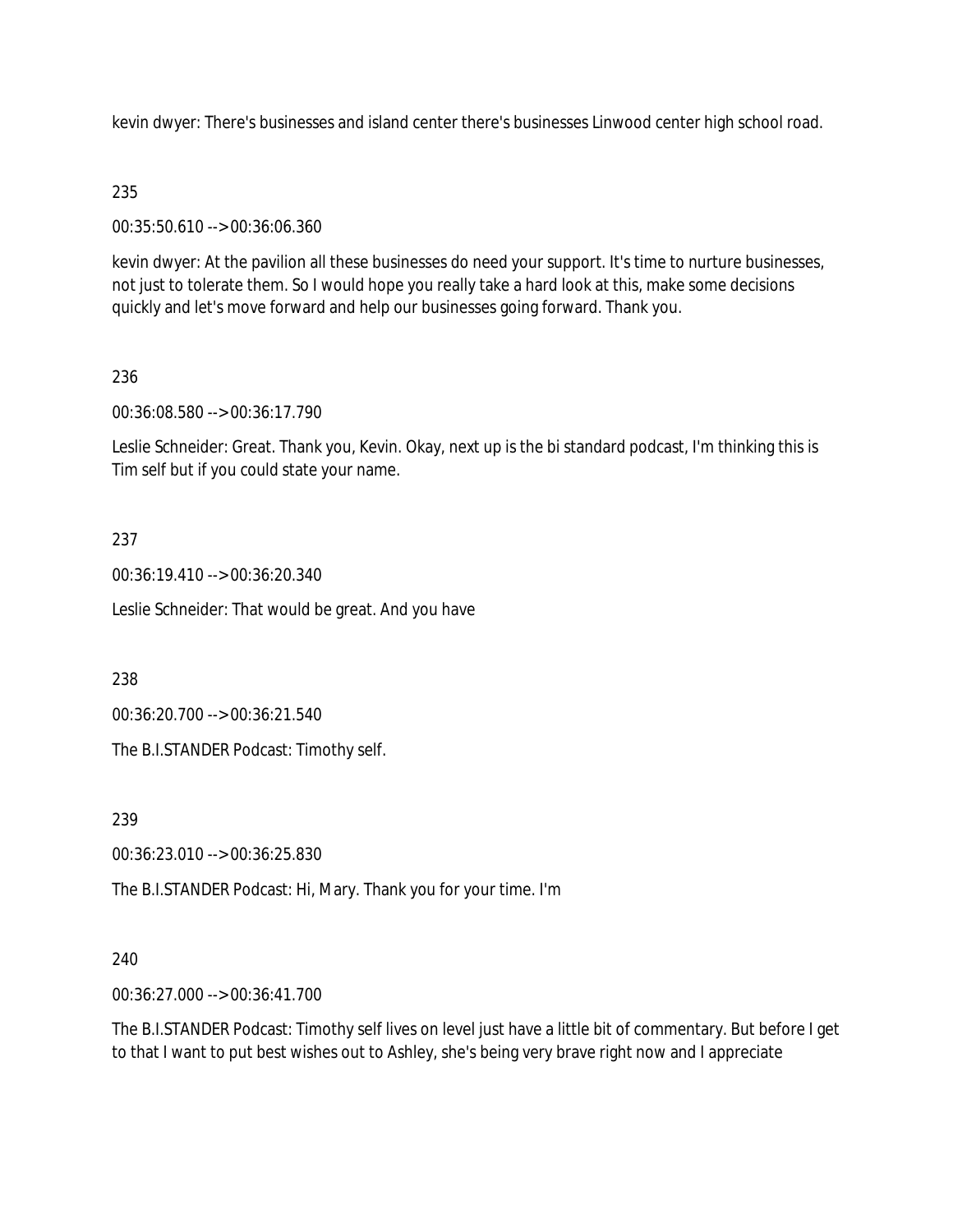00:36:43.260 --> 00:36:47.610

The B.I.STANDER Podcast: Her honesty and ability to stay in the forum and continue to talk about it.

242

00:36:48.720 --> 00:36:54.000

The B.I.STANDER Podcast: Brenda as well. You're a champion of so many causes Aaron, I totally hear what you're saying.

243

00:36:55.140 --> 00:37:05.730

The B.I.STANDER Podcast: Morgan, I think you've done an excellent job and I don't think we need to take the advice of somebody like Ronnie Wood chips, who had for ethics charges against him.

### 244

00:37:06.750 --> 00:37:19.770

The B.I.STANDER Podcast: Talking about your personal life and what type of job that you have to do that's more mudslinging that is is not needed on Council and I think somebody said it said it best earlier about the mudslinging that goes on.

245

00:37:21.900 --> 00:37:23.130

The B.I.STANDER Podcast: For public display.

### 246

00:37:24.570 --> 00:37:33.450

The B.I.STANDER Podcast: The coup and how we carry ourselves is representation of our community. So I'd like to see that sharpen up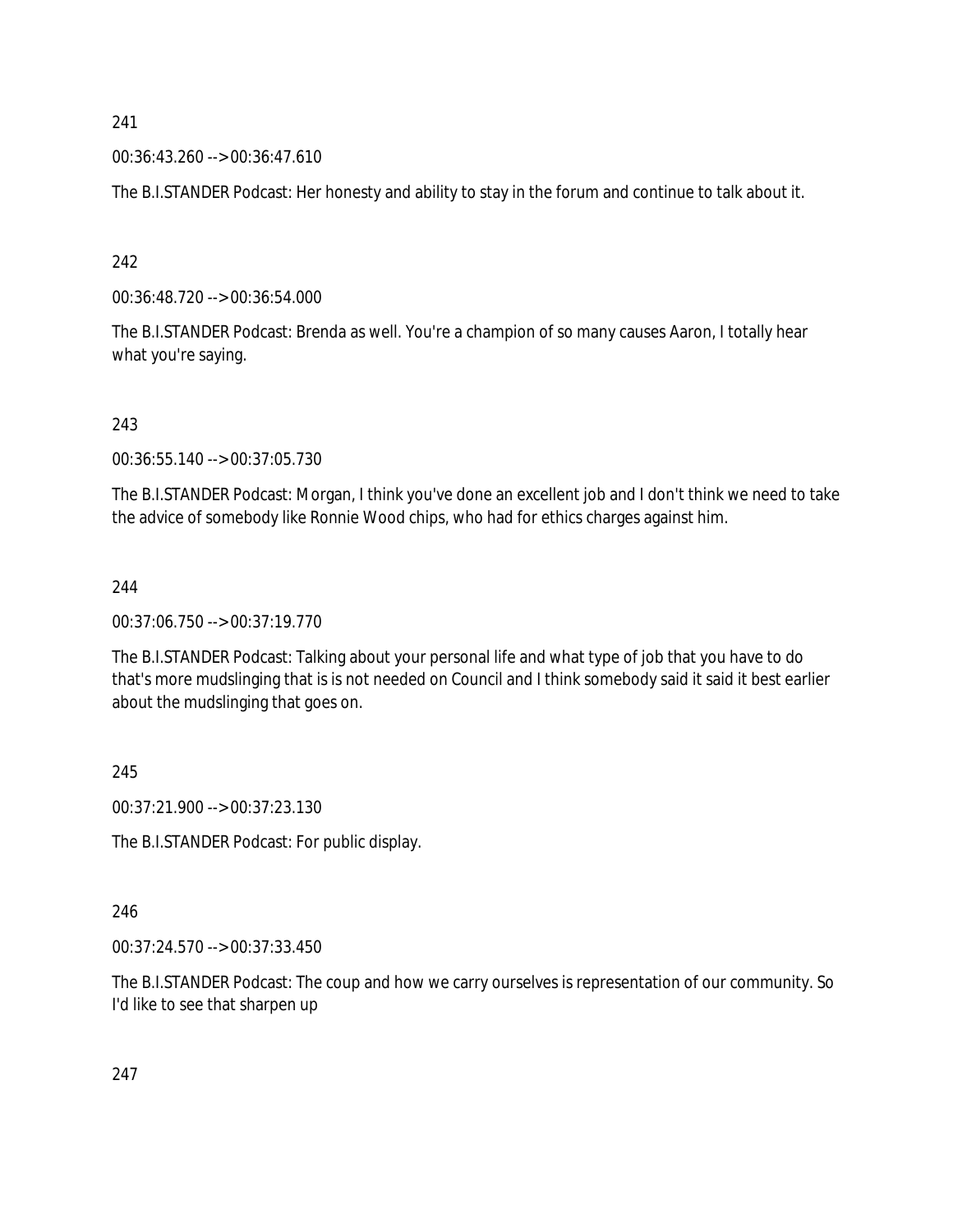00:37:35.580 --> 00:37:44.220

The B.I.STANDER Podcast: And lastly, if you're all about that Mr Pollock. I think you should give up your chair to somebody of color. Thank you for your time.

248

00:37:47.640 --> 00:37:53.280

Leslie Schneider: Thank you, Timothy. Next up is Deanna Martinez.

249

00:37:58.920 --> 00:38:03.060

Leslie Schneider: Hello. Can you hear me. Yes, we can hear you. Okay.

250

00:38:03.900 --> 00:38:06.450 deannamartinez: And my name is Deanna Martina

251

00:38:08.070 --> 00:38:09.840

deannamartinez: I live on Bainbridge Island.

252

00:38:11.940 --> 00:38:12.420 deannamartinez: And

253 00:38:14.700 --> 00:38:16.350 deannamartinez: Tonight I I want to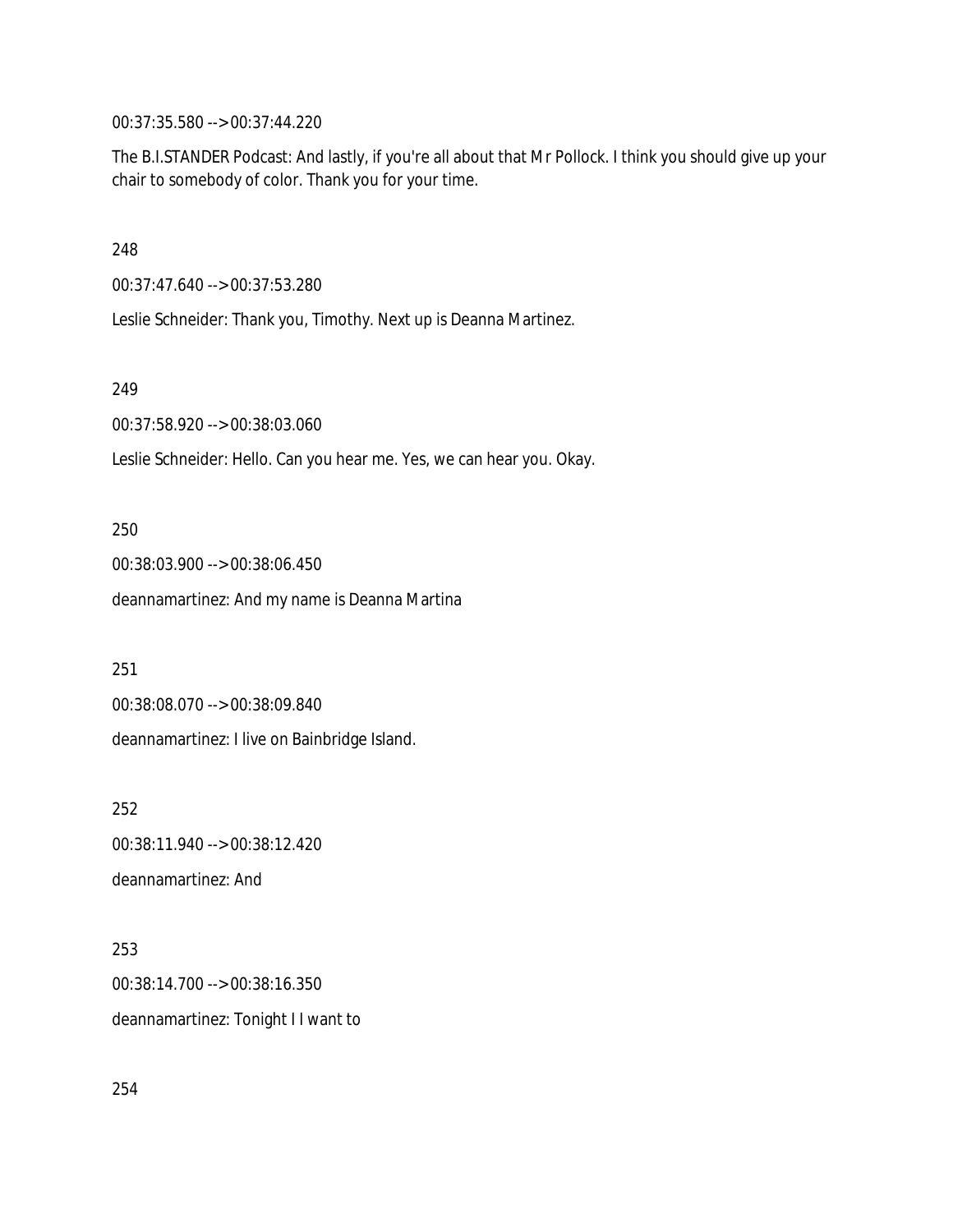00:38:19.080 --> 00:38:20.430

deannamartinez: I want to give some context.

255

00:38:21.900 --> 00:38:28.440

deannamartinez: To to my comment and so know that this is where it's coming from.

256

00:38:30.150 --> 00:38:34.650

deannamartinez: My belief is that you make the time for things that are important to you.

257 00:38:35.970 --> 00:38:36.840 deannamartinez: I

258 00:38:38.130 --> 00:38:40.170 deannamartinez: Don't think that that can be disputed.

259

00:38:43.110 --> 00:38:48.150

deannamartinez: And so, you know, that being said, is deeply disappointing.

260 00:38:50.430 --> 00:38:52.230 deannamartinez: Come to find out that

261 00:38:53.820 --> 00:38:56.040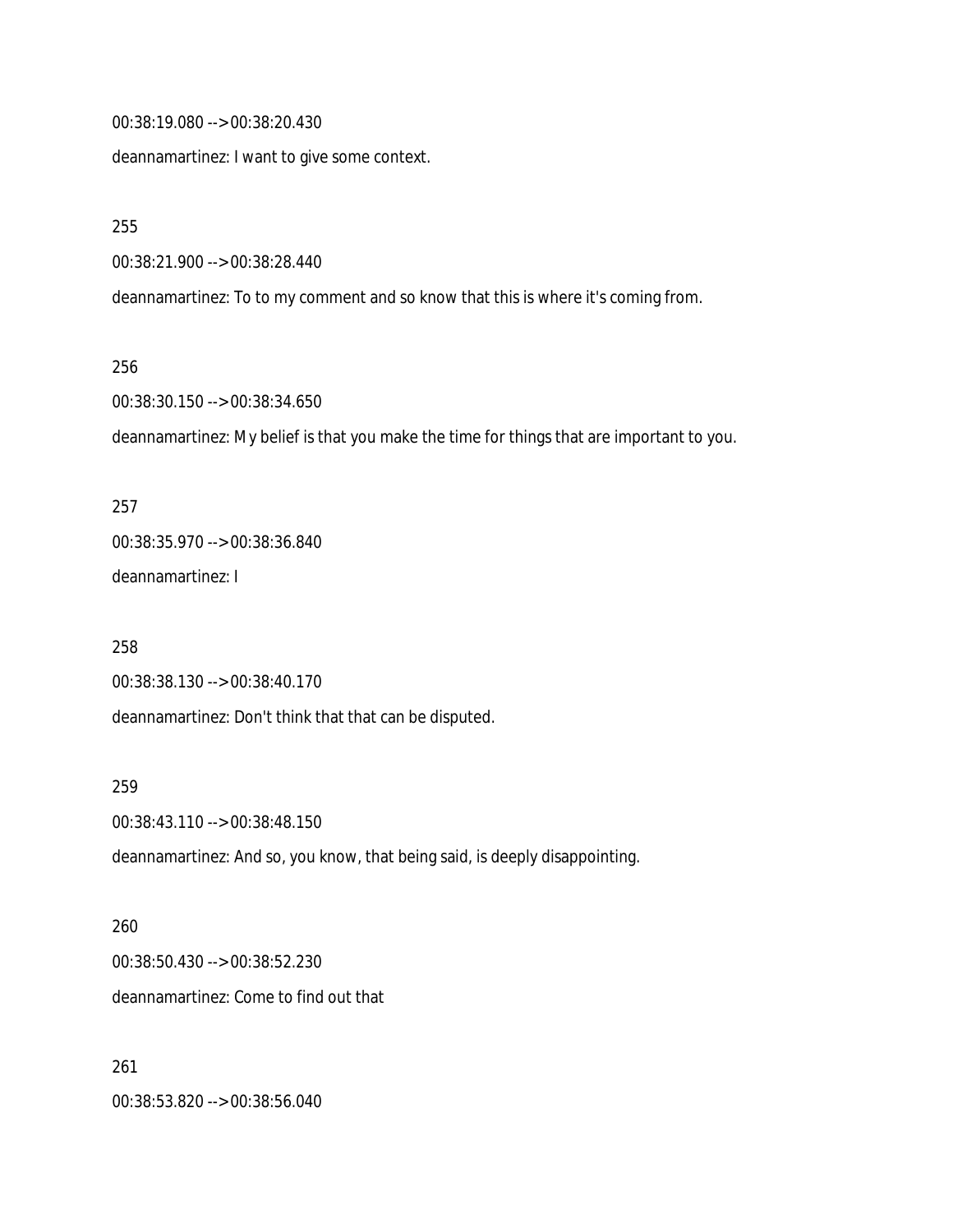deannamartinez: No movement really has happened.

### 262

00:38:57.240 --> 00:39:04.020

deannamartinez: In regards to signage that the racial equity Task Force had asked for.

### 263

00:39:06.180 --> 00:39:09.030

deannamartinez: And and and also their membership.

264

00:39:15.480 --> 00:39:15.900

deannamartinez: I

### 265

00:39:17.340 --> 00:39:27.060

deannamartinez: And so again we're going to go back to that original statement and and that I think that people make time for the things that are important to them.

266

00:39:28.800 --> 00:39:29.460 deannamartinez: And so

267

00:39:31.230 --> 00:39:32.790

deannamartinez: Also understand that.

268

00:39:35.280 --> 00:39:39.960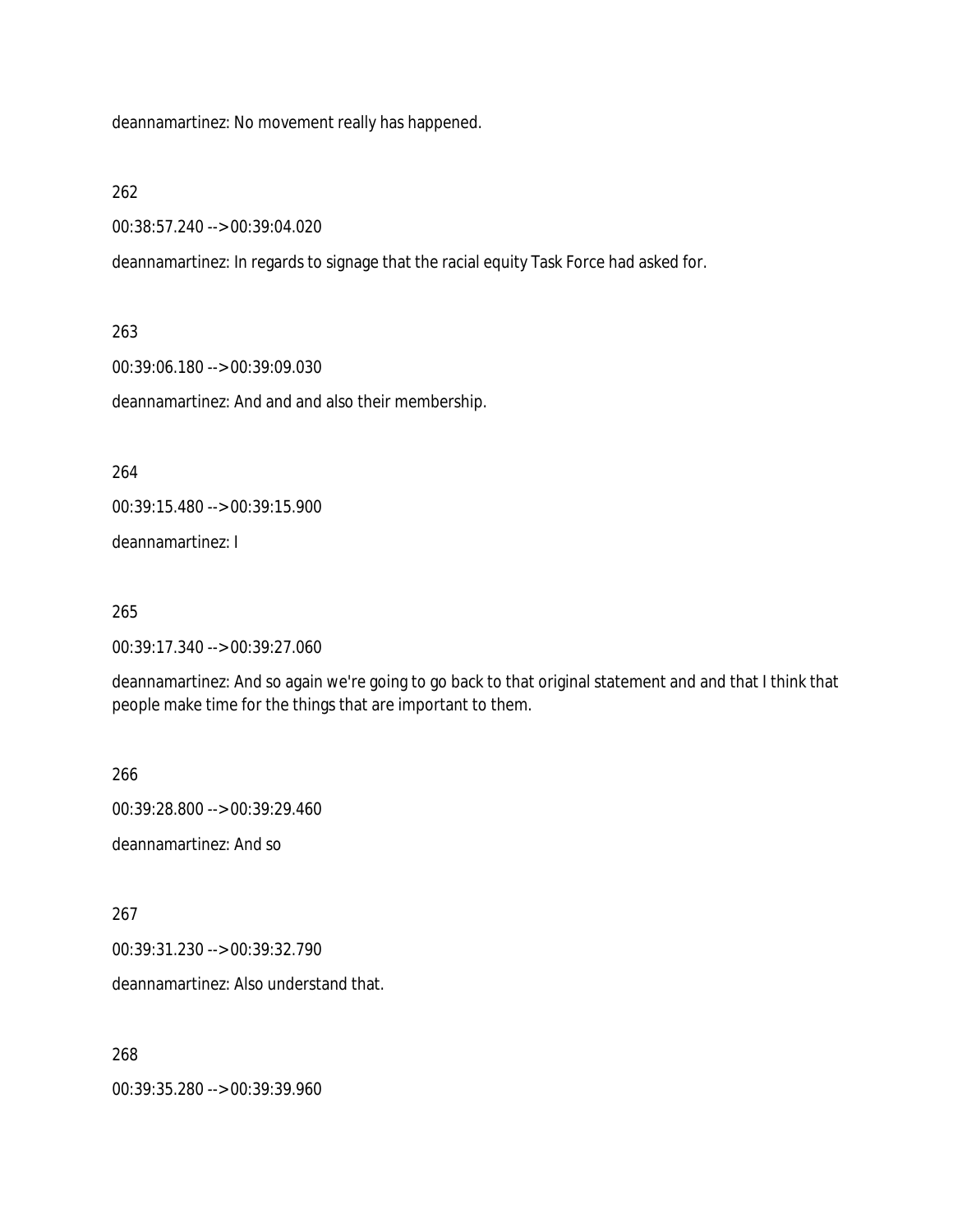deannamartinez: You have a really fortunate situation.

269

00:39:41.880 --> 00:39:42.660 deannamartinez: You have

270

00:39:44.550 --> 00:39:49.740

deannamartinez: No experience in many of the conversations that you're having these days.

271

00:39:51.090 --> 00:39:52.500

deannamartinez: You have no qualification.

272

00:39:54.270 --> 00:39:58.980

deannamartinez: Or lose experience for the exception of COUNCILMEMBER Hassan

273 00:40:01.140 --> 00:40:01.410 deannamartinez: And

274

00:40:02.850 --> 00:40:04.950

deannamartinez: And so you have this wonderful

275 00:40:06.180 --> 00:40:13.230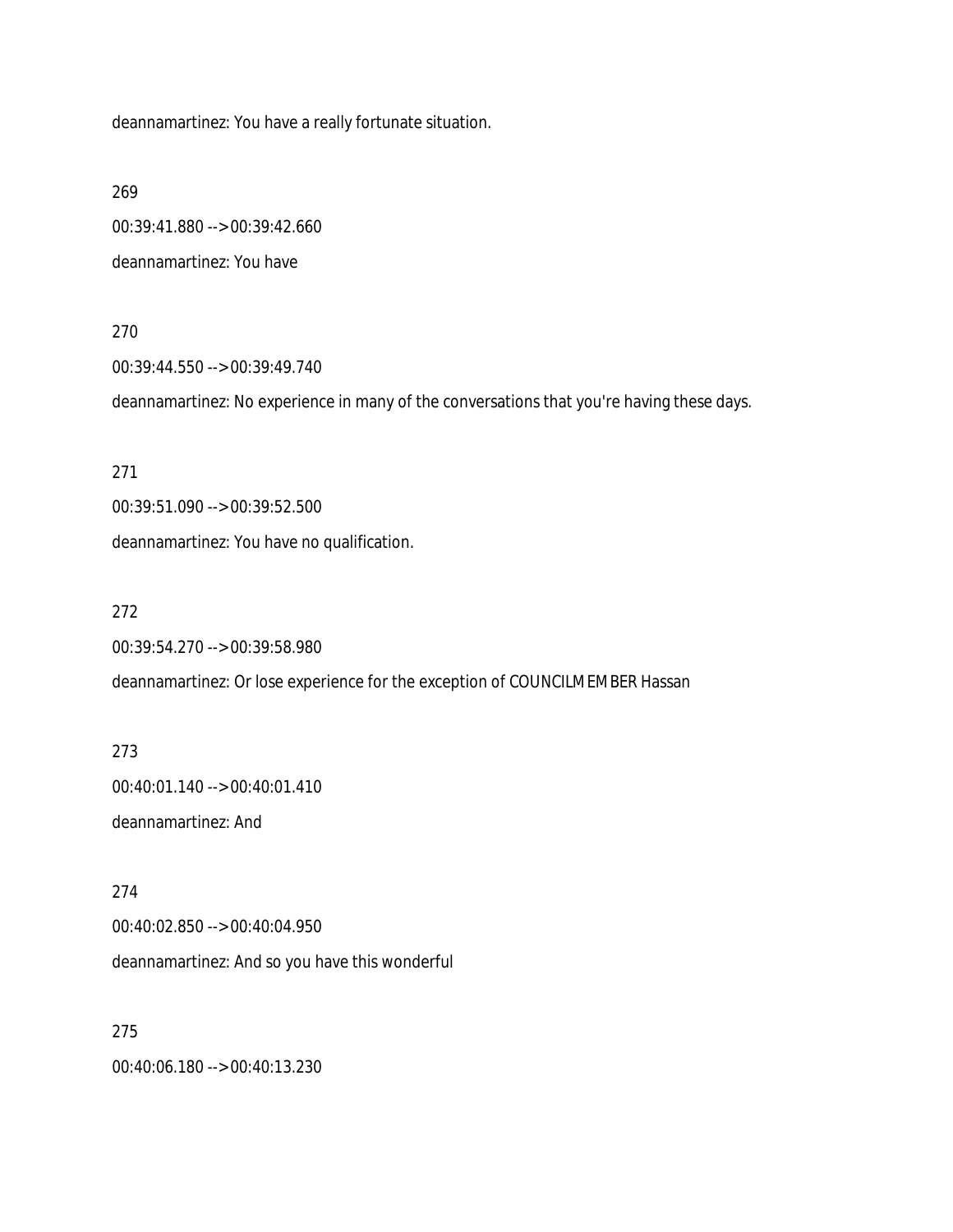deannamartinez: Fortune and having a race equity task force to advise you, you have actual people of color that are

276

00:40:16.680 --> 00:40:17.550

deannamartinez: Giving you

277

00:40:18.870 --> 00:40:21.810

deannamartinez: Their knowledge their lives experience.

278

00:40:24.870 --> 00:40:29.310

deannamartinez: And hoping that you'll do something with that something good something better.

279

00:40:30.480 --> 00:40:34.890

deannamartinez: In spite of a history that tells all of us over and over and over again.

280

00:40:36.420 --> 00:40:38.250

deannamartinez: But this story has the same ending

281

00:40:39.360 --> 00:40:44.880

deannamartinez: And so when I see that there is still no progress on signage and I see that the

282

00:40:46.110 --> 00:40:57.150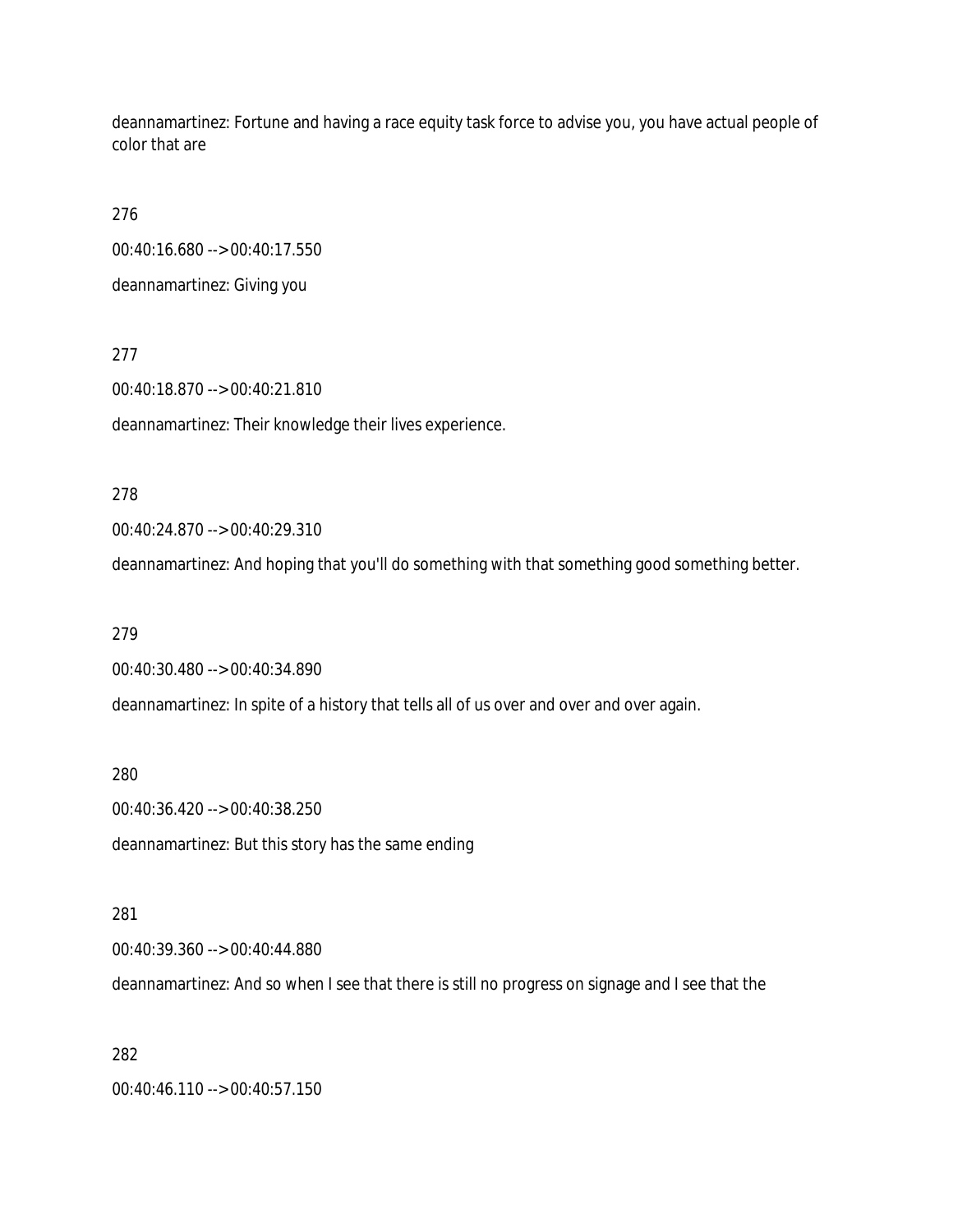deannamartinez: Gear membership was not pounced on it immediately. And now we are in a position of not having access to those resources that we so desperately need right this moment actually

283

00:40:59.790 --> 00:41:04.290

deannamartinez: It's just, it's it's really disappointing. And so what I want to say is

284

00:41:06.720 --> 00:41:07.650

deannamartinez: Please listen

285

00:41:10.080 --> 00:41:21.750

deannamartinez: Please learn to listen to the race the equities Task Force, the people that you have advising you because they not only speak as a race equity task force.

286

00:41:22.890 --> 00:41:28.140

deannamartinez: But the way our communities work. No, I want to say this because this is important that you need to know this.

287

00:41:31.590 --> 00:41:34.800

deannamartinez: When they speak to you and advise you

288

00:41:36.390 --> 00:41:41.040

deannamartinez: They are doing it on behalf of all of the other people of color.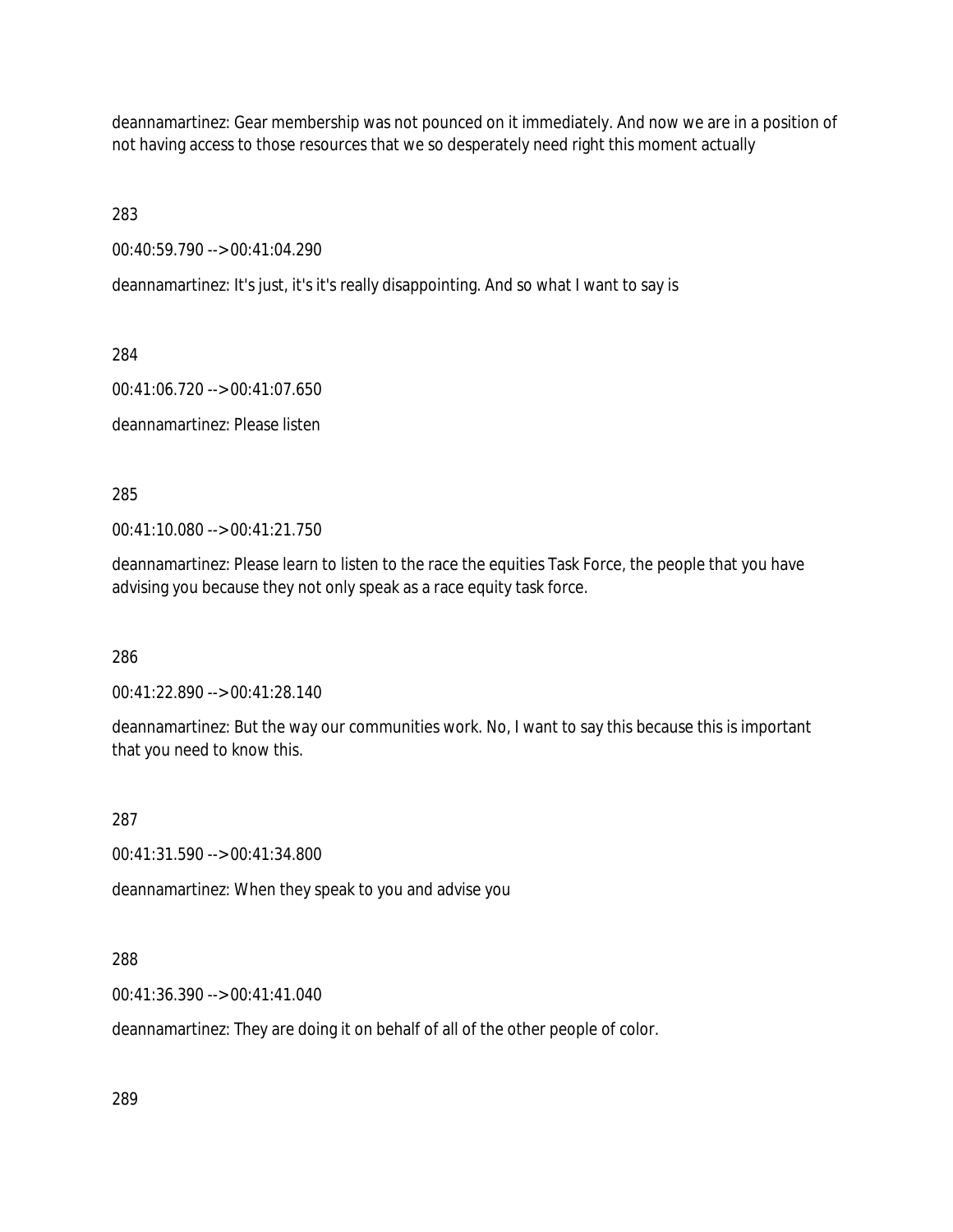00:41:43.770 --> 00:41:50.700

deannamartinez: It is not just them. And so I need you to understand and listen because when you don't listen to their advice.

290

00:41:52.710 --> 00:41:55.530

deannamartinez: What it looks like is we're not important to you.

291

00:41:56.430 --> 00:41:56.760

Leslie Schneider: Okay.

292

00:41:56.790 --> 00:41:57.900

deannamartinez: That is an action.

293

00:41:59.250 --> 00:42:12.570

deannamartinez: And I want you to, I want you to understand that and and also when you rush me through very important information that you need to hear and you can't make the distinction between needing to hear it.

294

00:42:14.430 --> 00:42:26.280

Leslie Schneider: You know, the reason that we try to cut people off at three minutes and you're now at four minutes plus is out of fairness, so that we can treat everyone alive.

295

00:42:26.310 --> 00:42:34.770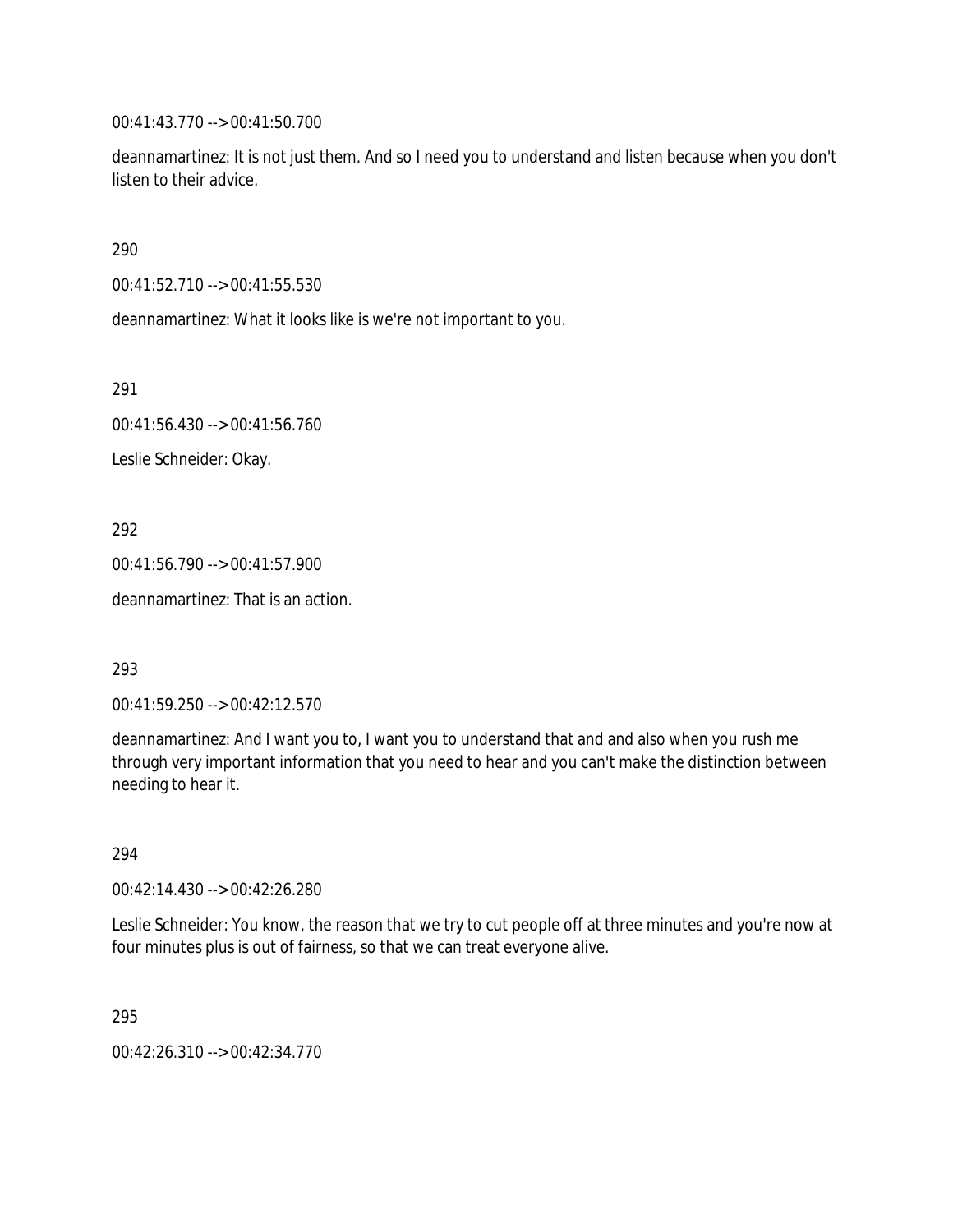deannamartinez: I totally understand what you're saying and what I'm telling you is that I'm giving you an education right now I'm teaching you something that you don't know

296

00:42:35.910 --> 00:42:38.220

deannamartinez: And I'm actually trying to save you.

297

00:42:39.780 --> 00:42:42.270 deannamartinez: Because in saving you it saved us

298

00:42:44.790 --> 00:42:46.920

Leslie Schneider: So Deanna i i'm in

299

00:42:47.070 --> 00:42:48.390

deannamartinez: That's all I have to say.

300 00:42:48.720 --> 00:42:49.110 Leslie Schneider: Okay.

301

00:42:49.230 --> 00:42:52.500

deannamartinez: I just want you to understand that there is deep disappointment.

302

00:42:53.310 --> 00:42:55.410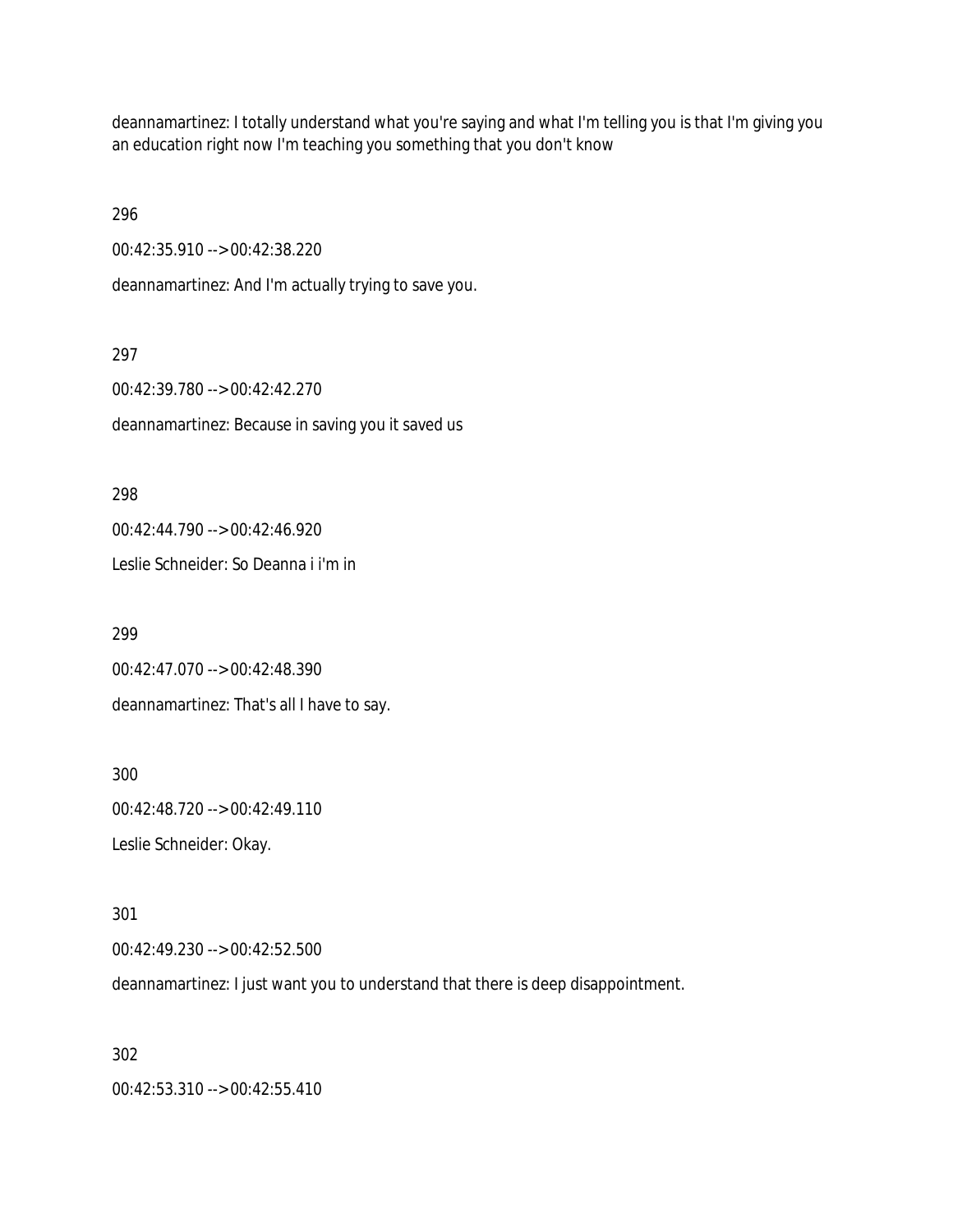Leslie Schneider: Yes, I hear you and

303

00:42:55.470 --> 00:42:56.490

Leslie Schneider: I also would love

304

00:42:56.670 --> 00:43:14.820

Leslie Schneider: To know that I am open to being taught in individually. And I do have office hours and I would be willing to make a special appointment with you. So please do understand that I am very open to what you have to say. And there are some things you said that I could also contribute to

305

00:43:15.960 --> 00:43:27.750

Leslie Schneider: So thank you very much for your comments. Okay, I don't see any other hands raised. I'm going to head back to the panelist now and we're going to move on.

306

00:43:29.910 --> 00:43:34.080

Leslie Schneider: To the mayor's report. So first,

307

00:43:36.270 --> 00:43:40.080

Leslie Schneider: I'm going to request from the city clerk that you go ahead and time me

308

00:43:41.730 --> 00:43:51.450

Leslie Schneider: And I have not timed myself so I don't know exactly how long this is going to take, but I just, I do want to know that this is kind of the start of a new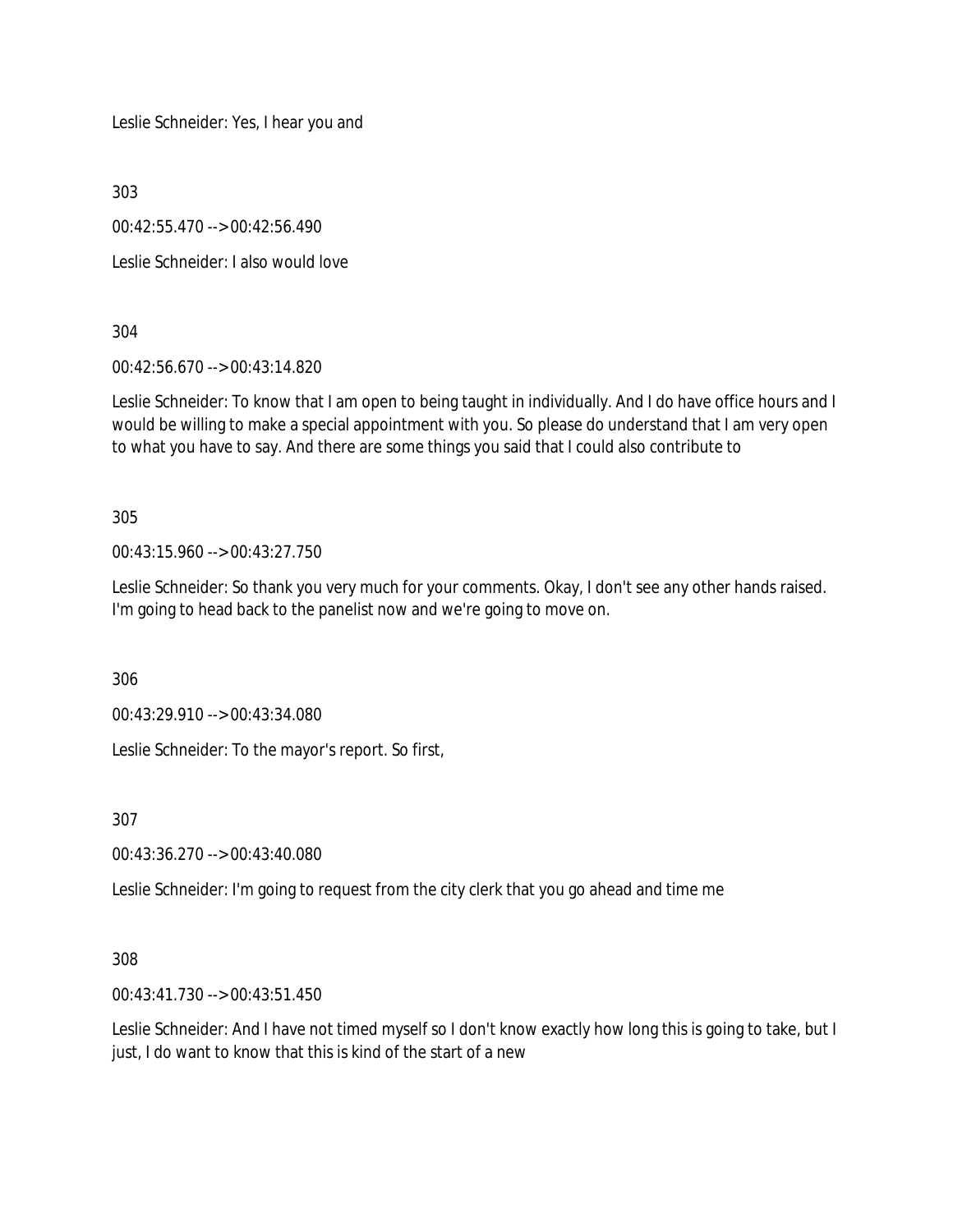00:43:53.640 --> 00:43:56.400

Leslie Schneider: A new practice that we're going to have here on Council, we agreed.

310

00:43:58.050 --> 00:44:12.570

Leslie Schneider: A meeting or two ago that we would try to have some discipline and keep ourselves to three minutes. And so you will see this time are not just for public comment tonight, but also for us as individual council members.

311

00:44:14.040 --> 00:44:18.240

Leslie Schneider: We're not going to cut people off at three minutes. It's something that we're going to be getting used to but

### 312

00:44:19.620 --> 00:44:33.180

Leslie Schneider: But hopefully this will help us have a little bit more self awareness. So I'm in my marriage report. First I want to add to what Kevin Dwyer announced about our local chamber leader Rex Oliver, who died last week.

#### 313

00:44:34.350 --> 00:44:44.280

Leslie Schneider: I just need to add sort of my own personal memory of back in 2012 when the the chamber board used office ex-pats to interview Rex remotely.

#### 314

00:44:44.700 --> 00:44:52.710

Leslie Schneider: Much as we are all accustomed to doing today with zoom, but it was a little unusual back then and then in the year since Rex and the Chamber.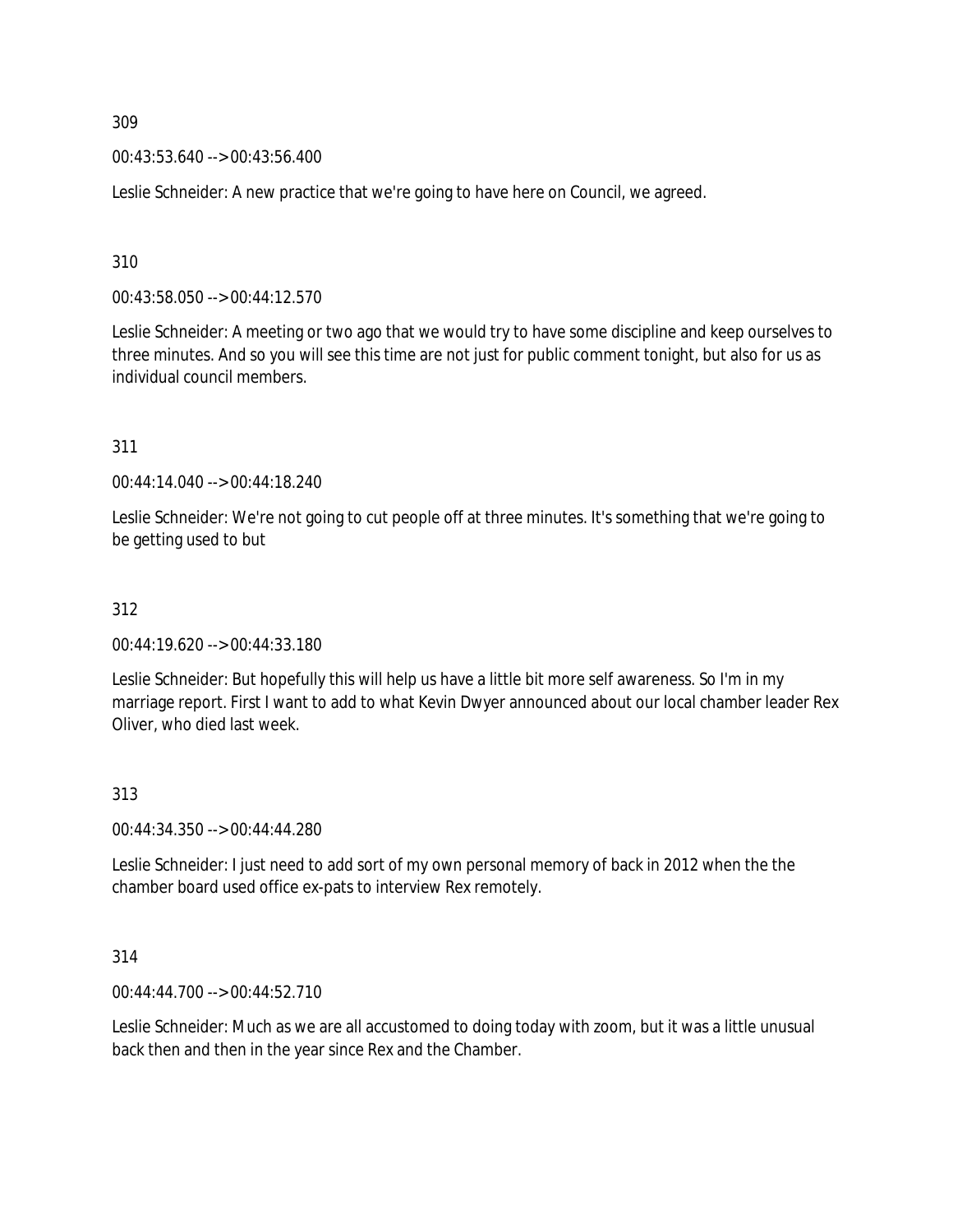00:44:53.370 --> 00:44:58.920

Leslie Schneider: We're close partners with Office X that's showing up early on Friday mornings for the Bainbridge business connection.

316

00:44:59.280 --> 00:45:11.250

Leslie Schneider: And then we would show up remotely, we would show up to the monthly networking after hours events and for the Fourth of July rick scott us to volunteer for St duty one year when we weren't in the parade or in a booth.

317

00:45:12.570 --> 00:45:18.240

Leslie Schneider: His friendly grand and occasional Canadian accent breaking through it will be dearly missed

318

00:45:20.610 --> 00:45:33.090

Leslie Schneider: I'm moving on due to escalating infection rates pulls those mayor Becky Erickson has reconvened the Monday morning, Coby coordination meetings for mayors commissioners of kids that county

319

00:45:34.170 --> 00:45:44.280

Leslie Schneider: This week's meeting was the last one for retiring kits that health officer, Dr. Susan Turner and we were introduced to her replacement. Dr. Give morrow.

320

00:45:45.450 --> 00:45:56.340

Leslie Schneider: Maybe at some point when COUNCILMEMBER Medina is back, we could hear from him, because I believe he had he sits on the kids at health board and maybe had a role in appointing Dr morrow.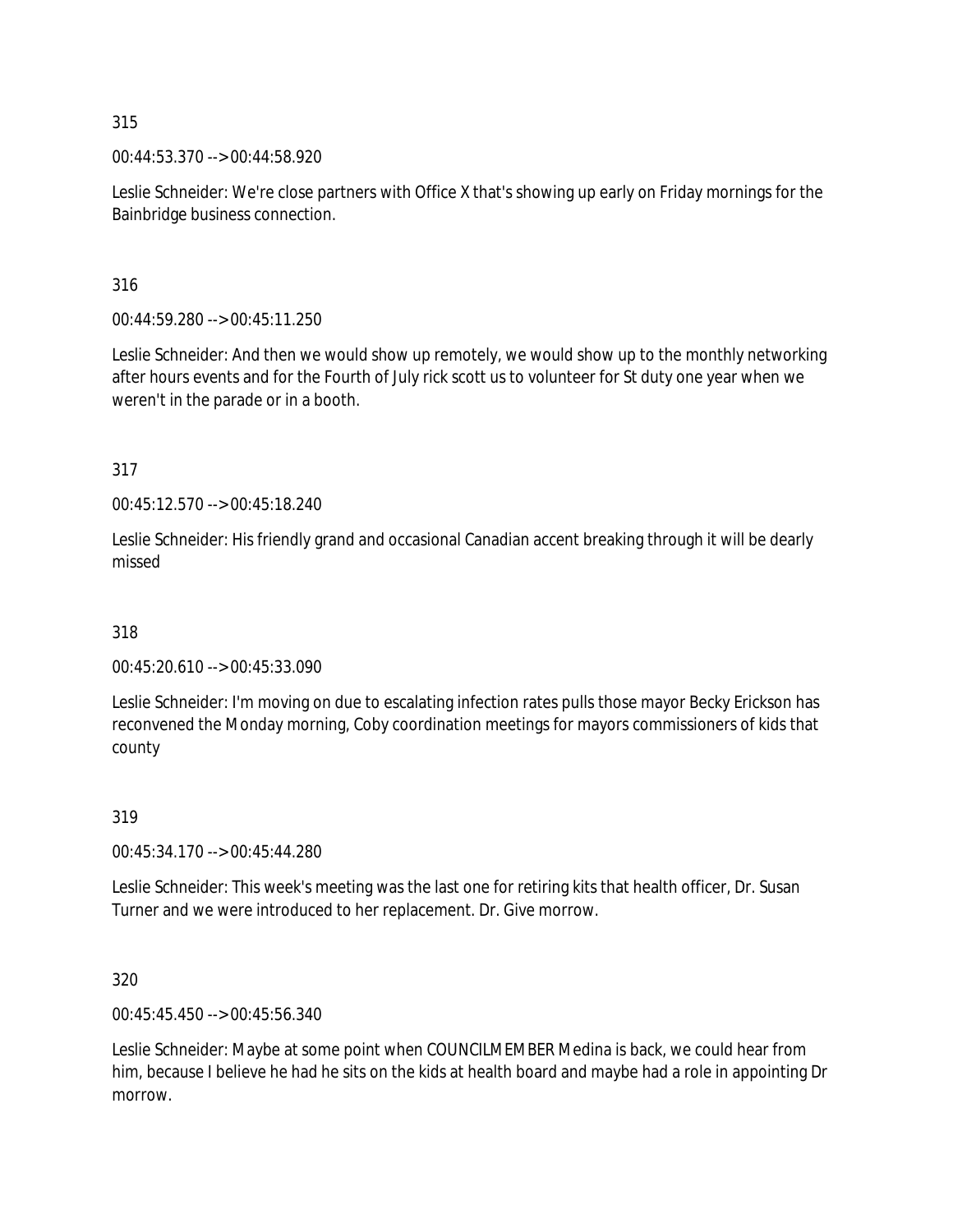00:45:57.120 --> 00:46:07.200

Leslie Schneider: Dr. Turner was quite concerned in her update and mentioned that we have seven long term care facilities without breaks and a 7% positivity testing rate.

322

00:46:07.770 --> 00:46:18.090

Leslie Schneider: contact tracing is getting complicated with sometimes 350 calls in a day and more frequently, those who are contacted are not willing to talk about their contacts.

# 323

00:46:18.570 --> 00:46:33.660

Leslie Schneider: I believe Bainbridge is doing well with wearing masks and we've been holding steady for the past few days at just 20 cumulative infections, but we need to stay strong. Thank you to all of you who are taking the precautions seriously and keeping our numbers low

324

00:46:34.860 --> 00:46:50.730

Leslie Schneider: I'm looking forward to tonight's discussion on economic recovery as a number of commenters have said, Deputy Mayor Dietz has put in a lion's share of work into this and we hope we can get some actionable ideas out soon. And that's what I've got. Thank you very much.

325

00:46:52.470 --> 00:46:56.280

Leslie Schneider: So we can move on now to the city managers report.

326

00:46:57.720 --> 00:46:59.370

Leslie Schneider: And no no time clock needed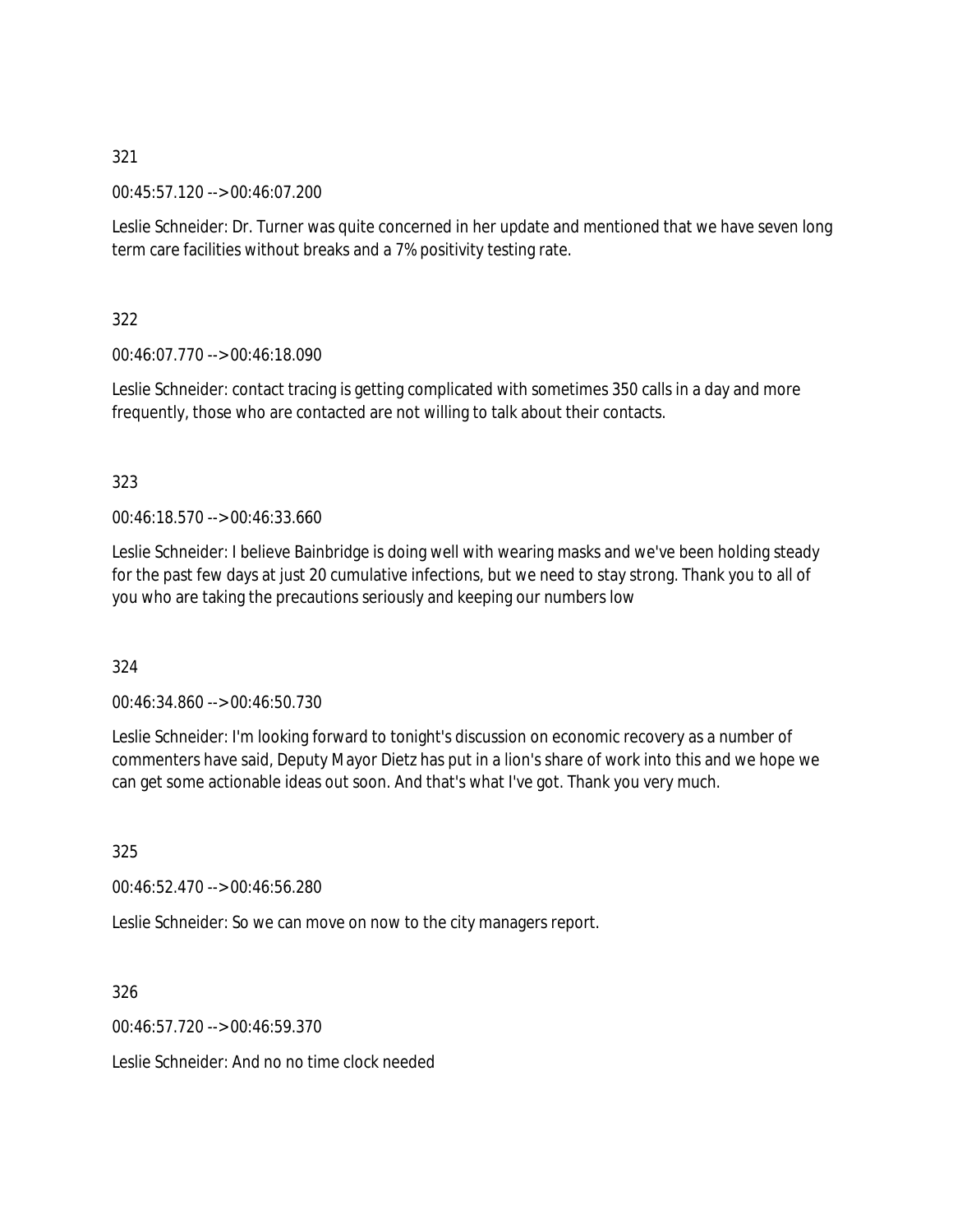00:47:02.490 --> 00:47:04.860

Leslie Schneider: When you're on mute city manager.

328

00:47:07.380 --> 00:47:18.810

Morgan Smith: Thank you. I'll be brief. Just a couple items to mention. First, it's not typical for me to respond to public comment but regarding the comment that was made related to island center sub area plan and the sewer study

329

00:47:19.200 --> 00:47:26.310

Morgan Smith: I remember clearly the explanations and the commitments that the staff made at the time the Council was looking at that agreement.

330

00:47:26.760 --> 00:47:33.330

Morgan Smith: And I'm not aware of anything that has happened, that is contrary to that, but I will be looking into it first thing tomorrow.

331

00:47:33.600 --> 00:47:42.660

Morgan Smith: If there's something that's occurred that is different than the commitment that I made in the fall, I will be taking steps, firstly, to to correct that and and if it's the case that what's happened

332

00:47:43.020 --> 00:47:47.610

Morgan Smith: Isn't that, then I will also be following up with you clarify that. So I just want to make that clear.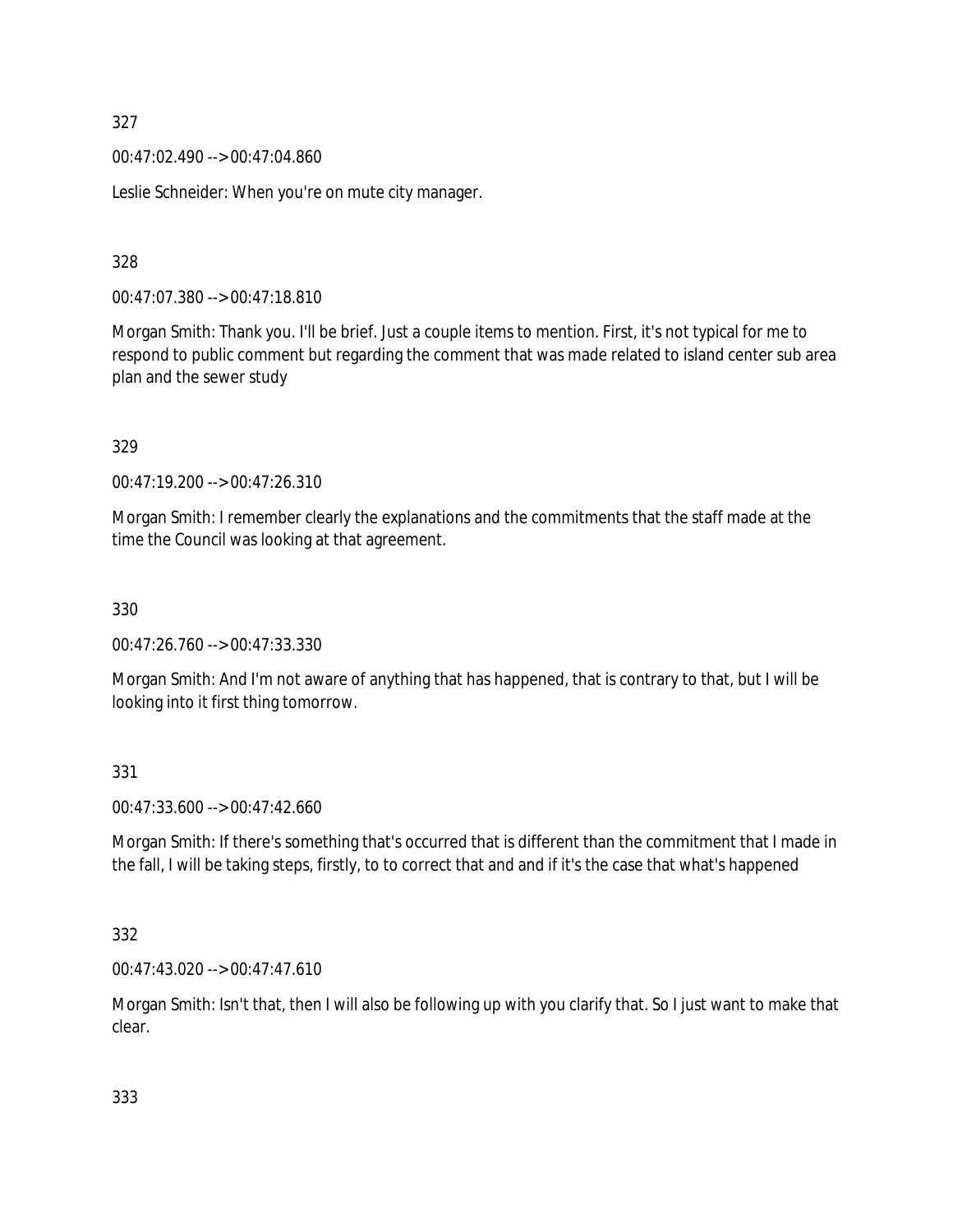00:47:49.230 --> 00:47:53.640

Morgan Smith: I also want to make sure folks are aware, the governor today announced that he is going to put an

# 334

00:47:54.360 --> 00:48:03.630

Morgan Smith: Indefinite hold on reviewing request for counties to move forward with reopening so that means that we will be on phase two for some time to come.

335

00:48:04.500 --> 00:48:12.720

Morgan Smith: Next steps are an unknown at this point, but he provided some additional clarification for expectations related to bars and restaurants and some other

### 336

00:48:13.050 --> 00:48:21.210

Morgan Smith: public venues, but the overall message is that our county will remain at Phase two, and other counties will remain where they are for now.

### 337

00:48:22.020 --> 00:48:30.780

Morgan Smith: And that's all I have for tonight. Thank you. I guess I will say not to be personal. But I think the remarks during public comment related to

338

00:48:31.350 --> 00:48:47.040

Morgan Smith: personal histories of city managers were remarks intended to refer to the former city manager not myself. So I hope that that is clear to most people. But if it in case it isn't. I feel like I would like to say that publicly thank you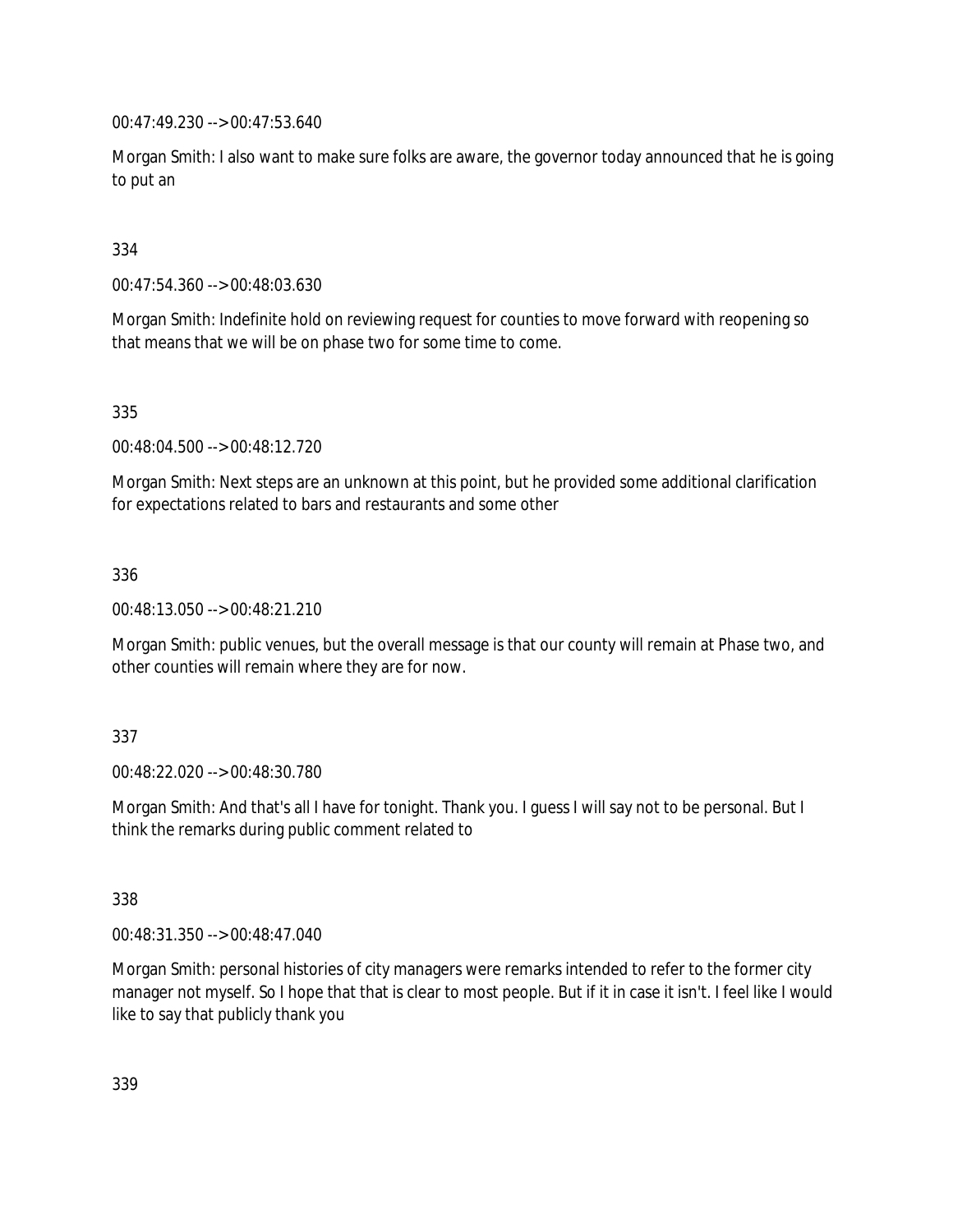00:48:48.210 --> 00:48:50.280

Leslie Schneider: Right. That was my interpretation as well.

340

00:48:51.600 --> 00:48:55.380

Leslie Schneider: Okay, we are moving now on to item six, which is

341

00:48:57.930 --> 00:48:59.520

Leslie Schneider: Future Council agendas.

#### 342

00:49:01.140 --> 00:49:05.490

Leslie Schneider: And city manager, I can bounce that back to you.

343

00:49:05.970 --> 00:49:18.480

Morgan Smith: Sir, we have mapped out the agendas for August and I can answer individual questions right now, we do not show, but we have planned a couple of executive session topics there as well.

#### 344

00:49:19.050 --> 00:49:25.950

Morgan Smith: But our meetings are looking pretty manageable and we are trying first to move forward with your highest priority projects.

345

00:49:26.640 --> 00:49:38.250

Morgan Smith: I don't need tonight to go through these one at a time, but hopefully if there were items you were expecting to see coming up in the next few weeks, you can spot them in one of these meetings schedules and if not, I would be happy to answer questions about future timing.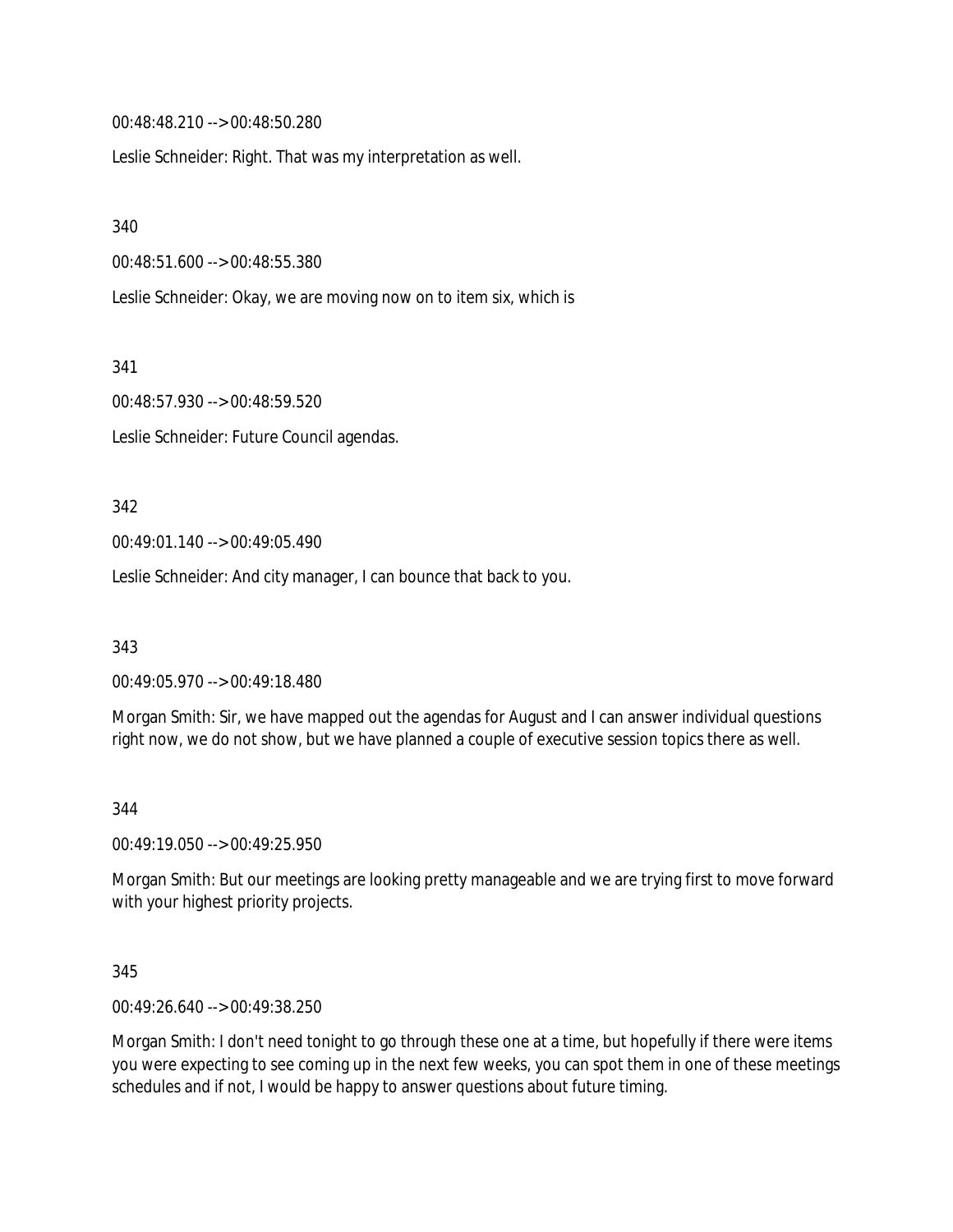346 00:49:40.230 --> 00:49:40.920 Leslie Schneider: Alright.

347

00:49:41.040 --> 00:49:43.470

Leslie Schneider: I'm COUNCILMEMBER into sorry you have a question.

348

00:49:46.140 --> 00:49:52.980

Rasham Nassar: Yes, city manager. I'm going to turn to the email that you responded to me I with today.

349

00:49:54.360 --> 00:49:56.700

Rasham Nassar: Thank you for that response. First of all,

350

00:49:58.230 --> 00:50:05.340

Rasham Nassar: Are the have that has that been scheduled or is that something that you're working on this Thursday to place on a Council meeting.

351

00:50:06.780 --> 00:50:13.650

Morgan Smith: Explained my plan for. And I think it's fine to talk about the agenda topic which came up a couple of meetings ago

352

00:50:14.220 --> 00:50:21.330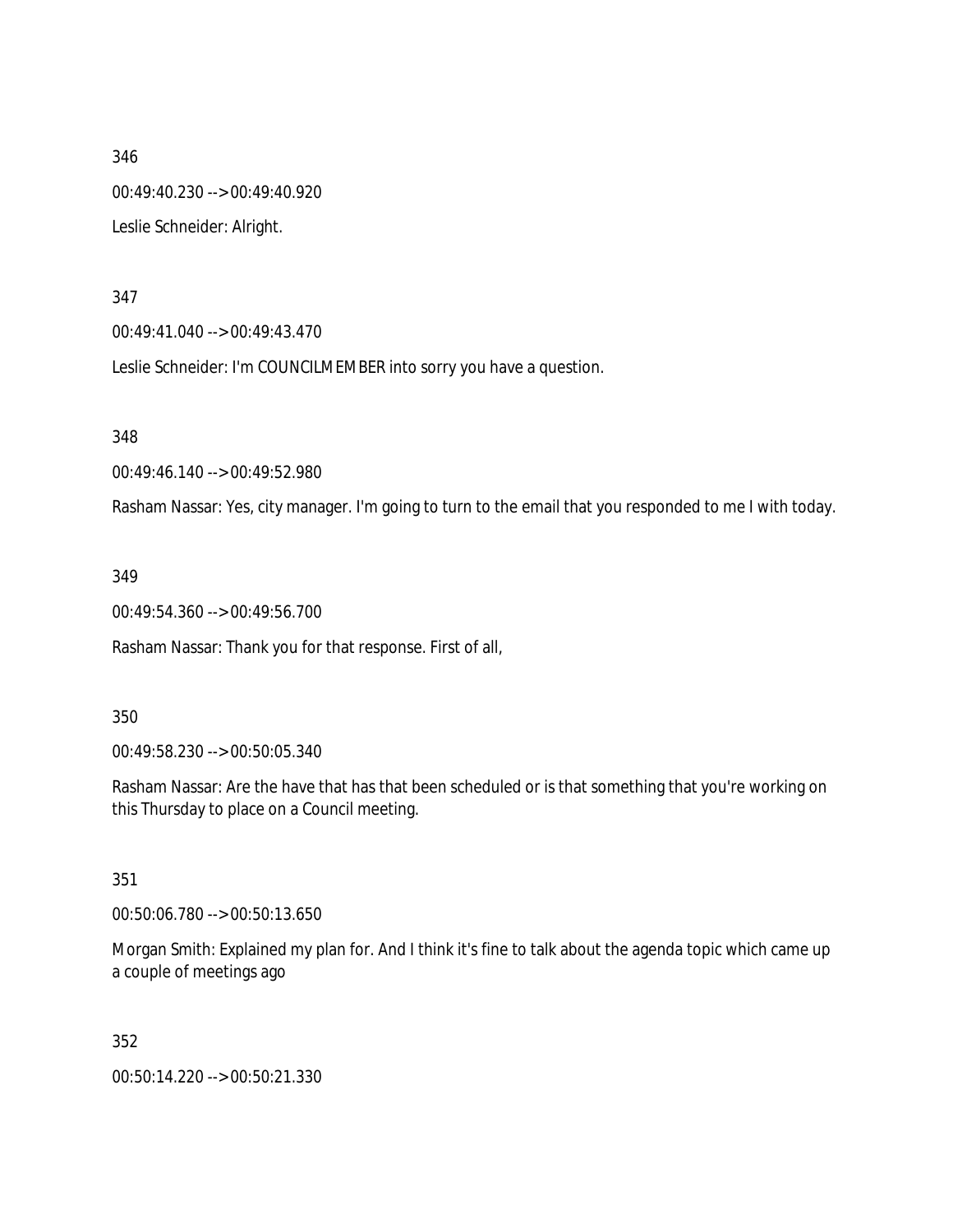Morgan Smith: I guess it was couple weeks ago since we didn't meet last week was questions in the community related to the policing and sexual assault issues.

353

00:50:22.290 --> 00:50:33.690

Morgan Smith: And so my intent for now is to talk with the mayor, the Deputy Mayor about scheduling a topic for a future agenda in August, which I think COUNCILMEMBER had topless. It also requested so

### 354

00:50:33.960 --> 00:50:44.580

Morgan Smith: I just want people to know it's not on the schedules right now, but that is our plan and I'm have it on the list to talk with me or Schneider Deputy Mayor deets on Thursday for picking an exact date for that.

### 355

00:50:45.330 --> 00:50:46.560

Rasham Nassar: Great, thank you very much.

356

00:50:46.860 --> 00:50:48.600

Leslie Schneider: And do we know enough about

357

00:50:49.740 --> 00:50:50.130

Leslie Schneider: Like

358

00:50:51.750 --> 00:50:59.910

Leslie Schneider: Resources or timing or anything. Is there anything that you would need from COUNCILMEMBER nisar sounds like you've got some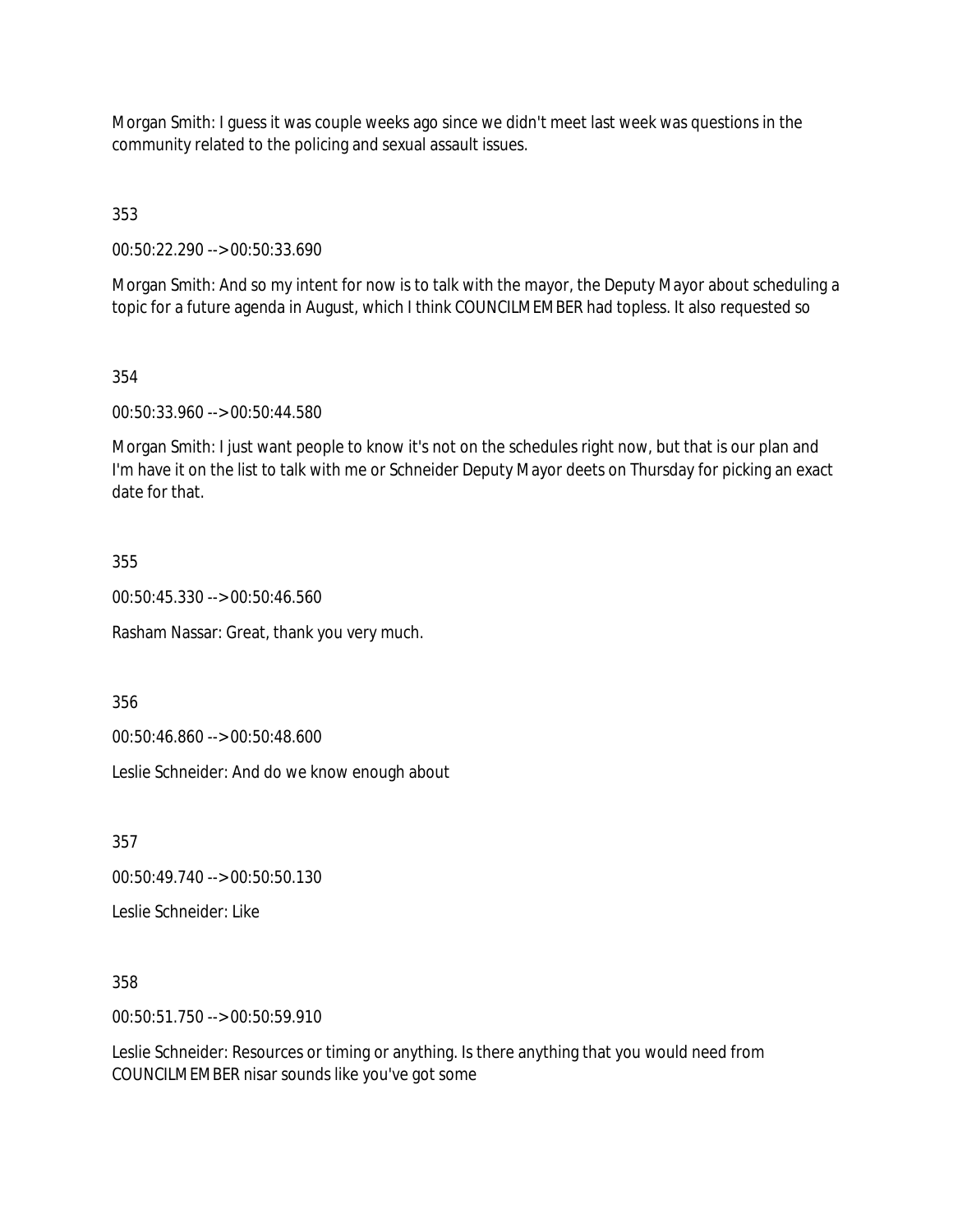00:51:01.170 --> 00:51:01.470

Leslie Schneider: Great.

360

00:51:01.950 --> 00:51:02.970

Morgan Smith: I think she just went

361

00:51:03.480 --> 00:51:14.160

Morgan Smith: To the offer. I made to call out if there's anything that you care about that you expected to see this not yet placed on an agenda that that isn't yet on an agenda, but we had had some dialogue about it.

362

00:51:15.420 --> 00:51:25.650

Rasham Nassar: And really, for the for the public's benefit and the benefit of the council members because I realized I looked at the email notice I was the only one on that correspondence. I'm

363

00:51:26.310 --> 00:51:34.320

Rasham Nassar: Just a, just a quick clarification city manager is this chief will be participating in that discussion with the Council.

364

00:51:34.740 --> 00:51:35.100

Morgan Smith: Yes.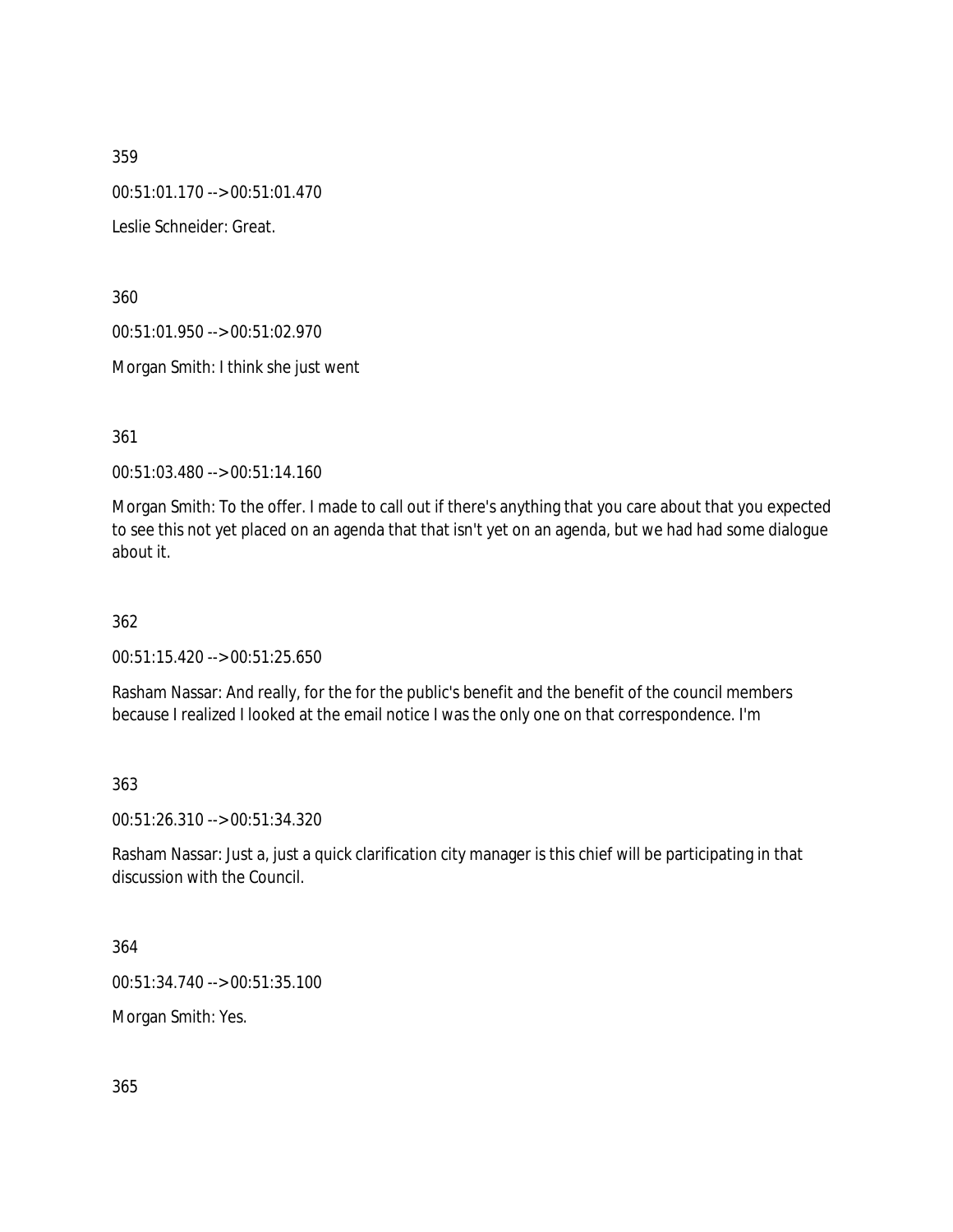00:51:35.970 --> 00:51:36.360

Thank you.

366

00:51:37.860 --> 00:51:39.540

Leslie Schneider: All right, thank you. Um,

367

00:51:40.590 --> 00:51:41.100

Leslie Schneider: So I

368

00:51:43.050 --> 00:51:46.260

Leslie Schneider: Hands are jumping around a little bit. How about COUNCILMEMBER car.

369

00:51:47.820 --> 00:52:00.360

Christy Carr: Thank you, mayor. I wanted to ask my fellow council members if they would consider tabling I think it's 9am on August 11 agenda related to accessory dwelling units.

370

00:52:00.870 --> 00:52:16.890

Christy Carr: I think our last discussion was really inconclusive and kind of all over the map. And I know that there were some decision points there, but I don't know that they were the right decision points and I don't sense that there's urgency in terms of

371

00:52:18.210 --> 00:52:26.910

Christy Carr: discussing that. And I think that at us or overall density is a larger discussion that can be incorporated into the work that we're doing.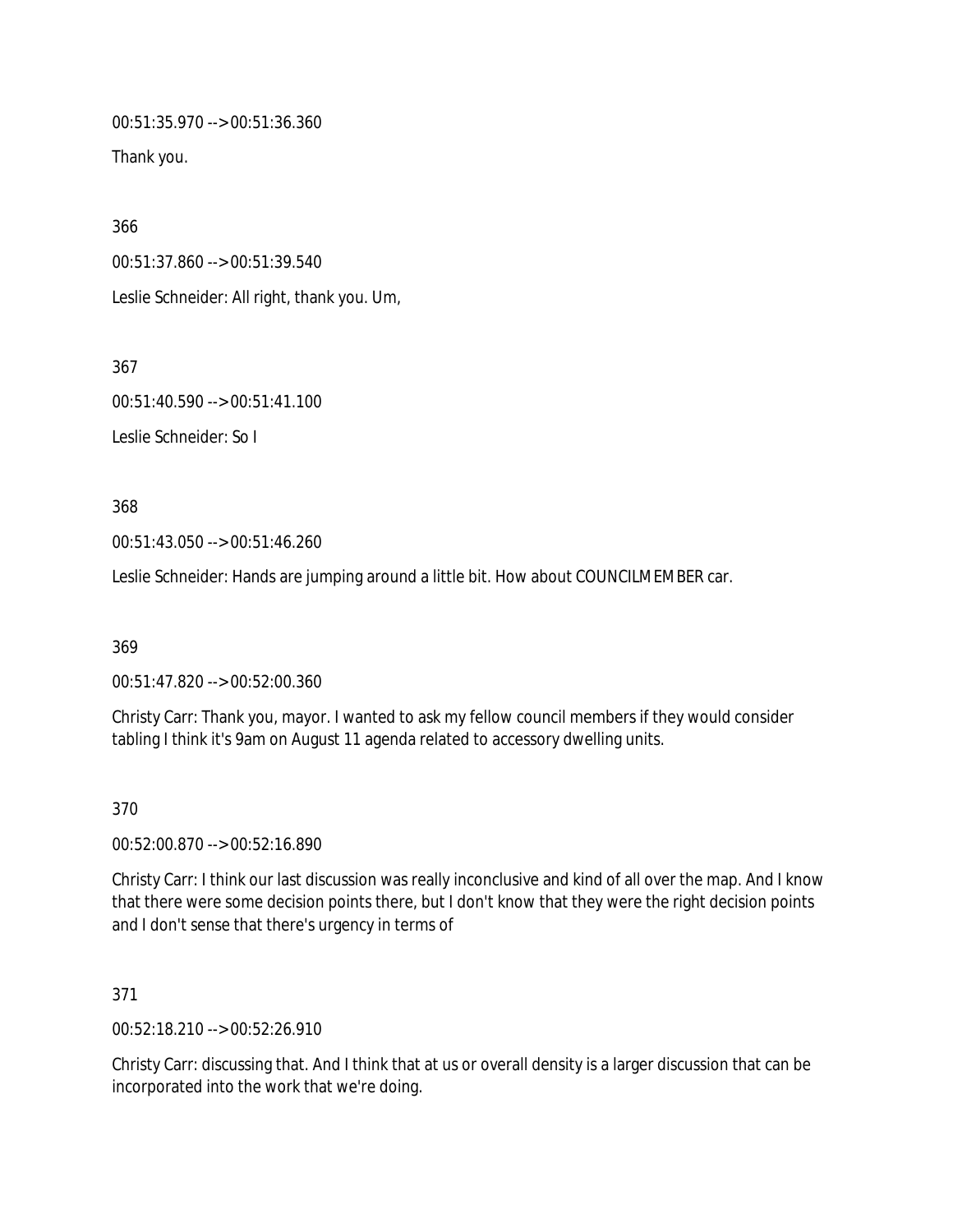00:52:28.050 --> 00:52:36.810

Christy Carr: Through the joint subcommittee. So without a sense of urgency, I would like to request that that item be tabled.

373

00:52:38.280 --> 00:52:47.070

Leslie Schneider: Patent pending what so you're expecting that there would be more information coming from the, from the joint subcommittee or what

374

00:52:47.460 --> 00:52:48.900

Christy Carr: Right, yeah.

375

00:52:49.530 --> 00:52:54.960

Christy Carr: And just in terms of urgency and people thinking that it's allowing speculative to development.

376

00:52:55.470 --> 00:53:02.910

Christy Carr: It seems like we should have just more information and data about that and not be making decisions and making changes to our code.

377

00:53:03.840 --> 00:53:13.890

Christy Carr: based only on gut feelings. I think that it's important that we make good decisions and something that was reactionary based on one development.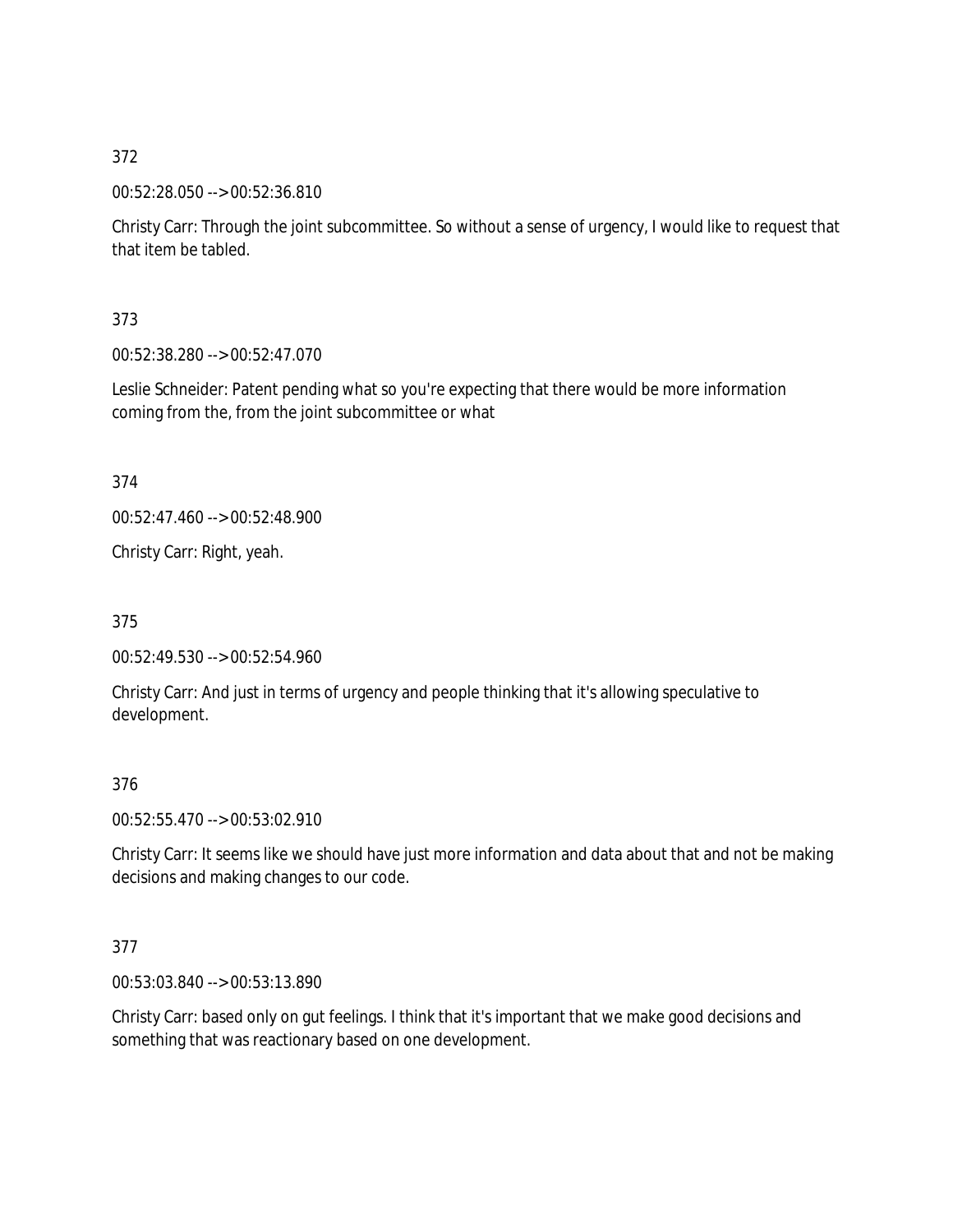00:53:14.400 --> 00:53:24.360

Christy Carr: Several years ago I don't think it's good governance and I just like us to think about it more thoughtfully and more comprehensively with our overall development strategy.

379

00:53:25.980 --> 00:53:33.360

Leslie Schneider: Okay, so I'm going to look for hands right now to react to that because that's a request council member Hi topless.

380

00:53:36.120 --> 00:53:47.430

Kirsten Hytopoulos: So, so actually, ironically, if that if that had not been coming through to us. And had I not thought that it was a done deal since it had come out of City Council on its you know

381

00:53:48.030 --> 00:53:55.890

Kirsten Hytopoulos: As a request to Planning Commission last year to require common ownership. So this blew me away when the Council reacted the way it did.

382

00:53:56.580 --> 00:54:06.510

Kirsten Hytopoulos: At our last meeting, I would have requested that to be on our triage list. So I have a very different feeling about it. I feel that it's some, something that has become becoming a trend.

383

00:54:07.200 --> 00:54:19.650

Kirsten Hytopoulos: In development on the island. So I feel very differently, where we to kick it off of our agenda on the subcommittee I'd asked to add it to our triage list. So I feel quite differently. I may be in the minority, I have a feeling that COUNCILMEMBER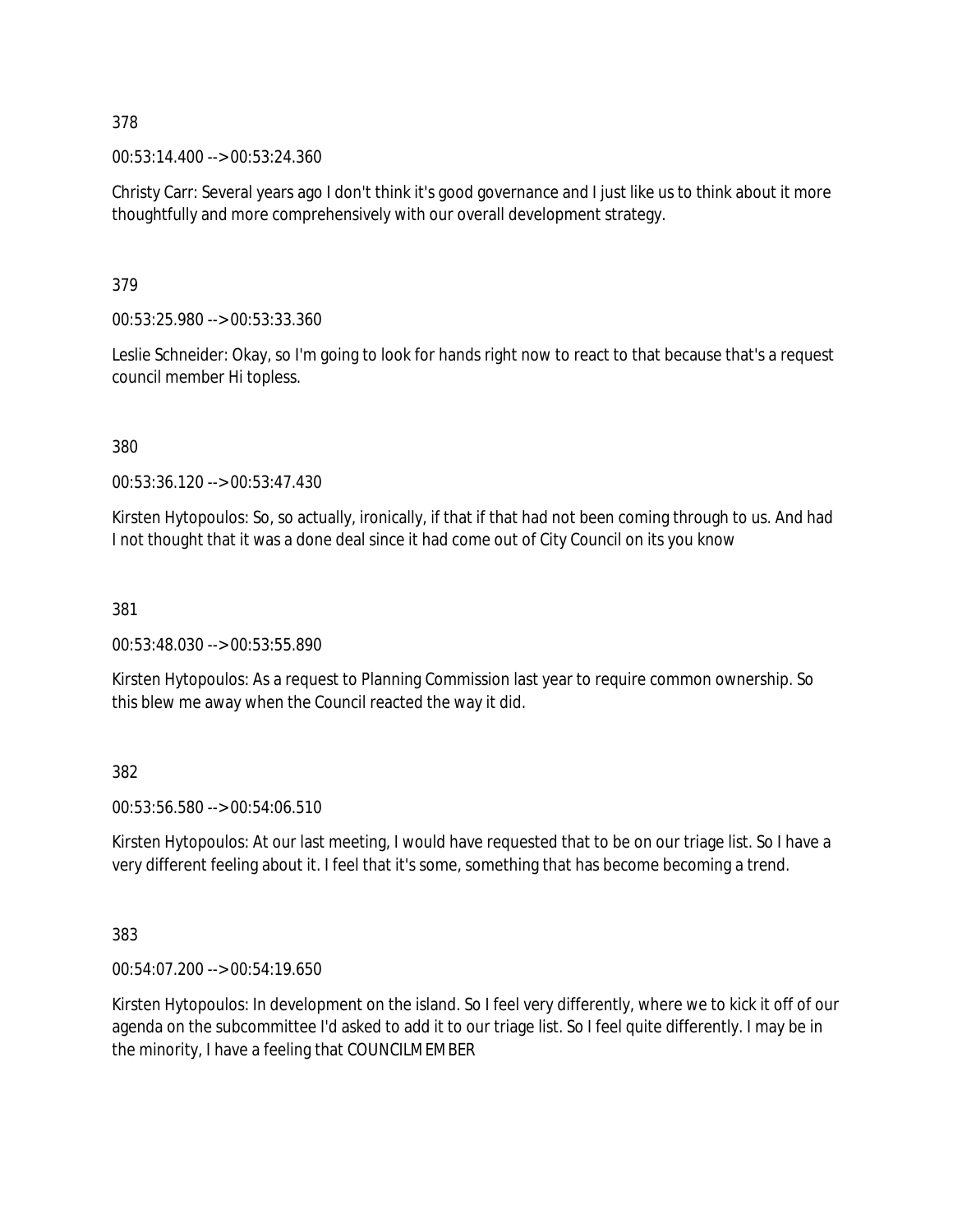00:54:21.000 --> 00:54:24.810

Kirsten Hytopoulos: Medina will will join me in that, but we may be in the minority. So that's my opinion.

385

00:54:26.640 --> 00:54:30.030

Leslie Schneider: So just to be clear, you would prefer to keep it on the August agenda.

386

00:54:30.720 --> 00:54:31.050 Yeah.

387

00:54:32.490 --> 00:54:33.120 Leslie Schneider: Priority

388

00:54:33.390 --> 00:54:35.700

Kirsten Hytopoulos: And then it may, it may get voted down anyway.

389

00:54:36.450 --> 00:54:46.770

Kirsten Hytopoulos: Let's hear how people feel because if I remain in the minority, I may prefer that we roll it off into the larger if we're going to lose it. Or if those of us who think this is an urgent issue are going to lose anyway.

390

00:54:47.430 --> 00:55:01.350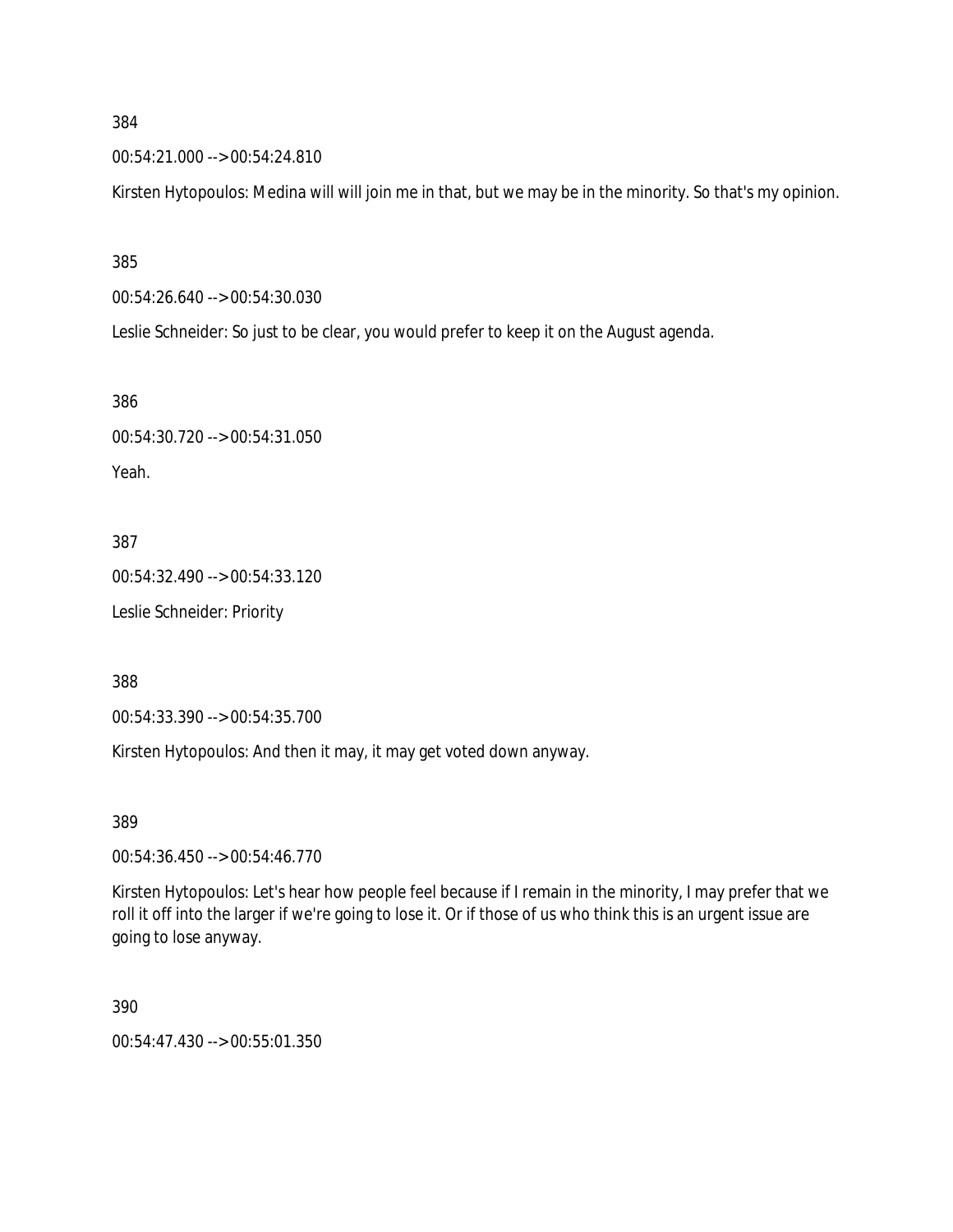Kirsten Hytopoulos: It may be that the best we can hope for is that it that it become part of a long term discussion, but I'm just letting you know that my concern is, is that it is actually an urgent issue. So that's just, that's how I feel about it. Okay. Okay.

391

00:55:01.860 --> 00:55:04.500

Leslie Schneider: Deputy Mayor de so you responding to this issue.

392

00:55:04.620 --> 00:55:15.420

Joe Deets: Yeah, sure. I wasn't gonna say anything until I heard COUNCILMEMBER car. Speak up. Yeah. I, this is one issue, the US. I've been wrestling with honestly and

# 393

00:55:15.840 --> 00:55:26.850

Joe Deets: I'll just say I want to do the right thing on this and I just have not seen the kind of conversations that would help me make an informed decision. So

394

00:55:27.330 --> 00:55:38.040

Joe Deets: I'll just say my experience on Council is too often we are put in a position of being kind of rushed and this is extremely important, and I would like to take a very thoughtful methodical way.

395

00:55:38.820 --> 00:55:50.970

Joe Deets: Precisely because it's important. So I do do not disagree within its importance. In fact, it's very much because of its importance that I would prefer it that if we're going to have it looked at by that.

396

00:55:51.540 --> 00:56:00.300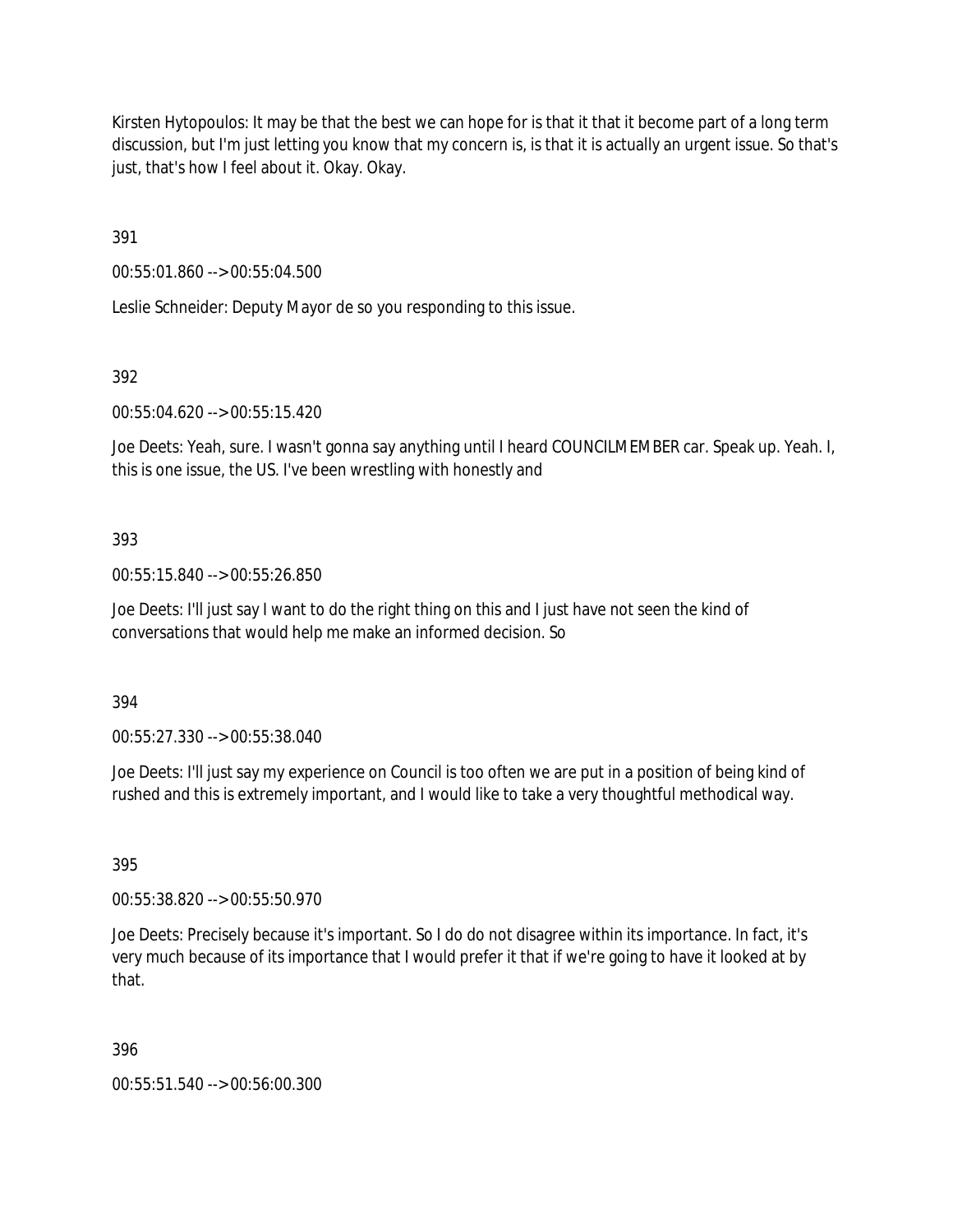Joe Deets: Committee of the Council and Planning Commission, that would be great. I'd be very much in favor of that because I'd like to see really some let's just say

# 397

00:56:01.440 --> 00:56:12.750

Joe Deets: Real analysis of what are the consequences of any of these decisions we make. I just have not heard that I hear kind of a lot of like it's a knee jerk reactions and I don't want to vote on a knee jerk reaction.

# 398

00:56:14.910 --> 00:56:16.590

Leslie Schneider: Okay. Councilmember hey topless.

# 399

00:56:18.840 --> 00:56:21.210

Kirsten Hytopoulos: I'm just gonna say what I said when we talked about this.

### 400

00:56:21.630 --> 00:56:26.340

Kirsten Hytopoulos: week before last. Planning Commission spell it sent mail I seeing this and they have an opinion so

### 401

00:56:26.730 --> 00:56:41.070

Kirsten Hytopoulos: That's what I said to us, what I said last when we get when we, when we discuss this and councils reaction was, well, let's kick it back to pathfinding Commission was they did. Look at this. They did feel that this was that this is a concern that comment ownership is a concern. So

### 402

00:56:42.540 --> 00:56:47.460

Kirsten Hytopoulos: You know, huh, yeah. I'm not sure that this makes sense. And when I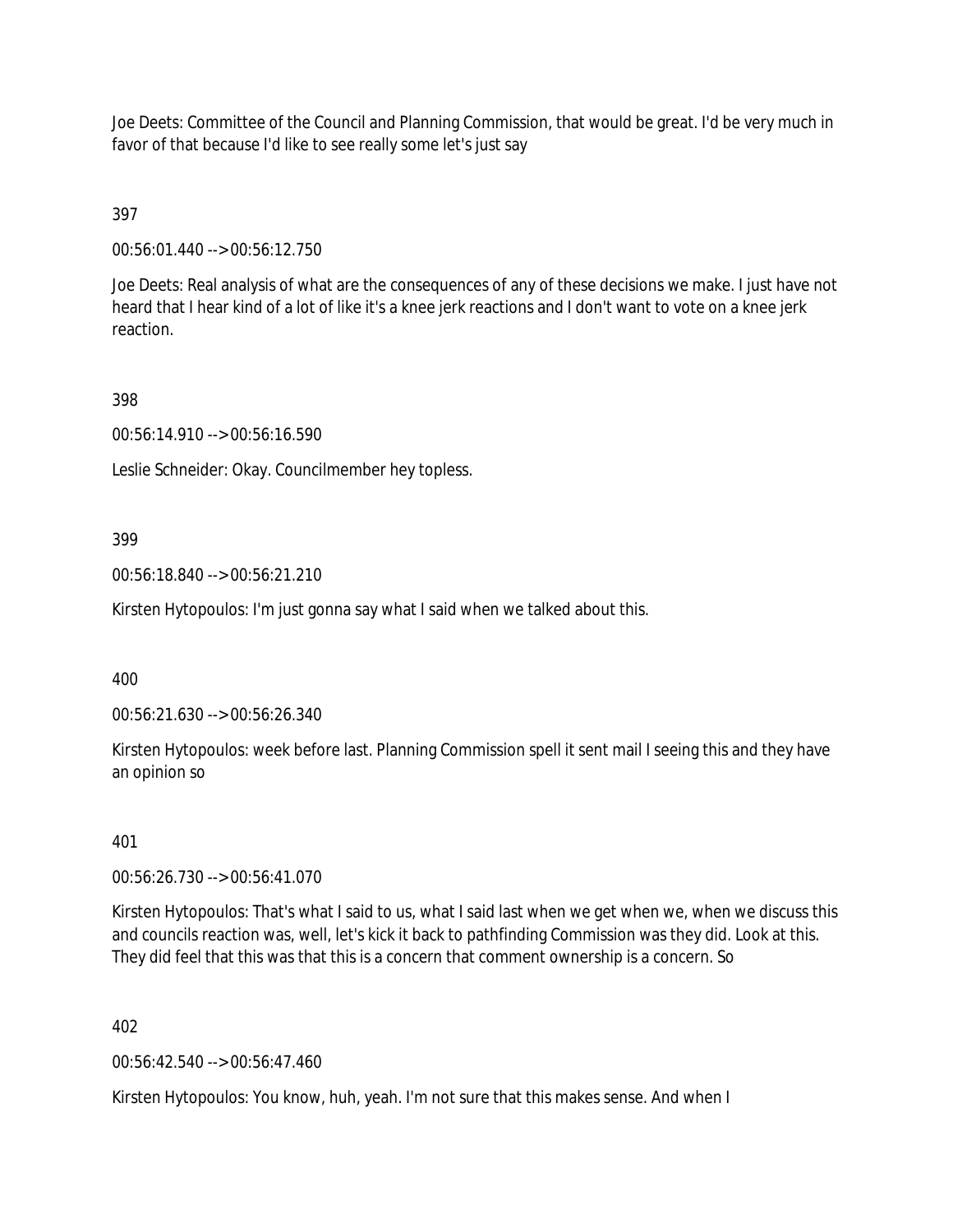00:56:47.790 --> 00:56:52.350

Joe Deets: First, the analysis that from the planning commission. I'm sorry if we're having this discussion.

404

00:56:52.740 --> 00:56:53.700

Joe Deets: Well, I haven't seen

405

00:56:53.760 --> 00:56:54.210

Joe Deets: Kristen.

406

00:56:54.390 --> 00:57:00.480

Kirsten Hytopoulos: Well, the analysis was provided to us in the in the materials that we got we can't talk about this now and that's fine.

407

00:57:00.480 --> 00:57:01.470

Joe Deets: You know, let's take it.

408

00:57:01.560 --> 00:57:08.790

Kirsten Hytopoulos: Let's you know let's kick it back to subcommittee. And we can talk about it there, but they they did spend a fair amount of time this remember

409

00:57:09.270 --> 00:57:13.980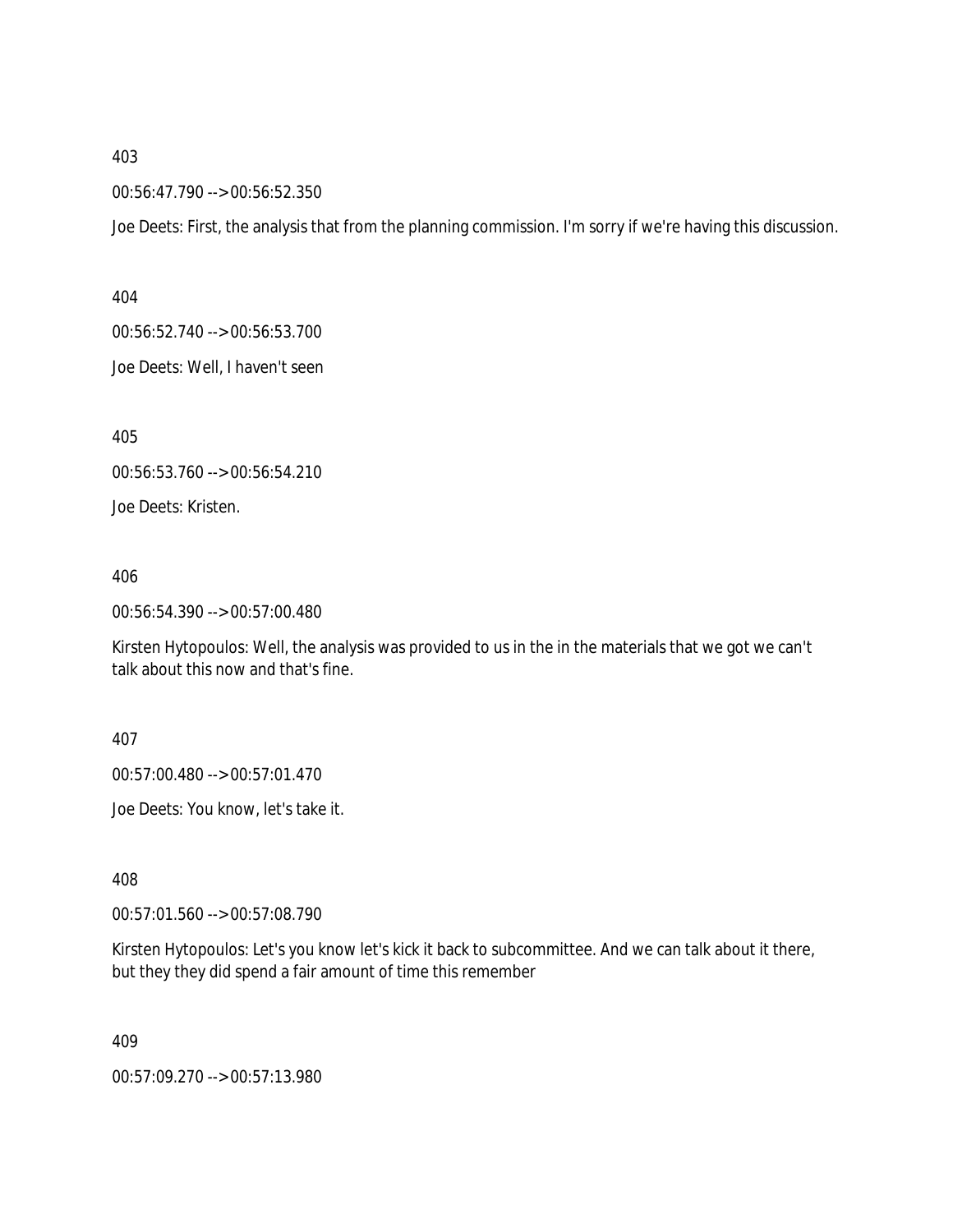Kirsten Hytopoulos: The Council asked the planning commission to develop

# 410

00:57:14.910 --> 00:57:31.650

Kirsten Hytopoulos: an ordinance requiring common ownership. So, the Council actually asked for this and then it came back and then and then Council received this two weeks ago and said Paul, we don't want to ship. At least that's what I watched happen. So anyway, that's not our item right now.

# 411

00:57:32.670 --> 00:57:41.010

Kirsten Hytopoulos: You know, there's obviously not, there's obviously obviously we're not going to accept that right now. So I guess we kick it back to said to me and they said committee can decide what to do.

# 412

00:57:42.090 --> 00:57:43.980

Leslie Schneider: COUNCILMEMBER car, did you want to respond.

413

00:57:48.780 --> 00:57:49.230

Christy Carr: Sure.

414

00:57:50.340 --> 00:58:02.220

Christy Carr: I mean, I guess, in terms of counsel directed the planning commission. I was on Council at the time. So I didn't do that. And I don't agree with it. And I also i don't agree with for a lot of reasons. And I didn't see

### 415

00:58:03.030 --> 00:58:10.200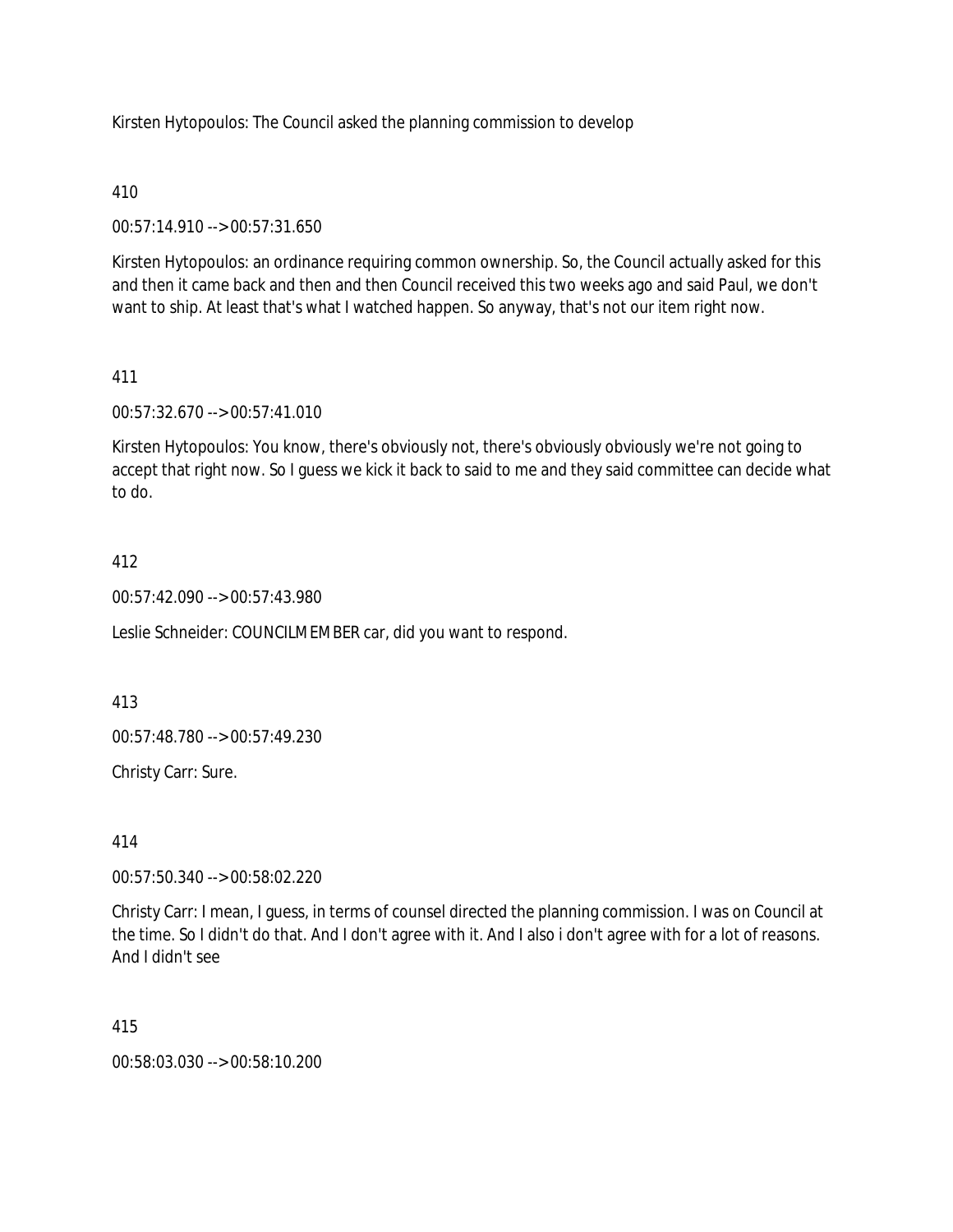Christy Carr: I saw a knee jerk reaction 14 that that request to the planning commission and to council member data points.

416

00:58:10.830 --> 00:58:21.690

Christy Carr: I think that we really haven't seen a robust analysis of the good or bad consequences of what's currently in that ordinance and that's the basis on which I would like to make decisions.

# 417

00:58:22.290 --> 00:58:32.940

Christy Carr: We haven't asked the climate change advisory committee, we haven't thought about it in terms of our sustainable transportation plan and it is and could be or maybe not a piece of our

# 418

00:58:33.930 --> 00:58:44.910

Christy Carr: Development Strategy on this island and affordable housing strategy on this island. So I think it's important to look at comprehensively and do some real analysis and alternatives.

419

00:58:46.410 --> 00:59:06.450

Christy Carr: In consideration of alternatives. So I'm happy to talk about it in the Subcommittee, but I don't see it as a urgent issue. I don't think that that is based on actually any data in terms of development permit activity. I did some research on Zillow and one condo eyes.

420

00:59:08.070 --> 00:59:25.500

Christy Carr: What at you, was sold over the last three years that's, you know, really not robust analysis, but I'd like to see information like that before we make decisions that have impacts on people's livelihood and takes away flexibility in homeownership

421

00:59:26.010 --> 00:59:27.390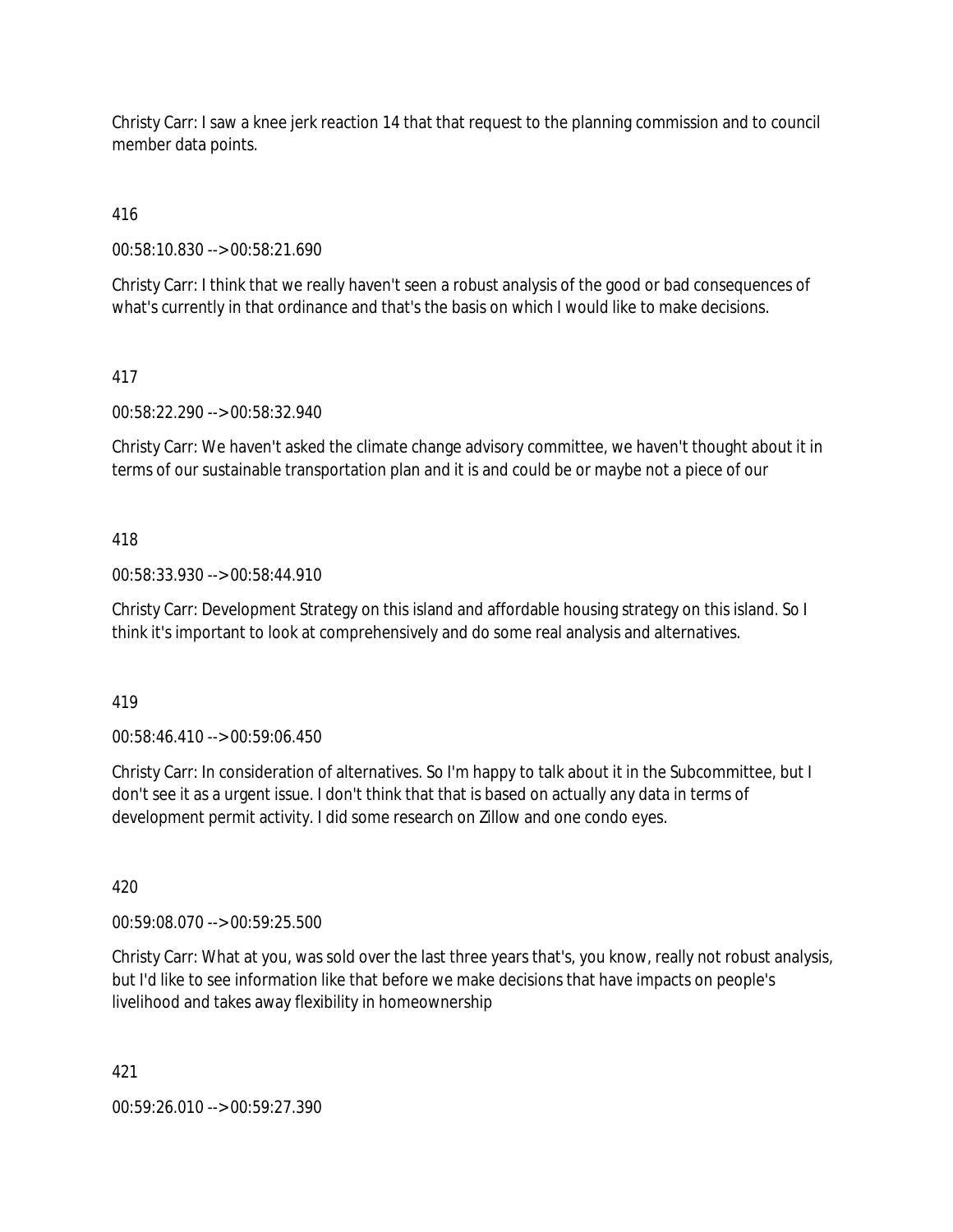Leslie Schneider: Okay, so I want to

422

00:59:28.410 --> 00:59:30.930

Leslie Schneider: I want us to avoid getting into a policy discussion now.

423

00:59:32.130 --> 00:59:41.250

Leslie Schneider: I hear a willingness to move it there. Um, I also want to get to two more hands so COUNCILMEMBER Pollock.

424

00:59:42.360 --> 00:59:51.720

Michael Pollock: Yeah, I'm all for an evidence based decision making. So I'd like to make a motion to refer this matter to the joint subcommittee.

425

00:59:54.360 --> 00:59:55.320

Michael Pollock: To formal motion.

426

00:59:57.240 --> 00:59:57.840

Leslie Schneider: I'm

427 00:59:58.230 --> 00:59:58.650

Second,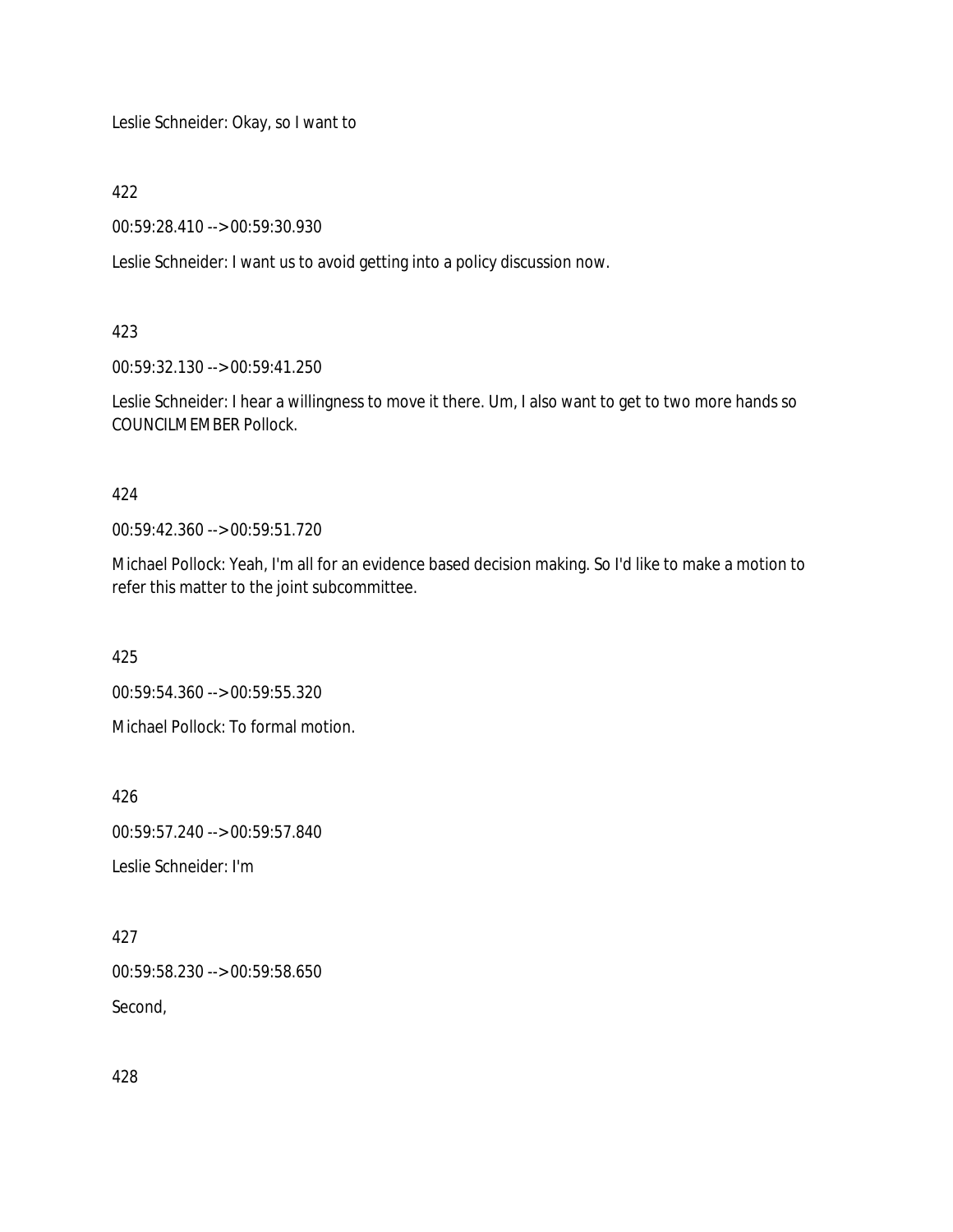01:00:00.450 --> 01:00:08.970

Leslie Schneider: Okay, I'm not sure we need a formal motion, but that's fine. We thought a second on it and COUNCILMEMBER nisar, did you want to

429

01:00:11.220 --> 01:00:13.080

Leslie Schneider: add to the conversation.

430

01:00:13.530 --> 01:00:24.990

Rasham Nassar: And I have a question as well. And so are we talking specifically about that one item. I know that there were several that came to us related to at us, but are we just specifically talking about the condominium ization component

431

01:00:27.600 --> 01:00:33.930

Leslie Schneider: That we're talking about the whole the whole edu conversation that we had at that at that great.

432

01:00:33.960 --> 01:00:51.990

Rasham Nassar: I would absolutely I think counts number car for raising the point we talk about approaching a policy from a holistic perspective and looking at it in in its context where we have other affordable housing strategies or potential policy initiatives that are being discussed.

433

01:00:53.010 --> 01:01:02.490

Rasham Nassar: exclusionary zoning and such. And I think it makes sense to lump this discussion in with that discussion. My understanding is that when we, the Council form that subcommittee.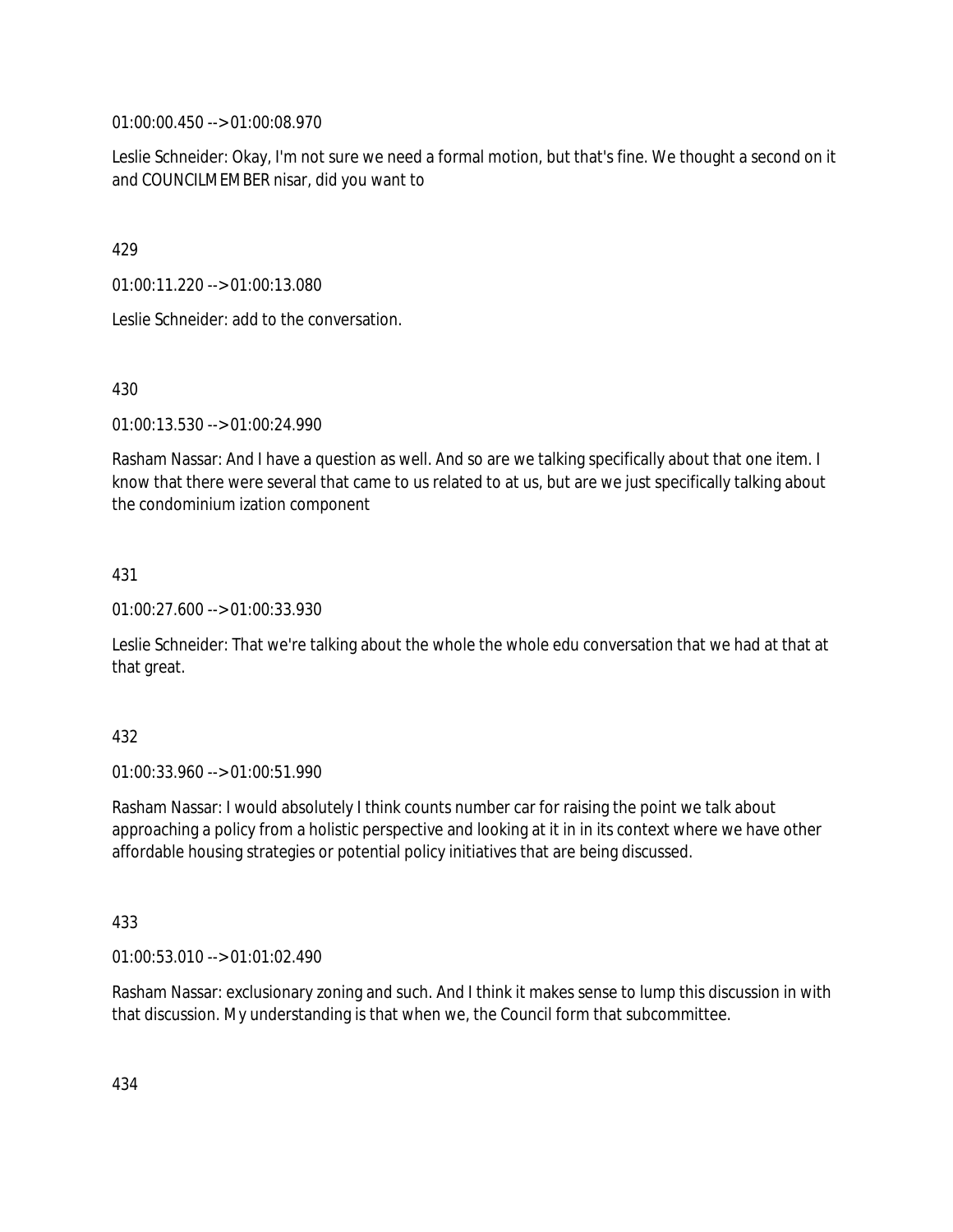01:01:02.940 --> 01:01:11.460

Rasham Nassar: Council Planning Commission sub committee coming out of that joint Planning Commission, Council and US meeting that, the subcommittee was charged with

435

01:01:12.750 --> 01:01:15.600

Rasham Nassar: Of the affordable housing discussions.

436

01:01:17.010 --> 01:01:21.870

Rasham Nassar: And please someone, correct me if I'm wrong. Maybe Council overhead topless you'd be the appropriate person.

### 437

01:01:23.700 --> 01:01:30.900

Rasham Nassar: Whether that's the case or not, but I think it makes sense for those discussions to kind of carry in tandem and not to pull things apart.

438

01:01:32.190 --> 01:01:34.320

Leslie Schneider: Okay, I'm hoping we can move on quickly here.

439

01:01:36.570 --> 01:01:46.560

Leslie Schneider: So we have a motion and a second on the floor. Let's just take a quick vote. All those in favor of moving this from the August

440

01:01:48.090 --> 01:01:54.810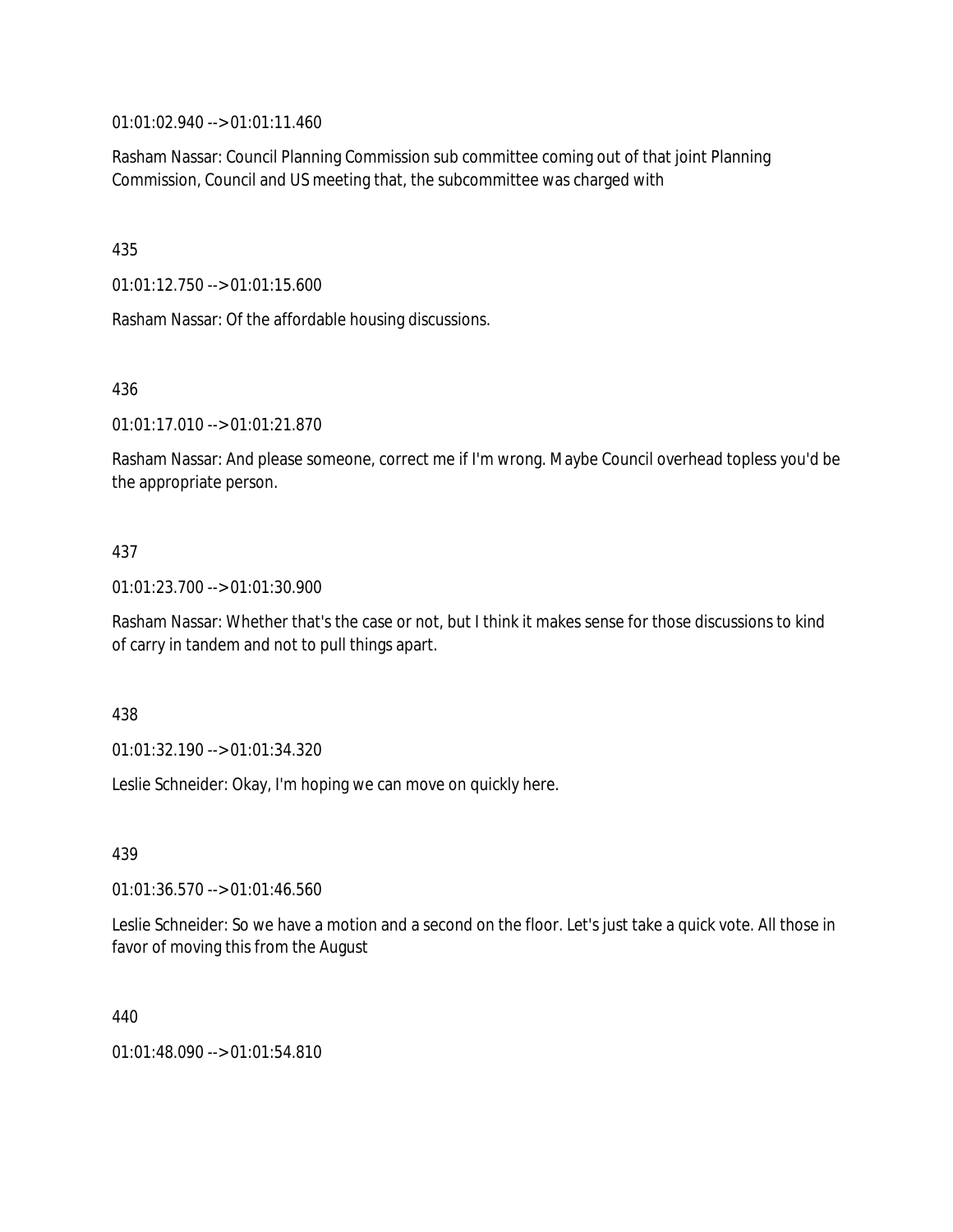Leslie Schneider: Agenda item and forwarding it to the subcommittee or whatever the original motion was please say aye.

441 01:01:56.160 --> 01:01:56.520 Christy Carr: Aye.

442 01:01:57.240 --> 01:01:59.400 Leslie Schneider: All right. And those opposed.

443

01:02:01.320 --> 01:02:06.510

Leslie Schneider: Okay so COUNCILMEMBER high top List is opposed. That would be a five to one.

444

01:02:07.890 --> 01:02:08.400 Leslie Schneider: Alright.

445

01:02:11.520 --> 01:02:12.300

Leslie Schneider: City Manager.

446

01:02:14.040 --> 01:02:21.690

Morgan Smith: I just want to suggest given maybe some of the remarks I heard from COUNCILMEMBER nisar that it might be worth and maybe the 11th is a time to do that.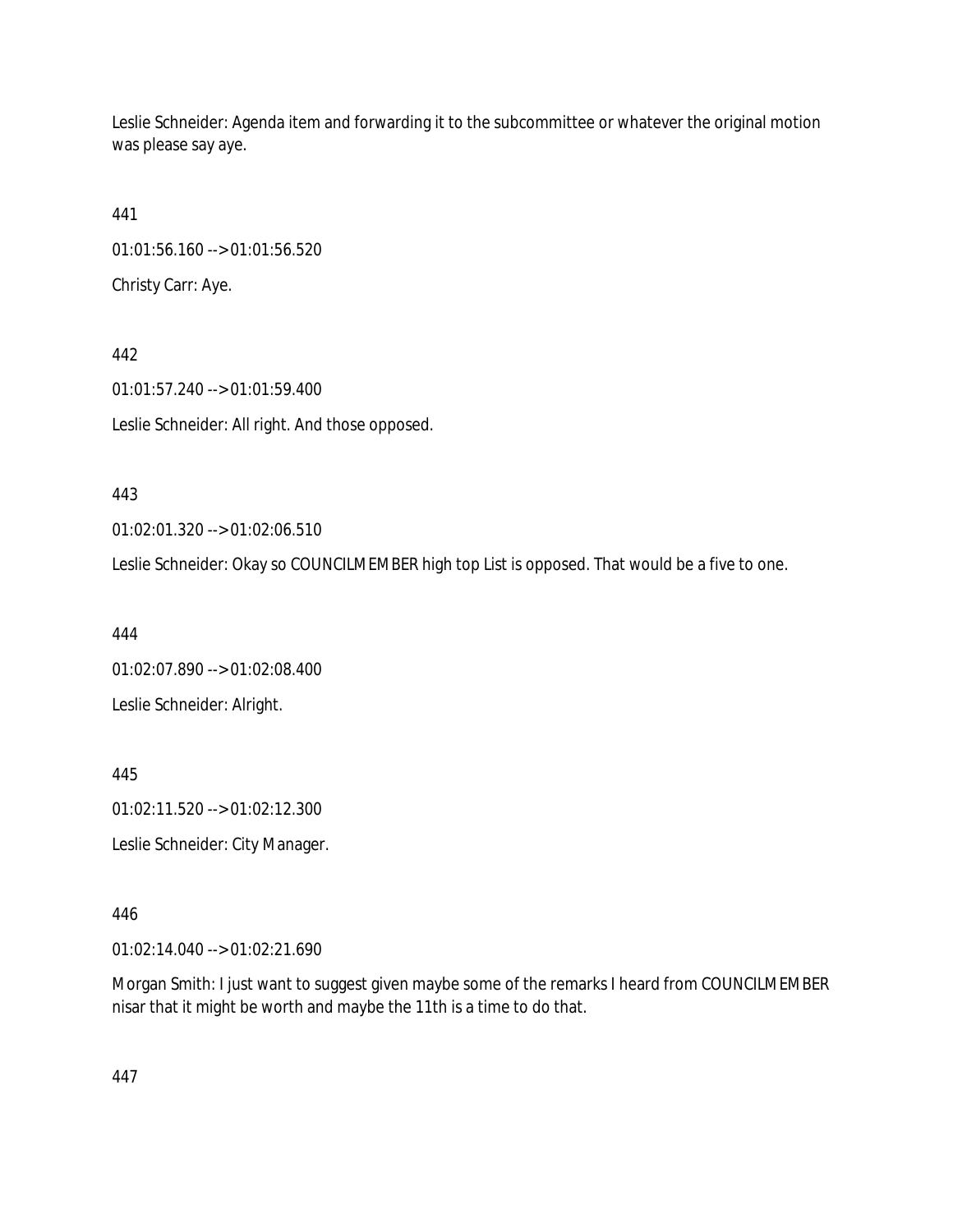01:02:21.960 --> 01:02:26.040

Morgan Smith: Hearings report from the Council members who are on that subcommittee.

# 448

01:02:26.370 --> 01:02:38.760

Morgan Smith: About, just to clarify how that work is going because there have been a number of items referred to them. And I think it would be important, at least as a minimum baseline to make sure everyone agrees on what the charges to that group.

### 449

01:02:40.620 --> 01:02:43.260

Leslie Schneider: That sounds reasonable customer high topless.

# 450

01:02:45.780 --> 01:02:54.210

Kirsten Hytopoulos: Christy and I are planning on I think talking today Council, we call it committee reports about what we did yesterday.

### 451

01:02:55.710 --> 01:03:00.360

Kirsten Hytopoulos: Yesterday, yes. So we can do that. We finally got started yesterday. Yeah.

### 452

01:03:03.000 --> 01:03:22.260

Leslie Schneider: Okay, so we can maybe discuss in a in an agenda setting meeting or it. I think it would be good to maybe hold. We're talking about the August 11 so we're a full two weeks out it might be good to to get sort of a general report back from that committee.

453

01:03:24.330 --> 01:03:34.680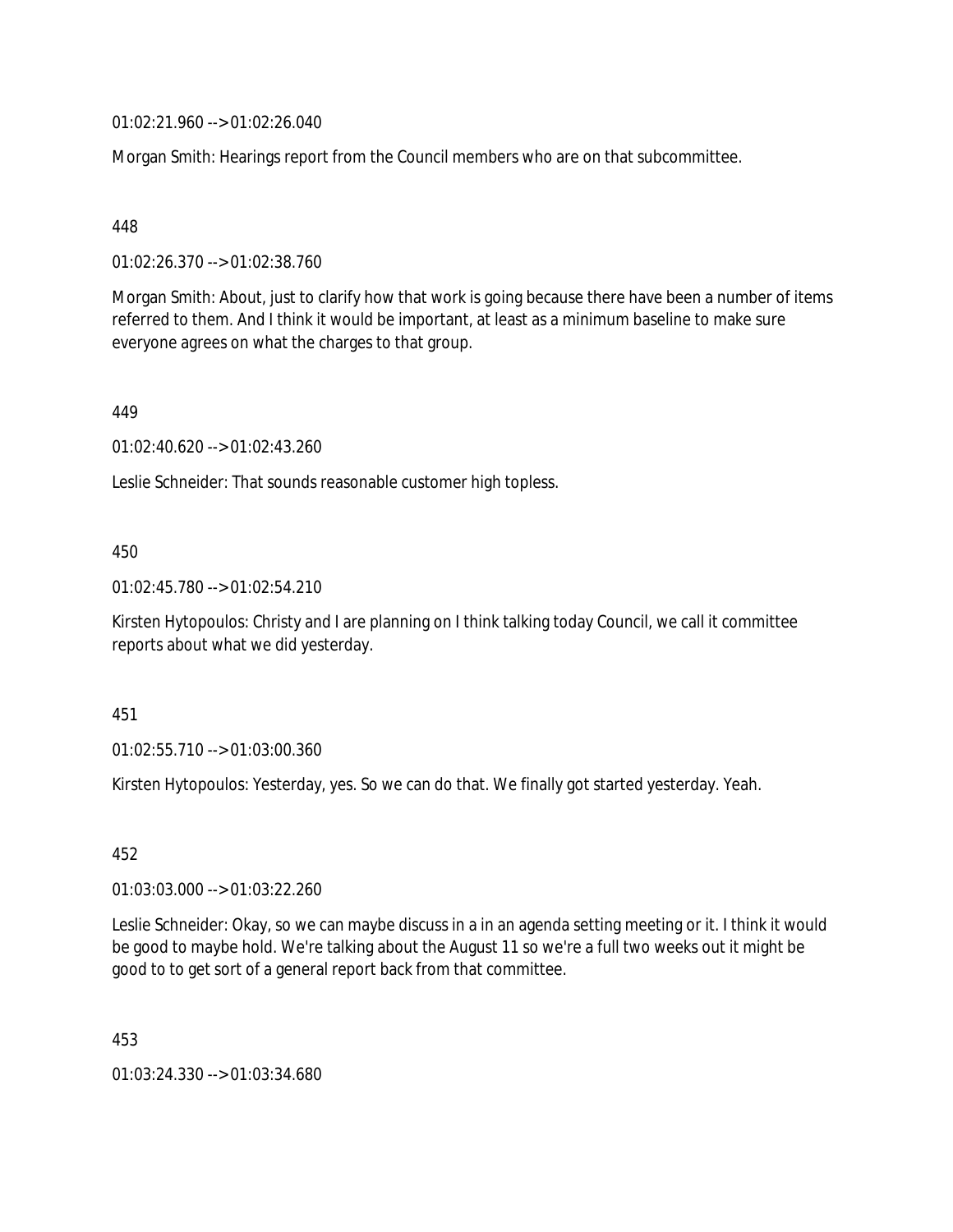Leslie Schneider: So, alright, we are moving that topic to the subcommittee. And we'll figure out how we get the information back from the subcommittee, including tonight.

454

01:03:36.660 --> 01:03:48.030

Leslie Schneider: Okay, moving on from the future Council agendas. We are now on to item seven unfinished business and seven A is next steps for the city manager search process.

# 455

01:03:48.480 --> 01:04:02.010

Leslie Schneider: And we have Ron hollifield here to help answer questions and I think we had a couple council members that did have some questions on the the process that the city manager.

# 456

01:04:03.030 --> 01:04:11.730

Leslie Schneider: Sent out to us in an email so COUNCILMEMBER nisar, do you want to go ahead and state. The, the questions you have.

457

01:04:12.840 --> 01:04:14.730

Rasham Nassar: Yes, thank you, Ron.

458

01:04:14.790 --> 01:04:20.220

Rasham Nassar: Thank you for always nice to see you and to hear your very refreshing and different

459

01:04:20.550 --> 01:04:20.910

Unique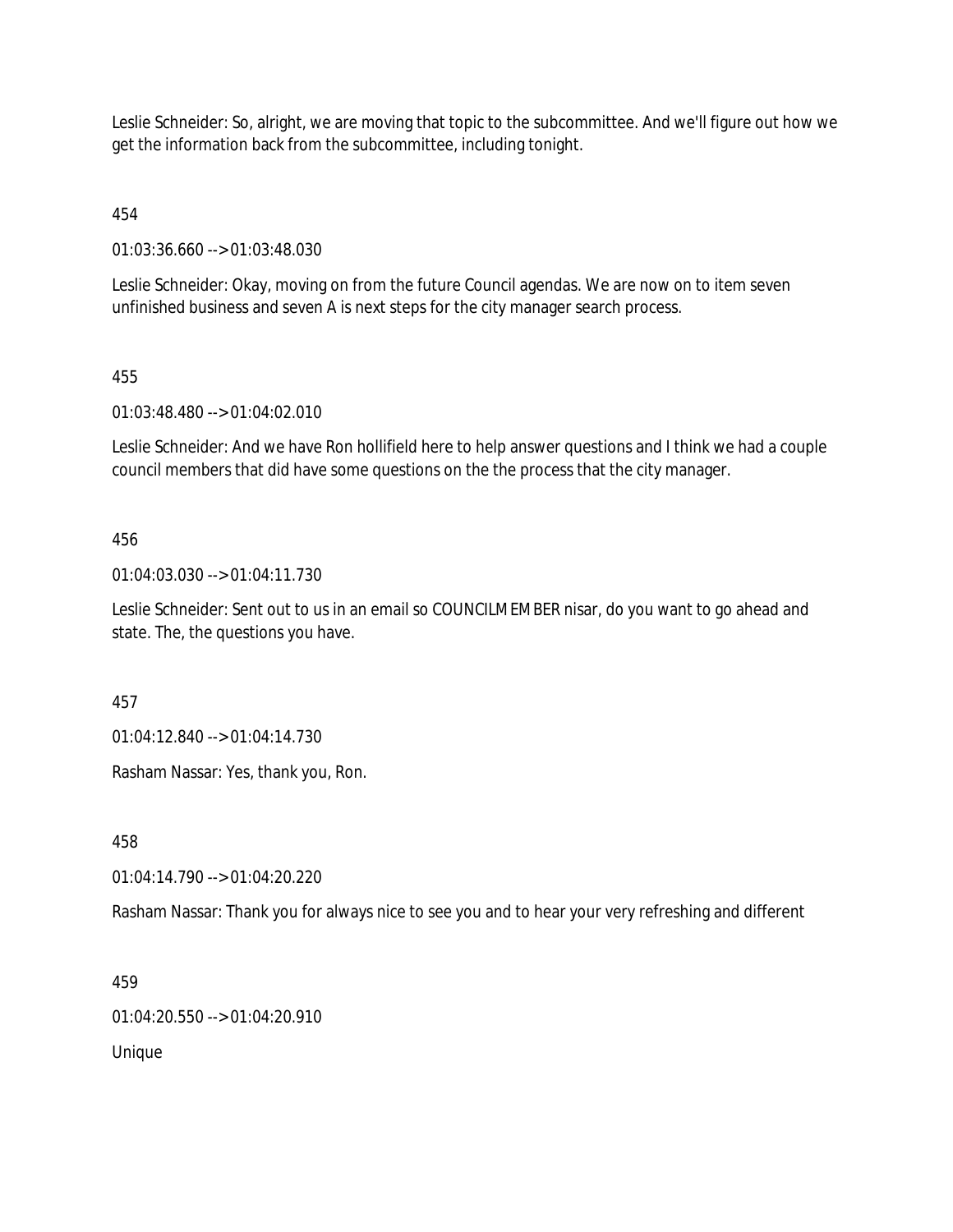460 01:04:23.970 --> 01:04:24.660 Rasham Nassar: Um,

461

01:04:27.540 --> 01:04:45.750

Rasham Nassar: So two things. First of all, I do hope that we can address some of the concerns that I've raised with you over the phone in the parents see and I think to influence in a positive direction. The process of the Council's about to undertake it might be a good day to kind of go over

462

01:04:46.770 --> 01:04:50.670

Rasham Nassar: What may have occurred. Seven years ago, we were sitting there was hired

463

01:04:51.780 --> 01:05:01.350

Rasham Nassar: And we do have a council member with us today that respect. And so during that process muscle hopeful that perhaps if she's inclined she could share some of

464

01:05:02.370 --> 01:05:10.560

Rasham Nassar: That decision making process was like seven years ago, in light of some of the information that we've received on the record from citizens that

465

01:05:11.670 --> 01:05:18.870

Rasham Nassar: has mentioned some serious concerns about the qualifications of our former city manager at the time that he was hired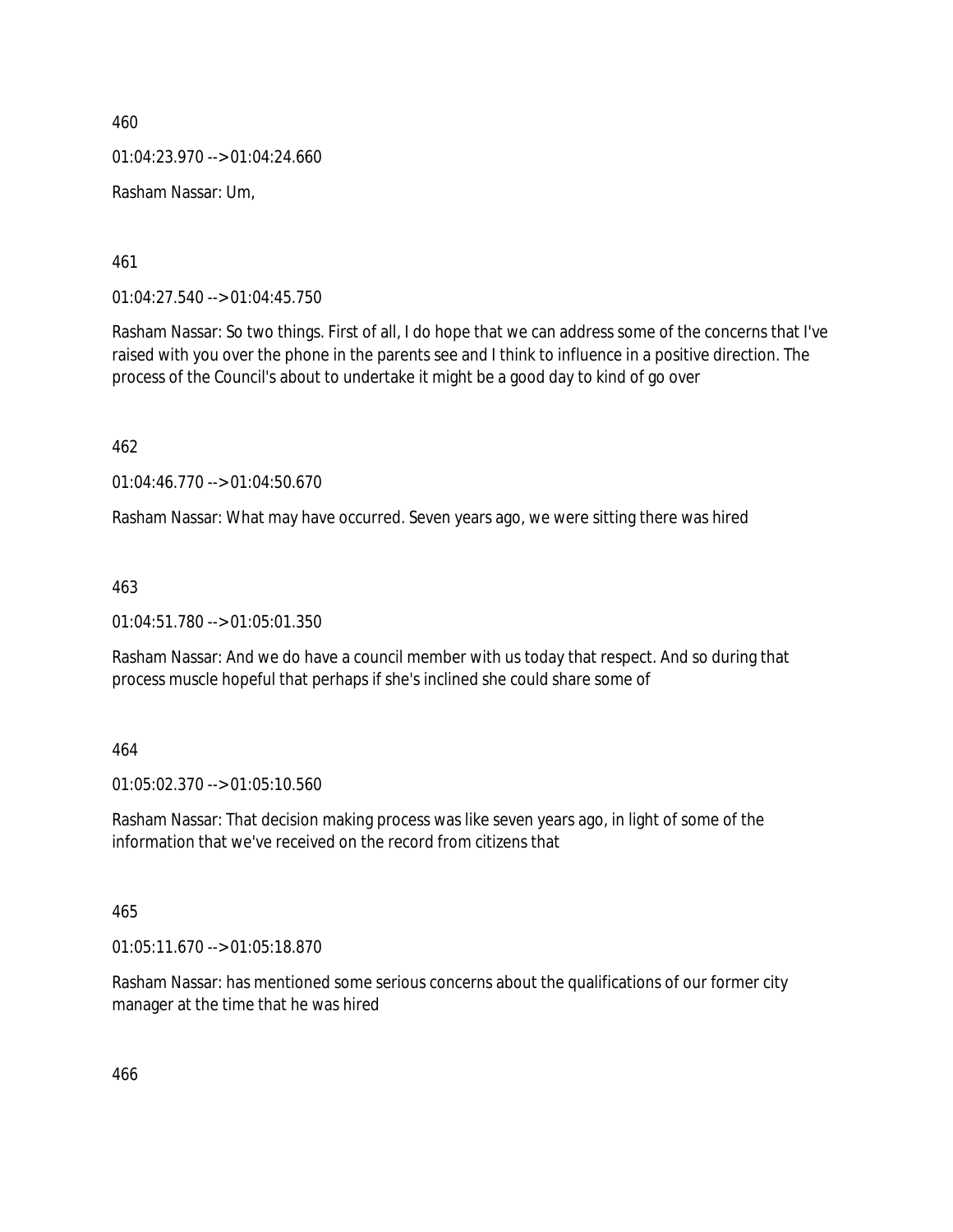01:05:20.790 --> 01:05:29.550

Rasham Nassar: The other thing and a much more happy thing relates to proposal, I would like to make two or three like council members to consider with regard to

# 467

01:05:30.990 --> 01:05:49.560

Rasham Nassar: heightening or leaving in a man of public participation. Um, I thought a lot about this and I know that we're in a time of coven and meeting virtually have it has its constraints. And I thought that we might want to consider.

# 468

01:05:52.230 --> 01:06:00.840

Rasham Nassar: Having the city publish a an article and our local papers that are explain to our community.

# 469

01:06:01.590 --> 01:06:07.500

Rasham Nassar: The process that the Council is about to undergo first that we're looking to hire a city manager and that we're working to develop a brochure.

# 470

01:06:08.190 --> 01:06:24.510

Rasham Nassar: And in that informational advertisement that that would in my, in my ideal world appear in both of our local island papers invite members of the public to submit their written comments, thoughts and ideas.

# 471

01:06:25.560 --> 01:06:40.320

Rasham Nassar: To the city. The city clerk, I assume, would be the one to receive those and then those comments would be included in our Council agenda packet. The next time in the future that we discuss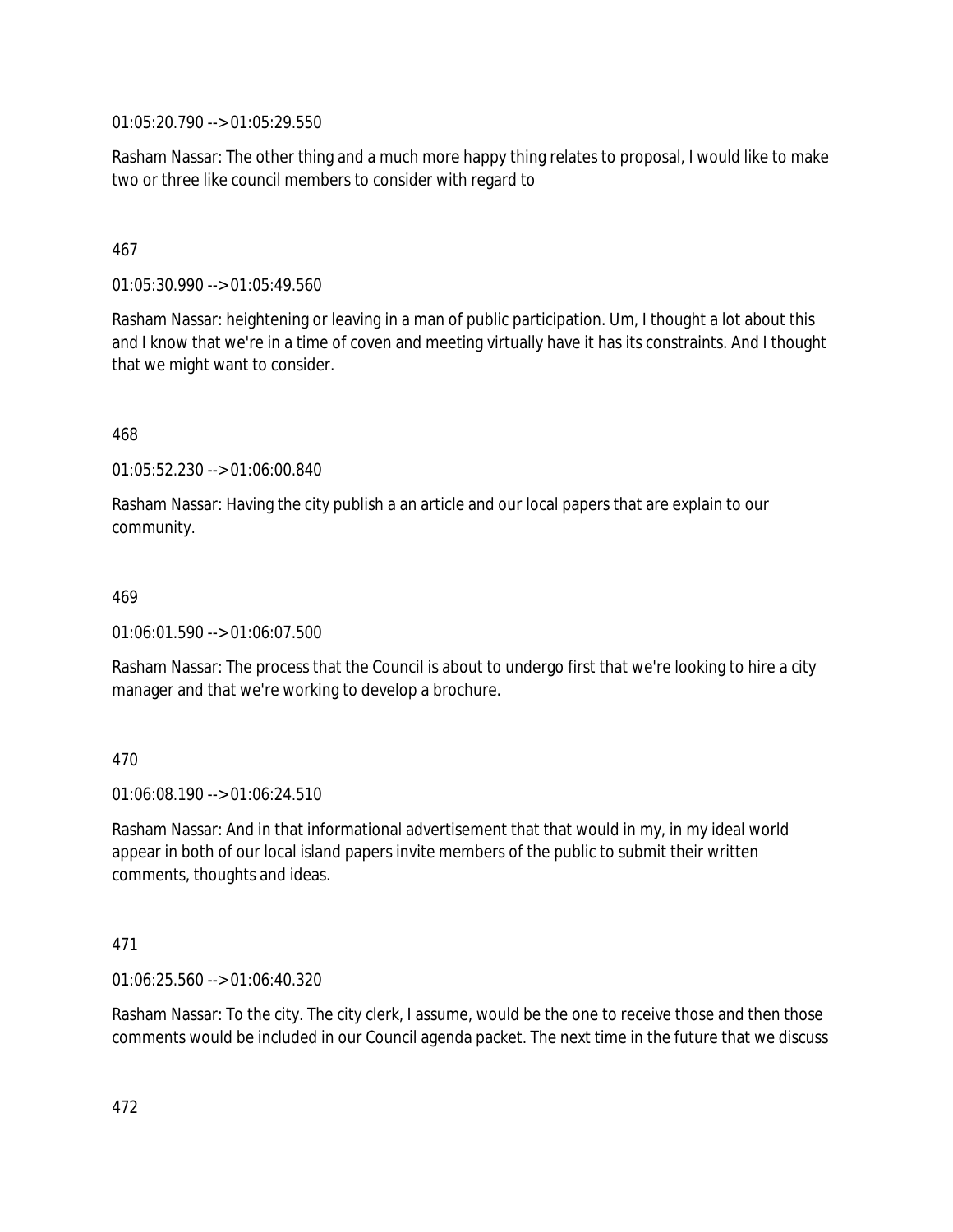01:06:41.580 --> 01:06:49.020

Rasham Nassar: Are the workings of the creation of the elements that relate to the qualifications that would appear in that brochure.

473

01:06:53.340 --> 01:06:54.570

Ron Holifield: You may just Japan.

474

01:06:55.230 --> 01:06:56.580

Leslie Schneider: Ron, why don't you jump in.

475

01:06:56.910 --> 01:06:57.420

Okay.

476

01:07:00.210 --> 01:07:18.540

Ron Holifield: With regard to public, excuse me, with regard to public input. Absolutely. Whatever approach you feel the best with where I'm totally great with the one thing I would encourage and caution is the longer we

477

01:07:20.790 --> 01:07:35.100

Ron Holifield: The longer the process goes on the front end, the longer it gets out on the back end. Now, that's not a big deal. It's just that you need to be aware of that. So, you know, back that's just simply a reality.

478

01:07:36.210 --> 01:07:37.710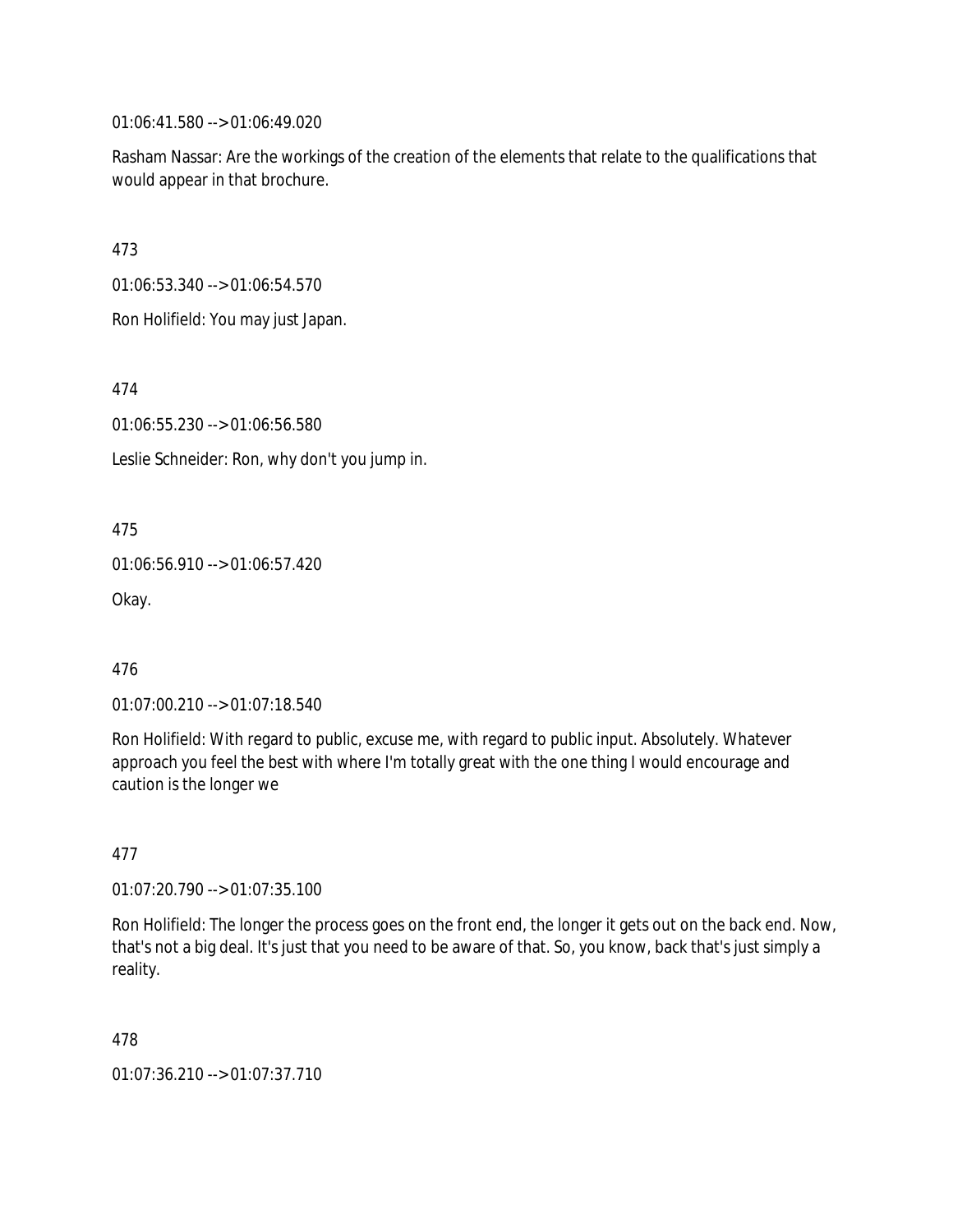Ron Holifield: That said,

479

01:07:38.820 --> 01:07:39.660

Ron Holifield: We

480

01:07:40.890 --> 01:07:51.990

Ron Holifield: Also want to make sure you know that the brochure is first and foremost a marketing piece, what you're doing with a brochure primarily

481

01:07:52.350 --> 01:08:06.390

Ron Holifield: Is marketing the community and the opportunity and trying to get prospective candidates to go, Hey, this is something I want to learn about. So the brochure is not a

482

01:08:08.310 --> 01:08:17.970

Ron Holifield: It does not go deep into things that are more nuanced into terms of who's going to click with the community and who's not.

483

01:08:18.420 --> 01:08:27.690

Ron Holifield: And as I've shared previously a successful search, they're really going to need to number one click with the mayor and council.

484

01:08:27.900 --> 01:08:36.840

Ron Holifield: Number to click with city staff. And number three, click with the community. So we approach it in terms of. There are three legs of the stool.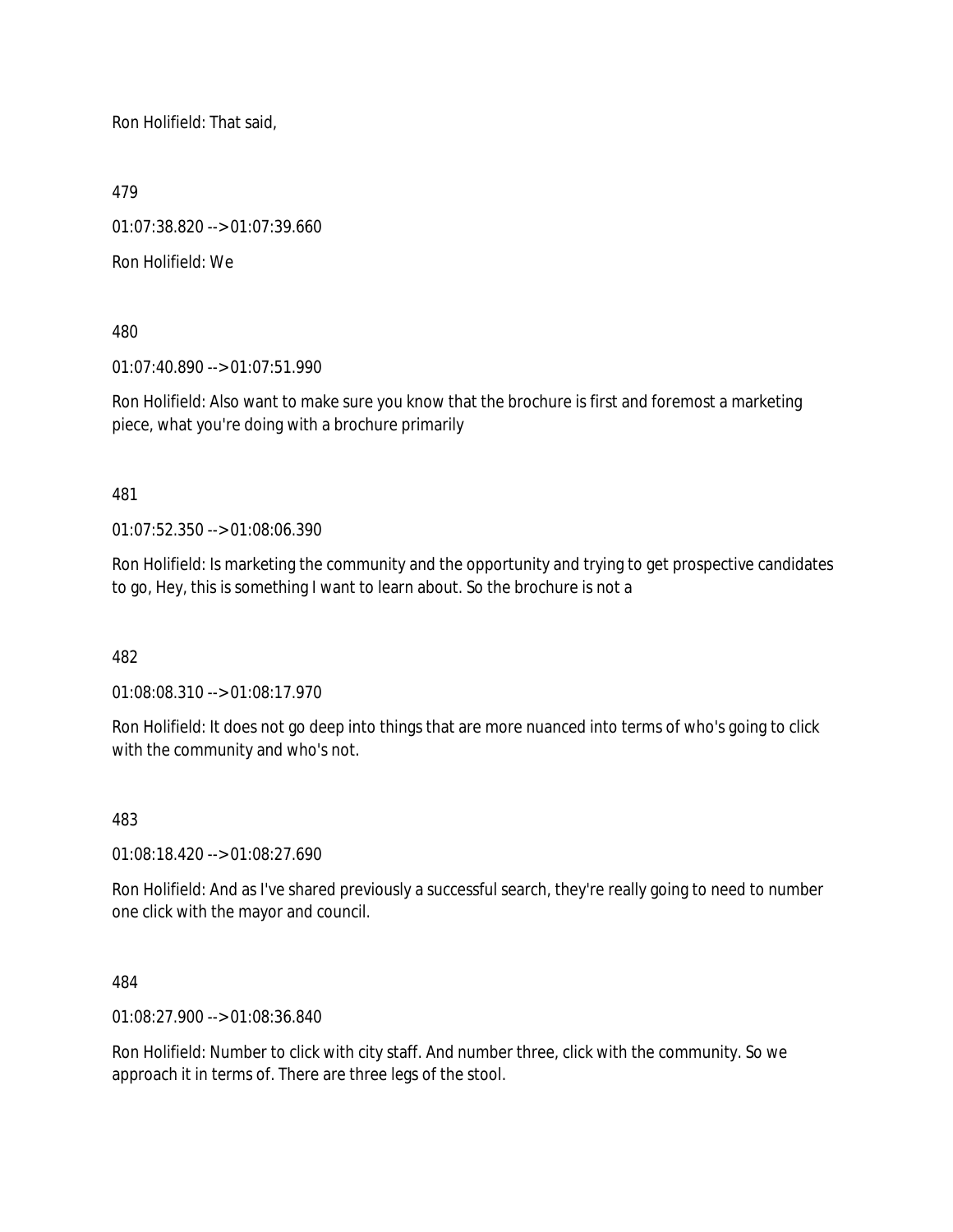01:08:37.290 --> 01:08:52.980

Ron Holifield: And just like with a stool. If any one of those three is not well max the stool is going to fall over. So community input is awesome. It is most beneficial. Yeah. In the

486

01:08:54.660 --> 01:09:06.060

Ron Holifield: As we begin to think through candidates. The brochure. It is just simply always remember, it's more of a marketing piece that does that make sense.

487

01:09:08.550 --> 01:09:09.030

Ron Holifield: So I just

488

01:09:09.180 --> 01:09:13.890

Ron Holifield: I just want. I just want clarity on what we're trying to accomplish with the brochure.

489

01:09:15.450 --> 01:09:30.600

Rasham Nassar: That that does make sense. And thank you, your comments are helpful. I would probably be of the position that having public engagement in this process at the earliest point in the process is always idea.

490

01:09:31.560 --> 01:09:43.380

Rasham Nassar: We're talking, you know, the equity and inclusion is a really big part of our work plan and counsel priority at this point in time. So I personally don't see the benefit and waiting until we have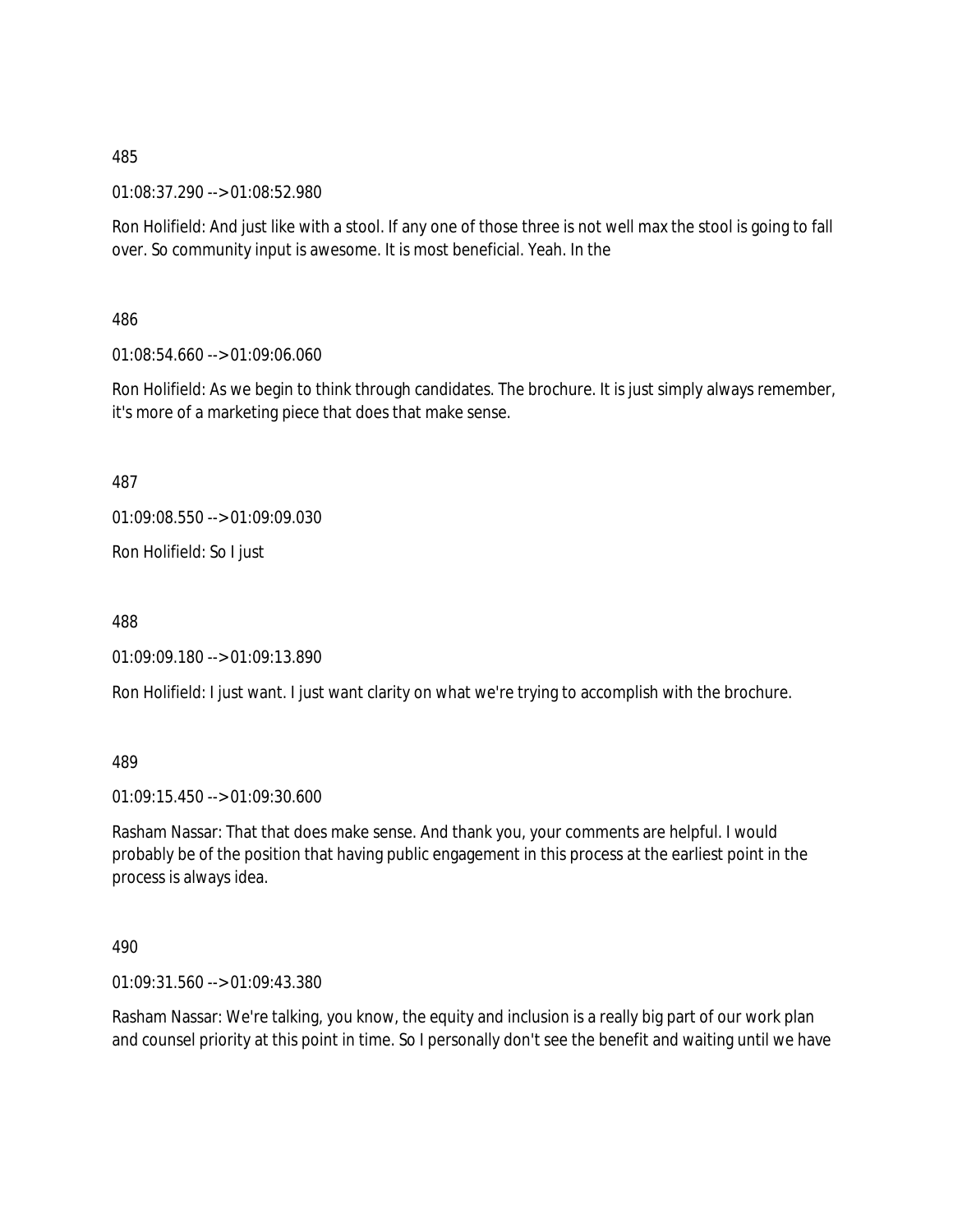01:09:43.950 --> 01:09:54.750

Rasham Nassar: Submitted that brochure and have received applicant applications for the position to wait or two with whole reaching out to the the all of the island.

492

01:09:55.620 --> 01:10:04.500

Rasham Nassar: Whether or not those comments do serve as valuable input to the marketing materials is a question for council members because ultimately, we will be the ones that decide

493

01:10:04.830 --> 01:10:18.780

Rasham Nassar: What comments we take into consideration and what we don't. But to make the decision from the start that we ought not to do that in favor of reserving public comment for a later point in the process. I think runs counter to

494

01:10:19.230 --> 01:10:26.400

Rasham Nassar: Almost every single one of our, our priorities in terms of how this Council engages with the community.

495

01:10:27.570 --> 01:10:30.480

Rasham Nassar: And you know that we're unique Ron, we like to do

496

01:10:31.920 --> 01:10:50.580

Ron Holifield: Absolutely. And the last time we did this, I and another person with my firm actually spent a solid week on the ground just listening to providing the opportunity for citizen comments. So I totally hear all of that. Absolutely.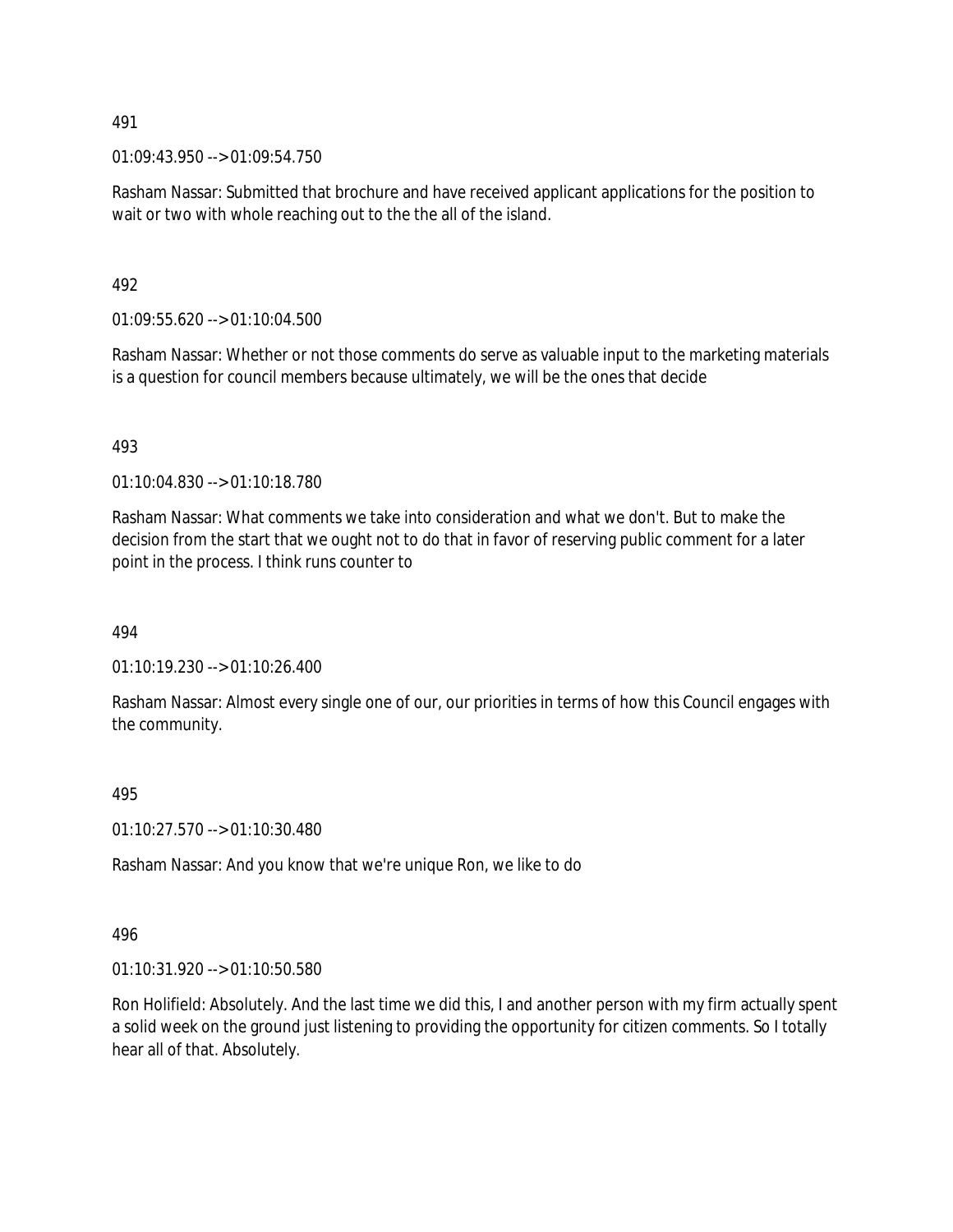01:10:53.460 --> 01:10:58.500

Leslie Schneider: So what is the, what is an outcome here then is there.

#### 498

01:11:00.630 --> 01:11:04.650

Leslie Schneider: A recommended approach council member decided you have

499

01:11:05.730 --> 01:11:05.880 Leslie Schneider: The

500

01:11:06.930 --> 01:11:07.590

Leslie Schneider: Best

501

01:11:07.830 --> 01:11:20.340

Rasham Nassar: Yes, I did. And that the Council. First, I believe city manager Smith, I'd be happy to hear from you as well. I know that it's the city has done this in the past where with Council direction we've advertised.

502

01:11:21.000 --> 01:11:31.200

Rasham Nassar: Certain agenda items that were being discussed or potential policy initiatives that were slated to be passed. For example, the CIO, we bought an advertisement space and review.

503

01:11:32.010 --> 01:11:37.110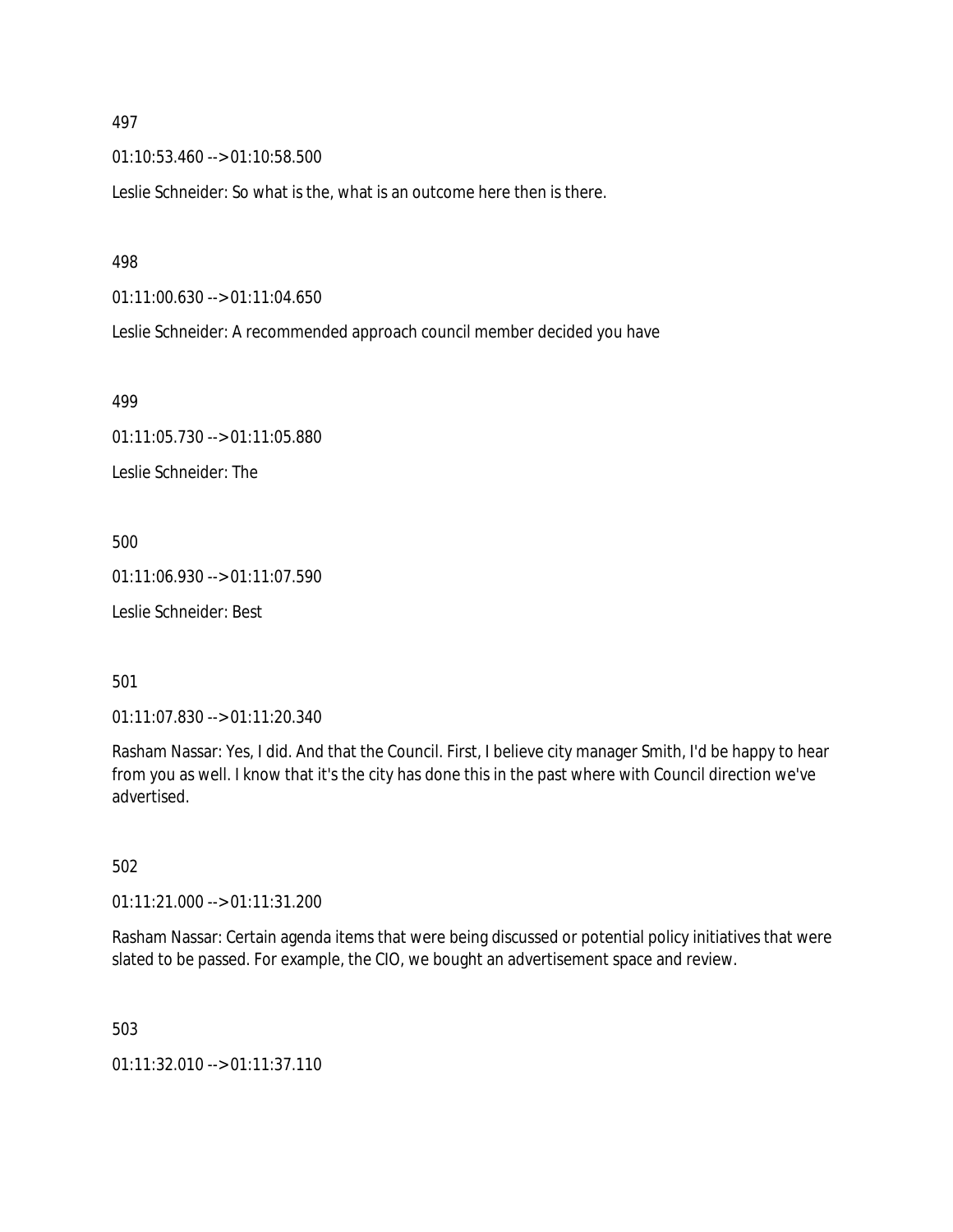Rasham Nassar: Just to make sure that we did our due diligence to alert the broader public that these conversations were happening.

504

01:11:37.410 --> 01:11:42.060

Rasham Nassar: So what my request would be and what I would be grateful to hear city managers with comments on is

# 505

01:11:42.480 --> 01:11:51.360

Rasham Nassar: Whether or not that's feasible. I seem, it is. But from your perspective, how soon can we get a notice in one of our local papers.

# 506

01:11:51.840 --> 01:12:00.090

Rasham Nassar: And then the second question would be procedurally how long should we keep that comment period open or maybe it should just be open in

507

01:12:00.540 --> 01:12:08.460

Rasham Nassar: perpetuity. So long as we're in the selection process. There's a lot of little decisions to make, within that broader decision, but the first decision is

508

01:12:09.570 --> 01:12:12.690

Rasham Nassar: Would counsel agree. And do we have the city manager support.

# 509

 $01:12:14.550 \rightarrow 01:12:20.550$ 

Leslie Schneider: Okay, I'm sure we'll touch base fussy manager here in a second. But in the meantime. Councilmember hi topless.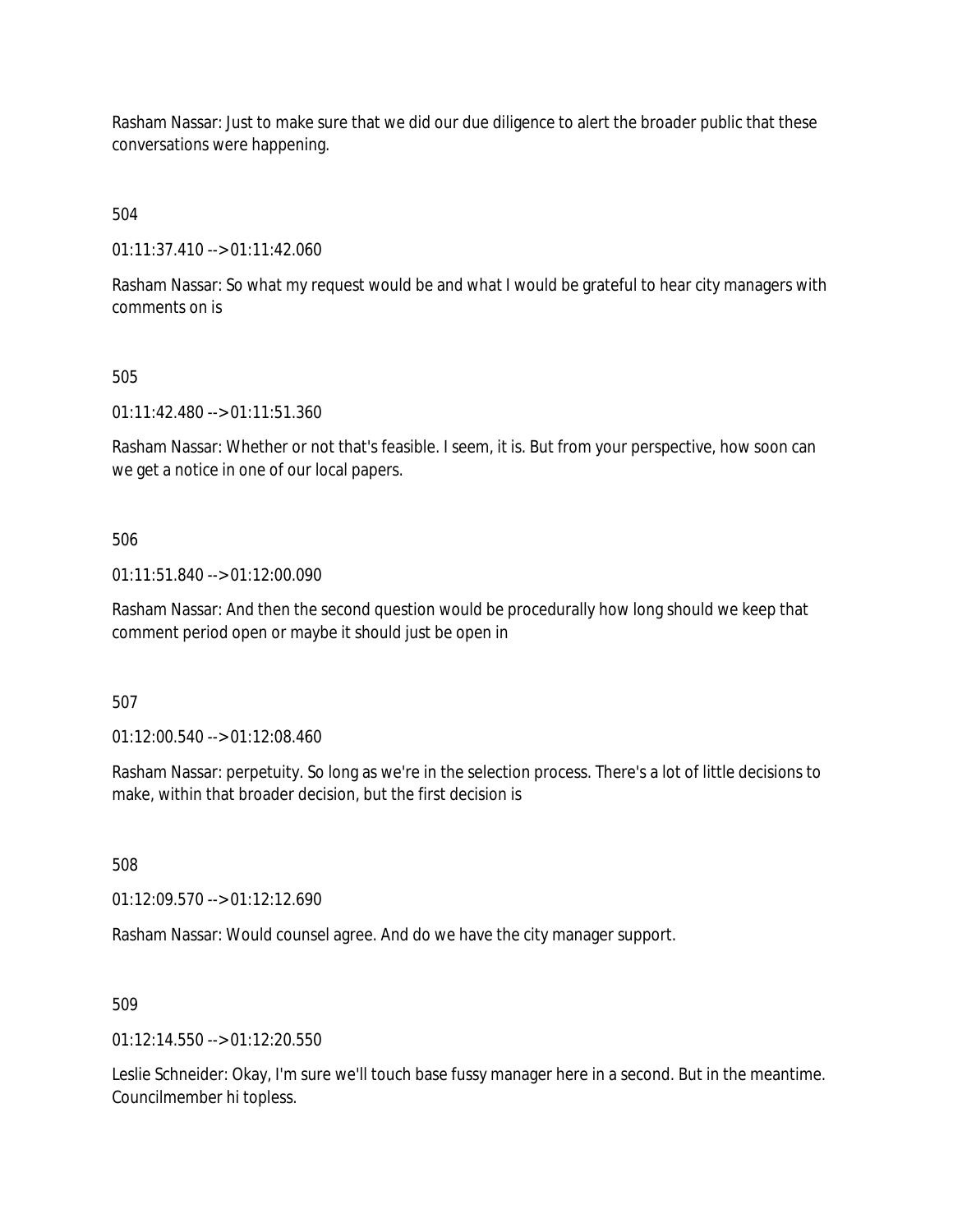01:12:24.660 --> 01:12:29.580

Kirsten Hytopoulos: I'm just, just to kind of understand just so that we know what what we're asking. And when so we aren't

511

01:12:31.200 --> 01:12:37.770

Kirsten Hytopoulos: You know, repeating starting something that we're going to change later I'm just trying understand how this fits into what Ron would do anyway.

512

01:12:39.240 --> 01:12:43.410

Kirsten Hytopoulos: So Ron do you would you would there be any value.

513

01:12:44.520 --> 01:12:51.120

Kirsten Hytopoulos: In the creation of the marketing materials to pull in any any community feedback.

# 514

01:12:52.410 --> 01:13:02.760

Kirsten Hytopoulos: Or would we be doing what what i think that was sham would be saying, which is that is there's no harm in us having the maximum period of time to be pulling in community feedback.

515

01:13:03.240 --> 01:13:13.680

Kirsten Hytopoulos: I mean, is there both is the maximum time that we pull in, what would it would help. Also in the creation, could we be gathering some information that would help you realize who you're trying to attract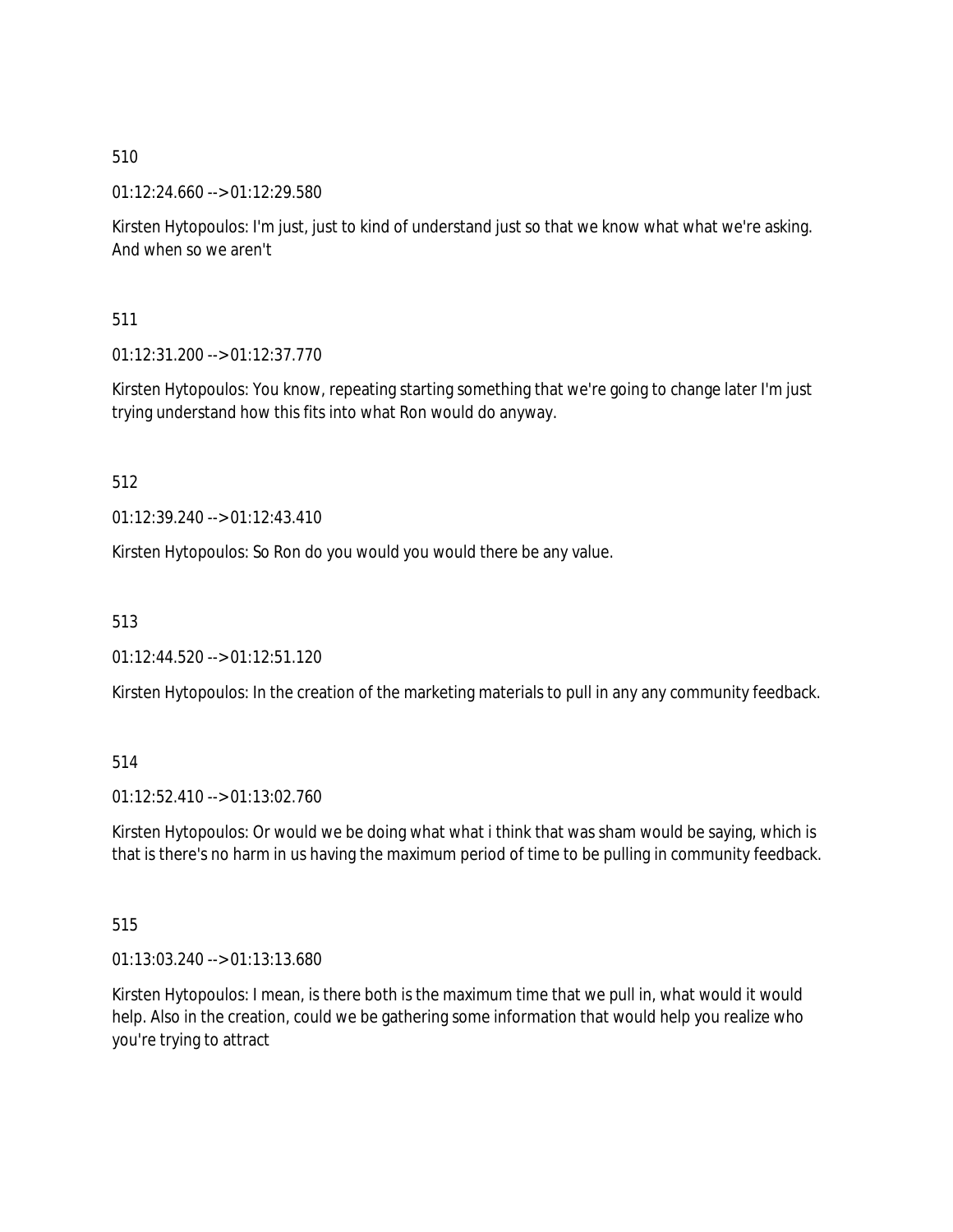01:13:15.510 --> 01:13:24.120

Ron Holifield: Absolutely, and I will, I will tell you that the Council is fairly diverse from your perspectives as as y'all know

517

01:13:25.140 --> 01:13:34.800

Ron Holifield: And if we got a dramatically different set of perspectives from the community, then I've heard from the Council.

518

01:13:35.310 --> 01:13:50.760

Ron Holifield: I would want to be going home timeout. We need to wrestle through some stuff and understand what we've really got going on. So assuming that is not the case. I do think it is beneficial having the feedback, having the input.

519

01:13:51.420 --> 01:14:05.070

Ron Holifield: Part of that benefit is honestly not as much are it is as much just building credibility and confidence and trust in the process as it is anything else.

520

01:14:06.090 --> 01:14:23.880

Ron Holifield: I will as diverse as the Council is and as really in tune, as the Council always seems to be with everything that's going on in the community and the different pockets of the community. I would anticipate

521

01:14:24.240 --> 01:14:33.990

Ron Holifield: That we won't get a whole lot of surprises. That said, there is all good and no bad for getting that input. Does that make sense.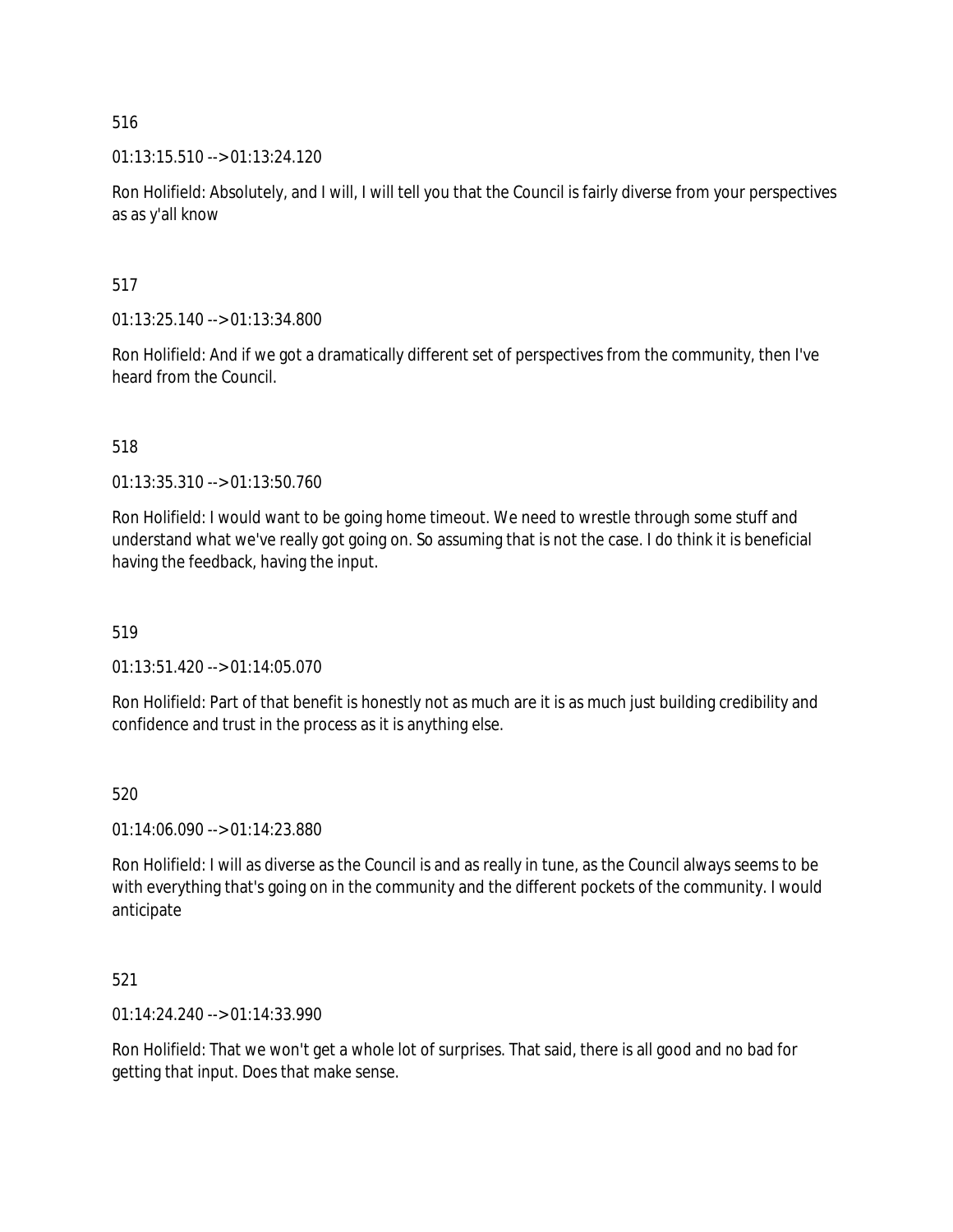01:14:35.160 --> 01:14:40.860

Ron Holifield: The only real bad is if there is not a time specific

# 523

01:14:41.730 --> 01:14:53.100

Ron Holifield: And even that's not a big deal to me. It's only a big deal to me because of the expectations. I've heard from the Council on the time frame, you want this completed and

# 524

01:14:53.580 --> 01:15:04.650

Ron Holifield: So the more elongated, it gets the lower the odds that I can get it all wrapped up in the time frame. You're expecting, but as long as there's clear understanding, it's not a big deal.

# 525

01:15:05.070 --> 01:15:09.000

Kirsten Hytopoulos: So then my question is, because my instinct would have been, I, I would like to have had

# 526

01:15:09.990 --> 01:15:17.970

Kirsten Hytopoulos: You get you gather community and put before you produce the marketing materials, but I also don't want to sacrifice and I want us to get moving.

# 527

01:15:18.450 --> 01:15:28.590

Kirsten Hytopoulos: But I don't want to sacrifice community input that's more detailed if that's something you would do later. So are we going to do both, are we going to do some sort of outreach for you to get some input.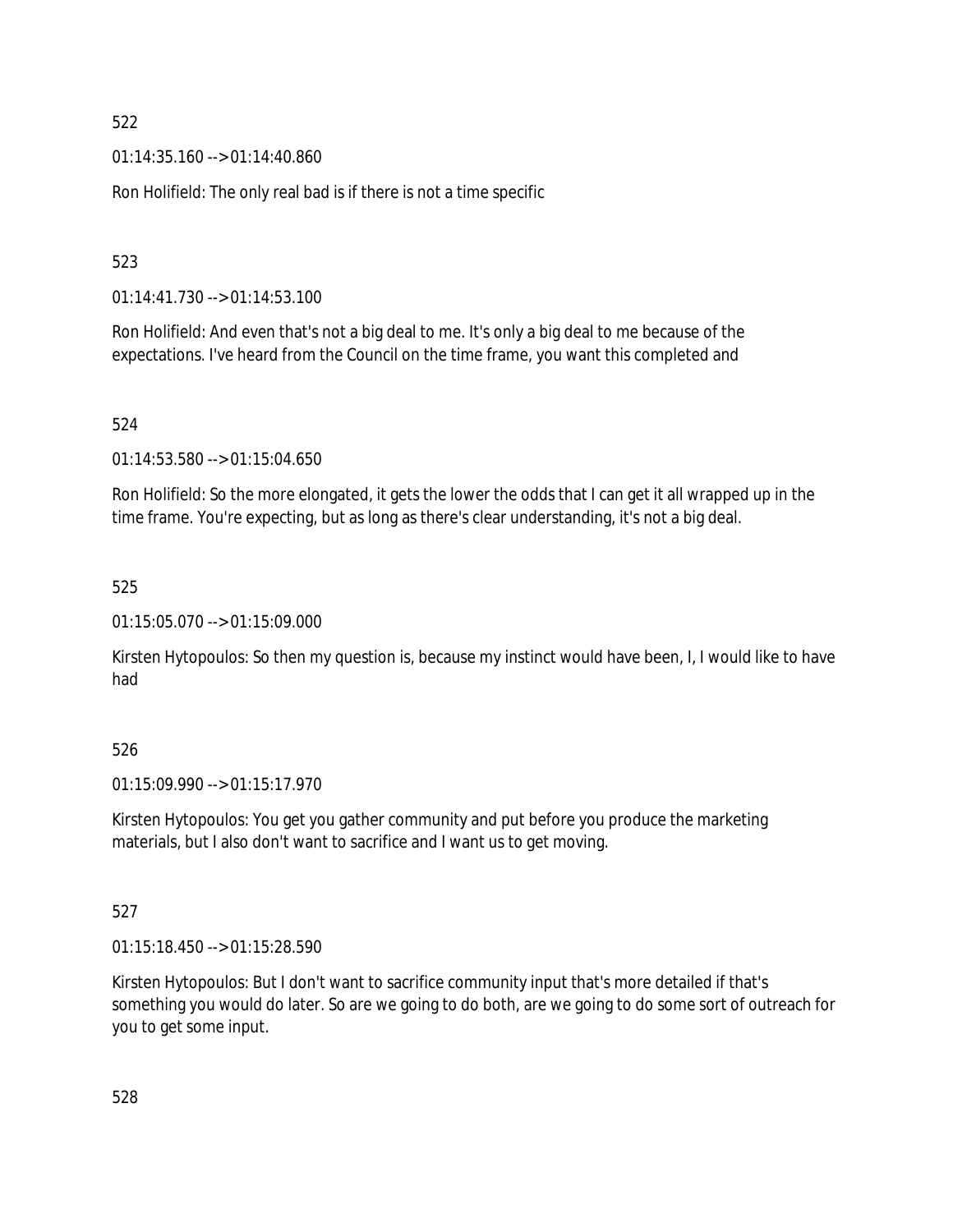01:15:29.220 --> 01:15:38.160

Kirsten Hytopoulos: That you can use to develop the marketing materials but also have community input later in the process, is that going to happen, or is that

# 529

01:15:39.300 --> 01:15:51.240

Ron Holifield: Is there. I'm not trying to avoid giving you a straight answer there is no consistent answer. So for example, when I did the chief of police search and Eugene

530

01:15:51.570 --> 01:15:59.490

Ron Holifield: There were at one community and departmental meetings. Now, we were personally only involved in about half of those

# 531

01:16:00.000 --> 01:16:18.900

Ron Holifield: But that became a really significant schedule driver, where the campers doing it. We simply want to make sure we're managing expectations so i can i could map out, should you ask for it 5678 different ways that we've done it.

# 532

01:16:19.590 --> 01:16:37.140

Ron Holifield: All of which are legitimate what is significant is doing what builds confidence in the community in this process, and every community actually will tend to have a little different rhythms and patterns and expectations and so

# 533

01:16:38.550 --> 01:16:50.400

Ron Holifield: I apologize. I'm not giving you a straight answer, but it's because legitimately there's not a nice neat little answer. It's really about what built it in the community, what builds confidence in the community.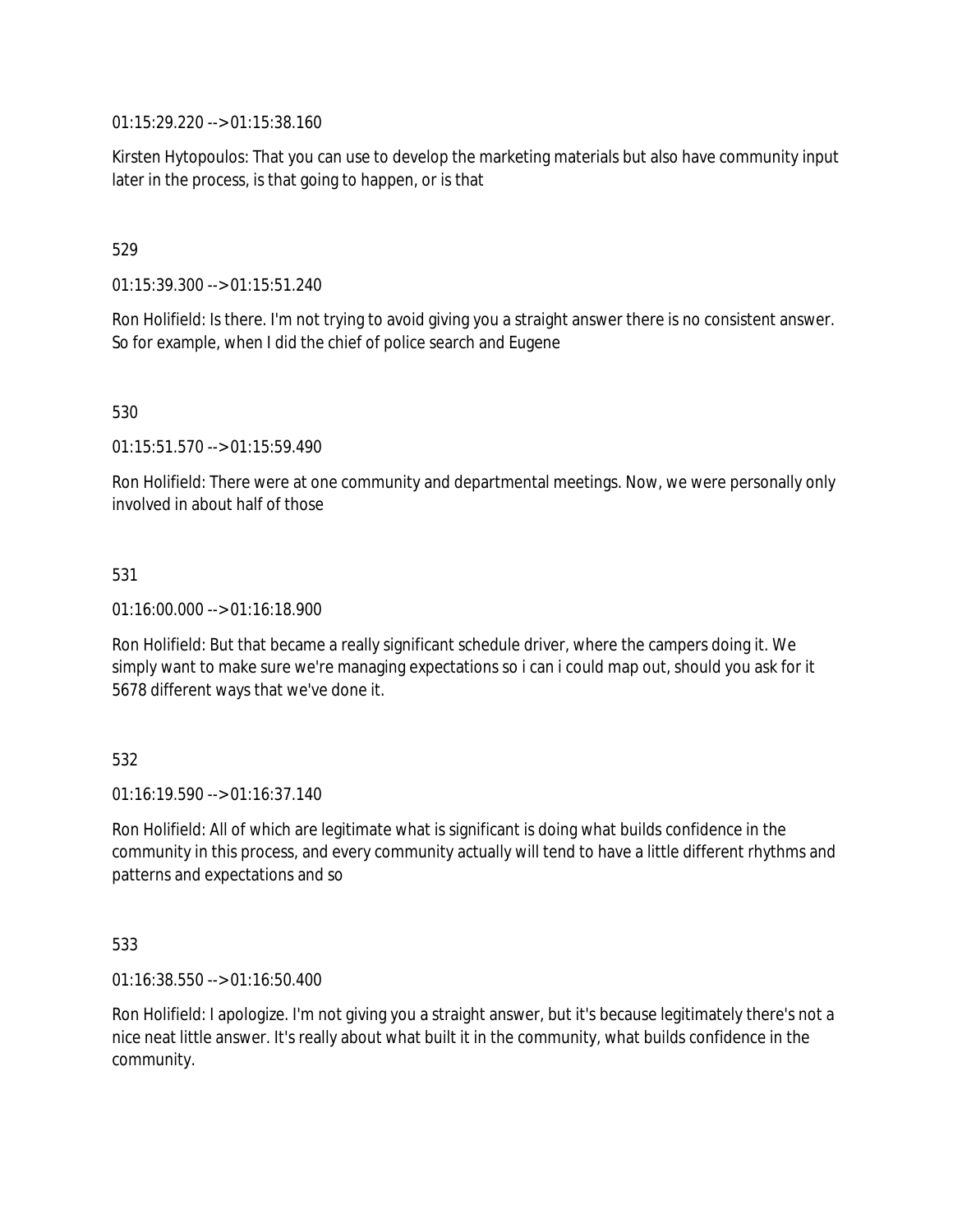01:16:50.430 --> 01:16:51.360 Kirsten Hytopoulos: Okay, thank you.

535

01:16:52.620 --> 01:16:55.770

Leslie Schneider: Um, Counselor D or Debbie melodies.

# 536

01:16:55.920 --> 01:17:02.220

Joe Deets: Yeah, thank you. I like this conversation. I think it's fair to say we all all of

# 537

01:17:02.220 --> 01:17:03.780

Joe Deets: Us agree to have public

# 538

01:17:04.710 --> 01:17:12.120

Joe Deets: public input. So I think the question is how to do it. You know, we are, we do want to move judiciously.

# 539

01:17:14.580 --> 01:17:22.200

Joe Deets: And in, in the era coven I think it's sort of hard to like back in the old days pre coven days, we could say we're going to have an event at City Hall calm and

# 540

01:17:22.890 --> 01:17:30.000

Joe Deets: meet and talk about it. Well, those days are over. We have a lot of zoom meetings, but maybe something that would be easy.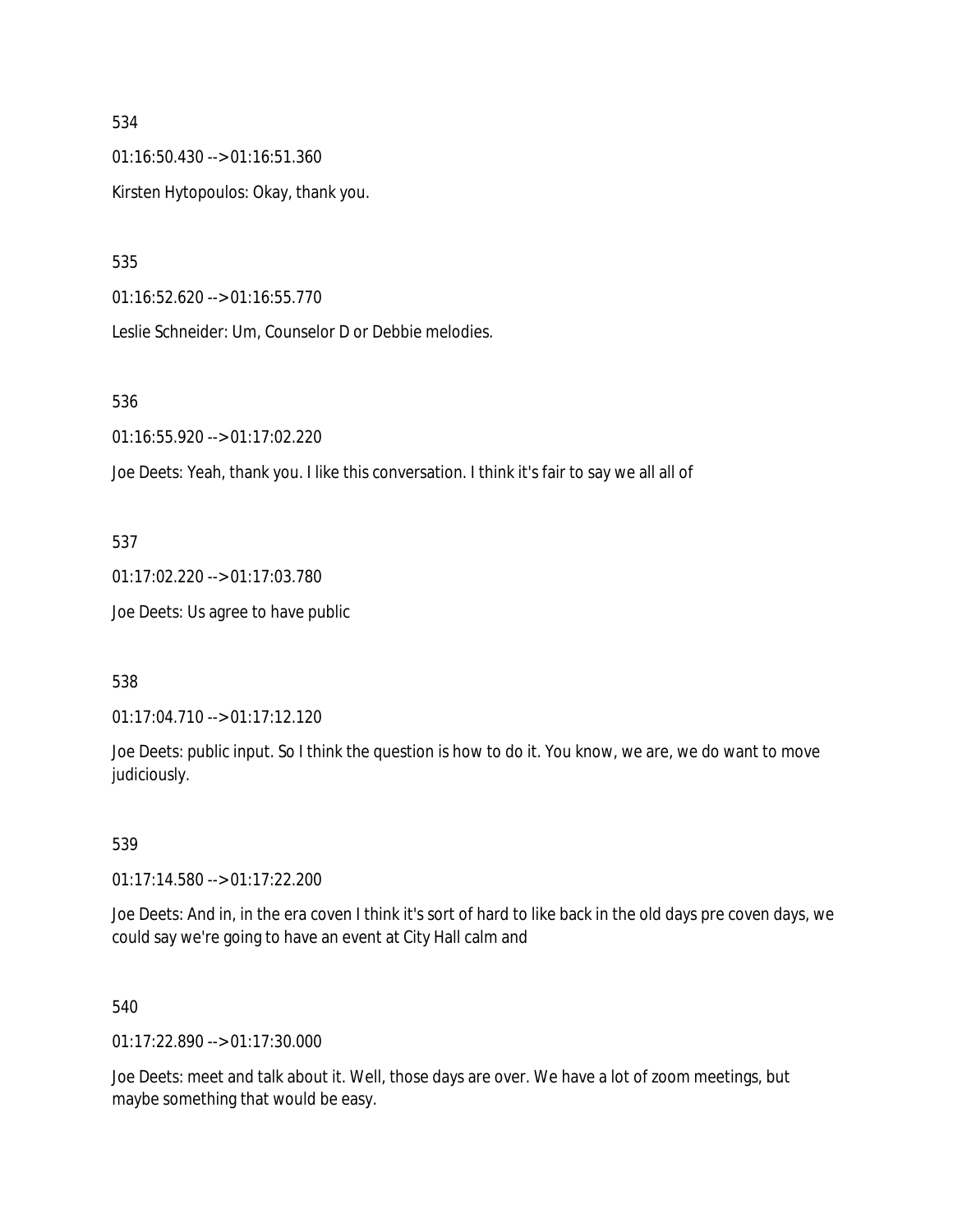01:17:30.390 --> 01:17:38.790

Joe Deets: I'm just thinking a lot of sort of a running commentary that people can I mean people do this anyway but maybe have a particular placeholder, you can

542

01:17:39.420 --> 01:17:51.630

Joe Deets: I mean, I would enjoy seeing that just sort of people have an opportunity to continue the comment about the city manager process anytime at all times and then we can tap into that.

# 543

01:17:52.350 --> 01:18:06.930

Joe Deets: Ron, you obviously you can and the candidates can so we're listening and in the in the community feels like they you know they have an opportunity to speak and that's doesn't strike me as terribly difficult. So I just thought I'd throw that out.

544

01:18:07.770 --> 01:18:21.750

Ron Holifield: Um, are you just for clarity. Are you saying don't put something on your website that's like a bulletin board, so to speak, that people can provide comments etc that are wide open. Everybody can see

545

01:18:22.500 --> 01:18:32.580

Joe Deets: Yeah, I mean, something like that. And like comes from over now said maybe we could start off putting something in the paper people read papers anymore.

546

01:18:33.720 --> 01:18:41.190

Joe Deets: The ideas. People said, hey, we welcome this is a very important decision we. It's not just we're representing you and we want to hear from you.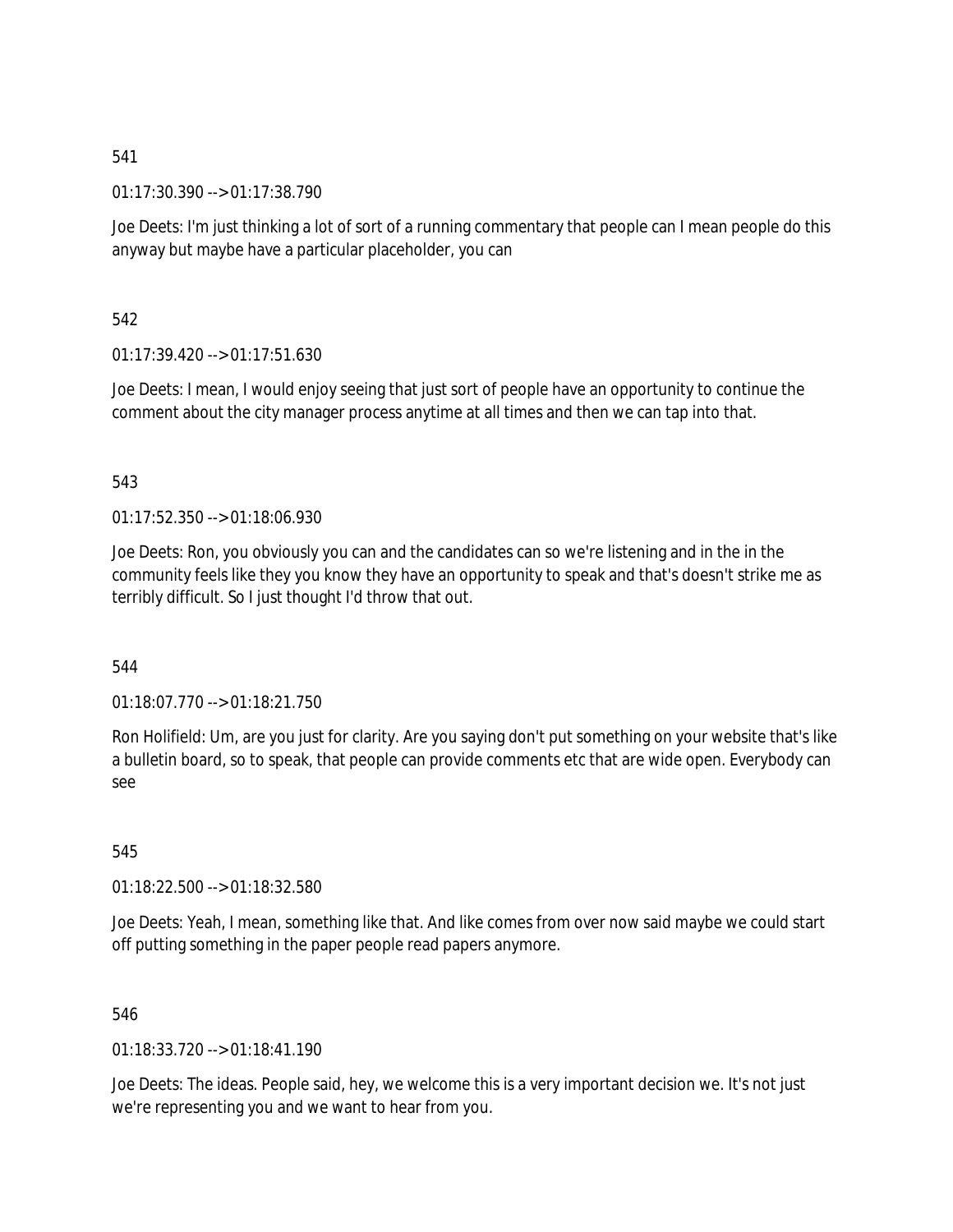01:18:41.550 --> 01:18:56.670

Joe Deets: So yes, a placeholder in the city website our Facebook page. Anyway, we can get the word out, but just not not over Engineer It is kind of what I'm trying to get at. But so. But people say, hey, I can, I can put in my comments.

548

01:18:58.560 --> 01:19:09.840

Ron Holifield: Just as a sidebar kind of along the line of what you're talking about. One of the things we do is as soon as the job gets posted and the process begins.

# 549

01:19:10.200 --> 01:19:21.630

Ron Holifield: As folks apply. We actually send them a clipping service every Friday have articles that are showing up in the paper that are relevant, because we believe they're

550

01:19:22.020 --> 01:19:37.710

Ron Holifield: You know, they're going to be better candidates and higher potential for getting great match. If they're paying attention to what's going on. If they're attuned to what's going on. So, you know, I, there's no downside to what you're talking about that. I see anyway.

551

01:19:37.740 --> 01:19:40.680

Joe Deets: That's just a suggestion. I'm interested with my colleague sake.

552

01:19:41.850 --> 01:19:42.630

Leslie Schneider: COUNCILMEMBER car.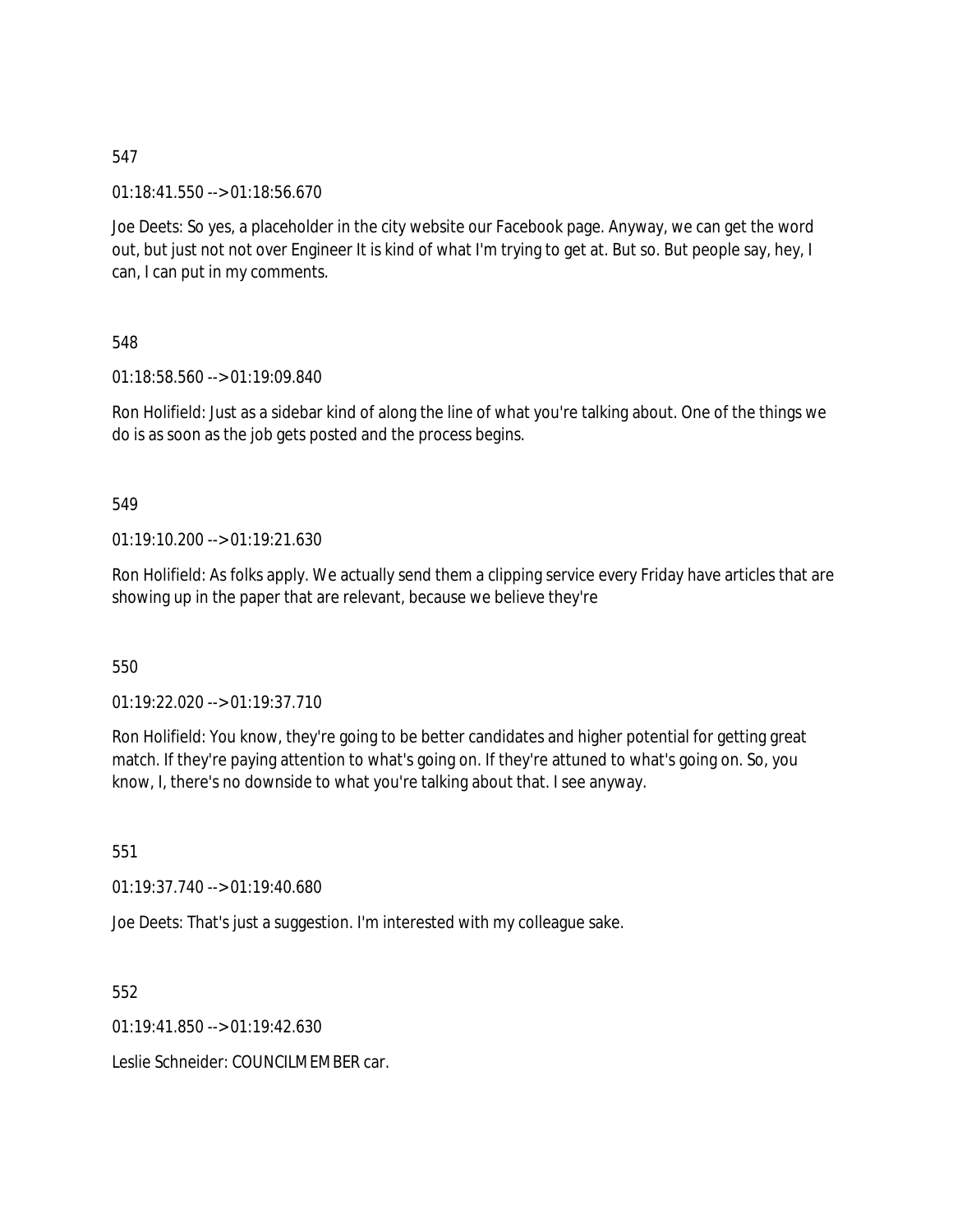01:19:43.740 --> 01:19:53.580

Christy Carr: Thank you. I'm really supportive of public input throughout this process to help the Council ultimately it's our decision to hire this person but

554

 $01:19:54.090 \rightarrow 01:19:59.310$ 

Christy Carr: We work on behalf of the community. And I think it's really important that we hear from them in a meaningful way.

555

01:19:59.910 --> 01:20:09.120

Christy Carr: That said, I think that we all know there's a ton going on in the world on on a you know on in times when there isn't anything happening.

556

01:20:09.600 --> 01:20:22.950

Christy Carr: People get process fatigue to people to understand our process. They don't know what they're commenting on. They don't know who's listening or where it's going. So I would just one encourage us to be somewhat thoughtful and engineering about this.

557

01:20:24.030 --> 01:20:32.910

Christy Carr: Because we want to have public engagement, where it's most appropriate and most useful and meaningful for us in order to be to digest it and use it.

558

01:20:33.630 --> 01:20:52.920

Christy Carr: And then also just again to do the public solid and help them out to understand what it is they're commenting on and why we want to hear from them and when. So if regardless of where or when or how it happens. I just, I do think we need to be thoughtful and somewhat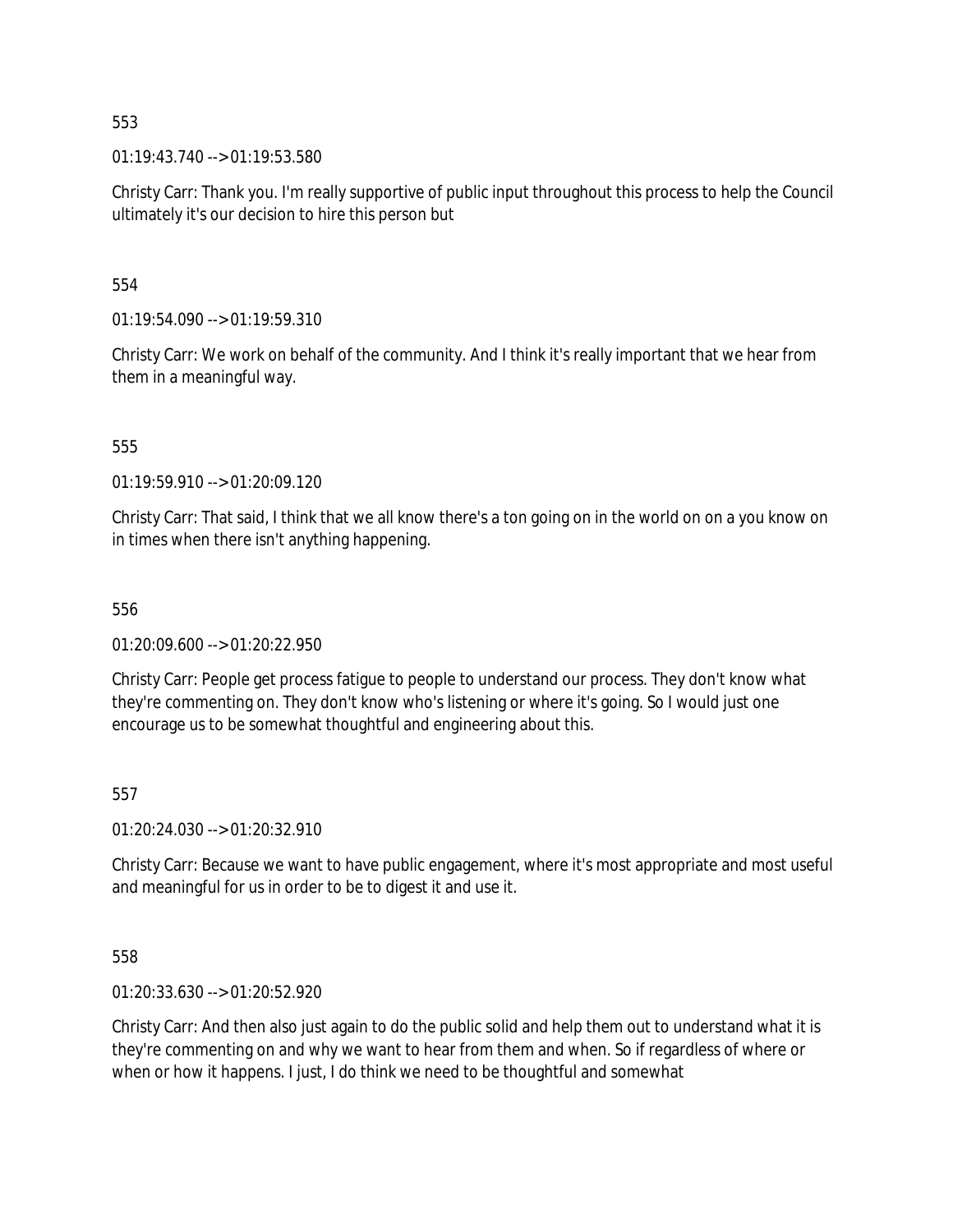01:20:55.710 --> 01:20:56.970

Christy Carr: Strategic about it.

560

01:20:58.470 --> 01:21:16.170

Leslie Schneider: Great, thank you. Um, I just wanted to quickly comment as well that I think it makes sense that the in part because we've paused. The, the, Coby connects. And so we're kind of lacking that communication device going into people's homes. I do like the idea of having

561

01:21:17.430 --> 01:21:28.380

Leslie Schneider: You know, an ad in the paper that maybe is not just a one time. Here's your deadline for getting comments in before the brochure, but more like here's how you can stay

562

01:21:28.890 --> 01:21:41.790

Leslie Schneider: Engaged with the city manager search. So here, you know, sign up for updates or sign up for the city managers report to get your updates or here's the webpage. So, and then we can

563

 $01:21:42.450 \rightarrow 01:21:56.460$ 

Leslie Schneider: Ensure there could be an initial deadline. But I think it's more important for this process to pull as many people in as possible, who could potentially be interested in the search and they can feel, you know, part of the process.

564

01:21:57.720 --> 01:21:58.830

Leslie Schneider: So I don't know is that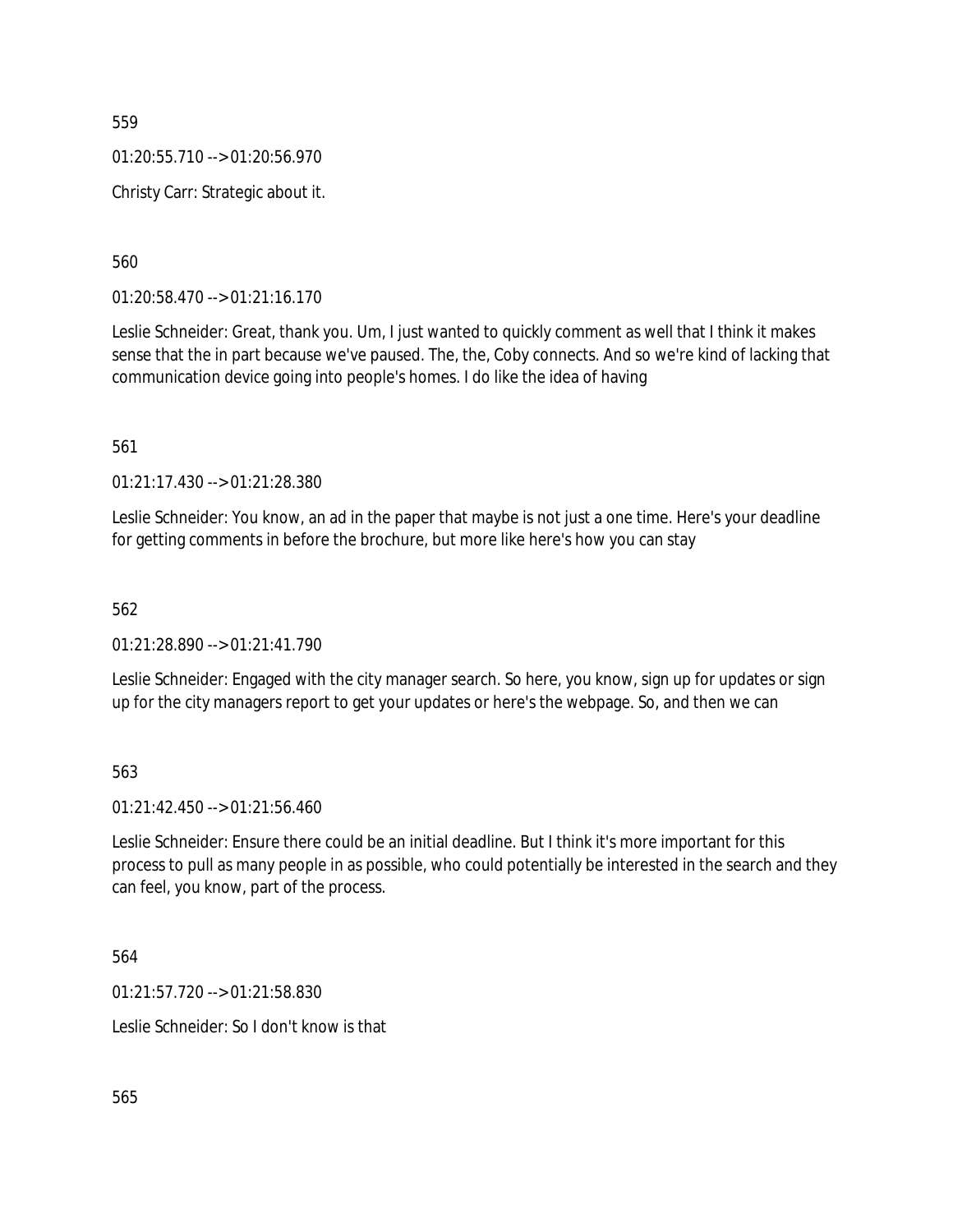01:22:00.000 --> 01:22:04.650

Leslie Schneider: City Manager. Did you. Oh, I'm sorry. You've got COUNCILMEMBER Pollock, you have your hand up.

566

01:22:05.790 --> 01:22:09.540

Michael Pollock: No, that's okay. If you have a question of the city manager. Go ahead.

567

01:22:11.250 --> 01:22:21.780

Leslie Schneider: Well, I was just kind of trying to tie it up and just see if we have any any agreement on sort of actions going forward. So if you want to jump in first.

568

01:22:22.080 --> 01:22:25.110

Michael Pollock: Okay. Okay, great. Oh, thank you. Um, yeah, so

569

01:22:26.130 --> 01:22:44.760

Michael Pollock: Just on the question of public input. Absolutely. The more the better. But I, my question was really related I guess was comes on on on your sort of brought it up related to the way we picked previous city manager and sort of what

570

01:22:45.780 --> 01:22:52.950

Michael Pollock: Well 2020 hindsight seem to be red flags, at least on my are related to kind of financial management missions.

571

01:22:54.030 --> 01:22:57.570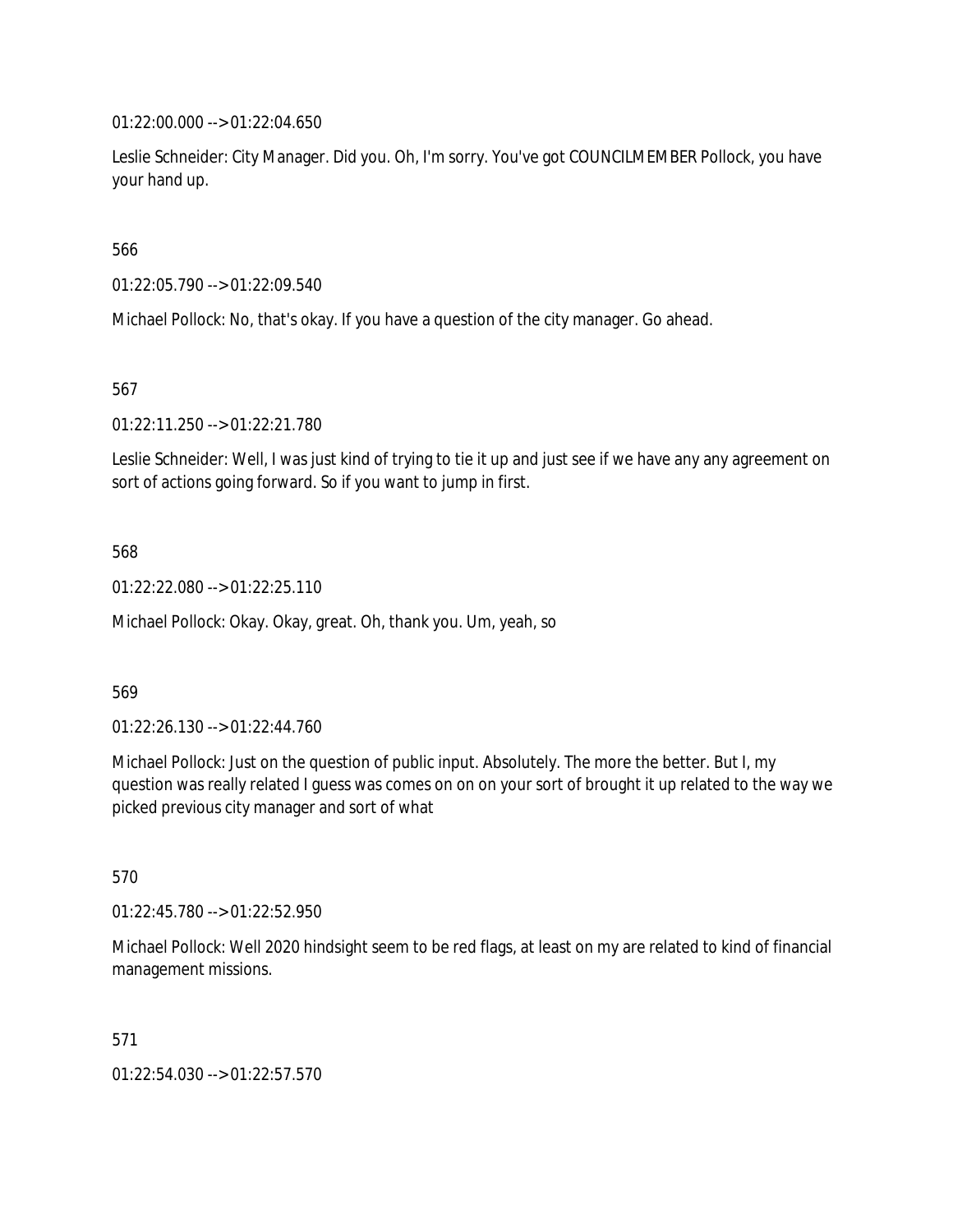Michael Pollock: Of the free of a previous city manager. I'm just wondering

# 572

01:22:59.010 --> 01:23:05.010

Michael Pollock: For me, that would have just qualified that person. And I'm just wondering, you know, it's the same firm uses the same firm that

# 573

01:23:05.610 --> 01:23:20.040

Michael Pollock: Your party. I'm wondering what happened there. If you guys did background searches on the applicants and then if the information was provided to the counselor, what happened. So, um,

574

01:23:20.670 --> 01:23:29.010

Michael Pollock: So I have that question. And then the second one is sort of more generally is really what do you do any retrospectives on

575

01:23:29.610 --> 01:23:36.870

Michael Pollock: On your hires and, in particular, our hires that is we're, you know, the, the goal of this is to get somebody that's a good fit for our community and

576

01:23:37.470 --> 01:23:51.180

Michael Pollock: And well, did we, we've had a few hires now for your firm. Did we do that, when was the was the previous city manager that was hired a good fit as there any way to kind of assess that or or maybe was missed on that.

577

01:23:51.840 --> 01:24:02.490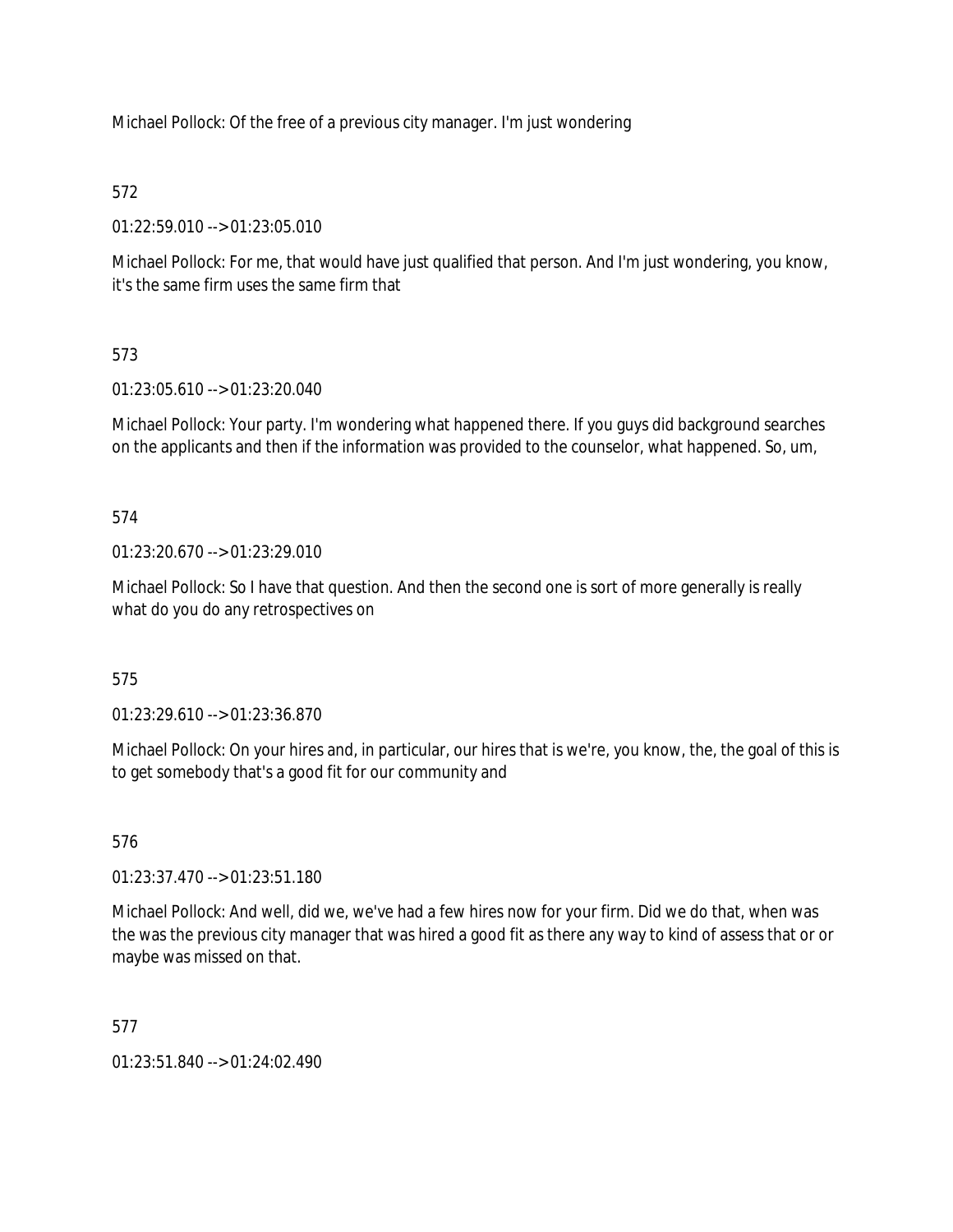Michael Pollock: Because what I don't want is a repeat of what happened last time and maybe some others or Executive Session, but whatever you want to share on that right now. I would certainly appreciate it.

578

01:24:03.150 --> 01:24:18.600

Ron Holifield: Well I, I don't think it's appropriate discussing anything about previous candidates in the past and I even think there could be some legal implications, to be honest with you. That said, let me explain to you how the process works.

579

01:24:18.960 --> 01:24:25.170

Ron Holifield: And that will put you can anticipate expect and hold me accountable to

580

01:24:26.280 --> 01:24:42.480

Ron Holifield: Every step of the way. Philosophically, we believe that it is our job to equip you to make good decisions with full information, it's your job to make the decisions and every step of the way. While we will

581

01:24:43.980 --> 01:24:55.740

Ron Holifield: Will certainly prep and equip and provide input, you'll make the decisions and there's really about three different decision points that that happens.

582

01:24:56.130 --> 01:25:08.340

Ron Holifield: And up until we get to the point of finalists. It's all Executive Session. It's all confidential, because if it's not, you'll lose all of the good candidates, because nobody wants to be exposed prematurely.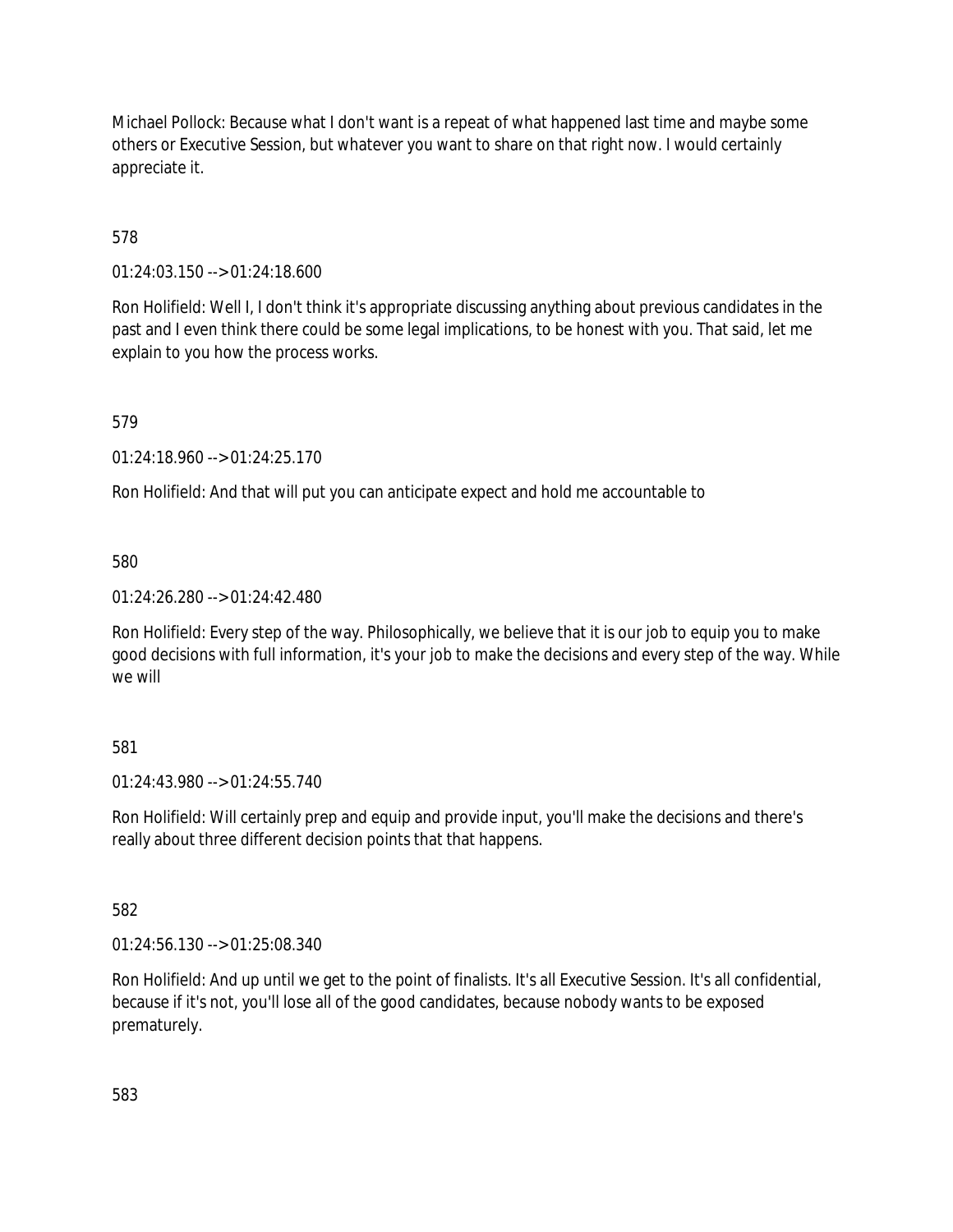01:25:10.050 --> 01:25:23.100

Ron Holifield: First, the first stage think conceptually, you start off and how much like camera catch this, you start off with a stack this high of candidates and this much information.

584

01:25:23.760 --> 01:25:30.930

Ron Holifield: As you go through the process and the stack of candidates goes down the depth of information goes up.

585

01:25:31.470 --> 01:25:41.490

Ron Holifield: And that's by design because you honestly don't want to spend what it would cost on 50 candidates to do the depth of analysis that you're going to do on five

586

01:25:41.970 --> 01:25:53.850

Ron Holifield: So first point, what will happen candidates will submit a resume. We will review that internally will triage the candidates based on the resume and submit a letter.

587

01:25:54.660 --> 01:26:07.950

Ron Holifield: And any any known issues, then those candidates, we will present to you in executive session, we will have triage them into what we see as a tier, A, B, and C and

588

01:26:08.610 --> 01:26:23.640

Ron Holifield: You'll see everybody, you'll be able to discuss deliberate, I would say, on average, when we do this a council will bump. A couple of the tier B's up to tear a and a couple of the to raise down the tier be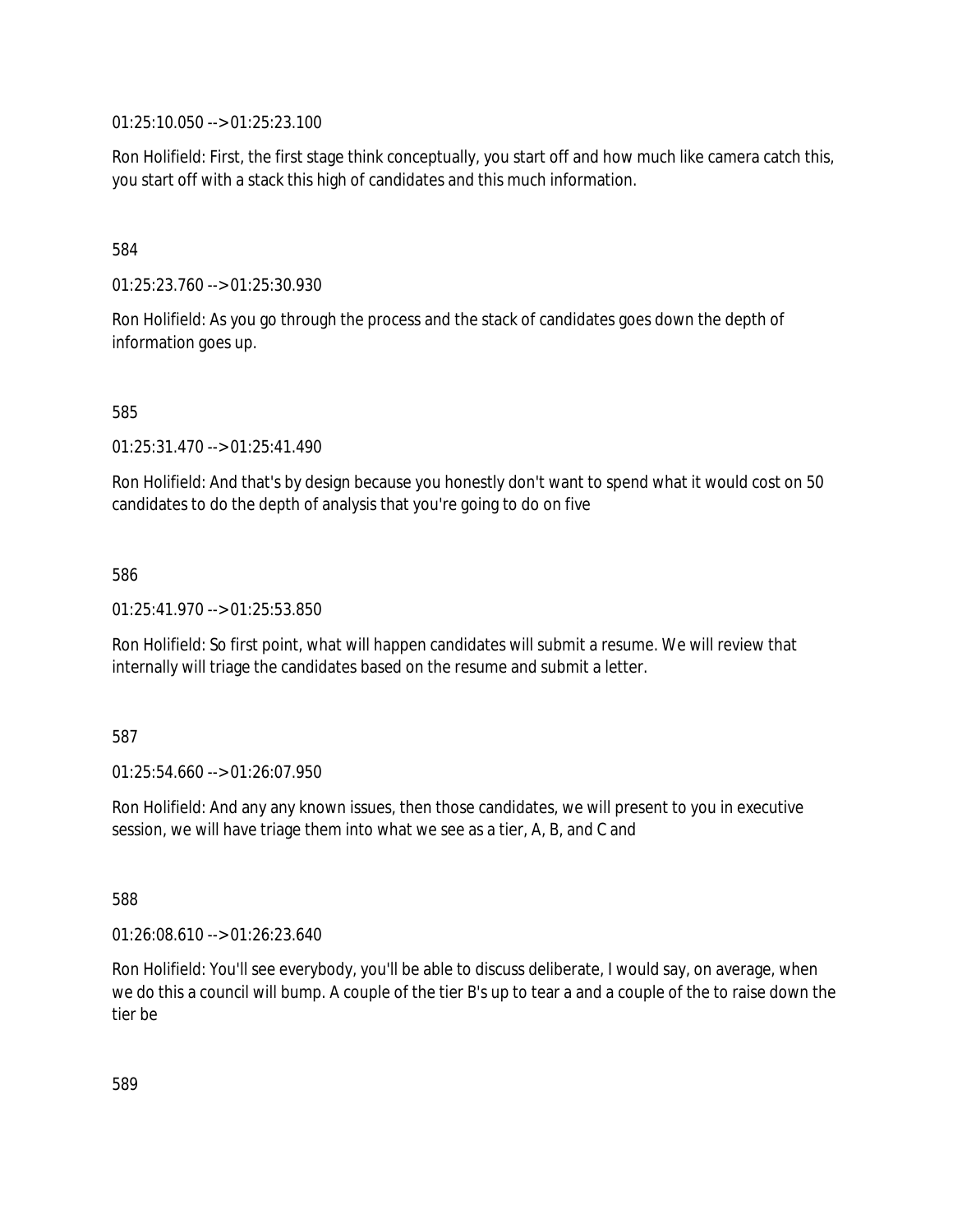01:26:24.120 --> 01:26:39.390

Ron Holifield: Generally speaking, most commonly that's based on personal knowledge of those individuals you served on a committee with them. You heard them speak at a conference, whatever it happens to be. And then we'll come out of that meeting with

590

01:26:41.130 --> 01:26:51.750

Ron Holifield: Folks still standing. The us call it a semi finalists list that group will then be asked to do a comprehensive questionnaire.

591

01:26:52.350 --> 01:27:07.680

Ron Holifield: Will do a Stage one media search which is automated. It's Lexis Nexis and and that questionnaire, the resume and the findings of the media search will be provided to counsel.

592

01:27:08.100 --> 01:27:16.800

Ron Holifield: And you'll take a couple of weeks to be able to review those highly confidential because literally people lose their jobs over submitting

# 593

01:27:17.850 --> 01:27:28.050

Ron Holifield: In this profession. And so what will happen is, the Council will have those a couple of weeks, we recommend a very simple triage story.

594

01:27:28.410 --> 01:27:38.460

Ron Holifield: Just a one, two, or three, one is you're interested in interviewing three is you have no interest to is I could go either way depending on the deliberation.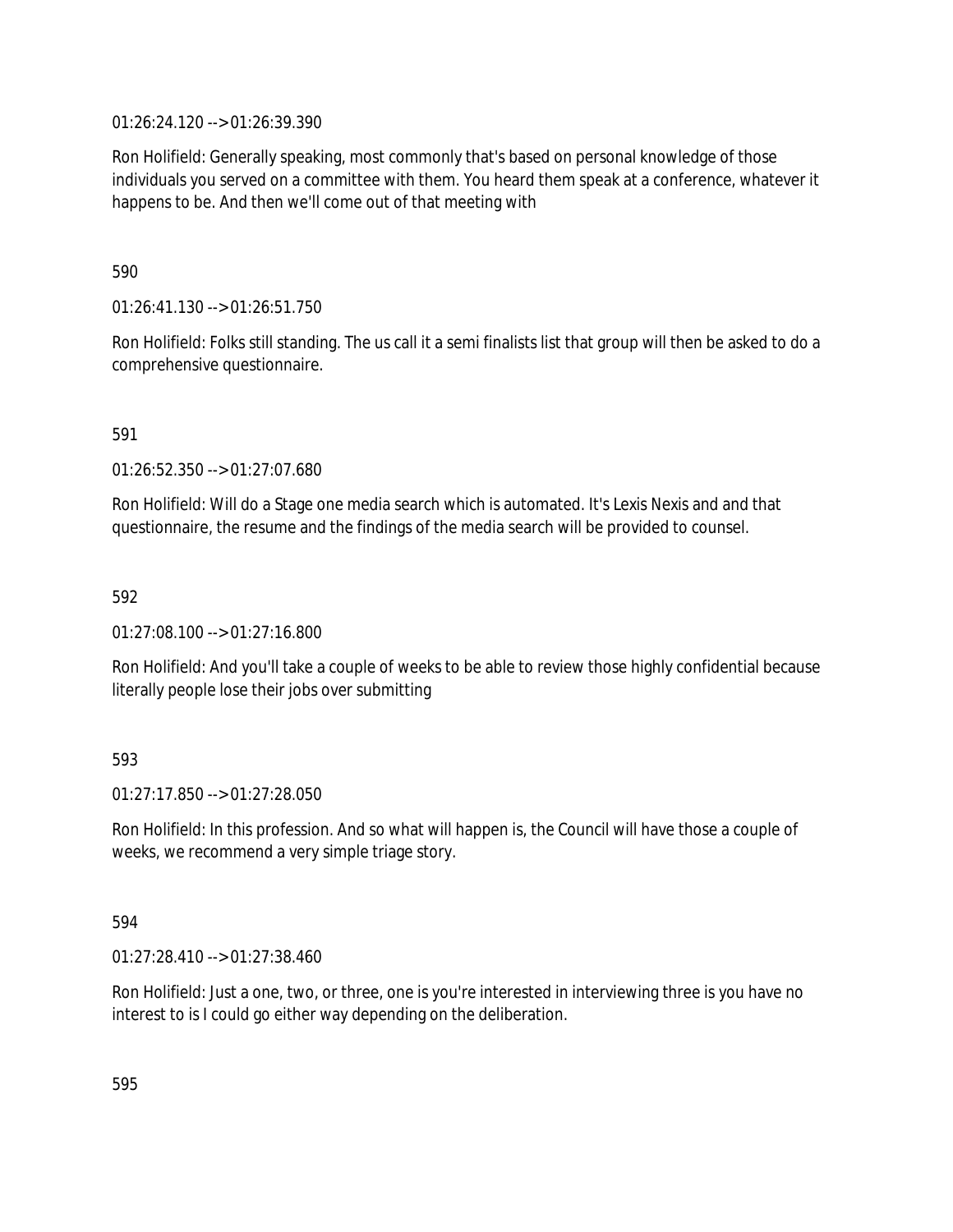01:27:39.060 --> 01:27:53.700

Ron Holifield: Literally, what we'll do is we'll get in the conference room and executive session will put chart paper up on the wall will have the names listed down the side. And we'll go around the table with each of the council members reporting in their score.

596

01:27:54.300 --> 01:28:07.200

Ron Holifield: And about a third of the candidates still standing will be all one's about a third will be all threes and about a third will be a mixed bag. That's the array every single time what happens

597

01:28:08.160 --> 01:28:18.240

Ron Holifield: We'll focus our conversation then on the ones in the three. What did you see that this council member dissolved differently. What is that difference, etc.

598

01:28:18.750 --> 01:28:39.390

Ron Holifield: And our recommendation as we go through every step is that you err on the side of keeping somebody involved too long, rather than eliminating prematurely. In other words, always err on the side of more information on anybody before you eliminate then that in that

599

01:28:40.560 --> 01:28:49.800

Ron Holifield: That dynamic of those 12 to 15 that are still standing. While I just mentioned that they'll get the questionnaire, etc. You'll get that back. I'll meet with you again.

600

01:28:50.250 --> 01:29:04.200

Ron Holifield: And in that meeting, the goal will be to narrow down to four to six finalists. The four to six finalists will run the background check, which is done by a private investigation firm. It's the legal civil, criminal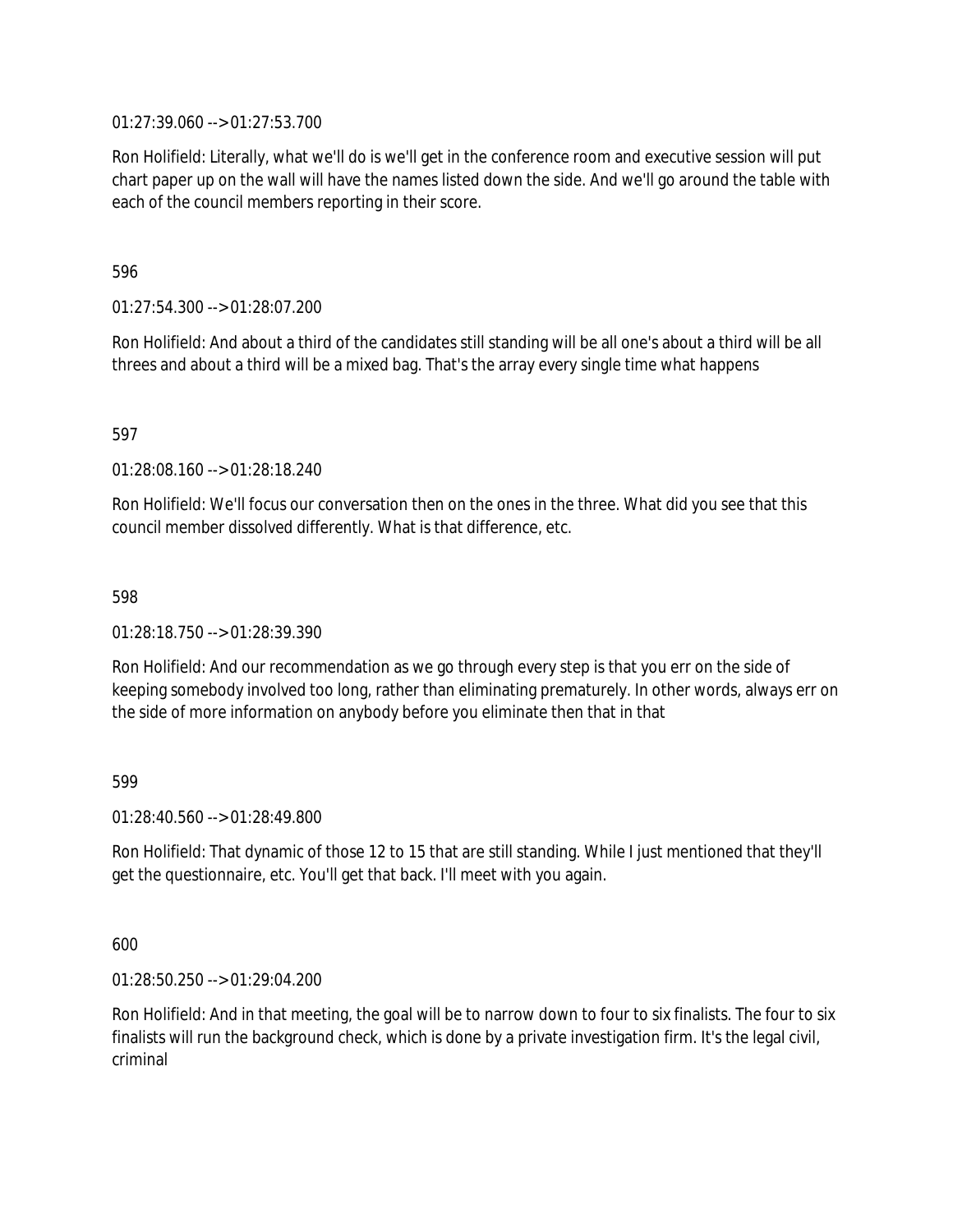01:29:05.460 --> 01:29:18.180

Ron Holifield: Then we will also run a stage to media search, we have a specialist in the Office that will spend approximately eight hours on each one of the finalists going very, very deep.

602

01:29:18.750 --> 01:29:34.620

Ron Holifield: Will run them through five different search engines will check all of the social media sites, we do not ask for passwords. We only asked for, we only go after stuff that's publicly accessible. We feel like that's where the legal lines are

603

01:29:35.640 --> 01:29:42.570

Ron Holifield: We will discuss that with you at the meeting you select finalist for you want to know whether you want to do an advanced game plan or not.

604

01:29:43.170 --> 01:29:53.250

Ron Holifield: We like doing that, that advanced game plan basically they have a homework assignment to do a maximum five page first year game plan.

605

01:29:53.730 --> 01:29:59.430

Ron Holifield: And they've got free access to all of the key staff to any members of the community that they want.

606

01:29:59.730 --> 01:30:14.940

Ron Holifield: And to all of the Council to do their homework in developing that first year game plan which gets submitted before the interviews. So then you'll get an updated packet that has now the stage to media searches and it is not uncommon.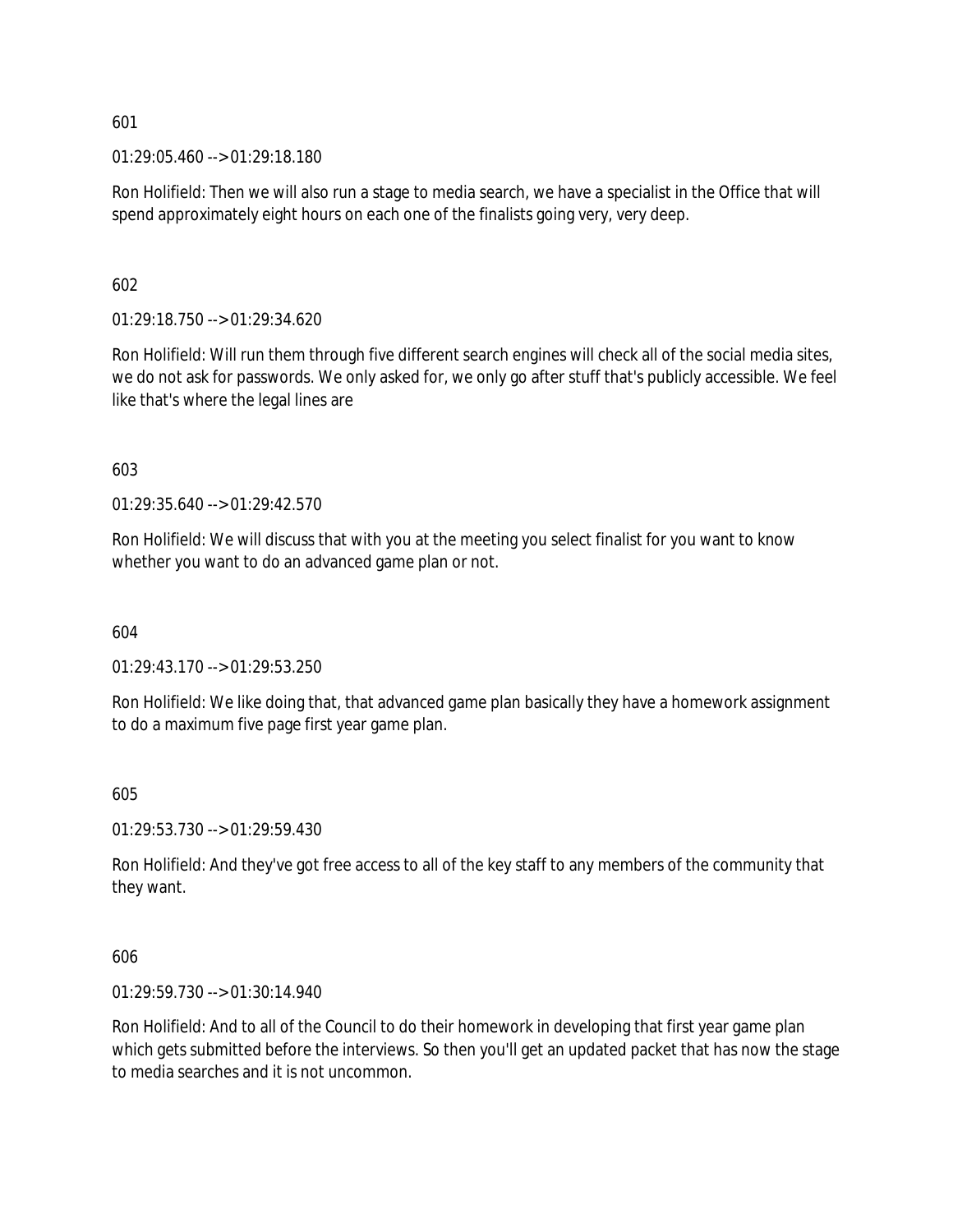01:30:15.390 --> 01:30:27.330

Ron Holifield: To have 150 pages per candidate on the media searches and then you'll also have their questionnaires, you'll have the background check if you choose to do it at that stage.

608

01:30:28.500 --> 01:30:36.990

Ron Holifield: Typically, a city will choose to say let's hold off on the background check, till you get the list a little bit shorter just to save the money.

#### 609

01:30:37.530 --> 01:30:44.550

Ron Holifield: With the PR firm but we can run it at any given point, and then we'll also run a psychometric assessment.

### 610

01:30:45.150 --> 01:30:59.910

Ron Holifield: I'll talk with you at that semi finalists meeting which one you want to use we typically use either desk or one called I op. I actually like I off the best, but it is most effective when we have the entire Council.

# 611

01:31:00.870 --> 01:31:12.810

Ron Holifield: As well because it's really a team instrument so it's allowed you to be able to to really plug in and go, this is what we can expect here, so that'll give you some sense.

# 612

01:31:13.380 --> 01:31:21.090

Ron Holifield: As we go through it. We're having ongoing conversations with them. Oh, we'll also do reference checks on all of them.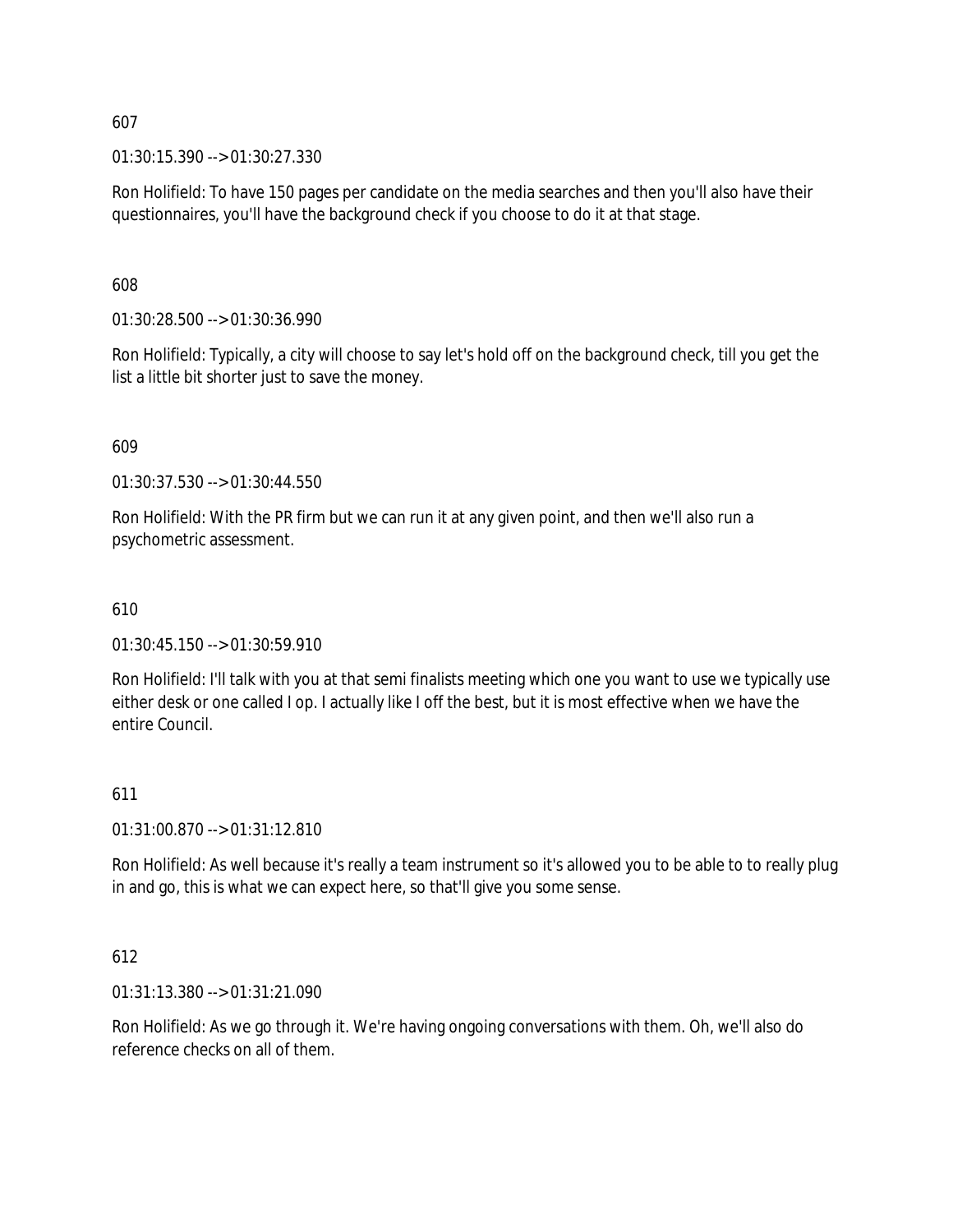01:31:21.540 --> 01:31:35.160

Ron Holifield: We actually provide them the list of folks, we want to give them to give us contact information on, we're not looking for them to give us, you know, babysitters best friend and all of that sort of stuff.

614

01:31:35.250 --> 01:31:36.720

Ron Holifield: Run this man.

615

01:31:36.990 --> 01:31:42.240

Leslie Schneider: I'm so sorry to interrupt you, but I'm just thinking that maybe you're delivering a little bit more than what was asked.

616

01:31:42.450 --> 01:31:44.910

Ron Holifield: I apologize. I apologize.

# 617

01:31:45.000 --> 01:31:55.110

Leslie Schneider: Um, and, you know, council members, feel free to tell me I'm wrong, that you want to hear all this, I, I think we probably could use hearing it again at some point in the future because

618

01:31:56.370 --> 01:31:57.240

Leslie Schneider: But I'm

619

01:31:59.760 --> 01:32:08.220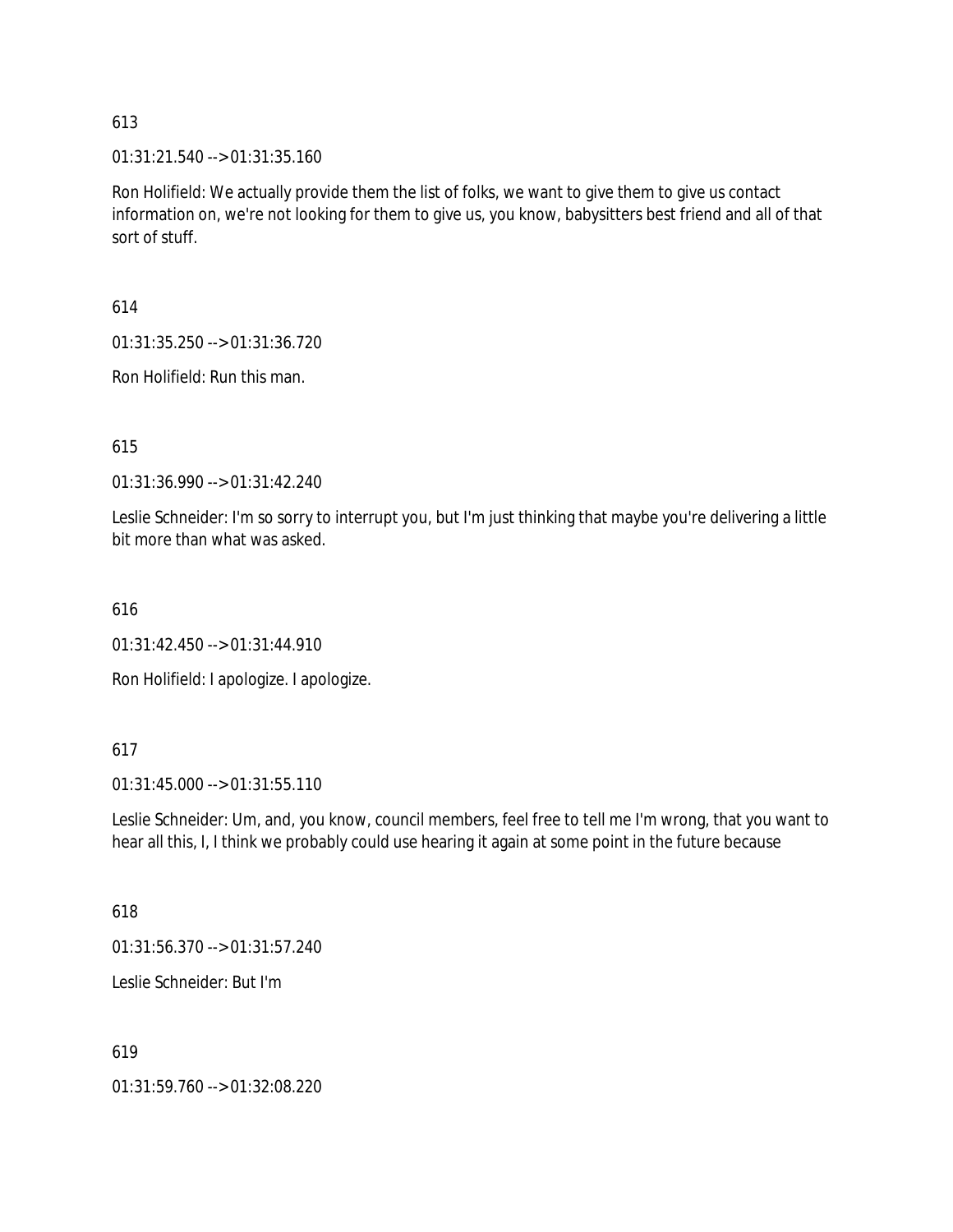Leslie Schneider: COUNCILMEMBER Pollock. Your hand is still up, did you kind of get what you needed or what you could get from from run

620

01:32:09.480 --> 01:32:21.870

Michael Pollock: Um, yeah. Well, thank you for the very detailed answer it didn't actually answer a question, but it was fascinating. Um, how about wrong. How about if I give you a call offline. So we can

621

01:32:23.940 --> 01:32:24.390

Do that.

622 01:32:25.410 --> 01:32:26.490 Michael Pollock: But let's just go with that.

623

01:32:26.880 --> 01:32:28.950 Ron Holifield: Okay. Yeah, me too. Anytime.

624

01:32:29.670 --> 01:32:37.560

Leslie Schneider: Okay, that's wonderful. Thank you and city manager. Did you get a sense of what

# 625

01:32:39.330 --> 01:32:44.160

Leslie Schneider: Any difference from what you were proposing to do any, any questions from us.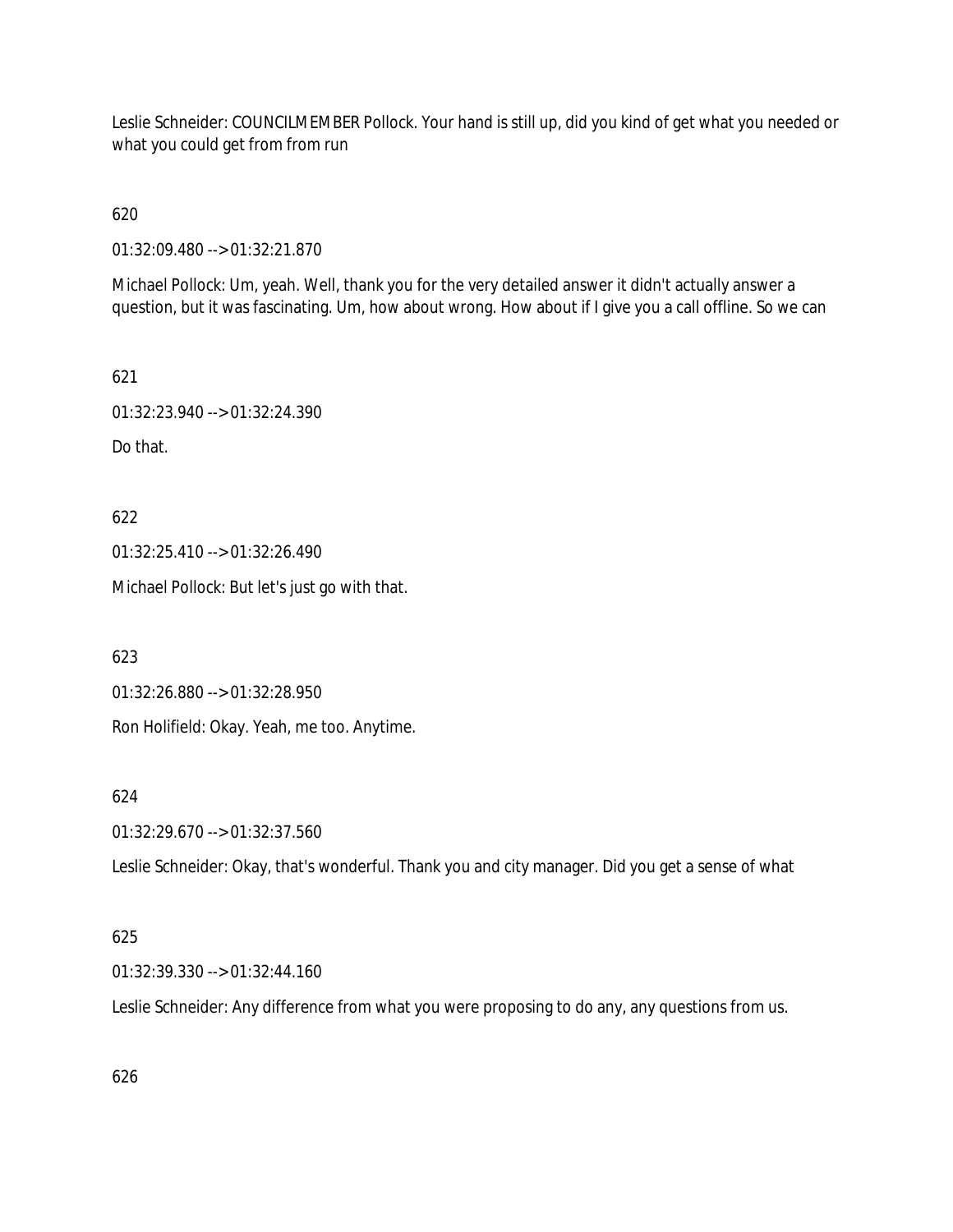01:32:44.970 --> 01:32:54.360

Morgan Smith: Yeah, I think we still have some work to do to come to consensus on on clearly what you want to have happen next, anything is possible. I heard a range of ideas.

# 627

01:32:54.780 --> 01:33:04.620

Morgan Smith: And none of these are steps that we had suggested to take. So I want to make sure that we get it right and do it Council wants. I'll just go from the top in the order that the

628

01:33:05.070 --> 01:33:11.070

Morgan Smith: Suggestions were made and I guess what I'm looking for is a is a yay or nay from Council about which of these you'd like to do

#### 629

01:33:12.360 --> 01:33:22.320

Morgan Smith: The list. Let me just read the list and then we'll go back through them. So the list included putting an ad in the local paper to describe the process and encourage people to be aware

#### 630

01:33:23.130 --> 01:33:30.480

Morgan Smith: To solicit comments from the public to make sure folks know how they can send in written comments to contribute to the process.

#### 631

01:33:30.990 --> 01:33:37.170

Morgan Smith: To have written comments appear in a council packet for Council in the community to see all of the comments that were made.

632

01:33:37.680 --> 01:33:45.270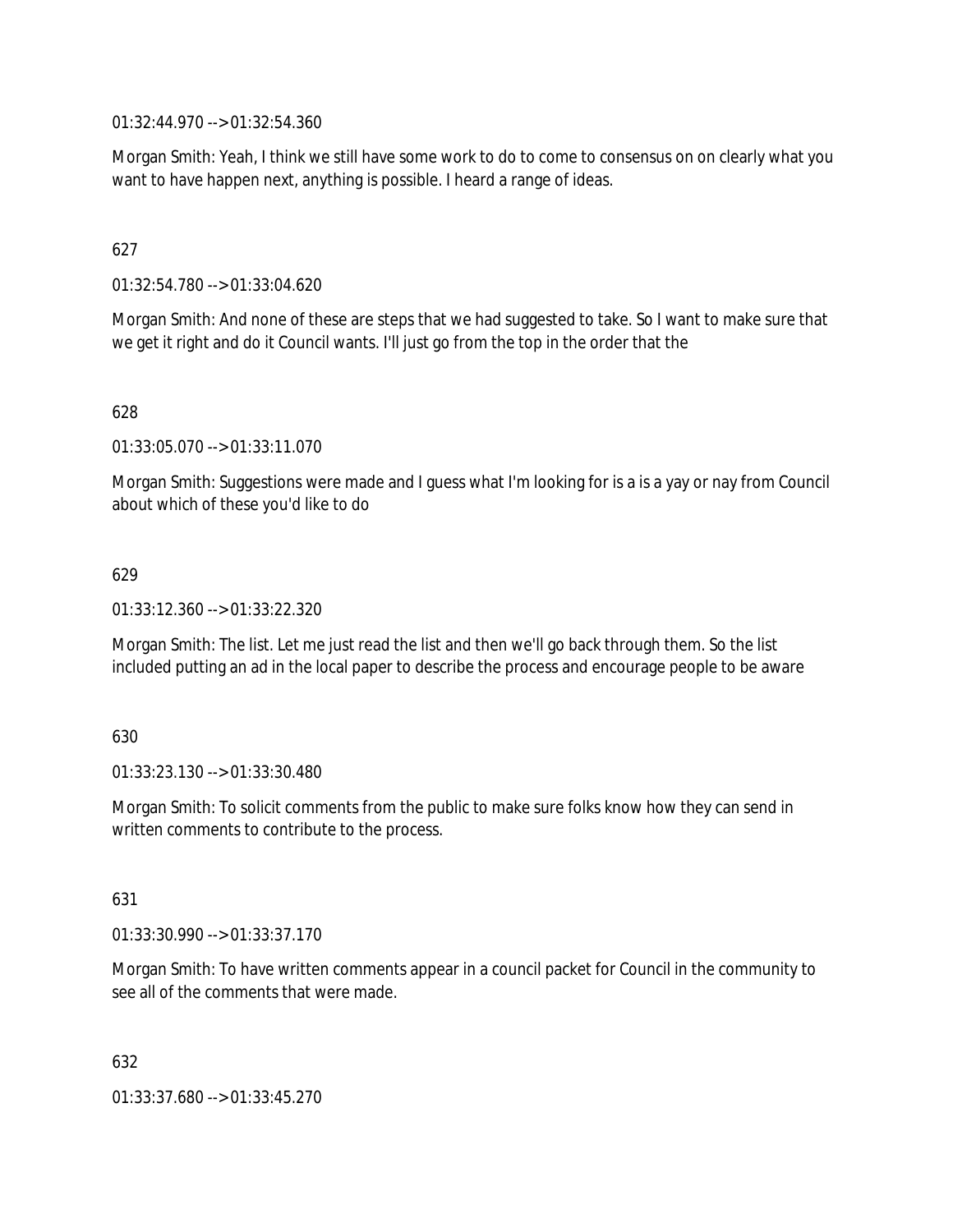Morgan Smith: To set up an active ongoing I'll call it social media site where people can post at any point and respond to one another.

633

01:33:45.630 --> 01:33:58.680

Morgan Smith: And to make a project web page, which would be a place for people to look for updates throughout the process. So going back to the top, an ad in the local paper is super easy to do. We do it all the time it takes a

634

01:34:02.670 --> 01:34:03.090

Leslie Schneider: Oh,

635

01:34:03.690 --> 01:34:04.470

Morgan Smith: The things I wouldn't

636

01:34:04.590 --> 01:34:20.250

Morgan Smith: Know are. Do you want a quarter page a half page a full page and who will you rely on to write the content. Is that something you'd like Rhonda develop Ron and myself, Ron. And the mayor Ron and more than that a subcommittee. How does that actually going to come out of the ground.

637

01:34:27.720 --> 01:34:28.980

Leslie Schneider: COUNCILMEMBER I topless.

638

01:34:30.750 --> 01:34:38.670

Kirsten Hytopoulos: Can Can we just make this simple and have and have Ron work with the mayor wants to, but other Ron just work with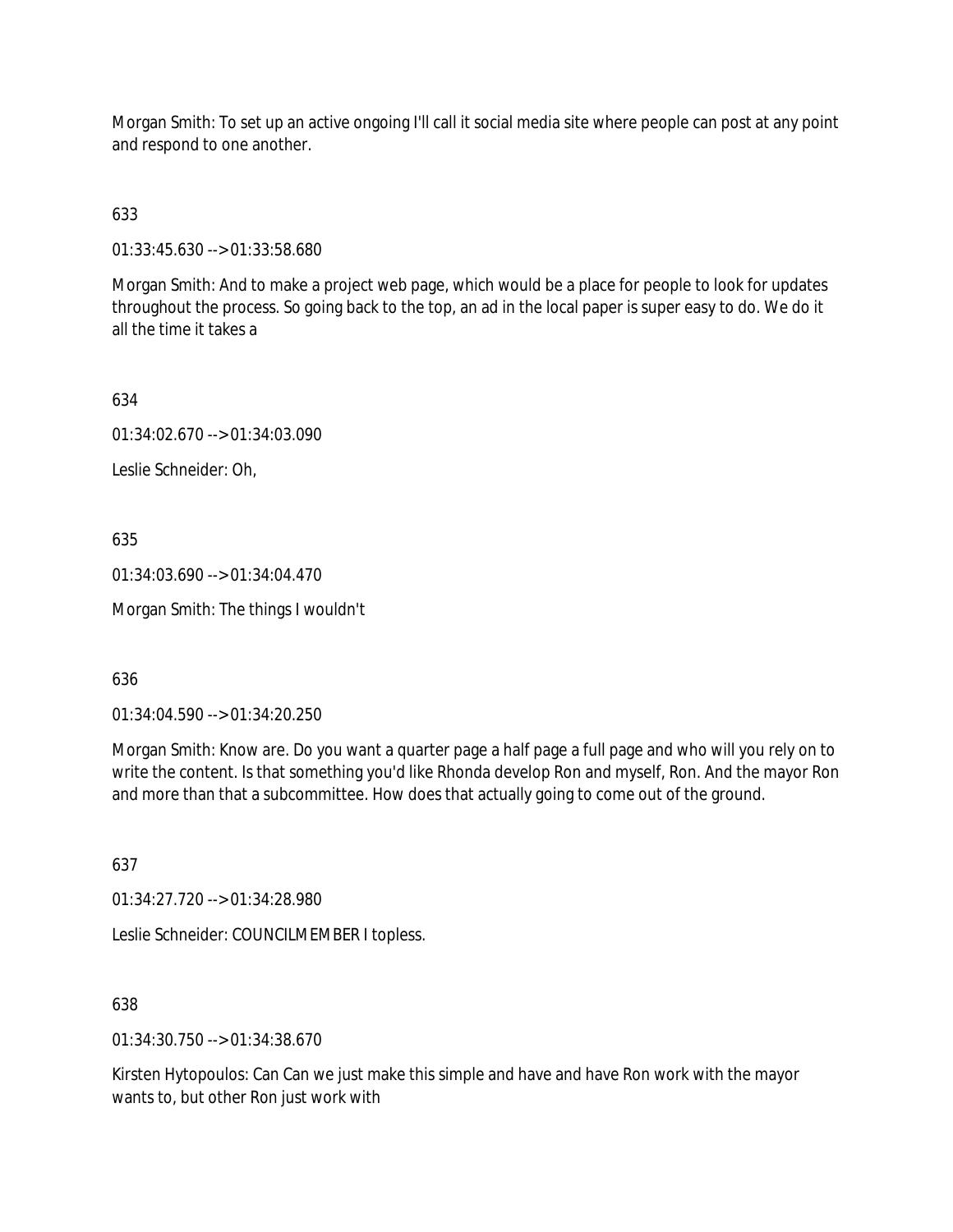01:34:39.150 --> 01:34:52.470

Kirsten Hytopoulos: Christian Drew and Morgan if she wants to just to do a simple announcement that we are starting a city manager search and looking for citizen input on what citizens want to contribute to what they would like to see in our next city manager.

640

01:34:52.860 --> 01:34:59.400

Morgan Smith: And happy to do that. I just want to be clear here at the outset, so that if the feedback is the ad was too big. The ad was too small.

641

01:34:59.580 --> 01:35:03.300

Morgan Smith: I have to kind of either provide direction and provide latitude so

642

01:35:04.020 --> 01:35:08.310

Kirsten Hytopoulos: Right, I think, a quarter page is enough. I think a half a page is the maximum

643

01:35:08.700 --> 01:35:16.170

Morgan Smith: The Ron and I will work to draft something and we'll have the mayor and Deputy Mayor look at it first before it's published. Does that seem comfortable. Alright, so that takes care of that one.

644

01:35:16.650 --> 01:35:24.390

Morgan Smith: In that ad and in other channels which is basically just our weekly newsletters, the thing that we have available to us. We can prompt people to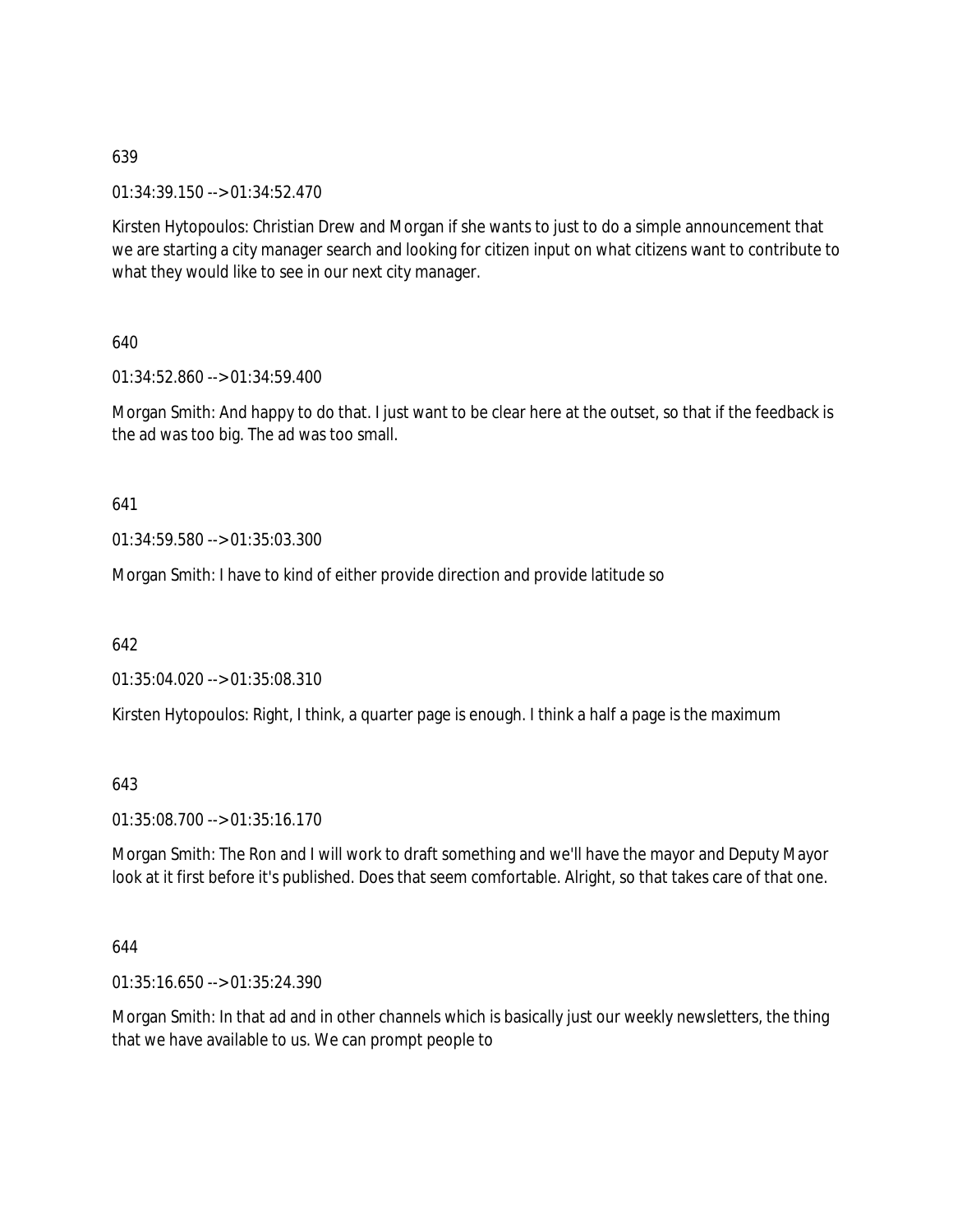01:35:24.630 --> 01:35:33.030

Morgan Smith: Follow me up on this suggestion, send comments to the city clerk. To me, that's the lot, that's the approach that is most consistent with how we usually do.

646

01:35:33.270 --> 01:35:41.580

Morgan Smith: Things like this. So if that feels comfortable to you. We will include that in the ad and we'll call that out in other ways, too. So I'm going to keep moving through here.

647

01:35:42.480 --> 01:35:50.940

Morgan Smith: I guess Council can decide at a later date, but will will expect that at some point, they'll be a council meeting where those comments will be packaged up and provided in the packet

648

01:35:52.140 --> 01:36:07.560

Morgan Smith: The things that are a little more challenging were the idea of an active ongoing social media site I have concerns about how we structure that it's not familiar to other work we do their public records considerations. So is that something councils interested in or no.

649

01:36:10.170 --> 01:36:11.790

Morgan Smith: Okay, I'm going to take that as a no.

650

01:36:13.050 --> 01:36:20.940

Morgan Smith: And then the last part is, and maybe I'm putting structure to just a concept that was expressed, I think it was. Councilmember car.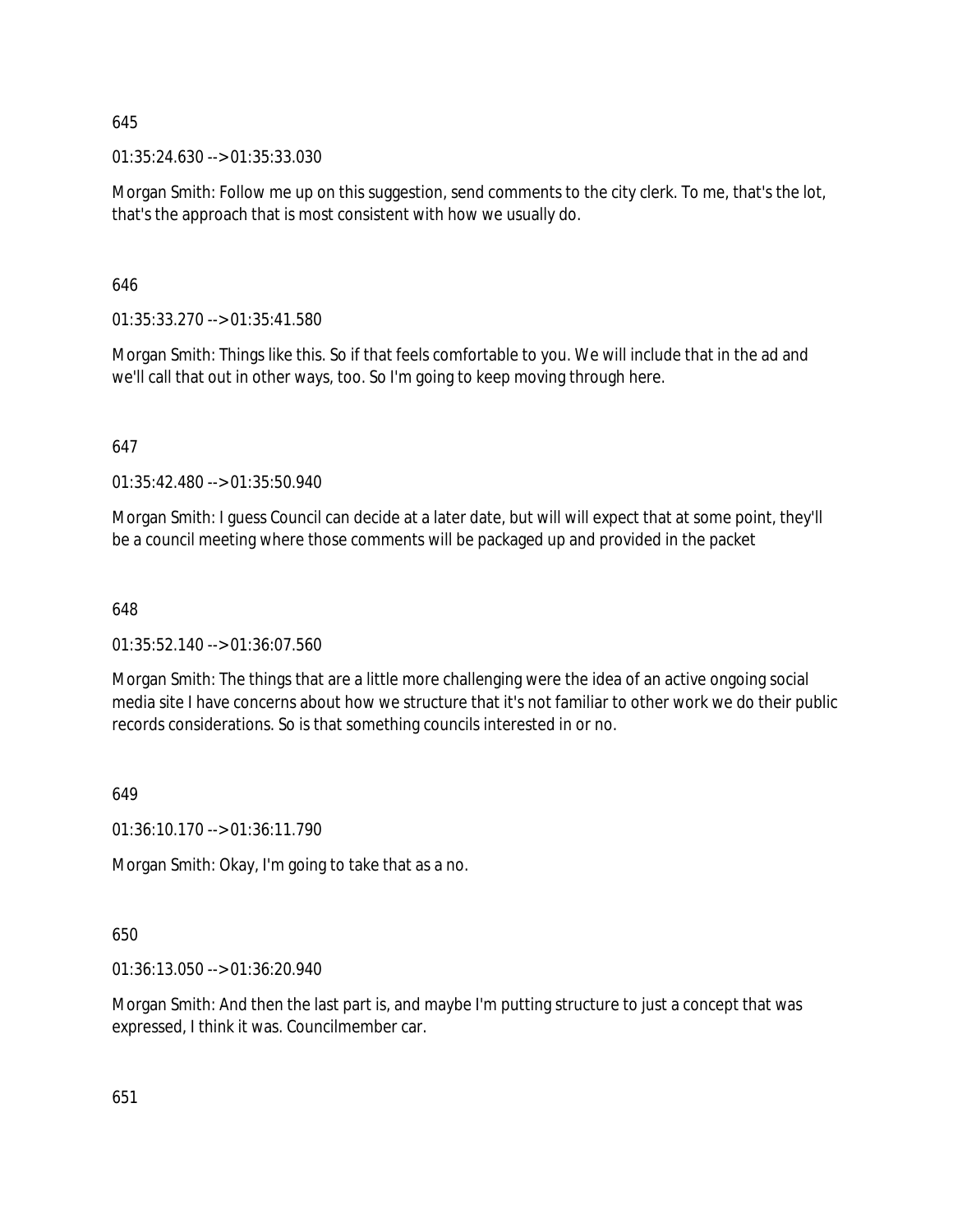01:36:21.270 --> 01:36:24.840

Morgan Smith: We could, for sure, build up a project web page for this.

652

01:36:25.170 --> 01:36:39.690

Morgan Smith: That would be a place to frequently point people at whenever there's a need that would have the latest kind of updates. Next Steps decisions that have been made. I think that's a good idea. That feels like we could launch when there's a little more that's happened.

653

01:36:40.710 --> 01:36:45.120

Morgan Smith: So does that seem effective. Okay, I think that's what I need.

# 654

01:36:45.990 --> 01:36:53.490

Leslie Schneider: I'm the only the only tweak, I would ask that is that if we're going to put out the ad. It would be great to have the page.

655

01:36:53.700 --> 01:36:54.060

Morgan Smith: Oh, yeah.

656

01:36:54.360 --> 01:36:58.320

Leslie Schneider: Good. You know that they're making that connection right away and

657

01:36:58.440 --> 01:37:00.510

Leslie Schneider: And they know how to stay up to date. Great.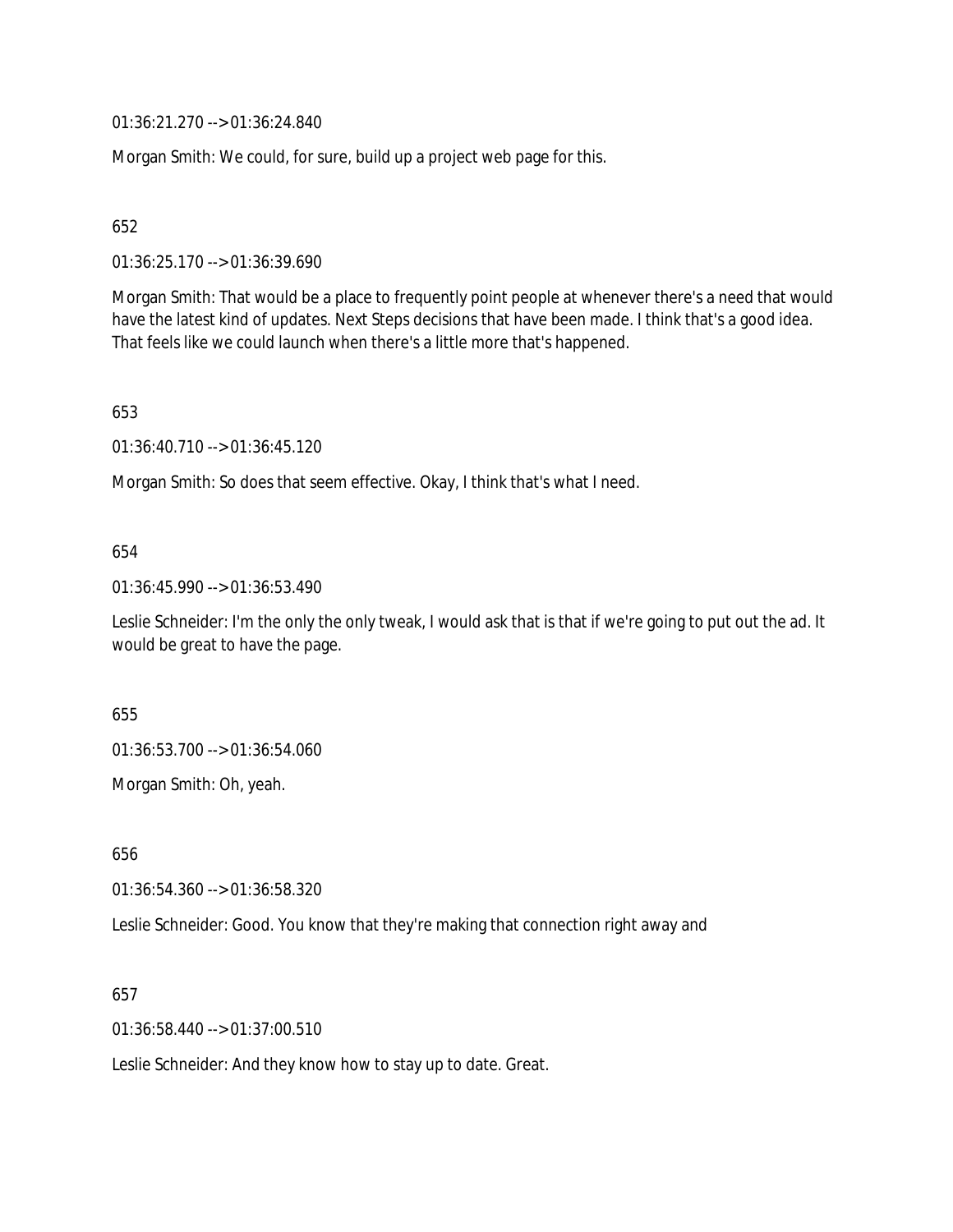01:37:01.350 --> 01:37:06.360

Leslie Schneider: All right, Ron, thank you so very much for coming back and just

659

01:37:06.420 --> 01:37:06.810

Leslie Schneider: Remember,

660

01:37:07.440 --> 01:37:14.520

Morgan Smith: Just for the benefit of the Council, but mostly the community, the deliverable that Ron is driving towards is the production of a draft brochure.

661

01:37:15.060 --> 01:37:15.510

Morgan Smith: And so

662

01:37:15.780 --> 01:37:30.060

Morgan Smith: The next time we expect to come to counsel would be to organize your response to his draft brochure and eventually finalize that and have it ready for release, which is basically the equivalent of posting the position.

663

01:37:30.510 --> 01:37:31.980

Leslie Schneider: Right. Great.

664

01:37:32.610 --> 01:37:33.030

Leslie Schneider: All right.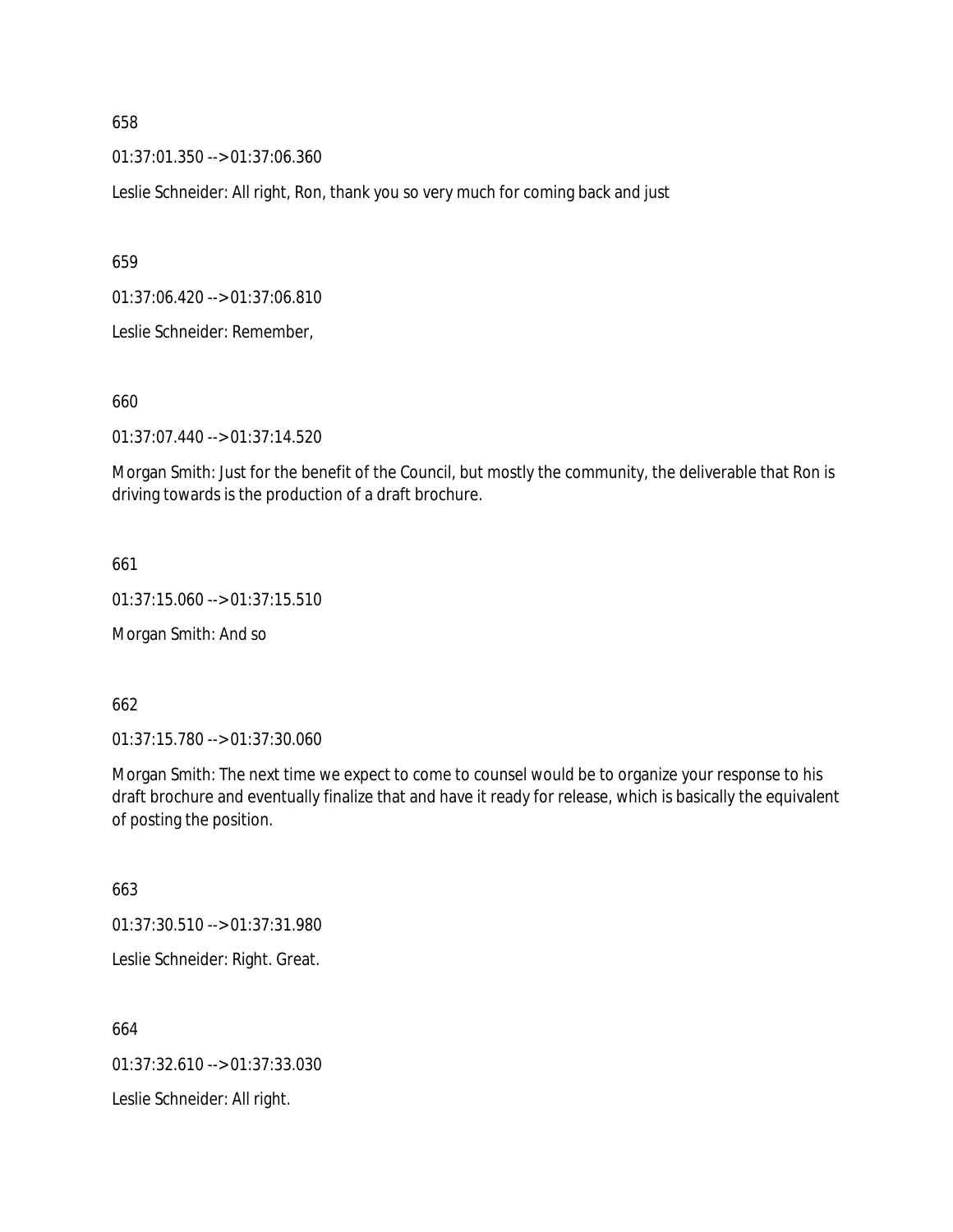665 01:37:33.660 --> 01:37:34.560 Morgan Smith: All right. Thank you.

666

01:37:34.830 --> 01:37:35.730

Leslie Schneider: Thank you all.

667

01:37:36.600 --> 01:37:40.950

Ron Holifield: I will Coos. Now y'all have a wonderful evening. Thanks so much.

668

01:37:41.190 --> 01:37:41.850

Leslie Schneider: Thank you so much.

669

01:37:43.170 --> 01:37:44.340

Leslie Schneider: Have a good evening. Bye bye.

670

01:37:46.290 --> 01:37:53.520

Leslie Schneider: All right, we are moving on to item seven be monthly update on 2020 revenue and expenses forecasts.

# 671

01:37:54.840 --> 01:37:58.200

Leslie Schneider: And city managers this back to you.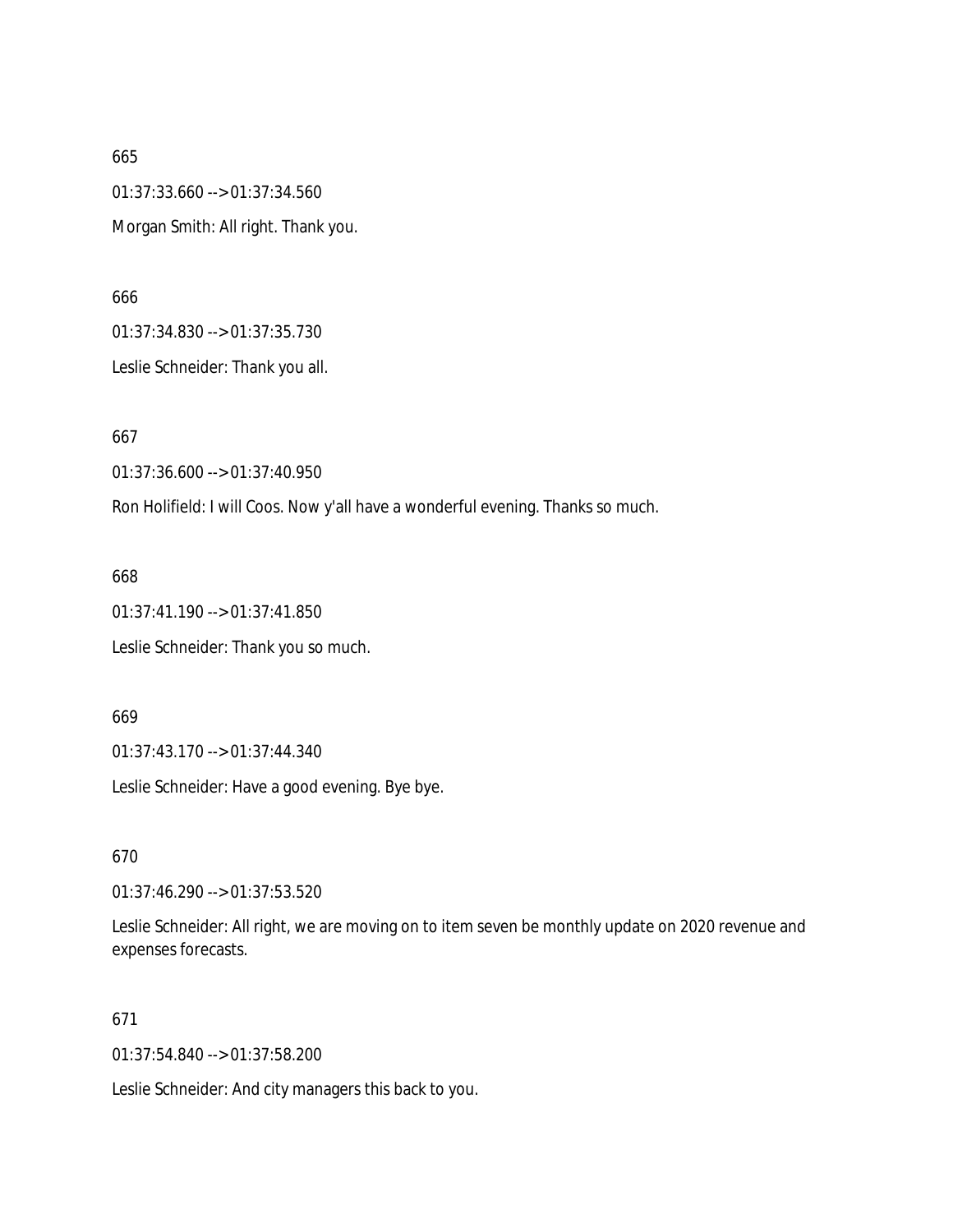01:37:59.520 --> 01:38:01.320

Leslie Schneider: Or Ellen, maybe this is Ellen.

# 673

01:38:03.570 --> 01:38:22.080

Ellen Schroer: Thank you. Sorry, I was just getting read promoted, um, thanks Council, I will. I am here for the monthly installment as on the 2020 financial update I will share my screen and walk through the presentation with you, happy to take any questions as we go through this

# 674

01:38:28.680 --> 01:38:30.270

Ellen Schroer: Alright. Does that look good to everyone.

675

01:38:31.290 --> 01:38:31.740

Leslie Schneider: Yes.

# 676

01:38:32.250 --> 01:38:40.560

Ellen Schroer: Thank you. Um, so this is our third monthly installment updating the revenue and expense.

# 677

01:38:42.780 --> 01:38:52.470

Ellen Schroer: FORECAST FOR 2020 we first came to you in May, with some revised revenue numbers, based on the economic changes we're experiencing in 2020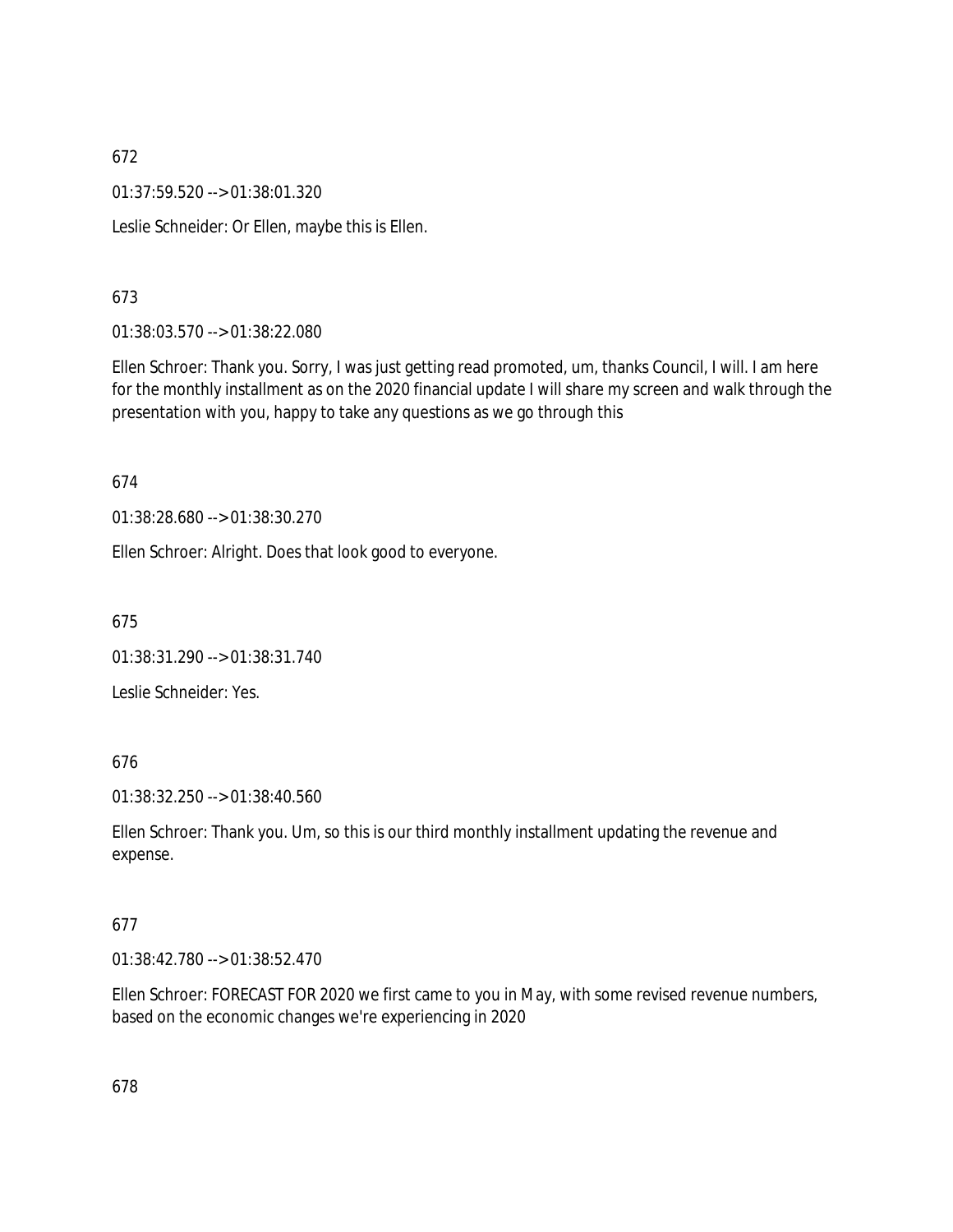01:38:53.130 --> 01:39:01.710

Ellen Schroer: Tonight we'll talk about revenue forecasts that have been updated with data through the end of June. So halfway through the year, and also just remind

# 679

01:39:02.160 --> 01:39:09.840

Ellen Schroer: Remind you that we've implemented the expenditure recommendations, the reductions that we talked about, first in May and then reconfirm later in that month.

680

01:39:13.410 --> 01:39:20.430

Ellen Schroer: Back in May, when we first talked about this. We promised monthly updates, which we're coming back with Morgan did the last one on the 30th of

# 681

01:39:21.150 --> 01:39:38.400

Ellen Schroer: June and tonight. We have another 30 days. So another another month's worth of data to talk about. We'll be talking mostly about the tax supported or non utility funds as our utility revenues and expenditures remain large through, excuse me, largely unchanged this year.

# 682

01:39:39.900 --> 01:39:44.160

Ellen Schroer: And so we're focusing on those those ones that we, we need to pay attention to right now.

# 683

01:39:47.520 --> 01:39:55.890

Ellen Schroer: The first three months of 2020 seems like a long time ago. We're actually pretty close to the financial plan we had discussed with you in 2019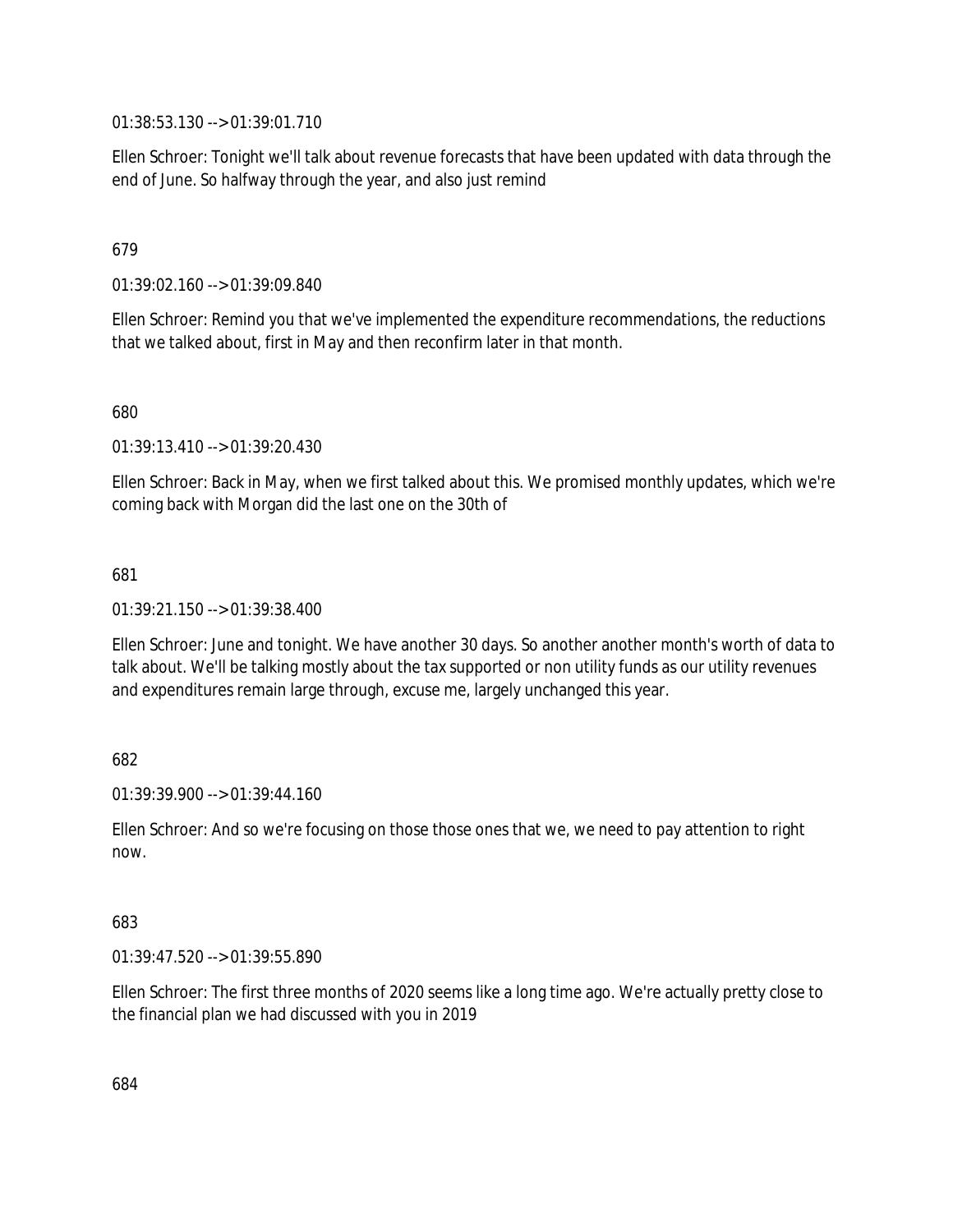01:39:56.760 --> 01:40:04.860

Ellen Schroer: As we looked forward, we re estimated our revenues for the balance of the year. Our second quarter revenues. So, April, May and June.

## 685

01:40:05.310 --> 01:40:18.720

Ellen Schroer: came in a little bit better than we had re forecast. So we are still looking at a significant reduction to our original forecast, but the forecast has been moved up a little bit and we'll talk about that in a little bit more detail.

686

01:40:19.980 --> 01:40:29.940

Ellen Schroer: I do want to highlight that the expenditure reductions and deferrals that we talked about earlier in the year have been implemented and our continued to be in place.

687

01:40:33.870 --> 01:40:46.410

Ellen Schroer: When we first talked to you in May our estimate was for a reduction in our revenue of \$4.5 million or 17% overall we propose to address that by holding, they can positions.

688

 $01:40:47.340 \rightarrow 01:41:06.000$ 

Ellen Schroer: Through the balance of the year for a savings of about \$1.3 million and to identify other spending reductions and deferrals of one point for the remaining gap of 1.8 we expected to address by using unallocated fund balance or right resources that we already have.

689

01:41:10.260 --> 01:41:27.480

Ellen Schroer: Based on the data that we have now through the end of June, we have changed our revenue forecast to reduce the reduction. So we're now looking at a reduction of about three and \$3.6 million dollars about \$900,000 less than we had originally anticipated.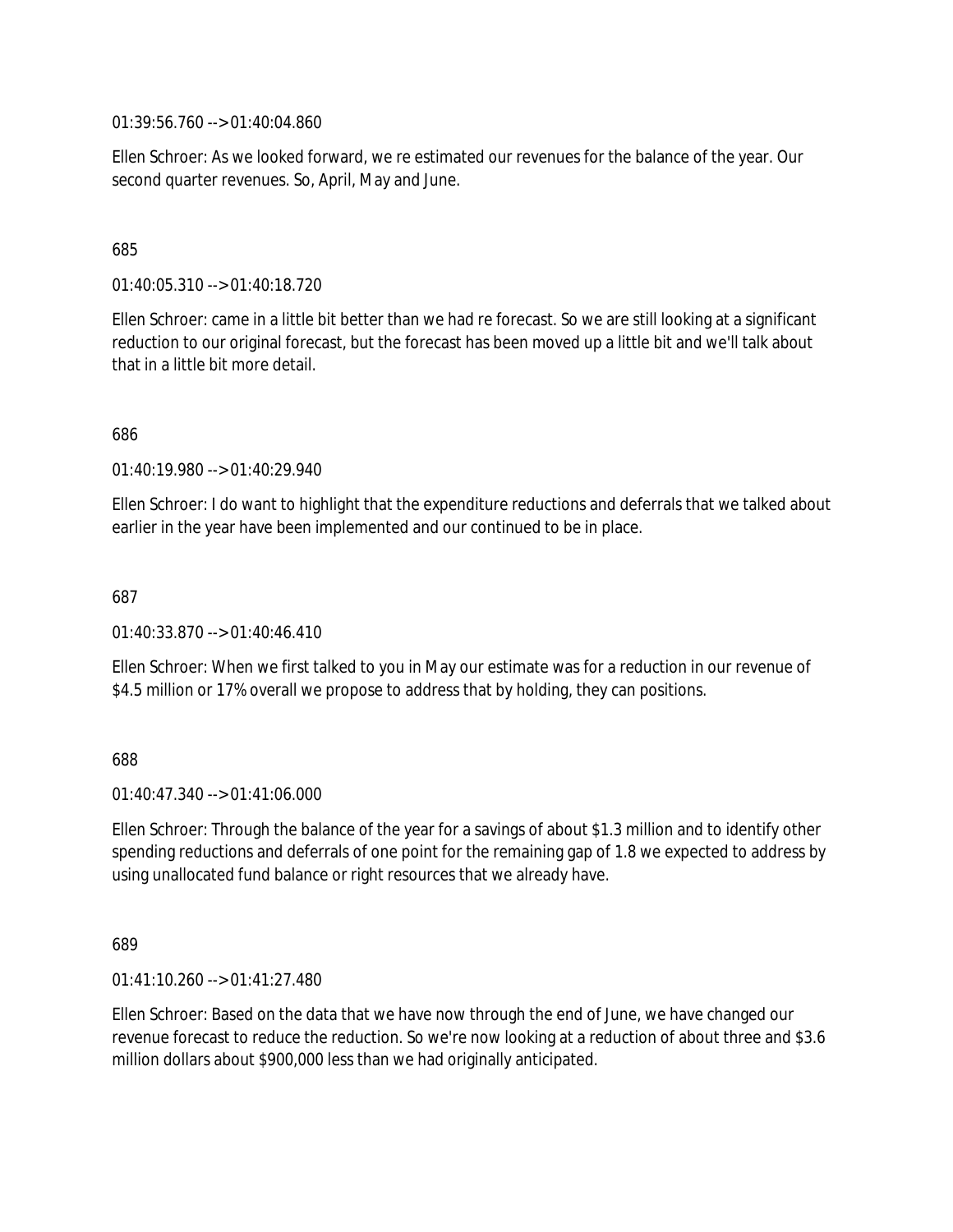01:41:28.050 --> 01:41:38.640

Ellen Schroer: We at this time recommend that we continue to hold the positions vacant and so are continuing to forecast that same cost savings for the vacant positions \$1.3 million

691

01:41:38.940 --> 01:41:54.090

Ellen Schroer: We are continuing to recommend that we defer or cease the work that we discussed before for that cost savings of \$1.4 million which and these two things taken together, reduce the gap or the anticipated use of fund balance.

692

01:41:54.780 --> 01:42:06.000

Ellen Schroer: From 1.8 2.9 million or \$900,000 I'll step through these in a little bit more detail.

693

 $01:42:07.260 \rightarrow 01:42:12.630$ 

Ellen Schroer: These are our major revenue sources. And again, this is where we started in May, you can see

694

01:42:13.410 --> 01:42:27.660

Ellen Schroer: Our largest revenue sources, our property tax sales tax and return utility taxes and the tax supported funds and at that time we anticipated a reduction of roughly 17% or four and a half million dollars.

695

01:42:32.100 --> 01:42:39.660

Ellen Schroer: This column shows the same revenue sources with some new information. So I'll step through this chart a little bit for you.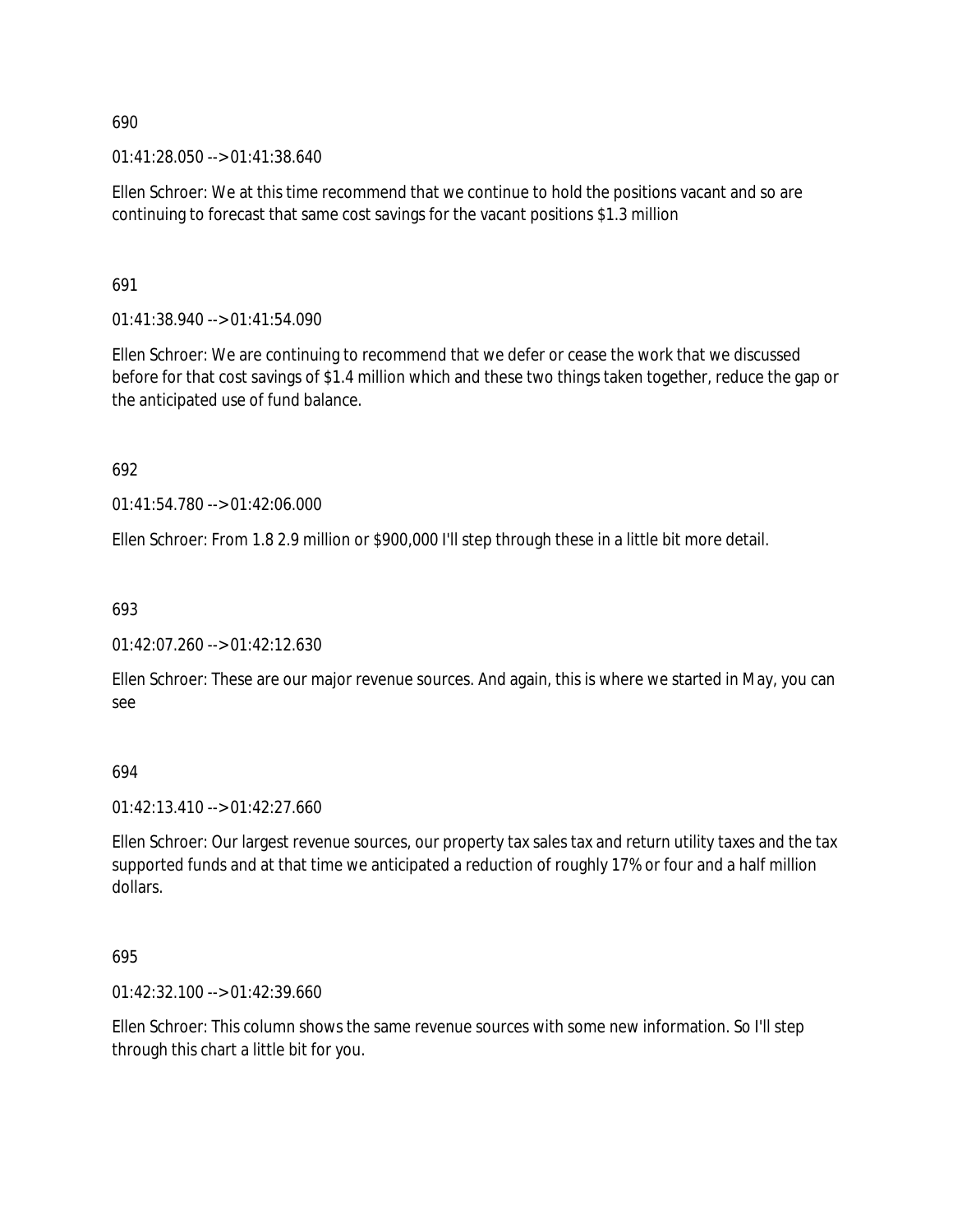$01:42:40.140 \rightarrow 01:42:55.260$ 

Ellen Schroer: And the same revenue sources are listed to the left with the updated revenue forecast that we prepared in May in the first column and then our revised revenue forecast in June in on as of June.

697

01:42:56.100 --> 01:43:07.560

Ellen Schroer: In the next column. So, last month when we came to you we hadn't moved any of those numbers because we only had one month's worth of revenue and we didn't feel that it warranted a change at that time.

698

01:43:08.220 --> 01:43:15.390

Ellen Schroer: We continue to watch this really carefully, but based on the two months of data we're recommending making some changes.

699

01:43:16.050 --> 01:43:27.150

Ellen Schroer: In particular, sales tax and read are coming in a little bit higher than we had anticipated. And so we've revised up our forecasts by roughly half a million dollars in each case.

700

01:43:27.930 --> 01:43:38.160

Ellen Schroer: On the other side we have some revenue sources that are performing less well than we had hoped or even more poorly in particular utility taxes and

701

01:43:38.910 --> 01:43:49.590

Ellen Schroer: Partial portions of the streets fund revenues have come in lower than we had read forecast in May. And so we've moved those down. Now, based on two months worth of data.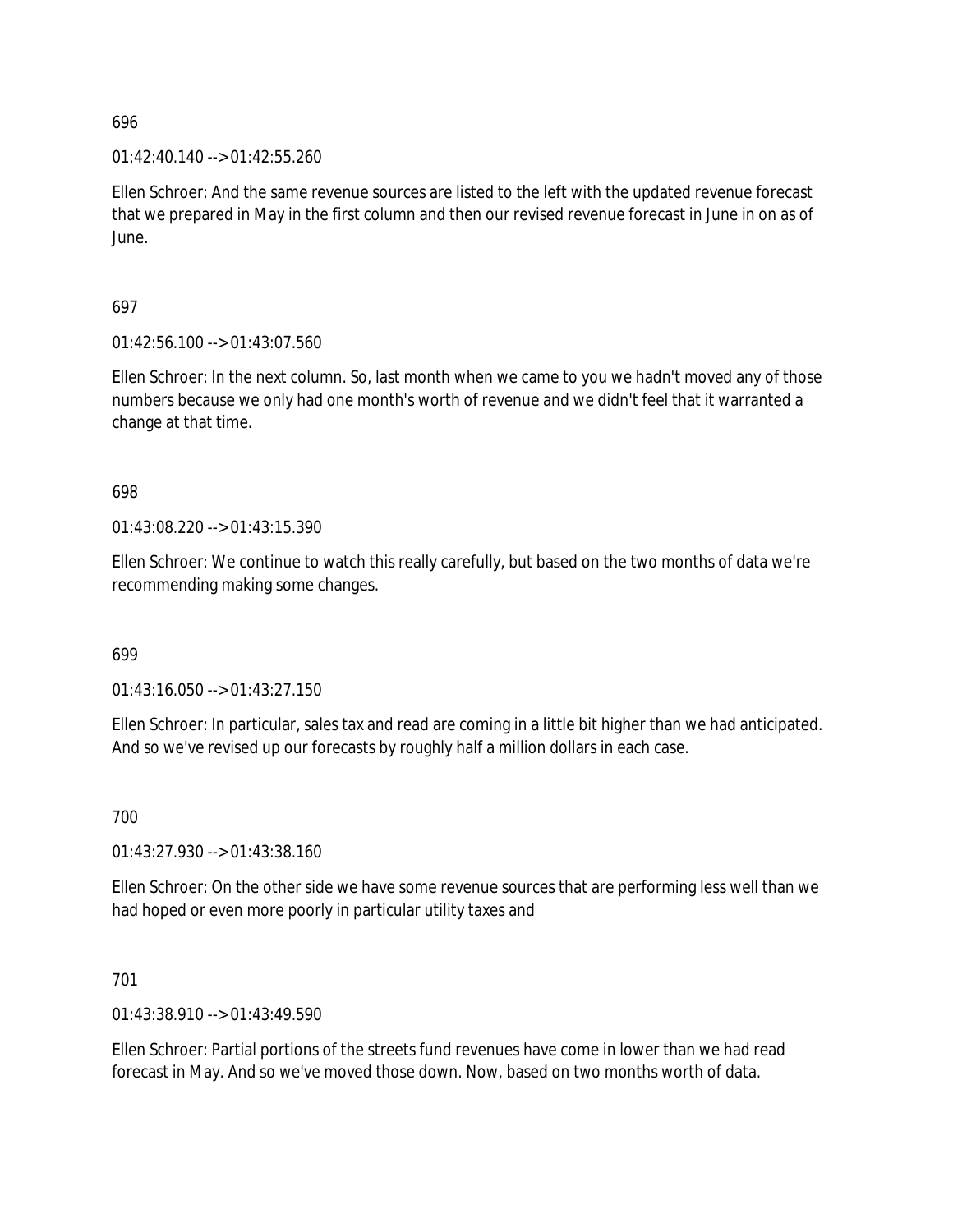01:43:51.240 --> 01:44:08.100

Ellen Schroer: As we've discussed before, these revenue forecasts are like are are reflect transactions that happened 30 to 60 days ago. So we continue to watch this and will bring you more information as we know more about how our revenues are changing in 2020

703

01:44:12.900 --> 01:44:18.840

Ellen Schroer: This next slide just shows the remainder of the revenues rolled up before and you can see that

# 704

01:44:19.470 --> 01:44:29.490

Ellen Schroer: There are some where we're doing less well than we had forecast. We've moved our forecast down and others that have moved up just a little bit. And these net out and show sort of the put some calls where

705

01:44:29.700 --> 01:44:33.840

Ellen Schroer: Some things are doing a little better, others are doing a little worse than we had anticipated.

706

01:44:39.240 --> 01:44:43.710

Ellen Schroer: Will step through the charts. So you can have a see a picture of what we just talked about.

# 707

01:44:44.400 --> 01:44:57.900

Ellen Schroer: This is a monthly sales tax chart, the blue line that I'm pointing out with my cursor is the 2020 line. So you can see that it is lower than the revenue that we received in 2018 and 2019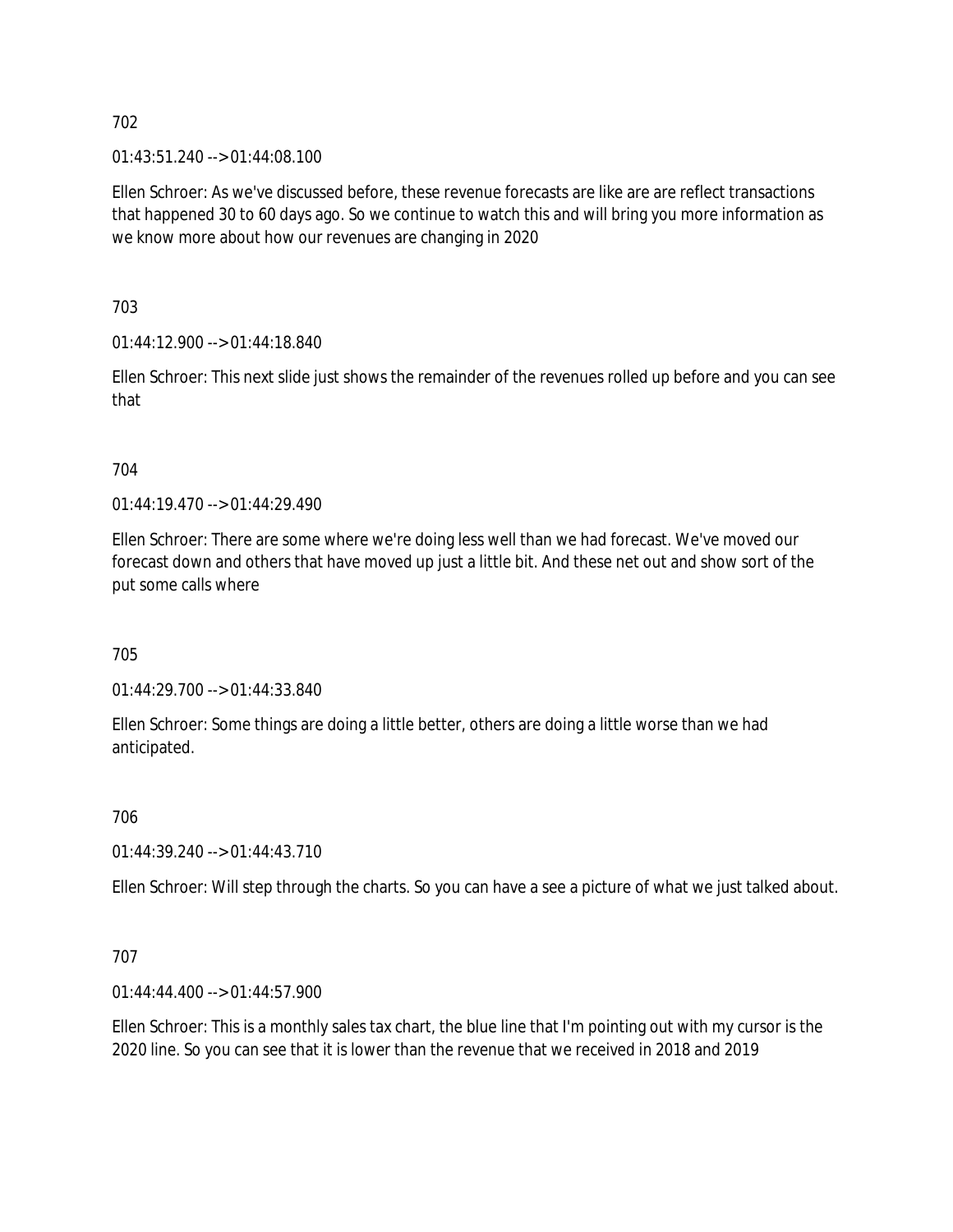01:44:58.290 --> 01:45:08.160

Ellen Schroer: I'm still showing some of the same seasonality, but we'll continue to build this out for you so you can see how the revenues are changing month over month

709

01:45:10.980 --> 01:45:25.800

Ellen Schroer: Our sales tax, and we is reported by sector. So we receive about two thirds of our sales tax from just to revenue sources construction, which is shown on this chart in purple and retail trade, which is shown in green.

710

01:45:26.280 --> 01:45:36.090

Ellen Schroer: This chart shows the first six months of the year in each of the year shown and we did this so that you could see sort of an apples to apples. A year over year comparison.

711

01:45:36.540 --> 01:45:52.890

Ellen Schroer: And you can see that the relative size of those sectors stays about the same in each year. And then in 2020 we saw a fall off of construction revenue as compared to prior years and that's that purple line that was on the top.

712

01:45:53.730 --> 01:46:00.600

Ellen Schroer: But interestingly, in the first half of the year we receive more sales tax. Then we had received in the first six months of

713

01:46:07.290 --> 01:46:17.820

Ellen Schroer: Real Estate excise taxes. Another significant revenue source for us, and one which is performing better than we had forecast we're seeing some typical seasonality in this blue line where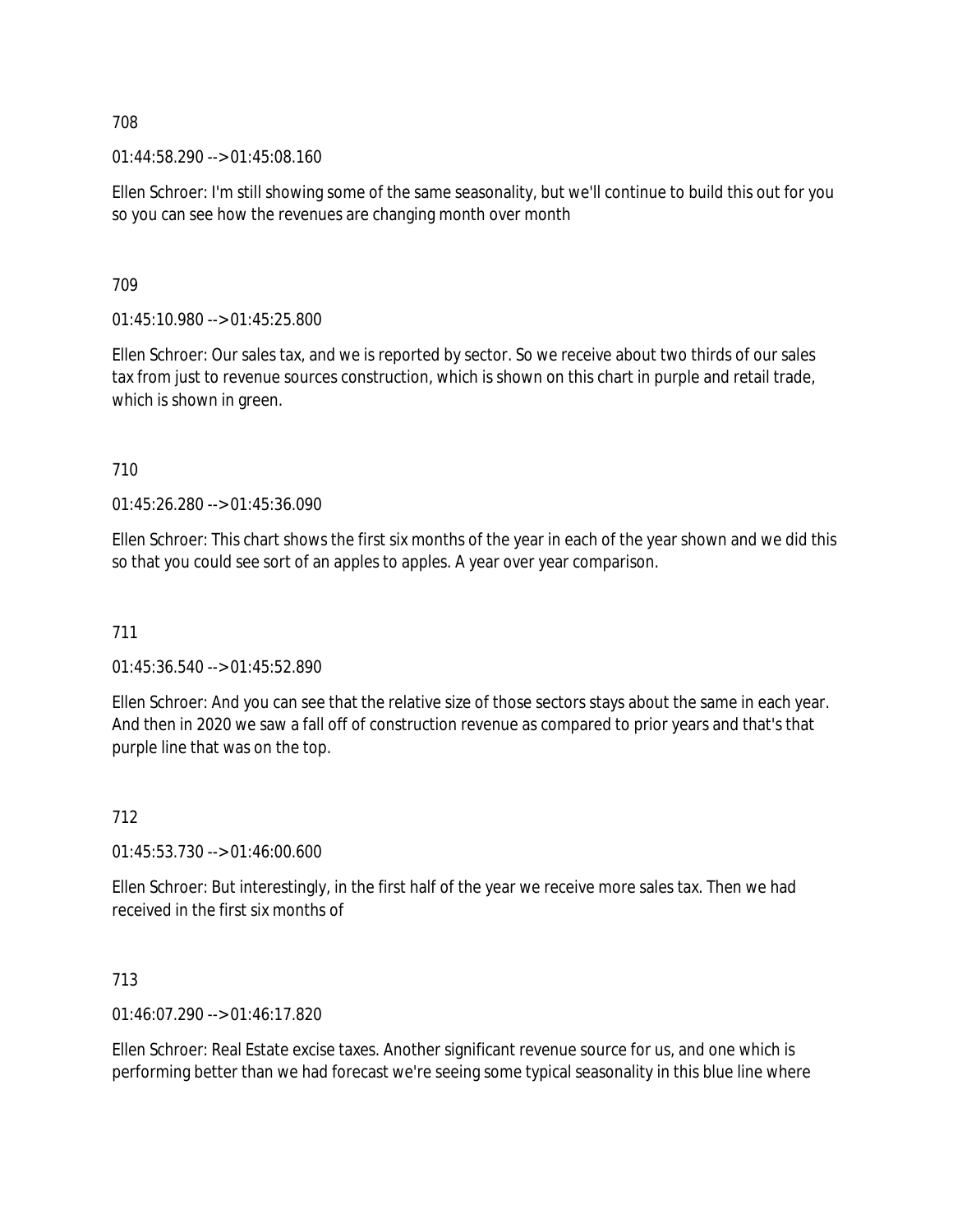01:46:18.000 --> 01:46:19.860

Ellen Schroer: There was a lower

715

01:46:20.490 --> 01:46:38.070

Ellen Schroer: Purchases in the early half of the year and then stronger performance here in June and will continue to watch this, but this strong recovery after a milder recovery or the moving up in May was what led us to revise that revenue forecast up

716

01:46:40.950 --> 01:46:53.550

Ellen Schroer: And then property tax. This is our single largest revenue source. And as you can see follows really very typical patterns in terms of where the revenues coming in this blue line is a little bit higher.

717

01:46:54.120 --> 01:47:06.330

Ellen Schroer: In June, than it has been in past years because property tax payers were offered a one month deferral or the option to pay in May, instead of April, and then it just got recorded in June, because of the days of the week.

718

01:47:08.340 --> 01:47:17.520

Ellen Schroer: So this shows us that our property tax revenue is coming in very much on budget and we actually revised our revenue estimate up just a little bit based on our receipts.

719

01:47:19.200 --> 01:47:20.640

Ellen Schroer: Will be back next month.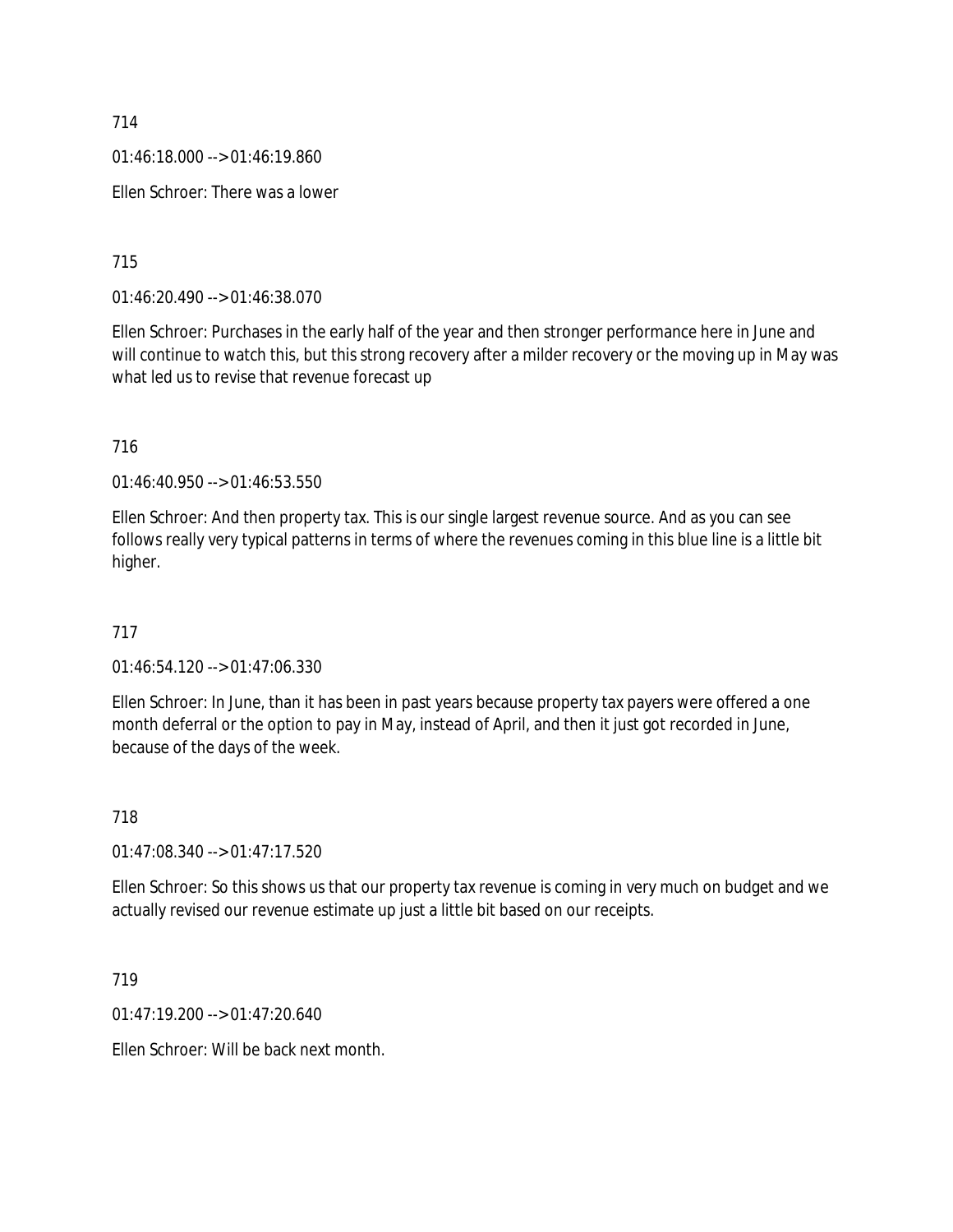01:47:21.510 --> 01:47:29.760

Ellen Schroer: At the end of the month with the next installment of this reporting and then as is typical for the finance department. They will come to you at the beginning of August.

721

01:47:29.940 --> 01:47:38.550

Ellen Schroer: With a more comprehensive mid year report that includes both revenue and expenditure performance information. So with that, I'm happy to take any questions.

722

01:47:43.020 --> 01:47:43.650

Joe Deets: Question.

723

01:47:44.940 --> 01:47:46.380

Leslie Schneider: All right. Councilmember deets.

724

01:47:46.620 --> 01:47:50.160

Joe Deets: Yeah. Hi. Thank you, Alan. This is, this is very good.

725

01:47:51.810 --> 01:48:04.800

Joe Deets: Very good to hear that. Let's just say, how would we put it, things are a little bit less bad, then perhaps they were presented before. I'm just curious, said the sales tax.

726

01:48:05.880 --> 01:48:18.510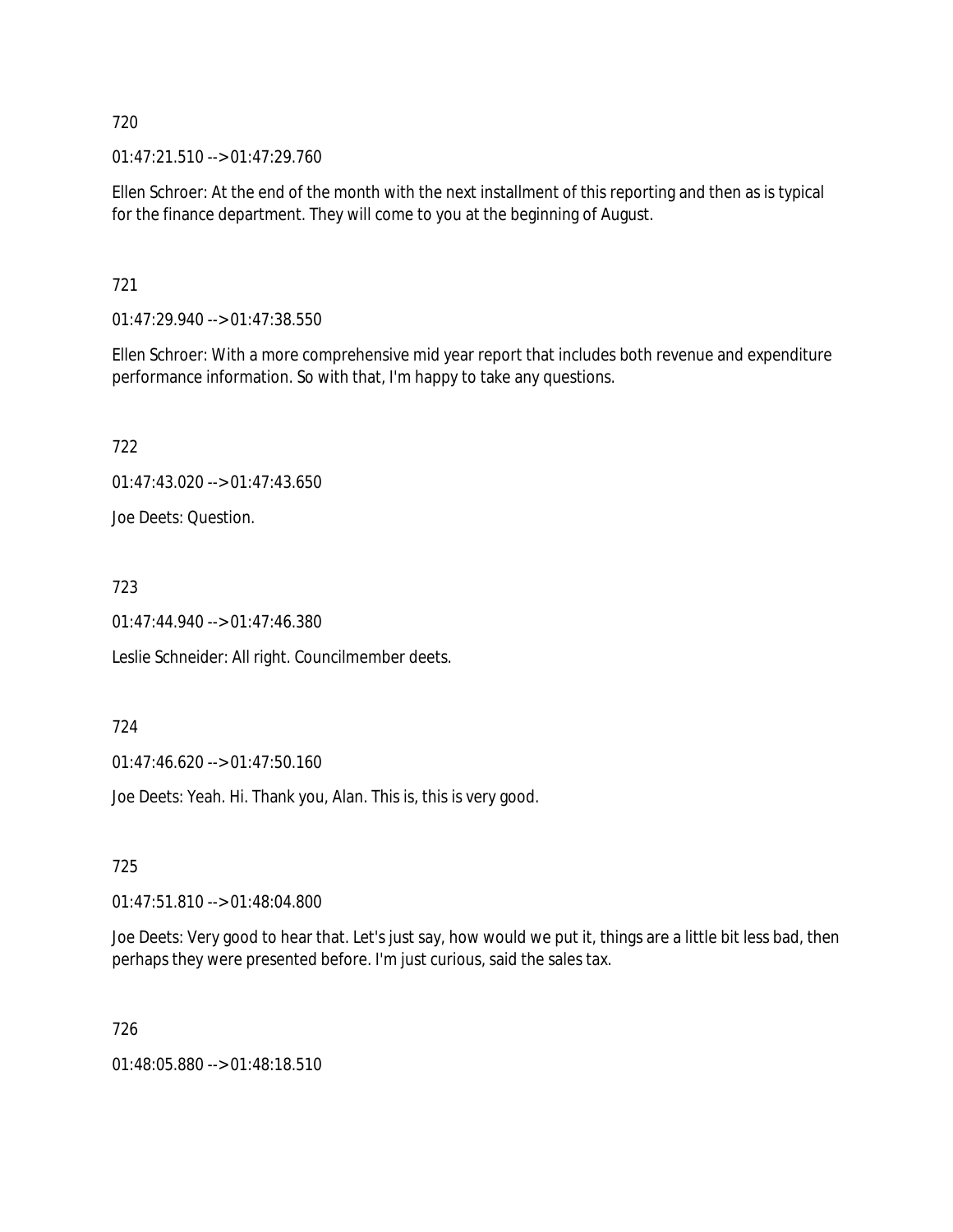Joe Deets: Is a reflection of retail activity. And so I'm it's it's interesting that that isn't actually improved a bit and do you have any breakdown of the data of i'm just i'm curious where

727

01:48:19.980 --> 01:48:25.290

Joe Deets: Wow, where did we see improvements, because we have so many stores closed and

# 728

01:48:27.570 --> 01:48:30.690

Joe Deets: You know, any, any insight. So you can provide I'd be curious.

## 729

01:48:32.130 --> 01:48:40.680

Ellen Schroer: Well, um, we do receive retail sales tax for online purchases and that is a significant sector for us. We

# 730

01:48:41.010 --> 01:48:52.170

Ellen Schroer: aren't able to unfortunately break that out by percentage, which I know a lot of people would be interested in seeing, but for businesses which do report in retail sales, we are seeing an uptick

# 731

01:48:52.860 --> 01:49:10.710

Ellen Schroer: That is two months that data. It does lag by two months. So the June information rip represents things that happened in April. So we continue to watch that and we continue to see Bainbridge islanders deciding that they want to make retail purchases and that's what we see in our numbers.

# 732

01:49:11.130 --> 01:49:11.940

Joe Deets: Okay, thank you.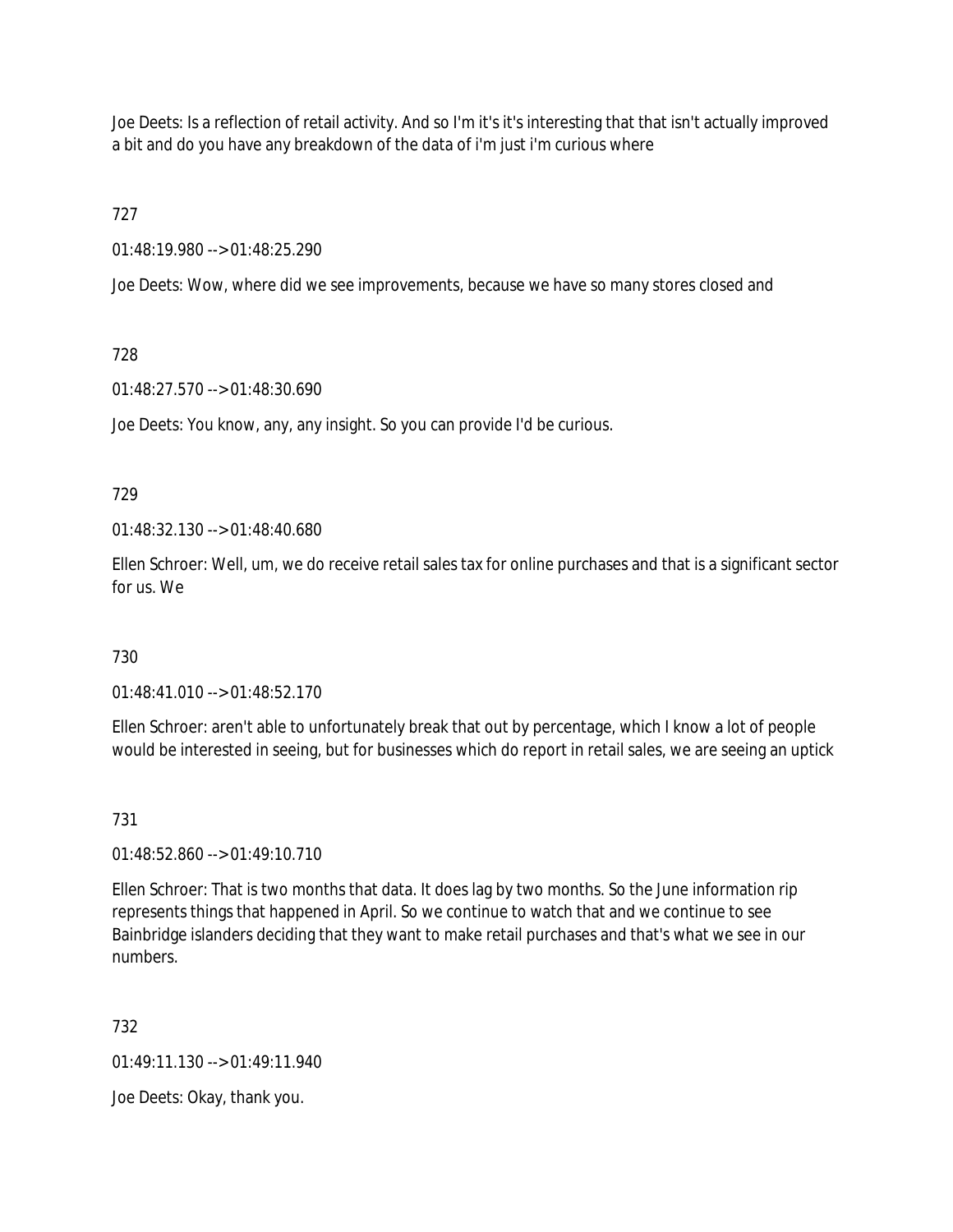01:49:13.530 --> 01:49:26.790

Leslie Schneider: So Ellen. Would that mean then that somebody who chooses to buy through Amazon versus going to silver Dale or something Bainbridge would actually see a little bit of improvement in our sales tax.

## 734

01:49:27.780 --> 01:49:34.680

Ellen Schroer: If you purchase something and it's delivered to your home on Bainbridge Island than that retail sales tax comes to the comes to the island.

## 735

01:49:35.040 --> 01:49:37.050

Leslie Schneider: Okay. Councilmember, sir.

736

01:49:40.410 --> 01:49:57.330

Rasham Nassar: Yes, thank you, Alan for a lovely updated presentation. Um, yeah. My question is with regard to the vacancies that were, I understand that the city manager or executive department. The city is still have it has told me that the decision to hold those vacancies open

## 737

01:49:58.680 --> 01:50:06.060

Rasham Nassar: I, they can I don't recall what they were specifically. Were there a police officer positions.

## 738

01:50:07.710 --> 01:50:11.730

Rasham Nassar: That we're going to be filled. But then are being held vacant due to coven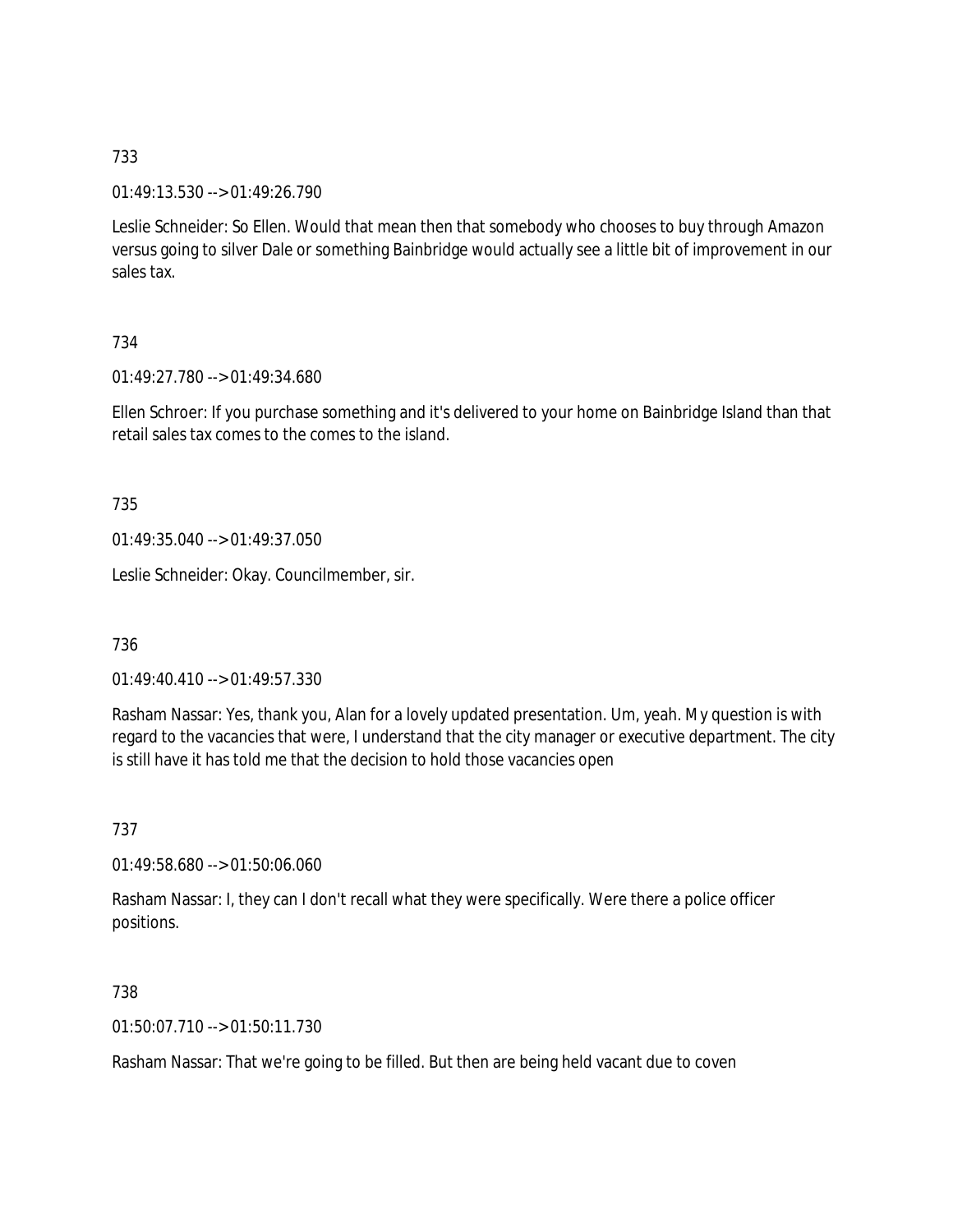01:50:12.420 --> 01:50:12.870

Ellen Schroer: LM

740

01:50:13.230 --> 01:50:15.180

Morgan Smith: And share your screen, please. And I'll answer here.

741

01:50:17.340 --> 01:50:27.420

Morgan Smith: Yes, there were the vacancies that we had in the police department worth at the time that we briefed you there were three vacancies in police three officer positions.

## 742

01:50:27.750 --> 01:50:35.520

Morgan Smith: And the Deputy Chief position and the recommendation that I made in May was that for a variety of reasons. I will restate here, but I can

## 743

01:50:36.300 --> 01:50:47.970

Morgan Smith: That I suggested for business reasons that we hire for two of those three officer positions but that we plan to hold the third officer position and the Deputy Chief position vacant for

744

01:50:48.390 --> 01:51:01.830

Morgan Smith: The duration of our planning period. So we have then moved ahead with those two officer positions and I wanted to make sure Council understood that at the time that we thought that was important to do so. So, and we've been successful. We've hired two great candidates who are on board.

745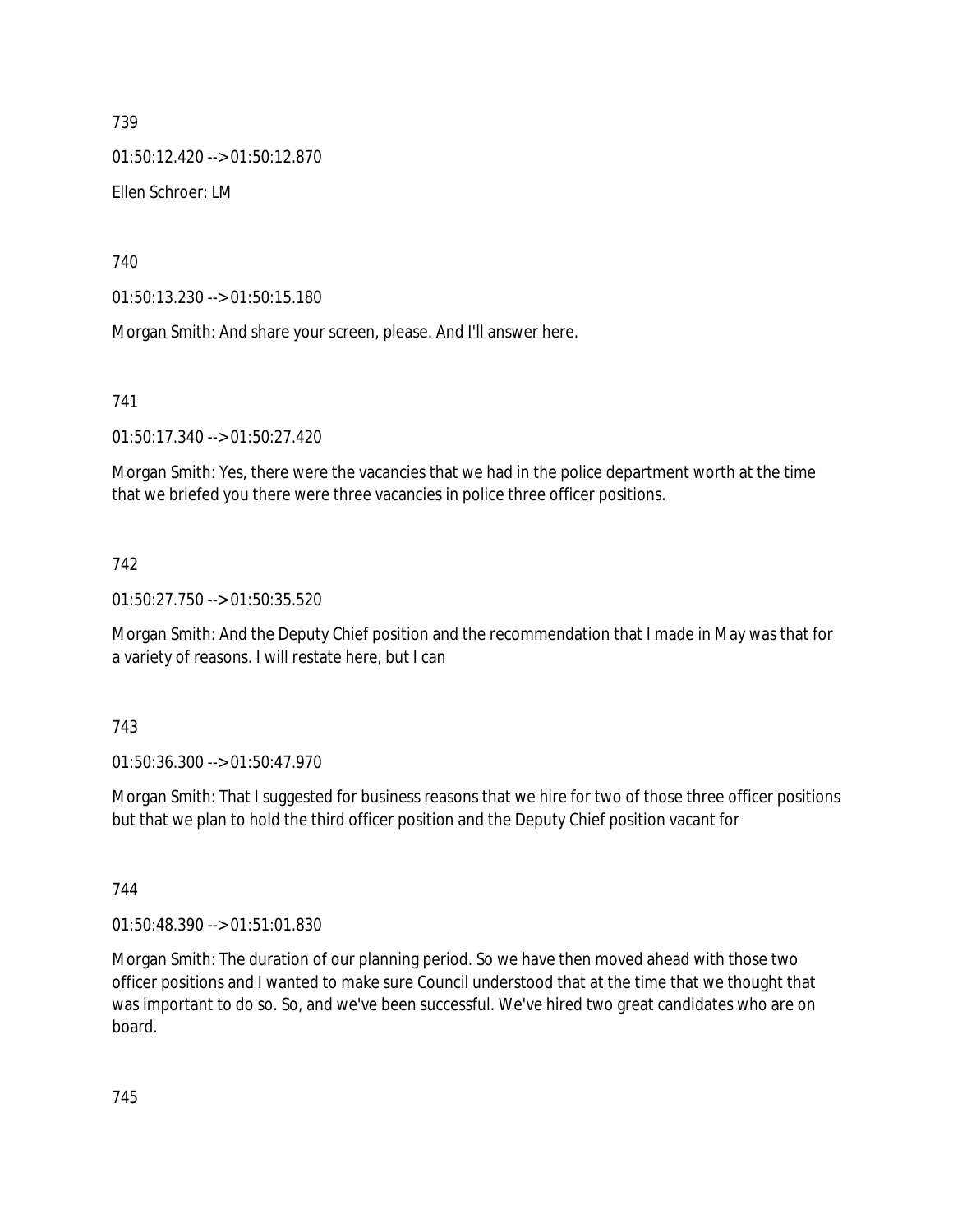01:51:02.850 --> 01:51:11.370

Morgan Smith: So, but we still have one officer vacancy for which we are not actively recruiting right now and we have the Deputy Chief position which we are not recruiting for right now.

## 746

01:51:12.690 --> 01:51:22.920

Rasham Nassar: Okay. And I heard a chief Joe Clark in a meeting say that that our total number of officers on staff currently is 23. Does that include those two

747

01:51:23.940 --> 01:51:25.170

Rasham Nassar: Recently fill positions.

## 748

01:51:25.650 --> 01:51:34.170

Morgan Smith: We are 23 I'd have to, I don't want to say the wrong number. But I don't know if he was referring to positions or actual personnel.

749

01:51:35.700 --> 01:51:35.970

Morgan Smith: Okay.

750

01:51:36.000 --> 01:51:46.320

Rasham Nassar: Well, I can ask for that up over email and then my next question is related to the I always say this wrong or backwards hydrogeologist that I get it right.

751

01:51:47.070 --> 01:51:55.440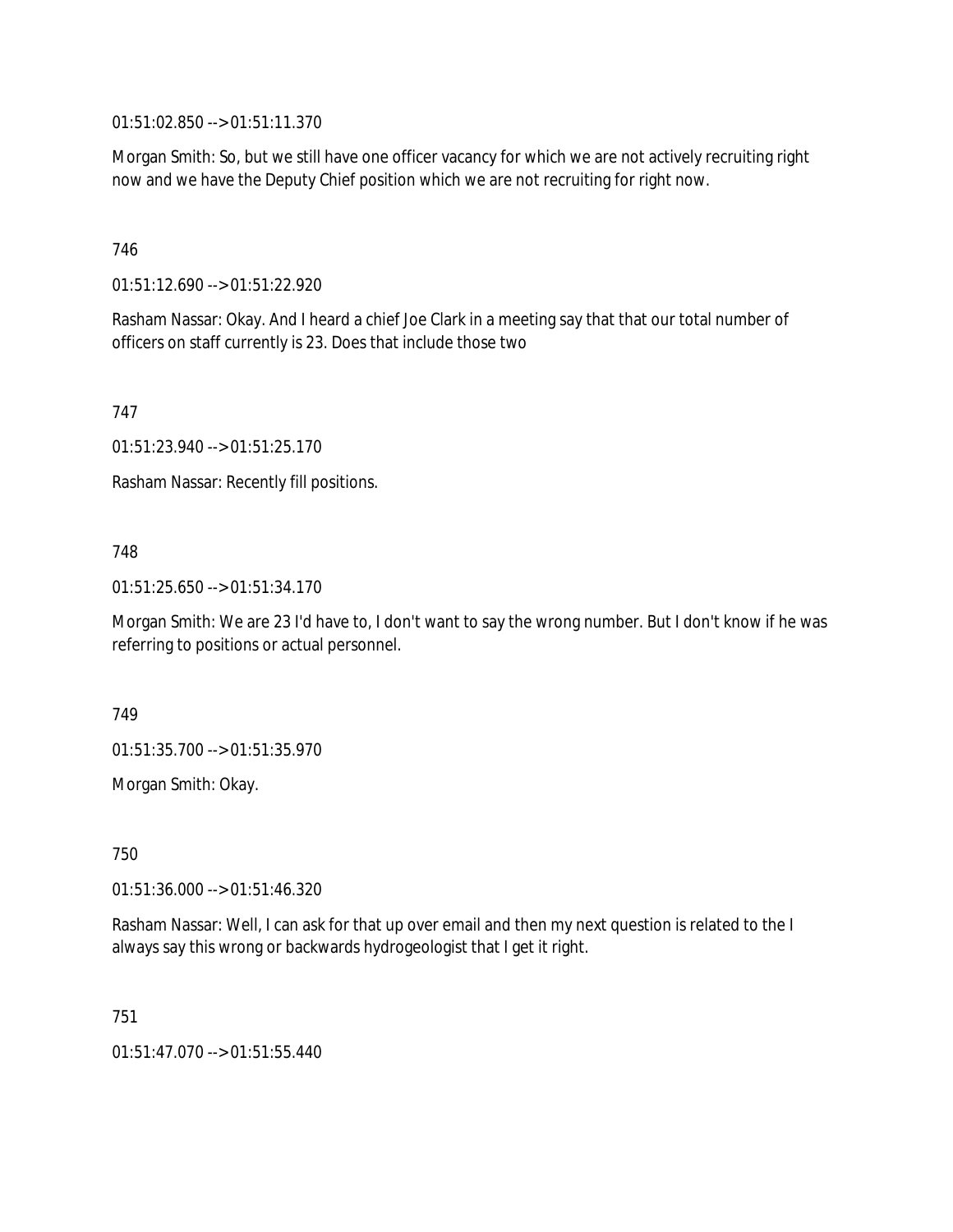Rasham Nassar: Yes, my understanding is that we have all of that is that has been put on the relegated to the vacancy list do to Kobe right so we're not

752

01:51:55.950 --> 01:51:56.340

Rasham Nassar: Okay, but

753

01:51:56.790 --> 01:52:07.500

Morgan Smith: It also was on the shortlist that if we get to Q4, which is not far away, and we're feeling comfortable. I would recommend that we proceed with hiring. I think identified four positions.

754

01:52:07.770 --> 01:52:16.350

Morgan Smith: That I thought would be top priority. That was one of them. So we may be as close to 60 days away from some level of comfort that we can proceed with hiring for that position.

755

01:52:17.550 --> 01:52:34.470

Rasham Nassar: Okay. And if we never get there to this level of comfort that you've just described. Well, I would still as a council member like an opportunity to advocate that we staff specifically for that position like no intense period, a period of

756

01:52:35.520 --> 01:52:43.770

Rasham Nassar: Economic strife, but the Council added ground water management plan almost unanimously to our 2018 budget.

757

01:52:45.690 --> 01:52:51.900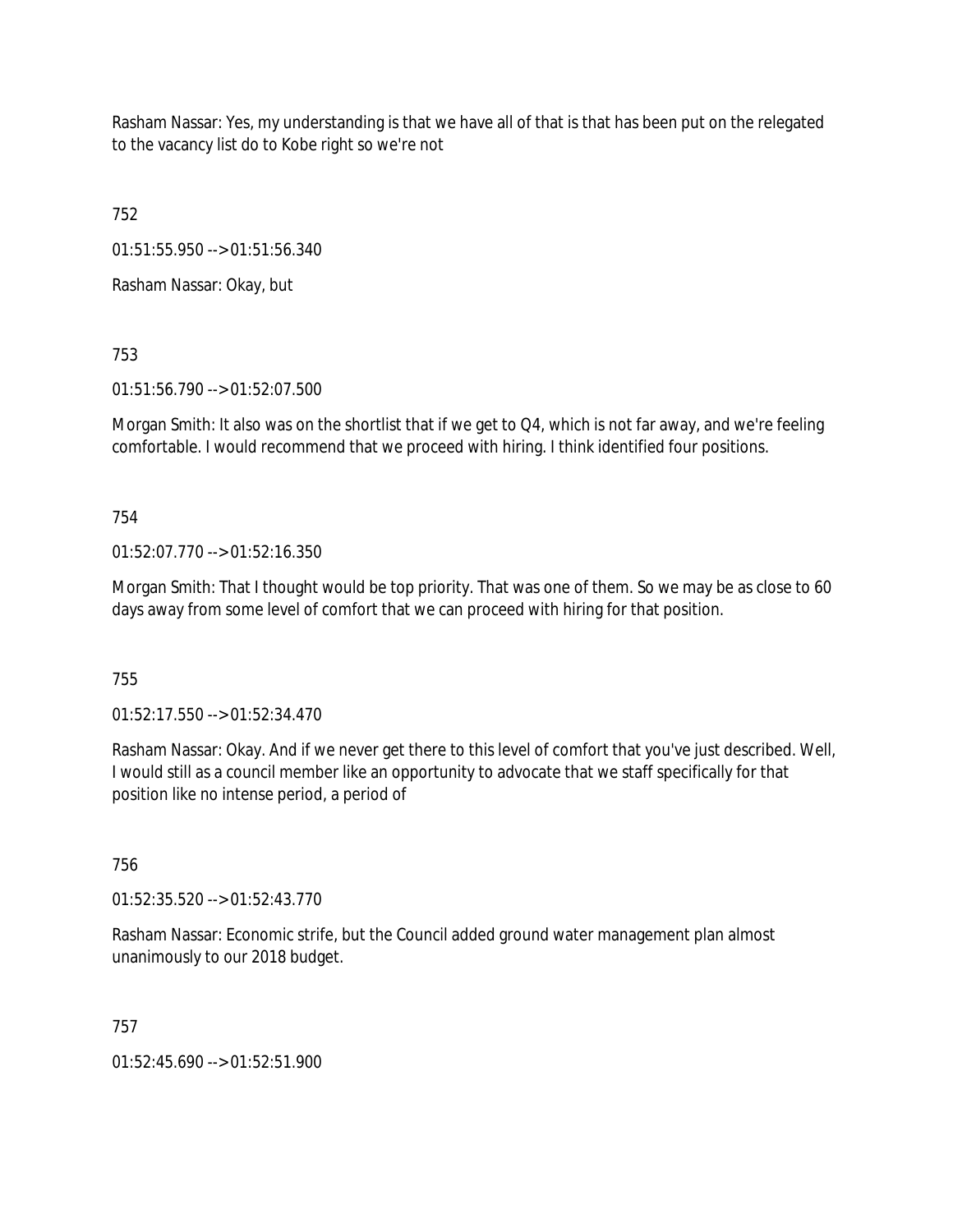Rasham Nassar: And we're going on two years now and there's been absolutely no movement on on the islands development of a ground water management plan.

758

01:52:52.380 --> 01:53:03.390

Rasham Nassar: And I'm speaking to my colleagues. I'm also speaking to members of the public who have asked me where, where is that what's happening with that process. And so I appreciate your clarification city manager and

#### 759

01:53:04.620 --> 01:53:10.140

Rasham Nassar: I trust, and I'm, what I'm hearing is that come September. We're going to be having this discussion.

#### 760

01:53:10.830 --> 01:53:28.770

Morgan Smith: Well, I guess I'd like to clarify a couple of things. So my intent is that unless we have some outstanding and reliable news in August. I think that the right path forward with respect to our vacancies is to expect to lose as is through September.

#### 761

01:53:30.120 --> 01:53:40.170

Morgan Smith: At that point we will be delivered the proposed budget to you, which will absolutely include a perspective on all of the vacancies and a plan, scheduled for hiring my

#### 762

 $01:53:40.740 \rightarrow 01:53:50.010$ 

Morgan Smith: Intent in talking in May, about what I expected to see at the front end of that was just to confirm the significance of that position and a couple others.

#### 763

01:53:50.370 --> 01:54:04.470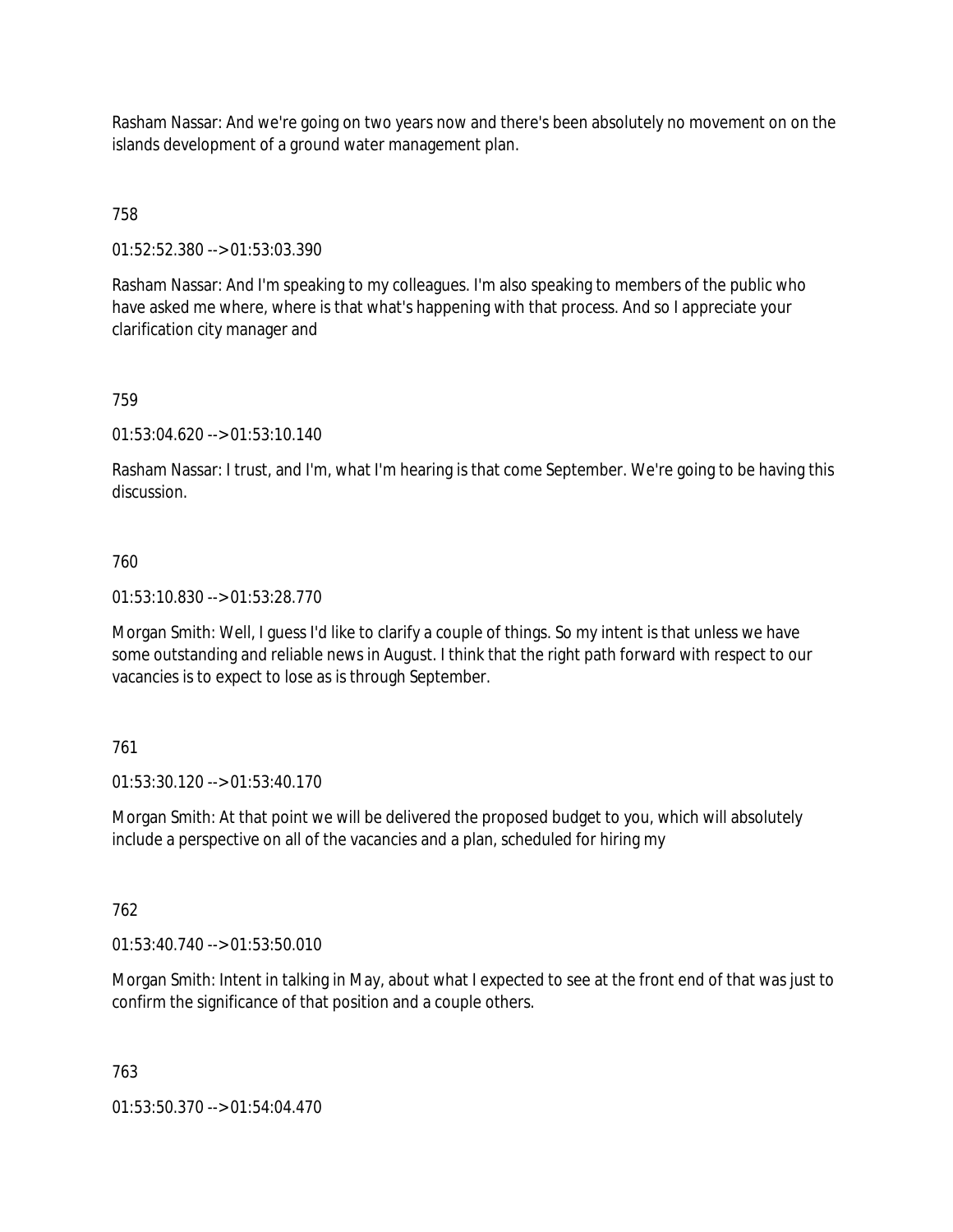Morgan Smith: That we would like to not wait on longer than we need to, none of the conversations we've had suggests that this holding these vacancies for the long term is sustainable, it's not in this case because there's an important project that is

764

01:54:05.520 --> 01:54:13.530

Morgan Smith: Can't go forward until we complete that hiring and in other cases because we can't. We simply can't do our basic service delivery with the with the staffing reduction that we have today.

765

01:54:13.890 --> 01:54:20.430

Morgan Smith: So my plan, just to be specific, is that we're likely I'm likely to recommend that we continue to hold vacancies.

#### 766

01:54:20.790 --> 01:54:32.040

Morgan Smith: Open as they are now through September 30 on September 22 I'm bringing to you a proposed balanced budget for 21 and 22 and that budget will have assumptions about where we schedule in

#### 767

01:54:33.210 --> 01:54:38.370

Morgan Smith: filling those vacancies across the board. Not all of them will be filled. On the same day at the same time.

#### 768

01:54:38.850 --> 01:54:49.320

Morgan Smith: The reason to not move forward. Now, quite honestly, is that the shape of the recovery curve is not as certain as I think people thought it might be when we had discussions in May. April.

769

01:54:49.890 --> 01:55:01.230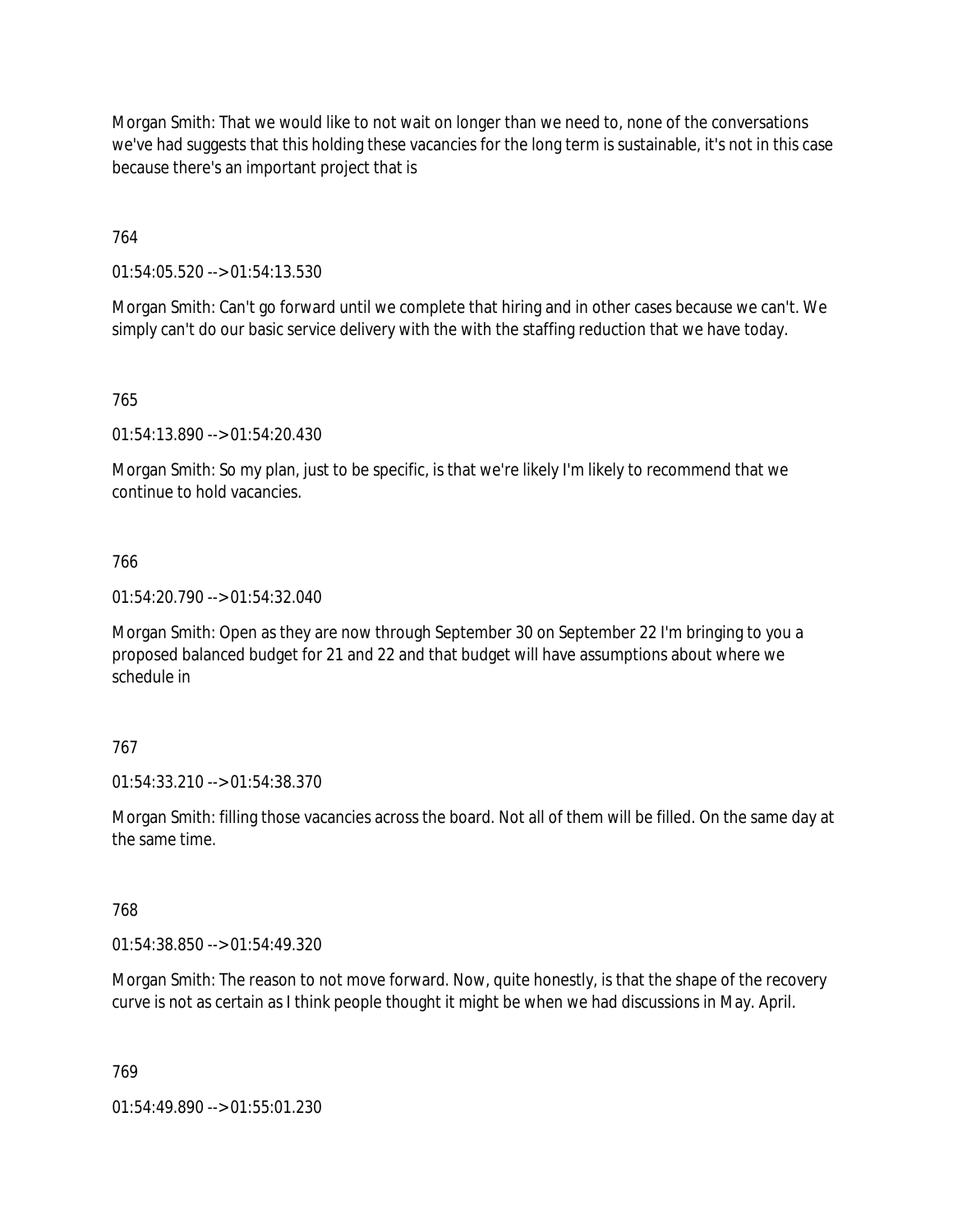Morgan Smith: People talked about, will it be a deep V or or a wide v. And what we find. Now is that the shape of the recovery is really unknown and if we can

770

01:55:02.430 --> 01:55:09.270

Morgan Smith: Show as much restraint, even though it's painful in the near term, we will give ourselves fiscal options for building the 2122 budget.

# 771

01:55:09.540 --> 01:55:17.310

Morgan Smith: And I think Council should care deeply about that. So I think we can tolerate especially because with closures. We've our businesses organized a little bit differently.

## 772

01:55:17.700 --> 01:55:32.760

Morgan Smith: I really encourage us to retain those vacancies for another 60 days again through September and allow me to provide a plan for filling the vacancies within the proposed budget that you'll receive on the 22nd of September.

773

01:55:41.580 --> 01:55:42.600

Leslie Schneider: Thank you.

774

01:55:44.580 --> 01:55:51.540

Leslie Schneider: And I don't see any other hand, hands up, Ellen. Thank you. Very appreciate the update

775

 $01:55:52.560 \rightarrow 01:55:53.190$ 

Leslie Schneider: And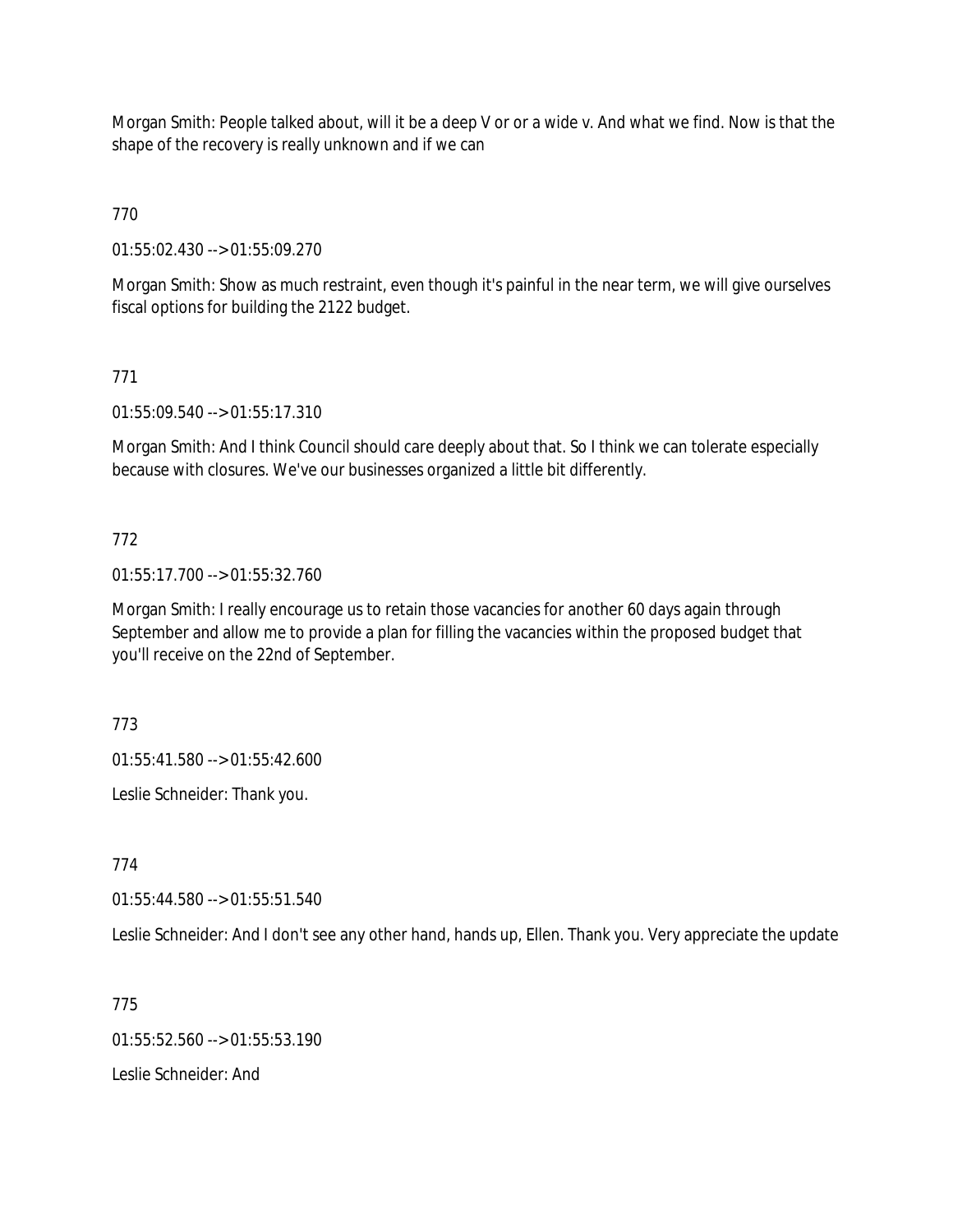01:55:53.850 --> 01:56:01.110

Leslie Schneider: Thank you. Yeah, thank you so much. Alright, we are moving on to item seven, see, and this is the update on the

## 777

01:56:03.360 --> 01:56:18.180

Leslie Schneider: And countywide planning policies. So what I want to just offer here is that this is a little bit of a preview of decisions to come. We are not being requested to make any decisions tonight so

778

01:56:19.260 --> 01:56:21.450

Leslie Schneider: Heather, please take it away.

779

01:56:22.410 --> 01:56:38.190

Heather Wright: Thank you so much for framing the conversation. I wanted to introduce Paul Ingram from the Puget Sound regional council. He is with us this evening as our conversation is being led by some of the efforts from PS RC. So Paul, thank you so much for joining us tonight.

780

01:56:39.300 --> 01:56:54.480

Heather Wright: And I've also put together a PowerPoint presentation because I recognize that there's quite a bit of information and the memos that I have prepared for this evening and I thought the PowerPoint presentation will be helpful. So I'm gonna load that up.

781

01:56:56.010 --> 01:56:56.850

Heather Wright: And you see that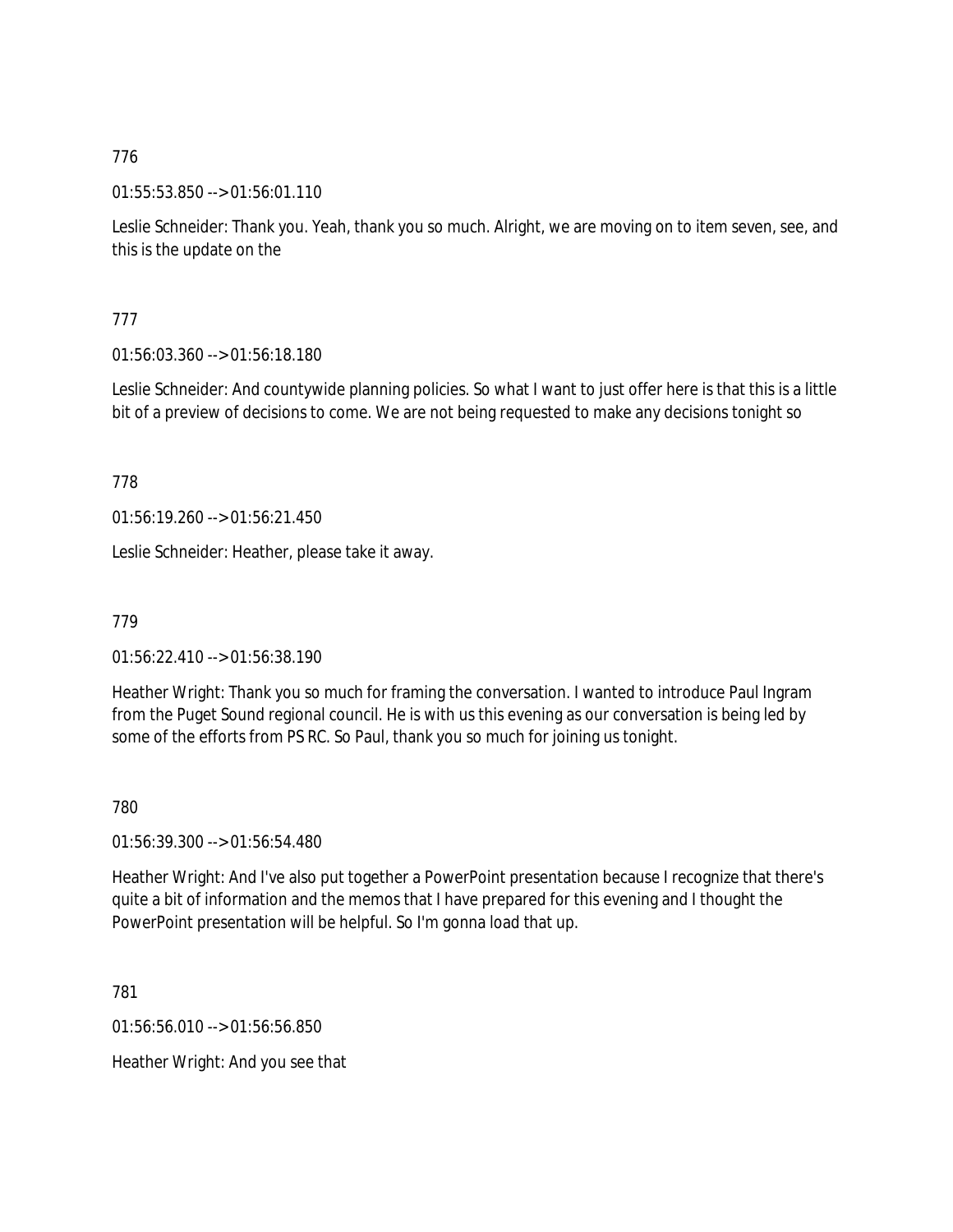01:56:58.380 --> 01:56:59.760

Leslie Schneider: No, not yet.

783

01:57:00.090 --> 01:57:00.870

Leslie Schneider: Okay, we go

784

01:57:01.320 --> 01:57:01.680

Great.

785

01:57:10.470 --> 01:57:22.200

Heather Wright: A little bit more savvy on this. Okay. I wanted to start with this graphic because as a new director. I found this graphic very helpful in my understanding of how growth management.

786

01:57:22.710 --> 01:57:37.710

Heather Wright: X informs development across the state. Each layer provides guidance and context to frame planning at the state, county and local level and tonight we'll be touching on a few of these layers as we prepare for the update to our comprehensive plan.

787

01:57:47.550 --> 01:57:51.930

Heather Wright: Like me Council is familiar with their comprehensive plan, but you're not may not be aware

788

01:57:52.350 --> 01:58:01.620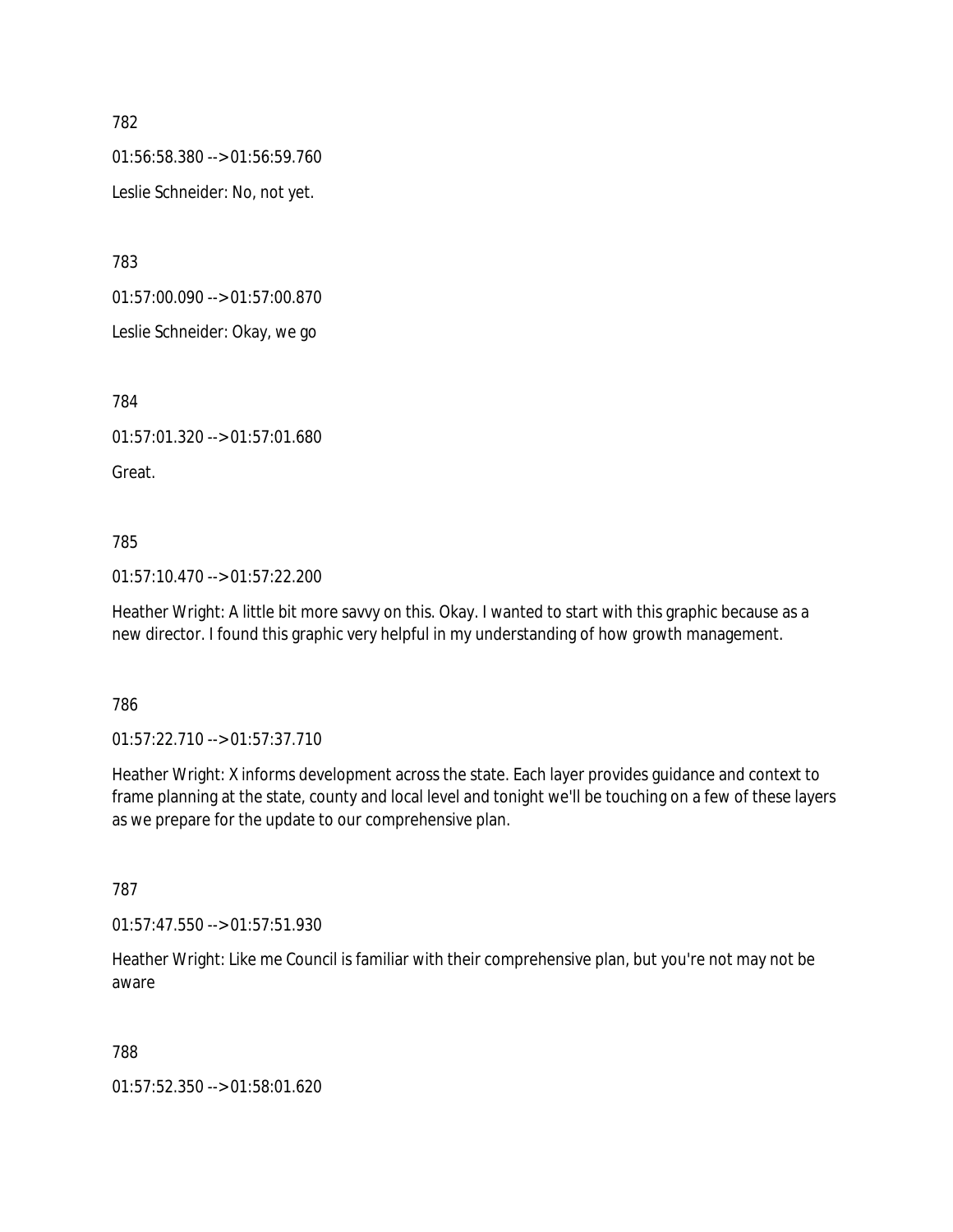Heather Wright: Of that are comprehensive plan update is informed by the external layers of the kids account planning policies PRC he has RCS vision 2050 and the growth management.

789

01:58:02.550 --> 01:58:07.380

Heather Wright: So I'm going to gently dip into these topics tonight to provide clarity on each of these subjects.

# 790

01:58:08.070 --> 01:58:19.410

Heather Wright: So Puget Sound regional councils vision 2050 requires kits ups know homeless peers in King County is to update their respective county wide planning policies by December 31 of 2021

# 791

01:58:20.070 --> 01:58:27.360

Heather Wright: A key component of the CPS is I will refer to them for the rest of the evening is designated centers for growth across the county

792

01:58:28.830 --> 01:58:40.980

Heather Wright: And August of last year, I'm forum council that vision 2050 was built on the assumptions that kits up snow much peers in King counties are anticipated to experience growth of 1.8 million people.

# 793

01:58:41.400 --> 01:58:58.140

Heather Wright: And 1.2 million jobs. The plan also identify the island is a high capacity transit community and that is defined as a community that is connected to existing or plans light rail community rally ferry street car and bus rapid transit facility.

794

01:59:00.690 --> 01:59:09.120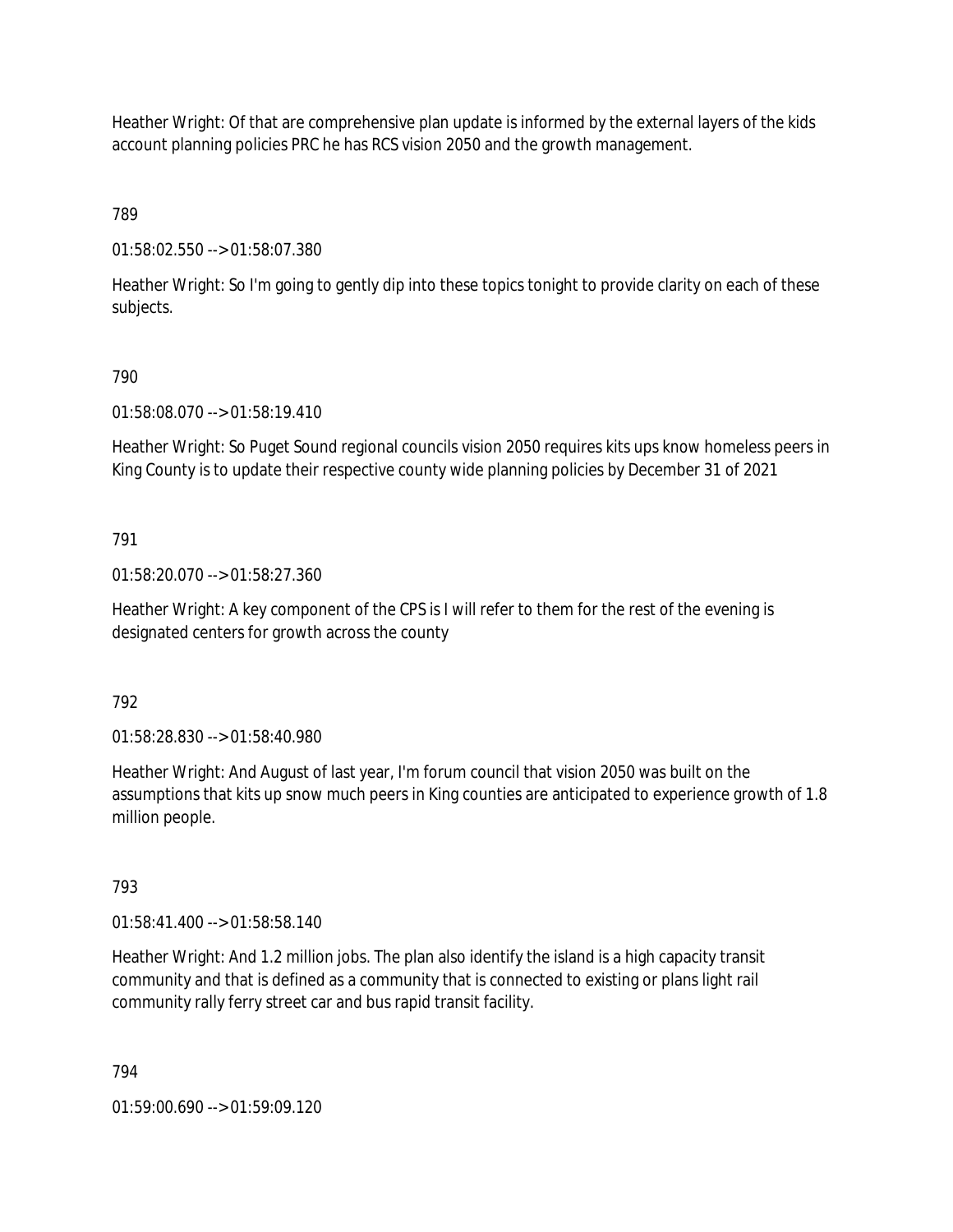Heather Wright: To HTTPS and kits up county include Bainbridge Island, as I mentioned, Paul's vote in the political UGA Kingston Kingston HGA

795

01:59:09.690 --> 01:59:30.390

Heather Wright: The anticipated population growth for these communities is 34,000 and employment growth of 18,000 between 2017 and 2015 and all that remains to be seen coven may impact these things. But this is what it's being adopted and proposed envision 2015 which is not yet and adopted.

## 796

01:59:31.980 --> 01:59:34.170

Heather Wright: Falling and alongside the adoption of vision.

## 797

01:59:35.250 --> 01:59:45.000

Heather Wright: Then kits at County is also required to update their county wife many policies sees the CPP the CPP the framework for growth management in case of County.

## 798

01:59:45.810 --> 01:59:55.170

Heather Wright: I look I compare the CPP to our own comprehensive plan within their, their elements that are to be updated. Just like our comp plan.

## 799

01:59:55.800 --> 02:00:07.200

Heather Wright: And it includes transportation elements housing elements as well as the center's designation, which is our topic to be included this evening. This is required to be completed by the end of 2021

800

02:00:08.790 --> 02:00:12.060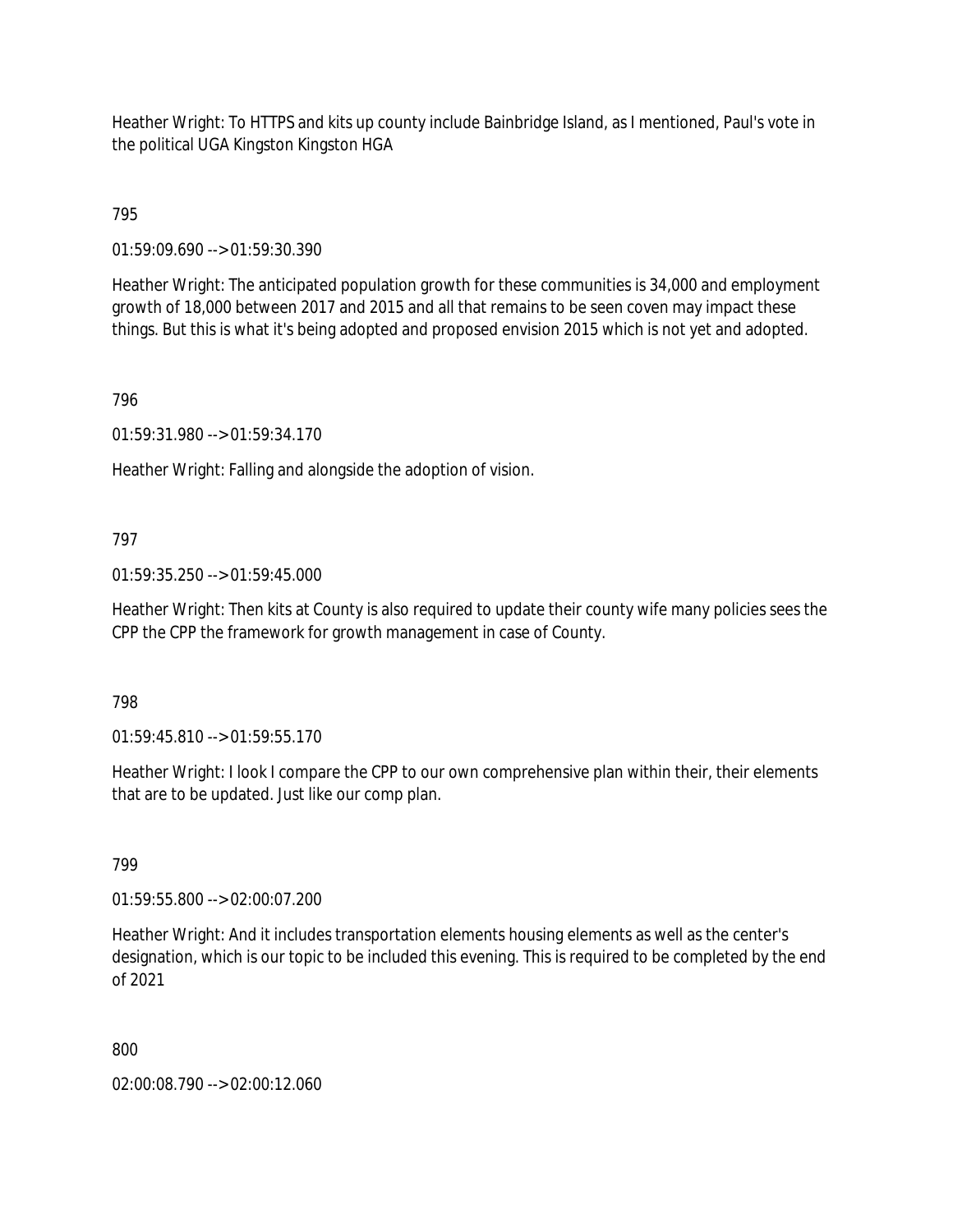Heather Wright: Centers are a new term that were added envision

801

02:00:13.560 --> 02:00:23.640

Heather Wright: They existed somewhat similar before they were referred to as town centres, which is what Winslow was designated in the last kicks up, keep up update

802

02:00:24.870 --> 02:00:35.670

Heather Wright: Centers are seen as the hallmark of the Puget Sound regional councils regional growth framework, the growth strategy identify centers as an integral feature for accommodating residential and employment.

803

02:00:36.720 --> 02:00:42.900

Heather Wright: He Src has adopted the framework topology policies in the criteria for center designations.

804

02:00:43.770 --> 02:00:54.930

Heather Wright: Criteria for a center designation includes a comprehensive plan identification within the comp plan is a town center which one. So currently is a sub area plan.

805

02:00:55.650 --> 02:01:14.130

Heather Wright: Infrastructure plan that there's compact mixed use development that's demonstrated through activity units, which I will go to in just a few moments, which was highlighted in the memo, and also that there's a planning for a mix of uses that include both residential components and employment.

806

02:01:15.240 --> 02:01:22.200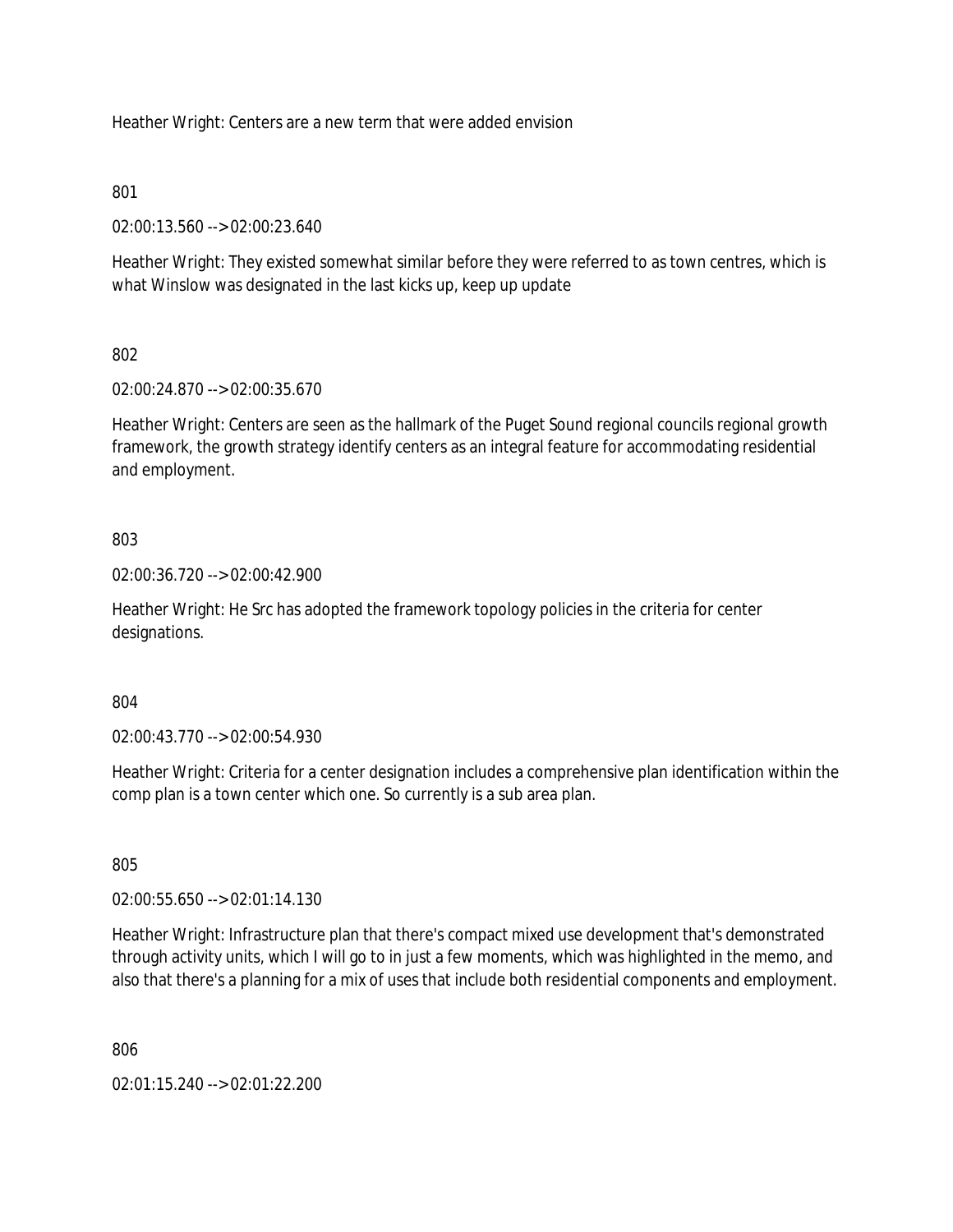Heather Wright: And that there's capacity and planning for additional growth. And last but not least, there's a multimodal transportation elements.

807

02:01:22.800 --> 02:01:37.530

Heather Wright: That requires those areas to be compact and walkable to be a minimum square footage, which is up to 160 acres and up to half a mile of a transit walk shed or 500 acres. So in order to be a center.

## 808

02:01:38.760 --> 02:01:48.990

Heather Wright: It whichever area is proposed to me doesn't need it has to meet those criteria. And if you're shy on some of those criteria you could qualify as a candidate center.

809

02:01:51.270 --> 02:01:59.880

Heather Wright: And now I'm going to bring it home and talk about what this may mean for when flow. So, on April the planning directors put together.

810

02:02:00.600 --> 02:02:09.540

Heather Wright: analysis to see which of their population areas could qualify as a center. It was the first look at these areas, and they were proposed.

811

02:02:10.140 --> 02:02:19.020

Heather Wright: With Bremerton, and also the pits of County Hospital and Bainbridge, and the only area that qualifies as a center is when flow.

812

02:02:19.410 --> 02:02:37.140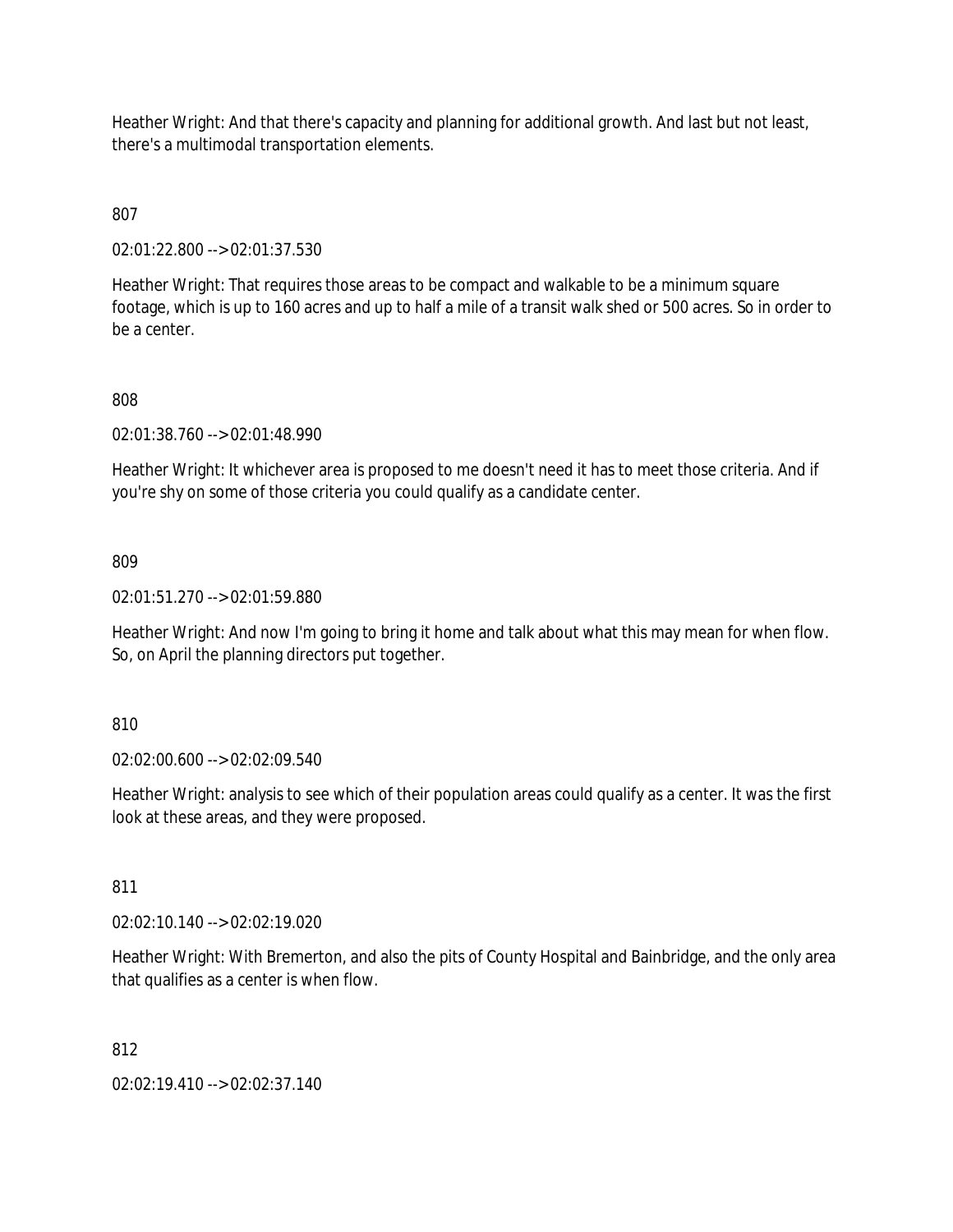Heather Wright: At its current size, the population and job density of one flow is below the minimum activity meant to be clear when I say added size and talking about the entire when flow study area and activity unit is a measure of the number of jobs and population in a geographic area.

813

02:02:38.340 --> 02:02:51.210

Heather Wright: To qualify as a countywide center center, you have to have a minimum of 10 activity units and candidate centers only have to have five and the entire Winslow area has eight activity units.

## 814

02:02:52.500 --> 02:03:02.400

Heather Wright: Bainbridge Island. Could she was just submit a narrow geographic boundary for the purposes of designated Winslow as a company wide center that would meet the 10 activity units per acre.

#### 815

02:03:03.000 --> 02:03:09.720

Heather Wright: And that boundary does not need to be the same as a suburb area around the boundary. Although differences should be reasonable.

## 816

02:03:10.200 --> 02:03:18.150

Heather Wright: And without this revised boundary window would be identified as a candidate countywide center. And so you may ask yourself.

#### 817

02:03:18.870 --> 02:03:26.190

Heather Wright: Why does this matter if we are designated as a countywide center or not. I imagine you're going to have questions, which is why I have Paul here.

## 818

02:03:26.790 --> 02:03:36.060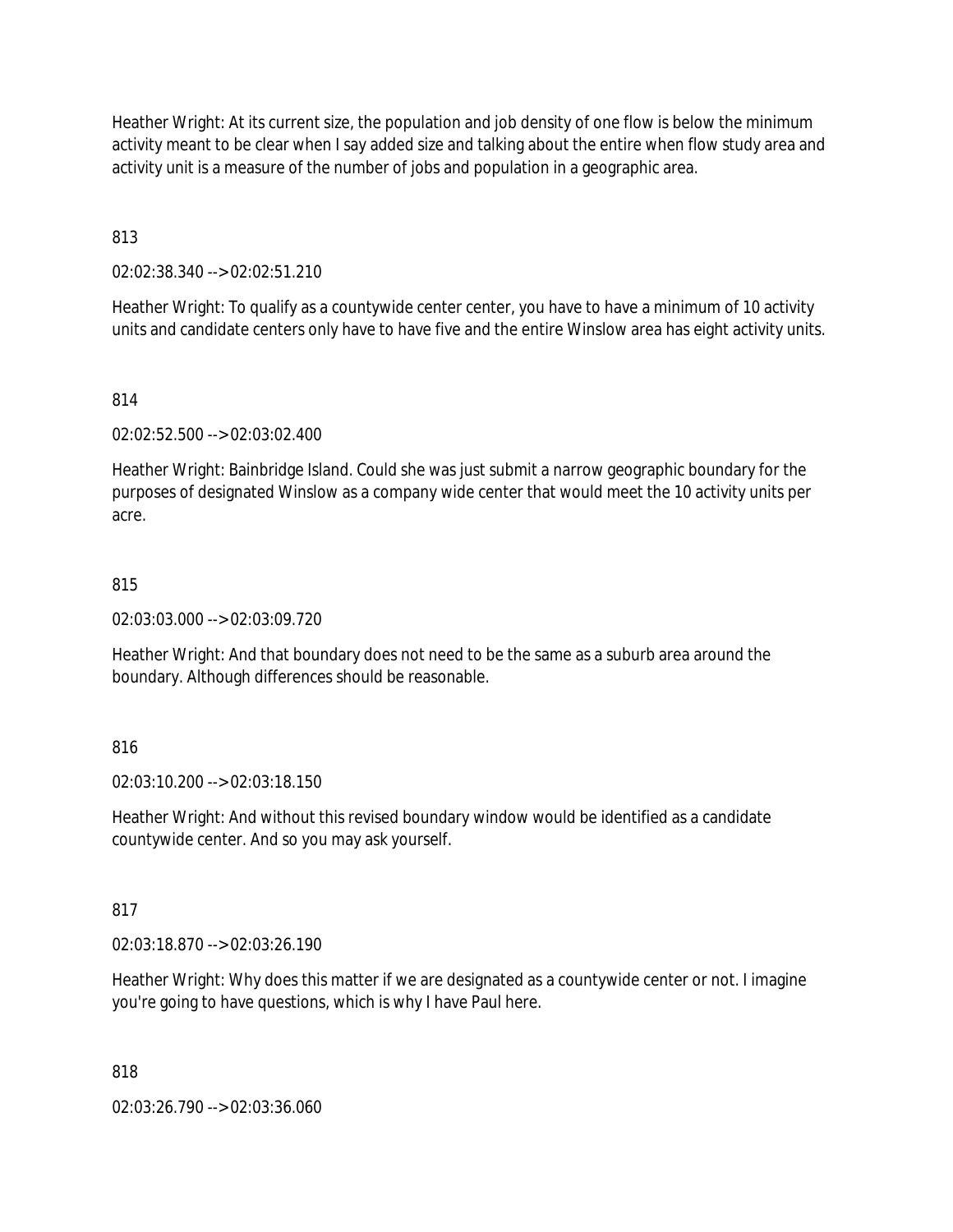Heather Wright: But one of the reasons that it matters is the designation as a center may make Wenzel eligible for federal highway administration and Federal Transit Administration monies

819

02:03:36.630 --> 02:03:46.770

Heather Wright: An example of that has been seeing by the Council and 2020 yes RC administered and approved 270 million dollars in transportation from funding.

## 820

02:03:47.490 --> 02:03:58.800

Heather Wright: And some examples of projects that were funded include the sportsman club and new Brooklyn intersection improvements to Madison Avenue sidewalk improvements and the high school road safety improvements.

#### 821

02:04:00.090 --> 02:04:06.540

Heather Wright: And we've also seen the found two Olympics trial which was also funded. I believe in 2015

#### 822

02:04:10.620 --> 02:04:19.560

Heather Wright: And so I wanted to make sure that we understood the timeline. So, like many of our legislative item, the timing for completing this update has been impacted by copay

#### 823

02:04:20.280 --> 02:04:26.280

Heather Wright: Additionally, the directors are interested in changing some of their criteria established by PS RC.

## 824

02:04:26.760 --> 02:04:42.900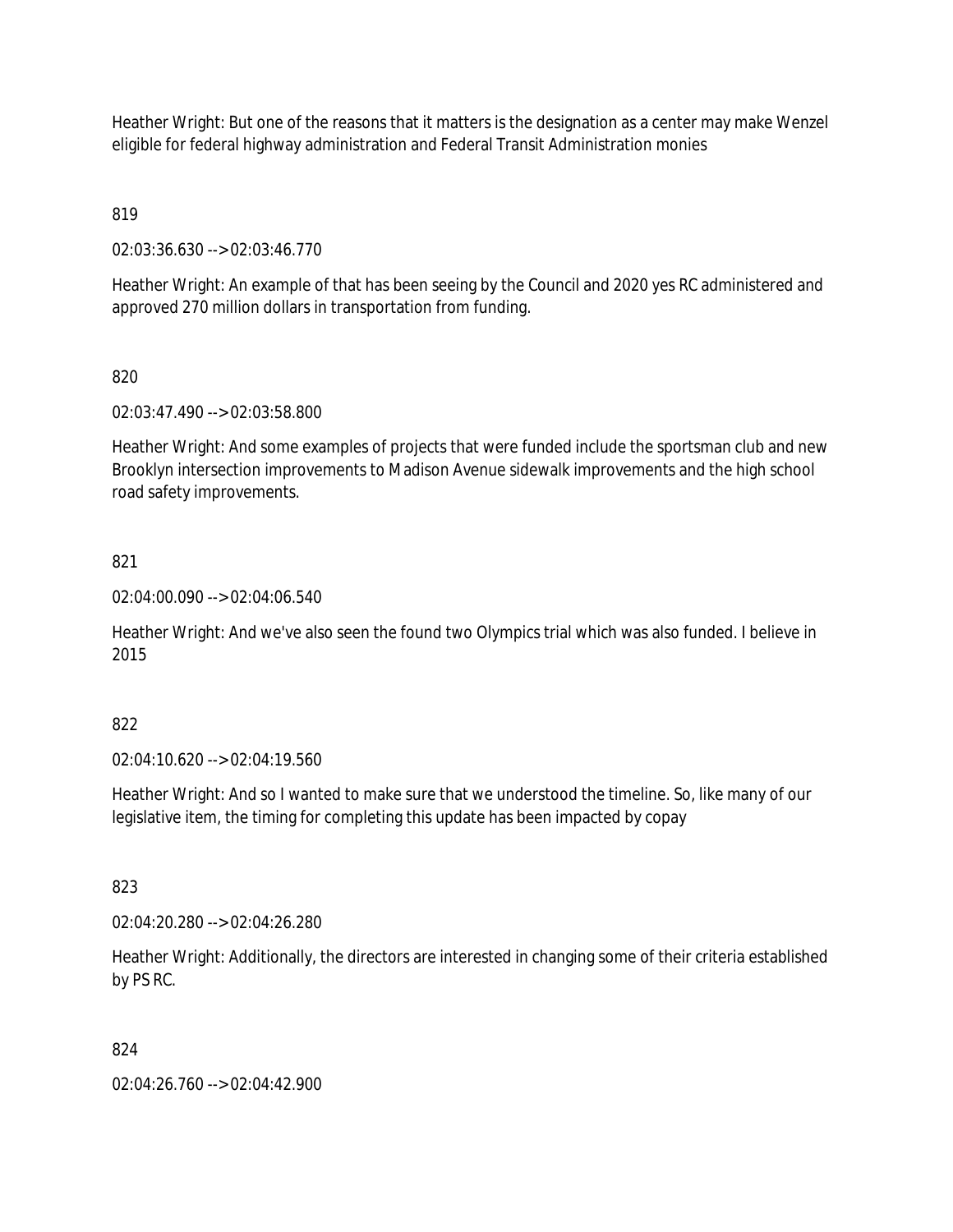Heather Wright: I don't want to get into the detail of that. But there was some concern about the minimum size requirement and a definition of walkability and so because of these two items Hoeven and some questioning about the criteria, the

825

02:04:44.220 --> 02:04:55.650

Heather Wright: The update is not anticipated to happen until sometime mid next year as far as the completion of what's going to be designated as a center or candidates center.

## 826

02:04:56.340 --> 02:05:09.390

Heather Wright: We only have two meetings for the directors that that will conclude this year, one of those meetings will be looking at the criteria and choosing a consultant that will hopefully and potentially assist with these efforts.

## 827

02:05:11.340 --> 02:05:18.780

Heather Wright: So again for tonight as mayor Snyder mentioned and we're not asking for you all to make any difficult decisions.

## 828

02:05:19.350 --> 02:05:24.600

Heather Wright: I am curious and hearing councils interest and designating one flow as a center.

## 829

02:05:25.050 --> 02:05:44.520

Heather Wright: And I'd like to know what information that you would like for me what questions you might have for Paul that help guide you in making that decision. And last but not least, I have prepared for you all as a map always helps. I think that the conversation. As I mentioned in the memo.

830

02:05:45.540 --> 02:06:05.370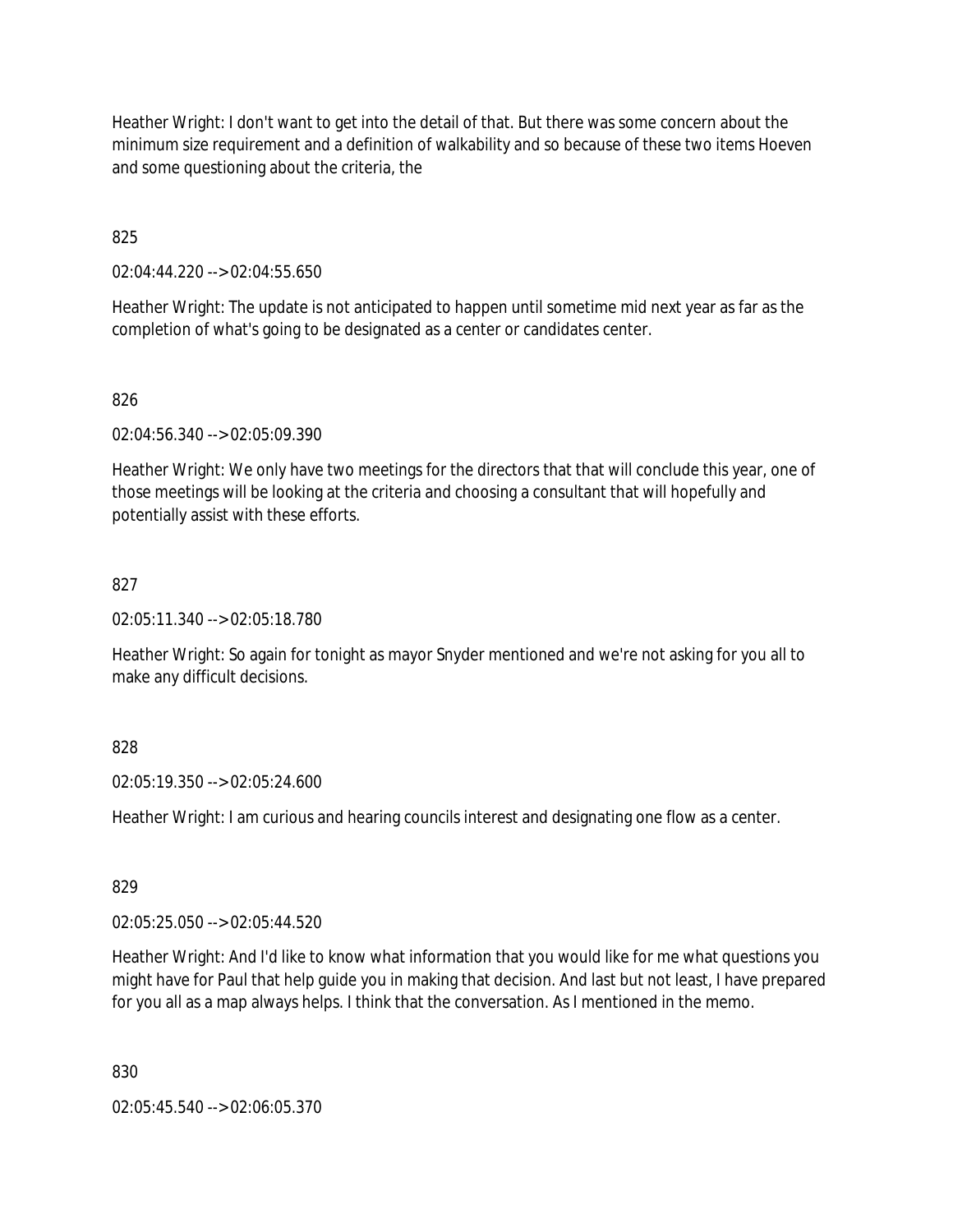Heather Wright: Or a study area which is in the dashed line does not meet the criteria for activity units, but the gray area, which includes our A in our 14 mixed use town center and high school road districts would meet activity units if Council chose to pursue that as a center.

831

02:06:06.600 --> 02:06:12.540

Heather Wright: And with that, I conclude, the first part of my presentation wanted to open it up for questions or comments.

832

02:06:13.440 --> 02:06:14.580

Leslie Schneider: Thank you very much, Heather.

833

02:06:15.570 --> 02:06:16.860

Leslie Schneider: So we've got a couple of

834

02:06:16.860 --> 02:06:20.070

Leslie Schneider: Questions hands raised here on Deputy Mayor

835

02:06:26.040 --> 02:06:36.330

Joe Deets: Thank you, Heather. Well, you know, it's actually nice to have this map here because my question was really geographical, if you will, because it seemed like that. There was a question you were asking as to

836

02:06:37.590 --> 02:06:47.100

Joe Deets: Do we designate the Winslow master plan area as a candidate country wide center or do we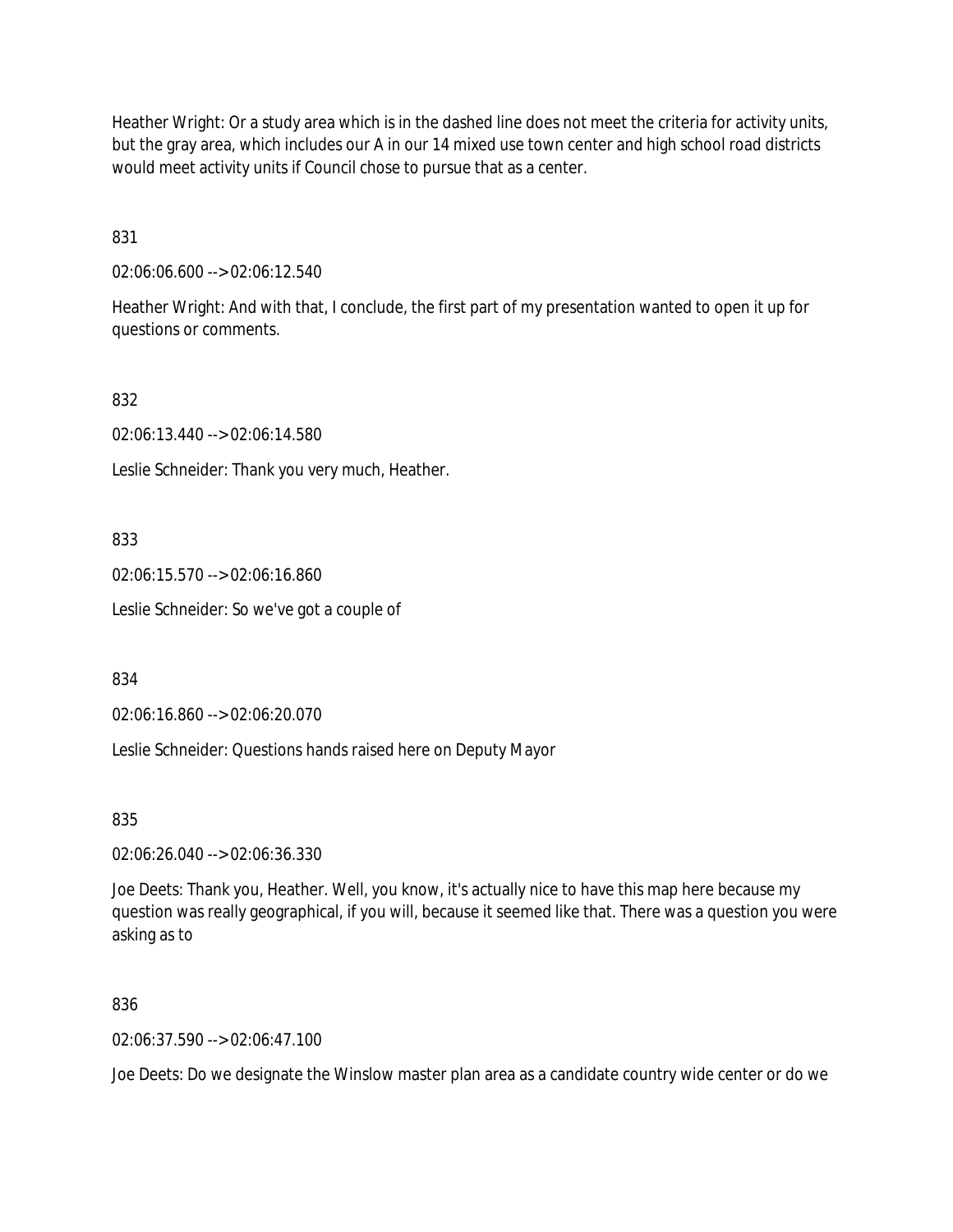02:06:48.390 --> 02:07:02.280

Joe Deets: Do the more dense zoning districts as a end designate as a country wide center and Heather. Am I correct that looking at the map right here that we're visually looking at is, is the denser areas that would sort of

838

02:07:03.810 --> 02:07:05.340

Joe Deets: Outline didn't like red

839

02:07:06.390 --> 02:07:10.200

Heather Wright: Yes, that's correct, and white, red and gray. That's correct.

840

02:07:10.590 --> 02:07:17.790

Joe Deets: Okay, so my question to you, Heather is what difference I he gave the indication of why would be good to be a

841

02:07:19.770 --> 02:07:31.920

Joe Deets: Country wide center. But beyond that, that's clear. But so what if we, it's just listening to that sounds like it would be obvious to go with the denser

842

02:07:34.110 --> 02:07:38.880

Joe Deets: Geographic area. But what's the downside of doing that is my question.

843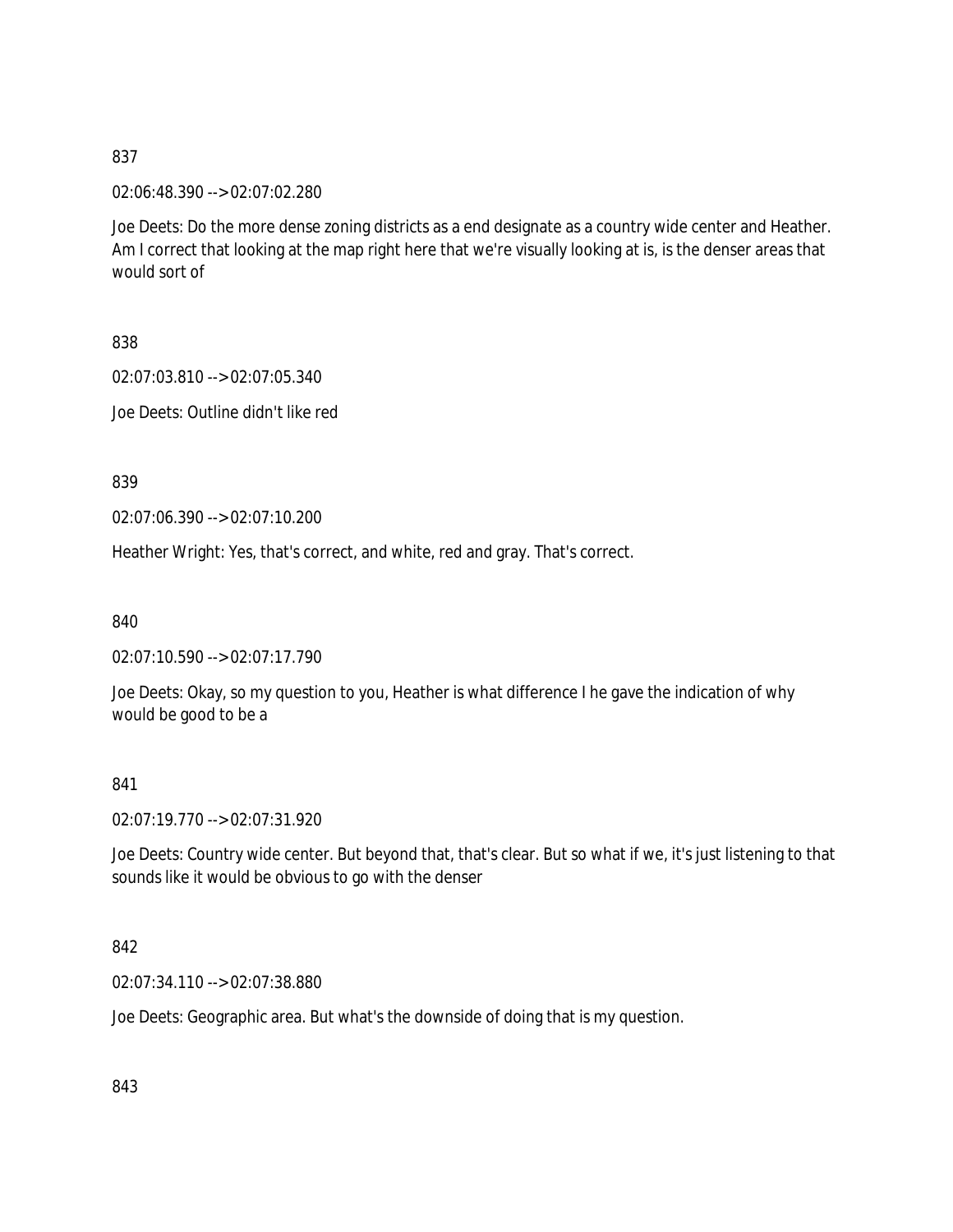02:07:39.270 --> 02:07:46.260

Heather Wright: Right. And I, I am not aware of a downside of US designating Winslow as a countywide center.

844

02:07:47.190 --> 02:07:47.580

Heather Wright: And that's

845

02:07:47.790 --> 02:08:03.570

Heather Wright: partially why I wanted to call here to be able to explain more of some of the pros and cons potentially have been designated a center the Paul, do you have anything you can add to COUNCILMEMBER deets question about any downside of being designated as a center.

846

02:08:04.980 --> 02:08:15.990

Paul Ingrham: Yeah. Hi, this is pulling from PSC. Glad to be with you tonight and I i think you're on the right track. I don't think there's really any significant downside to using

847

02:08:16.380 --> 02:08:23.640

Paul Ingrham: The more the the boundaries that focus more on the denser part of Winslow, I mean, hypothetically,

848

02:08:24.420 --> 02:08:36.030

Paul Ingrham: You know, there was a desire for some of the funding to support something at the very periphery of the study area. The criteria would be. Does the project support the center

849

02:08:36.810 --> 02:08:45.450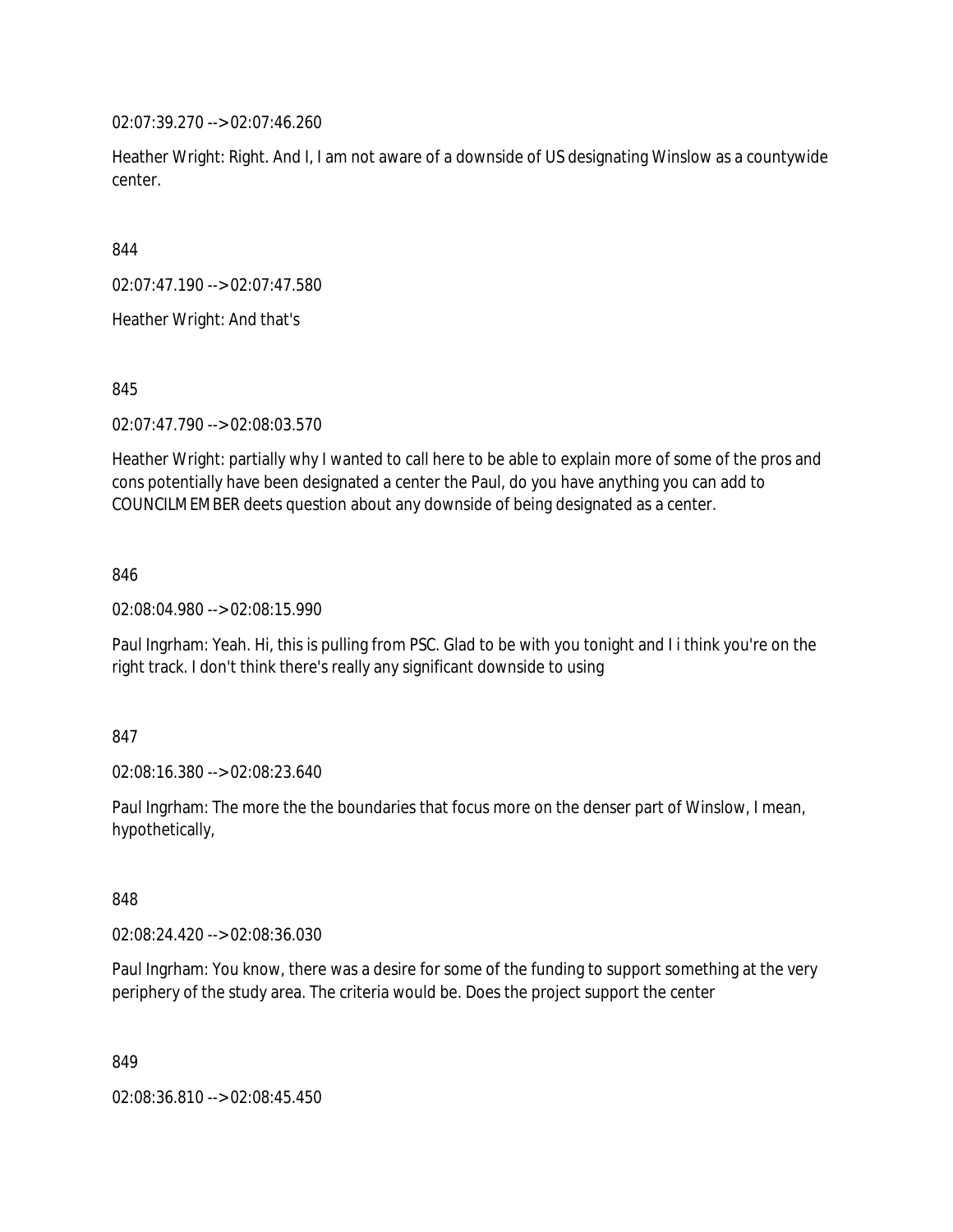Paul Ingrham: And so if you had a project on the far periphery. You could have a project outside the center and still say it supports the center

850

02:08:45.900 --> 02:08:51.630

Paul Ingrham: So it doesn't have to be within the boundaries. But if he had something on the far periphery of the of that area.

851

02:08:52.050 --> 02:09:01.380

Paul Ingrham: That it might be harder to justify that it's actually supporting this center. So hypothetically, there could be some advantages to having a wider boundary, but I

## 852

02:09:02.010 --> 02:09:13.770

Paul Ingrham: Really, there's no it's it's a pretty minimal risk that you're going to have like some big transportation project way off on the east side of of that study area that you have

853

02:09:17.190 --> 02:09:20.220

Leslie Schneider: All right, thank you. Councilmember nisar

854

02:09:22.500 --> 02:09:31.320

Rasham Nassar: Yes, thank you. Thank you, Director right for the presentation. Thank you, Paul, for being here with us tonight. I would just want to continue

855

02:09:32.400 --> 02:09:34.470

Rasham Nassar: From council member needs his line of inquiry.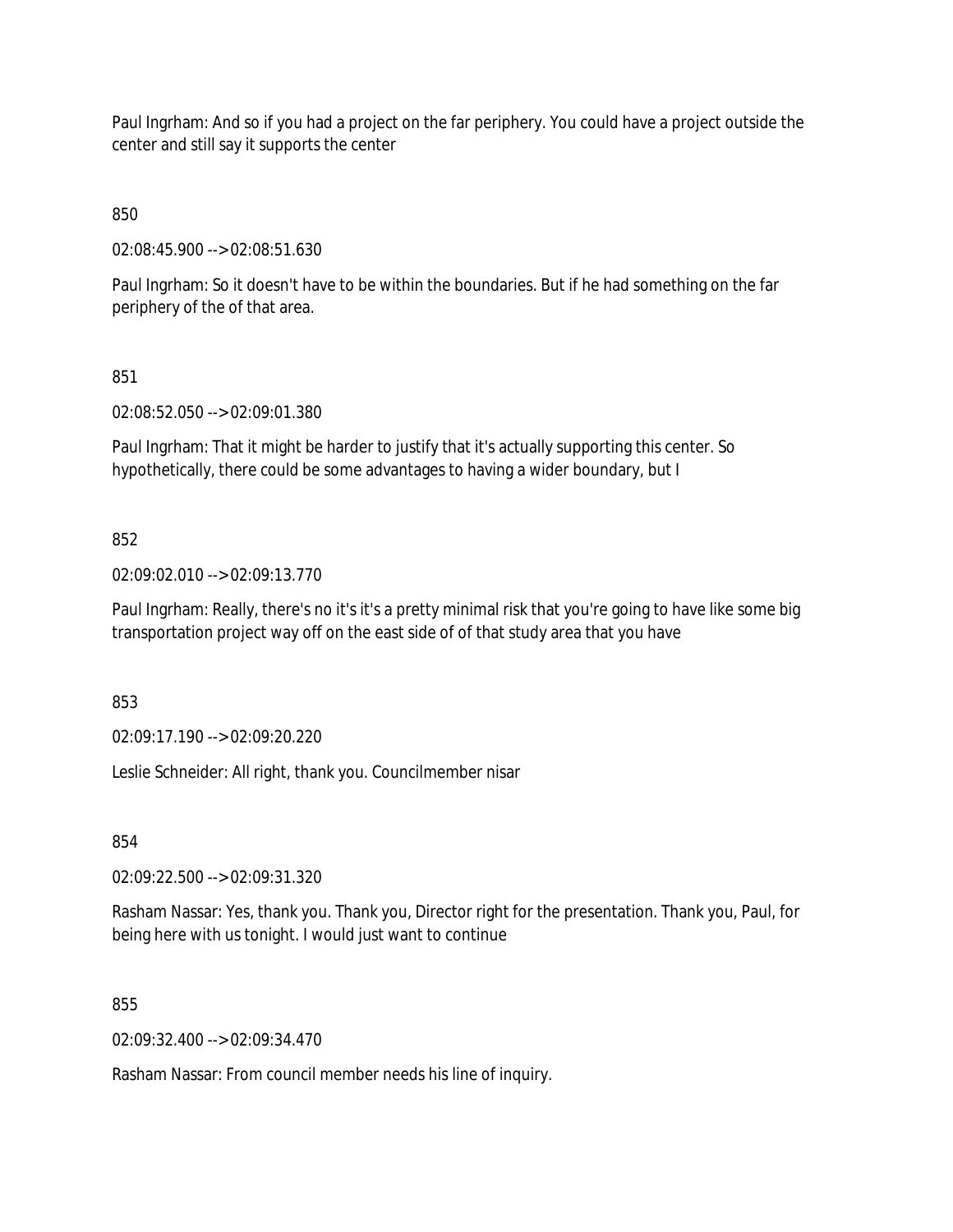02:09:35.880 --> 02:09:39.870

Rasham Nassar: If we wanted to be a countywide center.

857

02:09:42.780 --> 02:09:45.960

Rasham Nassar: And we designated the dense area outlined and read

858

02:09:47.580 --> 02:09:56.640

Rasham Nassar: And from what I heard. Paul say that would have would that have any just want to verify it. Would that have any implications as to the

859

02:09:57.270 --> 02:10:07.950

Rasham Nassar: The zoning of the island or density allocations population is this just a dream geographical area that we're drawing so that we can be more competitive for funding to satisfy some sort of

860

02:10:09.630 --> 02:10:10.950

Rasham Nassar: You know criteria.

861

02:10:12.930 --> 02:10:17.670

Rasham Nassar: That would have otherwise have no other implications in terms of capacity.

862

02:10:22.860 --> 02:10:24.150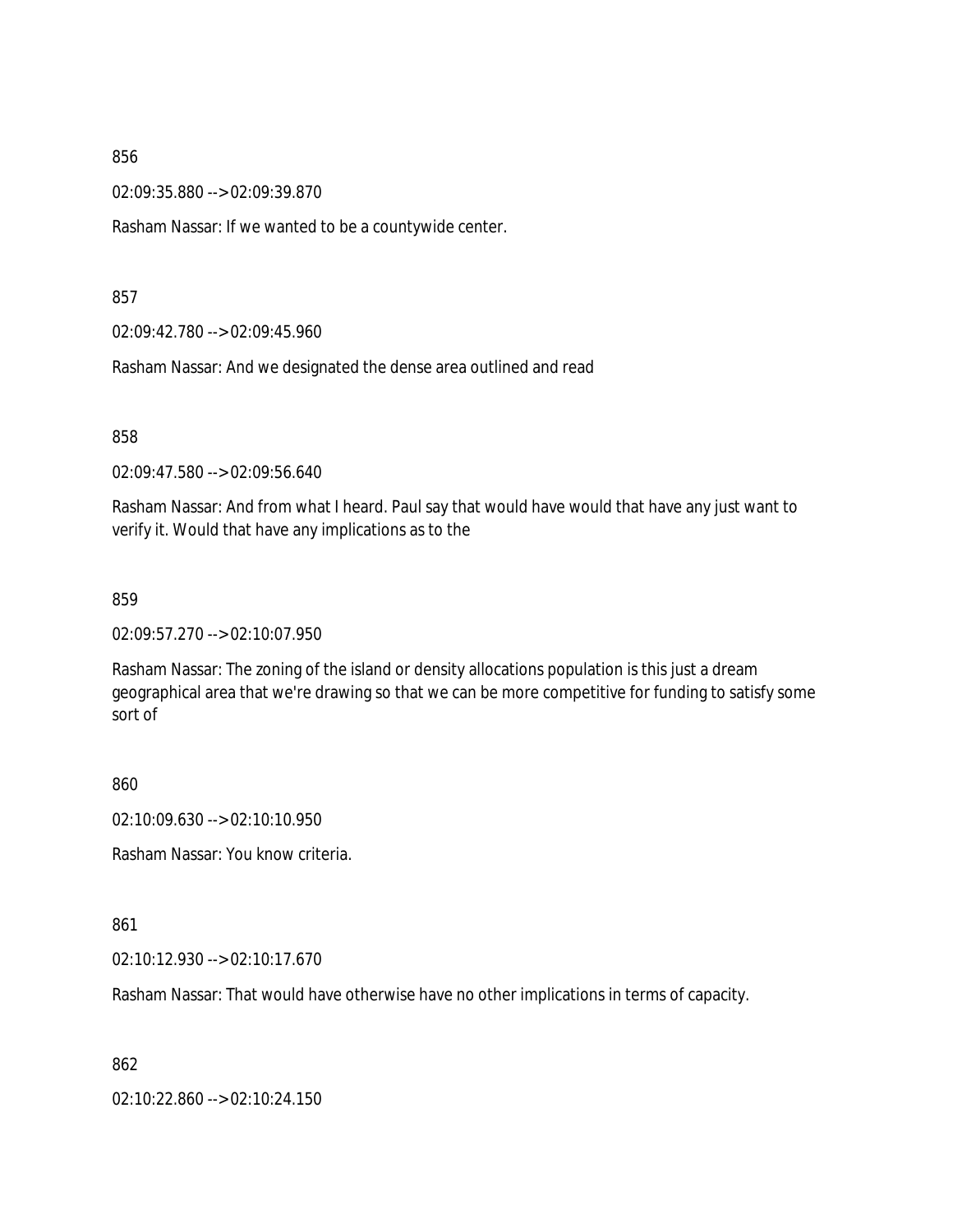Paul Ingrham: You want me to jump in, Heather.

863

02:10:24.570 --> 02:10:25.650

Heather Wright: Oh yes please.

864

02:10:26.070 --> 02:10:27.300

Paul Ingrham: Yeah, sure. I'm

865

02:10:28.410 --> 02:10:34.230

Paul Ingrham: Not directly. I mean, the purpose of a center isn't just to qualify for funding. It's as

866

02:10:34.980 --> 02:10:44.790

Paul Ingrham: As Heather talked about. It's a place for cities to plan for where housing and jobs and transit service and other services can all be located.

867

02:10:45.150 --> 02:11:01.410

Paul Ingrham: In proximity to each other so that there's that benefit of planning for making your investments in the places where people in jobs are going to be. So that's the broad intent, but the city already has dense zoning in this area that you've outlined.

868

02:11:02.970 --> 02:11:18.330

Paul Ingrham: So there's no direct say that, like if you're a center, then you must have higher zoning in fact that that the area that's been outlined here is zoning that meets the criteria for a center to be a center, as was mentioned.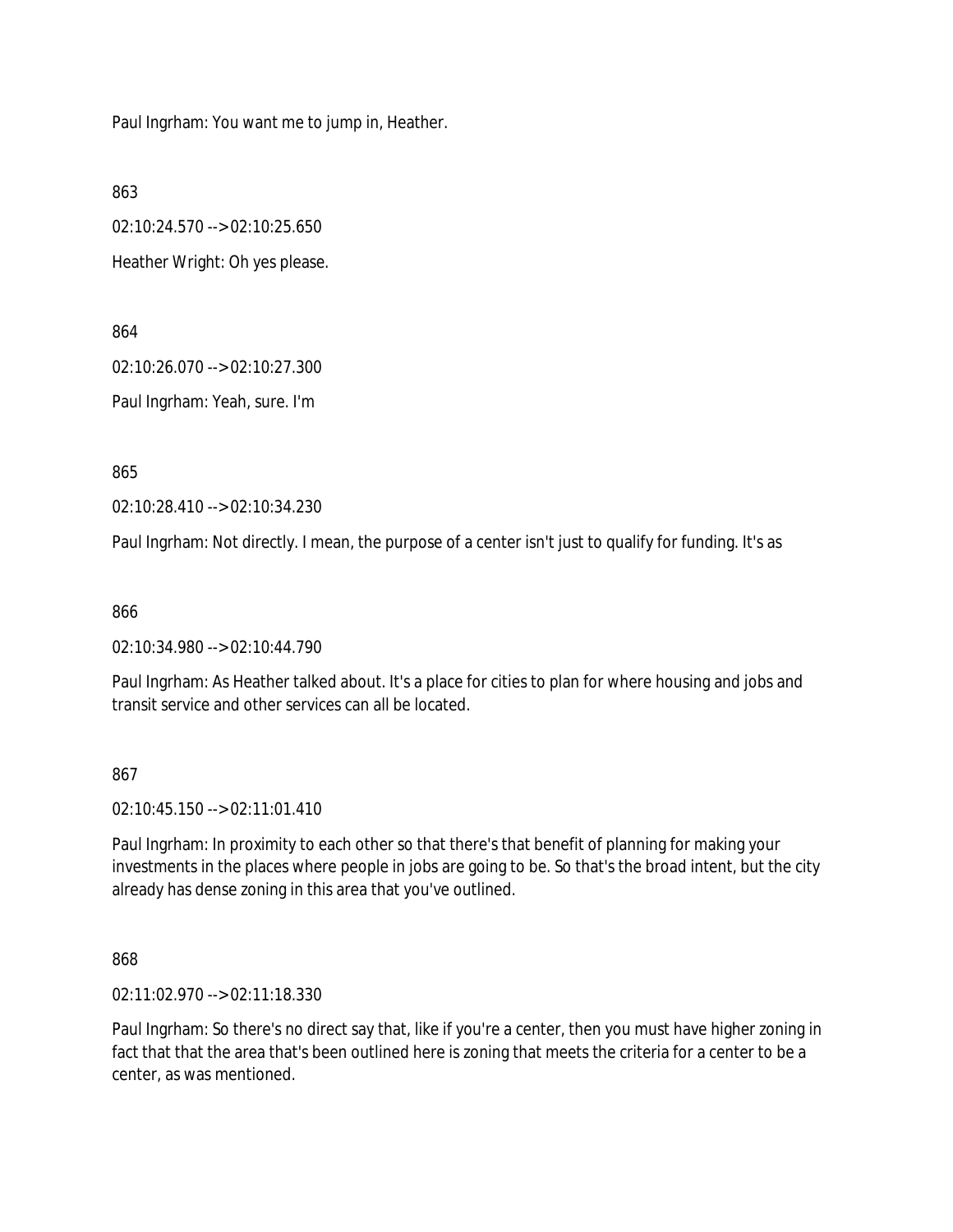02:11:18.900 --> 02:11:33.840

Paul Ingrham: Needs least that a minimum level of density that area that's outlined, as I understand, I'm trusting kind of that the data that it's Heather pulled up which from the ground that appears to be the dense part of the city. Right, so

870

02:11:35.580 --> 02:11:40.350

Paul Ingrham: It that meets that criteria so there wouldn't be like a requirement of further up Zona

## 871

 $02.11:41.520 \rightarrow 02:12:00.720$ 

Rasham Nassar: Okay, so, but from what I just heard you say though I'm and this is the question for the Council is if we were to submit for the entire window masterplan study area as the county wide center that would have implications with regard to future density and population allocations.

872

02:12:01.530 --> 02:12:13.980

Paul Ingrham: Well, it wouldn't have it wouldn't directly tied to those allocations, but it would only be a candidate center and to ever get to those that that overall density

873

02:12:15.060 --> 02:12:26.160

Paul Ingrham: To meet the criteria, then something would have to happen to get the overall density of such a big area. I think it's over 1000 acres to get that density up and you know how that occurred.

874

02:12:27.180 --> 02:12:33.240

Paul Ingrham: Would be up to you to be able to you know design through your comprehensive plan, what would be the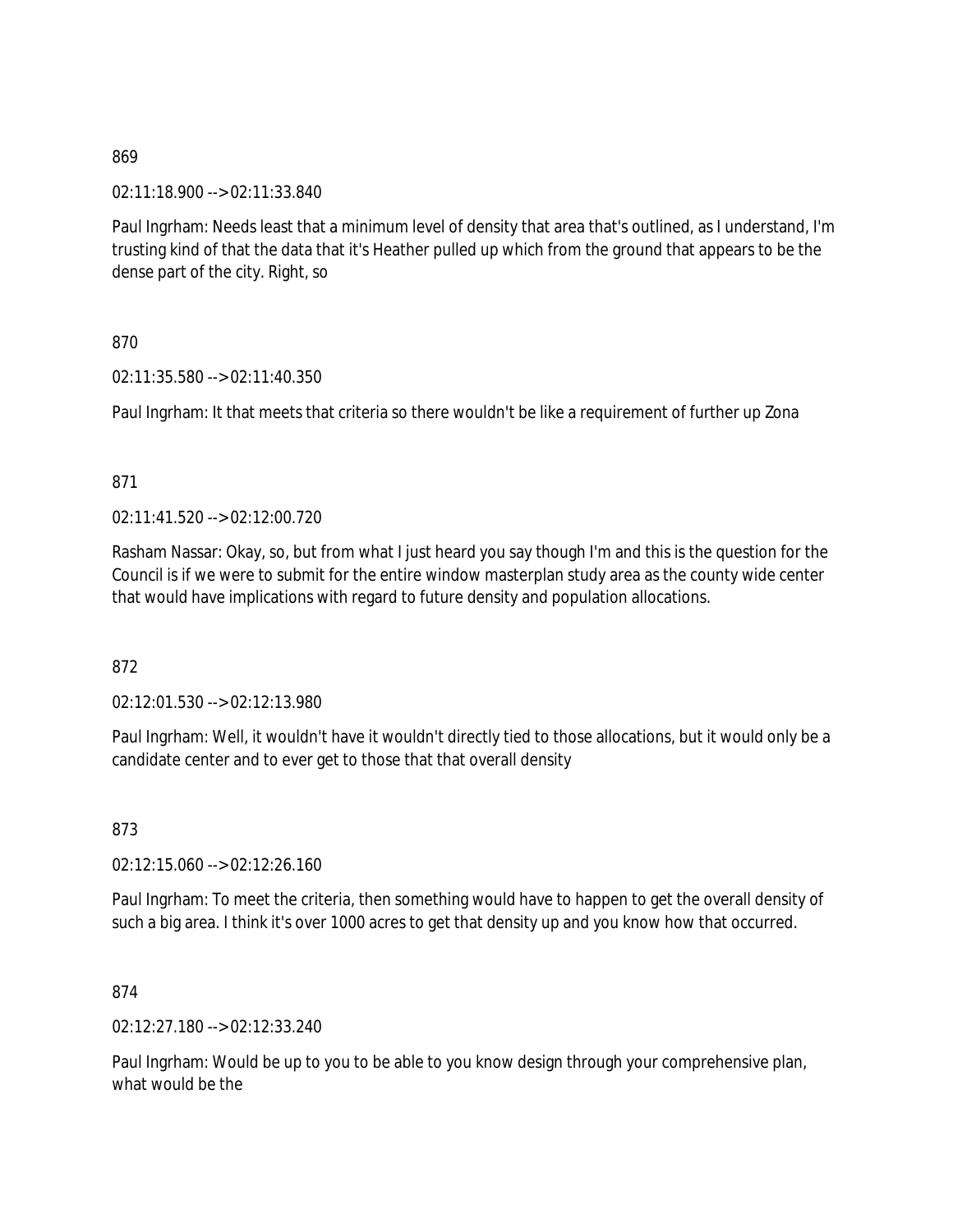02:12:33.960 --> 02:12:48.000

Paul Ingrham: Zoning changes that would be appropriate to get that density of to ever make it to beyond a candidate center maybe wouldn't ever need or want to be beyond the candidate center. But if you did, then you would have to increase that density across the entire area.

876

02:12:49.950 --> 02:12:59.070

Rasham Nassar: Okay, but we're talking about county wide center right and and currently that the area that is defined as the winsome masterplan study area does not currently

## 877

02:12:59.460 --> 02:13:10.380

Rasham Nassar: qualify as a countywide center, except that I think I heard you say that it does. So I guess I'm just, I'm struggling to understand what the, I mean, without really knowing what the implications are to future

878

 $02:13:11.400 \rightarrow 02:13:19.440$ 

Rasham Nassar: Zoning decisions and growth and population allocations, which I think the city council's planning to have with regard to number one of our affordable housing.

879

02:13:20.250 --> 02:13:36.450

Rasham Nassar: Legislation proposals, as well as the Winslow masterplan study area discussions that I think are happening next year. It's hard for me to, I guess I'm just struggling to understand the relevance and the implications behind the decision that we're being kind of asked to make

880

02:13:38.070 --> 02:13:55.110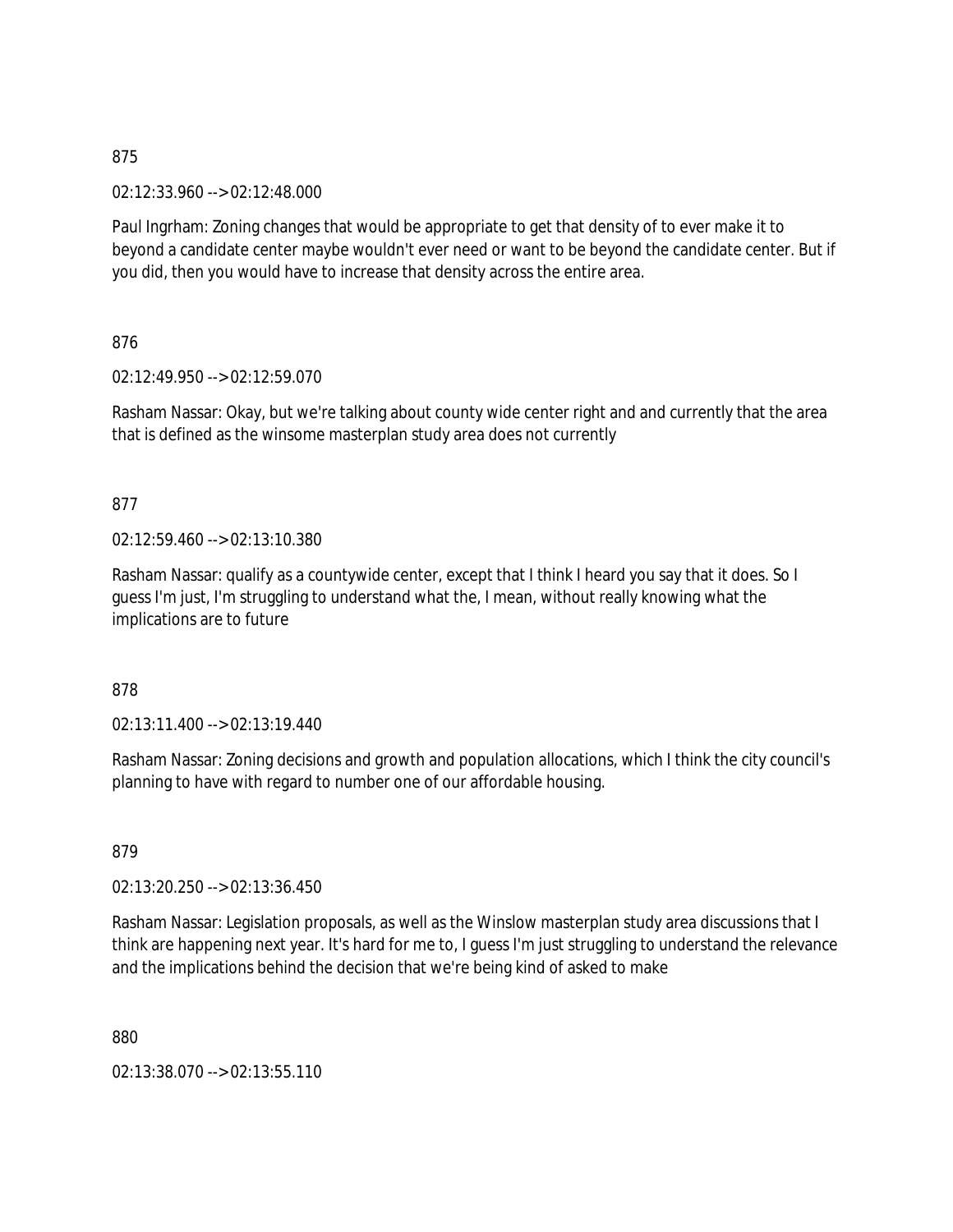Paul Ingrham: Just to clarify, so that area with the red outline the gray shaded area that does meet the criteria, the full study area in the dashed black line does not meet the criteria meets the criteria for candidate but not to be a full countywide center.

881

02:13:55.740 --> 02:14:00.870

Rasham Nassar: And to meet the criteria for a full countywide center, we would have to opt zone and an entire area.

## 882

02:14:01.770 --> 02:14:12.720

Paul Ingrham: Not the entire area, but you would need to do something within your, your comprehensive plan to have zone. Some, some portion of it so that the overall density was increased

883

02:14:14.040 --> 02:14:26.190

Paul Ingrham: But there are many ways that you can do that as well. But, I mean, I think that's really getting into a hypothetical as to, you know, why you would want to do that, you have an area of your city that meets that criteria.

884

02:14:27.360 --> 02:14:33.930

Paul Ingrham: There's very little downside for going with that smaller geographic area than having a larger area.

885

02:14:35.310 --> 02:14:38.040

Paul Ingrham: You already have the zoning in place that supports it.

886

02:14:39.390 --> 02:14:39.840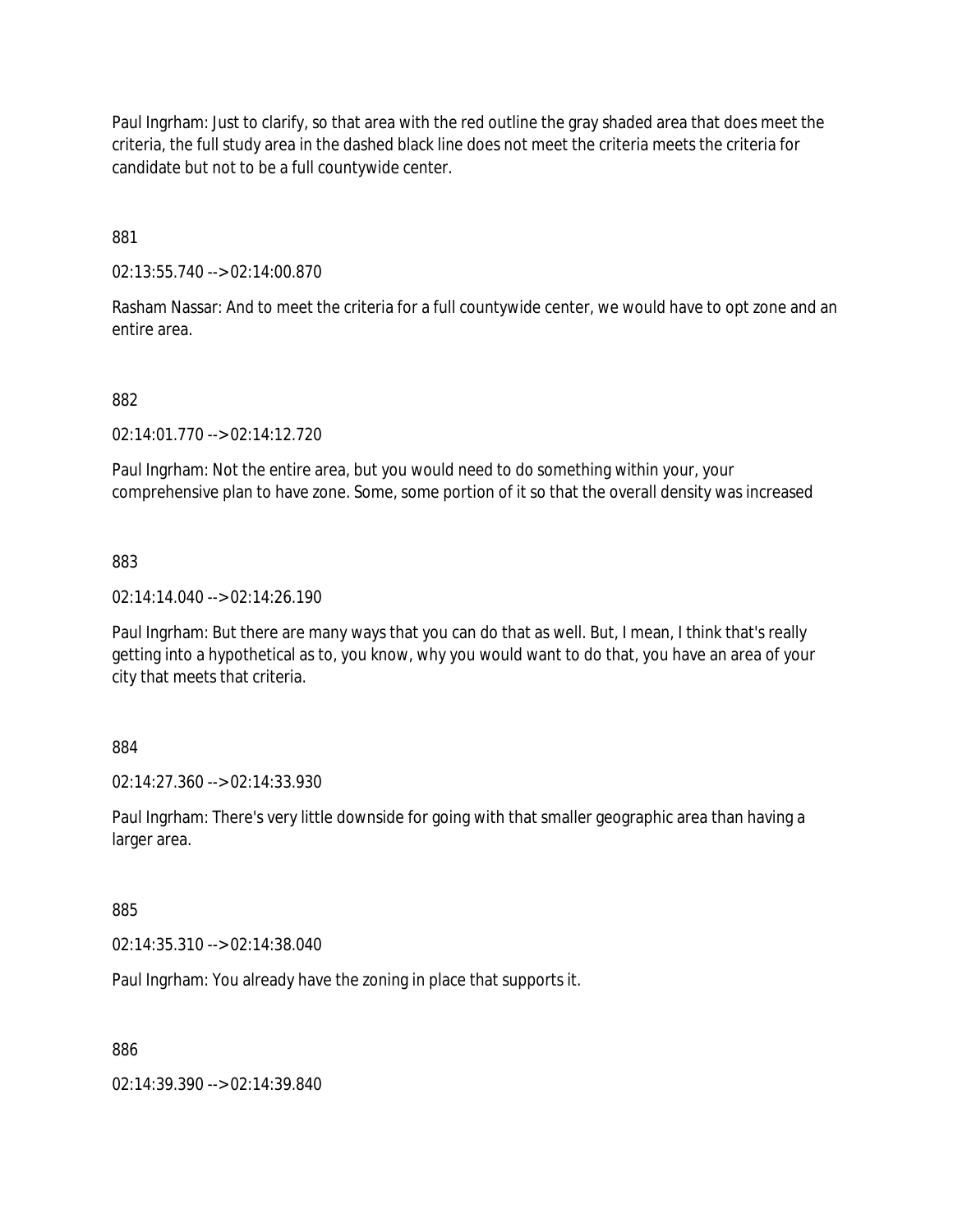Paul Ingrham: So,

## 887

02:14:41.610 --> 02:14:48.420

Paul Ingrham: I mean, it's up to the city of course but you have an area within Winslow that meets the criteria for a countywide center.

## 888

02:14:49.320 --> 02:14:58.410

Rasham Nassar: Okay, if we're not talking about expanding that red area to include the entire Winslow masterplan study area, then I'm inclined to support that dense area that we're seeing.

## 889

02:14:59.040 --> 02:15:07.530

Rasham Nassar: Because i don't i from my understanding is that there are no implications it qualifies as such, and hence it would just be retitled as such.

890

02:15:08.790 --> 02:15:09.090

Rasham Nassar: But

891

02:15:10.110 --> 02:15:10.440

Rasham Nassar: I'll

892

02:15:12.630 --> 02:15:12.930

Rasham Nassar: Yep.

893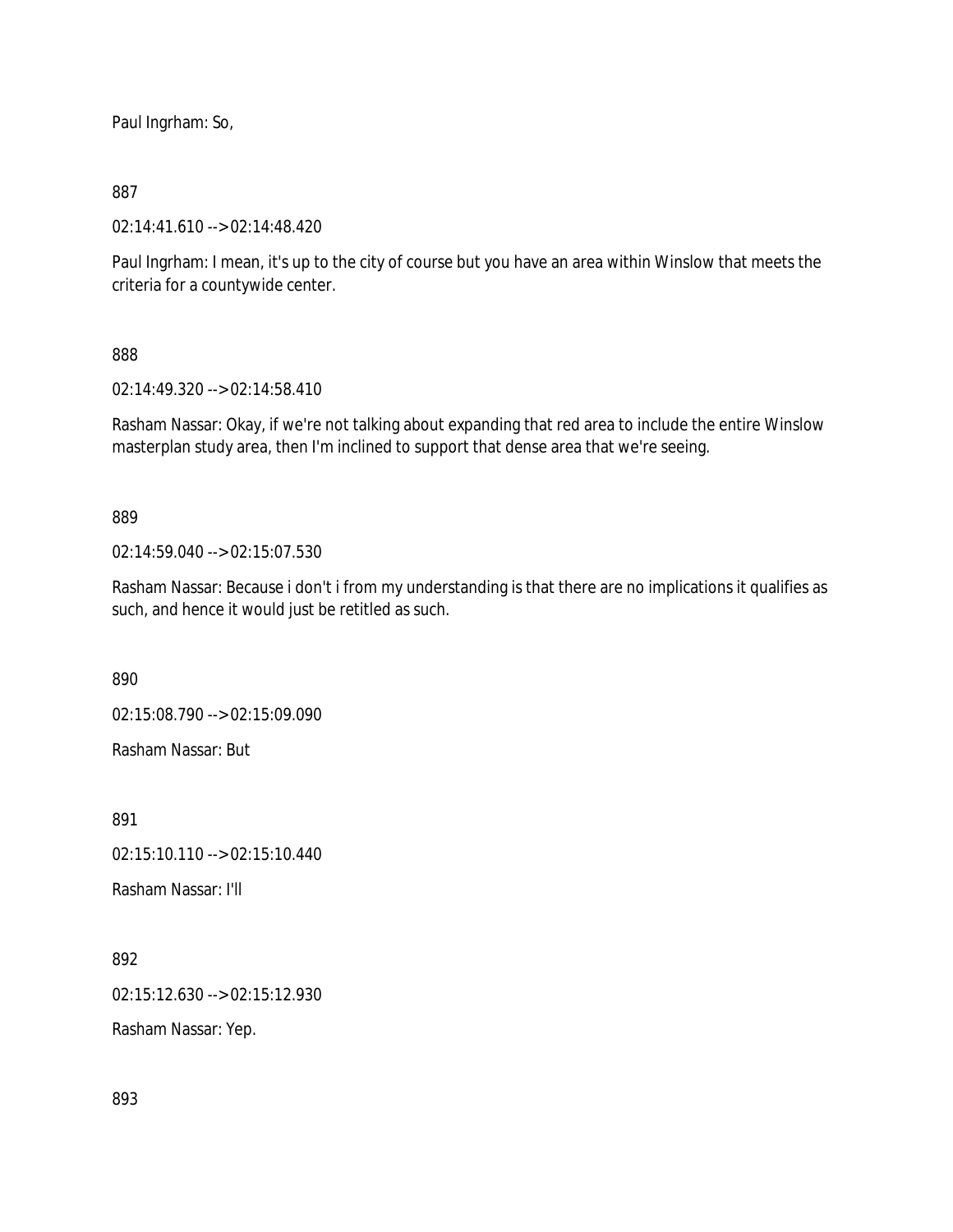02:15:12.960 --> 02:15:13.950

Rasham Nassar: Go ahead, Heather. Sorry.

894

02:15:14.040 --> 02:15:22.770

Heather Wright: Interrupt excuse me, and I just, I don't think I explained very well the county wide candidate center and what how that would play out.

895

02:15:23.280 --> 02:15:31.470

Heather Wright: And so I want to just briefly touch that. So if we decided to do the hatch area as a candidate countywide center and

#### 896

02:15:32.250 --> 02:15:44.850

Heather Wright: Then when we updated our comprehensive plan, we could choose as Paul was saying, we could choose to increase the density outside in certain areas to meet the activity units or we could not

#### 897

02:15:45.780 --> 02:15:57.180

Heather Wright: But what I understand is that in order for us to become a center in the future, we would have to be designated as a candidate countywide center.

898

02:15:58.140 --> 02:16:15.600

Heather Wright: So I'm just, I'm just presenting that and that would again be for the full hatched area if that was something that the Council wanted to entertain and as described to do to grey and red outlined area we currently meet the criteria to be a center.

899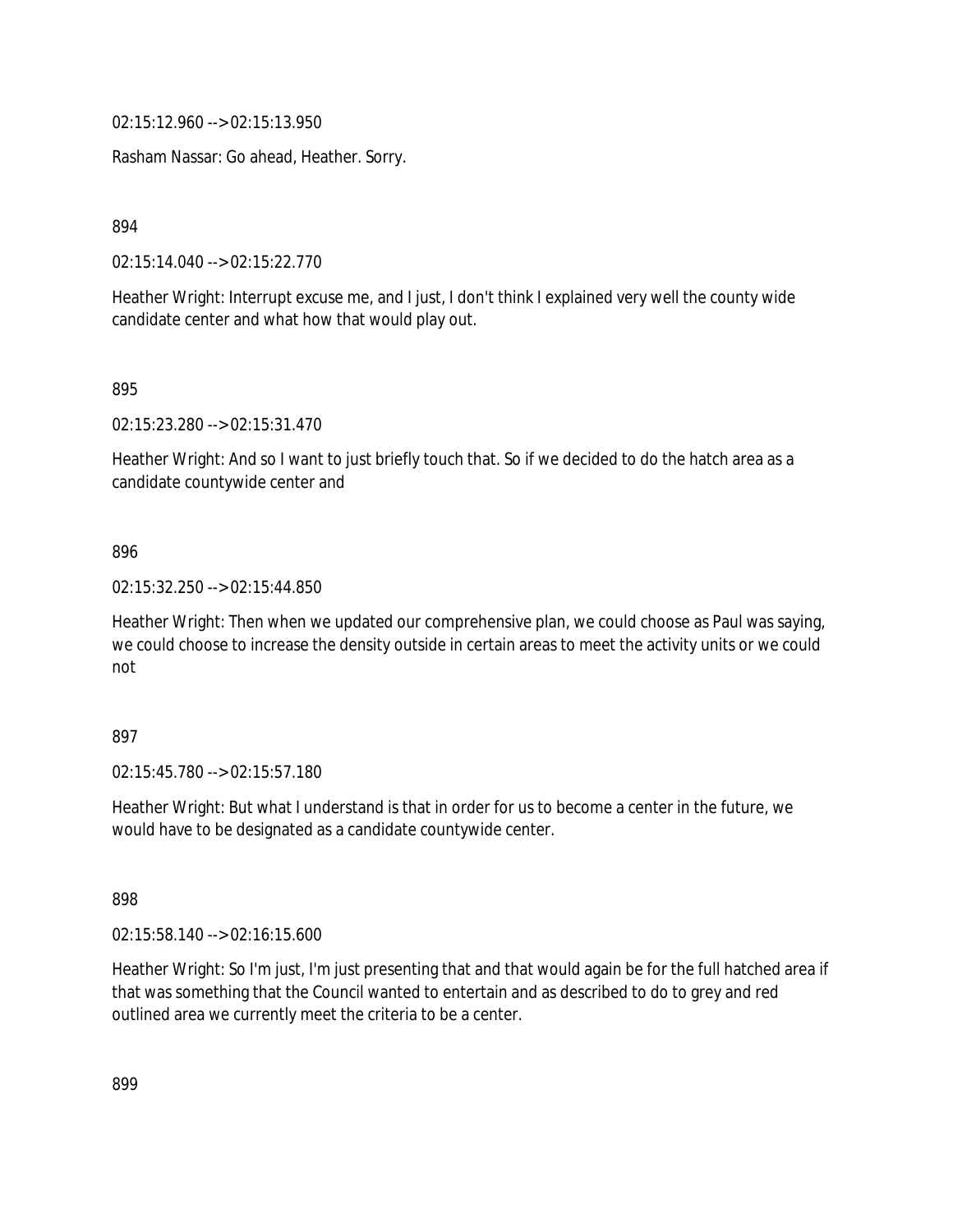02:16:17.490 --> 02:16:37.470

Leslie Schneider: And maybe if I could jump in a little bit. It sounds like if we had some major planning in place that where we wanted sort of the larger Winslow masterplan study area to be considered in the future because we had planning that was outside the

900

02:16:38.790 --> 02:16:41.190

Leslie Schneider: The gray. The outlined area.

901

02:16:43.080 --> 02:17:01.290

Leslie Schneider: To to basically we might want to go for the bigger section because we would have more area, then that would apply to this potential grant funding, but it seems like in our case, there's kind of low likelihood that that's that that outweighs the benefit of just going with a much smaller.

902

02:17:03.450 --> 02:17:04.650

Leslie Schneider: designated area.

903

02:17:06.240 --> 02:17:09.600

Heather Wright: Very well, said, Man Yes. That's how I understand it.

904

 $02:17:10.500 \rightarrow 02:17:15.090$ 

Leslie Schneider: Could we move to another hand up. Councilmember hi topless.

905

02:17:17.850 --> 02:17:27.810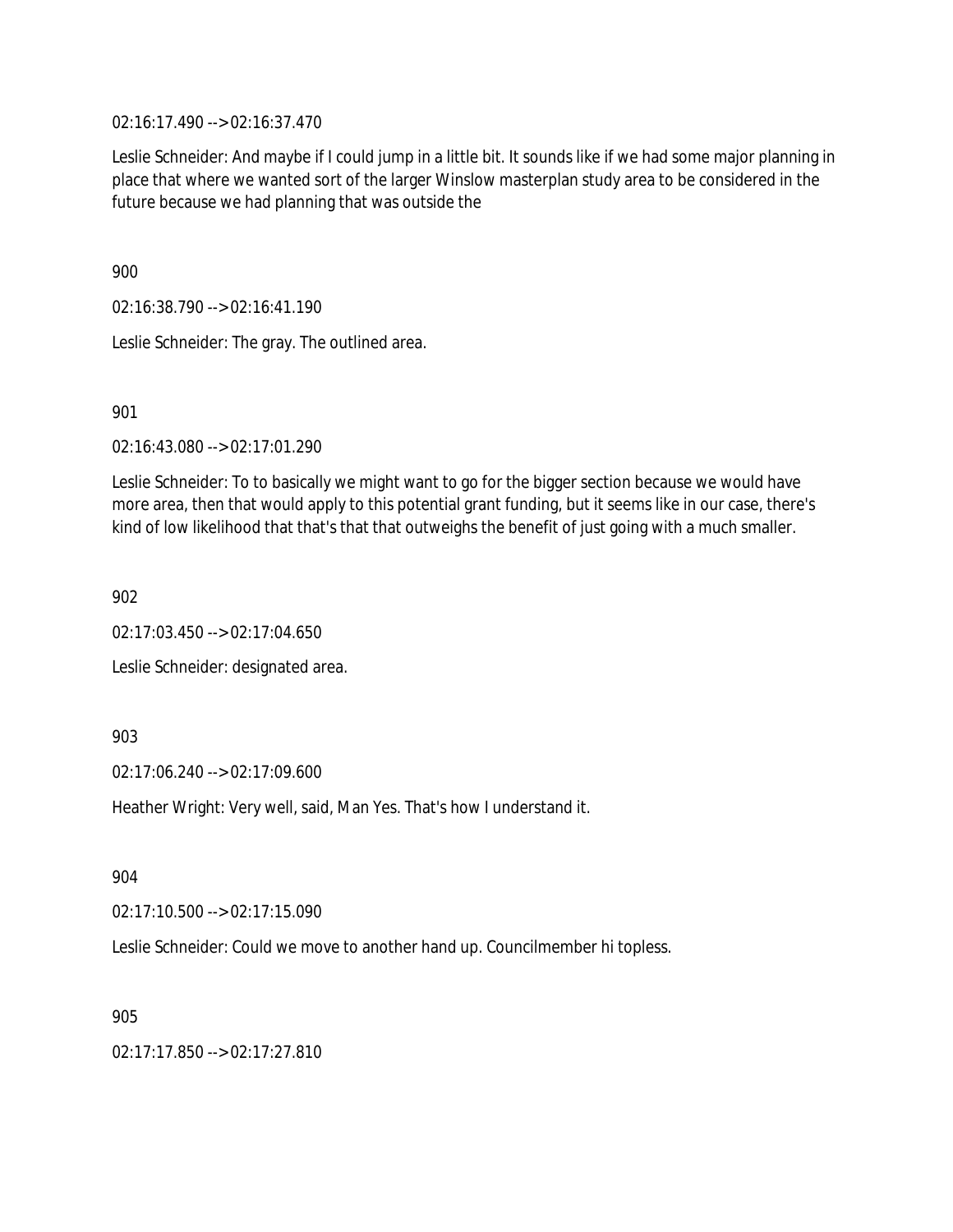Kirsten Hytopoulos: Not 100% I'm tracking, but I want to go back. I think probably the Paul and asked whether I understood him to say that we had minimal risk.

906

02:17:28.890 --> 02:17:36.600

Kirsten Hytopoulos: Of something like a large project winding up within this zone. I guess my concern was once we start

## 907

02:17:37.080 --> 02:17:53.730

Kirsten Hytopoulos: calling ourselves, allowing our any area to be designated a countywide planning area for any purpose, are we are we giving permission for any other jurisdiction or entity to be able to to place anything in our

## 908

02:17:54.870 --> 02:18:08.850

Kirsten Hytopoulos: You know, within that area. I'm just, I'm asking to try to ask a very broad question. I'm wondering whether we're starting to hear anything. Are we opening ourselves up to any other jurisdiction to have any authority to say that something can be regionally planned here.

### 909

02:18:11.040 --> 02:18:22.320

Paul Ingrham: No, and by projects I was talking about, like, if the city wanted to seek funding for transportation project on and so trying to envision like what types of projects.

910

02:18:22.950 --> 02:18:33.660

Paul Ingrham: You know, might be applied for in the future and would they support the center. So that's really kind of the key criteria that that PRC uses is, do those projects, support the center

### 911

02:18:34.140 --> 02:18:49.080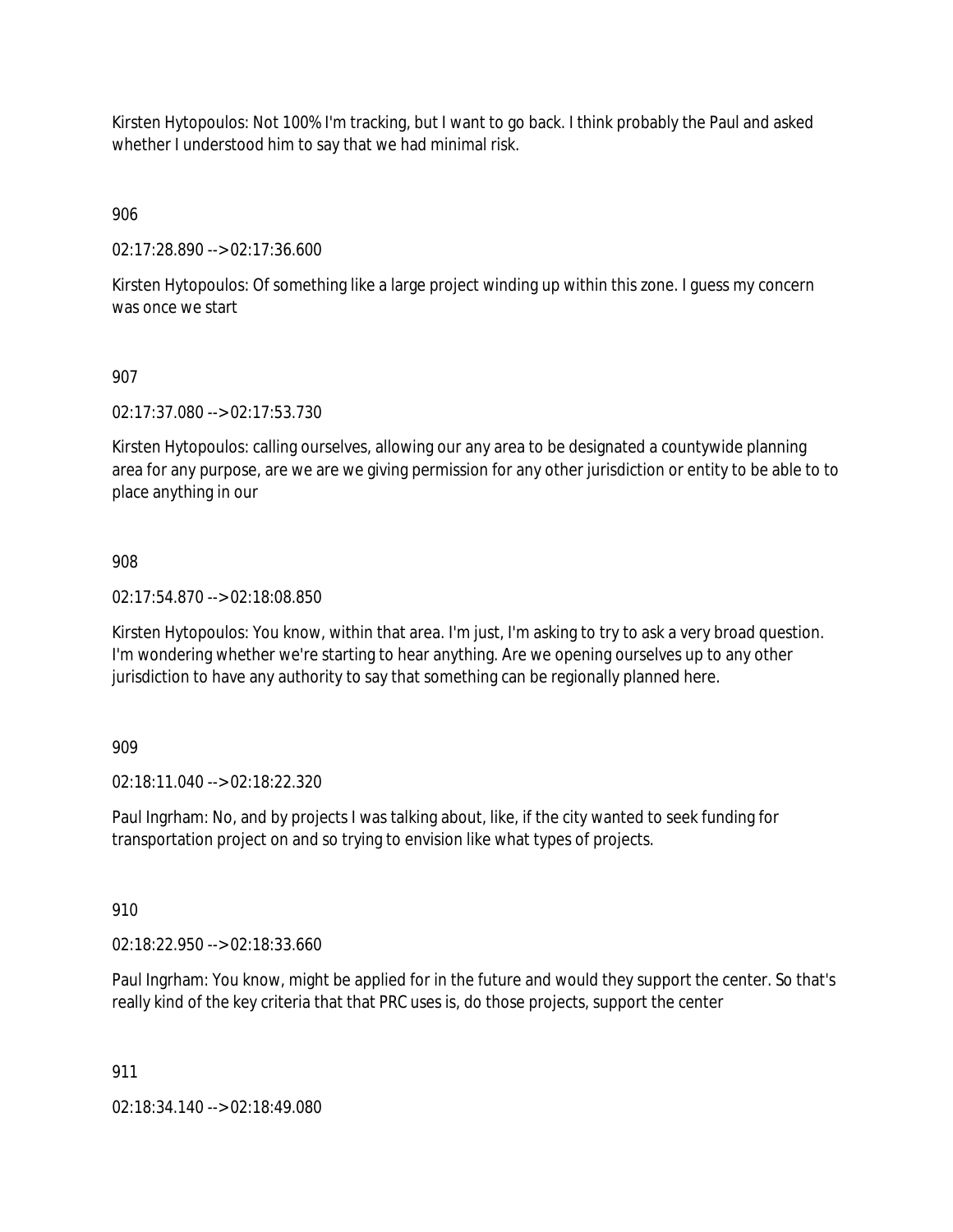Paul Ingrham: Now the county also distributes countywide funds not not kids up county as but k RCC distributes countywide funds and they use a similar type of criteria, but it could also be somewhat different. Sorry for getting all this complexity of different layers of government.

912

02:18:50.220 --> 02:18:57.180

Paul Ingrham: But no, it's, it would not imply that somebody else is going to come in and do a project within your center.

## 913

02:18:58.410 --> 02:19:09.870

Kirsten Hytopoulos: And I guess so. Just for Council, you know, I mean, I'm not. I'm not. And we're hearing. Everything is always going to be very reticent to start down any path. It's going to start to roll us into having any

### 914

02:19:10.410 --> 02:19:24.300

Kirsten Hytopoulos: Higher level position in regional planning as far as, of course, population allocation. I feel very defensive of our position our rural position. We've tried to establish

### 915

02:19:24.900 --> 02:19:39.330

Kirsten Hytopoulos: Regionally, and so I'm, I'm not ready to jump on the bandwagon yet so I know we're hearing reassurance. This isn't going to bring us any more automatic population allocation, but I'm feeling a little bit wary so

### 916

02:19:41.490 --> 02:19:44.130

Leslie Schneider: All right, thank you. Councilmember car.

917

02:19:45.540 --> 02:19:54.150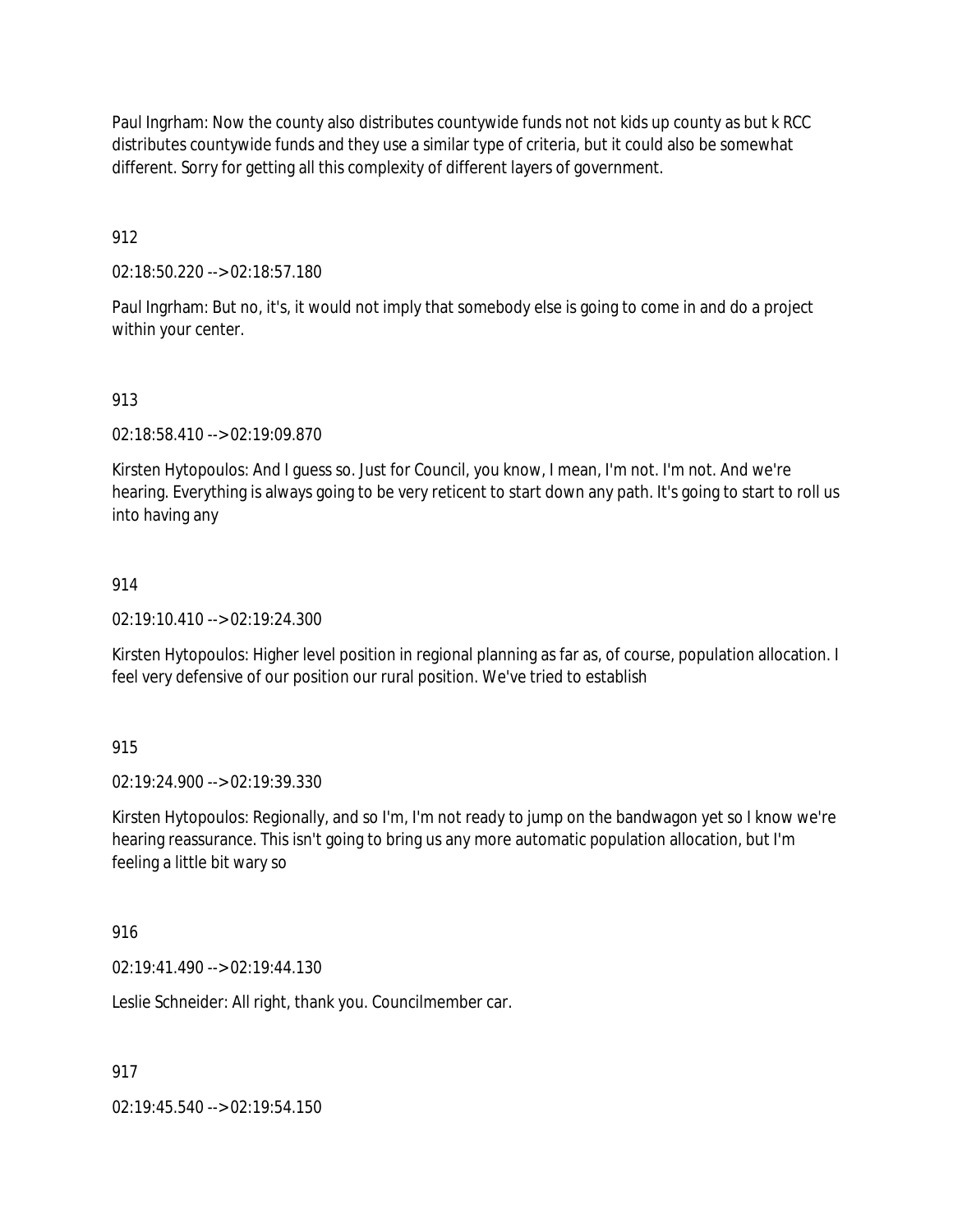Christy Carr: Thank you. I have a few questions summer general and then I think I have one sort of complicated one. But it's also general

918

02:19:55.290 --> 02:20:03.630

Christy Carr: Anyway, is the city required to designate Winslow as either a center or a candidate center.

919

02:20:05.790 --> 02:20:13.860

Heather Wright: And so that is a good question and I, when I was going through the exercise Winslow was like I mentioned in the

920

02:20:15.750 --> 02:20:34.470

Heather Wright: It's a county wide planning policies was designated as a town center and that was under vision 2040 and I don't know if that does require us and Paul, do you know if it would require us to choose one or the other because of our previous standing of a town center under vision 2014

921

02:20:36.240 --> 02:20:51.120

Paul Ingrham: As I understand it, and as I've been tracking the kind of the work on the county wide planning policies to date and of course they're evolving as they get get updated. But no, there's, there's no requirement. The city could

922

02:20:52.410 --> 02:21:04.170

Paul Ingrham: Ask to have its Town Center designation removed could not apply could decide not to apply to be a countywide center, it would have an impact on its ability to apply for some of those transportation

923

02:21:06.990 --> 02:21:20.490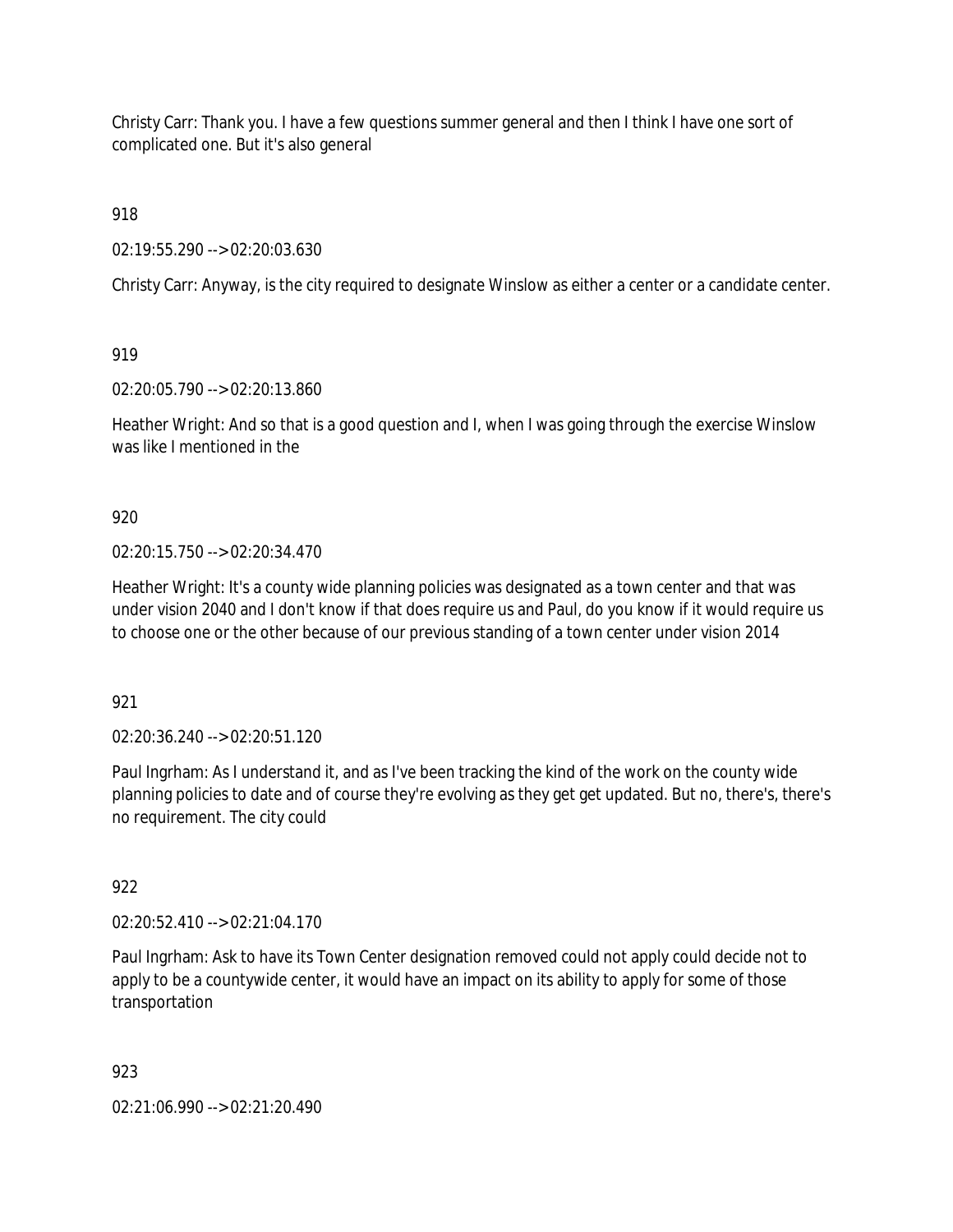Christy Carr: Thank you. And okay so related. It sounded like from what I heard. The only advantage, if you will, for doing that because if the purpose of designating a center is to

924

02:21:21.270 --> 02:21:29.520

Christy Carr: A place to plan for housing jobs and transportation, we already do that and Winslow, that's what Winslow's all about. So if the

925

02:21:30.030 --> 02:21:41.760

Christy Carr: The only other reason to designate a center is to be eligible for federal funding. I have two questions. One, I think it was in the staff memo and was said specifically that

926

02:21:42.870 --> 02:21:54.540

Christy Carr: That that may make Winslow eligible or the city eligible. So I wanted clarification on what that meant by May. And then also, and Paul, you might know this because of your familiarity with

927

02:21:55.650 --> 02:22:03.510

Christy Carr: Federal funding allocated through PS RC do other funding opportunities become available when you aren't eligible for federal funding.

928

02:22:05.430 --> 02:22:14.670

Heather Wright: I can respond to them a question. Councilmember card that was if we were a candidate countywide center versus a center.

929

02:22:15.240 --> 02:22:25.050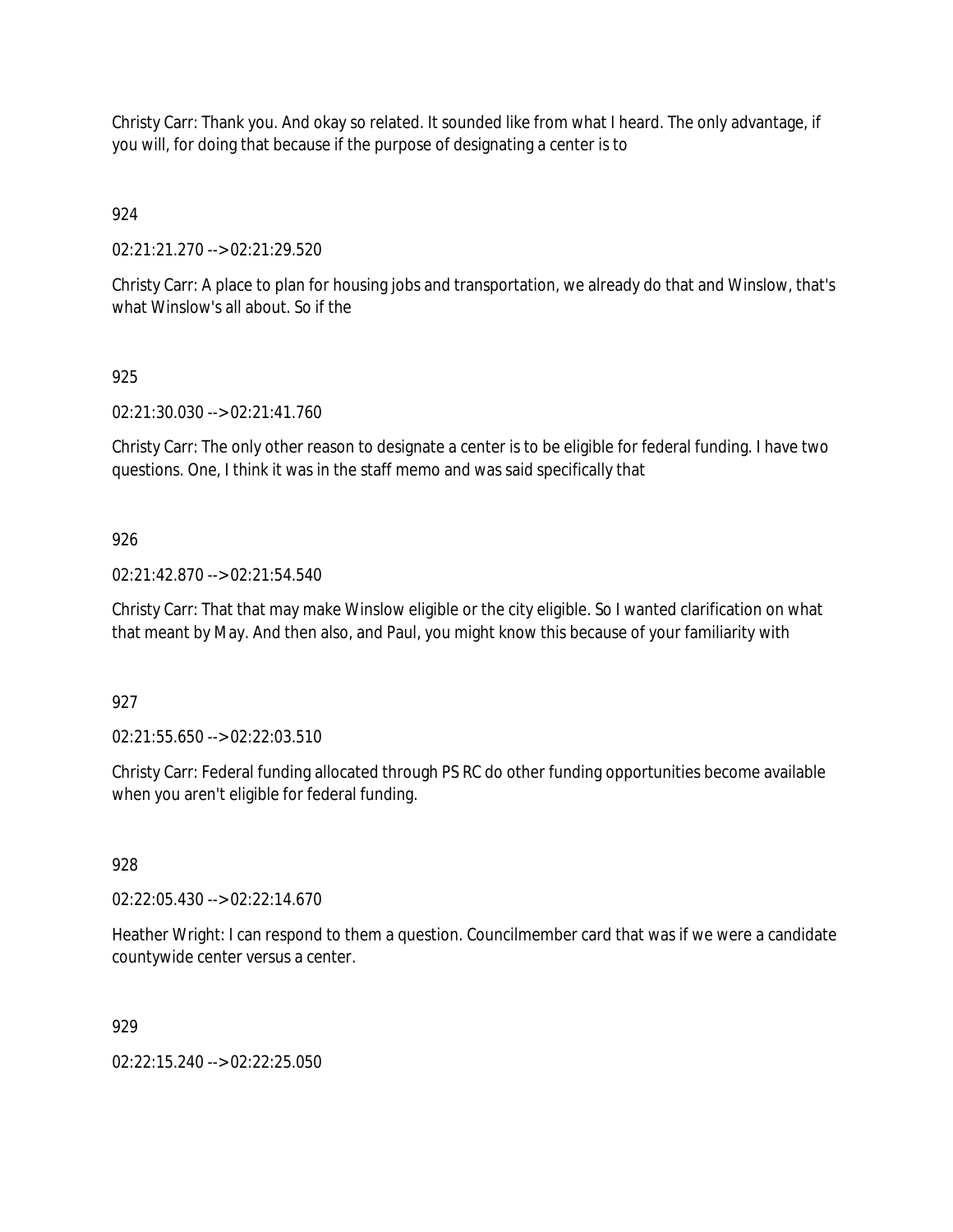Heather Wright: And I had reached out to Mr Ingram specifically to ask that question, and I think that would depend on how many people applied.

930

02:22:25.530 --> 02:22:36.330

Heather Wright: For the funding and if it would could potentially make us less competitive as a candidate county like center versus being center in Paul, you can correct me on that.

# 931

02:22:38.880 --> 02:22:53.640

Paul Ingrham: Well, I think that the question there is, right now that criteria that K RCC uses refers to the town centres. So until the new center designations are updated and then the funding criteria is updated.

## 932

02:22:54.780 --> 02:23:02.610

Paul Ingrham: No one can tell you exactly how that funding allocation is going to address the different types of centers that are designated

### 933

02:23:04.440 --> 02:23:12.750

Paul Ingrham: So that's why it's a may it's it's a to be determined, as you all as part of care CC rights those policies.

### 934

02:23:14.670 --> 02:23:23.340

Christy Carr: Thanks in, did you have any insight at all on potential other opportunities for funding when jurisdictions are sent when centers aren't eligible for federal funding.

### 935

02:23:25.170 --> 02:23:34.140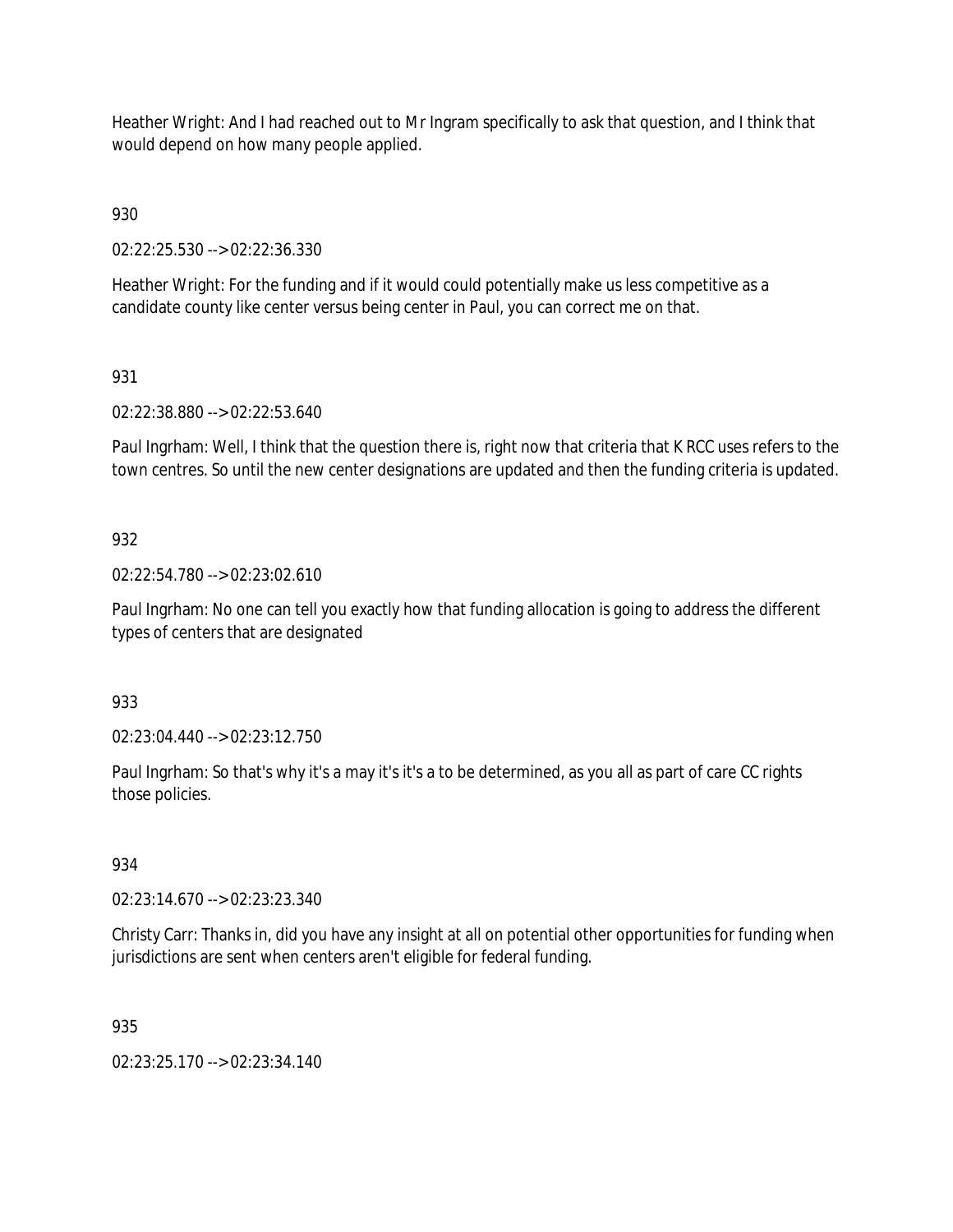Paul Ingrham: Federal funding is divvied up into a number of different kind of primary buckets, there's both the regional allocation and a countywide allocation.

936

02:23:36.240 --> 02:23:37.920

Paul Ingrham: If it's not supporting

937

02:23:39.000 --> 02:23:40.950

Paul Ingrham: And most of that funding does

938

02:23:42.690 --> 02:23:53.040

Paul Ingrham: Go towards projects that support centers. There are some other types, including some of the direct funding towards transit operators and then potentially

939

02:23:54.090 --> 02:24:12.570

Paul Ingrham: Some of the pedestrian and bicycle type funding. There are some set aside allocations for those in those cases, there tends to also be a priority for those places that are serving designated centers. So again, it gets to kind of what that criteria ends up being

940

02:24:14.940 --> 02:24:19.920

Paul Ingrham: It. So if it's a designated center. It may score more points as opposed to

941

02:24:20.970 --> 02:24:23.850

Paul Ingrham: Necessarily being available or not available.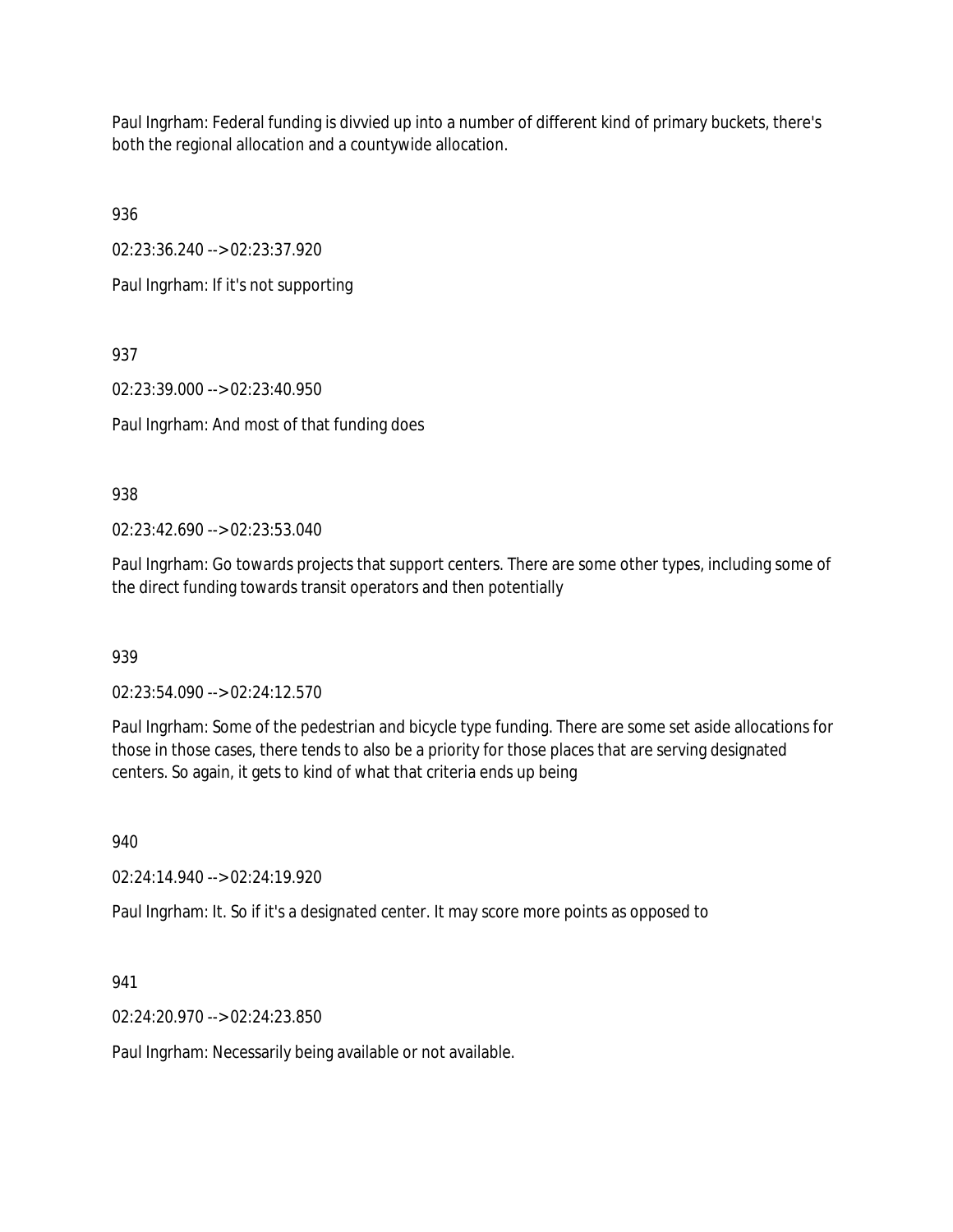02:24:26.010 --> 02:24:26.400 Christy Carr: Okay.

943

02:24:27.420 --> 02:24:37.980

Christy Carr: And if you'll just one more question, and hopefully it's not too convoluted, but it's something that's I've always been curious about, and it is somewhat in the context of deciding whether or not Windsor should be a center.

944

02:24:39.870 --> 02:24:49.440

Christy Carr: In our comp plan. We had a population demand showing that we have a capacity. We had a capacity under current zoning of

945

02:24:50.280 --> 02:24:58.230

Christy Carr: Just over 1100 residents and then the build of a lands analysis showed that the majority of our are 70%

946

02:24:58.830 --> 02:25:08.370

Christy Carr: Of our capacity was outside of Winslow, and in our conservation areas. So does that sort of flip flop of where we want our growth and where we have capacity for growth.

947

02:25:08.760 --> 02:25:26.550

Christy Carr: Should that factor into our decision of whether or not to either designate Winslow as a center at all, or have the larger area as a candidate center or just in general, maybe if either of you have thoughts about that sort of what I've called very technically a flip flop.

942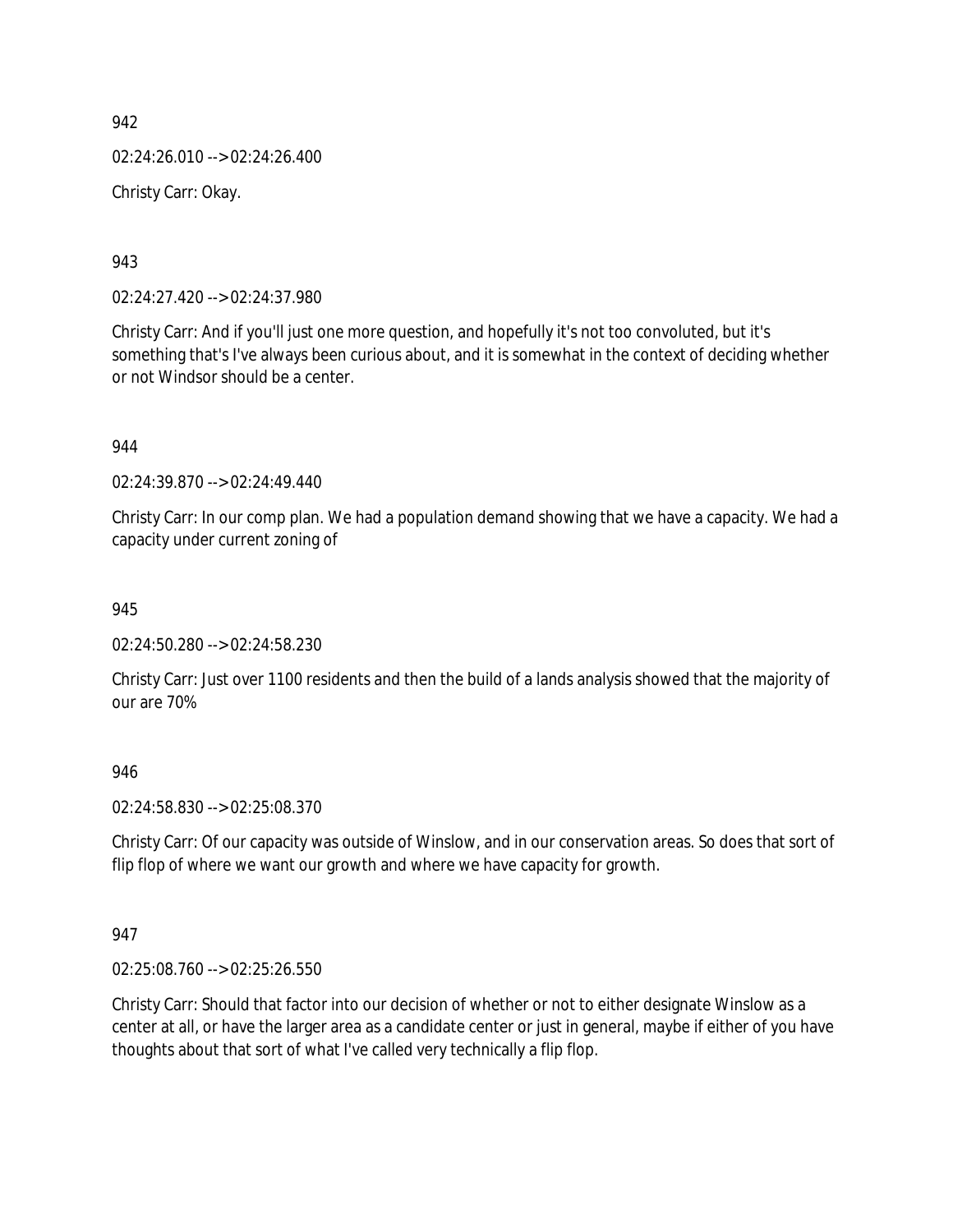02:25:31.350 --> 02:25:38.220

Heather Wright: I don't have Mexican to that I can think more about an immediate answer. Yeah.

949

02:25:38.250 --> 02:25:51.210

Paul Ingrham: It council member. I guess I would just say, I think you reflected Winslow really it already has a concentration of jobs and housing and services. It functions as a center and so

950

02:25:51.870 --> 02:25:57.600

Paul Ingrham: What the county wide planning policies are trying to do is to recognize the places that are that way.

#### 951

02:25:57.900 --> 02:26:05.640

Paul Ingrham: As opposed to trying to impose something on the city is trying to recognize that Winslow has these things it has this density to

952

02:26:06.090 --> 02:26:20.160

Paul Ingrham: Act as a center and people in your community, treat it as a center people come to it they receive services there. So it's a way of recognizing that these are the centers within our different communities across the kids up County.

953

02:26:21.660 --> 02:26:33.150

Paul Ingrham: That there's more capacity outside of Winslow, that certainly a broader city planning. Question for you all to contemplate as you update your conference of plan.

954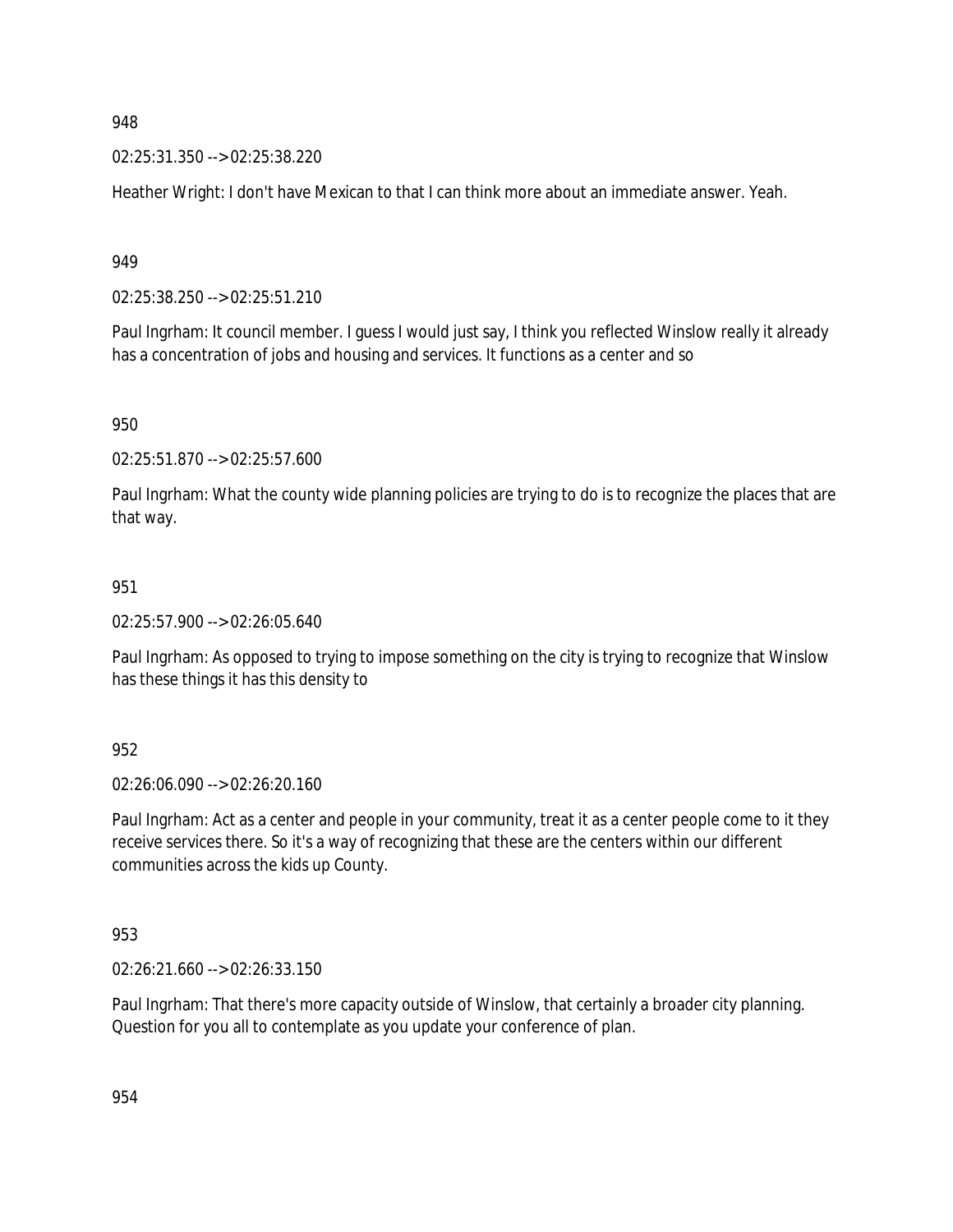02:26:33.660 --> 02:26:38.070

Paul Ingrham: And certainly if the city wanted to go to an approach of kind of essentially

955

02:26:38.460 --> 02:26:52.050

Paul Ingrham: Reducing density in Winslow and trying to spread growth across the entire island. I mean, that would be hypothetically a way of saying no, we don't really want a center. We want growth to be just kind of peanut butter it across the city.

956

02:26:54.270 --> 02:27:01.800

Paul Ingrham: So, I mean, if the city wanted to go in a completely different direction than you. Certainly, maybe it wouldn't need to be a center.

957

02:27:02.190 --> 02:27:13.830

Paul Ingrham: But I'm just reflecting on the work that you've done today as really emphasize Winslow being in a very livable walkable center of services and people in jobs.

958

02:27:15.330 --> 02:27:17.880

Christy Carr: Yeah. And please, I don't want my question to

959

02:27:19.470 --> 02:27:31.380

Christy Carr: For anyone to think that I want to start dispersing our growth across the island. I'm very much in favor of centers and our and our land you strategy that's articulated in the Comprehensive Plan by

960

02:27:31.890 --> 02:27:33.000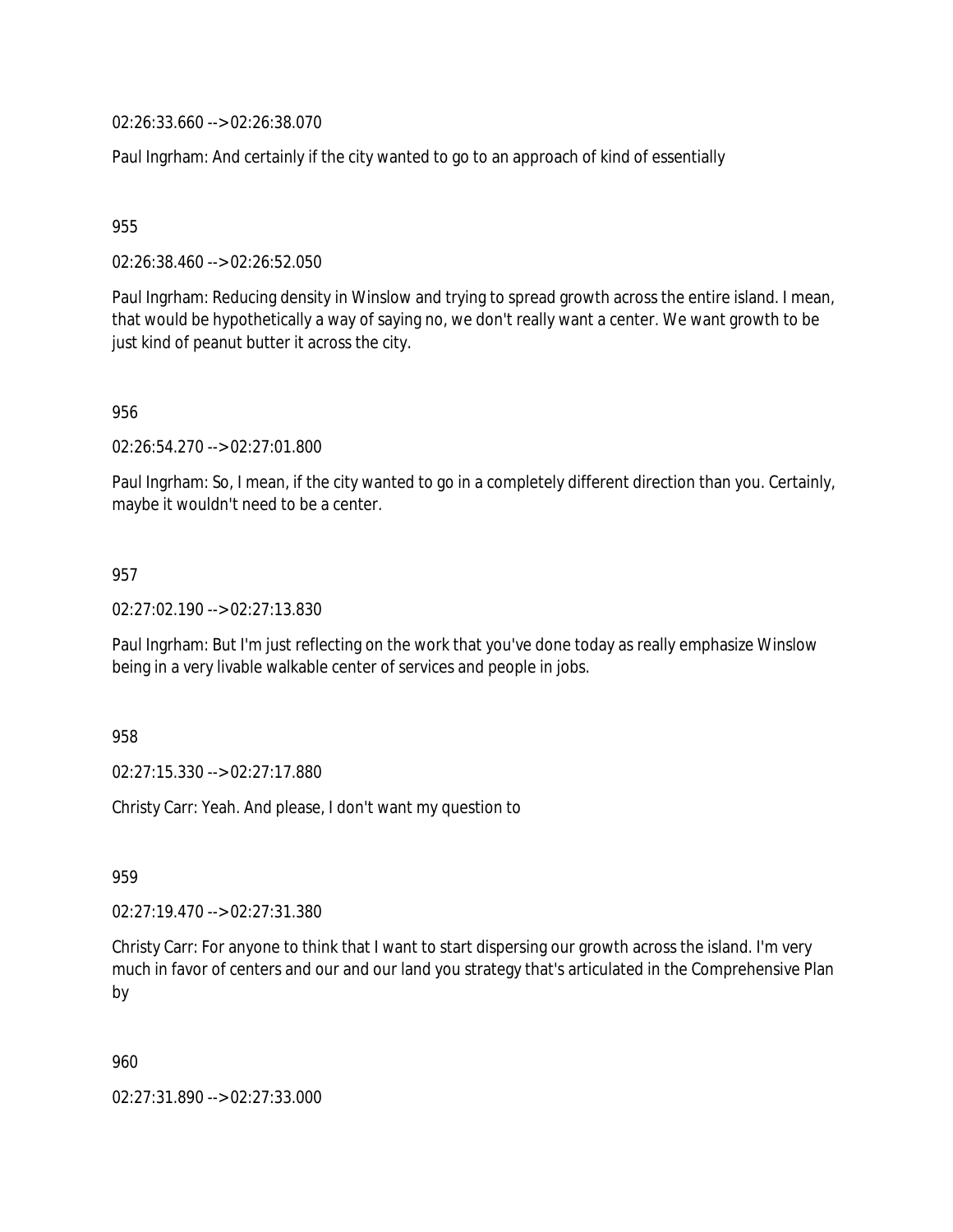Paul Ingrham: My apologies for

961

02:27:33.180 --> 02:27:35.070

Paul Ingrham: Creating a distorted perception like that.

962

02:27:36.810 --> 02:27:37.590

Leslie Schneider: Heather did

963

02:27:38.850 --> 02:27:46.860

Leslie Schneider: You were giving us a pause, and we really took that and ran with it. Did you have more that you needed us to go through, or is this sort of at the end.

964

02:27:47.430 --> 02:28:02.190

Heather Wright: Um, so this is the end of the center's and then I was just going to give a brief update on what we've done with a PRS RC vision 2020 plan and just present the OFM numbers that we've received the population projections on the island.

965

02:28:02.820 --> 02:28:12.960

Leslie Schneider: Okay. So just as a time check folks for any comments that you might have for Heather after this, we're probably about 45 minutes behind right now. Okay.

966

02:28:14.370 --> 02:28:24.810

Heather Wright: I can be really quick. If you'd like me to proceed to the next part. Okay, thank you. Um, so as I mentioned in this is the, the other memo included in your packet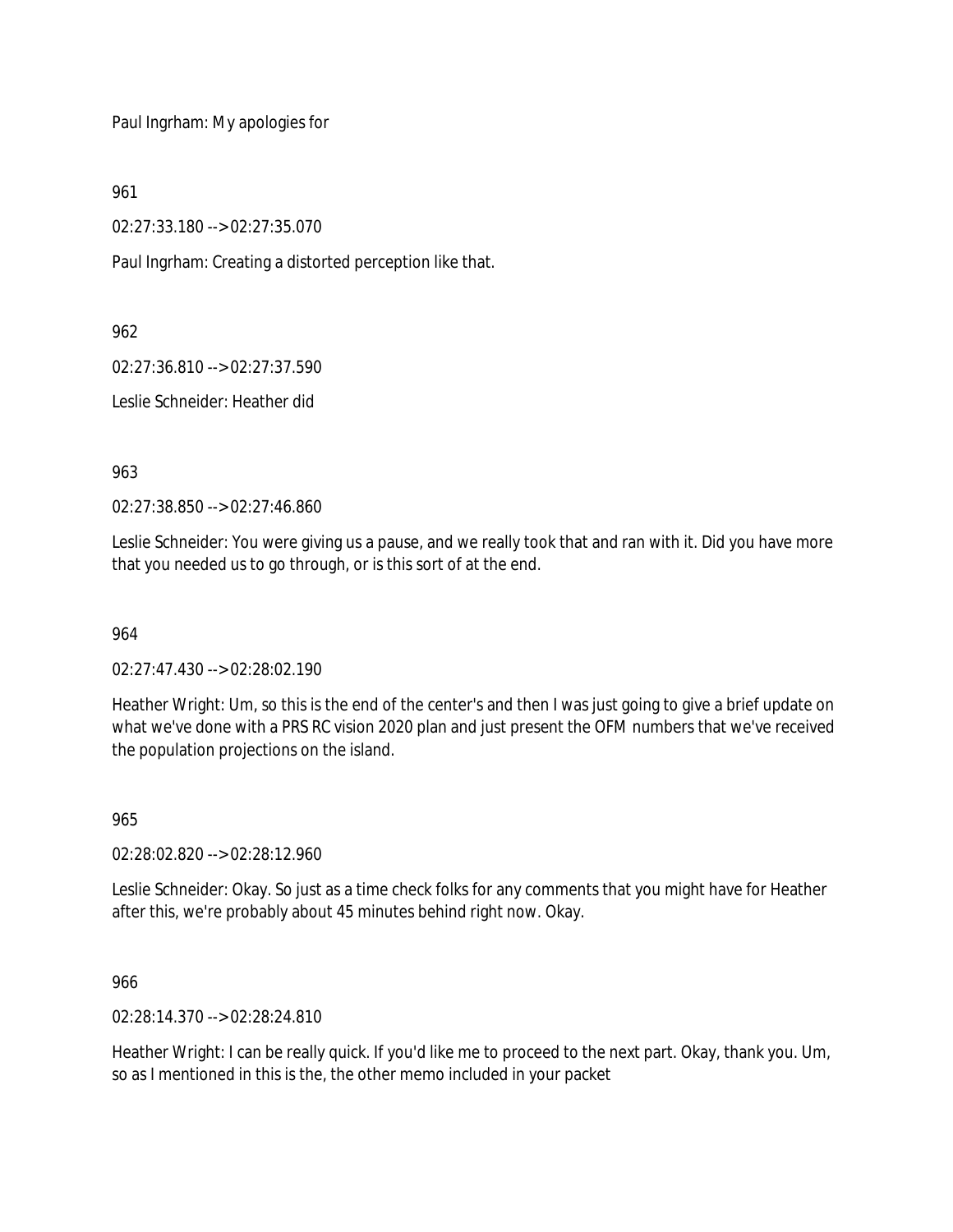02:28:25.860 --> 02:28:36.450

Heather Wright: I first came to you all. In August of last year and introduced vision 2050 and then in November. You all received or some of you received not our new Council members.

968

02:28:37.470 --> 02:28:54.570

Heather Wright: The exercise that was held by our elected that the key RCC retreat. And that was the first exercise that that had happened on between the high capacity transit communities that I spoke of earlier as far as what the population projection

969

02:28:55.500 --> 02:29:06.450

Heather Wright: And how much population that Bainbridge Island may absorb and at that time there was some consensus that was formed. And I just wanted to let you know that we haven't had any further conversations

970

 $02.29.07.170 -> 02.29.17.160$ 

Heather Wright: As a group, but to remind you, it was generally accepted that out of that 34,000 that Bainbridge Island may absorb potentially 4500

971

02:29:17.610 --> 02:29:31.080

Heather Wright: And so I provided you all a memo and I just wanted to update the memo that I'd given to you all. Before that slightly changed because we have some new numbers we received

972

02:29:32.100 --> 02:29:55.050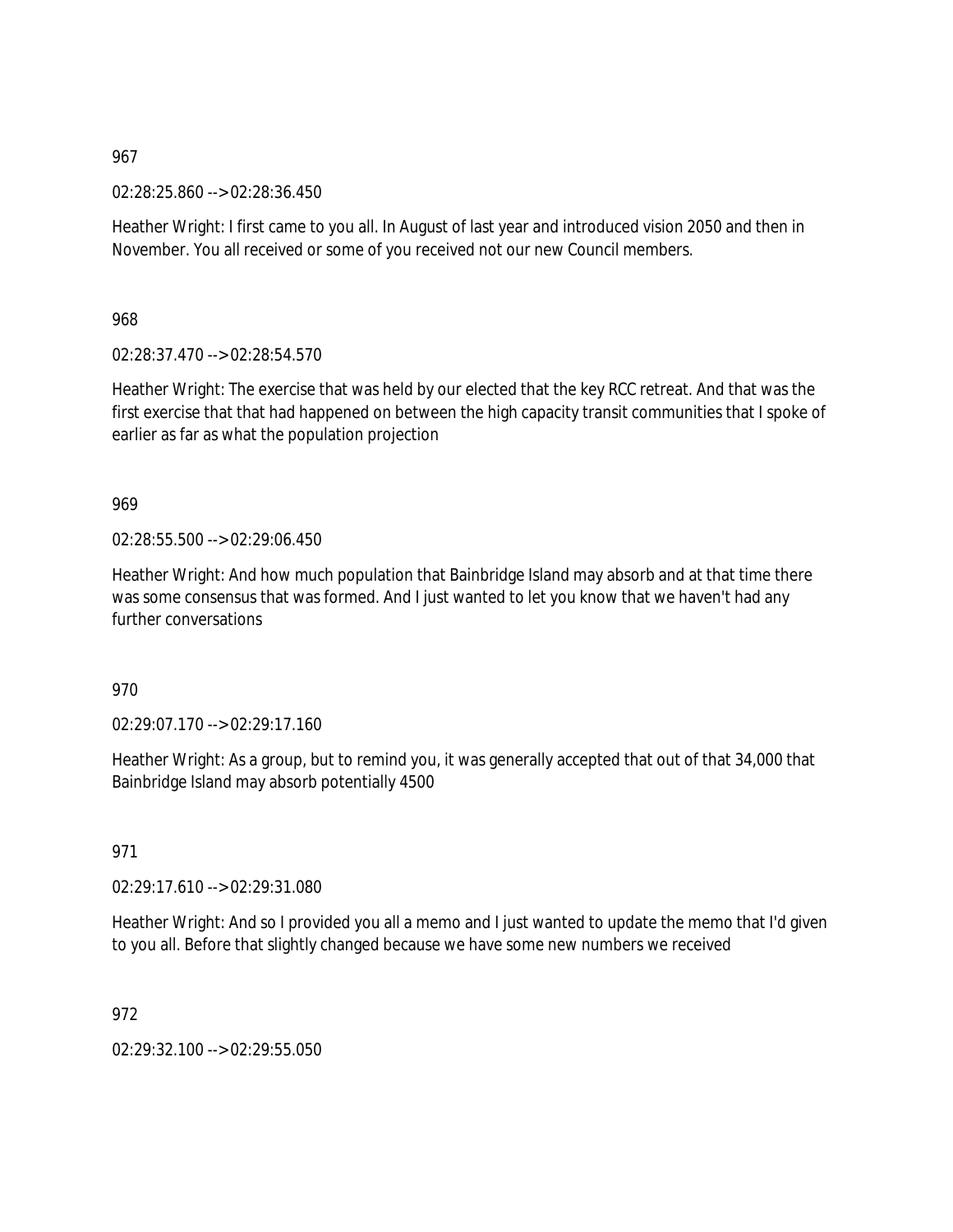Heather Wright: Excuse me, that the 2017 our backup. The 2017 comprehensive plan projects of population growth of 28,616 by 2034 2034 excuse me, and that equates to about 4780 year resonance and I just wanted to inform council that

973

02:29:55.860 --> 02:30:07.500

Heather Wright: We received from the state, but the actual growth that we've experienced in the city, maybe 20 years of 2015 and 2020 is 1630 residents. So if we were

974

02:30:07.950 --> 02:30:12.240

Heather Wright: To subtract that from the 4500 year anticipated to absorb

#### 975

02:30:13.200 --> 02:30:23.430

Heather Wright: From the amount that we are now are up to date by OFM and the amount that we may have to plan for and our next comp plan update. It's actually

#### 976

02:30:23.850 --> 02:30:36.180

Heather Wright: Smaller than the memo that I provided you all in November, it's closer to 280 resident. So, it's a smaller amount. And just to remind you, you all have asked for these updates.

#### 977

02:30:37.020 --> 02:30:43.320

Heather Wright: As I said in the earlier slides that the the directors are going to be meeting in September, November.

### 978

02:30:43.620 --> 02:30:56.580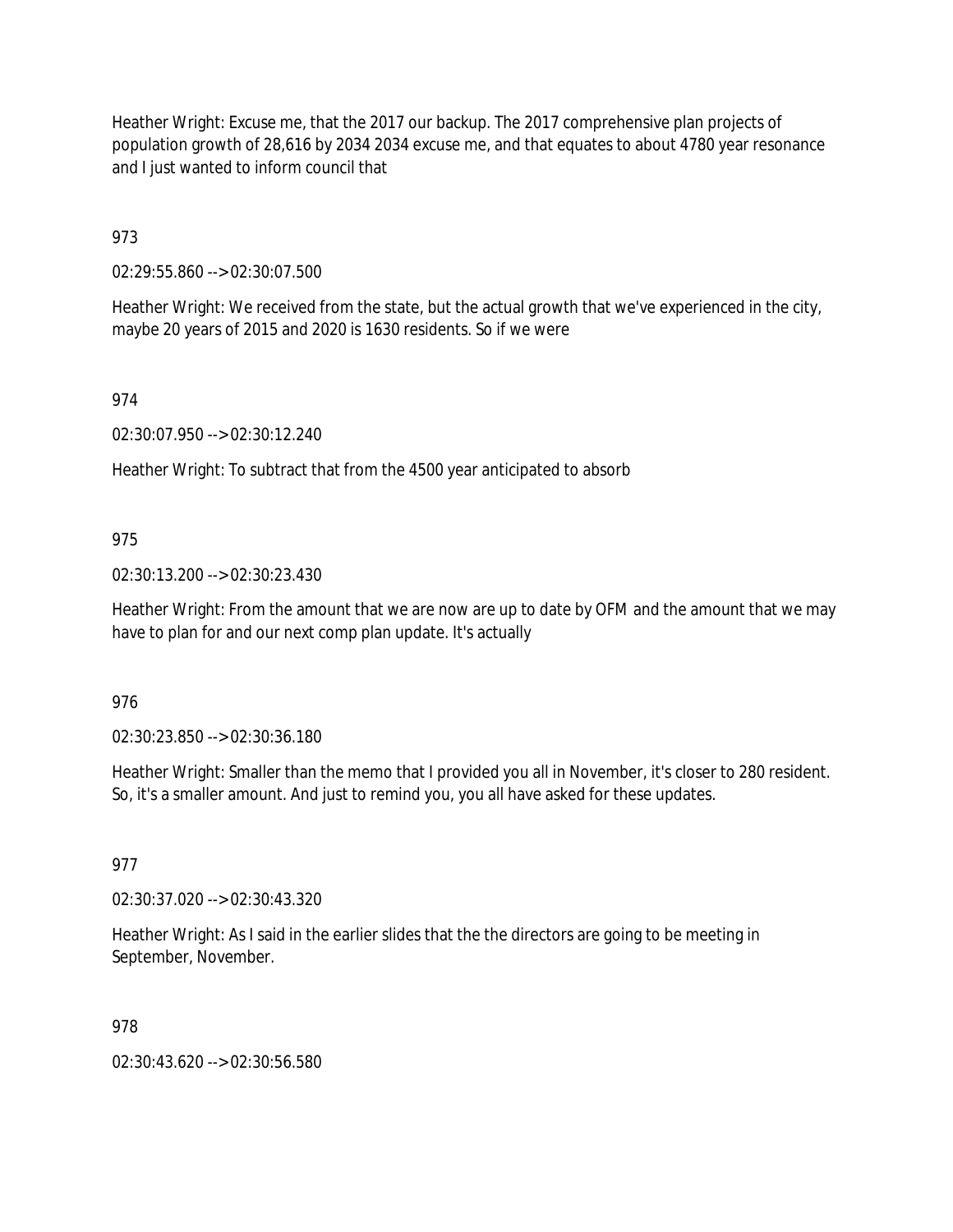Heather Wright: There may they may be starting some of those conversations again and I'm committed to providing you all updates as they occur. And we won't be doing any further decisions, of course, until we do our comp plan after you in 2024

979

02:30:58.110 --> 02:31:02.310

Heather Wright: And that concludes my presentation this evening. Thank you.

980

02:31:03.420 --> 02:31:08.100

Leslie Schneider: Thank you very much header. My juicy. A couple hands up. So COUNCILMEMBER car.

981

02:31:19.230 --> 02:31:21.960

Leslie Schneider: Alright, so how about some awareness are

982

02:31:22.800 --> 02:31:23.430

Rasham Nassar: You. Thank you.

983

02:31:25.320 --> 02:31:28.890

Rasham Nassar: And thank you again planning director right

984

02:31:30.120 --> 02:31:47.760

Rasham Nassar: I'm going back to that figure that's really that's interesting to hear because I think I was running off a figure that was closer to 680 or so on top of the 2036 number so it's it's interesting, interesting to see that it's actually fewer than that.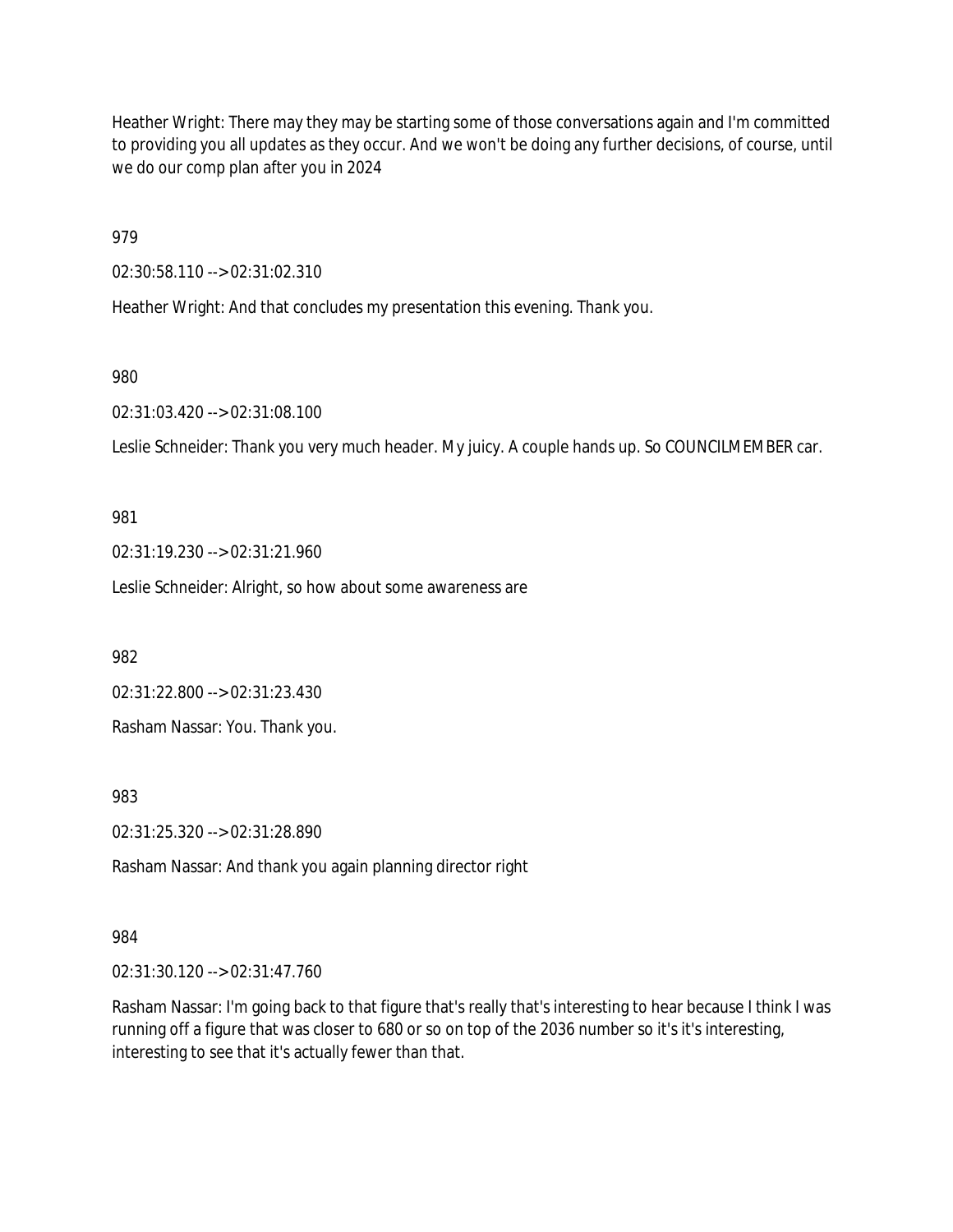02:31:49.620 --> 02:32:04.800

Rasham Nassar: It would be helpful, along with with these materials, if in the future. And when we talk about any potential or any land use policy.

986

02:32:06.210 --> 02:32:23.220

Rasham Nassar: Decision that maybe before the Council specifically related to changes in zoning that we have that number on hand. I know sometimes these figures get lost and agenda materials and I usually go back and have to hunt for them or I'll Thumbtack it to my wall.

987

02:32:24.420 --> 02:32:35.400

Rasham Nassar: But I think it's important to keep that number in mind when we're talking about Bainbridge Island capacity and the requirement in terms of the population from the, from the state that we are

988

02:32:36.750 --> 02:32:43.830

Rasham Nassar: Expected to meet in order to be consistent or compliant with the breath Management Act. And then on top of that.

989

02:32:44.400 --> 02:32:49.920

Rasham Nassar: And I I've asked this question. So many times, but I'm going to ask it again and ask for your confirmation

990

02:32:50.640 --> 02:33:02.610

Rasham Nassar: That number two at at when we say that we may have to accommodate for that, um, to what extent do we need to accommodate for that. In other words, to what extent do the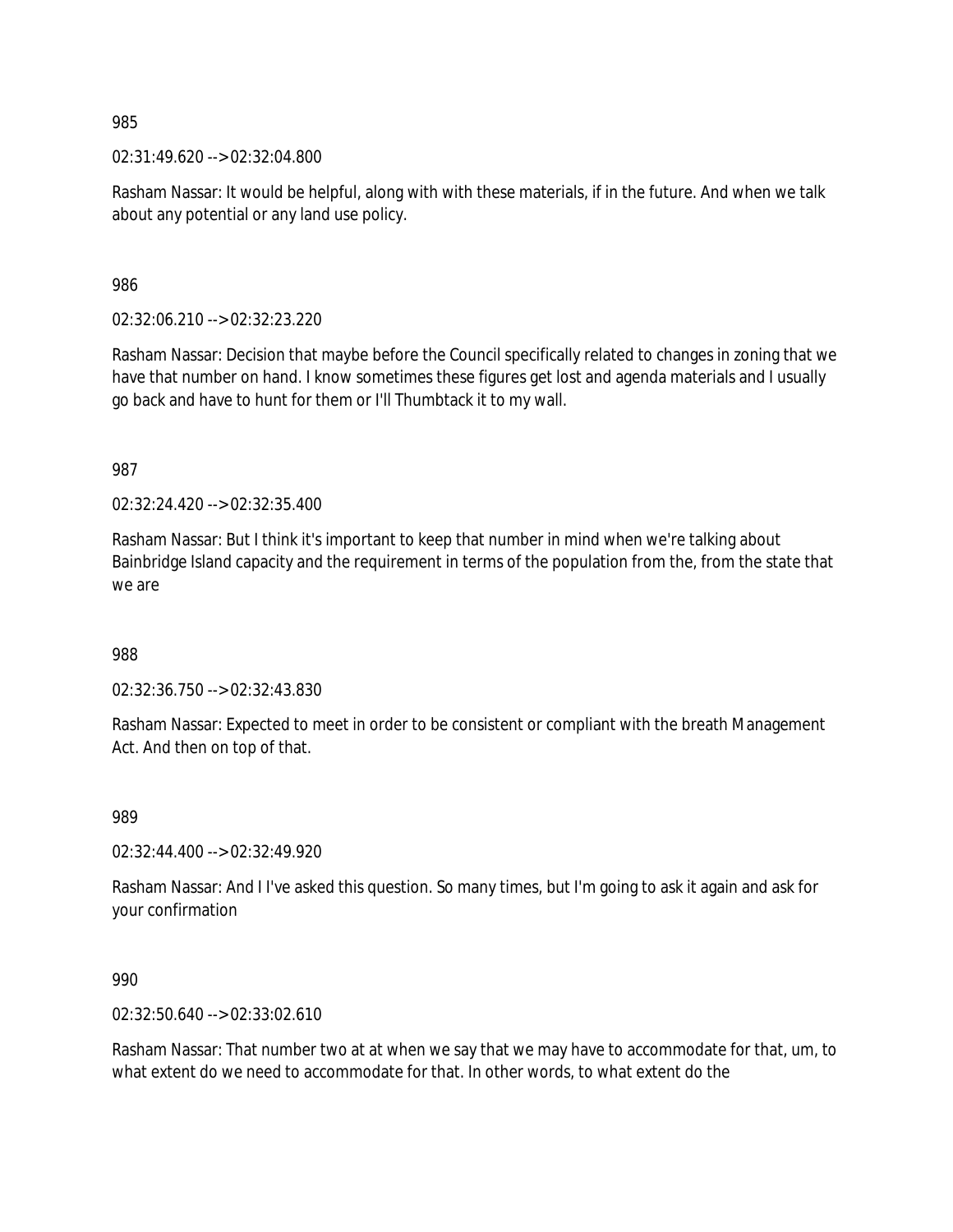02:33:03.120 --> 02:33:16.590

Rasham Nassar: Density the policies that we have on the books that allow for density increases over underlying zoning contribute to that, for example, at us. I understand or not a factor of consideration.

992

02:33:17.820 --> 02:33:20.580

Rasham Nassar: In the, what is it, the report that you're talking about.

993

02:33:23.100 --> 02:33:39.780

Rasham Nassar: About the the buildable LAND. LAND plan from the county. Right. So when we're talking about zoning. We don't add in all of the layers of density programs and policies that exist on the books so so it could be the case that

994

02:33:40.530 --> 02:33:51.420

Rasham Nassar: We don't have to change our zoning. Correct. It could be the case that we accommodate those 280 residents through an eight a robust edu program or through our

995

02:33:52.980 --> 02:33:59.250

Rasham Nassar: What are we talking about the bonus far as density incentive programs specifically for affordable housing.

996

02:34:00.750 --> 02:34:08.700

Rasham Nassar: I'm system, making a whole bunch of assumptions here and I would like your clarification on that. And then I would like and hopefully my colleagues would agree.

997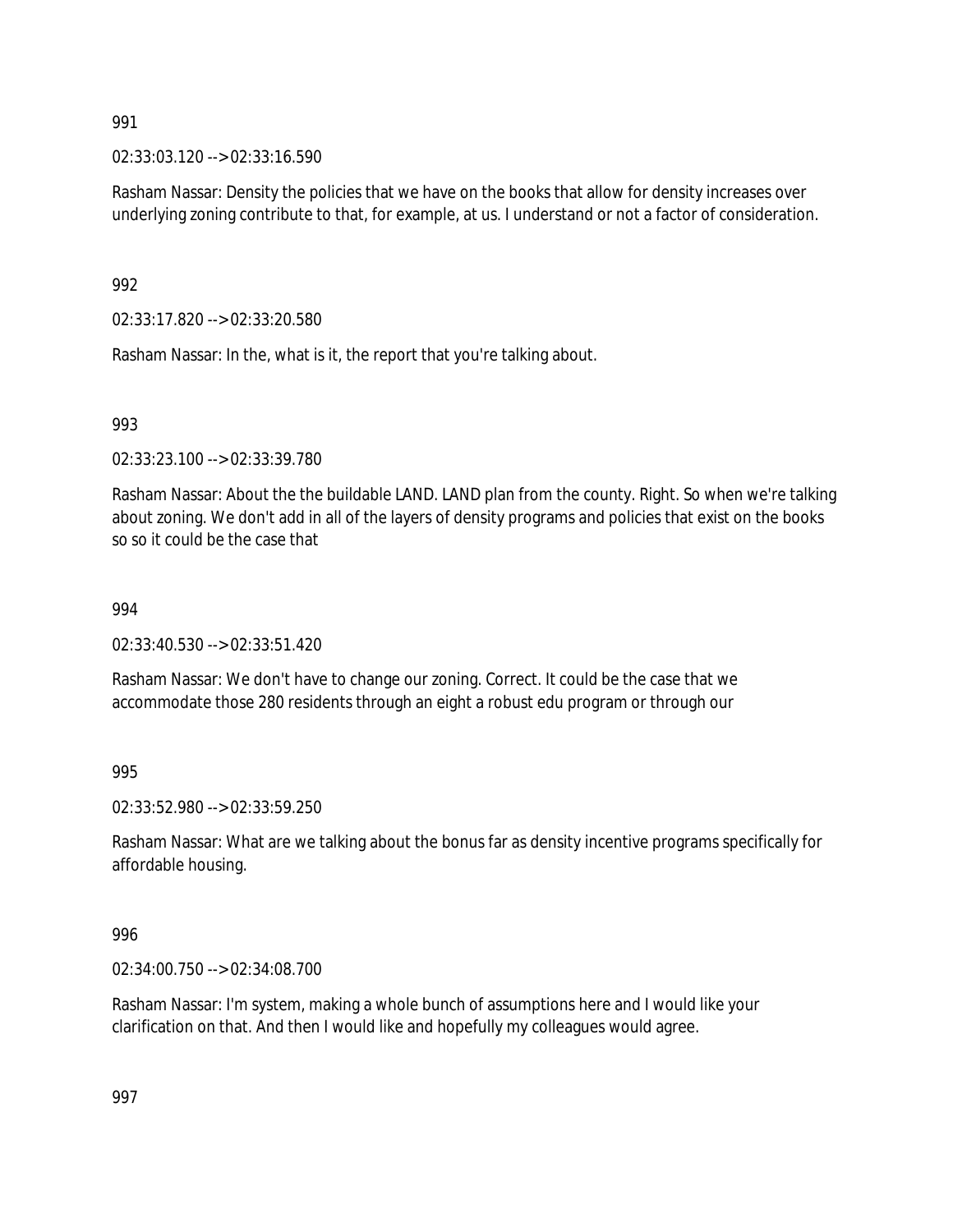02:34:09.720 --> 02:34:16.320

Rasham Nassar: That when we discuss these figures that we have that clarification also attached great

998

02:34:17.010 --> 02:34:27.270

Heather Wright: Thank you for asking. And I will. I just want to pull up this graphic again to kind of help frame it because this has been really helpful for me. So if vision.

999

02:34:28.530 --> 02:34:37.950

Heather Wright: Is requiring that high capacity transit communities to absorb a certain amount of projected growth and then we will be planning for that growth.

1000

02:34:38.400 --> 02:34:45.480

Heather Wright: What we're seeing right now is that we can accomplish that with our current zoning and that to meet the

1001

02:34:46.470 --> 02:34:57.120

Heather Wright: Vision that are 2036 comprehensive plan is only shy of less than 300 of a population. So, um,

1002

02:34:57.660 --> 02:35:08.970

Heather Wright: I want to also say that vision 2050 is updated every 10 years. So what we may be needing to do and the next comprehensive plan update after the

1003

02:35:09.420 --> 02:35:24.600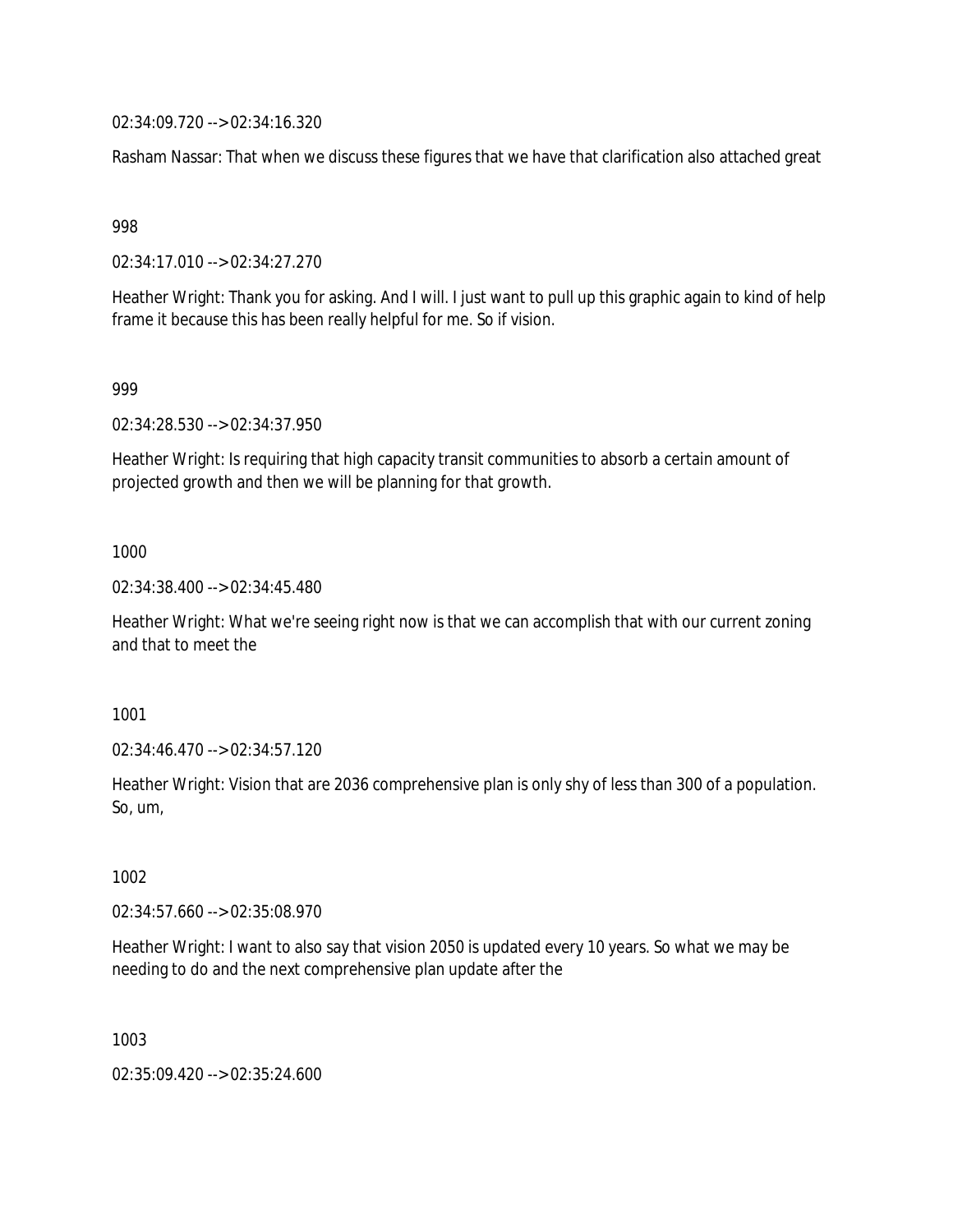Heather Wright: 2024 to meet the next comp plan and we may be informed by that which could require a change because things are always changing with population and how much that you are asked to anticipate

1004

02:35:25.320 --> 02:35:36.330

Heather Wright: But I will say that the numbers that we have right now support from my understanding that we are not going to me to increase our density to

1005

02:35:36.810 --> 02:35:45.930

Heather Wright: Demonstrate that we can support the growth that we're honored to have by 2058 if we are designated as an HTTP I

1006

02:35:46.410 --> 02:35:53.610

Heather Wright: That appears to be clear to me because the number that we're finding to figure right now. This is relatively low

1007

02:35:54.120 --> 02:36:04.620

Heather Wright: And this is my first time going through this process. So I will admit to this council that I'm also very new and I'm learning along the way. And we do have

1008

02:36:05.250 --> 02:36:15.030

Heather Wright: Our staff Jennifer Sutton is very experienced and has been through this process and understand the intricacies of how we have to meet the PS RC requirements.

1009

02:36:16.140 --> 02:36:28.590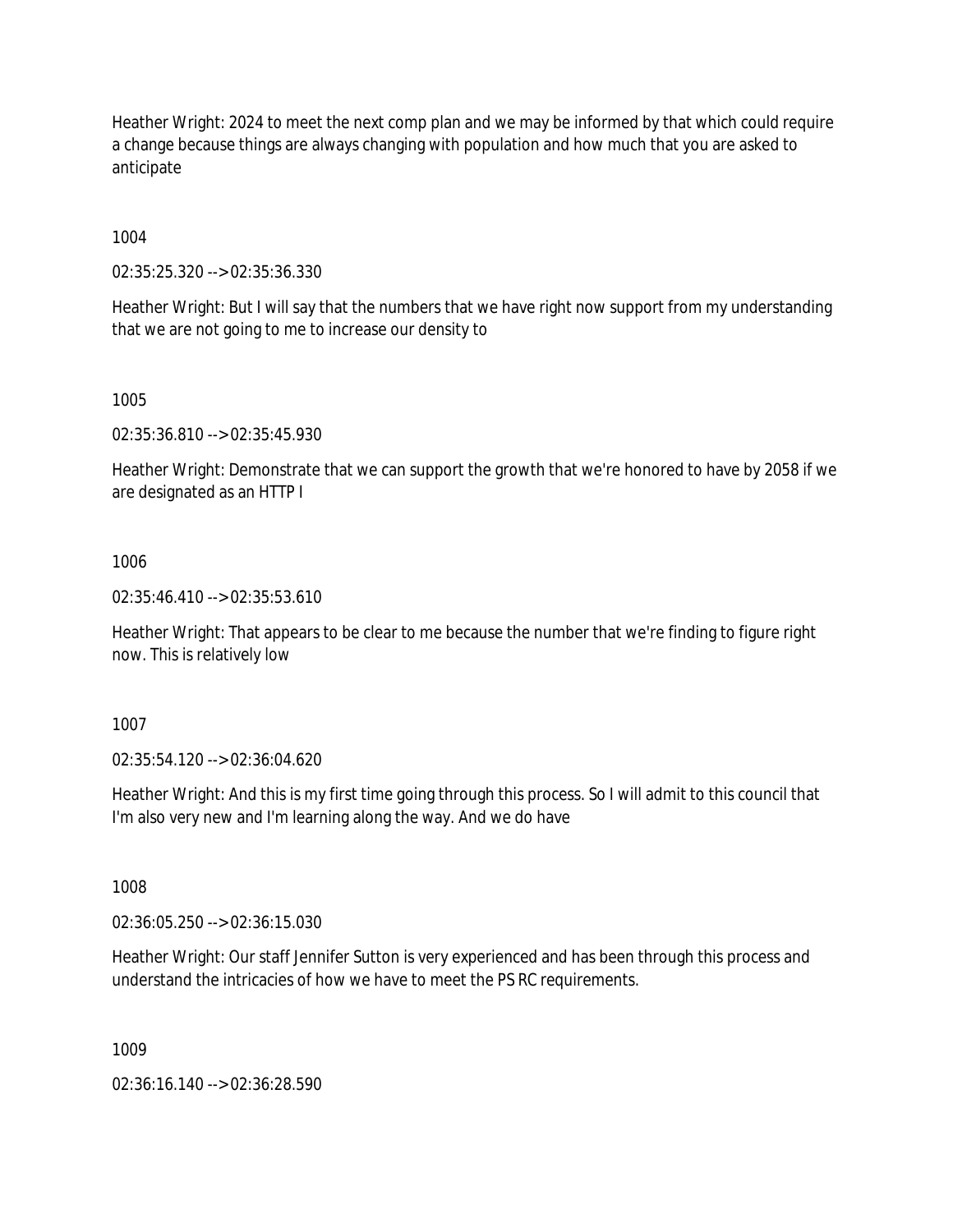Heather Wright: And the kids up County Planning policy requirements for the path that we're on right now indicates all points to me that we will not have to increase our capacity of zoning to meet the growth allocations.

1010

02:36:31.110 --> 02:36:34.110

Leslie Schneider: Great. Thank you, Heather. I'm helping my car.

1011

02:36:36.720 --> 02:36:37.290

Christy Carr: Thank you.

1012

02:36:39.120 --> 02:36:45.990

Christy Carr: Director I. Thanks for that clarification, I would tend to agree with you. And I think it could be helpful to

1013

02:36:46.560 --> 02:36:53.880

Christy Carr: Can refer back to that table in our current comprehensive plan where it does show our 2036 forecast.

1014

02:36:54.420 --> 02:37:02.850

Christy Carr: Where we had a surplus essentially of capacity of nearly 1200 residents. And so if we're looking at what we now need to achieve to

### 1015

02:37:03.630 --> 02:37:10.230

Christy Carr: It may be that we've already planned where our current zoning because that surplus is based on our current zoning.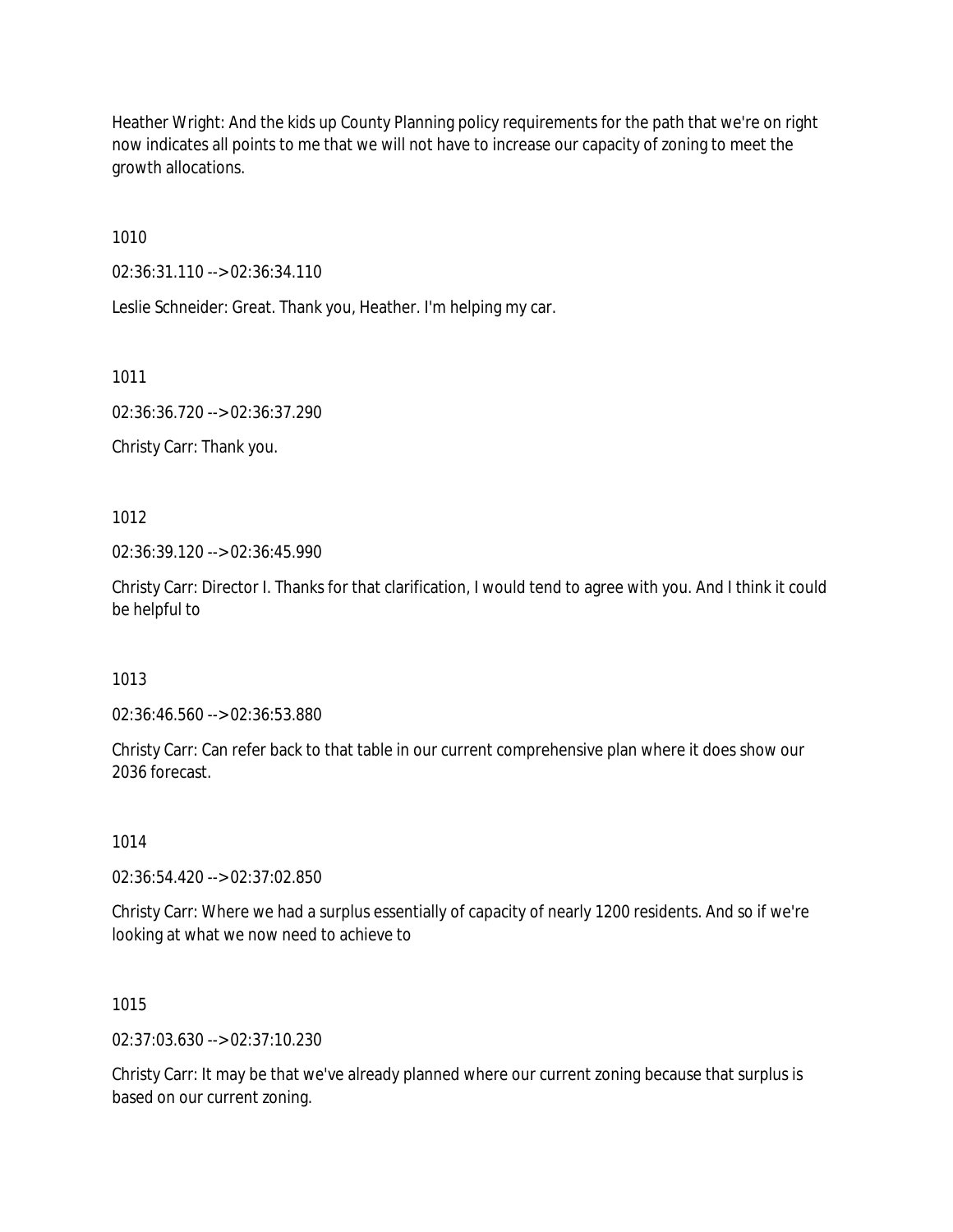02:37:10.920 --> 02:37:22.530

Christy Carr: So it may be helpful to bring back those figures to us so that we can see it in the context of we can already absorb even that 280 and I don't know the exact math, but it seems that

1017

02:37:23.040 --> 02:37:34.290

Christy Carr: Even with our recent population growth in the last five years, we're still our current zoning still allows for the capacity that we would be required to allocate or plan for through

# 1018

02:37:36.360 --> 02:37:44.880

Christy Carr: So I found that table really helpful and if we can return to it with these new applications that might be helpful for the rest of the Council as well.

1019

02:37:45.330 --> 02:37:51.480

Heather Wright: Great. I will bring those in the next time I present to the Council, thank you. Thanks. You're welcome.

1020

02:37:53.160 --> 02:37:56.340

Leslie Schneider: All right, Heather. Thank you so very much.

# 1021

02:37:57.510 --> 02:38:02.220

Leslie Schneider: I personally had a little break through on my understanding of this. So I appreciate it.

1022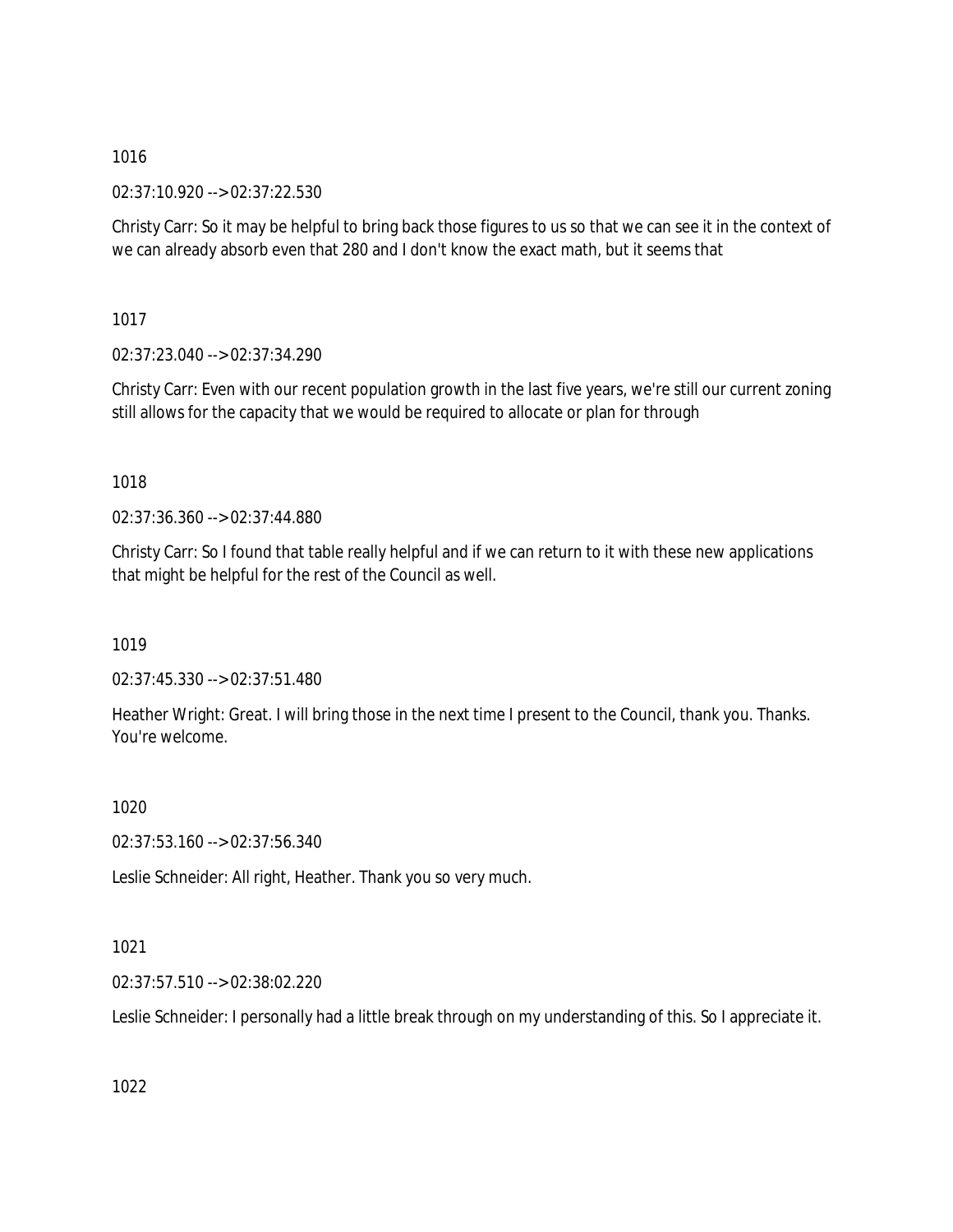02:38:03.480 --> 02:38:04.380

Leslie Schneider: I think we

1023

02:38:05.460 --> 02:38:16.110

Leslie Schneider: We can move on. Now I want to do a quick check in on whether we want a five minute break now or after the next session. Looks like there's at least one vote for right now.

1024

02:38:17.400 --> 02:38:18.030

Leslie Schneider: Um,

1025

02:38:20.130 --> 02:38:22.560

Leslie Schneider: No, we don't want to vote, we don't want to break

1026

02:38:30.420 --> 02:38:35.550

Leslie Schneider: Alright. So, looks like we've got more people wanting to just kind of keep rolling here.

1027

02:38:36.960 --> 02:38:39.390

Leslie Schneider: COUNCILMEMBER in this. Are you okay with that or

#### 1028

02:38:43.290 --> 02:38:45.210

Leslie Schneider: Alright, well, maybe you're taking your money.

1029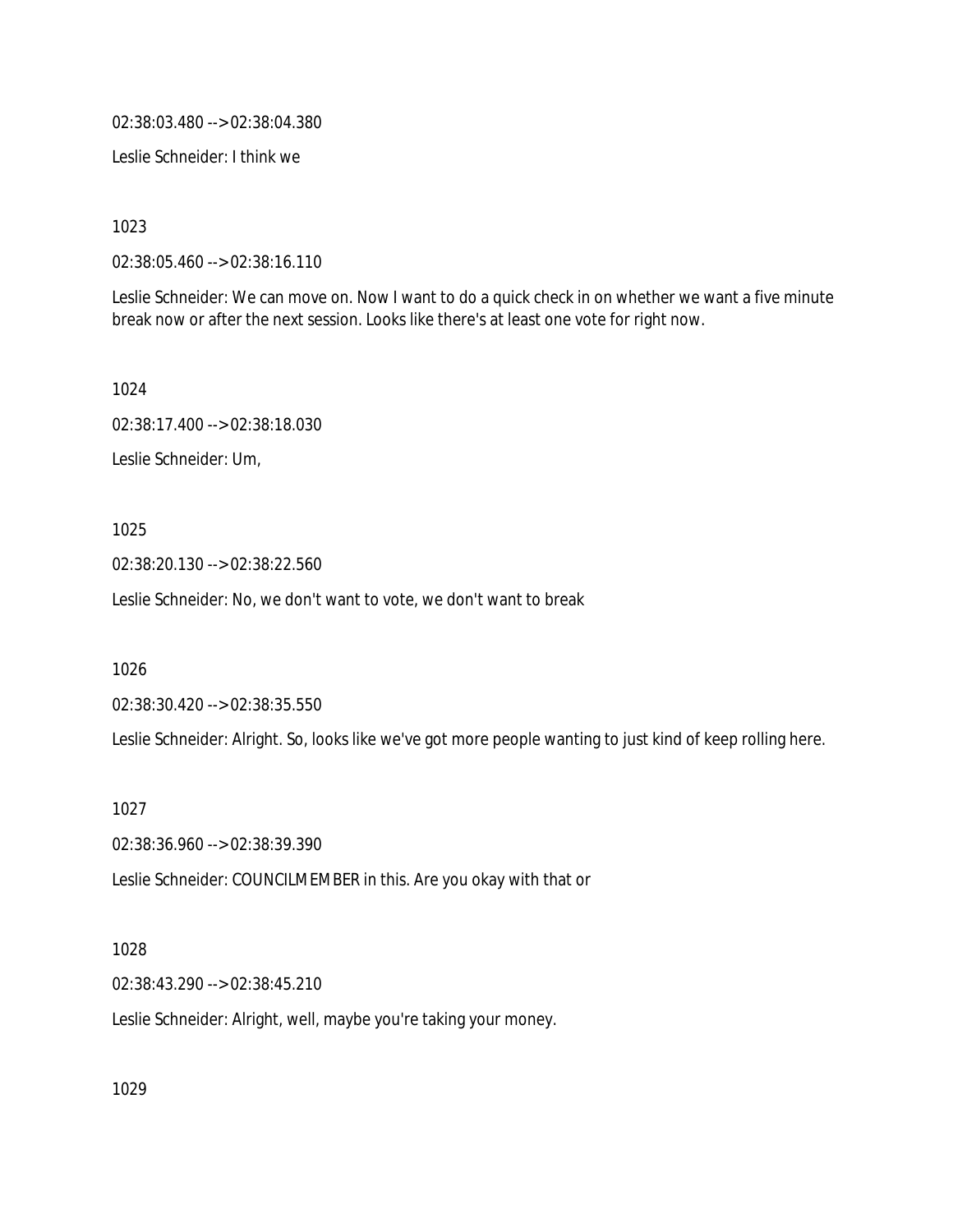02:38:46.680 --> 02:38:59.550

Leslie Schneider: Okay, we will we will move on to item seven d and this is resolution number 2020 dash 13 updating the city's Code of Conduct and Ethics program.

1030

02:39:01.500 --> 02:39:11.370

Leslie Schneider: So we had asked previously to have the, the resolution. Come back to us with the with the changes that we've already

1031

02:39:13.380 --> 02:39:18.750

Leslie Schneider: Talked about, and so what I'm hoping that we can get through this in about 10 minutes which is what's on paper here.

1032

02:39:19.950 --> 02:39:25.050

Leslie Schneider: So that we can start to get back on track, because we are we are getting a little bit late in our program.

1033

02:39:27.330 --> 02:39:32.520

Leslie Schneider: Alright so COUNCILMEMBER high topless. Are you going to lead us off on this one.

1034

02:39:35.460 --> 02:39:40.890

Kirsten Hytopoulos: Hopefully there's not much to do. We've, we've discussed this. I think we were just hoping for a clean copy come back.

1035

02:39:41.820 --> 02:39:48.900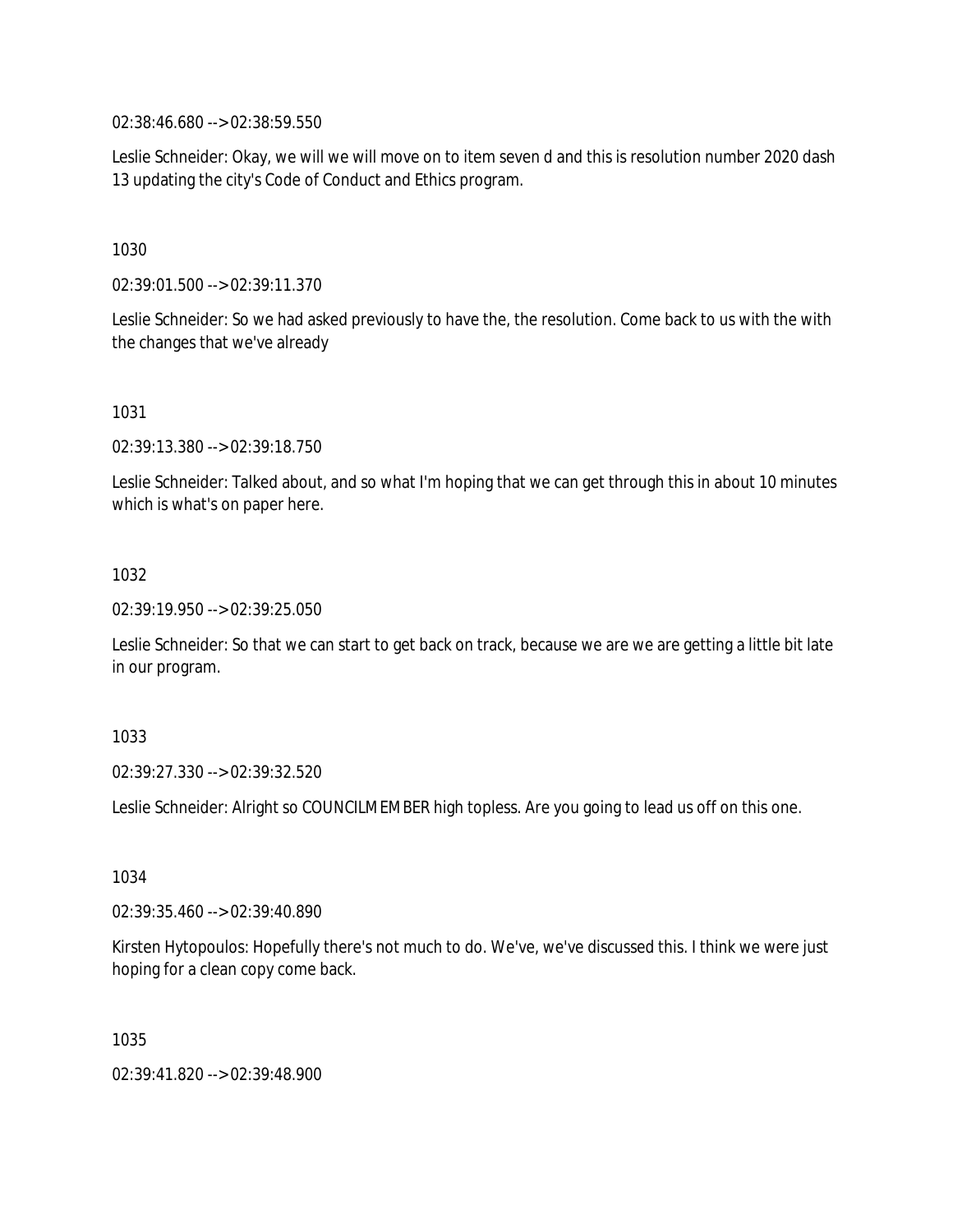Kirsten Hytopoulos: We, I think we all have acknowledged, we've done our best here to to get us in the best shape we can and acknowledge that we need to

1036

02:39:49.350 --> 02:39:56.040

Kirsten Hytopoulos: To do some work on revising the code of conduct and probably the process associated with it.

### 1037

02:39:56.520 --> 02:40:07.860

Kirsten Hytopoulos: In the future, but what we've accomplished here is pulling the is pulling Article one, the Code of Conduct away from the ethics complaint and clarifying that a code of conduct complaint is not an ethics complaint.

#### 1038

02:40:09.210 --> 02:40:22.260

Kirsten Hytopoulos: And creating two distinct processes, even though we remain in the same program, so to speak, and hopefully we have a clean program. It's a cleaned up version in front of us, that we can approve tonight.

### 1039

02:40:23.220 --> 02:40:28.020

Leslie Schneider: Awesome. And Robbie, I see you now. And is there anything that you would like to add

#### 1040

02:40:29.970 --> 02:40:36.600

Robbie Sepler: The only thing that I would add to COUNCILMEMBER hypothesis description is just to reiterate, what's in the cover page already

1041

02:40:37.020 --> 02:40:44.070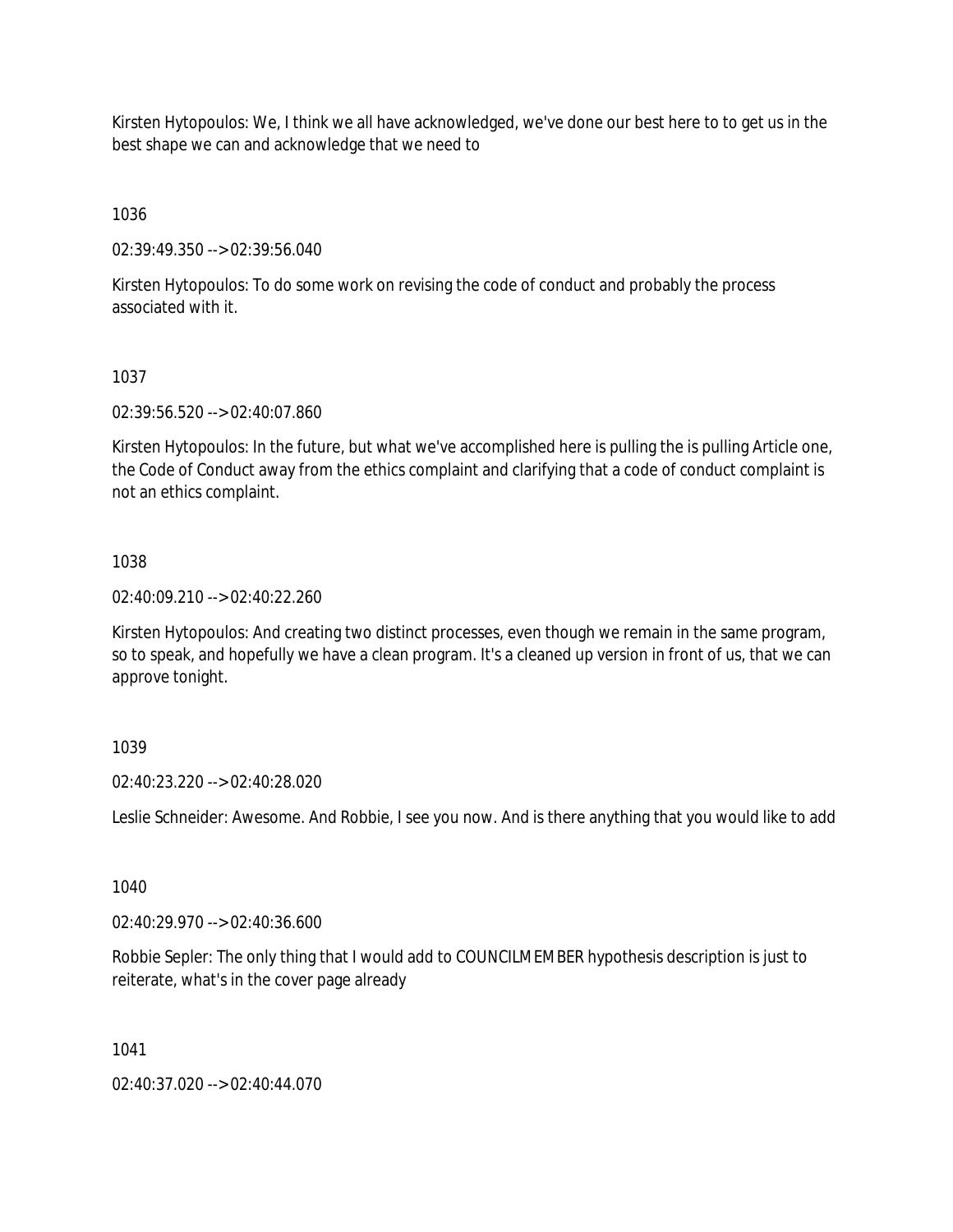Robbie Sepler: Is that the only additional change to it. In addition, beyond just changing the number page numbers and cross references.

1042

02:40:44.520 --> 02:40:53.520

Robbie Sepler: Is based on the last Council discussion, the sunset provision was changed to instead provide for an annual review by the city council.

1043

02:40:54.180 --> 02:41:06.720

Robbie Sepler: Following receipt of the annual report from the ethics board. That's the only new language, the Council hasn't reviewed and so just calling attention to that. But otherwise, happy to answer any questions, the Council may have

## 1044

02:41:08.370 --> 02:41:13.440

Leslie Schneider: All right. Thank you very much on Deputy Mayor deets. Yeah.

1045

02:41:15.180 --> 02:41:22.290

Joe Deets: I moved forward resolution 20 2013 for approval with the August 11 2020 consent agenda.

1046 02:41:24.210 --> 02:41:24.510 Again,

1047

02:41:26.280 --> 02:41:30.030

Leslie Schneider: I'll give that one to COUNCILMEMBER high topless. The second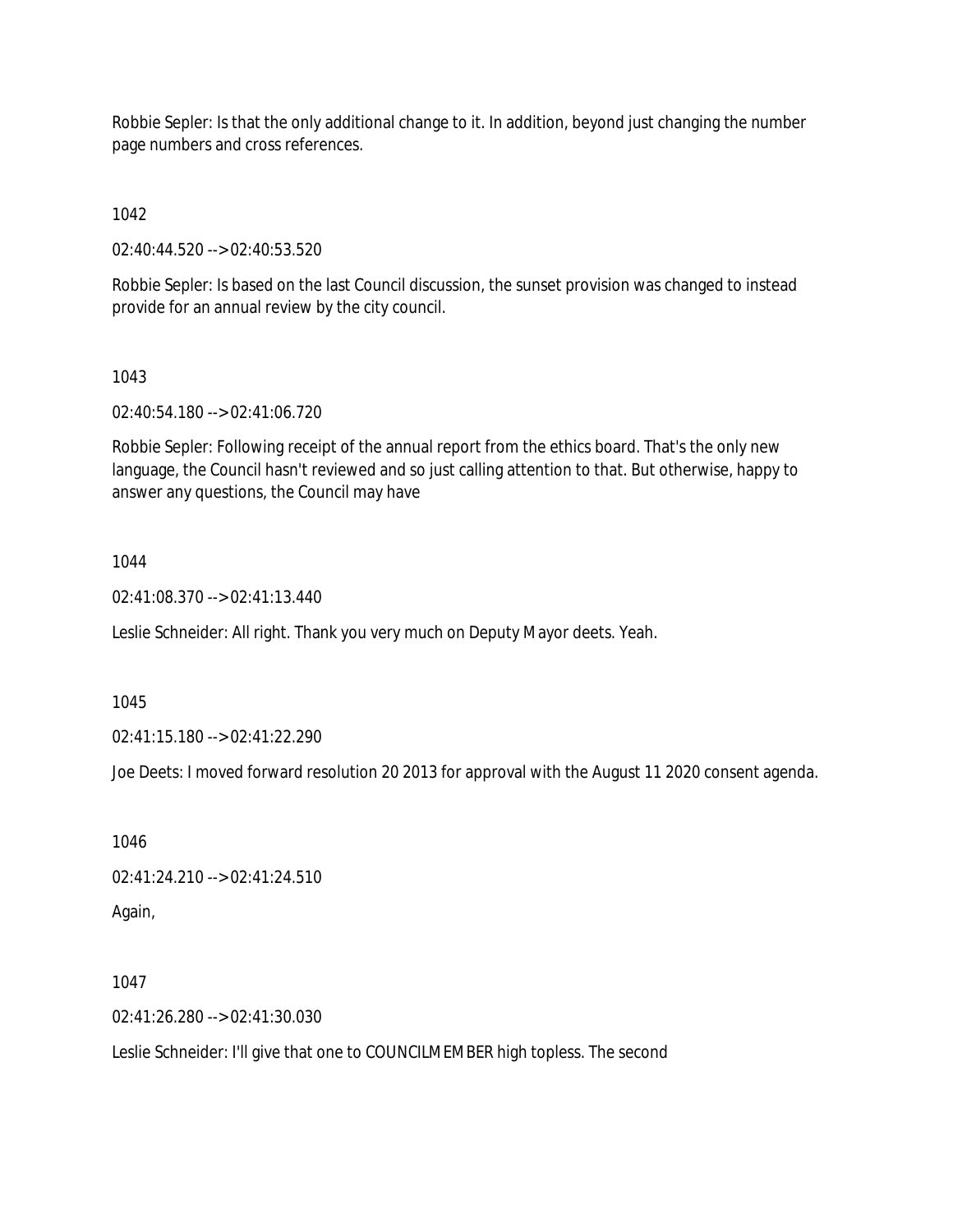02:41:31.200 --> 02:41:32.790 Leslie Schneider: Any further discussion.

1049

02:41:34.710 --> 02:41:37.110

Leslie Schneider: All right. All those in favor please say aye.

1050 02:41:38.400 --> 02:41:38.760 Leslie Schneider: Aye.

1051 02:41:39.780 --> 02:41:40.860 Leslie Schneider: Any opposed.

1052

02:41:42.300 --> 02:41:45.690

Leslie Schneider: That passes unanimously, I think we'd be better than 10 minutes

1053

02:41:46.710 --> 02:41:48.450 Leslie Schneider: And Robbie. Thank you.

1054 02:41:49.530 --> 02:41:51.090 Leslie Schneider: COUNCILMEMBER car, did you want to

1055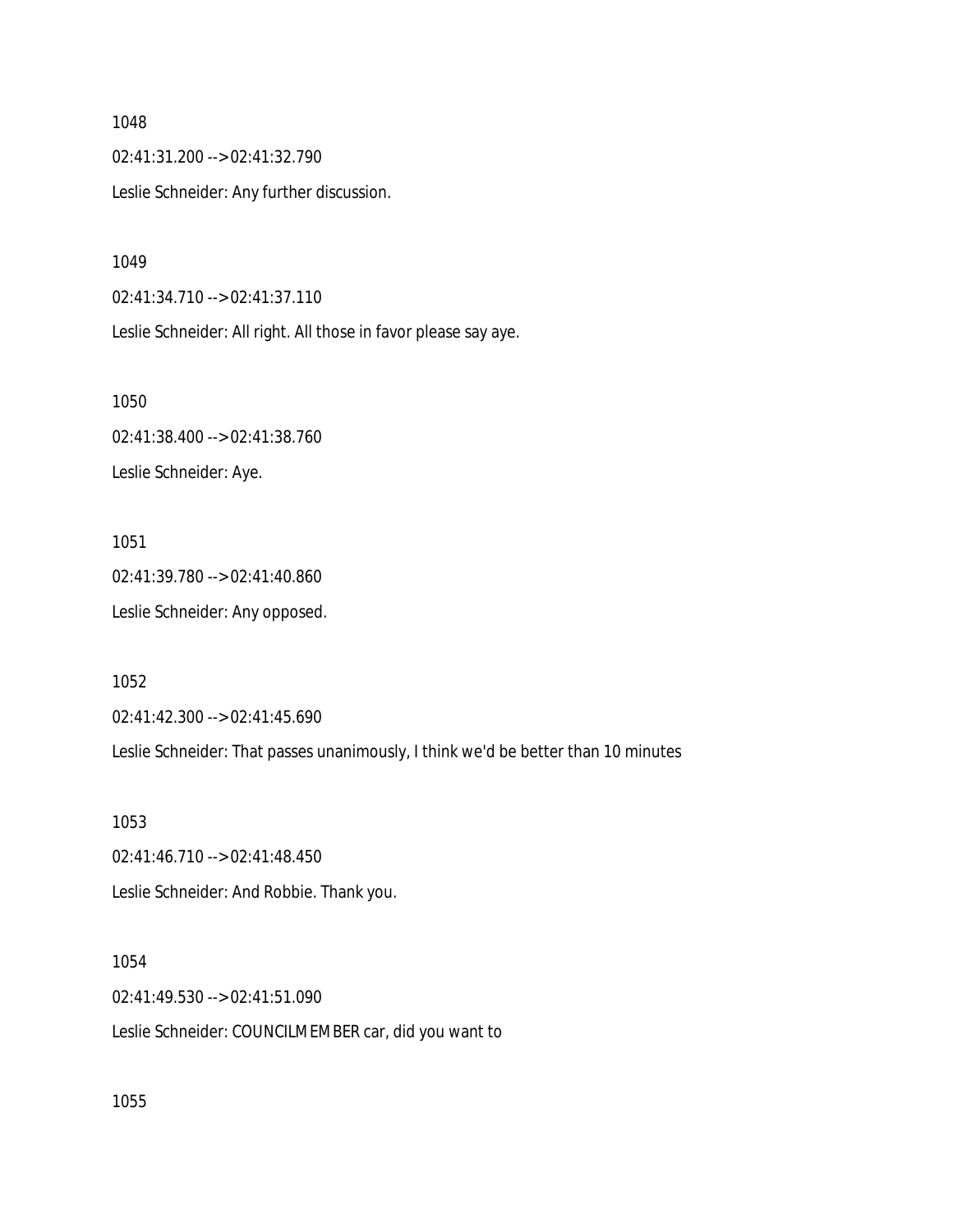02:41:51.780 --> 02:41:59.550

Christy Carr: I just had a question about follow up steps in terms of where we are with the ethics board. And what this means in terms of having

1056

02:42:00.930 --> 02:42:15.570

Christy Carr: An ethics board and people able to submit ethics complaints. Now, I think we had a comment in terms of the they can submit them, but they didn't go anywhere, but do we have a timeframe. Now that we've completed this work to when will have an operational ethics Gordian

1057

02:42:16.320 --> 02:42:17.550

Leslie Schneider: Right, so we have

1058

02:42:18.630 --> 02:42:29.430

Leslie Schneider: A whole bunch of a whole slew of advisory committee applications and that application timeframe is closing in on July 31

1059

02:42:30.000 --> 02:42:37.380

Leslie Schneider: And so we are right now looking to schedule interviews and there's just a whole ton of them so

1060

02:42:37.710 --> 02:42:48.750

Leslie Schneider: But in any case, my understanding is that we're going to work hard to make sure that they have had a to touch by the end of August, and therefore they would be able to start as a working

1061

02:42:49.650 --> 02:42:59.100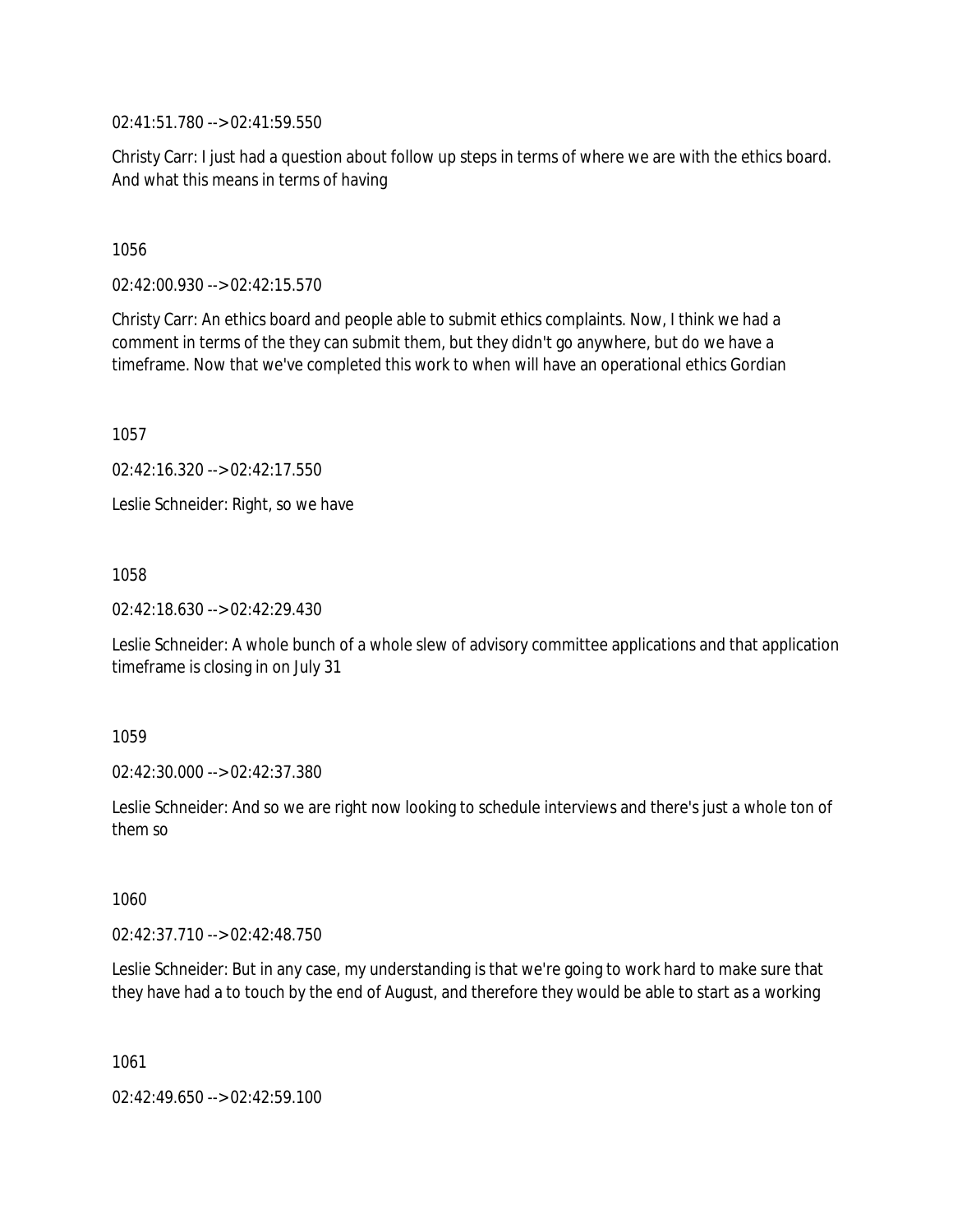Leslie Schneider: Committee in September. If there's any difference in my understanding of that city manager or anyone please please jump in.

1062

02:43:00.360 --> 02:43:00.810

Christy Carr: Thank you.

1063

02:43:03.000 --> 02:43:24.300

Leslie Schneider: All right. Um, so let's move on to item seven, he. This is recommendation from the Ad Hoc Committee on Economic recovery and my name is first there. But that's misleading because Deputy Mayor deeds is going to lead us off on that and then COUNCILMEMBER Medina, who is not here also contributed

1064

02:43:26.460 --> 02:43:26.880

Leslie Schneider: But

1065

02:43:27.900 --> 02:43:30.900

Leslie Schneider: COUNCILMEMBER deets. I believe this is basically your proposal.

1066

02:43:32.160 --> 02:43:45.570

Joe Deets: Well, not just mine thank THANK YOU MAYOR AND Thank you colleagues for listening to this. Well, in recognition of the extreme hardship incurred by local businesses do the covered and 19 pandemic.

1067

02:43:46.410 --> 02:43:52.080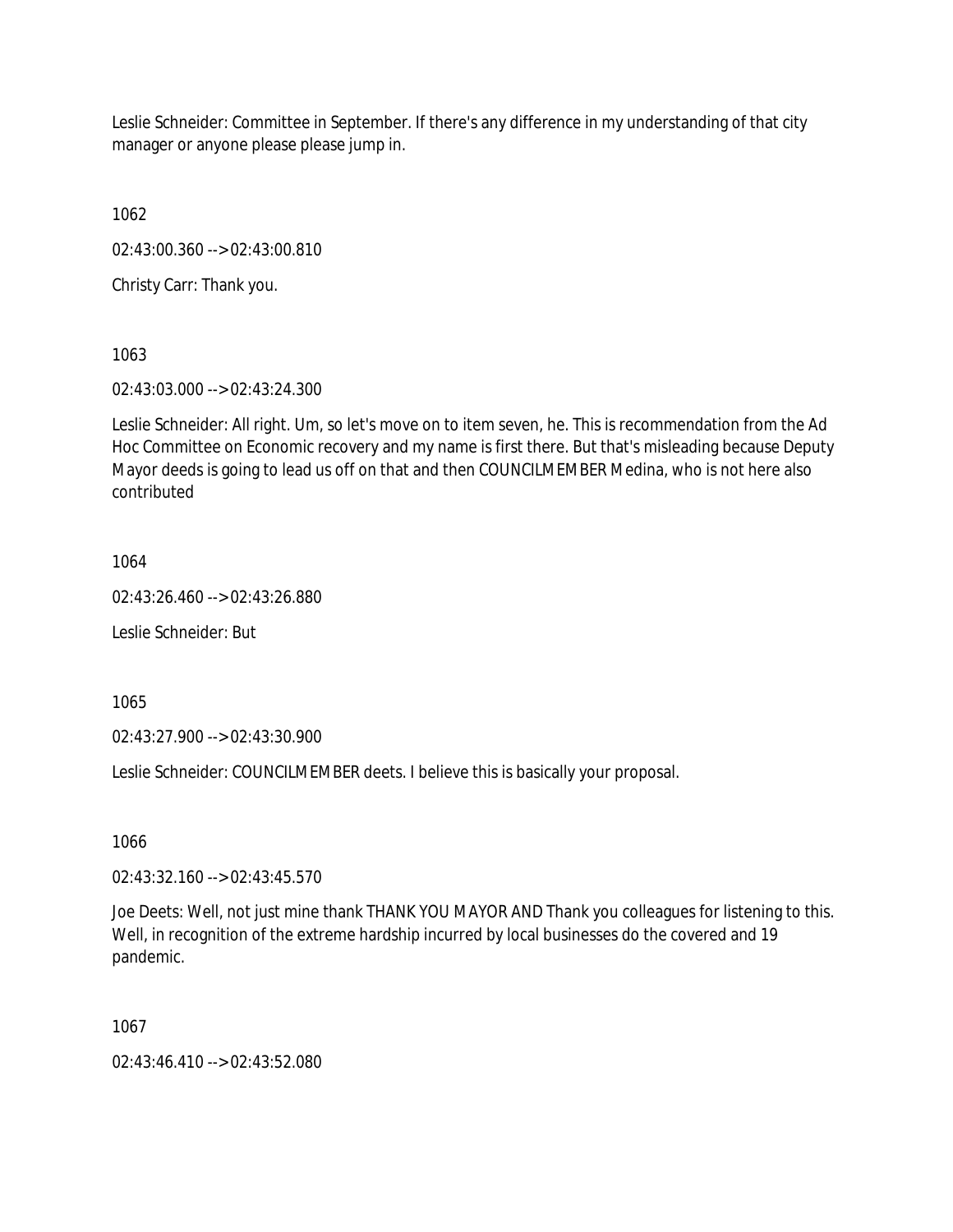Joe Deets: Us on Council created an ad hoc committee to develop an economic recovery plan for Bainbridge Island.

1068

02:43:52.950 --> 02:44:05.940

Joe Deets: Ad Hoc Committee members were myself mayor Snyder and COUNCILMEMBER medium Medina speaking for myself I how I went about this is I did a lot of research dusted off my MBA, if you will.

## 1069

02:44:06.780 --> 02:44:15.930

Joe Deets: Tend to a lot of webinars spoke to a lot of folks on the island off island and together with my colleagues, we came up with a set of action items, you could say, kind of a

## 1070

02:44:16.410 --> 02:44:28.860

Joe Deets: If you look at the plan. It's kind of a top 10 list of actions that the city can take that would help stem the immediate crisis and also instill the degree of needed resiliency in the local economy.

1071

02:44:30.300 --> 02:44:36.750

Joe Deets: A couple things I'd like you to keep in mind when you're looking at this and discussing this is first and foremost, it is a living document.

1072

02:44:37.230 --> 02:44:50.640

Joe Deets: But that I mean if there's nothing else that we've learned about Kevin is that issues relating to medical economic and behavioral issues are continually evolving, if not on a daily, weekly, or monthly basis.

1073

02:44:51.870 --> 02:45:02.040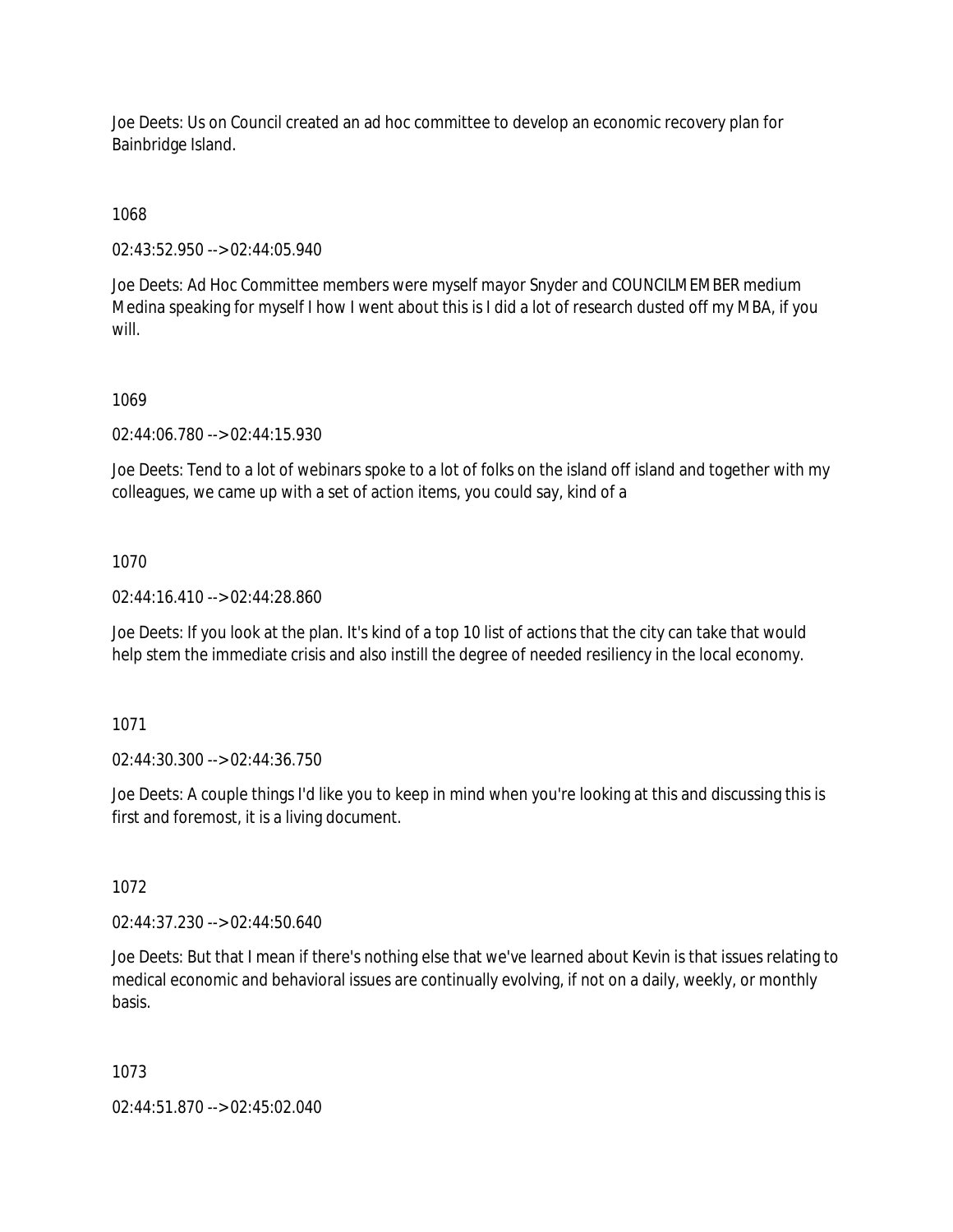Joe Deets: We're just going to see continual change, we've learned so much so far and no doubt that's going to continue. So having so it's what you see is kind of a snapshot in time.

1074

02:45:02.490 --> 02:45:15.030

Joe Deets: As of July 28 today. Having said that, there are some particular action items that I'd like you to seriously consider adopting because there's I've seen a consistent pattern of

## 1075

02:45:15.750 --> 02:45:24.540

Joe Deets: Activities that seem to work, such as digitalization and e commerce businesses that have those capacities have fared better by and large.

# 1076

02:45:25.740 --> 02:45:33.120

Joe Deets: Let's see. Other things to keep in mind funding is very limited limited. This is unfortunately a zero sum game. We do not have a lot of money.

1077

02:45:33.990 --> 02:45:40.440

Joe Deets: So it is the view of the ad hoc committee that we try and support as many businesses as possible.

# 1078

02:45:41.130 --> 02:45:50.250

Joe Deets: And then also we. It is very much the opinion to the ad hoc committee that we have, wherever possible, an equity lens that his

# 1079

02:45:50.580 --> 02:45:59.340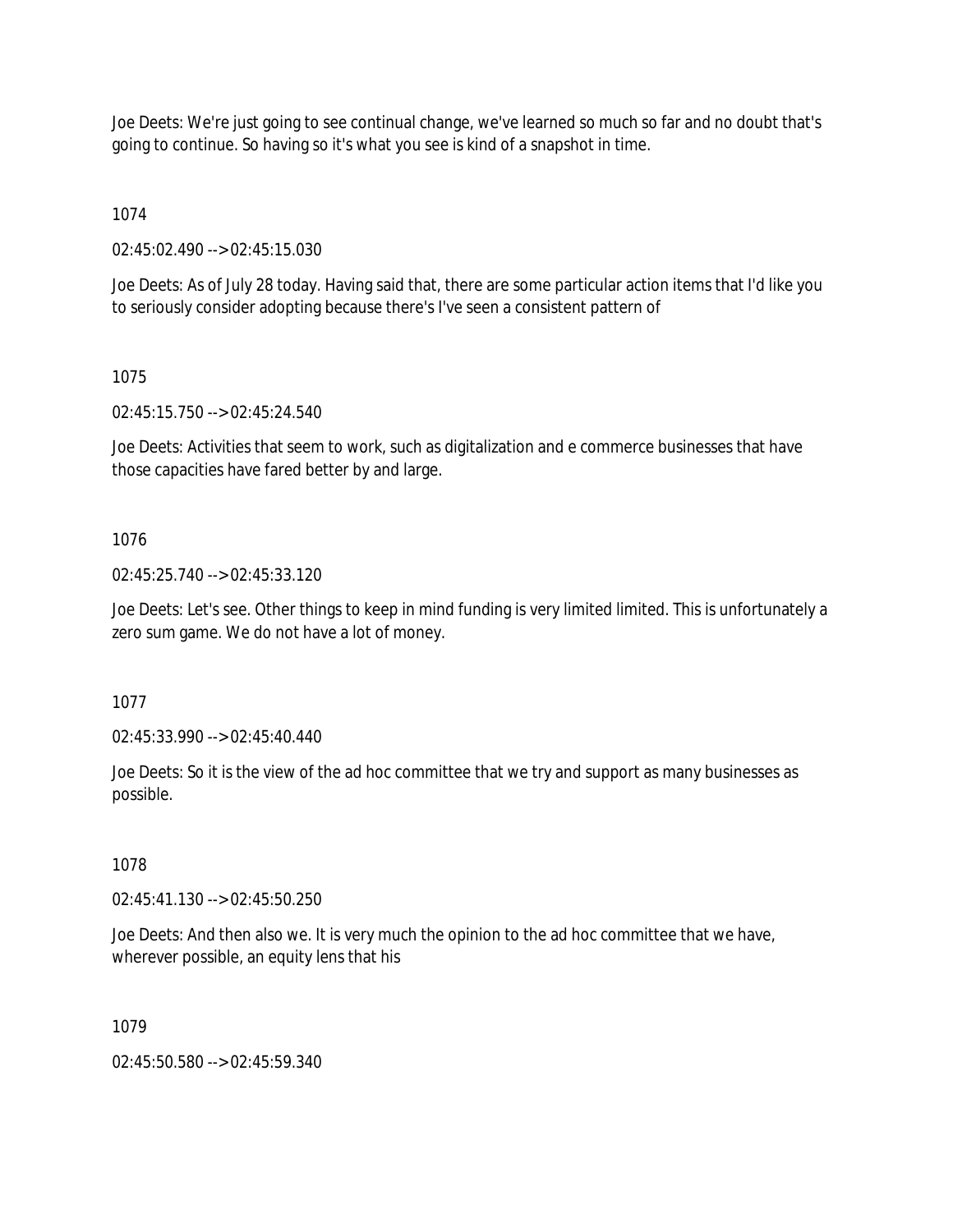Joe Deets: Decisions made if there's any kind of scoring process that an additional scoring goes to businesses owned by historically marginalized people

1080

02:46:00.060 --> 02:46:08.820

Joe Deets: And lastly, because I want to hear from you is that I have a number of motions put together. I'll just say there's a lot of them is kind of a shotgun approach.

1081

02:46:09.750 --> 02:46:15.360

Joe Deets: Let's just say for tonight's conversation if there's some things that you would say, Yes, I'm ready to vote up and down on tonight.

1082

02:46:15.600 --> 02:46:23.880

Joe Deets: There's some things that I, I'd like us to have a more depth conversation down the road and maybe there's some things you say, well, we're just not really

1083

02:46:24.300 --> 02:46:33.390

Joe Deets: All that interested. So with that, I think I'm within my three minutes. I didn't see I was getting timed. So I look forward to the discussion in any questions. Thank you.

1084

02:46:35.130 --> 02:46:38.460

Leslie Schneider: Great, thank you very much. Okay, let's

1085

 $02.46.38490 -502.46.41250$ 

Leslie Schneider: Dig in. Councilmember hi topless.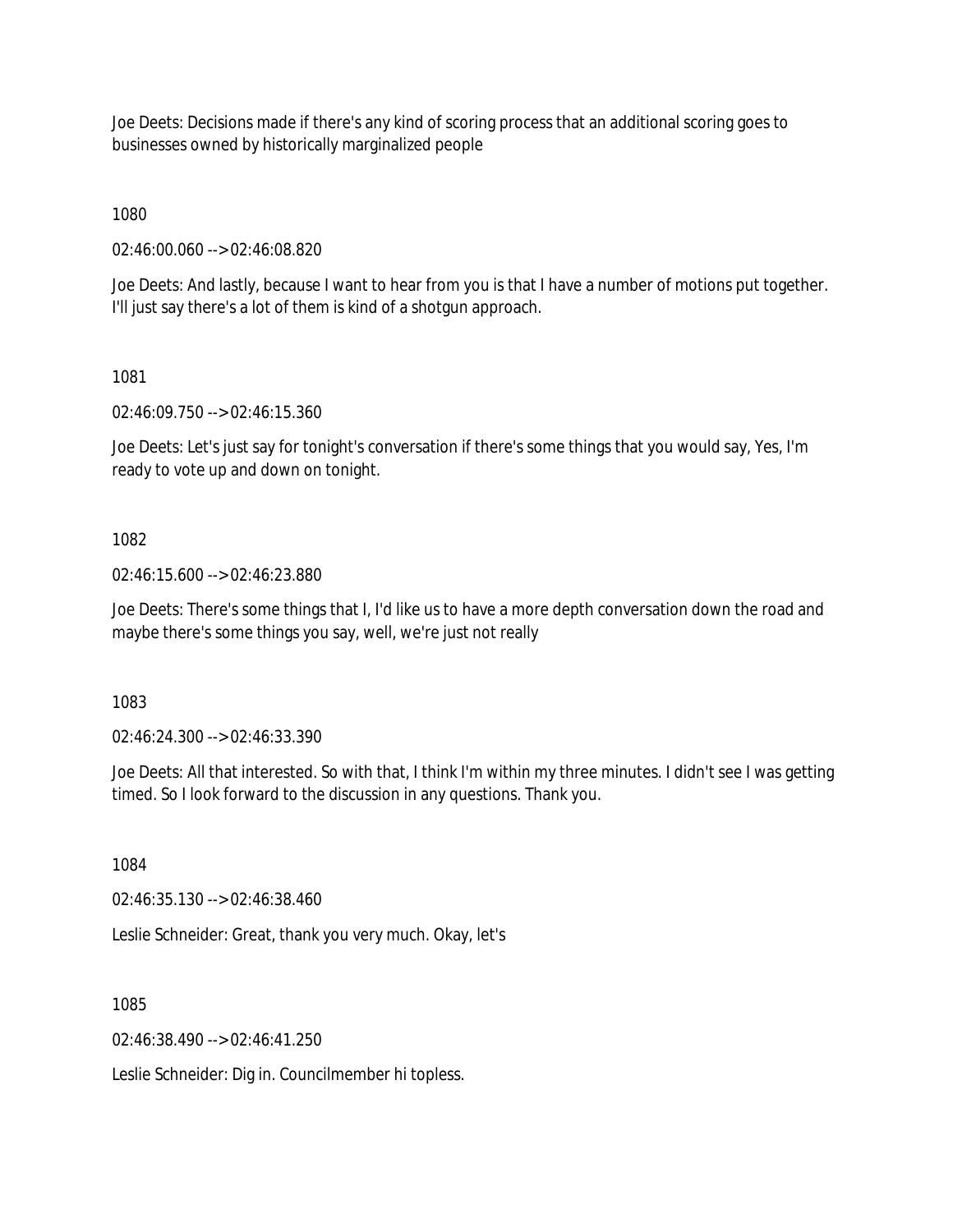02:46:43.170 --> 02:46:52.620

Kirsten Hytopoulos: So first, first of all, I think we should definitely be clear that when someone's giving a presentation leading leading a discussion like this, we should be easy on the three minutes.

1087

02:46:53.820 --> 02:46:58.740

Kirsten Hytopoulos: And so, but I want to ask a couple questions. So one question is going to be just sort of like

1088

02:46:59.250 --> 02:47:10.320

Kirsten Hytopoulos: So who participated in the if you could help me understand who participated in the, the committee, like maybe they came and went, who helped make these decisions. And that's something that I'm going to want to know.

1089

02:47:11.220 --> 02:47:26.940

Kirsten Hytopoulos: And that's just my initial question and I really wanted to chime right in. When you cut yourself off and say, Please help. I want a lot of information to help understand the recommendation, so please don't cut yourself off as the leader in this case with a three minutes.

1090

02:47:27.390 --> 02:47:27.870

Okay.

1091

02:47:28.920 --> 02:47:36.390

Joe Deets: All right, I'm happy to talk. Believe me, I this is this is probably one of the most important things. I think I've done on Council so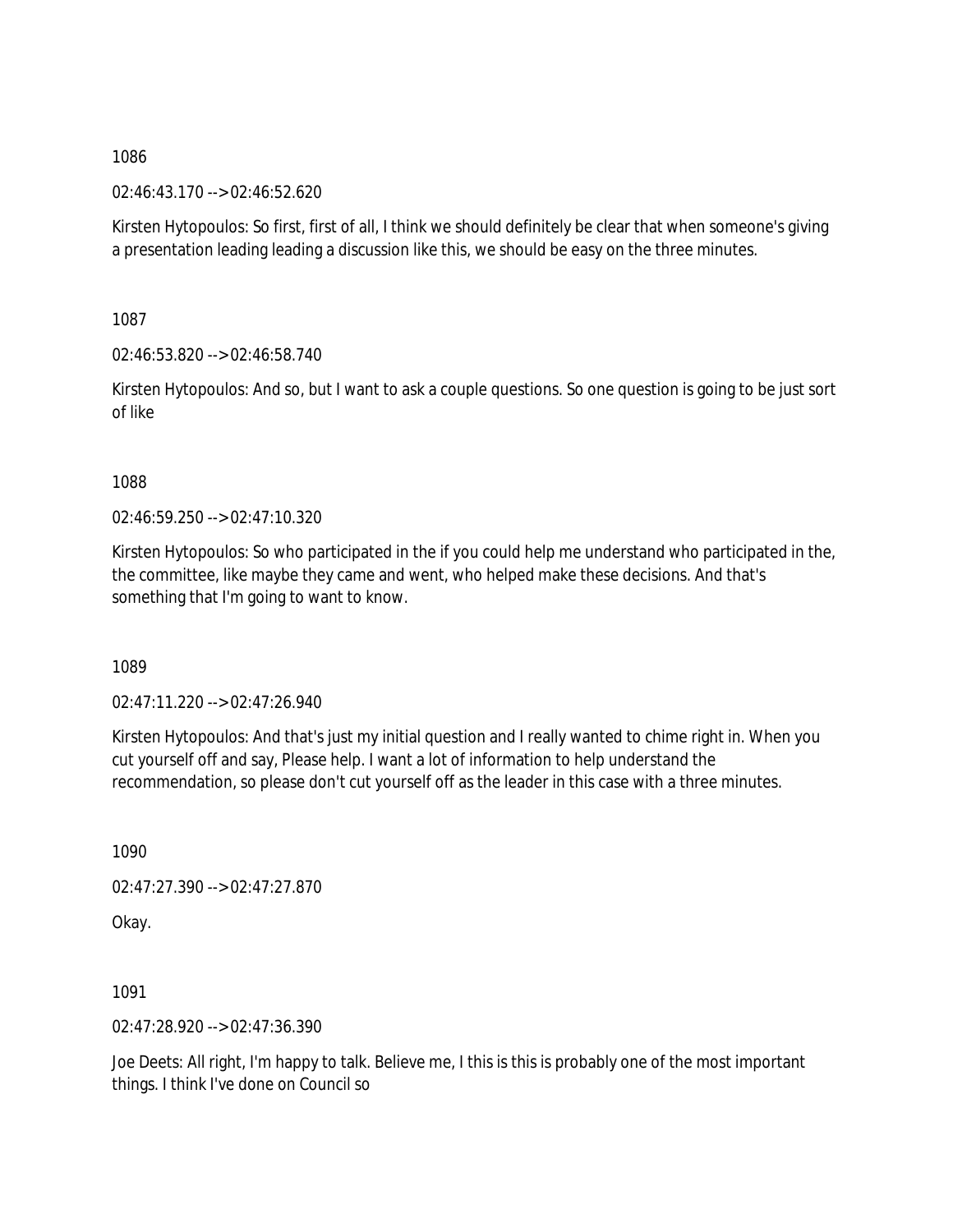02:47:37.350 --> 02:47:52.440

Joe Deets: Let's just say we are in a crisis and the house is on fire, lot of businesses are severely struggling businesses that you would say all my god I'd hate to see that business go under. Well, there's a lot of them at risk. So

1093

02:47:53.610 --> 02:47:57.600

Joe Deets: I think this is absolutely essential work, in my opinion, so

1094

02:47:59.520 --> 02:48:10.770

Joe Deets: Counselor hot topless you're asking, Who did we talk to. Well, a lot of it. Okay, I did talk to the Chamber, I did talk to the downtown Association. I did talk to sell daily Rosa.

1095

02:48:11.430 --> 02:48:21.960

Joe Deets: Despite what he said he was very much involved. He got a copy of the plan, the same time council members did so, as did Bonnie mcbrine

1096

02:48:23.130 --> 02:48:34.350

Joe Deets: So there was full transparency, full disclosure, I asked folks. Please give me feedback and I'm still asking for that. We got some of that tonight.

1097

02:48:35.160 --> 02:48:53.220

Joe Deets: We had there was a zoom meeting that was put on by the chamber and downtown association that had I think about 25 businesses just sort of not so much talking about the plan because my mind, you know, and really saw the plan until it got issued. I mean, I mean, there was some drafts, but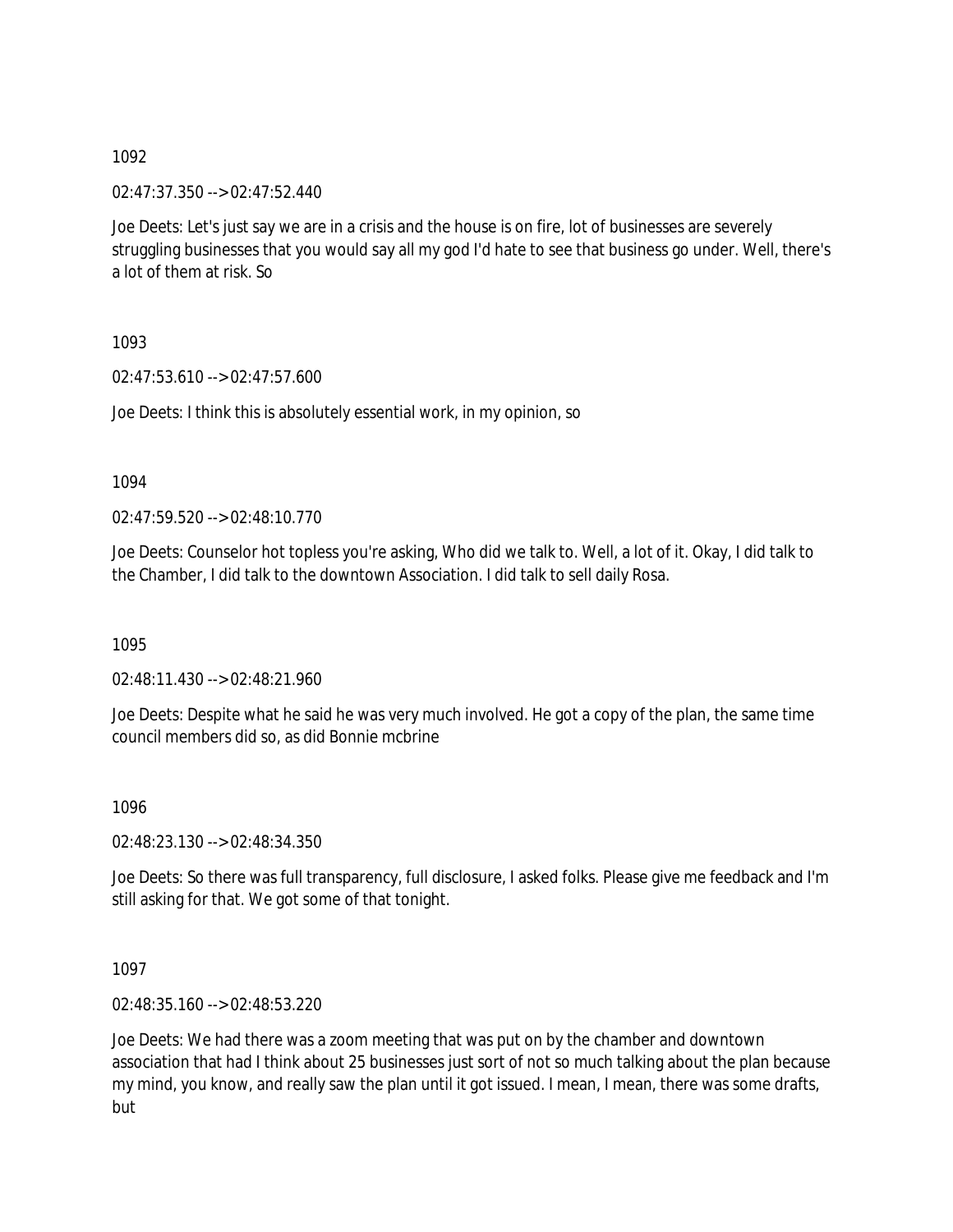02:48:54.720 --> 02:49:04.350

Joe Deets: It was this is the time to look at it, talk about it. Well, why is this in there. What was your criteria. So if you're asking, Who did I talked to, um,

1099

02:49:04.650 --> 02:49:18.000

Joe Deets: I did a lot of research. I mean, I'm off island tons of zoom meetings, what what what is working, what is not working as far as economic recovery. I'm not trying to avoid the question, but I'm just trying to make sure I'm answering it.

1100

02:49:23.310 --> 02:49:27.390

Leslie Schneider: All right. Um, how about we move to COUNCILMEMBER car.

1101

02:49:29.190 --> 02:49:29.850

Christy Carr: Thank you.

1102

02:49:31.440 --> 02:49:38.220

Christy Carr: Thanks to COUNCILMEMBER Dietz, and others who worked on this I share your sense of importance and urgency on this issue.

1103

02:49:40.200 --> 02:49:54.990

Christy Carr: COUNCILMEMBER deets asked that I read this carefully and so I did. So I have a number of questions and comments and I'll just run through them and you don't have to answer them all and perhaps they'll come up with other people's questions or comments.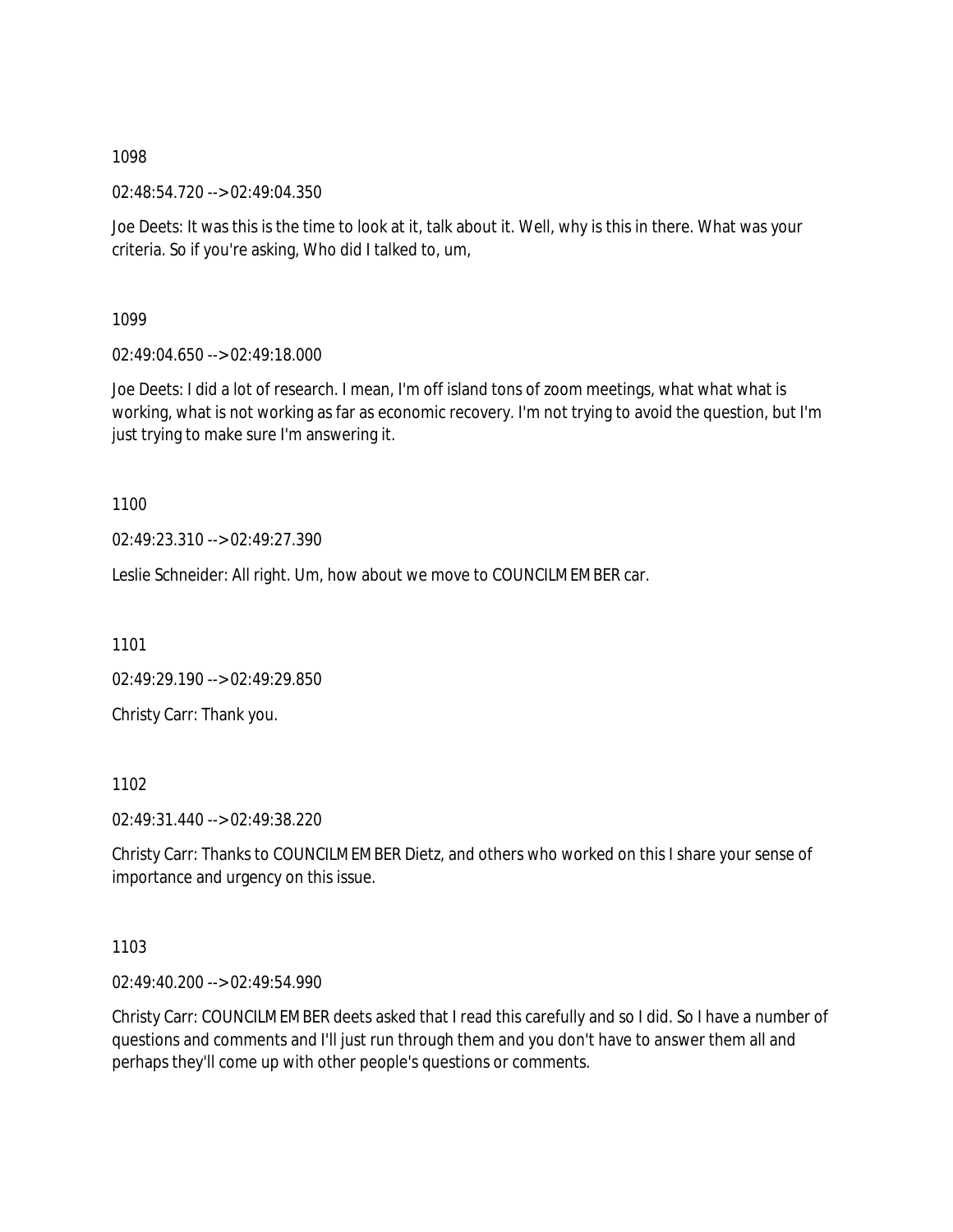1104 02:49:56.400 --> 02:49:57.090 Christy Carr: I think just

1105

02:49:58.980 --> 02:50:07.890

Christy Carr: A couple of two main points is that I think that in terms of the recommendations. They could be simplified. I think that it is a min. It is a small amount of money.

1106

02:50:08.610 --> 02:50:23.400

Christy Carr: And so maybe fewer larger pots would make more sense because I have some concern about administration and implementation of this and I'm not sure who owns this plan or who is implementing it. If it's us if it's the ad hoc committee if its staff.

1107

02:50:24.570 --> 02:50:28.230

Christy Carr: So that those are my two sort of broad comments.

1108

02:50:30.570 --> 02:50:42.090

Christy Carr: I am also, I like to save our stores campaign, but I, I have a little bit of a challenge when we prescriptive Lee encourage people to spend a certain amount of money.

1109

02:50:42.450 --> 02:50:56.640

Christy Carr: \$100 of non non grocery money a month for a household could be out of reach for many people, and I wouldn't want the otherwise go local by local campaign to get caught up in that kind of pressure peer pressure, if you will.

1110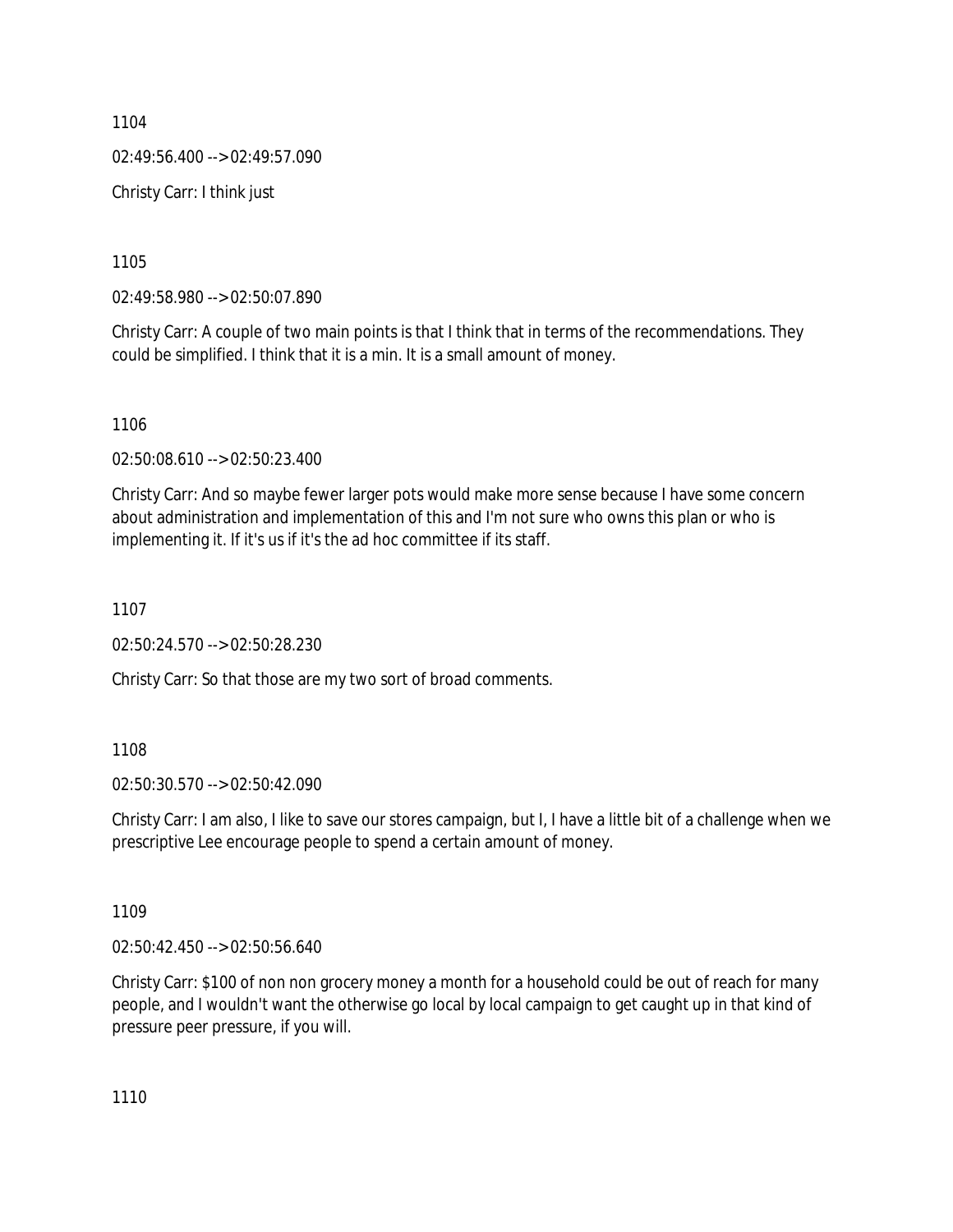02:50:58.290 --> 02:51:06.630

Christy Carr: I think that business needs survey, it's not it's not timely, it's not urgent. It's not going to get done. I don't know who would create it. Who decides what to do with the information

1111

02:51:07.890 --> 02:51:08.610

Christy Carr: And

1112

02:51:09.930 --> 02:51:26.580

Christy Carr: Regulatory relief is too broad. I don't want to have a discussion at Council just talking about all the business folks proudly accurate problems with regulations. I think parking or sidewalk use is something that we could focus on that is a regulation or a place where the city could

### 1113

02:51:27.870 --> 02:51:33.870

Christy Carr: Make some decisions for business owners that could help them, but I know that there's not concurrence in the business community about that.

### 1114

02:51:34.650 --> 02:51:36.180

Christy Carr: The code and management program.

1115

02:51:37.080 --> 02:51:49.350

Christy Carr: I don't know consultants who have expertise in coven management and I don't know how quickly we could get someone on board to do that. I think there are a lot of existing guidelines, you could summon your packet from the stale and I and the retail Association plan.

1116

02:51:50.100 --> 02:51:56.610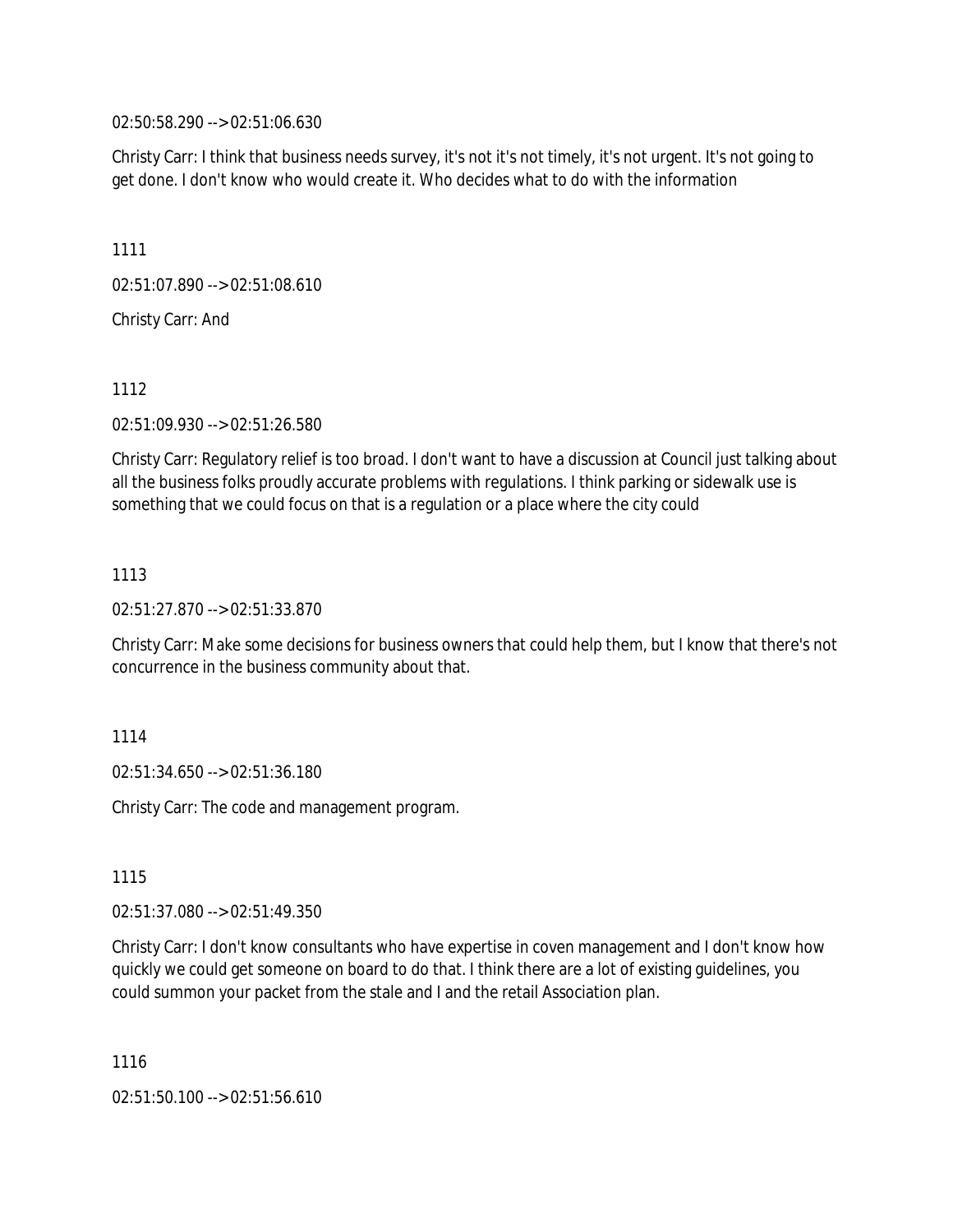Christy Carr: I might be more inclined just to offer funding to businesses for hard costs for managing the code response.

# 1117

02:51:57.540 --> 02:52:11.220

Christy Carr: And I don't actually understand the digital digitization and e commerce support. I kind of got lost. But I saw that it was a request from I think Vita, and perhaps the chamber. So, I presume, there's value there.

1118

02:52:12.390 --> 02:52:14.430

Christy Carr: But, uh, so those are just my

## 1119

02:52:15.810 --> 02:52:21.720

Christy Carr: My overall comments. I would agree with the \$5,000 kind of reimbursement of Vitas hard costs to date.

### 1120

02:52:22.170 --> 02:52:34.470

Christy Carr: And then another question I had was there's \$30,000 left if if your math adds up. And we had talked about potentially allocating some funds to parks and I think your ad hoc committee was going to report back on to

### 1121

02:52:35.790 --> 02:52:40.950

Christy Carr: Whether or not they needed it wanted it or how much was would give them. So thanks. Okay.

### 1122

02:52:42.120 --> 02:52:54.480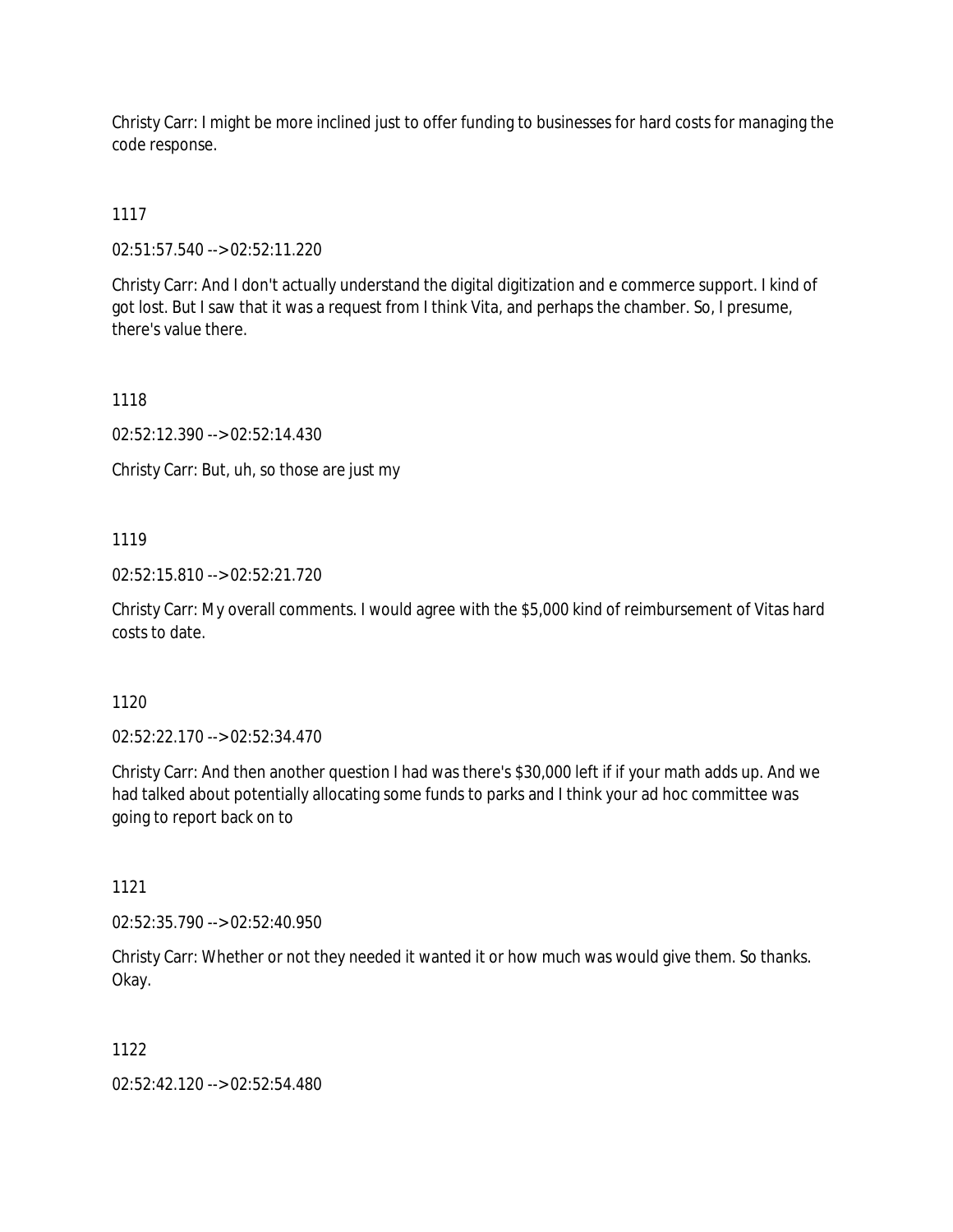Joe Deets: Thank you. I'm happy to dive into that all good comments and and let me just say this is I'm really looking forward to this conversation. And thank you, Christy for looking at this very closely.

1123

02:52:54.960 --> 02:53:01.470

Joe Deets: Yeah. So as far as implementation. You know, I think we could break it down and and look at, let's say like digitalization

## 1124

02:53:02.730 --> 02:53:12.900

Joe Deets: That that is a consistent theme that I I have found that nationally and locally businesses that had a stronger digitalization. Now what is that that is

## 1125

02:53:13.620 --> 02:53:31.200

Joe Deets: Online Sales. That is just a more structured, you can go on line and and see the business that they're very active on their branding. The fact is that businesses that have this have fared better under covered and

1126

02:53:32.580 --> 02:53:49.890

Joe Deets: I think the purpose of what we're trying to do. I I begged to my colleagues to consider is not just, let's just get through this immediate crisis and, you know, the SOS campaign. I'm totally in favor of but we need to set ourselves up for long term survival.

1127

02:53:50.940 --> 02:53:58.200

Joe Deets: Business, if you talk to businesses, a lot of them. Not sure if they're going to last the year and I'm just saying there is

# 1128

02:53:59.070 --> 02:54:12.810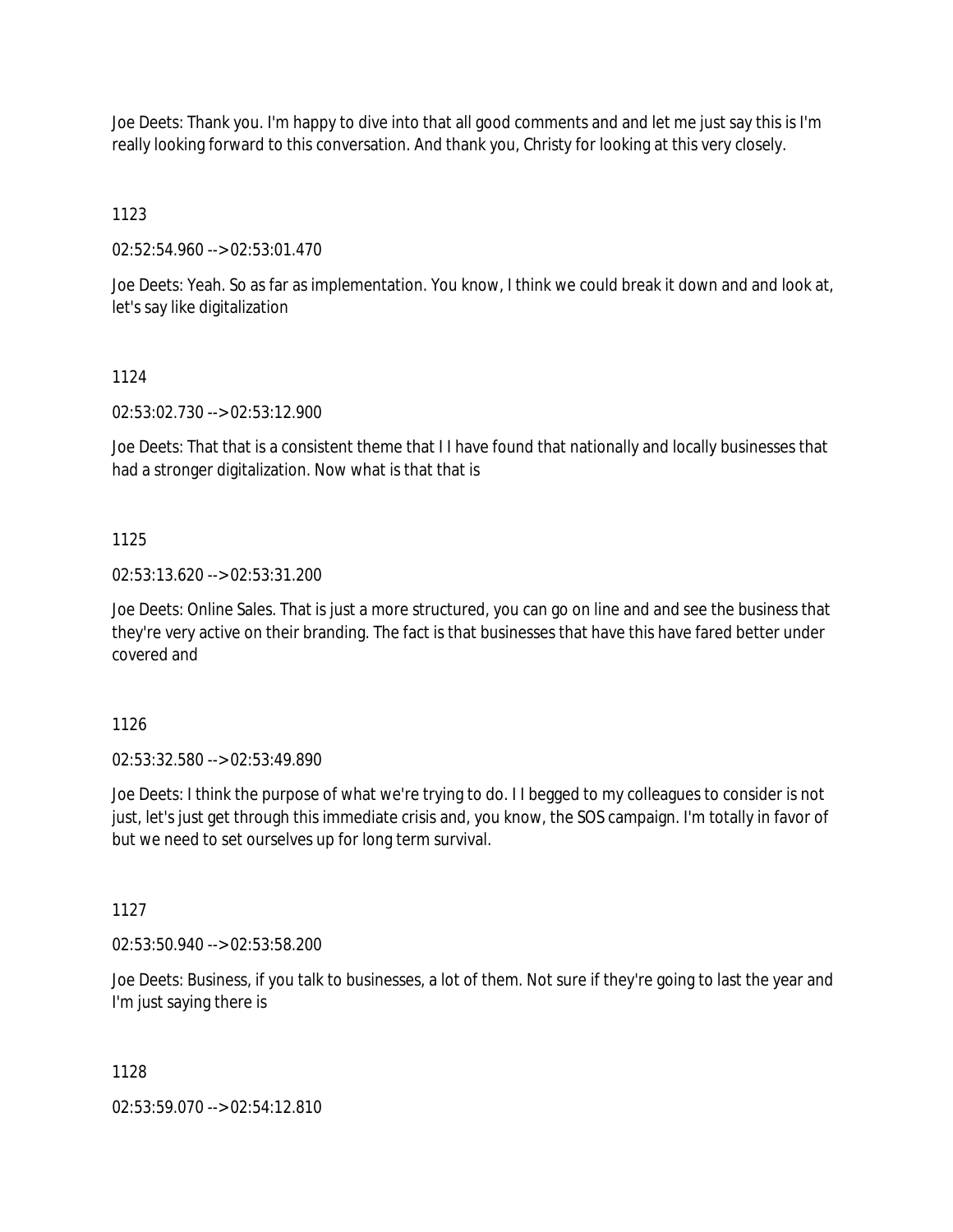Joe Deets: An avenue that shows consistent success for at least for a large swath of businesses. So how that can work out. Let me just say I because there's a number of items if if you are interested, say, Joe.

1129

02:54:13.620 --> 02:54:27.390

Joe Deets: Tell me more. Come back with a more concrete proposal, I will do that. And, but what I want to just emphasize that this is something that digitalization has been shown to be effective.

#### 1130

02:54:27.840 --> 02:54:42.180

Joe Deets: And let's just say it is a long term trend. But even if I covered it was here. If you read my paper. This is, this is something that was happening anyway. So it's just been accelerated due to cover. So let me see.

#### 1131

 $02:54:44.550 \rightarrow 02:54:47.610$ 

Joe Deets: Yes. See, so. So you like. I like the SOS

### 1132

02:54:48.900 --> 02:54:57.180

Joe Deets: In \$100 issue. You know, we don't have to do that but it but my new Lisa sometimes be placeholders of things that maybe we can implement down the road.

#### 1133

02:54:58.350 --> 02:55:09.840

Joe Deets: Business needs survey. Why do we need a business seed survey is because our art to exactly the question that COUNCILMEMBER hi topless. Who did we talked to, we talked to maybe

### 1134

02:55:10.650 --> 02:55:22.260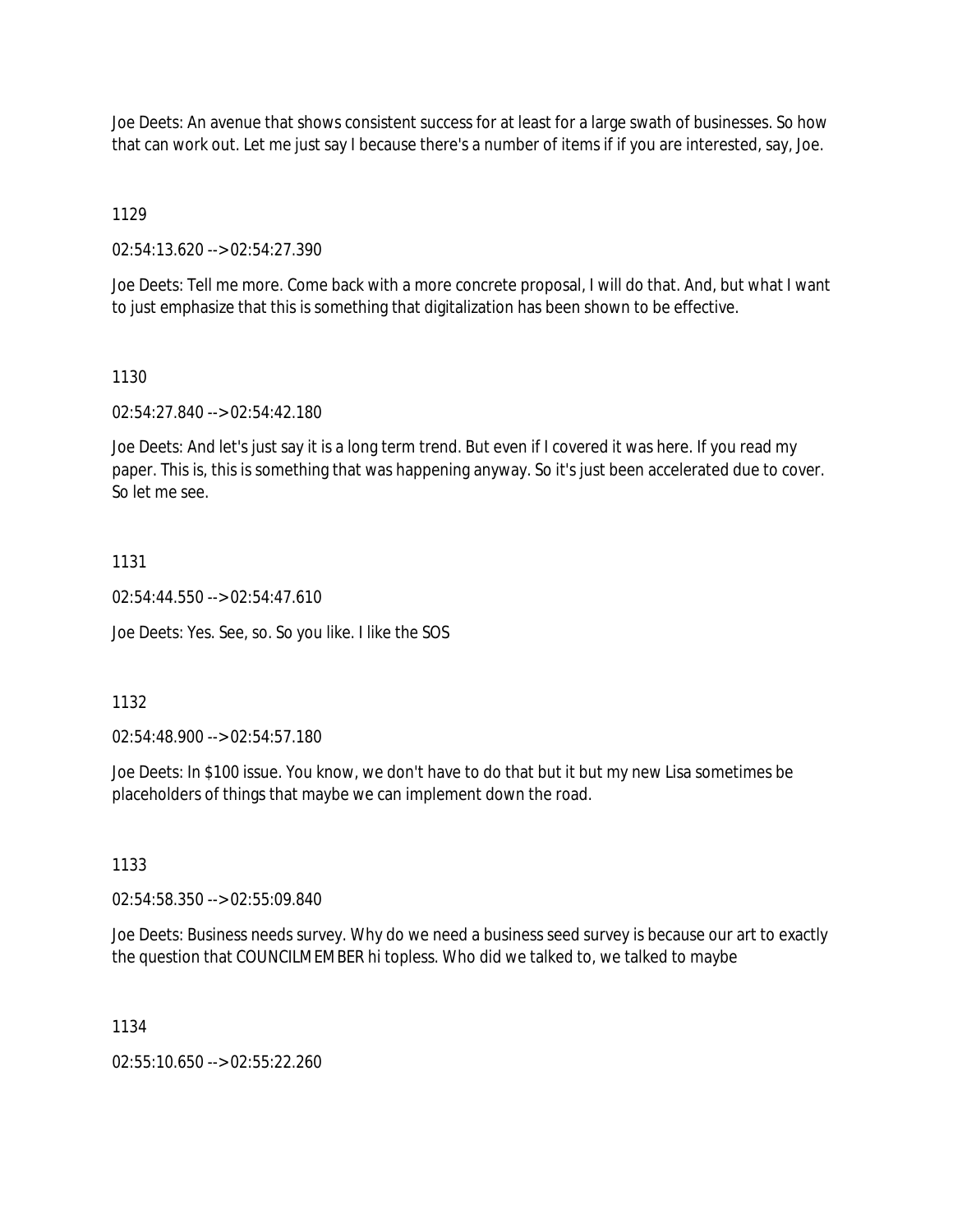Joe Deets: vocally I don't know 20 people, how many businesses are there on Bainbridge hundreds. How many people live on Bainbridge thousands. Wouldn't it be nice to hear what all these folks.

1135

02:55:23.130 --> 02:55:34.110

Joe Deets: Have to say, wouldn't it be nice that we listened to some folks who just don't come forward, unless we make make it convenient to have them, give them a voice.

#### 1136

02:55:34.560 --> 02:55:41.970

Joe Deets: I think the business survey would be very, very helpful if nothing you could say, confirming what we already know, but

#### 1137

02:55:42.900 --> 02:55:52.110

Joe Deets: How you know so often folks we listen to the same voices and I'm, what I'm saying is it's time I mean even Saudi a roasted said don't rubber stamp this

1138

02:55:52.800 --> 02:56:01.530

Joe Deets: Don't talk to the same people want. This is exactly that response is, let's not listen to the same people, if you will. Let's broaden the the conversation.

1139

02:56:02.670 --> 02:56:16.530

Joe Deets: I think this was very worthwhile of the information I have gotten that was most valuable was high quality data that on a national level. So I see this is exceptionally valuable, but that's just my voice.

1140

02:56:17.610 --> 02:56:24.420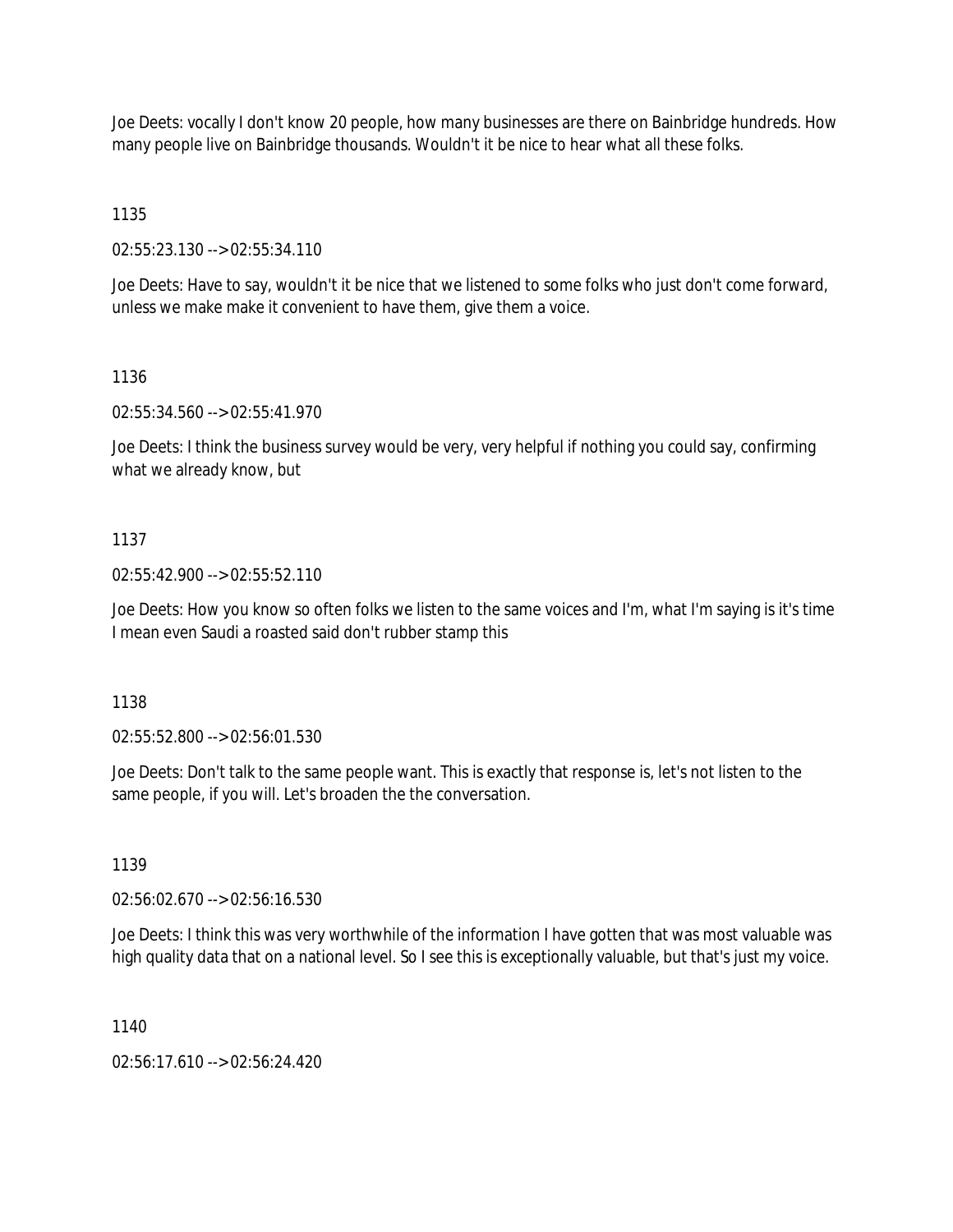Joe Deets: Regulatory really really thought we already have some ideas about that. And if you look at what postponed is doing and what Seattle is doing.

1141

02:56:25.050 --> 02:56:31.200

Joe Deets: Again, this comes out in the business needs survey, are there things that we are not aware of that. The city is getting in the way off.

# 1142

02:56:31.890 --> 02:56:41.820

Joe Deets: I don't know. Let's find out. I mean, sometimes doing nothing or getting out of the way, is a good solution again the business seat survey can can find that out.

## 1143

02:56:42.810 --> 02:56:51.180

Joe Deets: Parking yes I think we need to start cracking that parking that because if we're just going to start opening up Winslow away in any way with regulatory relief.

1144

02:56:51.510 --> 02:57:04.950

Joe Deets: Like letting businesses starting using parking spaces, then it's on us the city council to find some parking solution. So I certainly agree with that. Um, I don't know my missing. I think probably

1145

02:57:05.550 --> 02:57:21.660

Leslie Schneider: Well, maybe we can. I'm thinking that maybe I could let the city manager jump in. Jump in line to offer some suggestions and then come COUNCILMEMBER head topless. You okay with that or would you like to throw something out there that the city manager might also want to respond to

1146

02:57:25.020 --> 02:57:26.670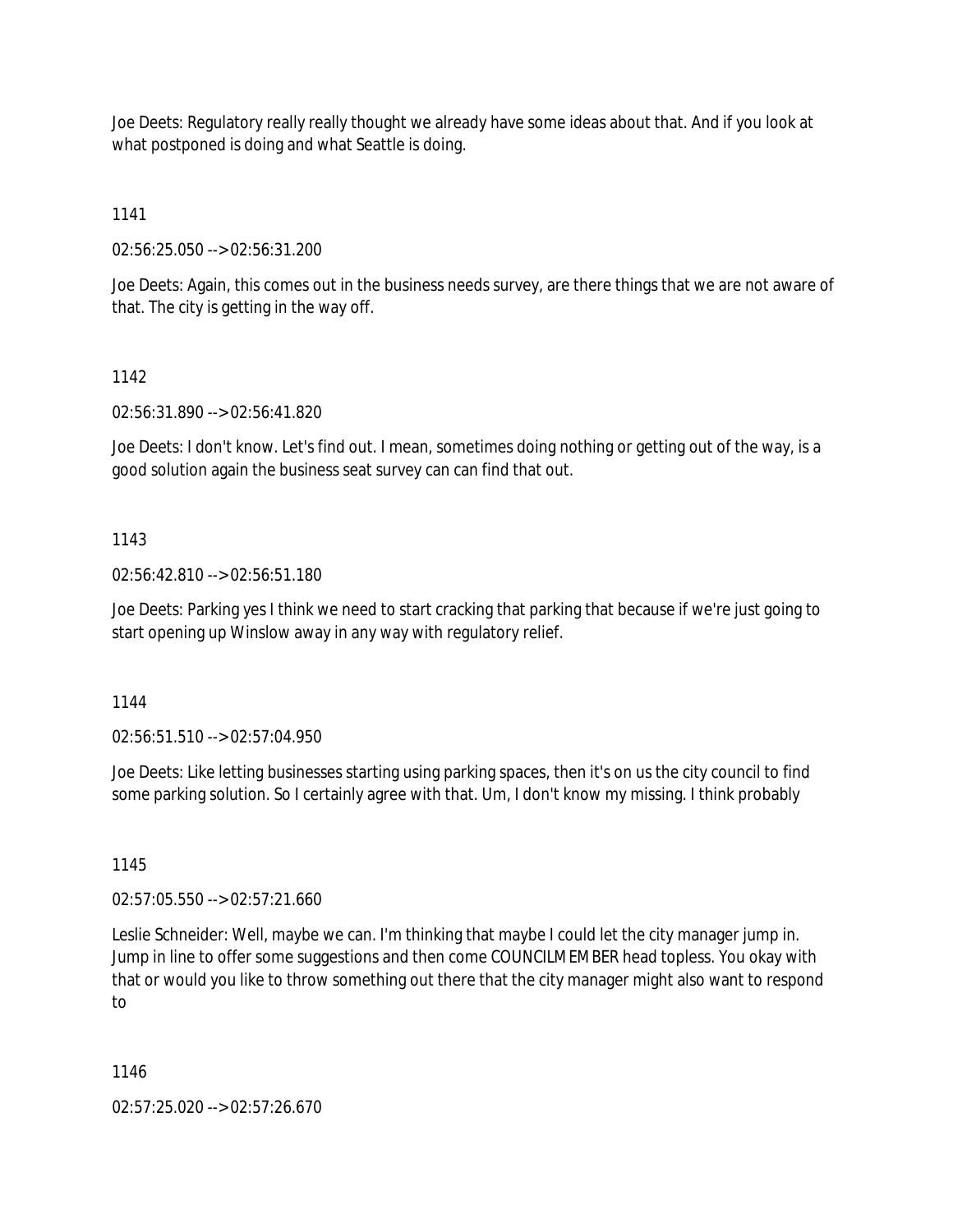Leslie Schneider: Okay city manager.

1147

02:57:29.070 --> 02:57:35.550

Morgan Smith: I just heard a couple of concepts in the remarks about implementation and administration and

## 1148

02:57:36.600 --> 02:57:45.930

Morgan Smith: I just wanted to add sort of some perspective from my end to maybe make sure that this conversation moves forward in a way that we can track what our next steps might be

1149

02:57:47.340 --> 02:57:57.390

Morgan Smith: For starters, I kind of took the eight recommendations that COUNCILMEMBER deets put on the table for counseled respond to you specifically tonight into two buckets.

1150

02:57:58.350 --> 02:58:18.150

Morgan Smith: Number 134 or five and eight are basically five different what I would say are somewhat tactical spending suggestions. One of those is pretty specific. And that's to provide reimbursement to buy it for \$5,000 worth of hard costs, but the other four are essentially new program development.

1151

02:58:19.170 --> 02:58:34.800

Morgan Smith: And one point I want to make is that Council may be setting up an unsolvable scenario by portraying to ourselves in this discussion or to the community that the source of that should be cares funding.

1152

02:58:35.400 --> 02:58:40.140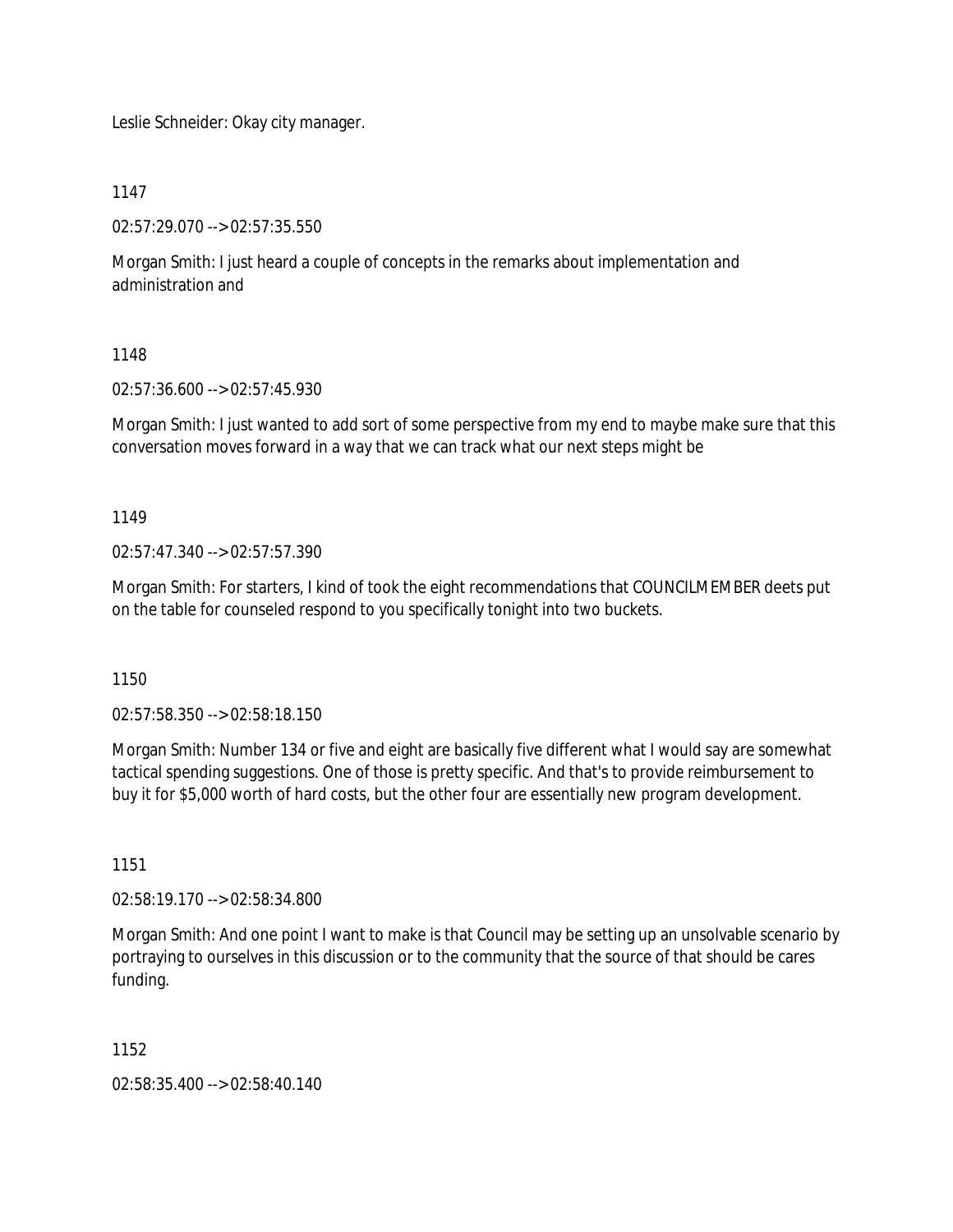Morgan Smith: Because I don't know that any of these would actually be cares eligible number one.

### 1153

02:58:40.590 --> 02:58:49.800

Morgan Smith: And number two, in order to be cares eligible the funds would have to be expanded in 60 days and I just think that if we if the city is going to have any role in that.

## 1154

02:58:50.160 --> 02:58:57.420

Morgan Smith: And or do any sort of due diligence and new program development across four different projects that's just not a realistic target.

1155

02:58:57.870 --> 02:59:05.610

Morgan Smith: So a different suggestion I would have is that council. Look at this package as a first discussion or

1156

02:59:06.150 --> 02:59:12.510

Morgan Smith: However you want to frame it about some economic development support and activities that you want to take on

# 1157

02:59:13.020 --> 02:59:24.390

Morgan Smith: And that you think of that as being a new general fund expenditure that you're beginning to think around and that it then not be tied to cares funding and so you remove yourself from the constraint about that eligibility.

1158

02:59:24.930 --> 02:59:30.480

Morgan Smith: And it's also they're not tied to a 60 day timing requirement and instead the city.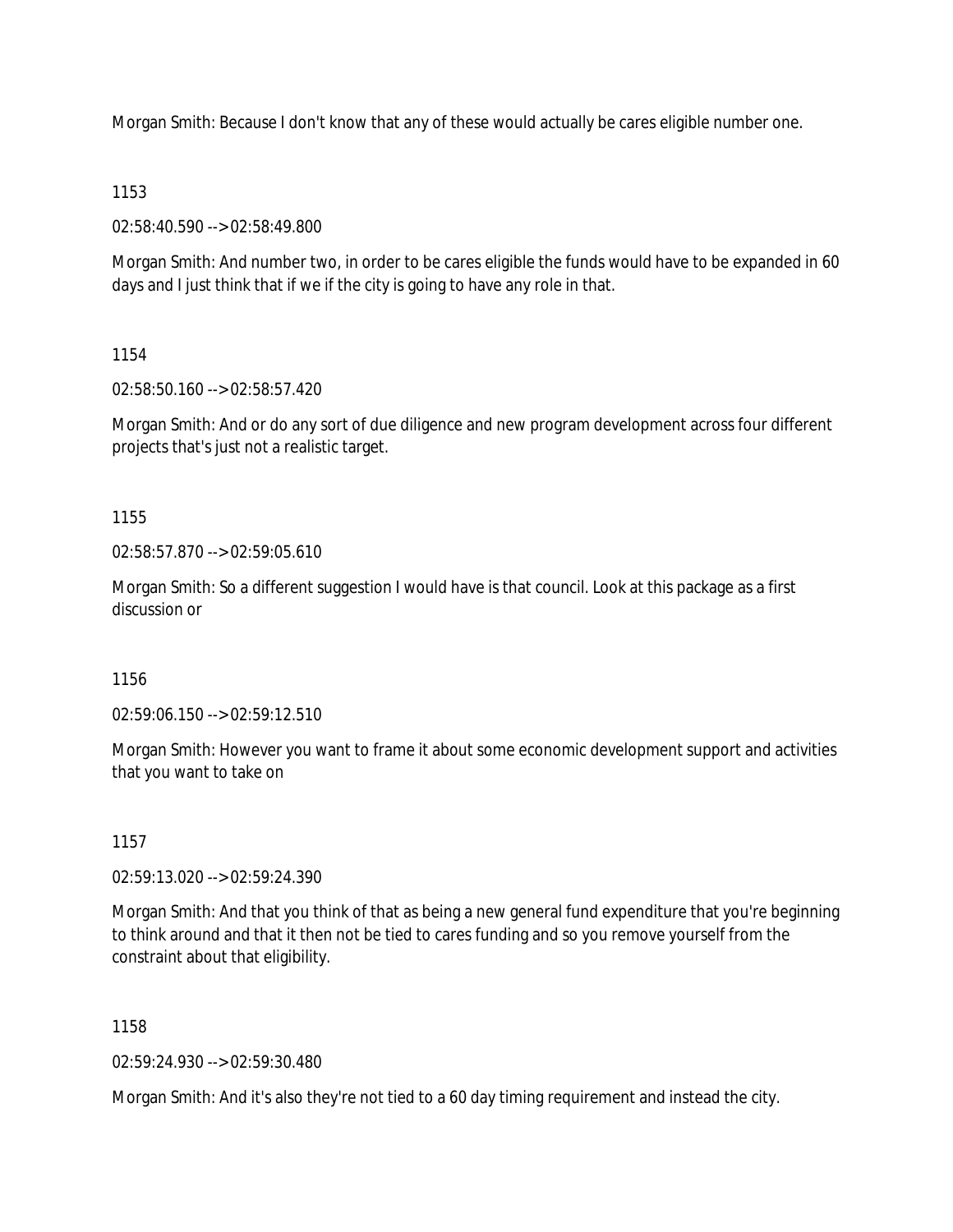02:59:31.170 --> 02:59:40.350

Morgan Smith: Which has an excess of eligible expenses would go ahead and in the next 60 days file. The remainder all of the eligible expenses we have

1160

02:59:40.770 --> 02:59:46.440

Morgan Smith: In order to clear the allocation and receive the full 730 \$6,000

1161

02:59:46.920 --> 02:59:56.100

Morgan Smith: So the net impact on the budget would remain the same, but I just know that because the emotions are written as if these would be cares funding activities that I just think that

1162

02:59:57.090 --> 03:00:07.230

Morgan Smith: You are setting up a level complexity and a timing expectation that is unnecessary and perhaps a realistic. So that's just like a technical observation, but I think it's an important one.

1163

03:00:07.500 --> 03:00:13.260

Morgan Smith: Especially because the motions are written that way. And also, so the community can more clearly understand whether these will be

1164

03:00:13.800 --> 03:00:22.740

Morgan Smith: The underlying support will be cares funds or not. The second thing I wanted to address is there was a request for some clarification on what the Park District's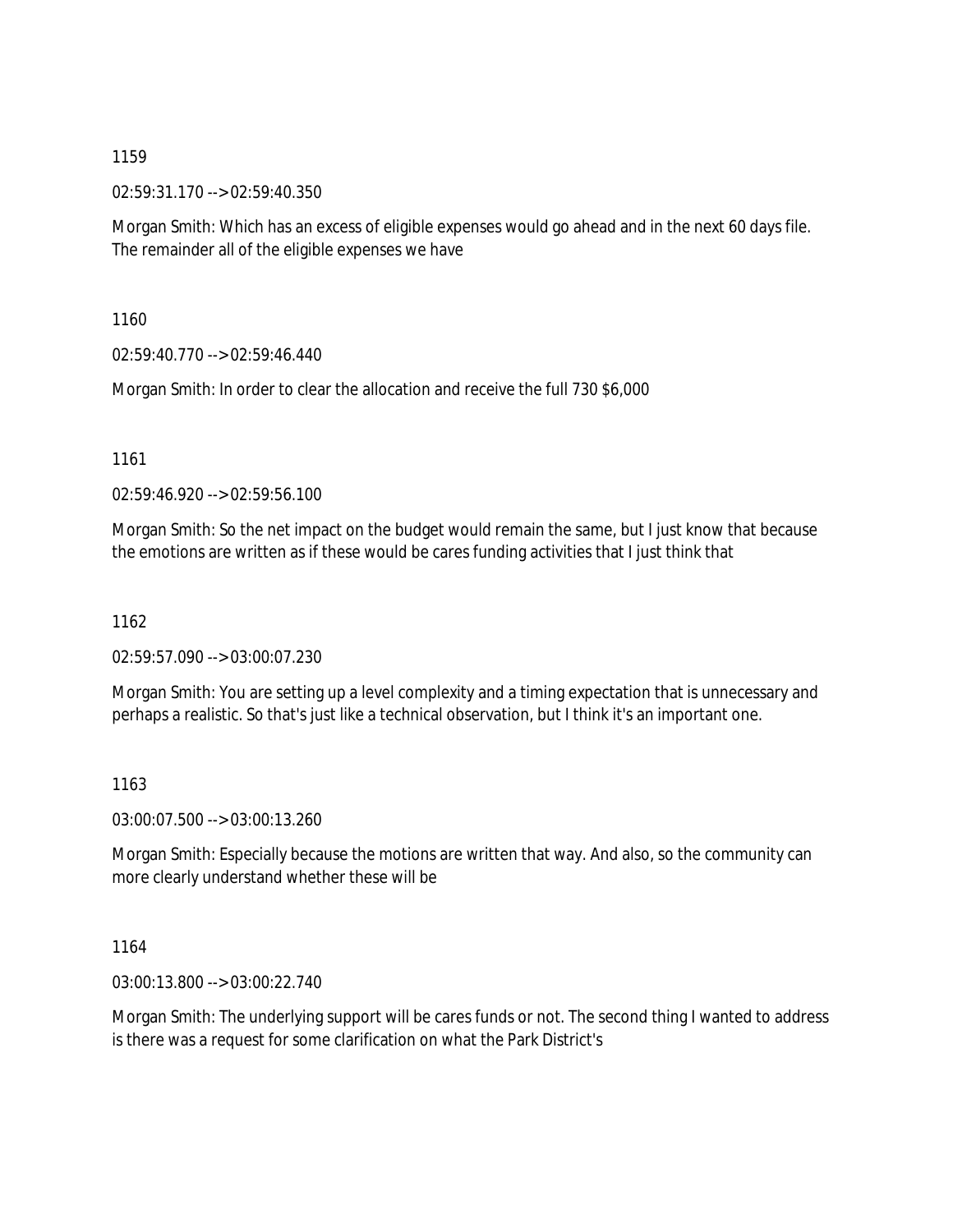03:00:23.580 --> 03:00:29.310

Morgan Smith: eligible expenses might be they've provided a first estimate to me and I share that with council member needs.

1166

03:00:29.760 --> 03:00:39.330

Morgan Smith: And right now, they're all parking that by September 30 which is the timeframe. They estimate the may have something on the order of \$90,000 worth of eligible expenses.

1167

03:00:39.840 --> 03:00:53.430

Morgan Smith: If the Council wanted to consider those my recommendation for process would be that they come and formally present that request to the city council and you formally either accepted or rejected so that there's some clarity around that.

1168

03:00:54.990 --> 03:01:00.000

Morgan Smith: And we can either schedule that or not. But that's, I think, how that would move forward if you are so inclined.

1169

03:01:01.650 --> 03:01:06.300

Morgan Smith: And then just my last kind of, I guess.

1170

03:01:07.320 --> 03:01:14.370

Morgan Smith: Process observation is again and I think COUNCILMEMBER car referred to this, the idea of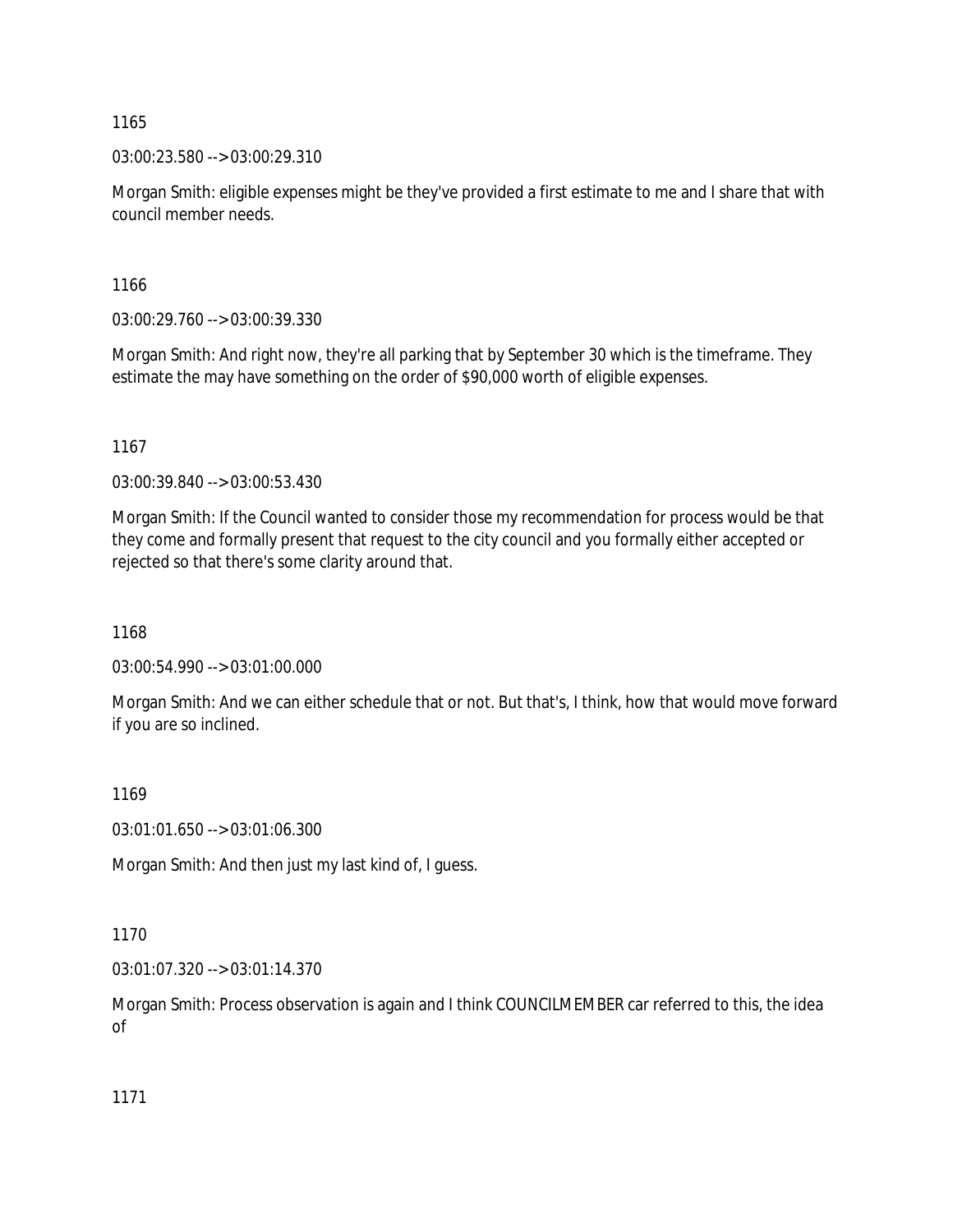03:01:15.840 --> 03:01:26.250

Morgan Smith: Of developing and building and implementing you know these four new programs will have a certain amount of overhead. If the expectation is that we're going to somehow do that in house at the city.

1172

03:01:26.940 --> 03:01:34.410

Morgan Smith: Versus if we can identify a partner out in the world who does this work and is available and we feel comfortable providing

1173

03:01:35.700 --> 03:01:42.420

Morgan Smith: Public funds towards so we don't. This isn't work that we have relationship existing relationships with vendors for

1174

03:01:42.690 --> 03:01:58.170

Morgan Smith: So I think we need to again be mindful of what the startup might look like. And the trade off between finding someone who does this work already. And the time it takes to do that versus trying to build new programs in house and problem solve for that way.

1175

03:01:59.280 --> 03:02:12.390

Morgan Smith: So that's five of the eight. The other three are really policy questions that are policy discussions that have been proposed, the one around regulatory relief. The one around or improved Internet access and the one around downtown parking

1176

03:02:13.440 --> 03:02:18.090

Morgan Smith: For at least two of those Internet access and downtown parking. There's been previous work and discussion.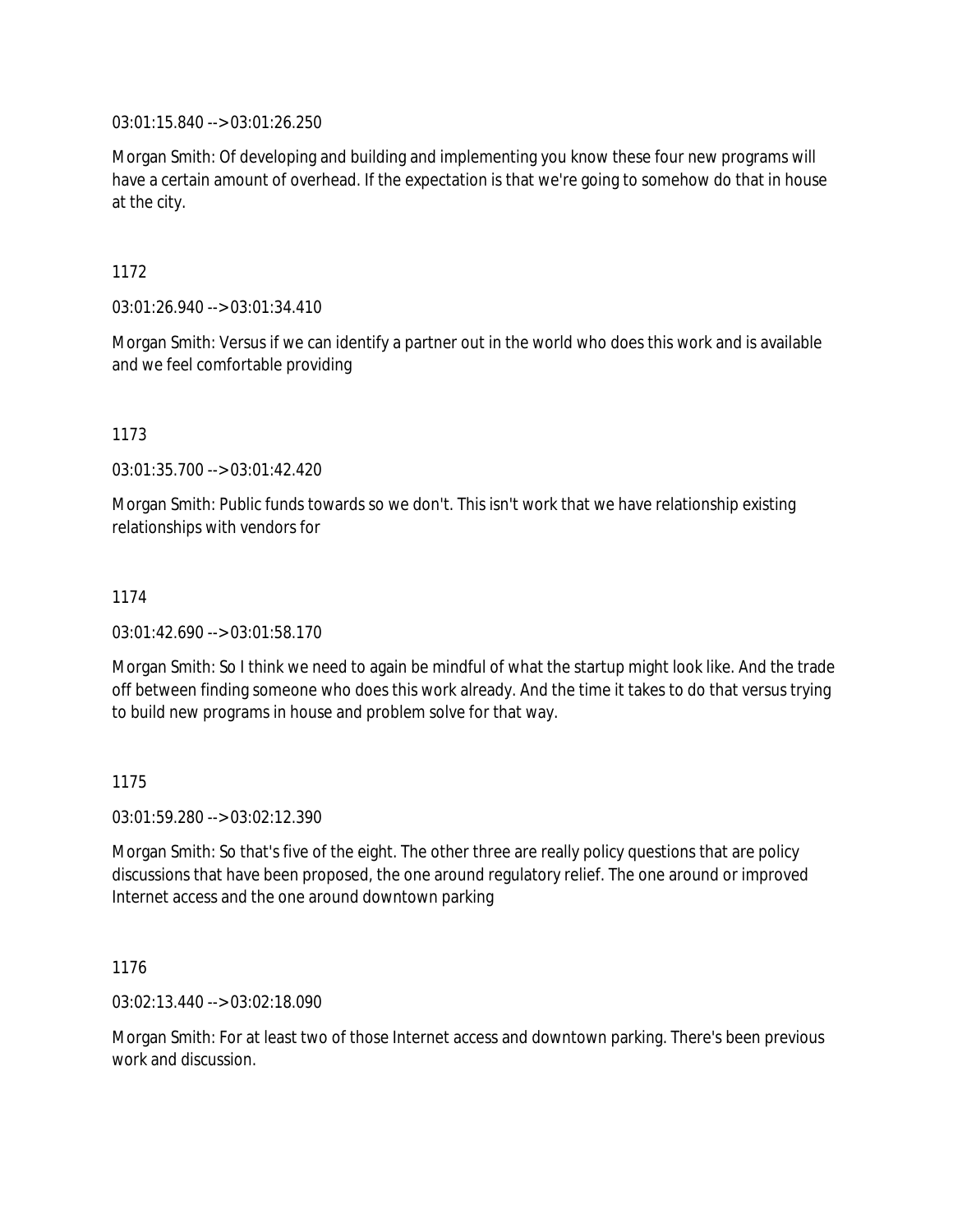03:02:18.630 --> 03:02:27.120

Morgan Smith: And if Council wanted to pick up those projects. Again, I would want you to have the benefit of some previous you know background on the previous work that's been done.

1178

03:02:27.750 --> 03:02:39.540

Morgan Smith: For regulatory relief. I think it might be beneficial to hear a little more explicitly what's envisioned by that because I think if it's something very specific like sidewalk use. We can have a targeted discussion around that.

1179

03:02:39.990 --> 03:02:47.820

Morgan Smith: Council can express clearly what it is you're interested in moving towards and the community can clearly respond to that. So those are my comments.

1180

03:02:49.110 --> 03:02:52.560

Leslie Schneider: Great, thank you very much. Councilmember I topless.

1181

03:02:54.540 --> 03:03:04.260

Kirsten Hytopoulos: Before I can make my comments. I just need clarity on two things. So Morgan, just to understand. Are you saying these funds have to be spent in 60 days from now.

1182

03:03:04.620 --> 03:03:06.720

Kirsten Hytopoulos: Yes. And just to be clear.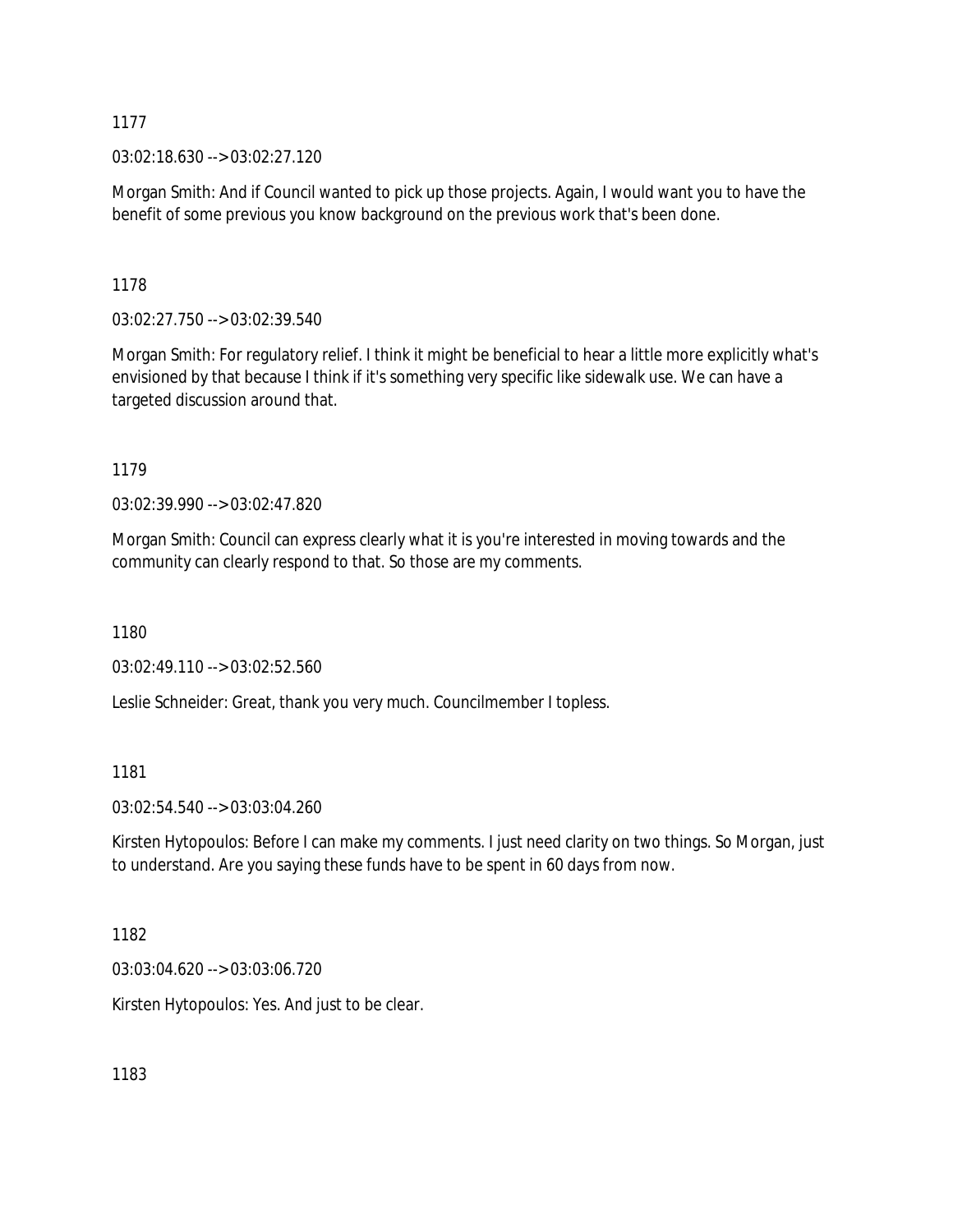03:03:07.650 --> 03:03:14.670

Kirsten Hytopoulos: And I guess you or Joe or any maybe more can answer this direct grants to business owners are possible.

1184

03:03:15.330 --> 03:03:21.420

Morgan Smith: They're possible. I'll let Joe and his detail, but just the programs that are up and running it Keita at the county level.

1185

03:03:22.320 --> 03:03:29.730

Morgan Smith: Are available for people to apply to now, but even in those cases, it's not just the application that has to be completed in this timeframe.

1186

03:03:29.940 --> 03:03:41.220

Morgan Smith: It has to be used for expenses you can demonstrate in that time frame. So you can't just finish your application by September 30, you have to be applying for uses that fall within that timeframe.

1187

03:03:41.940 --> 03:04:00.990

Morgan Smith: Well, so again, it's really important to kind of take ourselves outside of that constraint, because we have the bad news. Good news is we have a surfeit of eligible expenses that we can submit floor, but to not try to fit this into that box.

1188

03:04:01.410 --> 03:04:11.880

Kirsten Hytopoulos: So, so what my comments would be, and there's we're really in a box. Right. I mean, so what I wanted to say was that in an ideal world, I would like us to to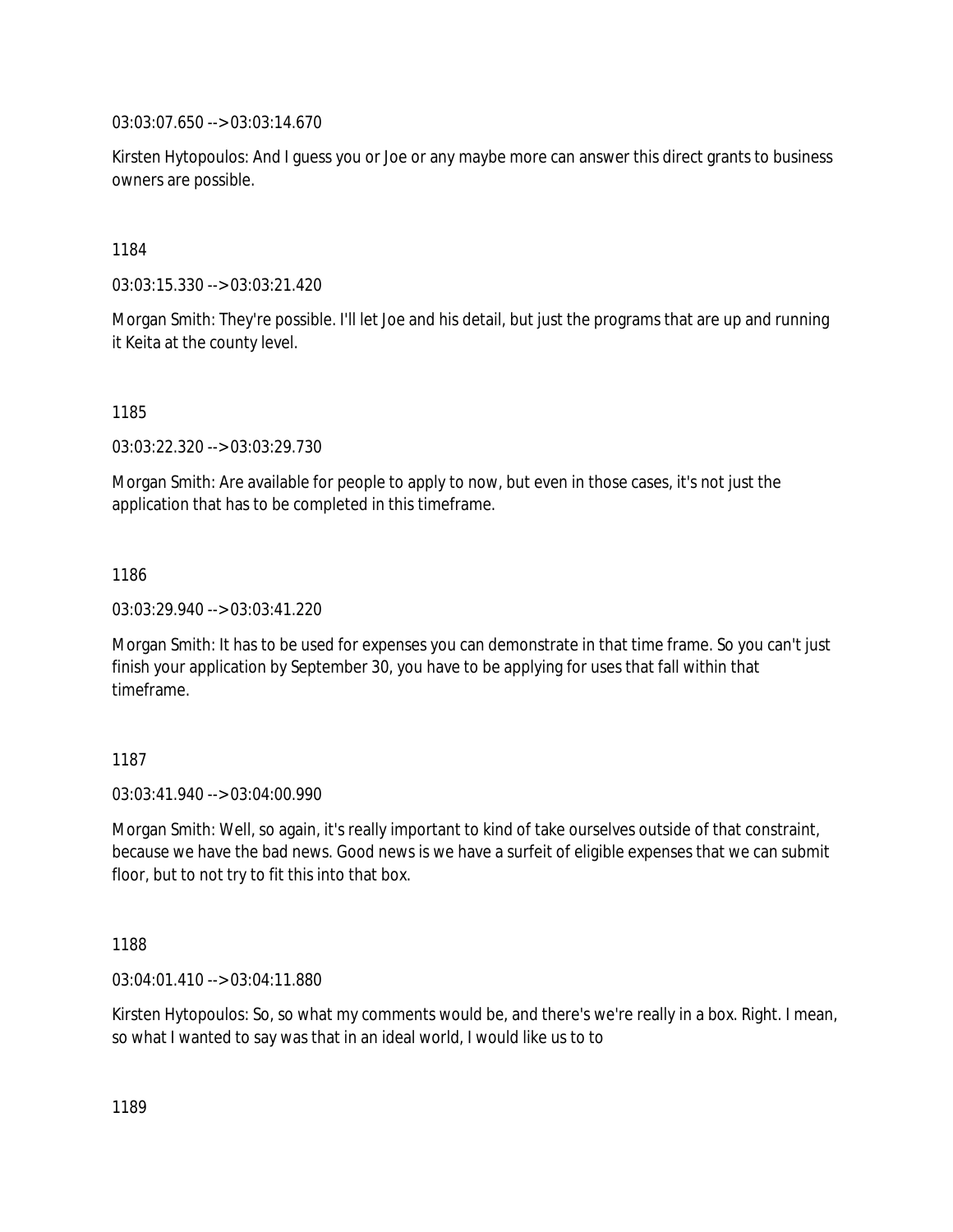03:04:12.870 --> 03:04:22.410

Kirsten Hytopoulos: I'd like us to get money in the hands of businesses, I'd like us to ask the businesses what they could use I'd like us to use professionals to the extent we can to understand this we have very little time.

1190

03:04:22.920 --> 03:04:29.220

Kirsten Hytopoulos: I like the idea of the survey. I don't know that we have time to use a survey or do much of anything. So with what we have left to do.

1191

03:04:30.240 --> 03:04:42.150

Kirsten Hytopoulos: I you know I can support the idea of getting the word out to encourage people to shop to spend as much discretionary spending locally as possible. I actually don't mind a target.

1192

03:04:42.660 --> 03:04:53.580

Kirsten Hytopoulos: I'm not too worried about if people can't spend it. They won't spend it. I don't, I don't have a problem with the target but you know that's minor. And I think it's okay just to throw the money at that

### 1193

03:04:54.660 --> 03:05:08.280

Kirsten Hytopoulos: You know, if we can pull off a decent professional survey as to what we can do to help our the our local businesses here in the US, that's broadly defined during this crisis.

1194

03:05:08.850 --> 03:05:13.020

Kirsten Hytopoulos: During and expand that during this 60 days and get that done.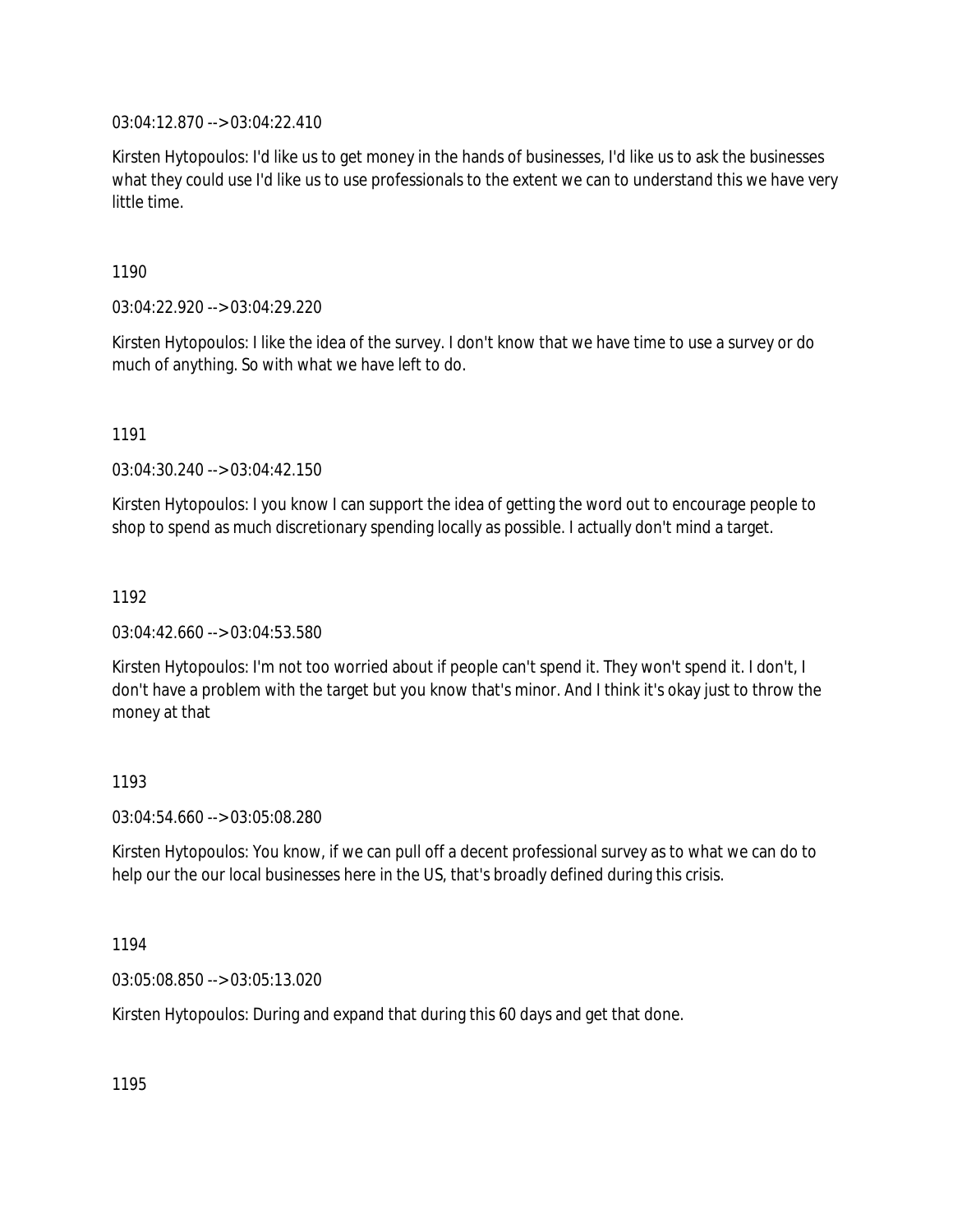03:05:13.890 --> 03:05:22.020

Kirsten Hytopoulos: We as Morgan alluded earlier. We don't know what this is going to look like and how much longer. This is going to go. So that may be something that we can actually use

1196

03:05:22.770 --> 03:05:31.020

Kirsten Hytopoulos: In the coming year or beyond so maybe that could be tailored in a way that it could be used in the coming year or beyond. And if that could be done.

1197

03:05:31.500 --> 03:05:43.470

Kirsten Hytopoulos: And then maybe we're going to need to go ahead and use it. We're going to have. I was going to say no, I don't want to give the 90,002 parks, because I'd rather get the money somehow in the hands and helping our businesses.

1198

03:05:44.070 --> 03:05:54.930

Kirsten Hytopoulos: Because parks is a big publicly funded entity that can get through this easier. But if we've got to get this money out and get it working for our community and they can and we wind up

1199

03:05:55.500 --> 03:06:04.140

Kirsten Hytopoulos: You know, we can help them because they can produce the invoices, or the spending or whatever, then maybe that needs to be in our back pocket. So we get this money out working for the community.

1200

03:06:05.040 --> 03:06:11.610

Kirsten Hytopoulos: But those are my thoughts. I'm trying to think if there were any I'm looking at like three minutes because now I'm trying to get done like a public a member of the public.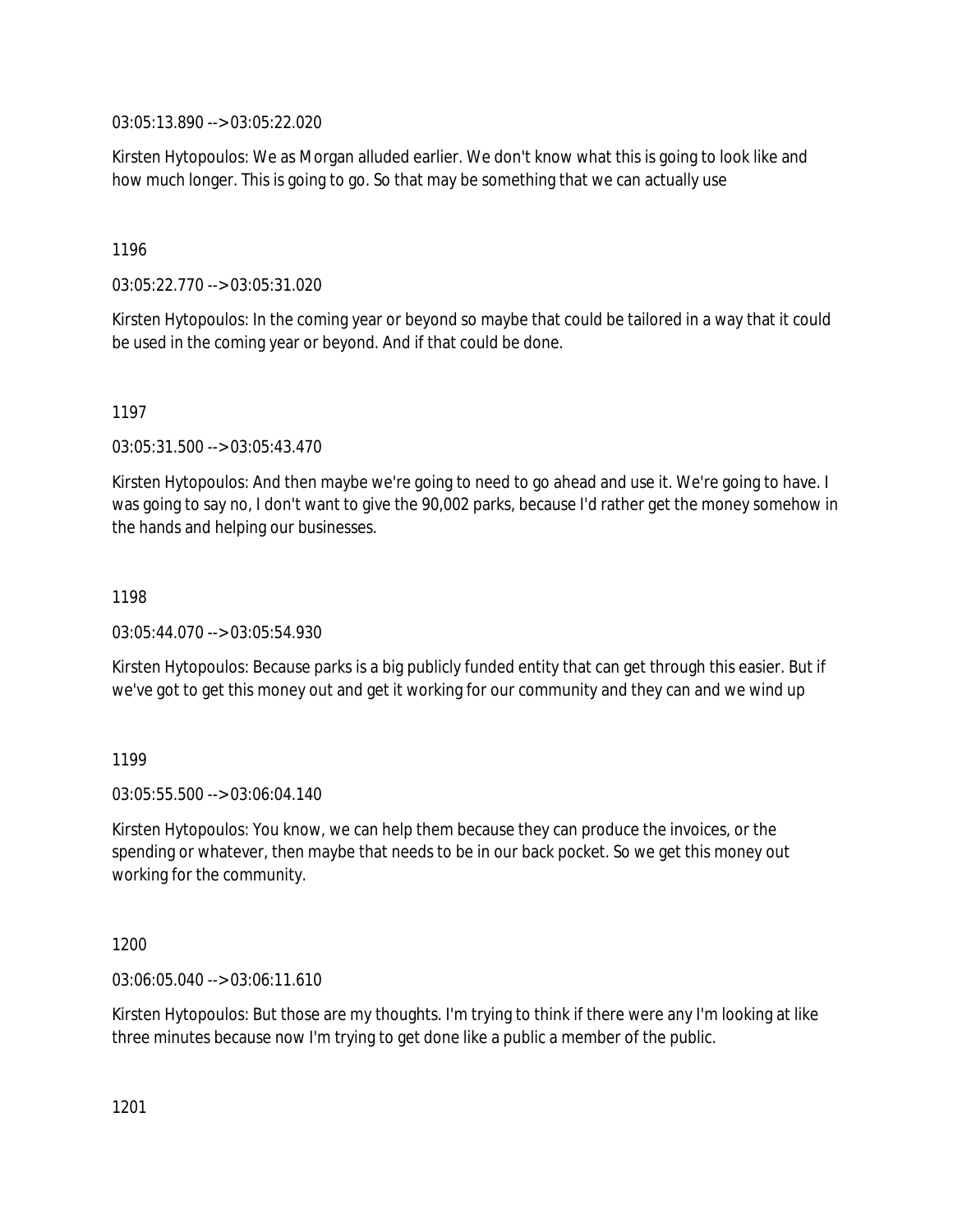03:06:12.930 --> 03:06:18.480

Kirsten Hytopoulos: I have to say I just really and we don't have time anyway in the 60 days, but I really didn't want it.

1202

03:06:18.930 --> 03:06:26.880

Kirsten Hytopoulos: I didn't want to hire the consultants. I'm sorry for the for the getting us getting businesses online and doing the the code related management that

1203

03:06:27.810 --> 03:06:38.400

Kirsten Hytopoulos: I was just seeing a lot of money going out at about 170,000, you know, adding up to \$170,000 that I just really wanted to see us somehow getting more directly in the pockets of the businesses.

1204

03:06:39.900 --> 03:06:40.470

Kirsten Hytopoulos: And

1205

03:06:42.330 --> 03:06:49.440

Kirsten Hytopoulos: Yeah, I think that that's a really tried to take a good look at this, Joe, I hope I got you some decent

1206

03:06:49.440 --> 03:06:50.040

Kirsten Hytopoulos: Feedback.

1207

03:06:50.580 --> 03:06:52.800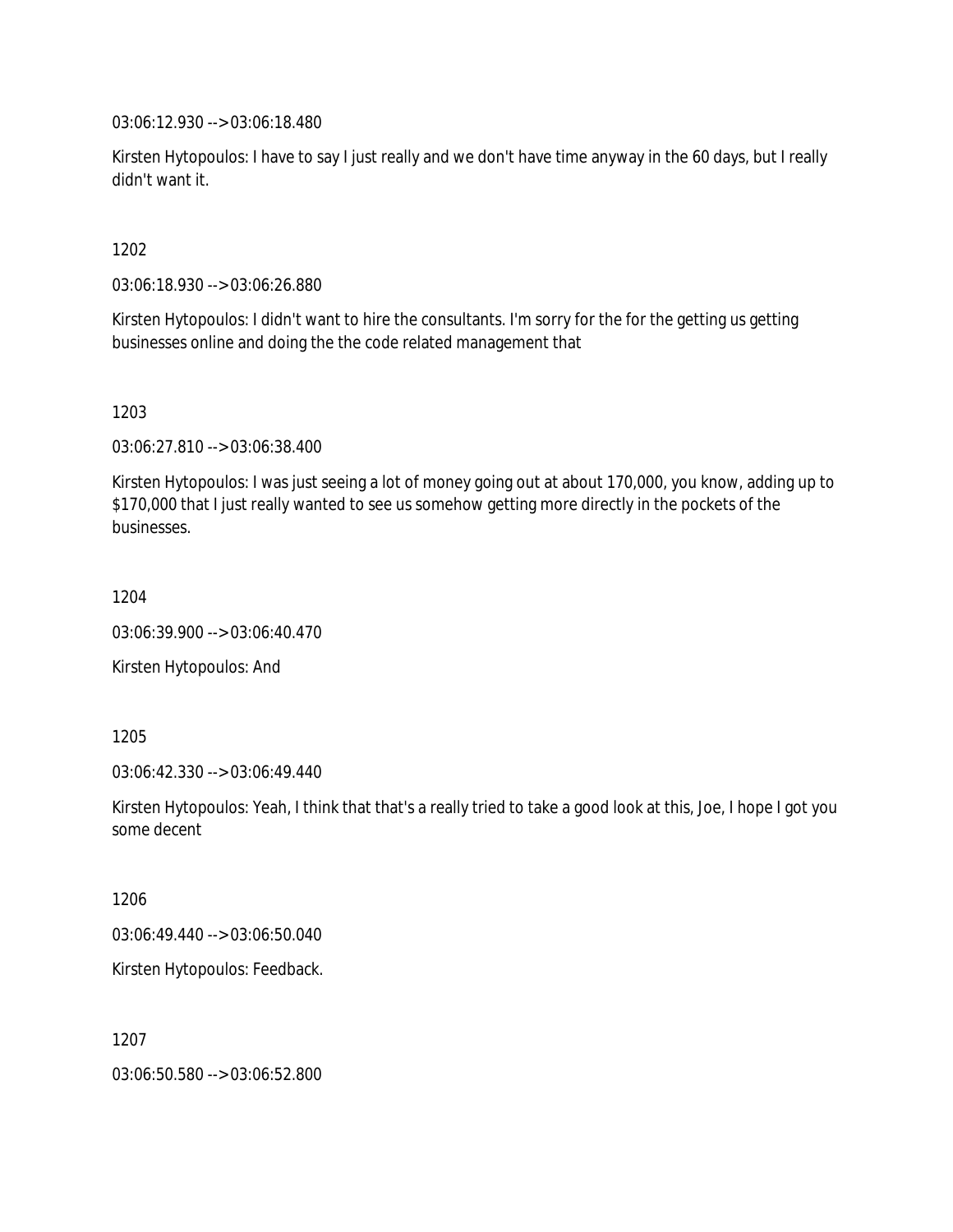Kirsten Hytopoulos: But I'm really drawn by the 60 days.

1208

03:06:53.880 --> 03:06:58.710

Joe Deets: Oh, okay. That's it. Okay. Um, I don't see any other hands up.

1209

03:06:59.010 --> 03:07:09.570

Morgan Smith: Again, just make sure this is clear. If we take the approach. I'm suggesting you wouldn't be hamstrung by 60 days we would use the city's eligible expenses to acquire

1210

03:07:10.530 --> 03:07:22.080

Morgan Smith: An additional 200,000 more than we were anticipating of claiming for the city and all of these projects that you're discussing now could go forward on any timeline, because they will be funded stuff in a different way.

1211

03:07:24.240 --> 03:07:25.590

Kirsten Hytopoulos: Okay. Well, I mean,

1212

03:07:25.740 --> 03:07:36.510

Kirsten Hytopoulos: So then I just, I guess my comments remain the same about I don't feel that we should be involved in that. I don't support the coven and the coven manager.

1213

03:07:37.020 --> 03:07:45.060

Kirsten Hytopoulos: Or the getting businesses online. What I would then say I do like the idea of us moving forward and figure out what do businesses want from us.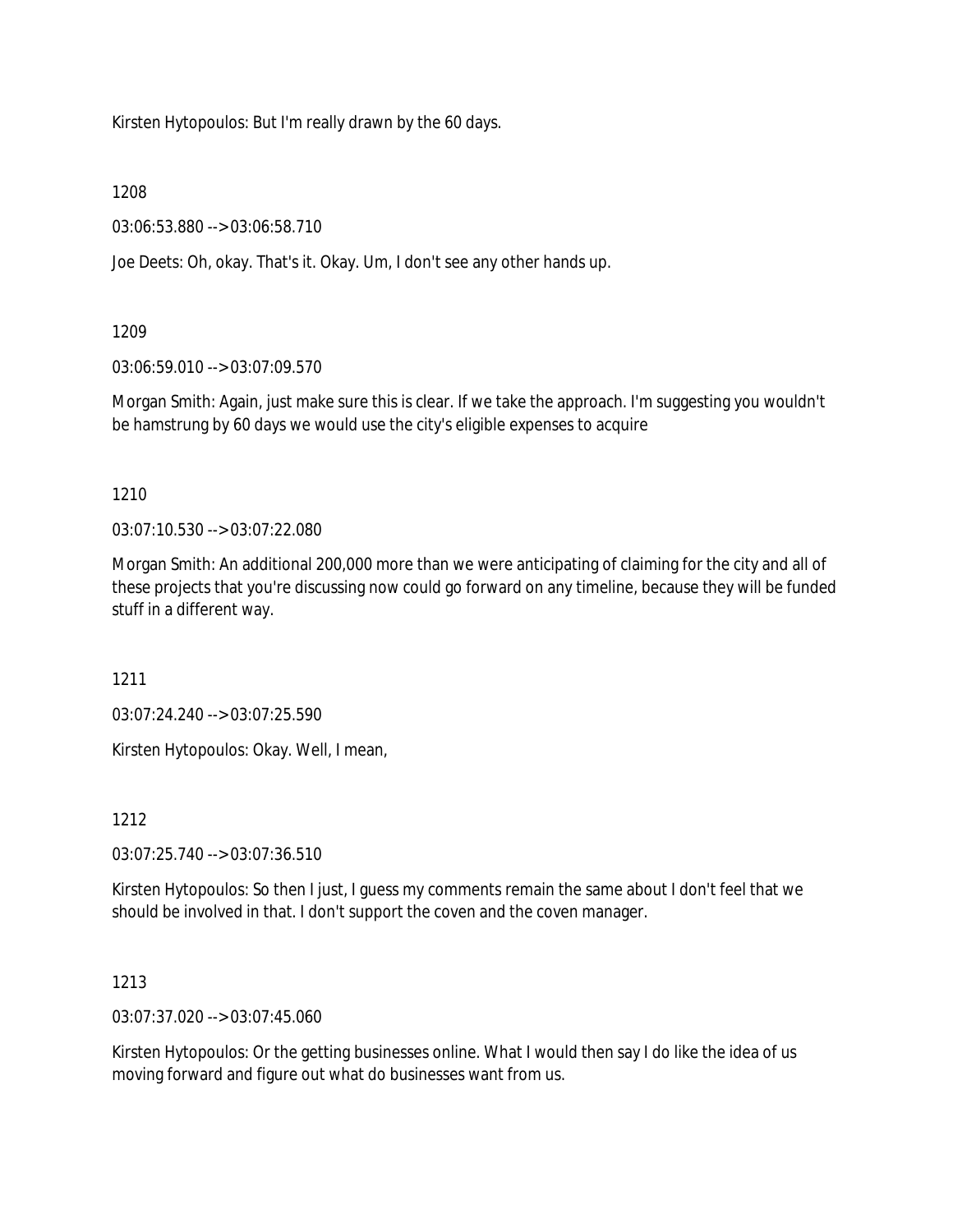03:07:45.390 --> 03:07:53.370

Kirsten Hytopoulos: And I hope that we are taking a very broad approach the definition of businesses. It's not just our retail establishment. Now I'm a small business owner

## 1215

03:07:54.060 --> 03:08:02.850

Kirsten Hytopoulos: You know, where a lot of us are, you know, all across the island and not in a brick and mortar store downstairs, a downtown. I mean, I do have an office downtown, but I'm not a store.

## 1216

03:08:03.420 --> 03:08:09.960

Kirsten Hytopoulos: So, you know, we're all across the island and and and I just hope that we're going to do brought outreach and figure out what businesses across the island need

1217

03:08:11.580 --> 03:08:14.040

Kirsten Hytopoulos: So I hope my feedback was helpful and

### 1218

03:08:15.060 --> 03:08:17.310

Kirsten Hytopoulos: I guess that's it and hope more of us have something to say.

### 1219

03:08:18.000 --> 03:08:22.110

Leslie Schneider: Yeah, thank you. Joey okay if I jump in for

1220

03:08:22.170 --> 03:08:24.180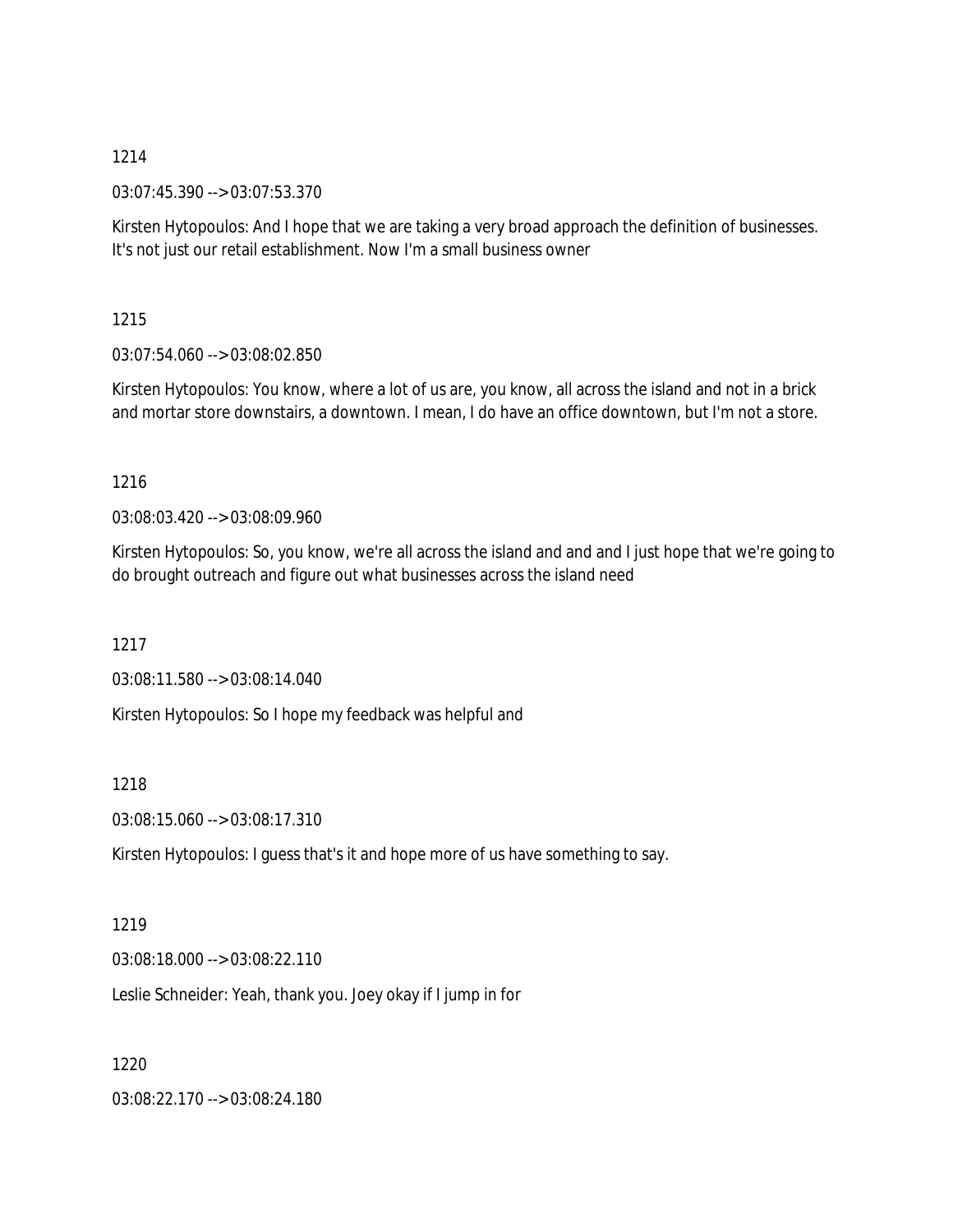Joe Deets: A second Oh, go ahead. No, please.

1221

03:08:24.450 --> 03:08:36.840

Leslie Schneider: Um, so I wanted to comment on the on the Save Our stores SOS campaign, there's a sort of there's in that second paragraph, there's reference to

# 1222

03:08:39.330 --> 03:08:56.730

Leslie Schneider: To for donations to benefit the the businesses in need and where that's coming from is this idea of, I don't know if you're familiar with Patreon. COM. It's a way of sort of supporting primarily artists and and performers and

# 1223

03:08:57.840 --> 03:09:06.780

Leslie Schneider: You know, a lot of online people you kind of leave them tips and you can create recurring donations and so forth. So, it occurred to me that

1224

03:09:07.800 --> 03:09:21.030

Leslie Schneider: In addition to just asking residents to spend \$100 downtown on a regular basis. There are some residents on Bainbridge Island, who could probably afford to just set up recurring donations

1225

03:09:21.330 --> 03:09:28.470

Leslie Schneider: Small recurring donations of maybe for businesses at \$25 a month or something like that. And then that would be

1226

03:09:29.670 --> 03:09:31.170

Leslie Schneider: That would be actual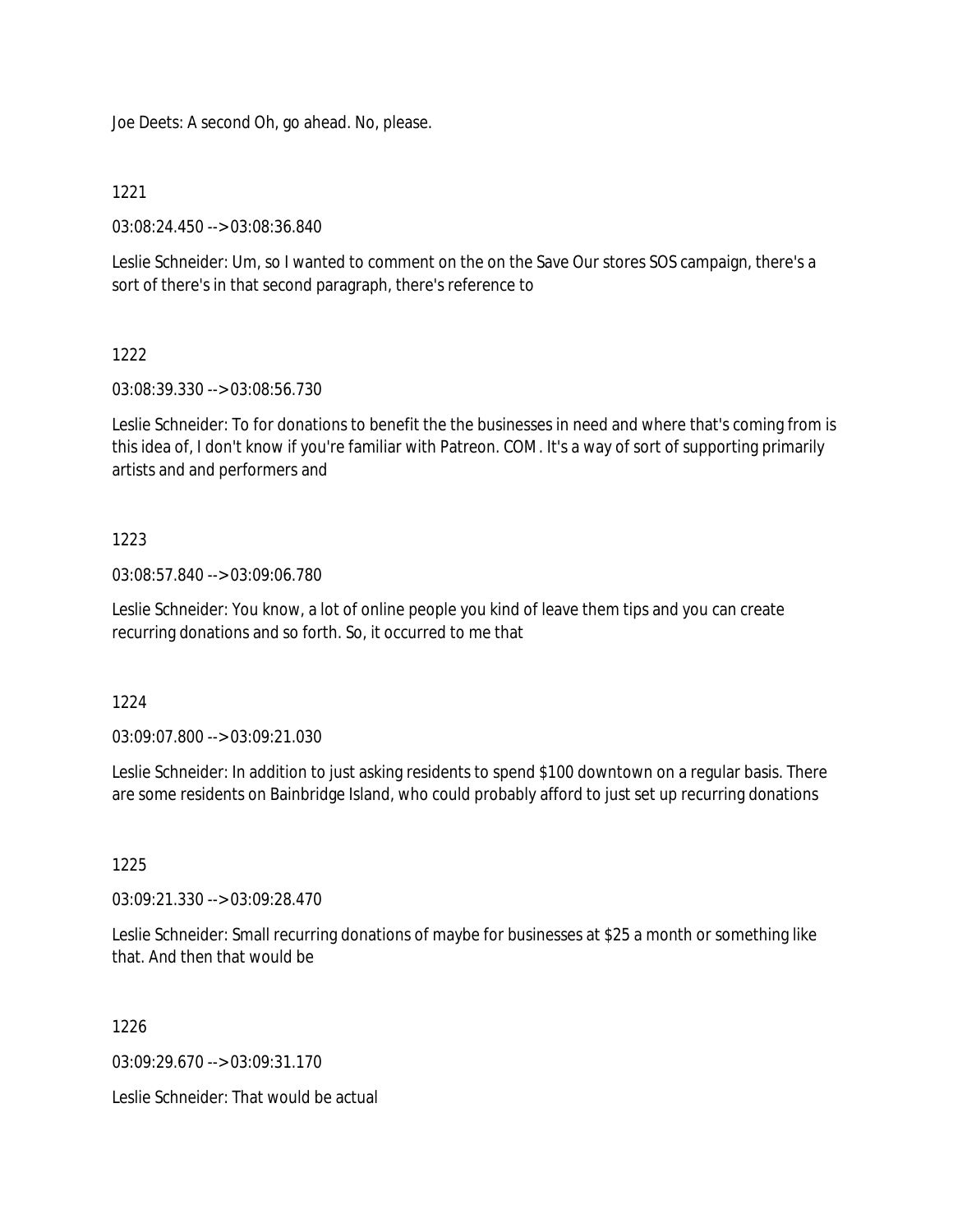03:09:32.250 --> 03:09:48.480

Leslie Schneider: Grant, so to speak, and if you know if 100 people gave \$25 to any given store, you know, that could potentially cover rent on an ongoing basis. And we thought that we might have

1228

03:09:49.020 --> 03:10:00.720

Leslie Schneider: So in the listening session that that that counts the Deputy Mayor Dixon, I participated in probably the big moment was

1229

03:10:01.590 --> 03:10:17.940

Leslie Schneider: More ice cream OWNER. ON A who's just saying, you know, look, we might not make it, you know, six months down the line. We might not be here and we just don't want you to feel sad. Six months later and wish that you could have done something so that's why we're saying something now.

1230

03:10:19.590 --> 03:10:26.460

Leslie Schneider: And so, you know, you could probably help more of by buying gift certificates, you could help more by

1231

03:10:27.840 --> 03:10:35.010

Leslie Schneider: Going online, they have an e commerce site, and you could order ice cream and send it to your cousins in New York or or whatever.

1232

03:10:36.930 --> 03:10:42.210

Leslie Schneider: But there might be you know 50 or 100 people who would be willing to, you know, give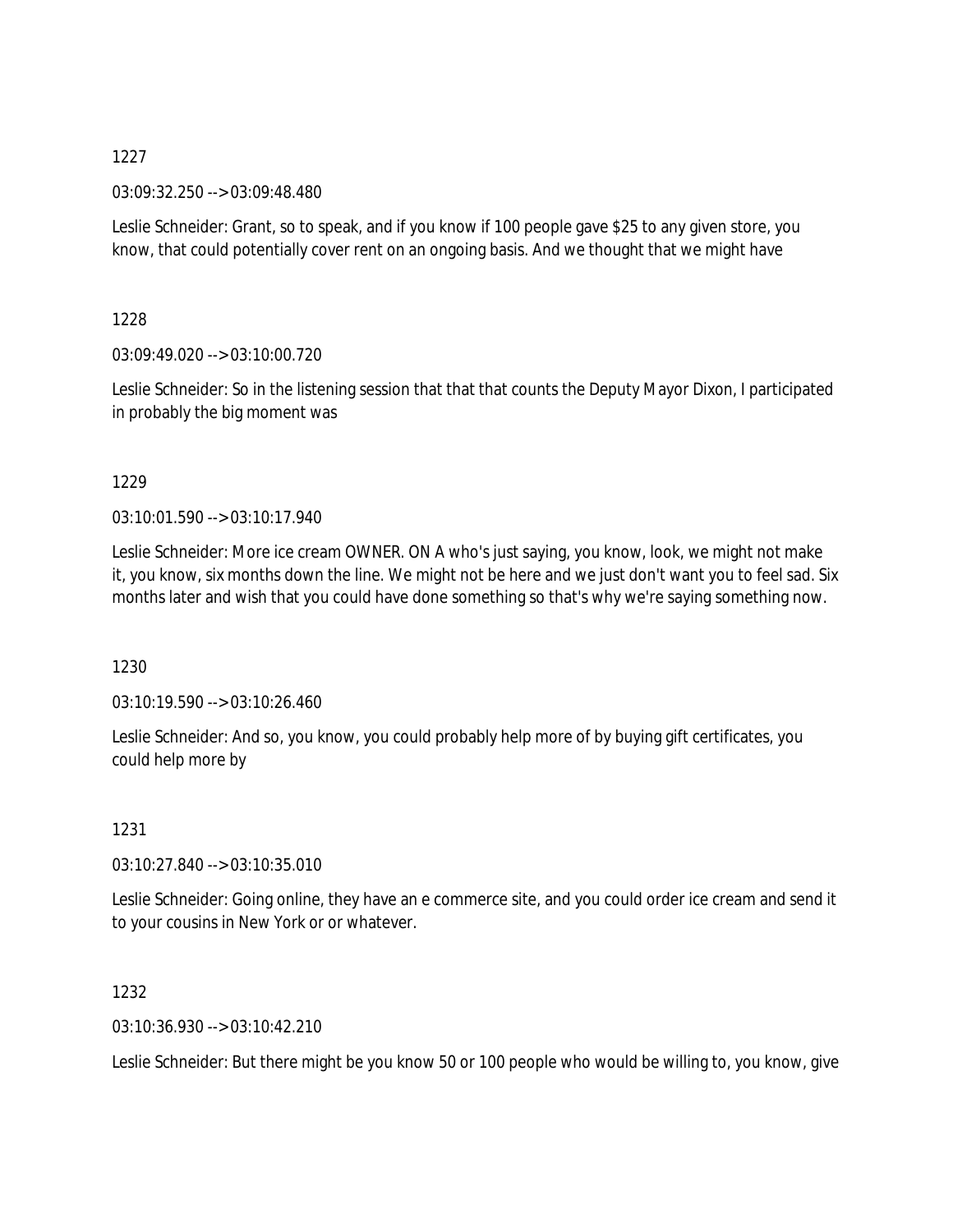03:10:43.830 --> 03:10:51.660

Leslie Schneider: A recurring donation. And so, you know, I just wanted to throw out the idea that it's almost like I

1234

03:10:52.530 --> 03:11:12.060

Leslie Schneider: Wouldn't I'm not proposing technically a matching fund but engaging this marketing campaign to save our stores to really promote the concept that I'm that you too can help these businesses and, you know, not this not just by buying a gift certificate here there. So thank you.

1235

03:11:13.560 --> 03:11:13.980

Leslie Schneider: I see.

1236

 $03:11:14.160 \rightarrow 03:11:15.300$ 

Leslie Schneider: More hands up.

1237

03:11:15.810 --> 03:11:27.720

Joe Deets: If you don't mind, I'm sorry, Russia and I'll just let because there was some things that I wanted to respond to and I do want to, I want to hear you. And I want to hear from Michael So you guys aren't getting out of here without speaking. Okay.

1238

03:11:29.490 --> 03:11:31.860

Joe Deets: Very quickly I like Morgan's idea to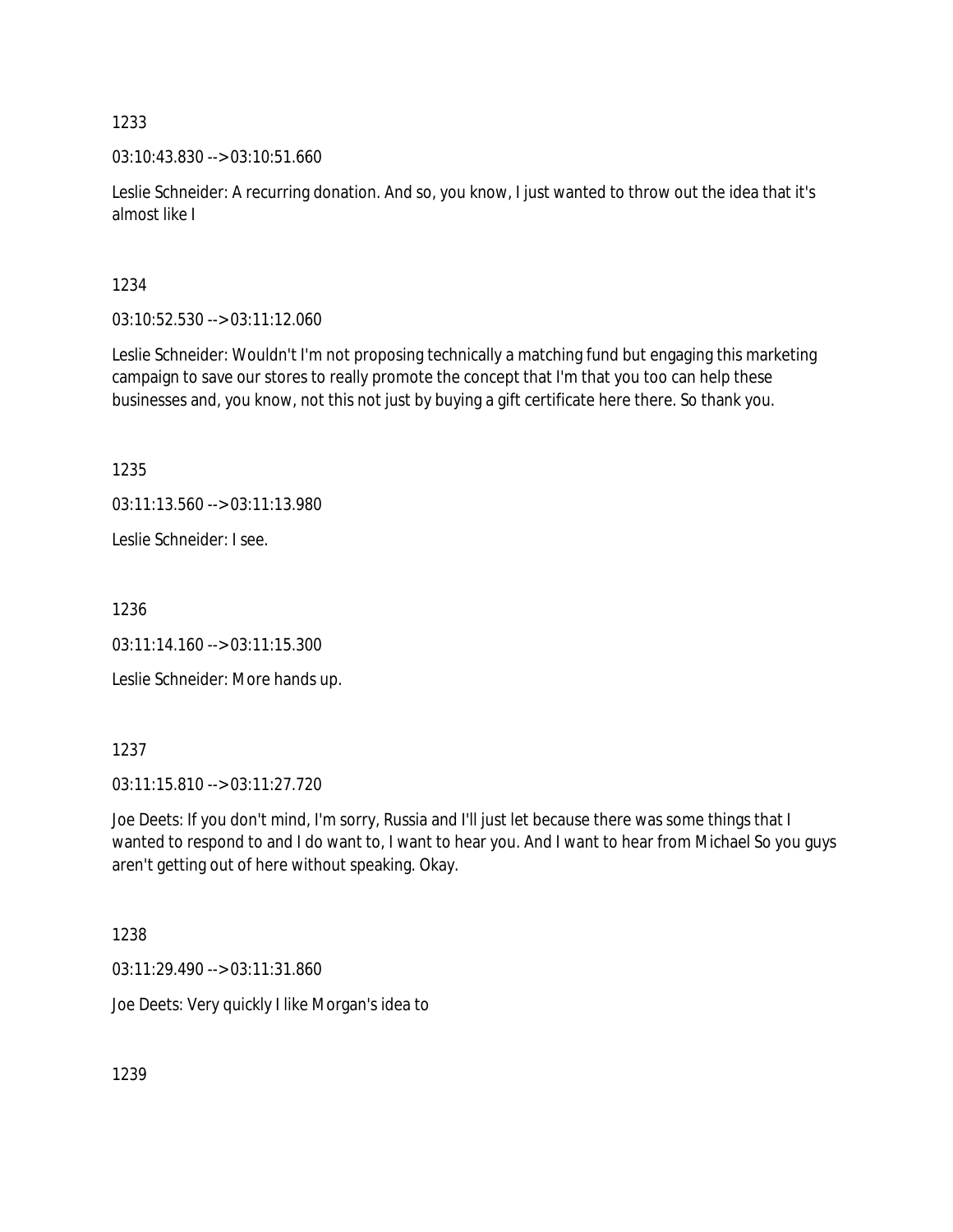03:11:33.300 --> 03:11:44.280

Joe Deets: Just say bias some time because some of these yeah I threw a lot at you guys. So I get that and and so I'm I really appreciate the, the critical comments.

1240

03:11:45.480 --> 03:11:47.070

Joe Deets: Trust me, so I think

1241

03:11:48.660 --> 03:12:00.780

Joe Deets: Using some of the city's needs for funds for cares and then freeing up some general funds can essentially by have some time and and basically some things that I i think that just very quickly.

## 1242

03:12:01.290 --> 03:12:09.030

Joe Deets: On the fly here that we could say, hey, that sounds good that we could do would be the SOS campaign. The saver stores campaign.

### 1243

03:12:10.320 --> 03:12:19.740

Joe Deets: A survey, let's get going on that because there's no sense of saying we're going to do a survey someday. Okay, I think we need to say to the start thinking about the seriously.

1244

03:12:20.430 --> 03:12:30.600

Joe Deets: My need to repay the downtown Association for expenses, they incurred hard costs things about regulatory relief well in some ways we've already started that with

1245

03:12:31.050 --> 03:12:37.470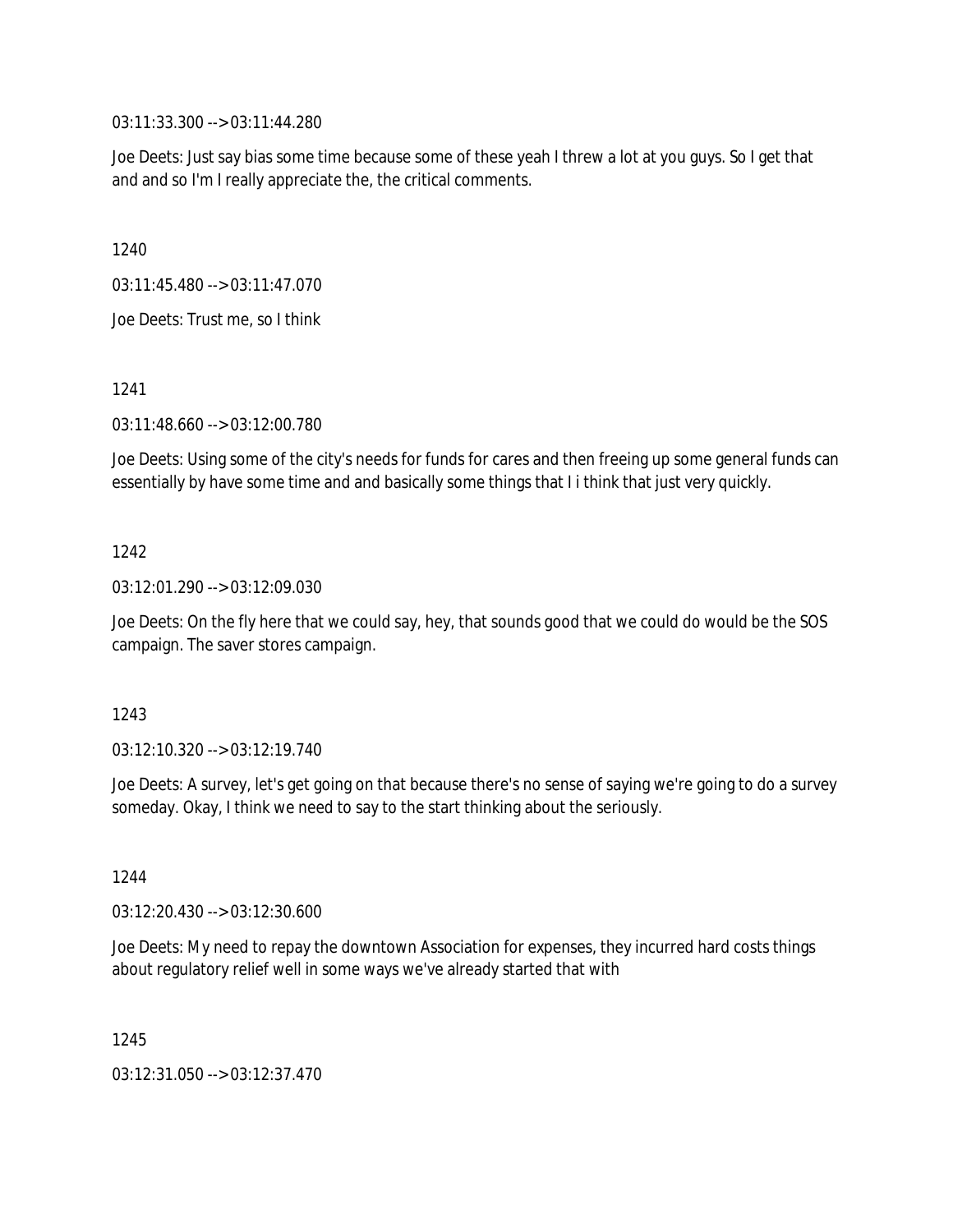Joe Deets: An application and maybe I can let the city manager discuss that. And also the covered management plan.

1246

03:12:38.220 --> 03:12:44.010

Joe Deets: There's a lot of details. I haven't given you guys. Um. There's an organization called impact Washington that

1247

03:12:44.970 --> 03:12:55.710

Joe Deets: directly supports manufacturers in Washington state and who's a manufacturer, it's it's any company any business that does any value added to a product

1248

03:12:56.310 --> 03:13:08.280

Joe Deets: You know, it could be a restaurant that sells their own pasta sauce. You're a manufacturer and it's it's it's an amazing organization and they do some very good coven

1249

03:13:08.940 --> 03:13:20.880

Joe Deets: Management advice. And it just so happens there's two organizations wanting more up the other being pack Westie. I don't think they might be mentioned in this that there as we speak in direct conversations with

1250

03:13:21.240 --> 03:13:28.530

Joe Deets: Impact Washington for covered relief. So I'm just saying this is something that just is just come up so

1251

03:13:29.760 --> 03:13:39.600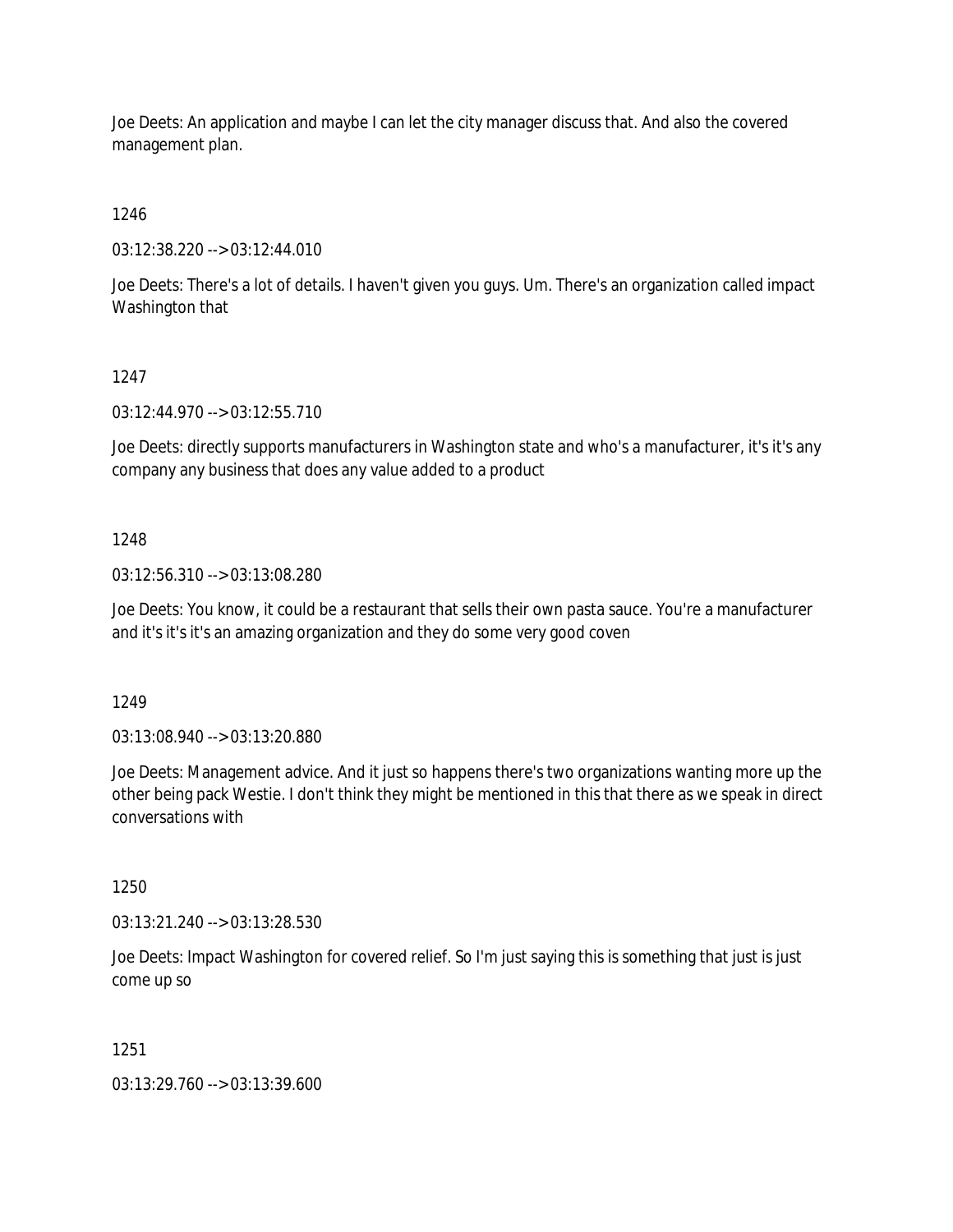Joe Deets: We can, I think, work with impact Washington for at least those businesses that have their sort of a value added part where they can be considered a manufacturer

1252

03:13:40.350 --> 03:13:48.060

Joe Deets: The long term policy issues. The Internet access and the parking. I'm just asking. Let's bring that back to the table. Both of these

## 1253

03:13:48.960 --> 03:13:58.800

Joe Deets: These are identified as real issues. And let's not just say is too difficult. I mean this, if we want resiliency in our community. We want resilience and

## 1254

03:13:59.220 --> 03:14:11.520

Joe Deets: Why do we want to internet access. It's not just for businesses to work from home is so kids can take online lessons which by the way the school district has announced today. There's no going back to school in the fall. So

1255

03:14:11.910 --> 03:14:16.680

Joe Deets: Internet access. I'm just saying is a high priority, in my view, so

1256

03:14:18.150 --> 03:14:25.530

Joe Deets: I'll leave that at that and I answer any more questions. Oh, and COUNCILMEMBER as hard. You had your hand was up.

1257

03:14:28.740 --> 03:14:37.620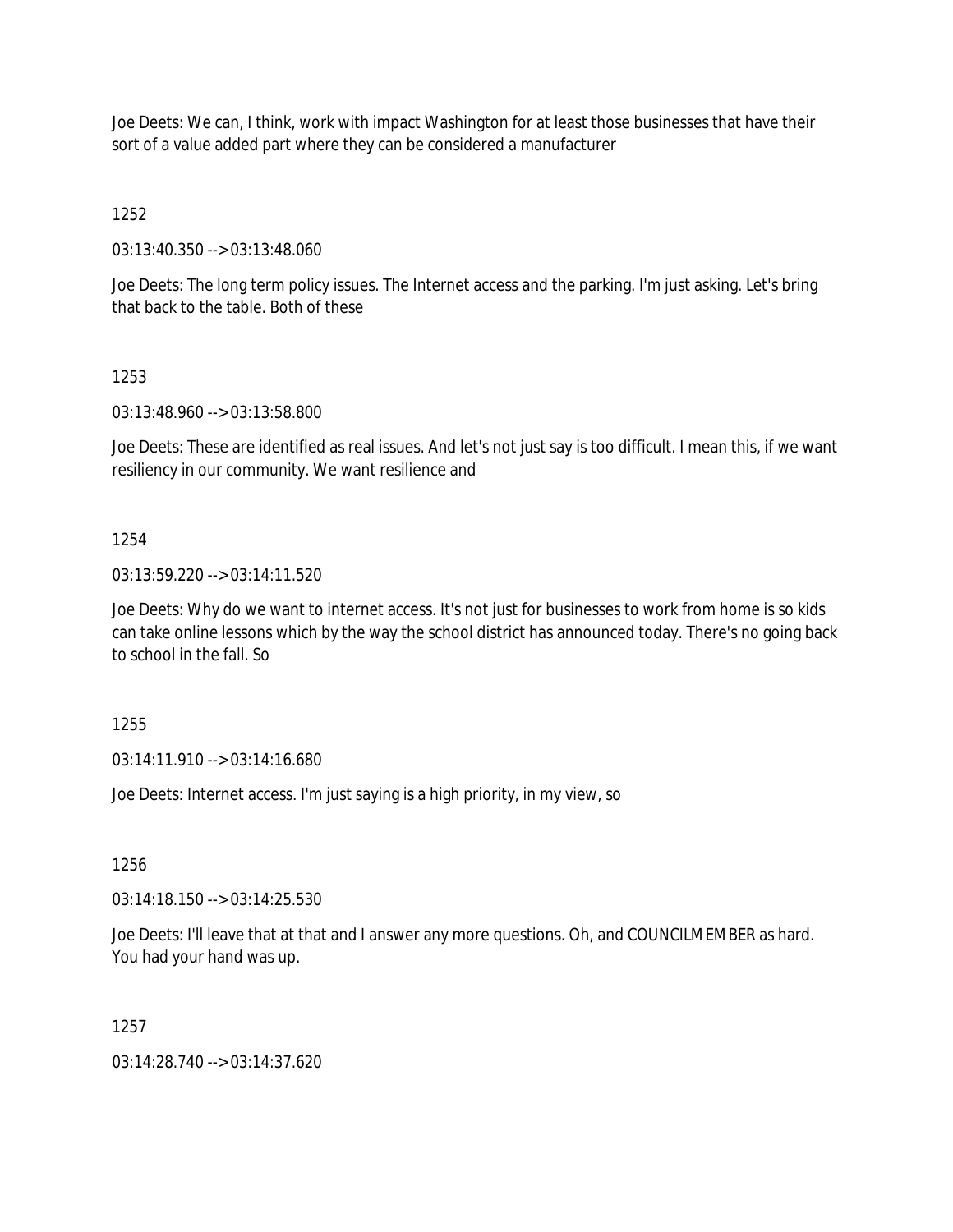Rasham Nassar: Yeah, thanks. Um, first of all, I just want to thank you and Mayor Snyder and counselor Medina, though he's not here for putting this together.

1258

03:14:38.070 --> 03:14:45.240

Rasham Nassar: I'm just reading it through. I can tell the amount of time and effort and energy that you put into this

#### 1259

03:14:45.750 --> 03:14:55.320

Rasham Nassar: And quite frankly, even though there. There are a number of items. So the funding is pretty widely dispersed. I'm grateful that you presented sort of what appears to be a shopping list.

### 1260

03:14:55.770 --> 03:15:05.280

Rasham Nassar: Of all the different ways that the city could potentially allocate funding towards specific or different types of needs or services or programs that would

1261

03:15:06.390 --> 03:15:07.500

Rasham Nassar: provide assistance.

1262

03:15:07.650 --> 03:15:11.070

Rasham Nassar: To our local business community, and I

1263

03:15:12.960 --> 03:15:17.940

Rasham Nassar: quickly run through my list. I, I support the save our stores campaign.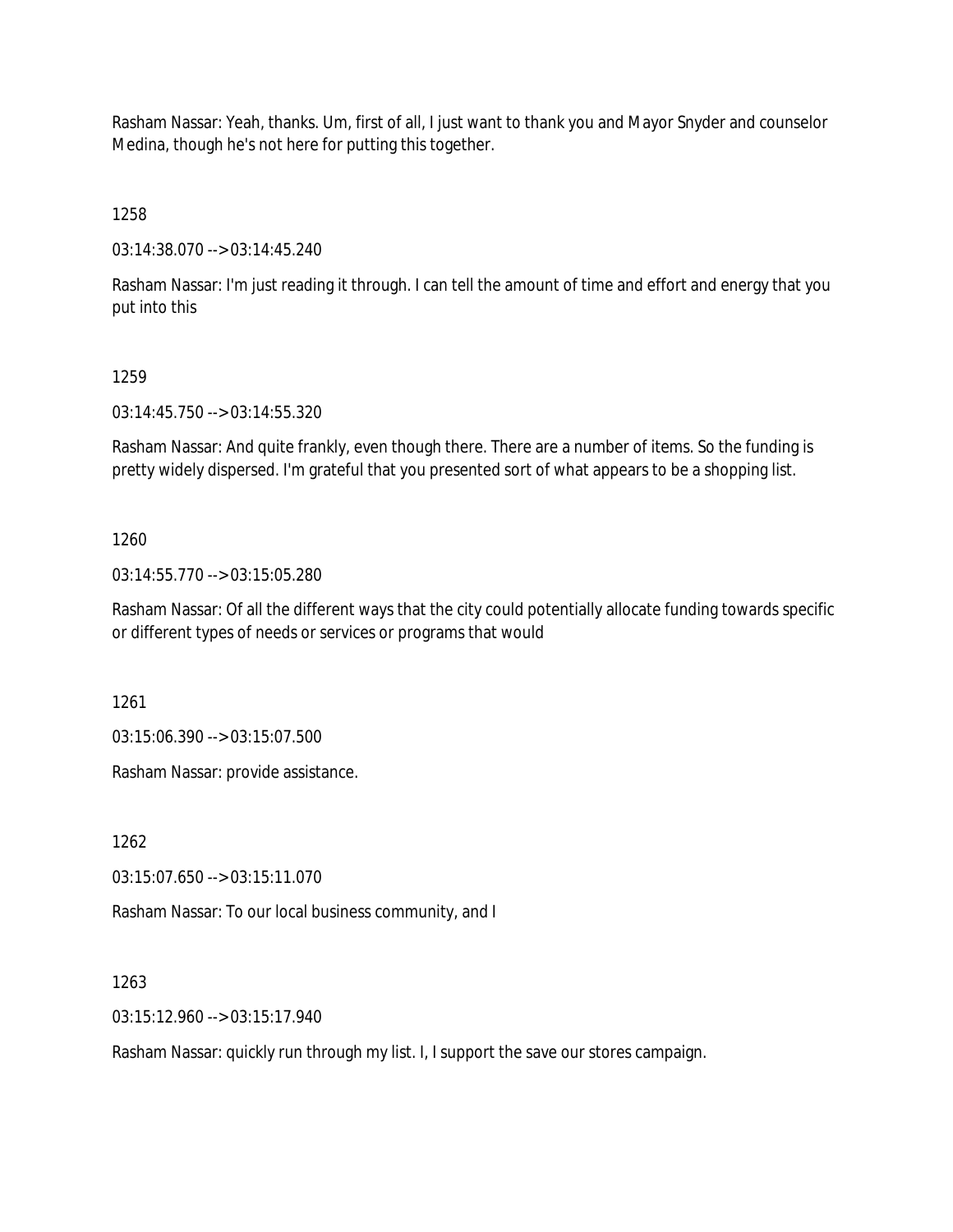03:15:18.990 --> 03:15:23.100

Rasham Nassar: I think that I mean in so much as a city should be involved in that.

1265

03:15:24.420 --> 03:15:27.900

Rasham Nassar: I would not be comfortable with \$100 a month.

1266

03:15:29.220 --> 03:15:29.940

Rasham Nassar: Notion

1267

03:15:31.020 --> 03:15:33.480

Rasham Nassar: And I agree with COUNCILMEMBER cars comments on that.

1268

03:15:34.200 --> 03:15:43.710

Rasham Nassar: I just think it it's, it could be off putting two members in our community that just simply cannot afford to spend that and I wouldn't want the city to be behind a message.

1269

03:15:44.010 --> 03:15:53.910

Rasham Nassar: That could appear to be discriminatory or insensitive to those that are also significantly suffering financially or struggling to maintain their housing or had that have lost their employment.

1270

03:15:54.840 --> 03:16:06.930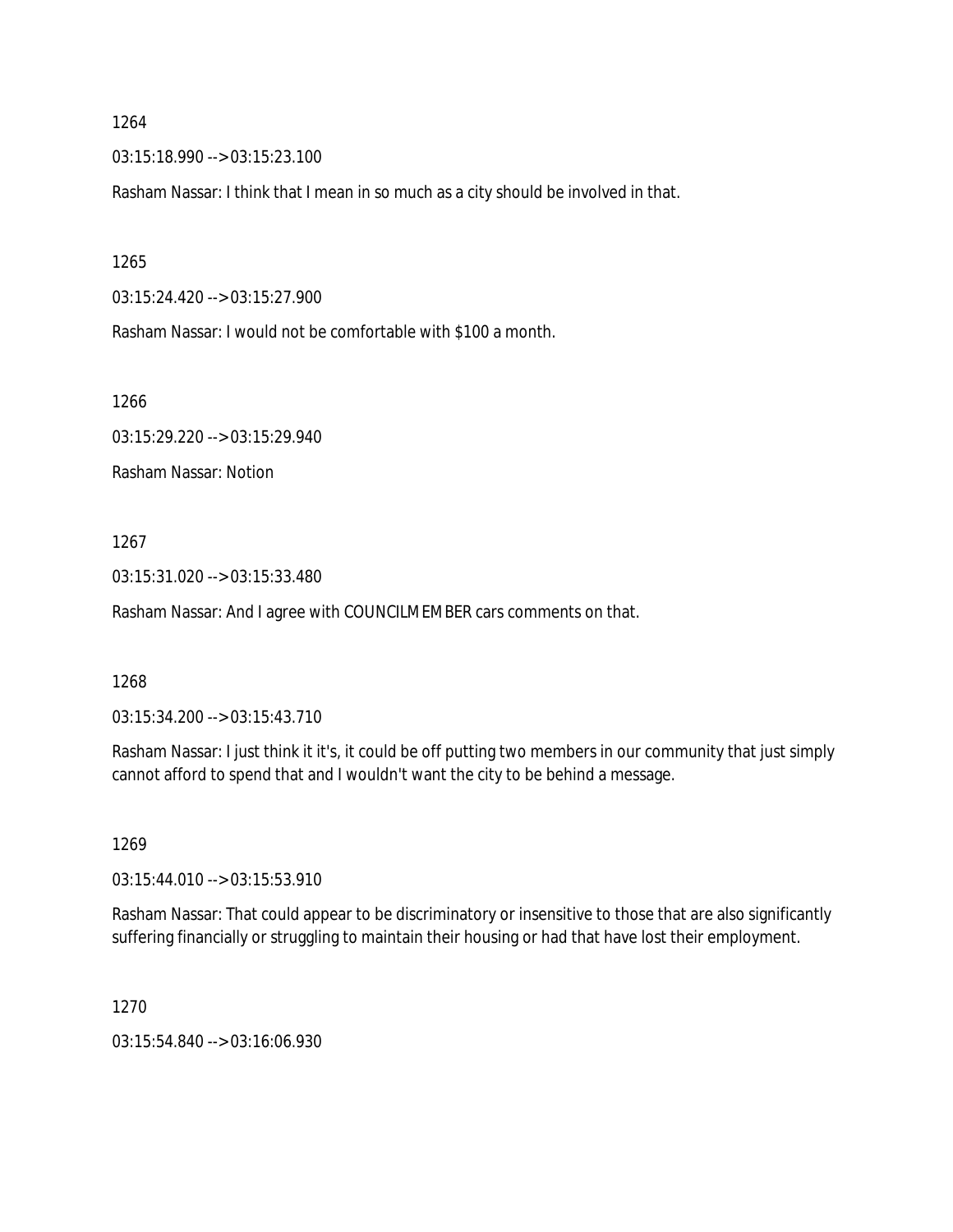Rasham Nassar: Again, I think just to keep in mind that this is far reaching and has impact to every member of our community that we ought to just remove that if the city is going to be putting some money towards that marketing campaign.

1271

03:16:08.040 --> 03:16:23.550

Rasham Nassar: I, the Council mayor Snyder's idea about the donations. I think that I would just be happy to let the businesses leave that up to the businesses. I think that if a city were to just put in funding behind this and allow the businesses, the flexibility to kind of

1272

03:16:24.630 --> 03:16:34.800

Rasham Nassar: You know, contribute their thoughts and ideas to the Chamber of Commerce and downtown association as to what the messaging could be I'm uncomfortable with that and

## 1273

03:16:36.870 --> 03:16:48.270

Rasham Nassar: I am. I'm not quite sold on the business needs survey. One of the things that I wanted to ask of COUNCILMEMBER deeds or mayor Snyder, though, is relates to how far

# 1274

03:16:49.530 --> 03:16:53.550

Rasham Nassar: The how far the impacts of providing funding to our local business community.

### 1275

03:16:54.810 --> 03:17:09.780

Rasham Nassar: Have the potential to be meaning if this if a survey would help answer that question, the question in my mind, which is if we were to front funding to local businesses at this point in time knowing now that the

### 1276

03:17:11.040 --> 03:17:19.140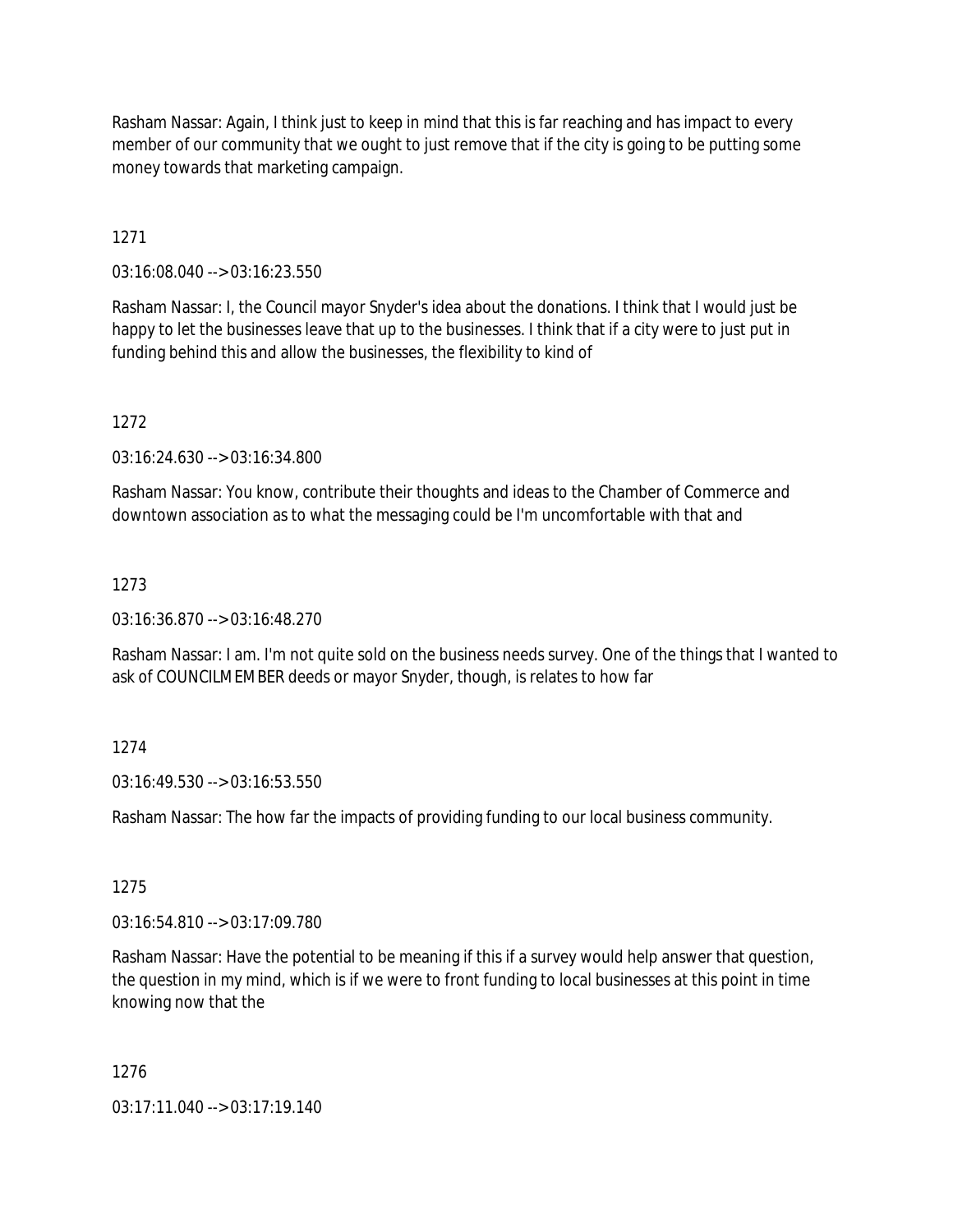Rasham Nassar: The consequences of the pandemic are likely going to exist in well into the future, six months in the least perhaps beyond

1277

03:17:20.640 --> 03:17:27.990

Rasham Nassar: What, you know what, how do we kind of adapt and modify this plan is you previously stated council member D needs to make sure that

# 1278

03:17:28.260 --> 03:17:39.480

Rasham Nassar: Every level every dollar out of the city awards the local business is really going to ensure that that business indoors, not just the next month or the month after that but that it receives a long term benefit not just a short term.

## 1279

03:17:39.870 --> 03:17:49.140

Rasham Nassar: Benefits. So if, if the business needs survey could kind of address that more broader question, I might be inclined to support it, it would help answer questions. Anyways,

1280

03:17:49.890 --> 03:18:00.990

Rasham Nassar: That relate to, you know, where really are we heading and how feasible is it to support local businesses. At this time if by November, if that funding runs out by November, they have to close their doors.

### 1281

03:18:04.110 --> 03:18:12.090

Rasham Nassar: I absolutely agree that we should reimburse Vida for the amount of money they put into coven 19 to date. So I would be happy to make that motion. Tonight, pass it.

1282

03:18:12.510 --> 03:18:26.820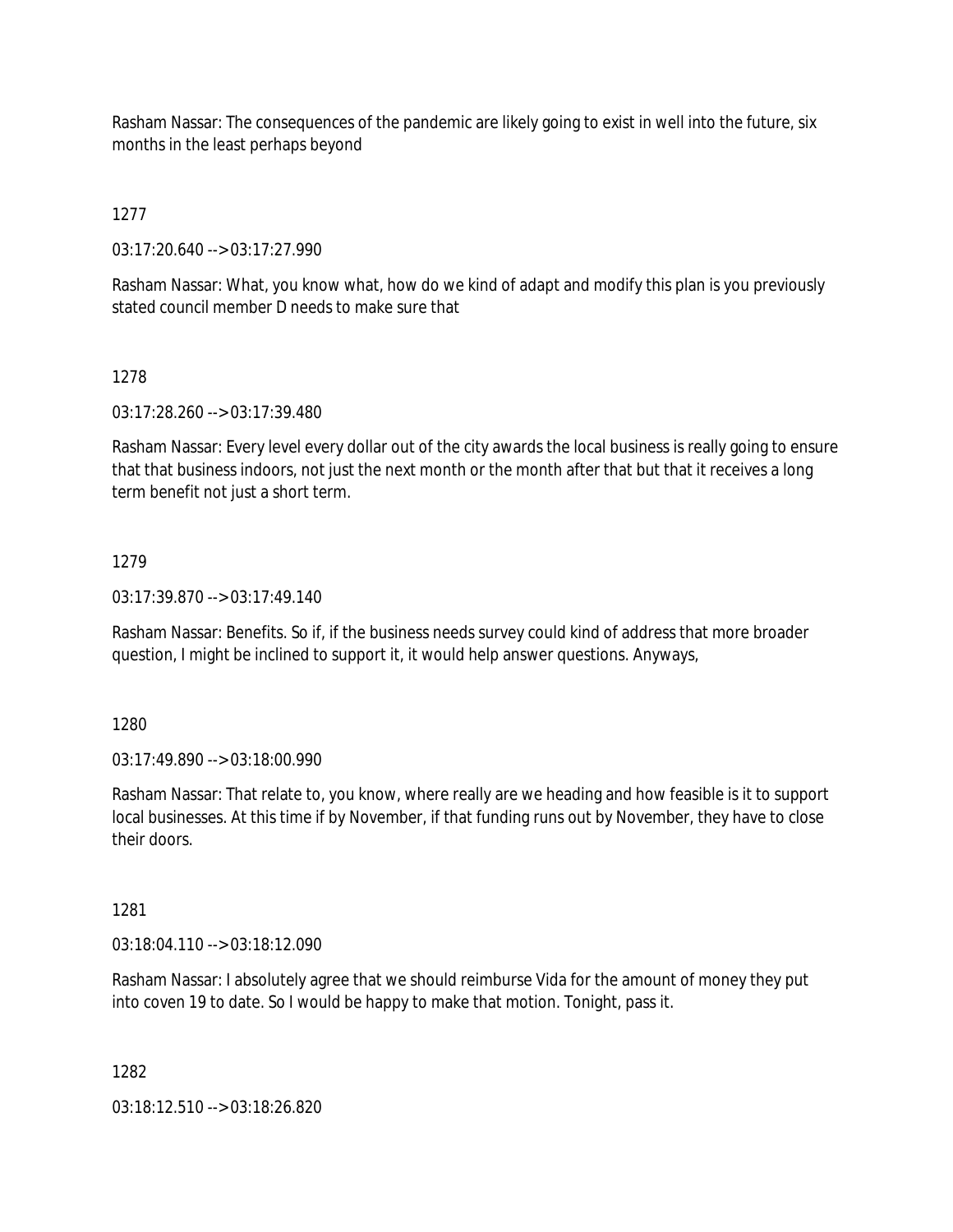Rasham Nassar: And then my, my favorite part about your proposal actually was the regulatory relief and I'll say why it's not just related to code that we've heard cries or calls. I'll call them from the community to make our downtown area more non motorized friendly.

1283

03:18:27.960 --> 03:18:37.050

Rasham Nassar: We've had people suggest to us and other communities have done in related to code and some not that we should close limit, some of the

1284

03:18:38.760 --> 03:18:52.530

Rasham Nassar: Street street ways are three ways in our downtown areas on our local neighborhood streets like Winslow away and maybe not totally eliminate the parking but reduce the parking slightly to expand areas for more pedestrian

### 1285

03:18:54.180 --> 03:18:59.310

Rasham Nassar: Activity more non motorized activity and thereby making it more safe.

1286

03:19:01.020 --> 03:19:12.570

Rasham Nassar: Also accommodating for businesses that would like to expand outdoors to conduct their business, making it more attractive and desirable place to visit for island residents, as well as visitors to the island.

1287

03:19:14.010 --> 03:19:22.890

Rasham Nassar: But really the element of safety is something I picked up on. I'm not sure if any one of you is noticed but a trend that I'm beginning to notice as as Pete, people are starting to really get

1288

03:19:24.510 --> 03:19:30.990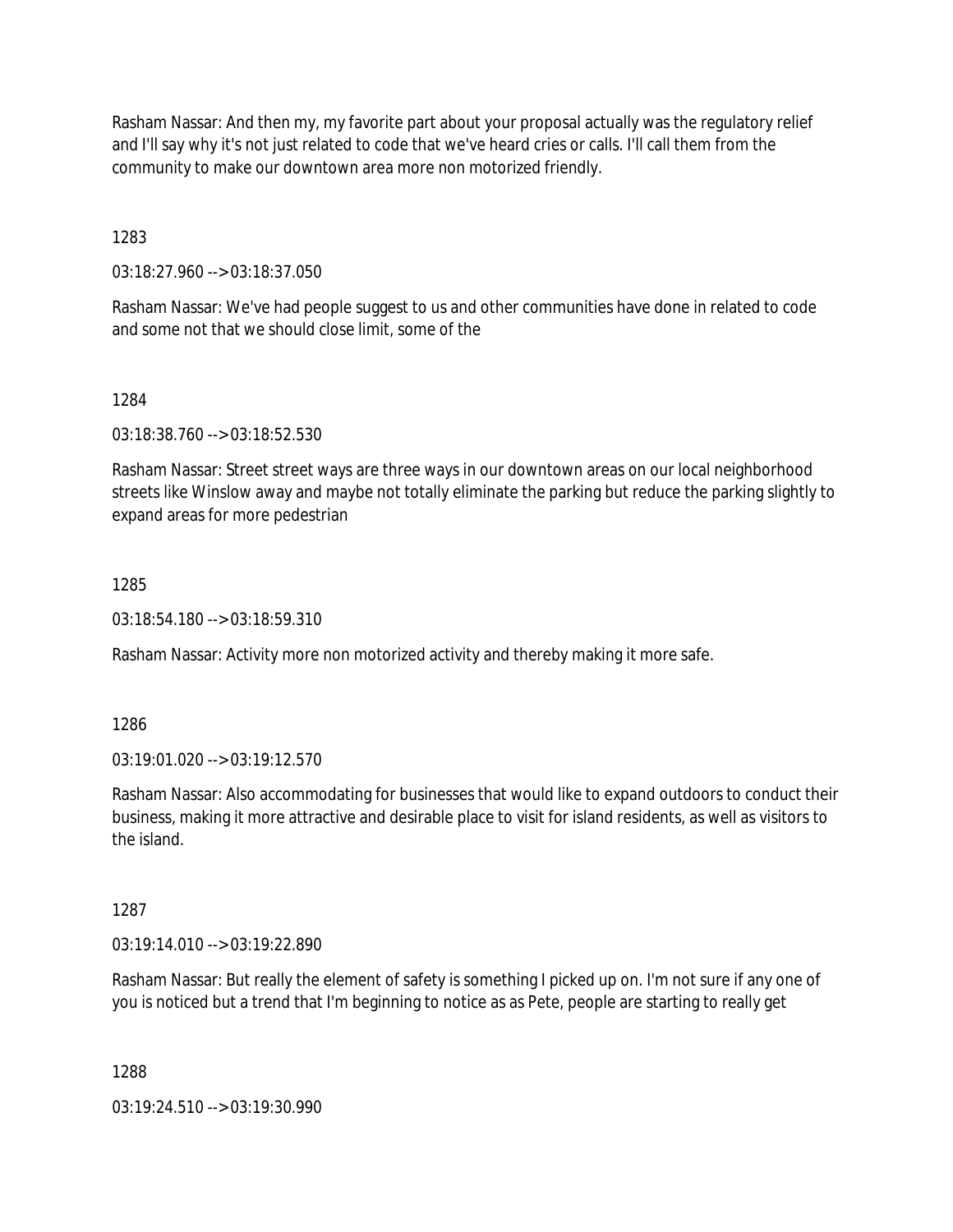Rasham Nassar: The are committed to, I should say, maintaining six feet of distance when they're passing one another on the sidewalk.

1289

03:19:31.500 --> 03:19:41.340

Rasham Nassar: It's occurred occurring to me that our sidewalks just simply aren't big enough when you have people that are actually stepping out into the street. Sometimes stopping oncoming traffic to make room for people that are walking the other direction.

1290

03:19:42.480 --> 03:19:49.920

Rasham Nassar: And that was a concern that was raised to me by a citizen and it was raised to me in relation to Winslow way specifically so

1291

03:19:50.430 --> 03:20:00.720

Rasham Nassar: I think that we have a lot to do with regard to looking at how we can offer regulatory relief I get the sense that it wouldn't really cost us much unless the Council just elected to hire a consultant to identify where in our policies.

1292

03:20:01.050 --> 03:20:08.550

Rasham Nassar: We can make those kinds of changes my feeling is that we could probably work with Chris public works director Christmas, Becky.

1293

03:20:09.630 --> 03:20:21.150

Rasham Nassar: Talk about how we might be able to change or transition. Some of the modes of travels in that specifically the downtown core area to make it more covert pedestrian and business friendly. So I'm completely on board with that.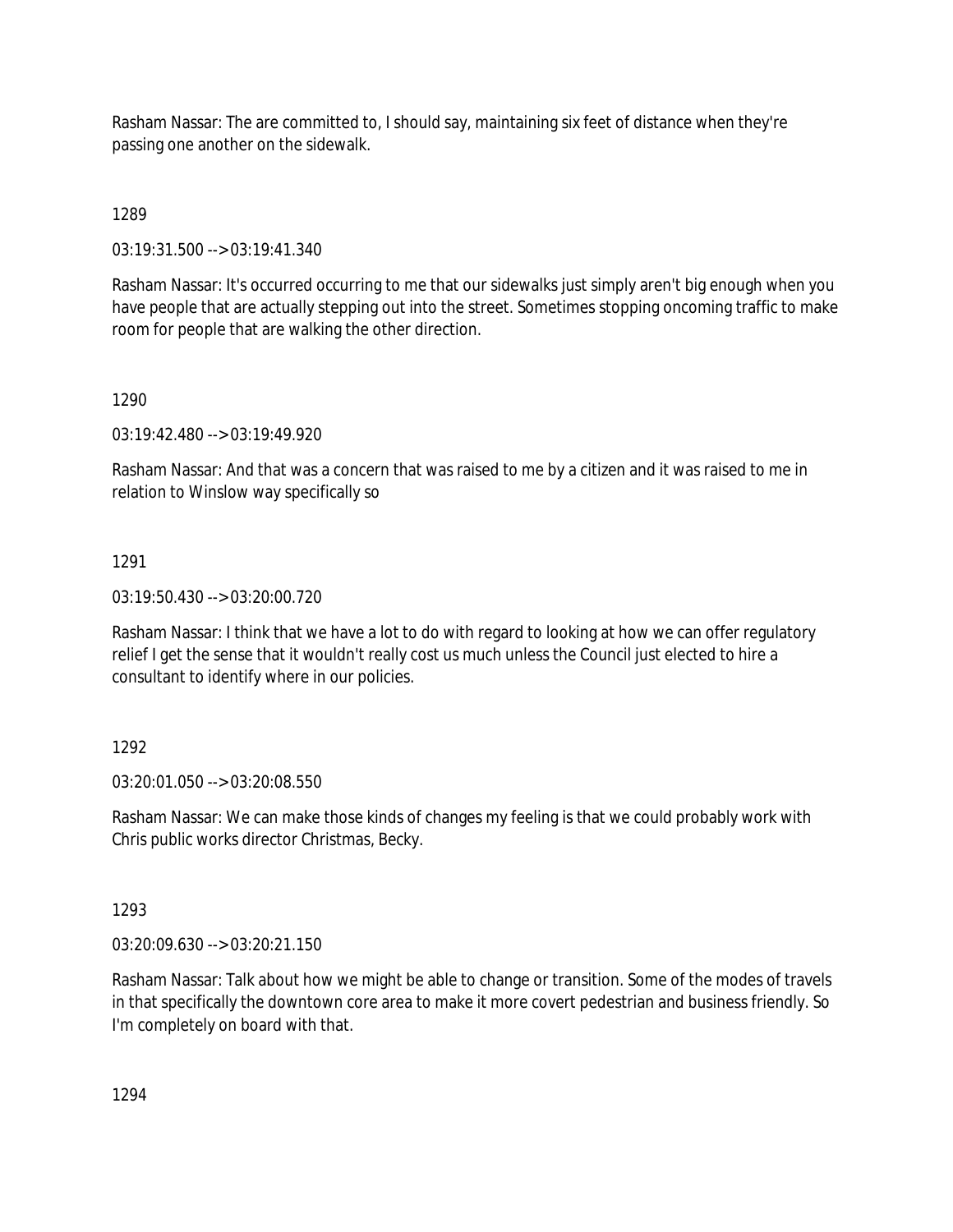03:20:22.440 --> 03:20:29.340

Rasham Nassar: The time click talker things as five minutes. It's really distracting. Um, I guess I'll stop my comments there.

### 1295

03:20:30.270 --> 03:20:38.730

Rasham Nassar: I'm I'll just finish up by saying, I'm happy to give the other elements of your proposal some more thought. For example, the Internet.

### 1296

03:20:39.510 --> 03:20:52.290

Rasham Nassar: You know, discussion, I think is an important one that we should consider. I know that the UFC has talked about Internet access broadband, I believe, at one point, and it could still be an item on their work plan city management probably knows a lot more more about that than I do.

### 1297

03:20:53.730 --> 03:21:06.480

Rasham Nassar: And then the small business grants again I i'm I'm behind this where I would want to be involved, I think, is when we developed a criteria for how businesses.

# 1298

 $03:21:07.620 \rightarrow 03:21:18.540$ 

Rasham Nassar: Not only apply what criteria, they're required to meet to be eligible to receive the grant and also factoring in the employees into that discussion.

### 1299

03:21:19.410 --> 03:21:26.820

Rasham Nassar: As Citizens. Citizen raised to my attention the fact that at least one business local business on the island has elected to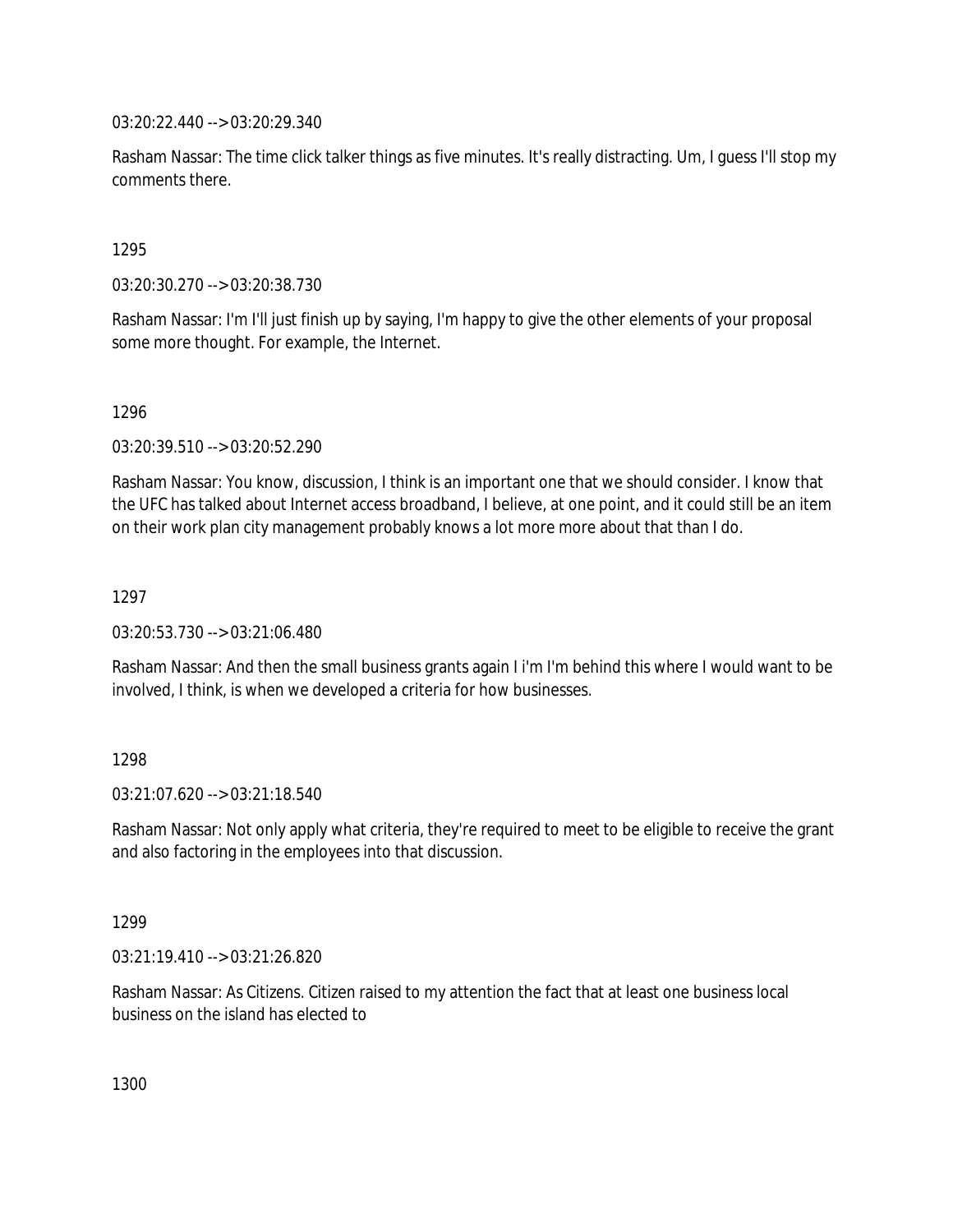03:21:27.210 --> 03:21:36.780

Rasham Nassar: Let go. Their all their employees like relieve them so they're off the payroll and then we hire them again at the current minimum wage on Bainbridge just was like \$12 an hour.

1301

03:21:37.950 --> 03:21:56.010

Rasham Nassar: So that element of discussion related to small business recovery is is missing from this. I'm not sure. Maybe you heard it during some of your workshops and such. But that is concerning to me and I'm sure there's more to the story than that but

1302

03:21:57.960 --> 03:22:02.670

Rasham Nassar: Anyways, otherwise, good job. Those are my comments. So thank you again really very much

1303

03:22:04.590 --> 03:22:06.630

Leslie Schneider: All right, thank you. Councilmember desire.

1304

03:22:08.220 --> 03:22:12.000

Leslie Schneider: Counts over hi topless. Did you want to go again.

1305

03:22:13.080 --> 03:22:19.800

Kirsten Hytopoulos: Yeah, I just wanted to say that now that we have this. And thank you again city manager for opening up this possibility of more time.

1306

03:22:20.340 --> 03:22:37.350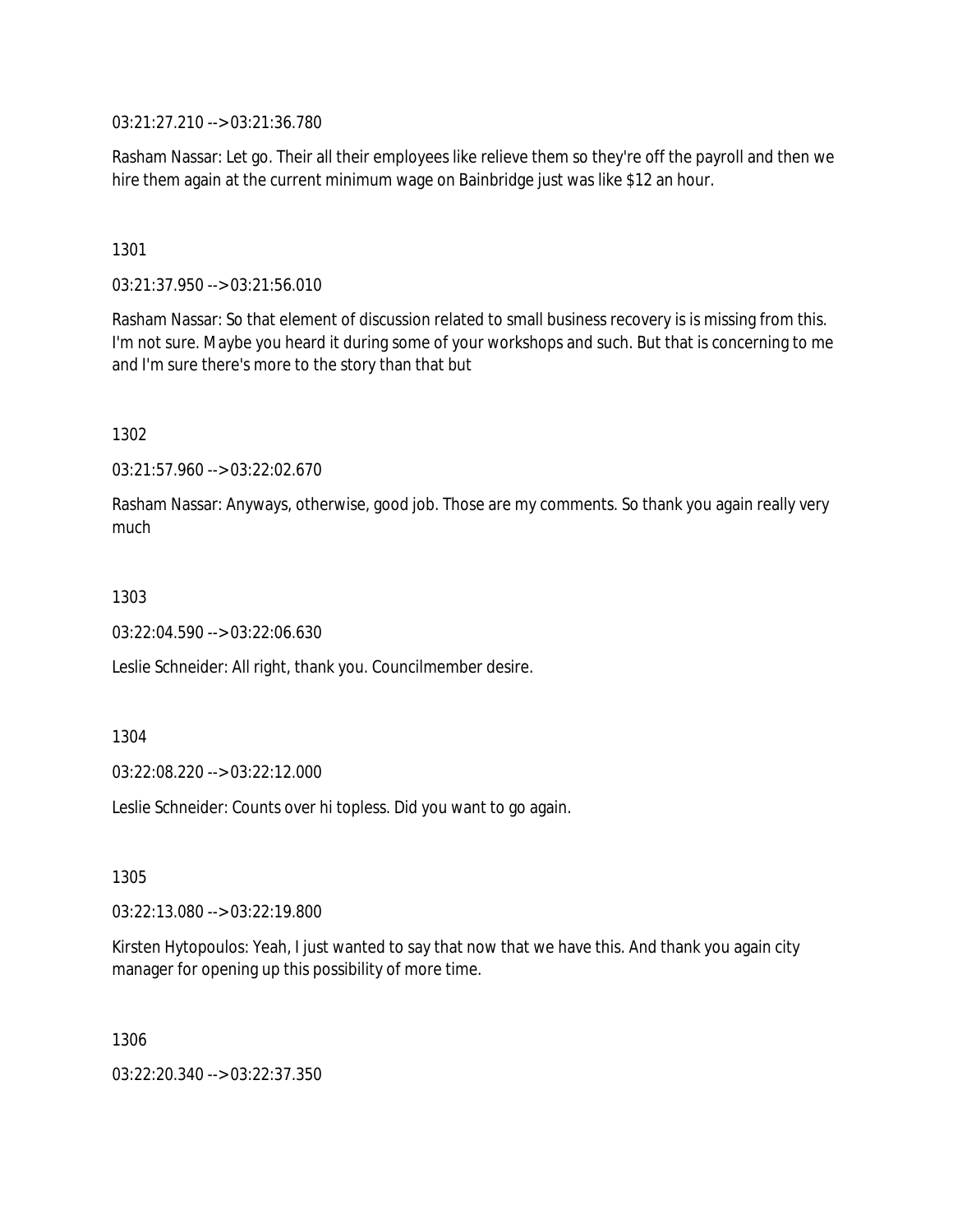Kirsten Hytopoulos: Looking at it with more time and to do this right, I would actually like to think about us looking at hiring a professional who does this for a profession to come in a consultant to look at if such a person exists to give us an who could come in and help

1307

03:22:38.730 --> 03:22:44.190

Kirsten Hytopoulos: With this longer term question that council members are just pointed out about planning for

1308

03:22:44.910 --> 03:22:57.390

Kirsten Hytopoulos: Economic recovery for a bit for our business community. I don't know if this exists. And if this is a benefit that we could provide and and maybe this would be before we would do the survey the survey could be in conjunction with this, but basically bringing in a professional

1309

03:22:58.530 --> 03:23:02.280

Kirsten Hytopoulos: I don't know where we would start with that, but rather than us trying to do this ourselves.

1310

03:23:03.600 --> 03:23:15.300

Kirsten Hytopoulos: Anyway, if we're talking about the amount of money that we're talking about, or if we're thinking about doing things like an \$80,000 professional services contract and another \$50,000 service contract for what what you're bringing forward so

1311

03:23:15.900 --> 03:23:22.410

Kirsten Hytopoulos: If we could bring somebody in it's something that we could think about and I also would be interested in exploring the possibility of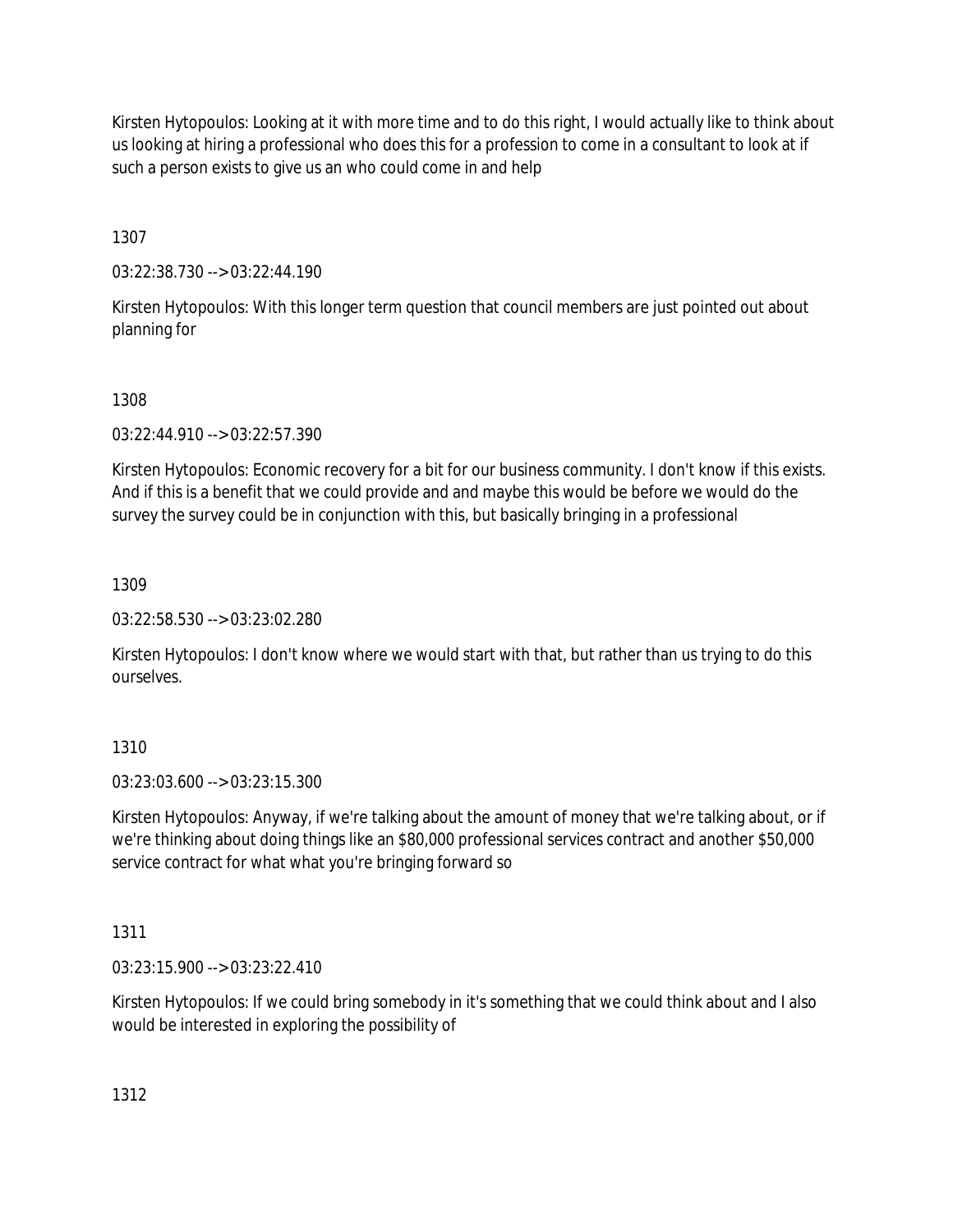03:23:22.710 --> 03:23:34.500

Kirsten Hytopoulos: Opening up sidewalks and so forth. I understand there's some resistance by downtown businesses, but since we are trying to allow businesses to operate in the open air, it would be a conversation worth having.

1313

03:23:38.010 --> 03:23:39.360

Leslie Schneider: A city manager.

1314

03:23:41.070 --> 03:23:51.090

Morgan Smith: Yeah, I think what we have fallen into maybe to go to good effect is a moment to acknowledge that the city for a long time has really done

1315

03:23:51.450 --> 03:23:57.030

Morgan Smith: Nothing essentially on economic development, it's an area of work that has been left to the side.

1316

03:23:57.810 --> 03:24:15.600

Morgan Smith: And so now you have an opportunity to an end, a real interesting compelling need to provide some attention and perhaps some direct funding and support to that. And I think the combination of an interest in doing what will be needed for the next chapter in some ways.

1317

03:24:16.950 --> 03:24:28.530

Morgan Smith: Is more comprehensive and more strategic but it works against the goal of wanting to do something tangible that can be seen and appreciated and and felt and deliver results in the moment.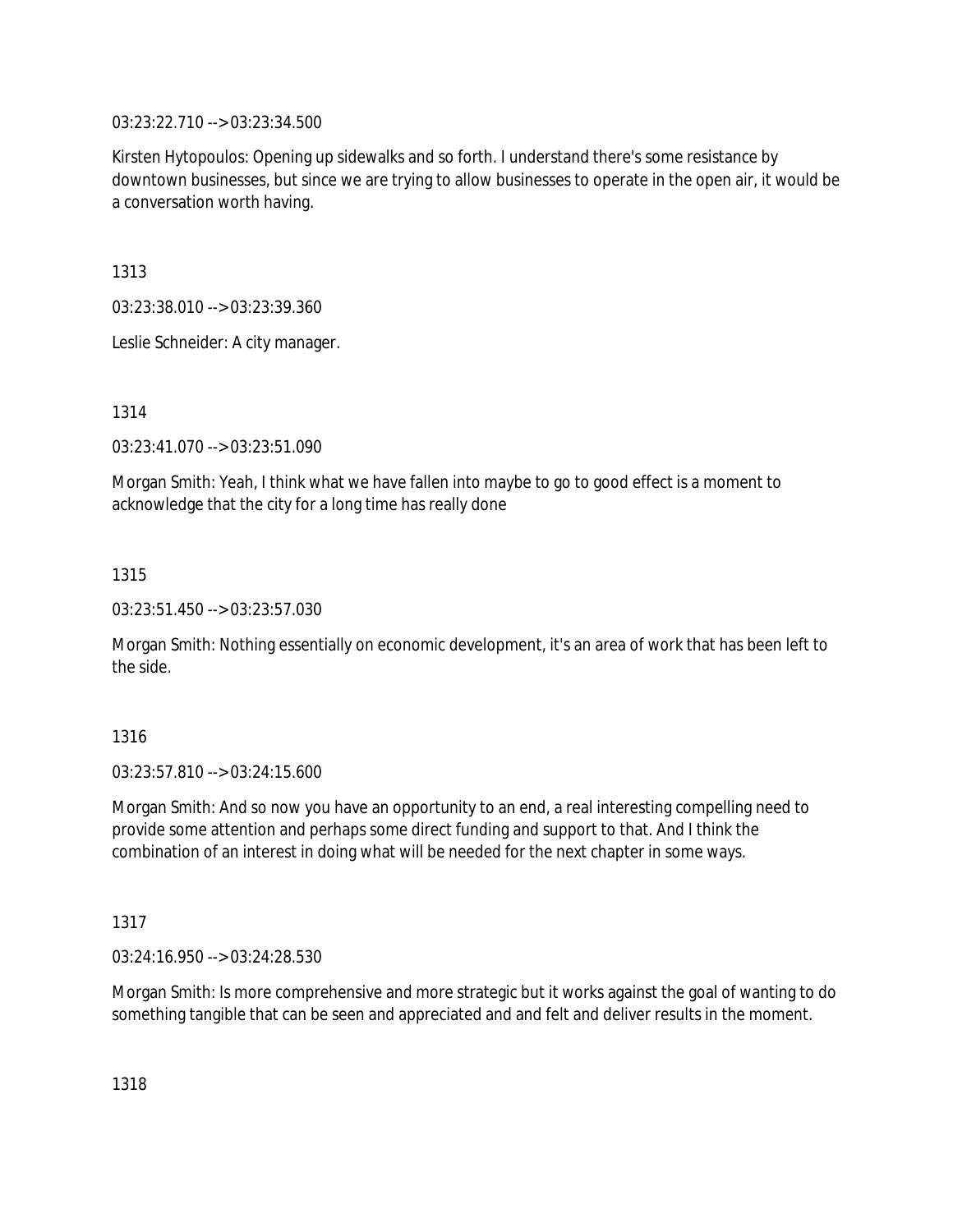03:24:29.370 --> 03:24:39.360

Morgan Smith: But I know in some of our other funding cycles and partnerships we think about and maybe this is useful for this. We think about what can the city dollars do that other dollars can't do

1319

03:24:39.930 --> 03:24:48.750

Morgan Smith: And one of the things you can do is you can contribute to a really comprehensive needs assessment. So all of these ideas will probably if you can tolerate the

1320

03:24:49.080 --> 03:25:02.880

Morgan Smith: Timing trade off will probably result in a better, more effective long run impact than just trying to do invent something new quickly and get it out on the street but but it is a trade off.

1321

03:25:03.630 --> 03:25:16.380

Morgan Smith: But absolutely, there are people who do this work and you could task them with here are a dozen or a half dozen or 24 items that were thinking about which of these hang together and how

1322

03:25:19.470 --> 03:25:27.120

Leslie Schneider: Yeah, I was actually, I was hoping as well that the the business needs survey could actually give us data.

1323

03:25:28.470 --> 03:25:36.300

Leslie Schneider: Which would help us, you know, sort of make make choices here okay a deputy mayor, would you like to jump back in

1324

03:25:36.540 --> 03:25:50.400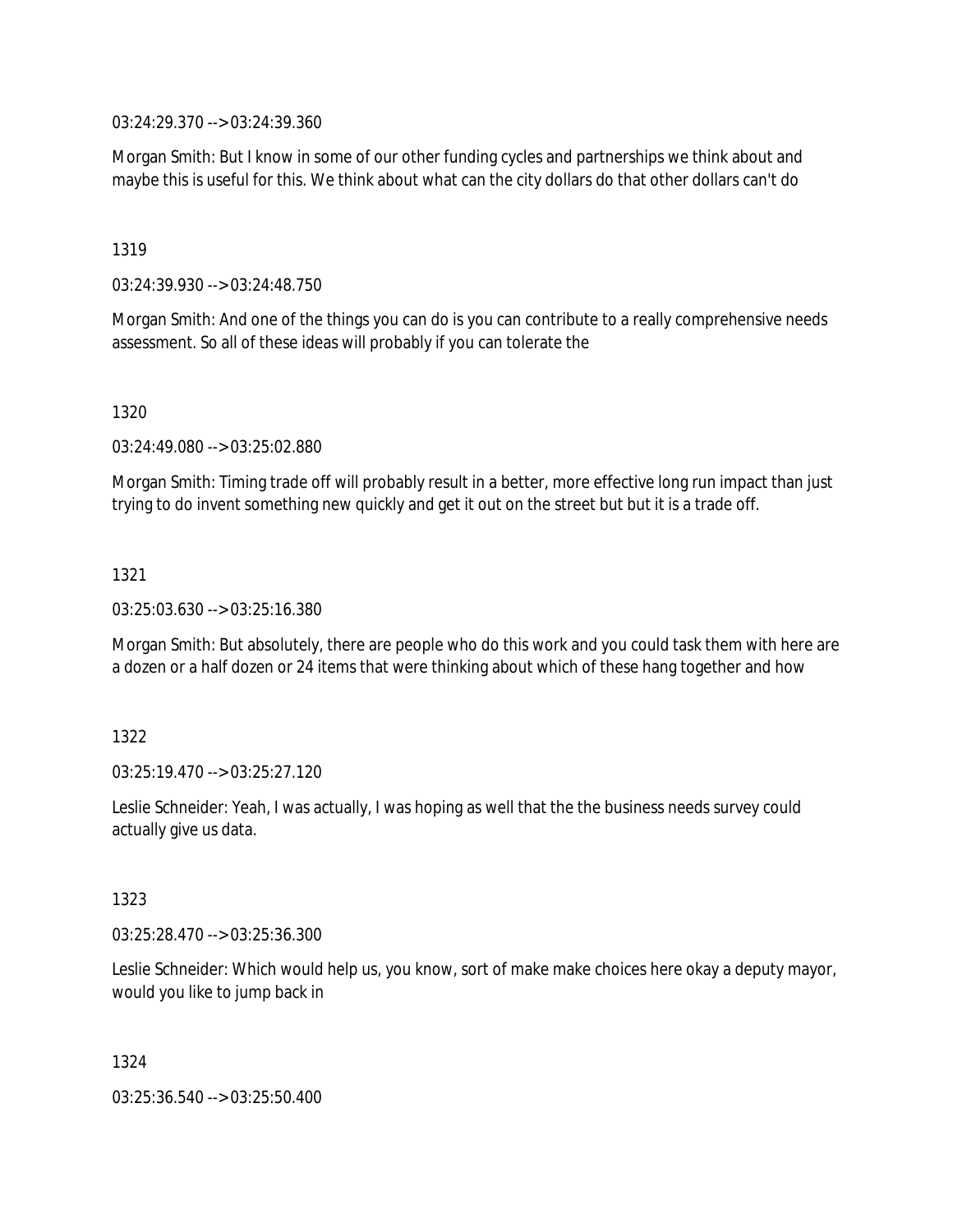Joe Deets: I'm sure. Well, that's why I think we could we can, yes, we can. A lot of this is hiring professionals like say the digitalization idea was not to have the city do that in any way, shape, or form.

1325

03:25:51.210 --> 03:25:58.680

Joe Deets: So definitely, but there. There's a lot of hot very skilled people in the kits app area that can can help us but

#### 1326

03:25:59.790 --> 03:26:09.360

Joe Deets: Let me just say our colleague customer Pollock. I'd love to hear from you. I'll just say I frankly put a lot of work into this, I'd like to hear what your thoughts are

### 1327

03:26:13.590 --> 03:26:23.280

Michael Pollock: Thanks Thompson and reduce. I thought you did a lot of work and not really. Thank you. I know that there were three of the on the committee, I suspect that you had

1328

03:26:24.540 --> 03:26:39.120

Michael Pollock: A lot to do with it and you know i i trust your judgment and I was ready. I'll half hour ago to go ahead and move forward on all of this. So I again appreciate the hard work and I really

1329

03:26:40.380 --> 03:26:45.060

Michael Pollock: I'm going to move forward on it on with the recommendation for you that time. So,

1330

03:26:48.030 --> 03:26:48.330

Michael Pollock: Thank you.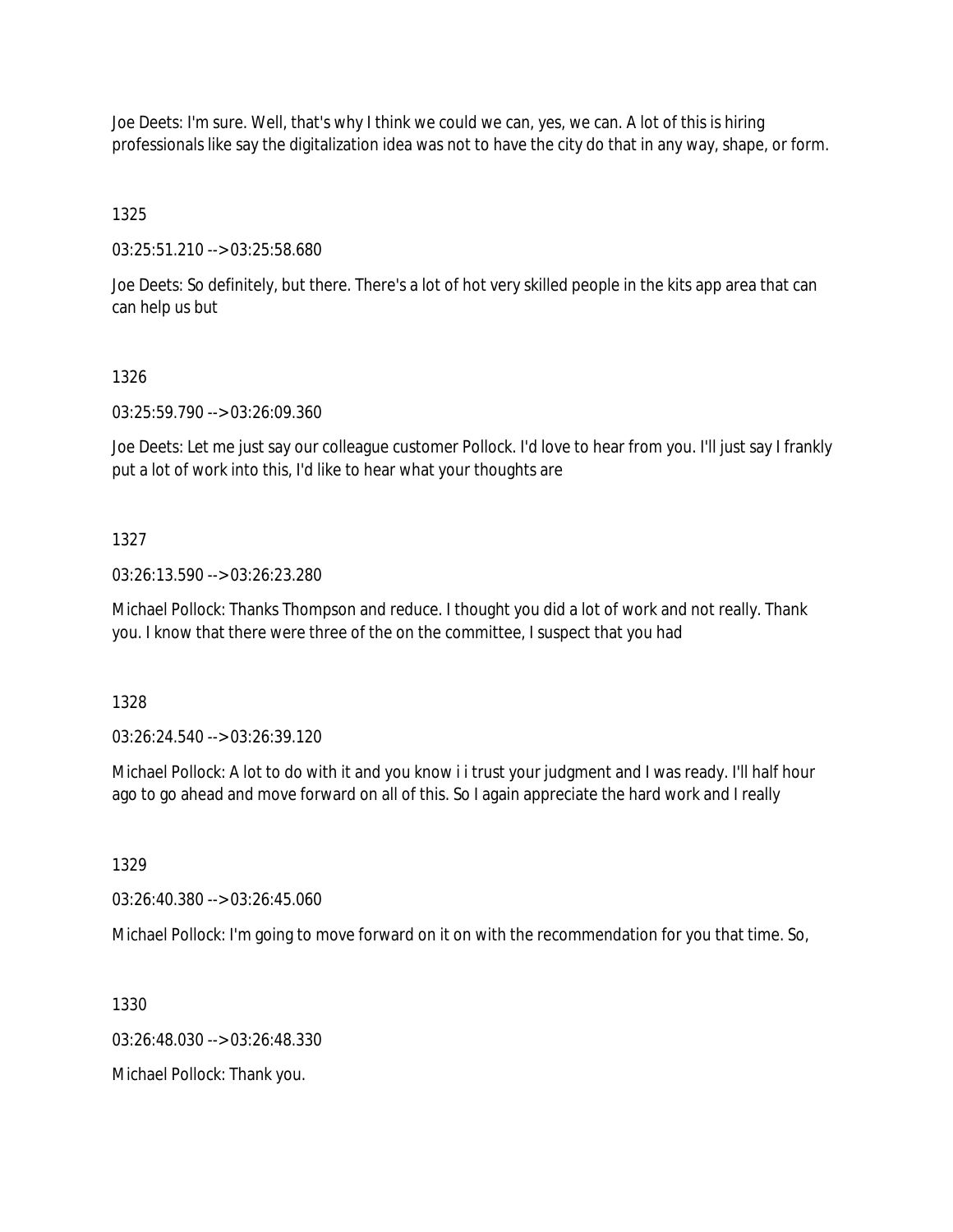03:26:48.600 --> 03:26:51.090

Joe Deets: Maybe just thinking in the interest of time.

1332

03:26:52.770 --> 03:26:55.860

Joe Deets: Maybe we could go ahead and vote on a few things.

1333

03:26:56.790 --> 03:27:11.370

Joe Deets: It looks like the SOS campaign because the the chamber and the downtown Association have already started that they're not waiting. So I think it would be very good for us to say we're right there with you we go ahead and approve funding for the save our stores campaign.

1334

03:27:13.290 --> 03:27:15.930

Joe Deets: The reimbursement to the downtown Association.

### 1335

03:27:18.090 --> 03:27:22.500

Joe Deets: Least those those seem to have I want sorry curse cursing you waving hands.

1336

03:27:23.310 --> 03:27:33.240

Kirsten Hytopoulos: I'm wondering if we want to make, make a motion to to do what Morgan suggested about shifting the funding to the city so we can then free up the funding.

1337

03:27:34.080 --> 03:27:34.980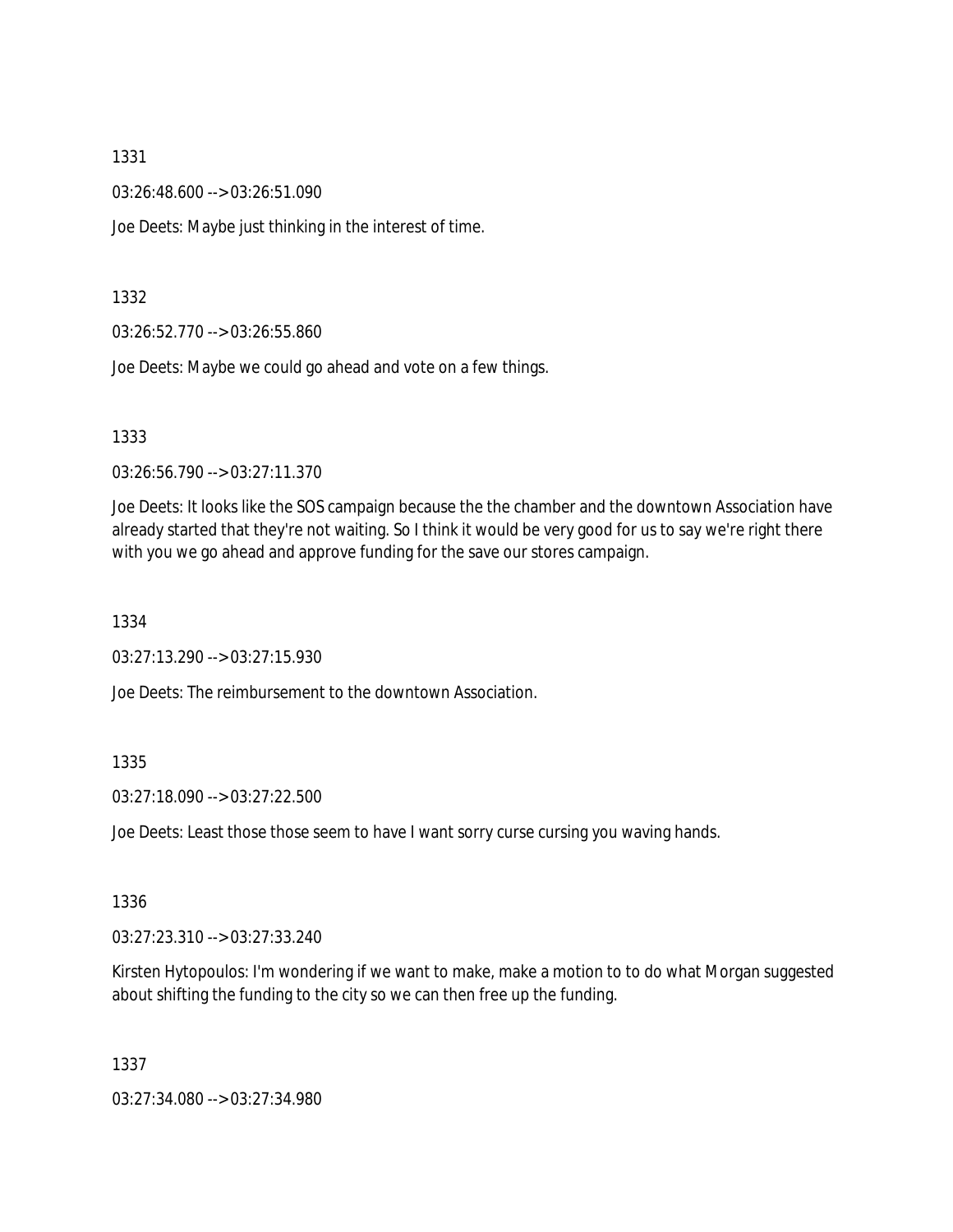Joe Deets: We could do that too.

1338

03:27:36.480 --> 03:27:38.250

Joe Deets: Or do we know Morgan. What do you think

1339

03:27:38.310 --> 03:27:39.120

Leslie Schneider: The manager. Yeah.

1340

03:27:40.320 --> 03:27:48.000

Morgan Smith: Well, I think that is important to clarify. I just, but we can decide which to do first. It doesn't really matter.

1341

03:27:48.780 --> 03:27:59.370

Morgan Smith: But for both the save our stores and the beta. Well, I think it's a little different for the sake of our stores. I think the direction I would be looking for us for Council to authorize the city manager to enter into an agreement.

1342

03:27:59.790 --> 03:28:13.620

Morgan Smith: With beta and or the Chamber of Commerce to support the say there save our stores program. And that's the instrument we need and we don't need to specify the source of funding in the case of Vita. I'll have to look I suspect that the fund the

1343

03:28:15.060 --> 03:28:25.380

Morgan Smith: The expenses, they've submitted would be eligible. And so the direction would be I authorize the city manager to plan to allocate \$5,000 towards eligible expenses.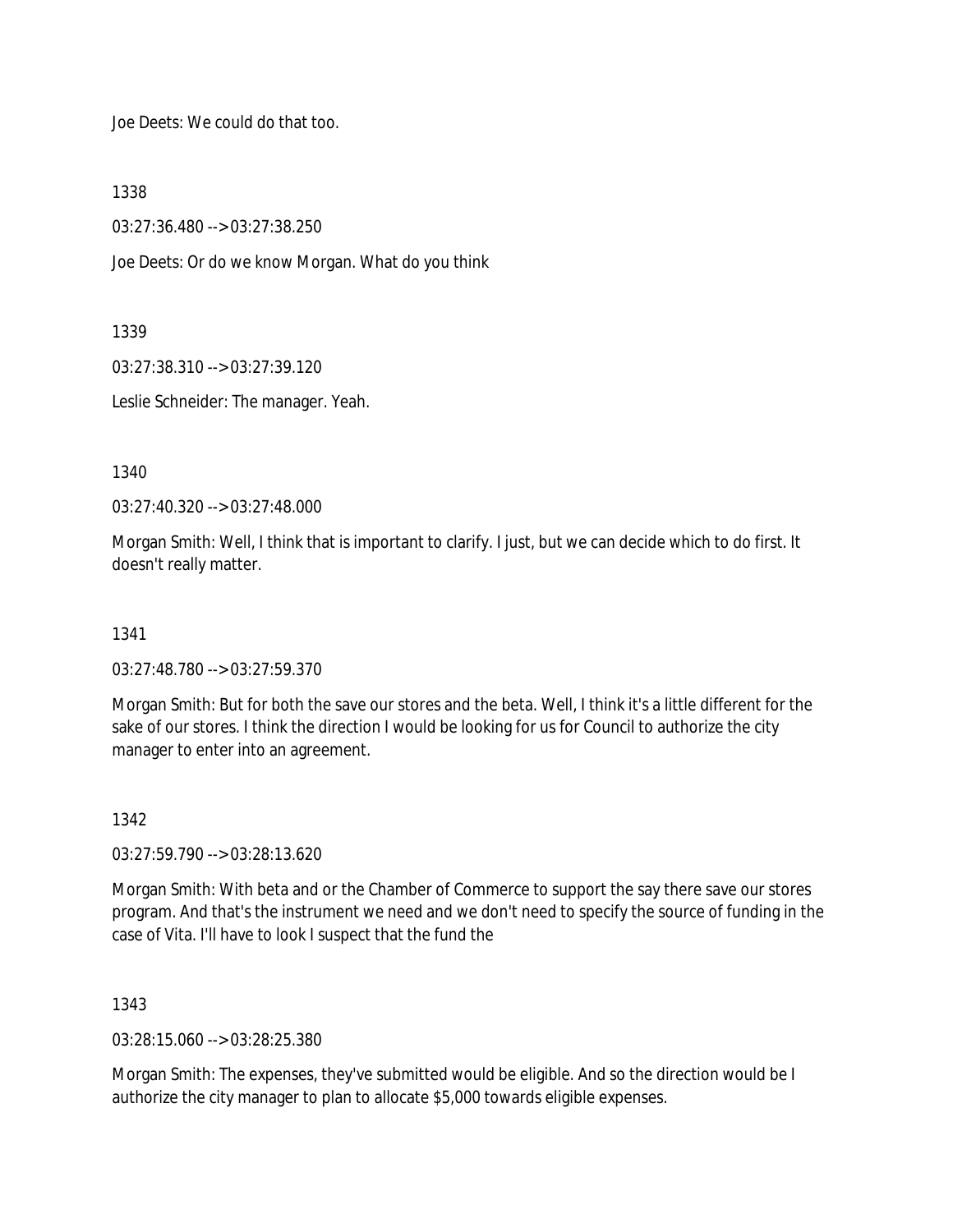03:28:26.850 --> 03:28:39.540

Morgan Smith: To be reimbursed to Vita. And then I think the third piece is to clarify that, in recognition of the timing issues, I support the city's plan to

1345

03:28:41.700 --> 03:28:50.550

Morgan Smith: Submit city eligible to submit eligible city expenses to meet the full amount of the cares funding allocation.

1346

03:28:51.720 --> 03:29:03.690

Morgan Smith: And that way, what we'll do is we'll work towards submitting as many expenses as we can to pull down the whole 736 and knowing that that's \$200,000 more than we anticipated.

1347

03:29:04.770 --> 03:29:17.850

Morgan Smith: That will provide you know essentially the opportunity for you to plan for an additional \$200,000 to spend, of which you've, you've just allocated 25 so you'd have 170 5000 remaining to plan with

1348

03:29:21.300 --> 03:29:22.410

Morgan Smith: It was that clear as mud.

1349

03:29:24.330 --> 03:29:32.010

Leslie Schneider: So I heard the sort of three, three different levels of of motion there.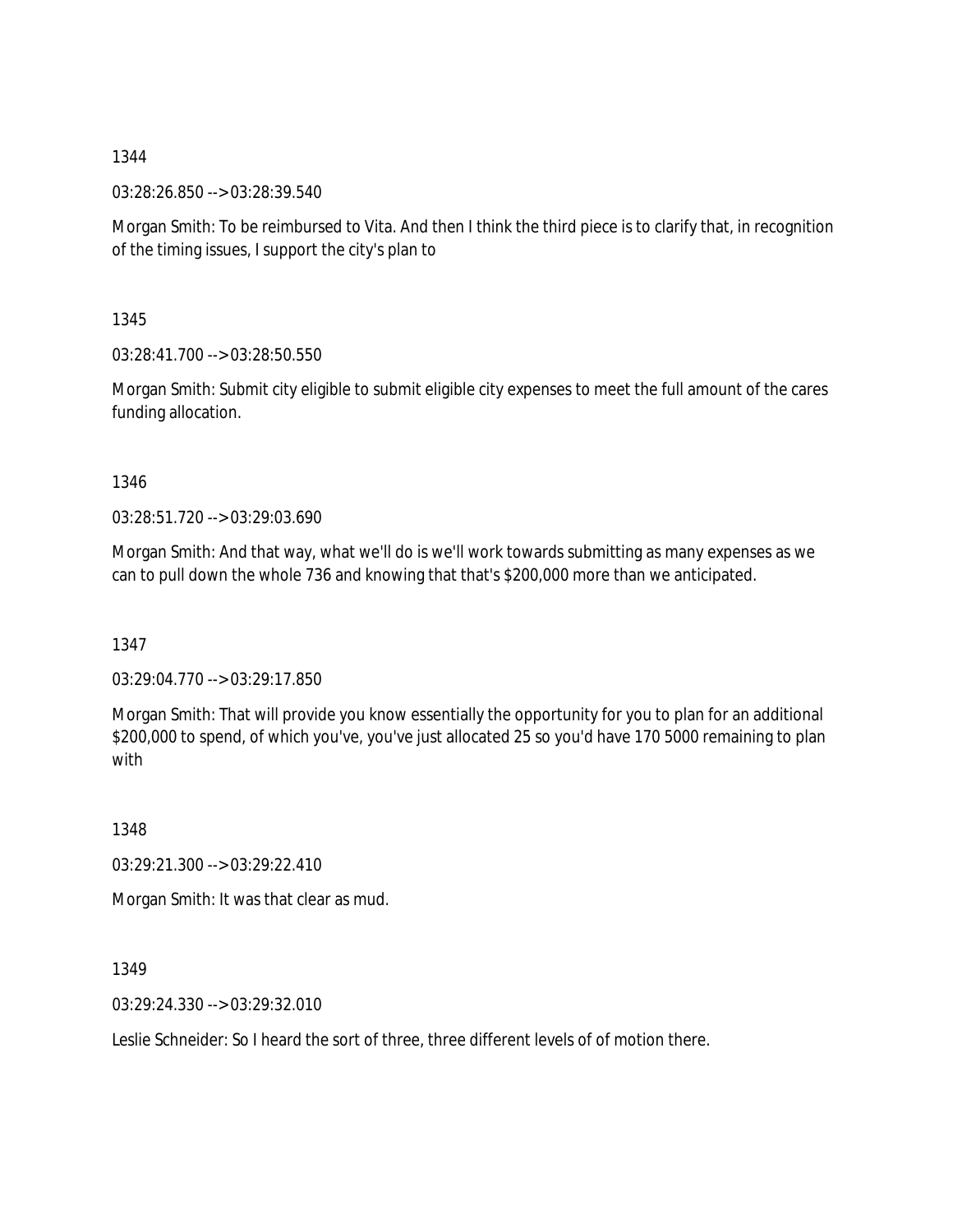03:29:33.600 --> 03:29:36.870

Leslie Schneider: So does anyone want to start with one of those

1351

03:29:37.800 --> 03:29:38.640

See

1352

03:29:42.150 --> 03:29:44.280 Joe Deets: City Manager, would you like to

### 1353

03:29:46.500 --> 03:29:51.000

Morgan Smith: Start from the top and try and work back down. I think I went into reverse order, conceptually,

1354

03:29:51.210 --> 03:29:51.720

Joe Deets: Right idea.

1355

03:29:52.020 --> 03:29:55.440

Morgan Smith: The first first motion would be to

1356

03:29:57.120 --> 03:30:05.670

Morgan Smith: Plan for the city to submit eligibility expenses incurred by the city itself.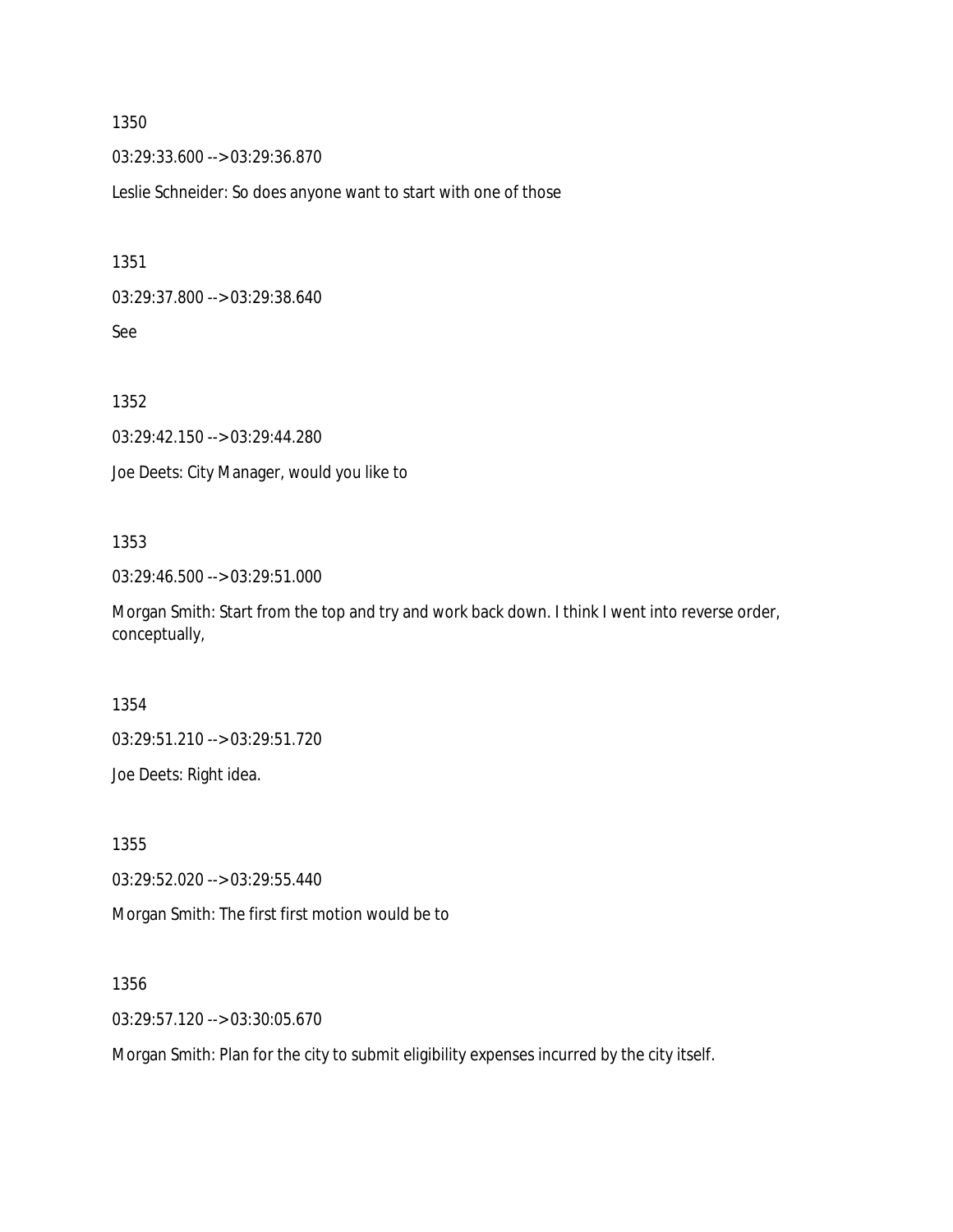03:30:06.750 --> 03:30:13.710

Morgan Smith: Up to the full amount of the cares funding allocation currently plan for roughly 730 \$6,000

1358

03:30:15.210 --> 03:30:17.010

Joe Deets: Okay. So moved.

1359

03:30:18.210 --> 03:30:18.540

Rasham Nassar: Again,

1360

03:30:20.400 --> 03:30:24.360

Leslie Schneider: I'm sorry, who was the second. Okay.

1361

03:30:25.440 --> 03:30:29.850

Leslie Schneider: COUNCILMEMBER nisar Second to that. Um. Any further discussion.

1362

03:30:31.290 --> 03:30:33.480

Leslie Schneider: All those in favor please say aye.

1363

03:30:33.810 --> 03:30:38.280

Leslie Schneider: Aye. Any opposed, that passes unanimously.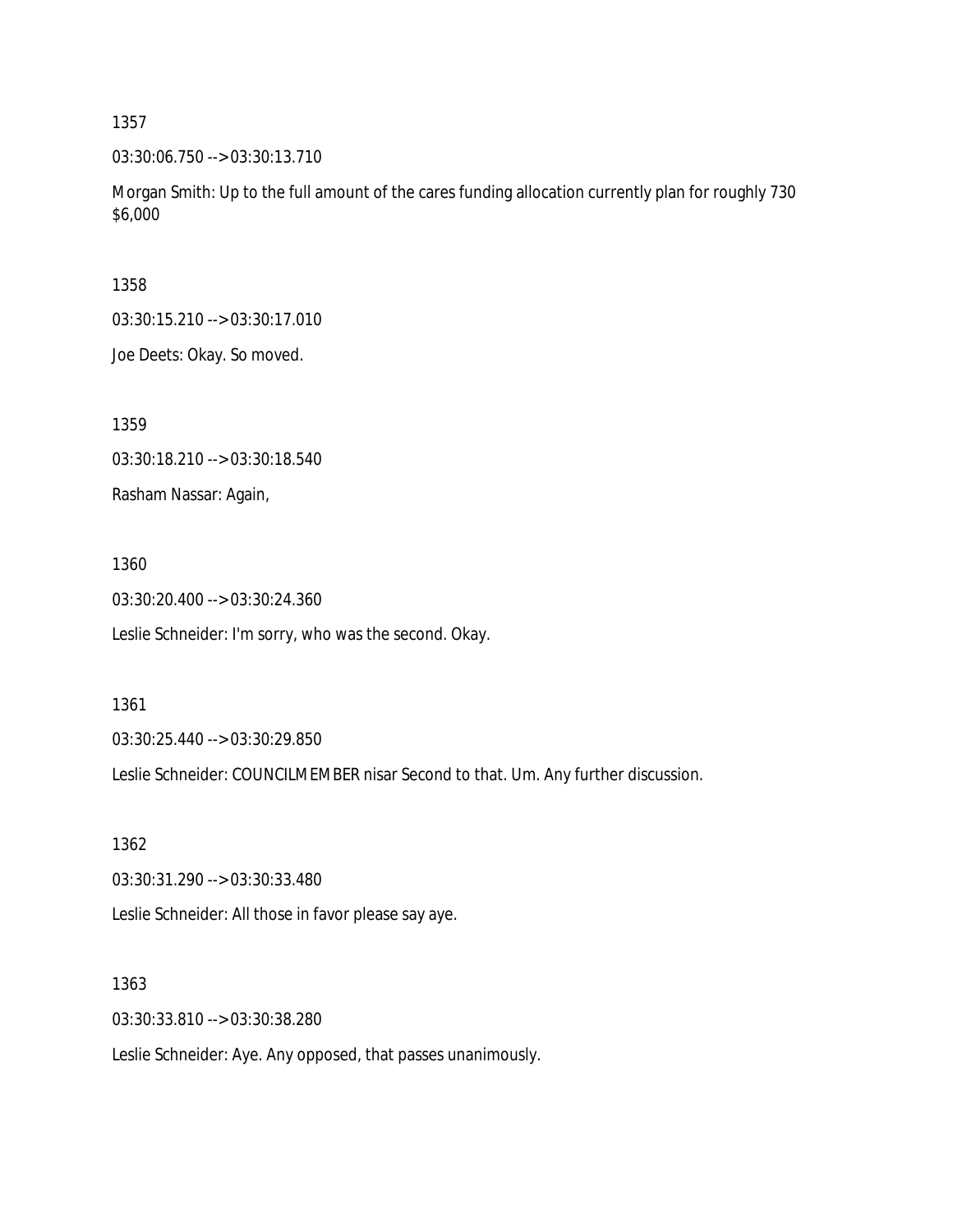03:30:39.600 --> 03:30:41.040

Leslie Schneider: All right, on to the next one.

1365

03:30:41.760 --> 03:30:56.910

Morgan Smith: The next one I heard you wanting to consider is, I propose that you move to direct the city manager to enter into a professional services agreement with the Chamber of Commerce and or vita to support their save our stores program.

1366 03:30:58.050 --> 03:31:01.320

Morgan Smith: In an amount, not to exceed \$20,000 yeah

1367

03:31:01.650 --> 03:31:02.490

Joe Deets: So moved. Yeah.

1368

03:31:05.370 --> 03:31:11.190

Leslie Schneider: I'm COUNCILMEMBER nisar gets the second on that one. And any further discussion.

1369 03:31:13.050 --> 03:31:14.070 Leslie Schneider: favor please say aye.

1370

03:31:16.380 --> 03:31:19.560

Leslie Schneider: Any opposed, that passes unanimously.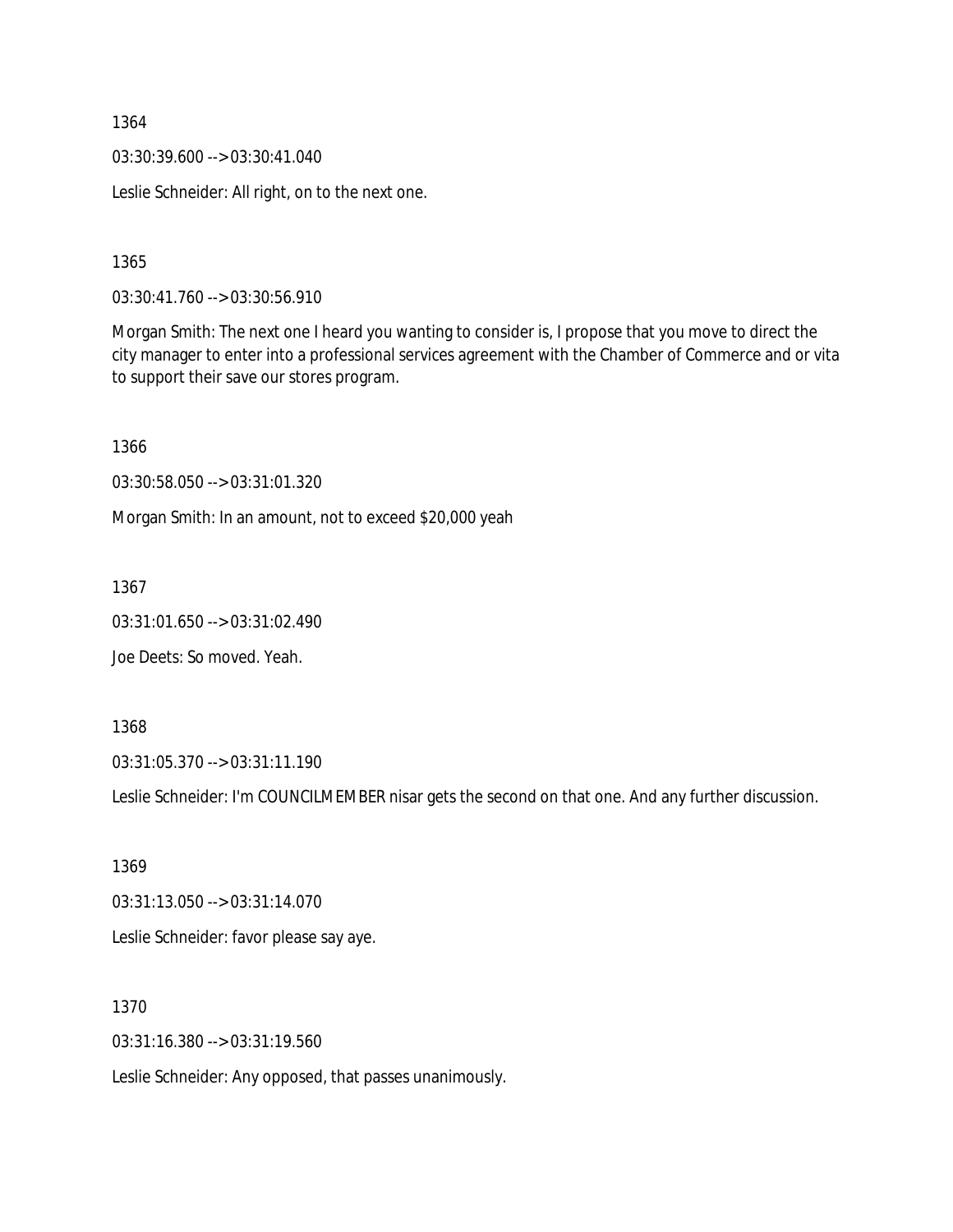03:31:20.910 --> 03:31:22.260

Leslie Schneider: All right. Number three.

1372

03:31:23.430 --> 03:31:26.340

Morgan Smith: Or three I direct the city manager to

1373

03:31:27.840 --> 03:31:35.370

Morgan Smith: Consider reimbursement to bite us for cares eligible expenses in an amount, not to exceed \$5,000

1374

03:31:36.720 --> 03:31:37.200

Joe Deets: So move

1375

03:31:41.190 --> 03:31:44.430

Leslie Schneider: All right. Councilmember pilot gets the second on that one.

1376 03:31:45.840 --> 03:31:46.230 Leslie Schneider: Any

1377

03:31:46.500 --> 03:31:49.800

Leslie Schneider: discussion. All those in favor please say aye.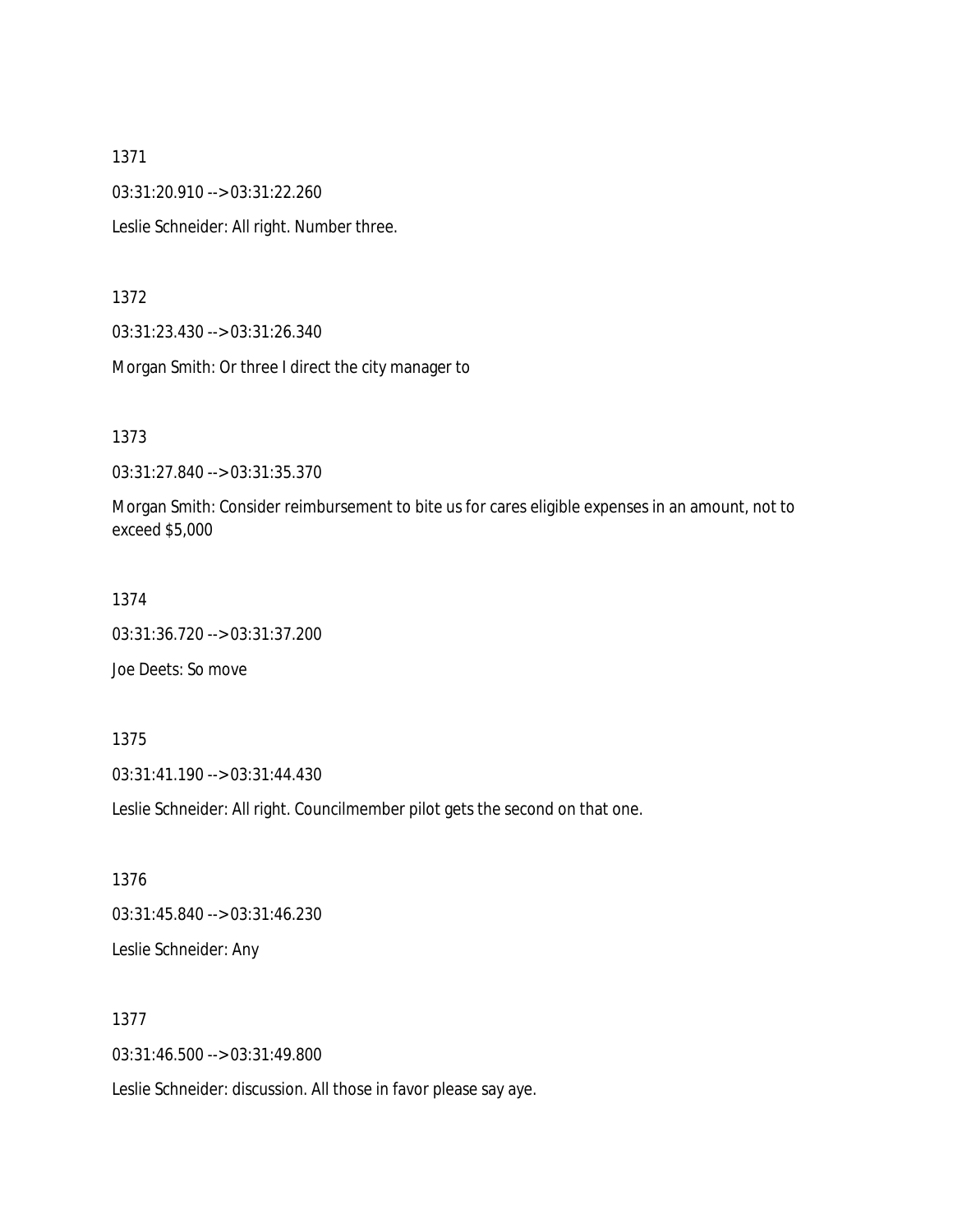03:31:51.060 --> 03:31:51.420

Leslie Schneider: Any of

1379

03:31:53.190 --> 03:31:54.570

Leslie Schneider: That passes unanimously.

1380

03:31:55.710 --> 03:32:00.030

Morgan Smith: Okay. So just a couple things to wrap up. First, I want to make sure everyone in the community understands

1381

03:32:00.390 --> 03:32:08.250

Morgan Smith: What just happened, but also where we are on the map. We started building a couple of weeks ago with you so of our 730 \$6,000

1382

03:32:08.580 --> 03:32:18.720

Morgan Smith: We had identified spending roughly a third of it 264 community partner activities 60 of that has already been approved to be directed towards

1383

03:32:19.200 --> 03:32:26.040

Morgan Smith: rental assistance and help line house and the other \$200,000 was up for discussion, some of which happened tonight.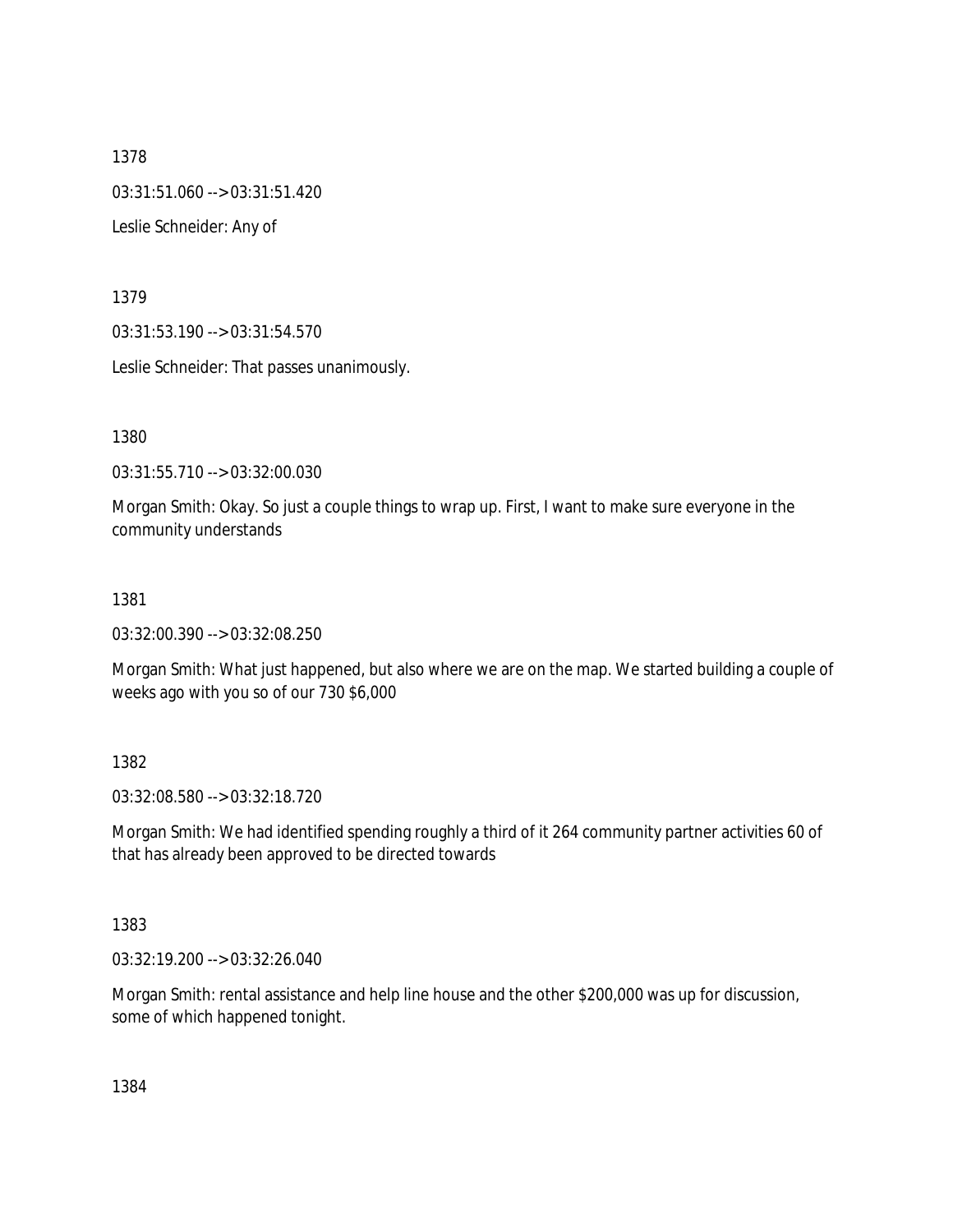03:32:26.400 --> 03:32:34.110

Morgan Smith: What we decided to do tonight and then the remaining one third, which is about 476 was going to be used by the city to offset its own expenses.

1385

03:32:34.410 --> 03:32:41.700

Morgan Smith: What we've decided to do tonight is increase that city amount by \$200,000 to 670 \$6,000

1386

03:32:42.270 --> 03:32:56.520

Morgan Smith: Understanding that the net budget impact will be that we are anticipating new funding from the general new expenditure from the general fund of \$200,000 for community partner programs to be determined later.

1387

03:32:57.570 --> 03:33:04.890

Morgan Smith: So I just wanted to kind of clearly state that for folks. And then the last thing i think i wanted to return to, if you don't mind for just a minute is

1388

03:33:05.370 --> 03:33:11.700

Morgan Smith: A part of the earlier conversation. But then I didn't sense, a lot of support for tonight was whether to consider.

1389

03:33:12.120 --> 03:33:18.420

Morgan Smith: reimbursing the park district for some of their cares eligible expenses and I will just say to make it kind of open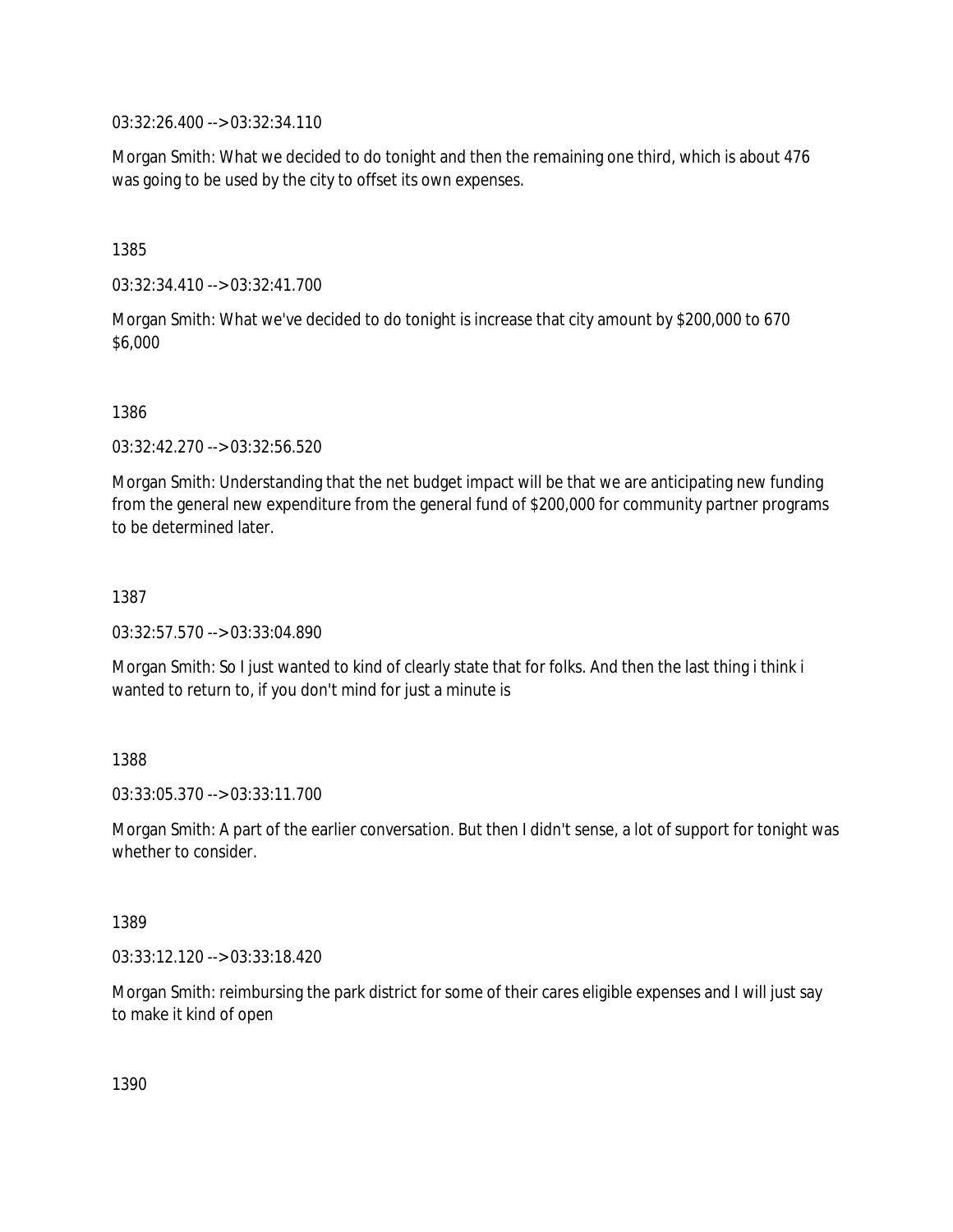03:33:18.690 --> 03:33:27.630

Morgan Smith: I think it would not be constructive to have them come and present a request to you that you're not inclined to support. So maybe we can just frame it as a positive tonight.

1391

03:33:28.050 --> 03:33:39.870

Morgan Smith: And try and determine if a majority of Council is interested in receiving and considering that proposal. And if you're not, then we won't do that. But if you are interested in receiving and considering that proposal, let me know and I can work with them to schedule.

1392

03:33:42.360 --> 03:33:48.120

Leslie Schneider: Okay. Um, I personally am in favor of that I see.

1393

03:33:51.030 --> 03:33:51.420

Leslie Schneider: There are

1394

03:33:51.810 --> 03:33:56.070

Leslie Schneider: Three of us. So that's not quite a majority for

1395

03:33:56.430 --> 03:34:08.610

Morgan Smith: Okay, I just didn't want us to go through the exercise of receiving something from them that we already understood wasn't likely to move forward. But if there's sufficient Council interest. I'll work to have them present their request to you and you can consider that

1396

03:34:10.200 --> 03:34:14.700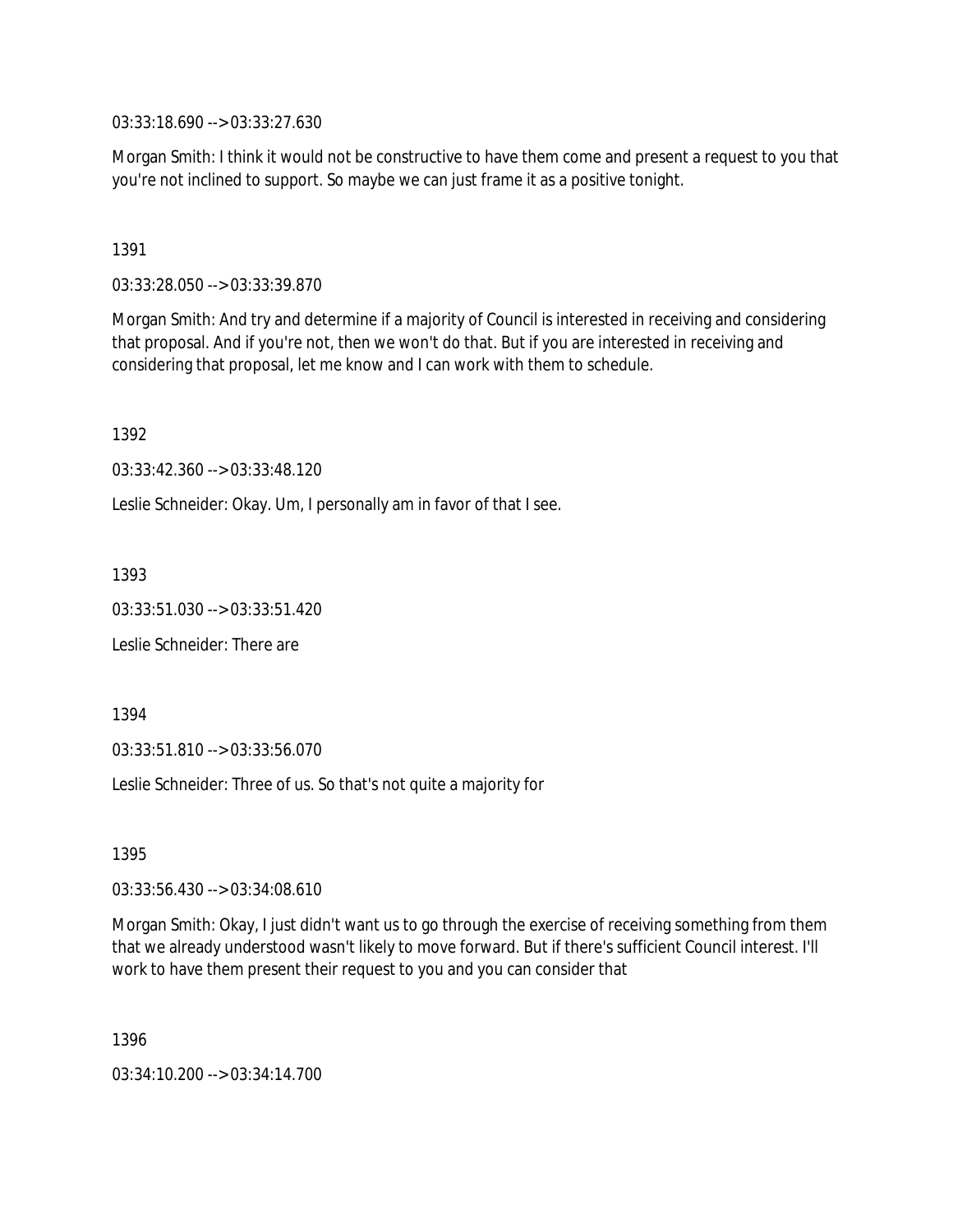Leslie Schneider: Okay. Councilmember hi topless. You look a little worried. Did you want to

1397

03:34:16.470 --> 03:34:17.250

Leslie Schneider: Know, okay.

1398

03:34:18.600 --> 03:34:22.680

Leslie Schneider: All right, and then COUNCILMEMBER car.

1399

03:34:23.790 --> 03:34:26.190

Christy Carr: Thank you. I just wanted to. I think I heard

1400

03:34:27.420 --> 03:34:43.110

Christy Carr: An offer by the city manager to provide previous Council discussion or staff work on both internet service and parking. I don't know if the full Council would like that information, but I would, if you could provide that I would really appreciate it.

### 1401

03:34:43.530 --> 03:34:56.820

Morgan Smith: There's a lot. I guess I didn't make it lately. I was trying to convey that if you if, for example, Council mayor Schneider was a liaison to the last iteration of a community group.

1402

03:34:57.300 --> 03:35:00.900

Morgan Smith: Tasked with this. So there's a wealth of information that was created for that group.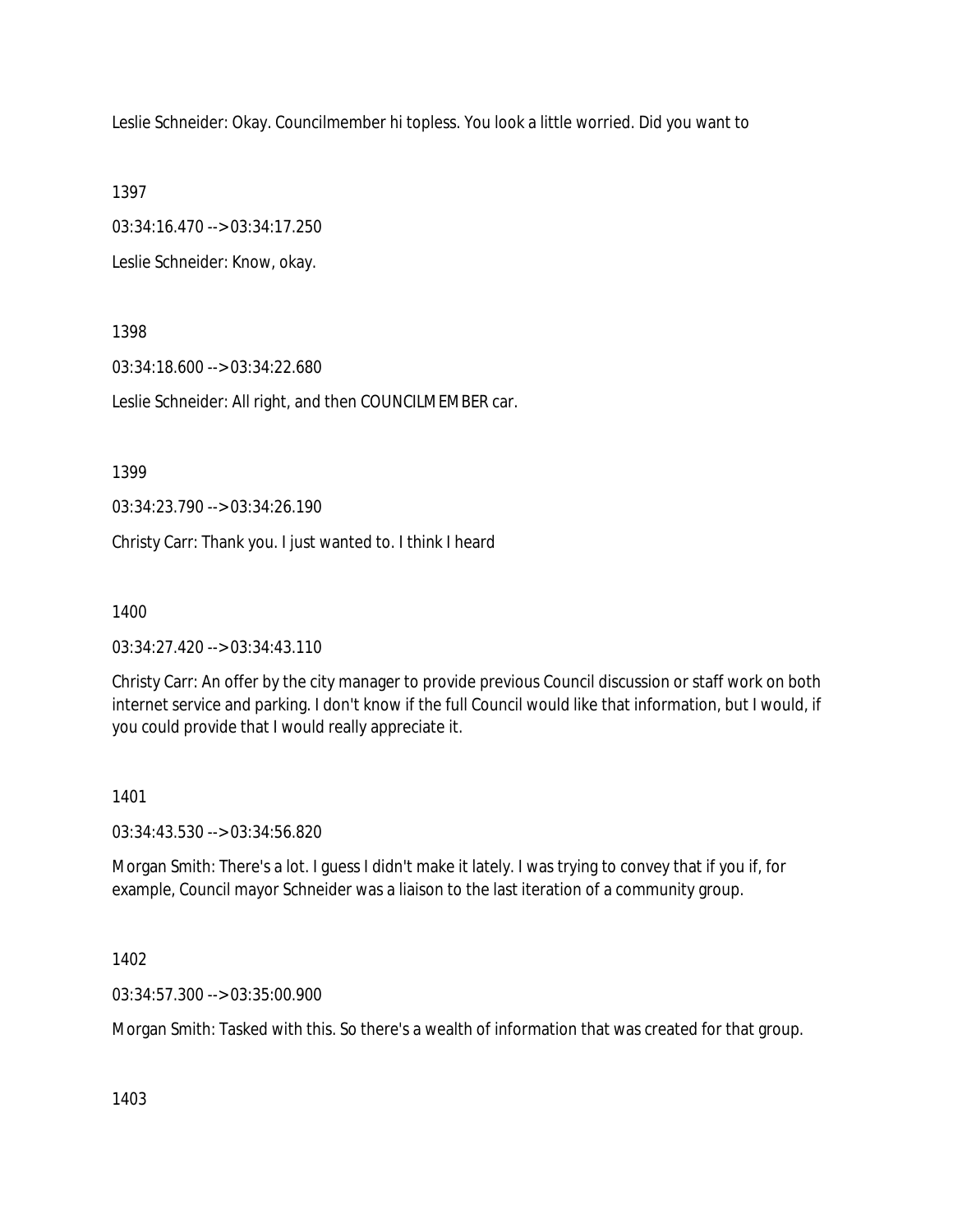03:35:01.710 --> 03:35:10.110

Morgan Smith: And a project page that's defined there was a parking study and some other discussion. So, in both cases I guess what I what I should have said.

### 1404

03:35:10.680 --> 03:35:28.620

Morgan Smith: Is. Those are pretty there have been pretty robust past discussions, if you wanted to pick up that work, I'd want a little bit of a lead time so that somebody could properly freshen and I locate and provide you with where each of those conversations has left off previously.

1405

03:35:30.480 --> 03:35:49.560

Christy Carr: Okay, so I i am i'm not that I'm disinterested in parking and some of council member nisar his comments on use of space and Winslow, but I am the South word I'm interested in internet service. So if you do have the time to dust off that pile. I'd appreciate it.

1406

03:35:49.800 --> 03:36:05.760

Morgan Smith: I think in the case that helps that you've narrowed it there. I have recently come to in conjunction with the fire department and our kids have 911 provider. We have just recently come to kind of a

1407

03:36:07.050 --> 03:36:16.140

Morgan Smith: checkpoint. I guess a milestone of about 18 months of conversation of attempting to get at AMP T to work with us on that exact issue. So I'd be happy to.

1408

03:36:16.530 --> 03:36:24.900

Morgan Smith: Provide a report out on what we heard and learned as the result of that series of conversations I think it'd be useful for the community and the Council to know that.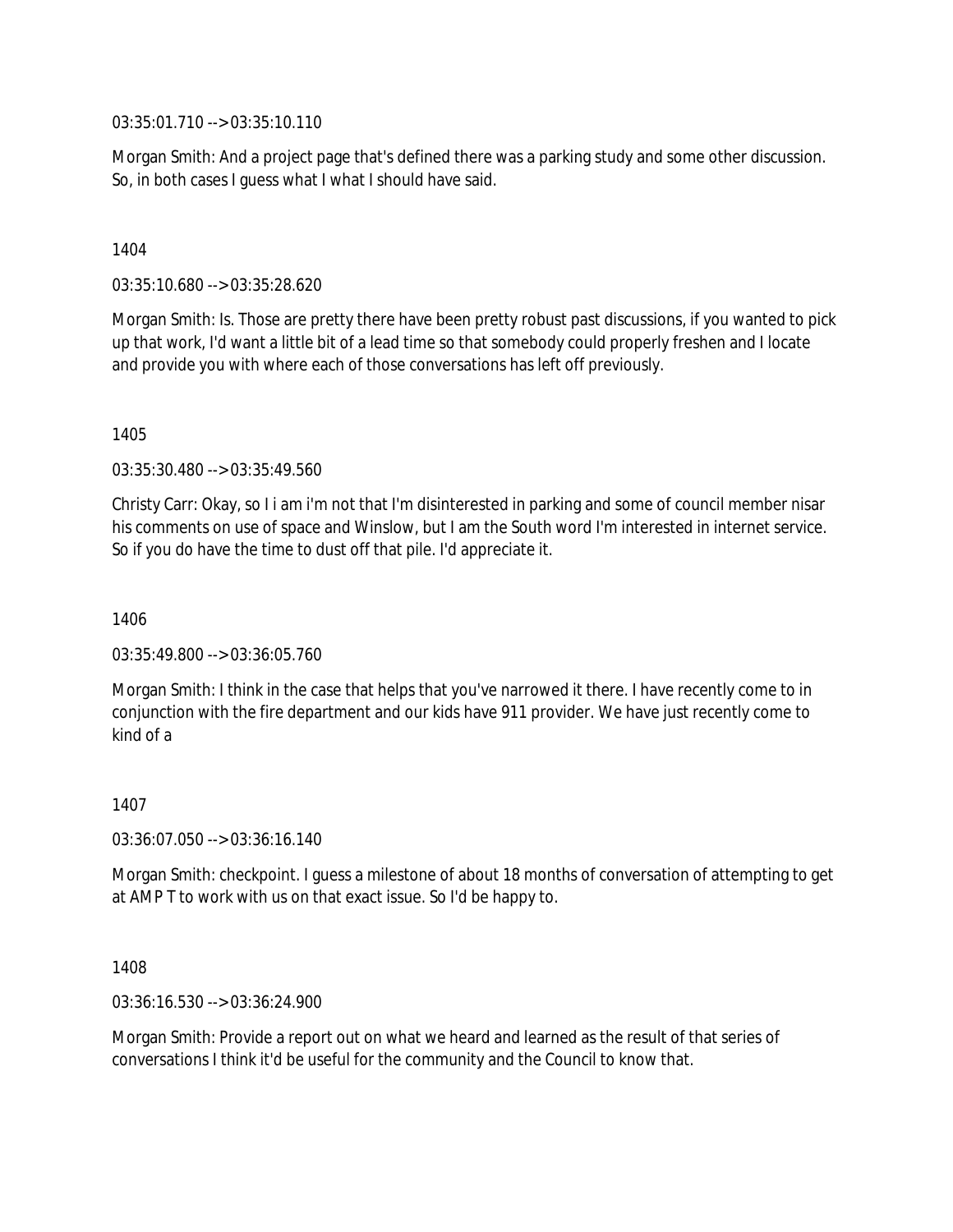03:36:25.260 --> 03:36:34.020

Morgan Smith: It hasn't led to necessarily anything specific yet, but there is some information we can share and it may give a sense of what's to come ahead.

1410

03:36:35.190 --> 03:36:35.670

Christy Carr: Thank you.

1411

03:36:36.060 --> 03:36:38.400

Morgan Smith: I can schedule that sometime in the next few weeks.

1412

03:36:39.120 --> 03:36:39.570

Thanks.

1413

03:36:41.280 --> 03:36:44.400

Leslie Schneider: Okay, I'm Deputy Mayor deets are

1414

03:36:46.170 --> 03:36:49.590

Leslie Schneider: Are we good for right now and will be revisiting some of these policies.

1415

03:36:50.640 --> 03:36:56.970

Joe Deets: You know this is a lot to chew on and Thank you colleagues for taking this on. I really appreciate this.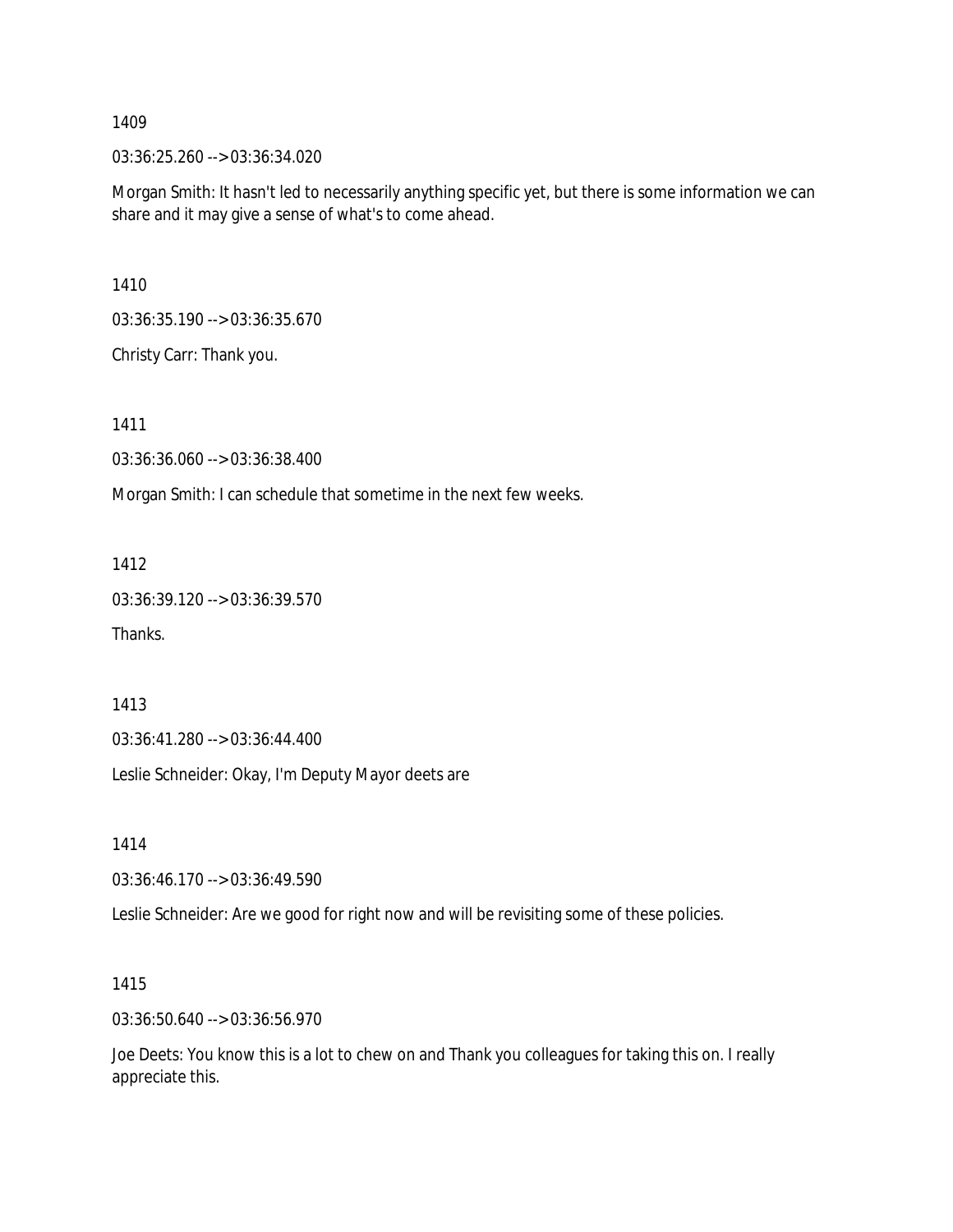03:36:57.840 --> 03:37:01.380

Joe Deets: There's, there's other things for us to discuss, but I know it's getting late.

1417

03:37:02.610 --> 03:37:13.290

Joe Deets: Let me just say let's run with what we got. But I do want to continue the discussion on digitalization and I mean even the parking issue.

1418

03:37:13.920 --> 03:37:22.890

Joe Deets: Really the whole suite of actions. Let's just say, I mean if we want. We're in a new world here. And if we want to build a more resilient community.

1419

03:37:23.130 --> 03:37:33.990

Joe Deets: These, in my view, these are the steps we need to take. So it's not you know how much work is it for us. It's what do we need to do to save our businesses create resiliency.

1420

03:37:35.760 --> 03:37:49.440

Joe Deets: It's where we have to do folks. And that's why it's in there. So, so I'm just gonna say let's. I hope you agree to continue the conversation. This isn't a one time deal on these things. So with that, thank you so much.

1421

03:37:50.220 --> 03:37:55.410

Leslie Schneider: All right. Well, thank you for all your hard work on that. And it's been it's been a pleasure working with you on it.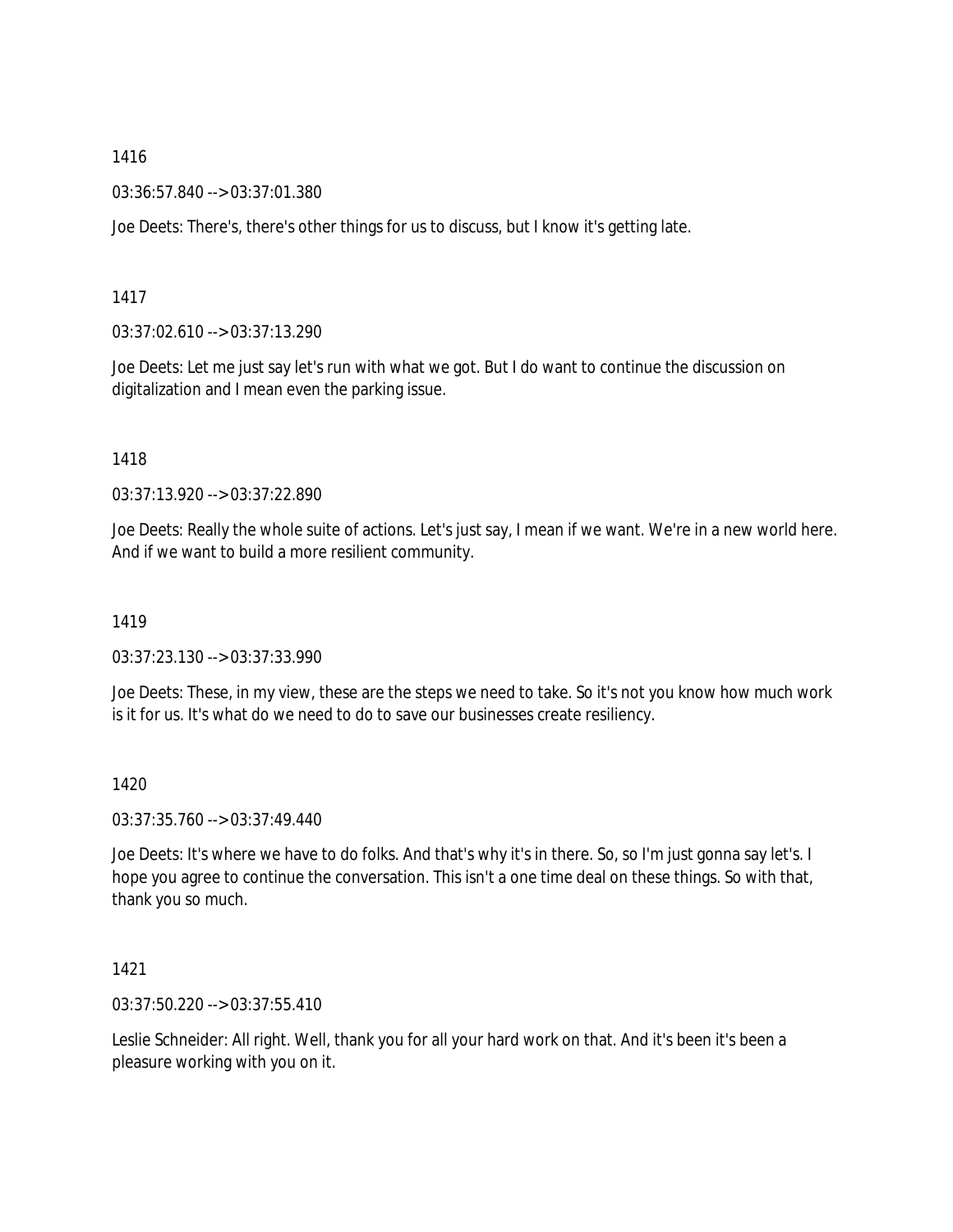03:37:57.060 --> 03:37:58.290

Leslie Schneider: Okay, so we're

1423

03:37:59.760 --> 03:38:02.700

Leslie Schneider: We are an hour behind

1424

03:38:03.990 --> 03:38:05.010

Leslie Schneider: A little bit more.

### 1425

03:38:06.030 --> 03:38:22.050

Leslie Schneider: This next this next item seven, f is the race equity Task Force work plan item related to recommendation for the formation of a standing advisory committee and I just want to state that I'm

1426

03:38:23.520 --> 03:38:27.060

Leslie Schneider: Not a member nisar is going to speak to this. But basically we're just

1427

03:38:28.320 --> 03:38:39.510

Leslie Schneider: Affirming right we're just affirming that we would be interested in hearing from the race equity task force on a proposal and so go ahead. Councilmember nisar

#### 1428

03:38:40.320 --> 03:38:47.340

Rasham Nassar: Yeah, exactly. Thanks for the the opening a mayor Snyder. This is just a process check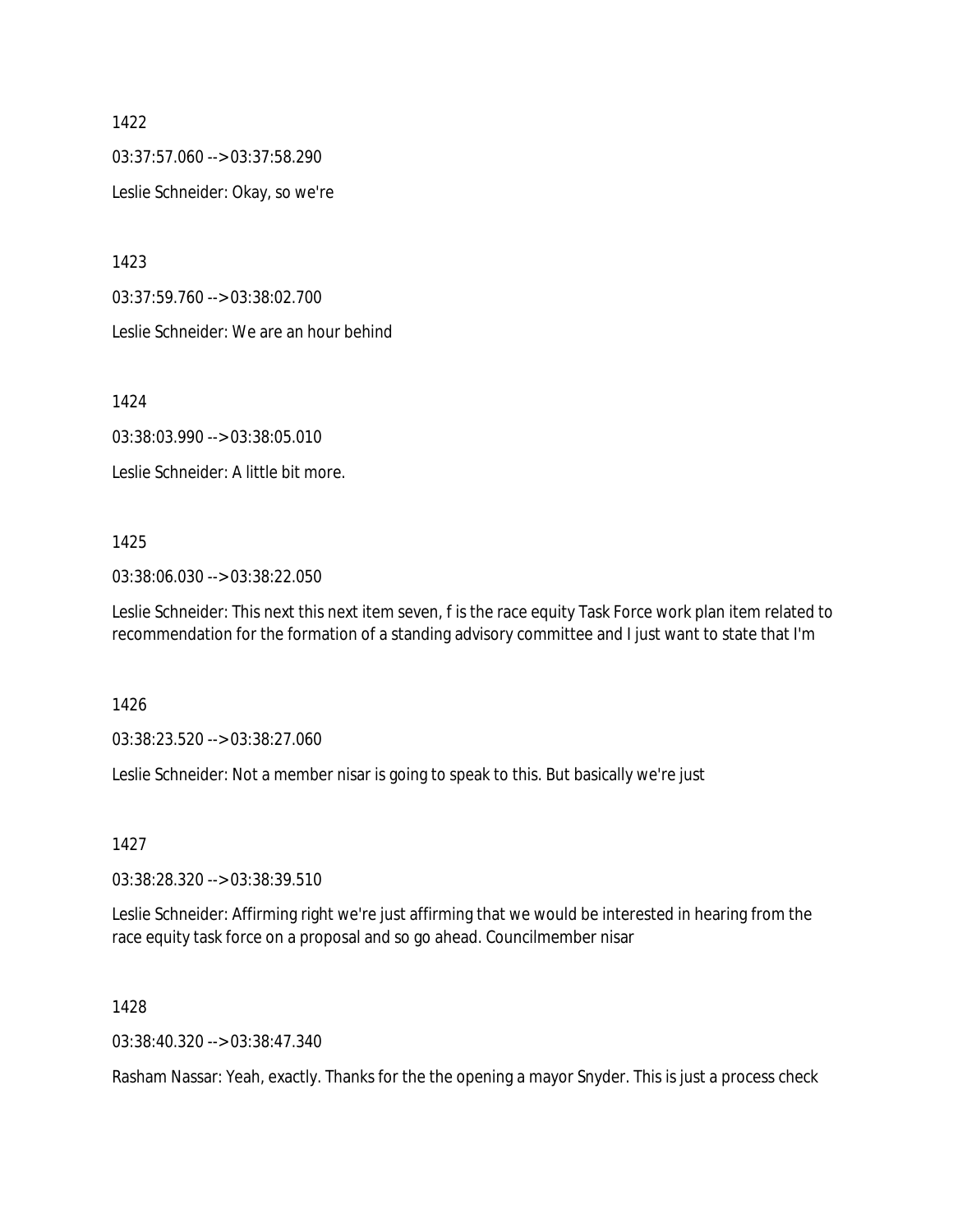03:38:48.030 --> 03:38:56.760

Rasham Nassar: Coming out of the last meeting where the task force SAP before the Council and presented their proposed work plan and kind of discuss some items that were not on their work plan.

1430

03:38:57.180 --> 03:39:07.350

Rasham Nassar: One of which was there a proposal to become a standing Advisory Committee, the Council requested that they returned to the Council, with a very clear and comprehensive

1431

03:39:08.070 --> 03:39:17.100

Rasham Nassar: Work Plan that list of the items that were not included in the materials that were provided in the agenda materials for the Council at that July 7 meeting.

1432

03:39:19.290 --> 03:39:33.450

Rasham Nassar: The Task Force intends to come back to the Council with a revised 2020 work plan, at which point the Council will discuss and hopefully take up approval of the formal approval of their 2020 work plan as follow up from the July 7 meeting.

1433

03:39:34.620 --> 03:39:39.390

Rasham Nassar: Meanwhile, one of the items that was discussed by the task force and

1434

03:39:41.550 --> 03:39:50.820

Rasham Nassar: Informally agreed to by the Council was this item for the task force to begin working on the charter to become a standing advisory committee at the city.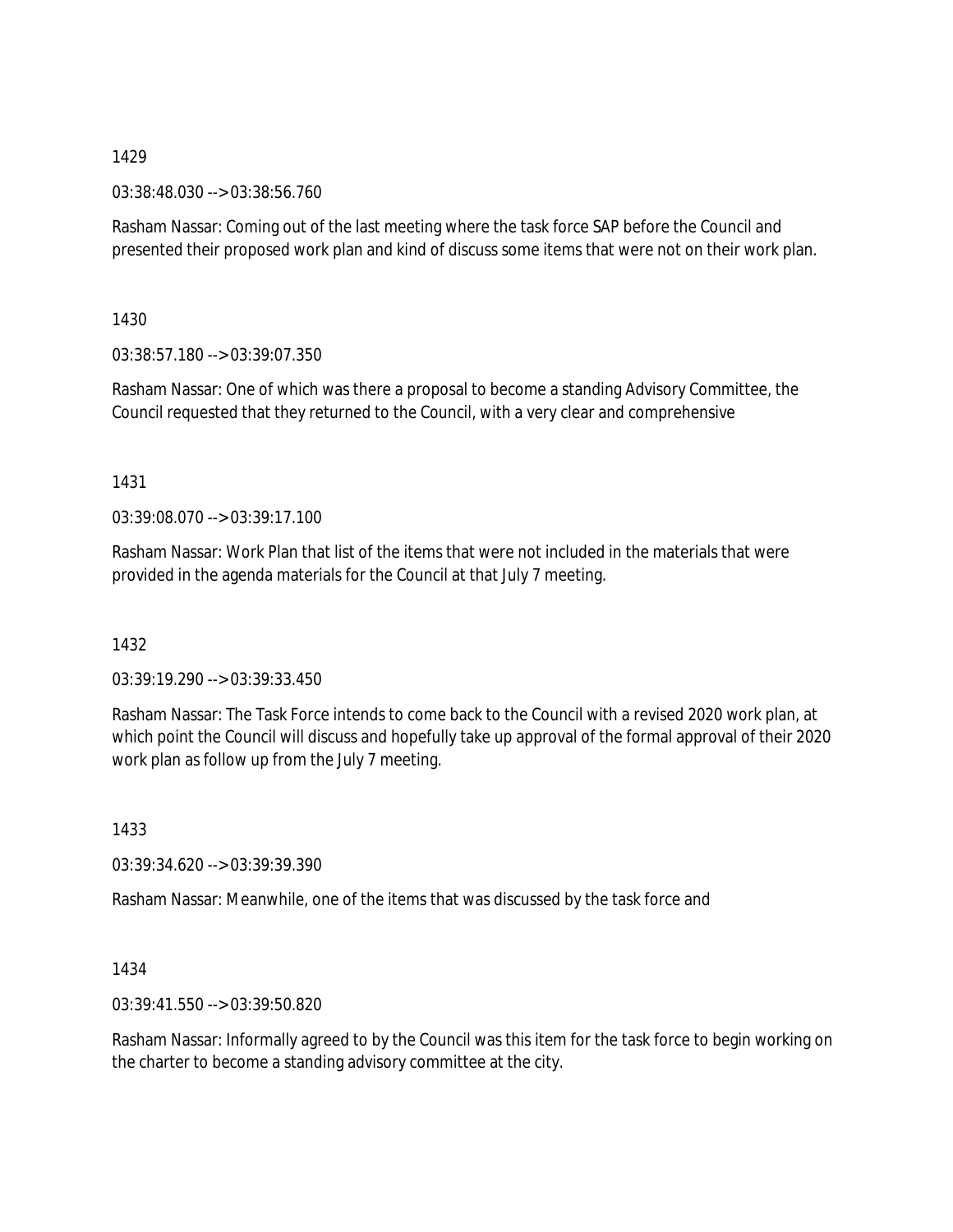03:39:51.330 --> 03:40:02.670

Rasham Nassar: Because there was no formal approval by the Council on that specific point. And because they're planning to come to the Council august 11 for formal approval of the entirety of the work plan.

1436

03:40:03.690 --> 03:40:09.900

Rasham Nassar: And because some task force members are currently working to develop a charter to become a standing advisory committee.

1437

03:40:10.230 --> 03:40:17.400

Rasham Nassar: It was my recommendation that just to make sure that they had clear authorization and authority from the Council to work on developing

1438

03:40:17.640 --> 03:40:26.550

Rasham Nassar: A charter to become a standing advisory committee that they first received the Council's formal direction directed through a motion to do so.

### 1439

03:40:26.970 --> 03:40:36.540

Rasham Nassar: So that's what this is, this is just a formal step to affirm what Council agreed to on July 7 and what we will again be formally approving on the 11th.

1440

03:40:36.930 --> 03:40:46.410

Rasham Nassar: to authorize the task force to begin their work to develop a proposal for Council consideration on the formation of a standing advisory committee.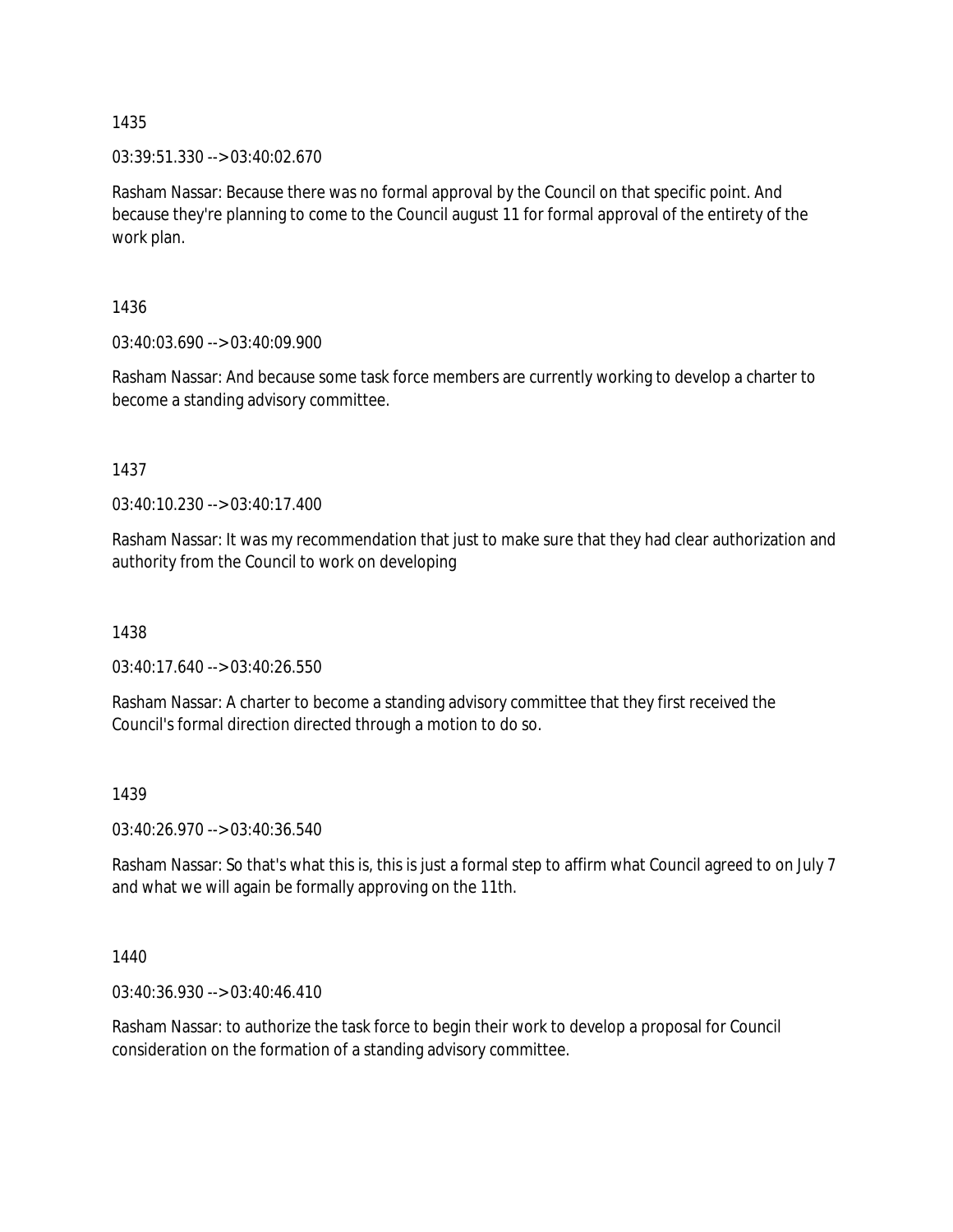03:40:47.310 --> 03:40:57.540

Rasham Nassar: It doesn't mean that we're voting to make them a standing Advisory Committee. It just means that we are voting to authorize them to come back with a proposal for a standing advisory committee.

1442

03:40:59.880 --> 03:41:02.370

Leslie Schneider: Alright, that sounds clear and

1443

03:41:02.520 --> 03:41:03.300

Leslie Schneider: Deputy Mayor de

1444

03:41:04.320 --> 03:41:17.040

Joe Deets: I moved to approve the race equity task force to work to develop a proposal for Council consideration on the formation of a standing advisory committee as part of their 2020 work plan.

1445

03:41:19.440 --> 03:41:24.090

Leslie Schneider: That was seconded by COUNCILMEMBER Pollock. And is there any further discussion.

1446

03:41:25.410 --> 03:41:27.840

Leslie Schneider: All right. All those in favor please say aye.

1447

03:41:29.400 --> 03:41:36.870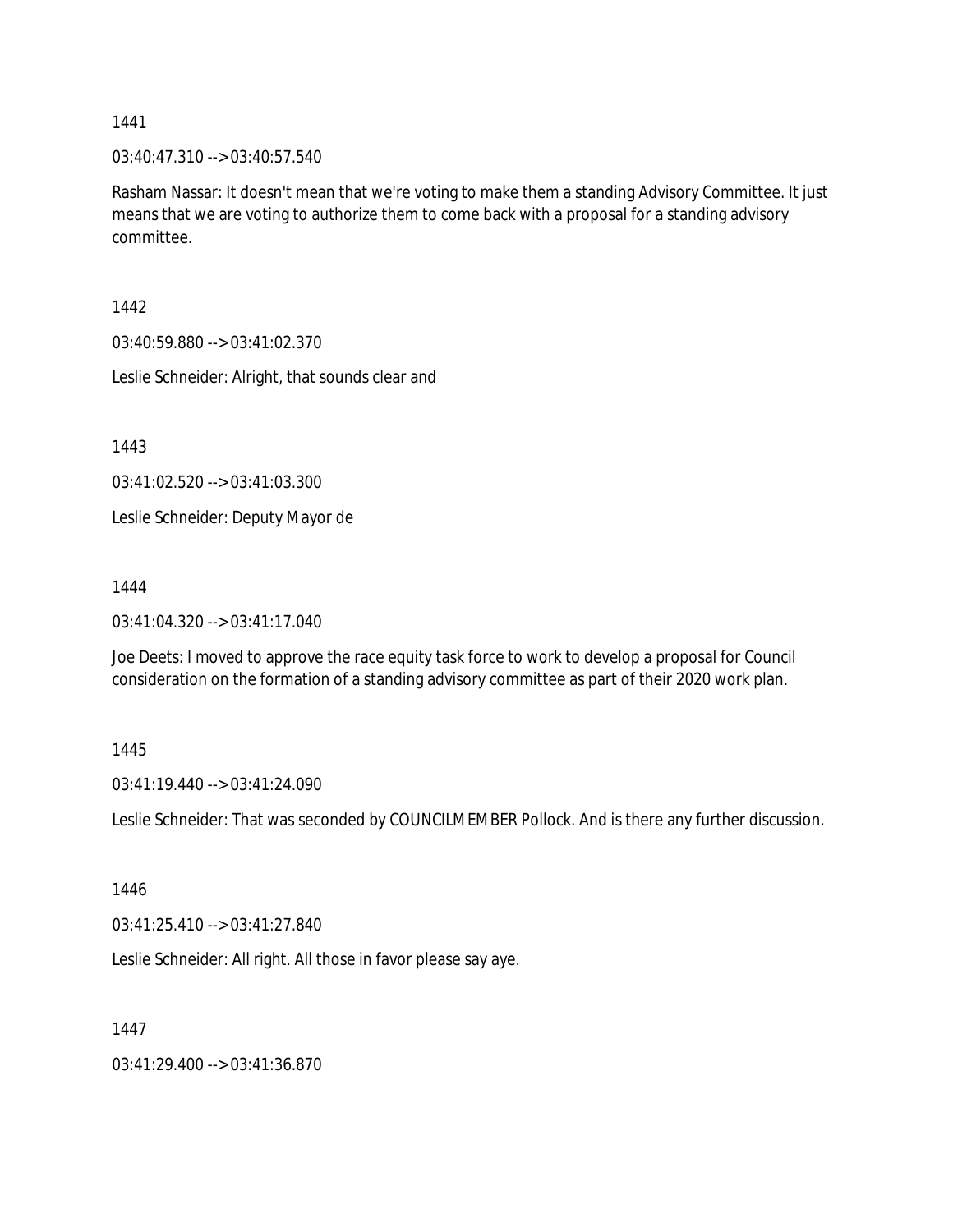Leslie Schneider: Any opposed, that passes unanimously, thanks for bringing that back for clarity of process. I appreciate that.

1448

03:41:37.890 --> 03:41:43.260

Leslie Schneider: All right. Um, we are now moving into our new business section and

# 1449

03:41:45.780 --> 03:41:54.750

Leslie Schneider: I'll offer another five minute break. I'm okay proceeding as usual. Looks like we've got one request. So how about if we

1450

03:41:56.550 --> 03:41:57.900

Leslie Schneider: Come back at

1451

03:41:59.070 --> 03:41:59.970

Leslie Schneider: 945

1452

03:42:01.590 --> 03:42:03.120

Leslie Schneider: That. Did I do my math right

1453 03:42:04.320 --> 03:42:04.860 Leslie Schneider: Yes.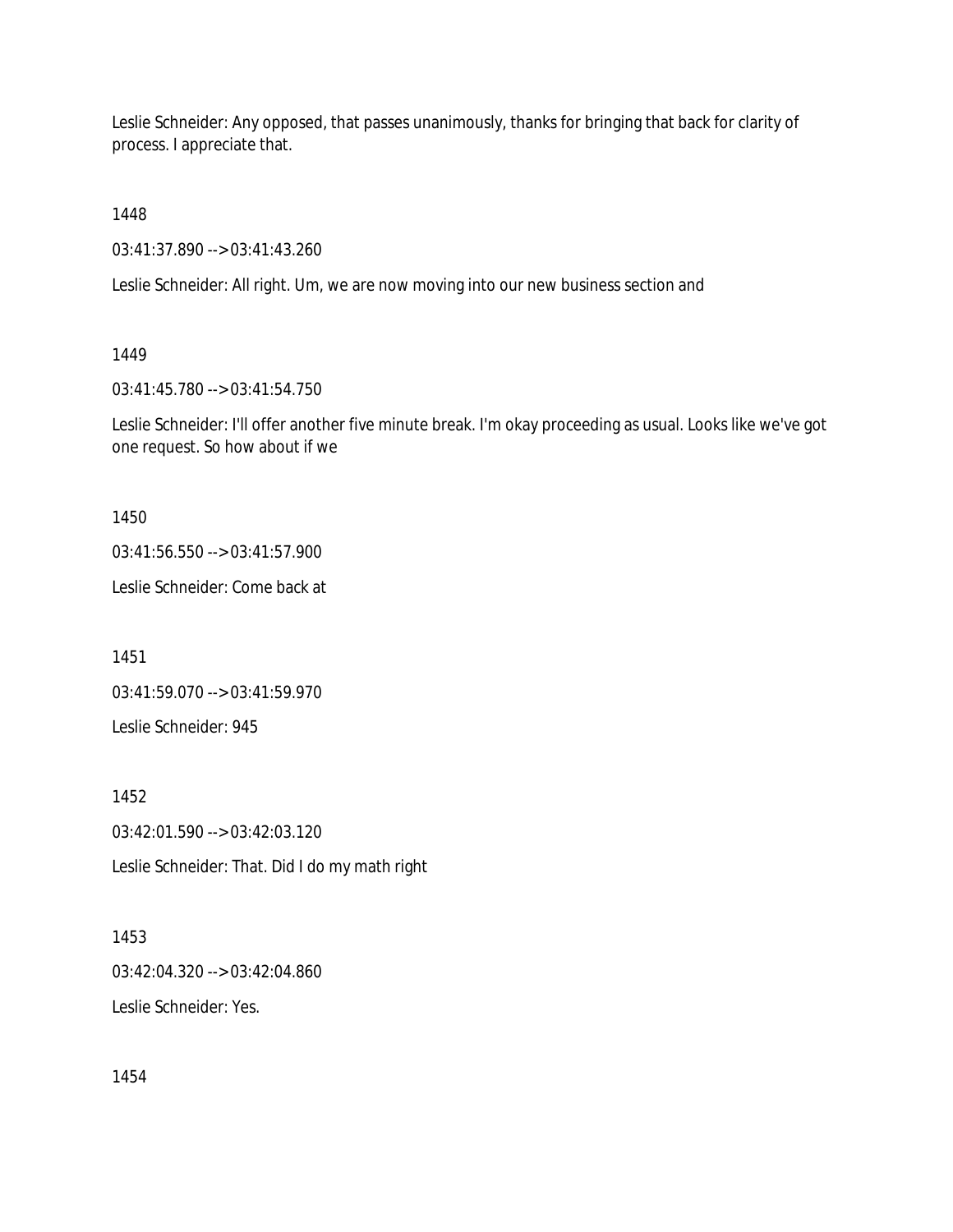03:42:06.270 --> 03:42:07.110

Leslie Schneider: All right. Thank you.

1455 03:48:30.720 --> 03:48:32.760 Leslie Schneider: Alright, looks like we

1456

03:48:34.830 --> 03:48:37.350

Leslie Schneider: Have most everyone back. There we go.

1457

03:48:39.060 --> 03:48:40.290

Leslie Schneider: Okay, so

1458

03:48:41.880 --> 03:48:54.210

Leslie Schneider: We're back from a quick break and we are in our city council regular business meeting Tuesday, July 28 2020 and we are currently

#### 1459

03:48:54.780 --> 03:49:12.030

Leslie Schneider: On Item number eight of new business. I'm Adam a is the level avenues sewer beach mains project professional services agreement and director Christopher's Vicki. Welcome to the meeting.

1460

03:49:12.540 --> 03:49:15.030

Chris Wierzbicki: Thank you. Good evening, everyone. Can you hear me okay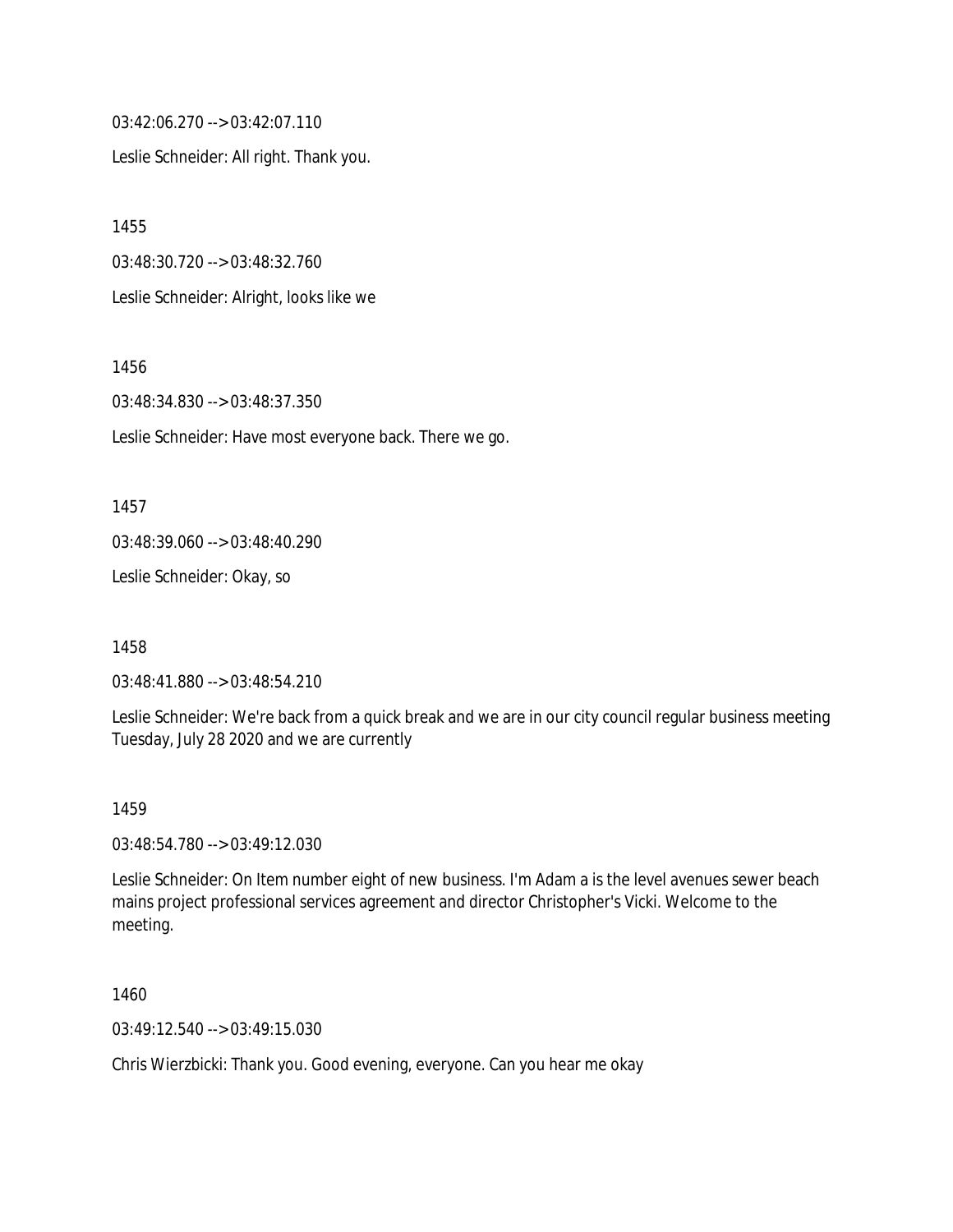1461 03:49:15.480 --> 03:49:16.500 Leslie Schneider: Yes, thank you.

1462

03:49:17.970 --> 03:49:24.000

Chris Wierzbicki: Okay, I'm going to share my screen with you so I can show you my presentation.

1463

03:49:26.040 --> 03:49:26.640 Chris Wierzbicki: Let's see.

1464 03:49:32.790 --> 03:49:34.080 Chris Wierzbicki: Alright everyone see that

1465

03:49:37.260 --> 03:49:37.590

Chris Wierzbicki: Okay.

1466

03:49:39.030 --> 03:49:51.960

Chris Wierzbicki: So I know you're a little behind schedule. So I don't want to spend too much time on this, but we are going to be asking you for a fairly significant expenditure for design of this project, which is the largest

1467

03:49:52.650 --> 03:50:00.360

Chris Wierzbicki: Sewer project in the capital improvement plan. So I'll give you some background and then happy to answer any questions about the contract, you had before you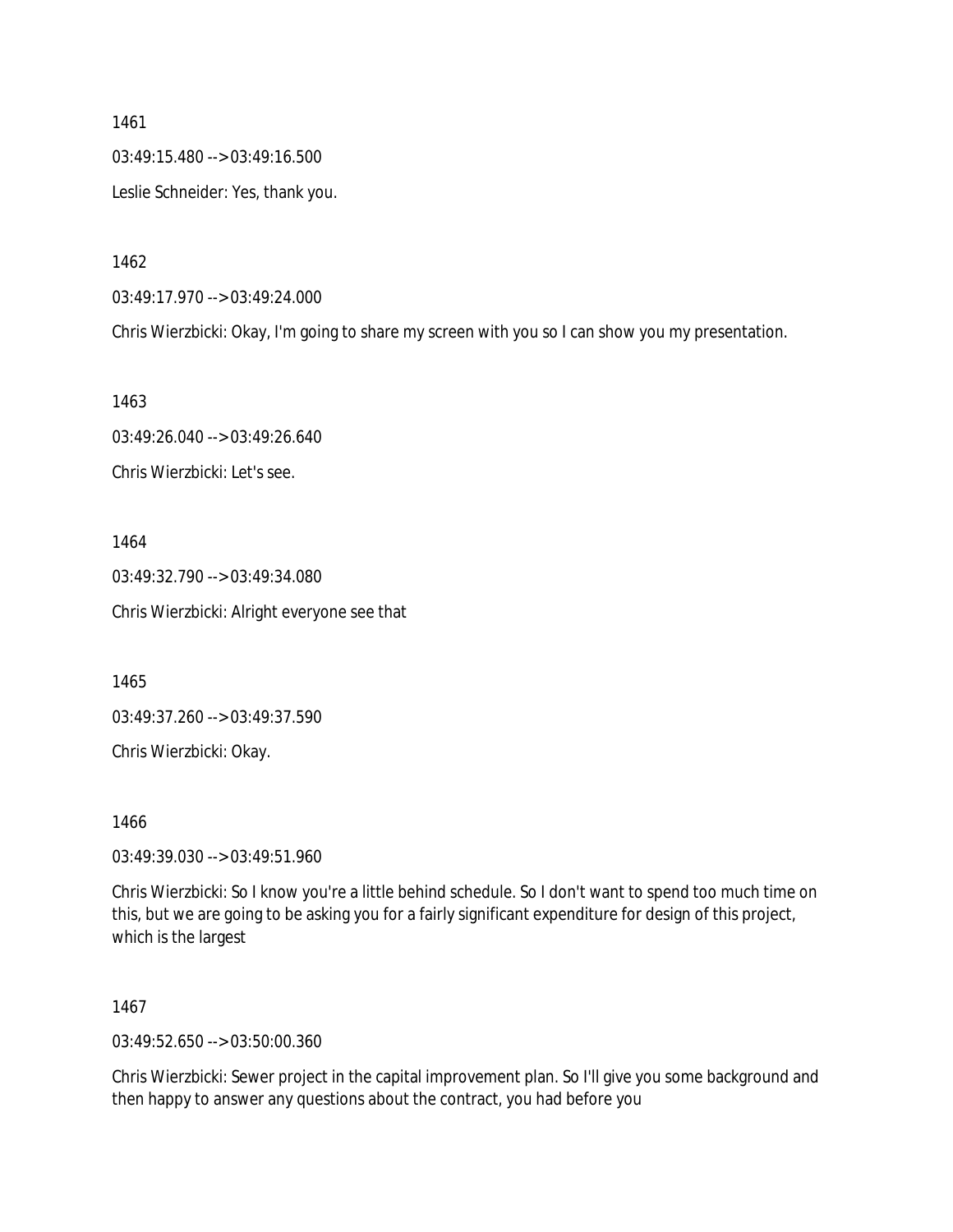03:50:01.560 --> 03:50:07.890

Chris Wierzbicki: So this project is called the level Ave Avenue beach means Replacement Project. Let's start the beginning to the end there.

1469

03:50:09.780 --> 03:50:15.900

Chris Wierzbicki: I'm going to tell you a little bit about the project goals. So this is a beach main that exists on

### 1470

03:50:16.620 --> 03:50:23.910

Chris Wierzbicki: A Superman that exists on the beach and I'ma show you a map of where this is a minute and the goals are to basically replace this aging.

1471

03:50:24.540 --> 03:50:31.260

Chris Wierzbicki: Structure that is currently on the beach with an upland system so that we no longer have facilities, how it in the shoreline.

# 1472

03:50:31.860 --> 03:50:40.530

Chris Wierzbicki: And by doing so will be significantly reducing the maintenance and operating costs of this system that's been in place for about 50 years and has reached the end of its useful life.

1473

03:50:41.700 --> 03:50:45.210

Chris Wierzbicki: The system itself is here for the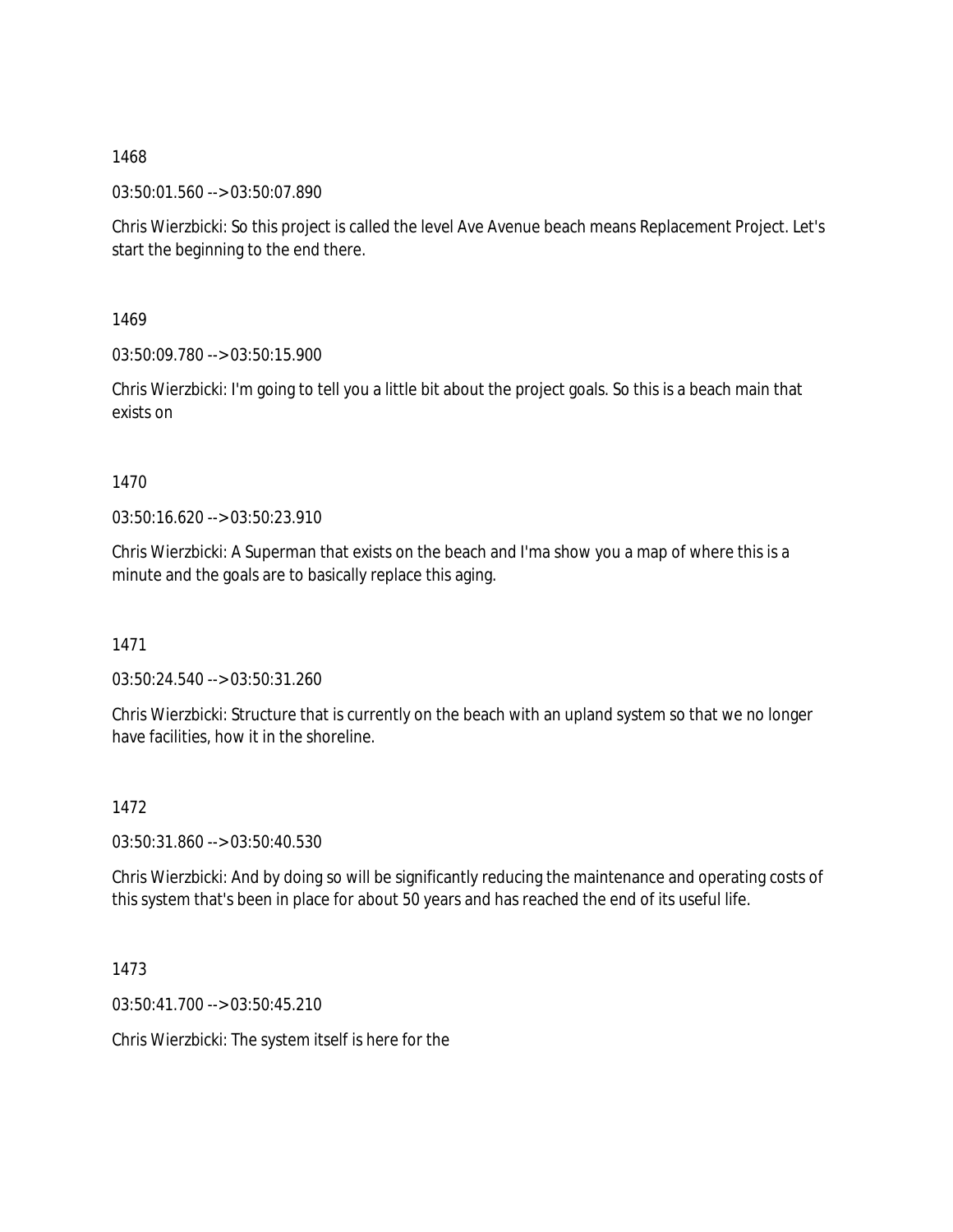03:50:46.620 --> 03:50:52.680

Chris Wierzbicki: Dashed or circle dotted line there you see the yellow line that is the two segments and beach mean that will be

1475

03:50:53.460 --> 03:50:59.340

Chris Wierzbicki: Decommissioning for reference purposes. You can see the harbor public house over here on the kind of the middle right hand side.

1476

03:50:59.910 --> 03:51:18.030

Chris Wierzbicki: So it's a fairly large segment of beach man that's been in the ground for several decades and serves all of this, what we call the lower level area of the Winslow super shed. So we will be certainly improving the environment by removing this or taking this offline and preventing any

1477

03:51:19.170 --> 03:51:23.430

Chris Wierzbicki: You know, corrosion and other leaks that could potentially happen from the system.

1478

03:51:24.030 --> 03:51:32.010

Chris Wierzbicki: So there's definitely will be an environmental improvement here in the long term will also be, as I said, reducing our maintenance and increasing the efficiency of the system.

1479

03:51:32.490 --> 03:51:41.130

Chris Wierzbicki: That we can right now only access at low tide. We have to go out there and do frequent cleanings, because the pipe is sagging and breaking and sitting on unstable soils.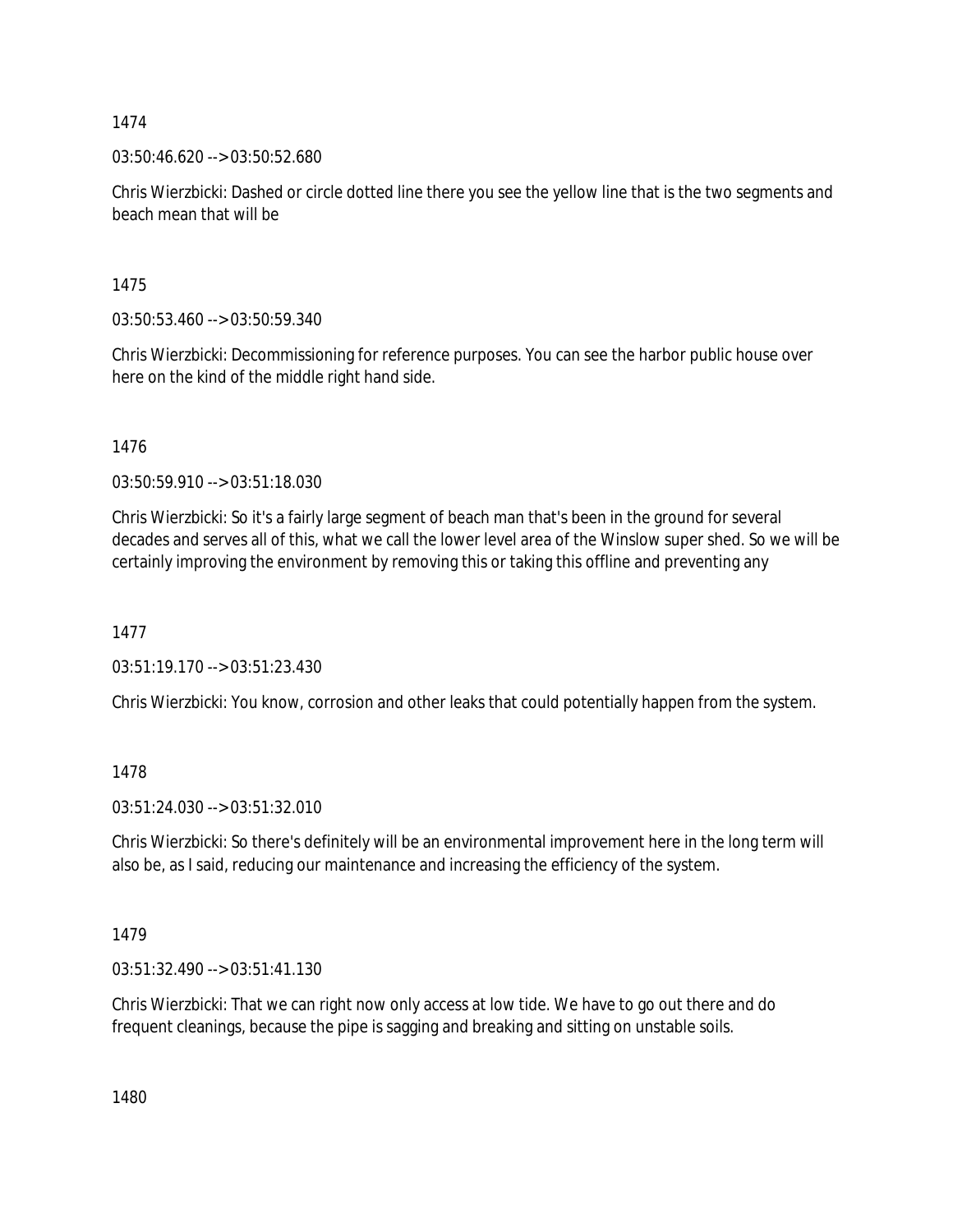03:51:43.020 --> 03:51:47.370

Chris Wierzbicki: So it makes a lot of sense to try to replace this system with something different.

1481

03:51:47.940 --> 03:52:01.080

Chris Wierzbicki: We went through a significant pre Design, Report with a design engineer that looked at a couple different alternatives for potentially rehabilitating or replacing this system, we determined that it doesn't make a lot of sense to try and

1482

03:52:02.700 --> 03:52:10.740

Chris Wierzbicki: You could spend several million dollars trying to rebuild this system. And at the end of the day, you still have a sewer line on the beach in the shoreline.

1483

03:52:11.190 --> 03:52:20.910

Chris Wierzbicki: That's difficult to access and that will have a limited lifespan. So it makes a lot more sense to like I said relocate the system to the upland areas of the lower level neighborhood.

1484

03:52:23.700 --> 03:52:31.050

Chris Wierzbicki: Their recommendations were said to replace these rehabilitate upland and install the new facilities. These

1485

03:52:31.440 --> 03:52:37.650

Chris Wierzbicki: These recommendations are all included in the city's general sewer plan which looks at all of the improvements for the sewer system.

1486

03:52:38.640 --> 03:52:48.060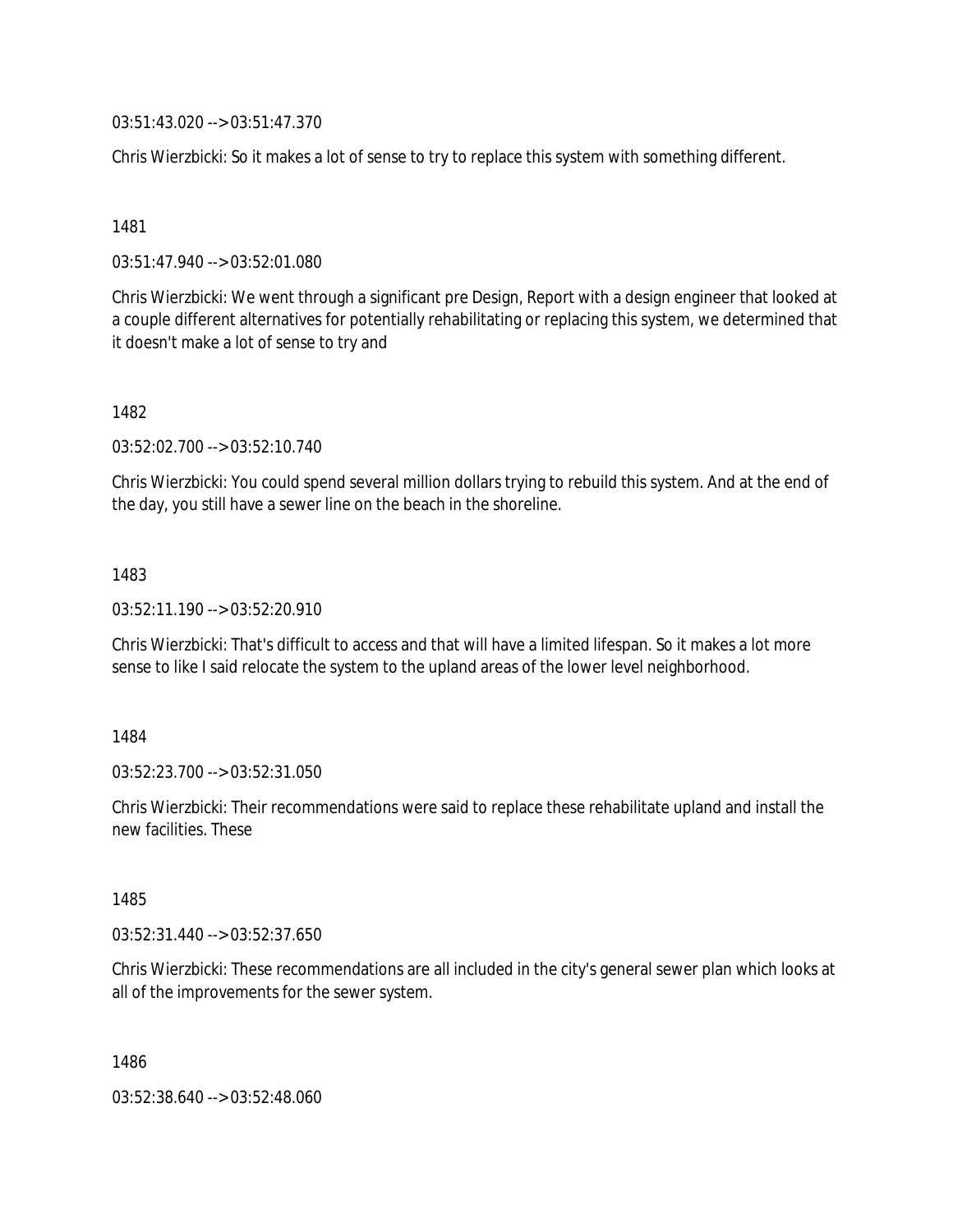Chris Wierzbicki: So there's a number of different types of work that will eventually be performed here when it gets to construction will be rehabilitating some of the city's pump stations in this area.

1487

03:52:48.480 --> 03:52:57.840

Chris Wierzbicki: Installing a new pump station constructing Sue remains in the residential streets there and connecting the individual homes with new side servers.

1488

03:52:58.620 --> 03:53:10.560

Chris Wierzbicki: Just a little bit of detail on each of those types of work. This is an example of one of our pump stations. This is the existing lower level station. It was built in the 1970s, it needs significant upgrades, which will be

# 1489

03:53:12.660 --> 03:53:22.920

Chris Wierzbicki: Will be designing and implementing as part of this project. Most of the facility exist below the ground where the there's a wet well and pumps in the ground when you see above ground here is an emergency generator

# 1490

03:53:24.660 --> 03:53:30.120

Chris Wierzbicki: As I mentioned, will be needing to construct a new pump station at the end of wood Avenue at the intersection with Stetson

1491

03:53:30.690 --> 03:53:42.660

Chris Wierzbicki: Generally in this location if you've walked at the end of one street. You'll, you'll know where this exists. This will be a new pump station that will we send all the rerouted flows from this neighborhood to the wastewater treatment plan.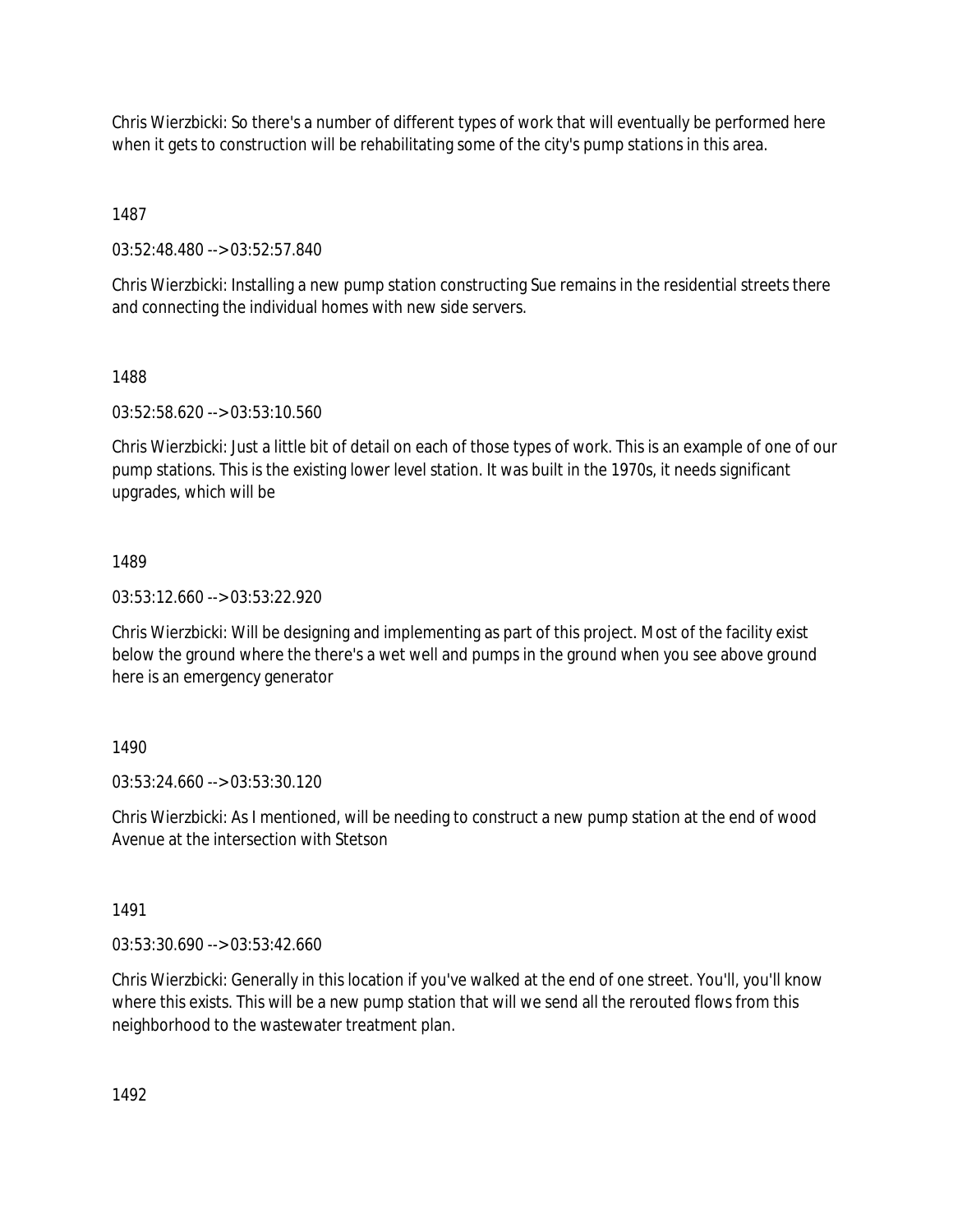03:53:44.430 --> 03:53:52.020

Chris Wierzbicki: Of course, will be having to install mains in the streets down in this neighborhood as well on steps in place, as well as in would Avenue.

1493

03:53:52.500 --> 03:53:59.340

Chris Wierzbicki: You can see the red lines there are new still remains that will be using to reconnect all the existing homes in this particular area.

1494

03:54:00.180 --> 03:54:08.700

Chris Wierzbicki: Will also be rebuilding residential side sewers. You can see those little red lines with the arrows pointing to the, to the right. In this diagram, indicating that

1495

03:54:09.660 --> 03:54:22.860

Chris Wierzbicki: Sewage and waste water flows from these residences will now be pumped up to level Avenue. Currently, all of those sewer flows are directed to the left towards the shoreline down onto that beach main that exists along the shoreline right now.

1496

03:54:23.160 --> 03:54:24.300

So that's the condition that

1497

03:54:26.190 --> 03:54:28.260

Chris Wierzbicki: reconfiguring has a part of this project.

1498

03:54:29.280 --> 03:54:32.280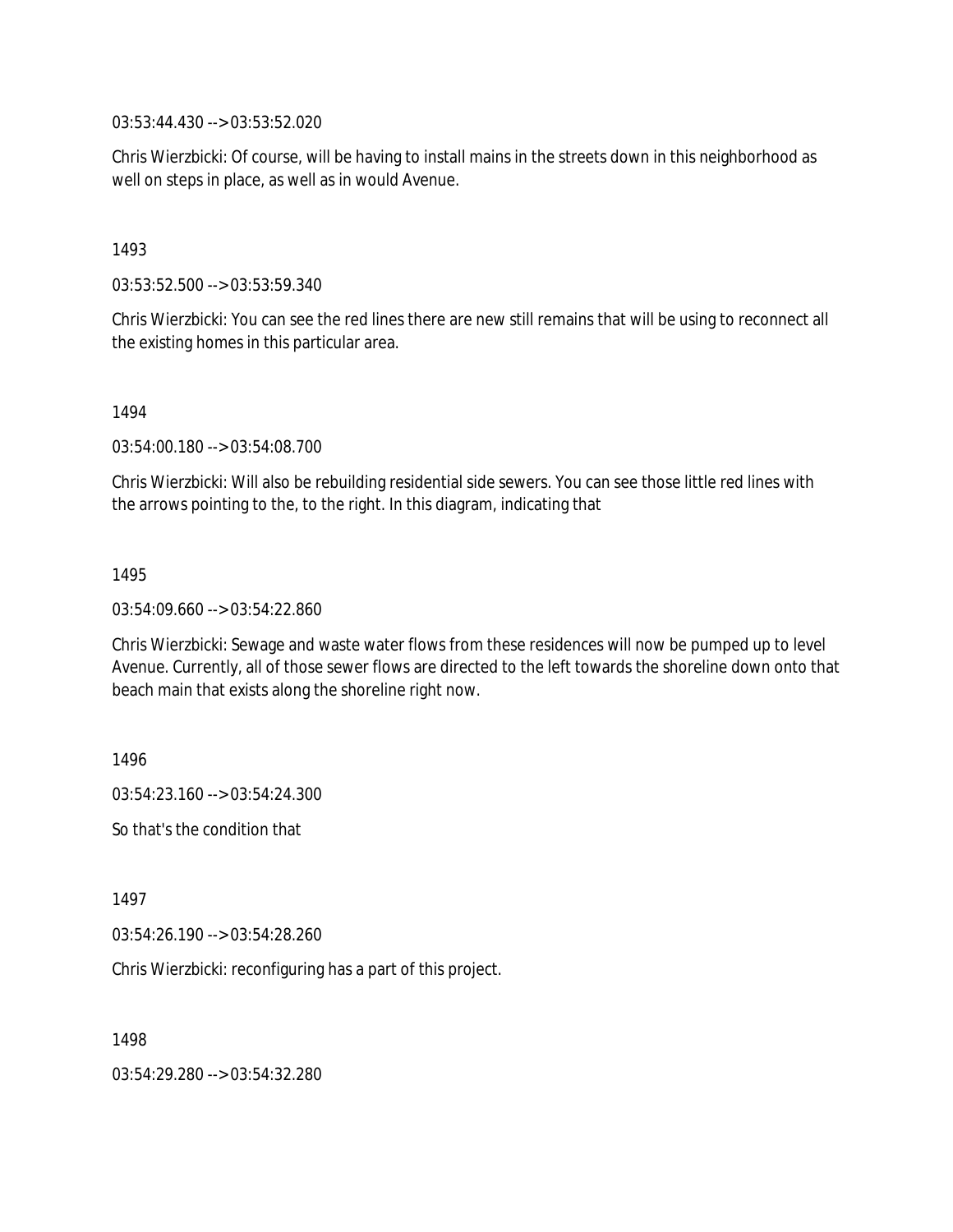Chris Wierzbicki: In the big picture here, you can see kind of the whole neighborhood.

1499

03:54:32.730 --> 03:54:38.190

Chris Wierzbicki: The stars that you see around the outside edge of the shoreline represent all of the seas pump stations.

1500

03:54:38.400 --> 03:54:45.810

Chris Wierzbicki: Starting on the right hand side that's old treatment plant pump station would avenue that will be the new station level and Sunday cove on the top left.

1501

03:54:46.410 --> 03:54:55.980

Chris Wierzbicki: The purple lines represent the new sewer mains that will be installing force means and gravity mains and connecting to the existing sewers in that

1502

03:54:56.340 --> 03:55:04.140

Chris Wierzbicki: in that neighborhood and of course that orange dotted line on the shoreline is the two sections of beach main that will be decommissioning as part of this project.

1503

03:55:05.850 --> 03:55:14.760

Chris Wierzbicki: In terms of schedule we selected skillings Connelly to help us with this project. It involves a lot of different types of work everything from

1504

 $03:55:15.060 \rightarrow 03:55:27.990$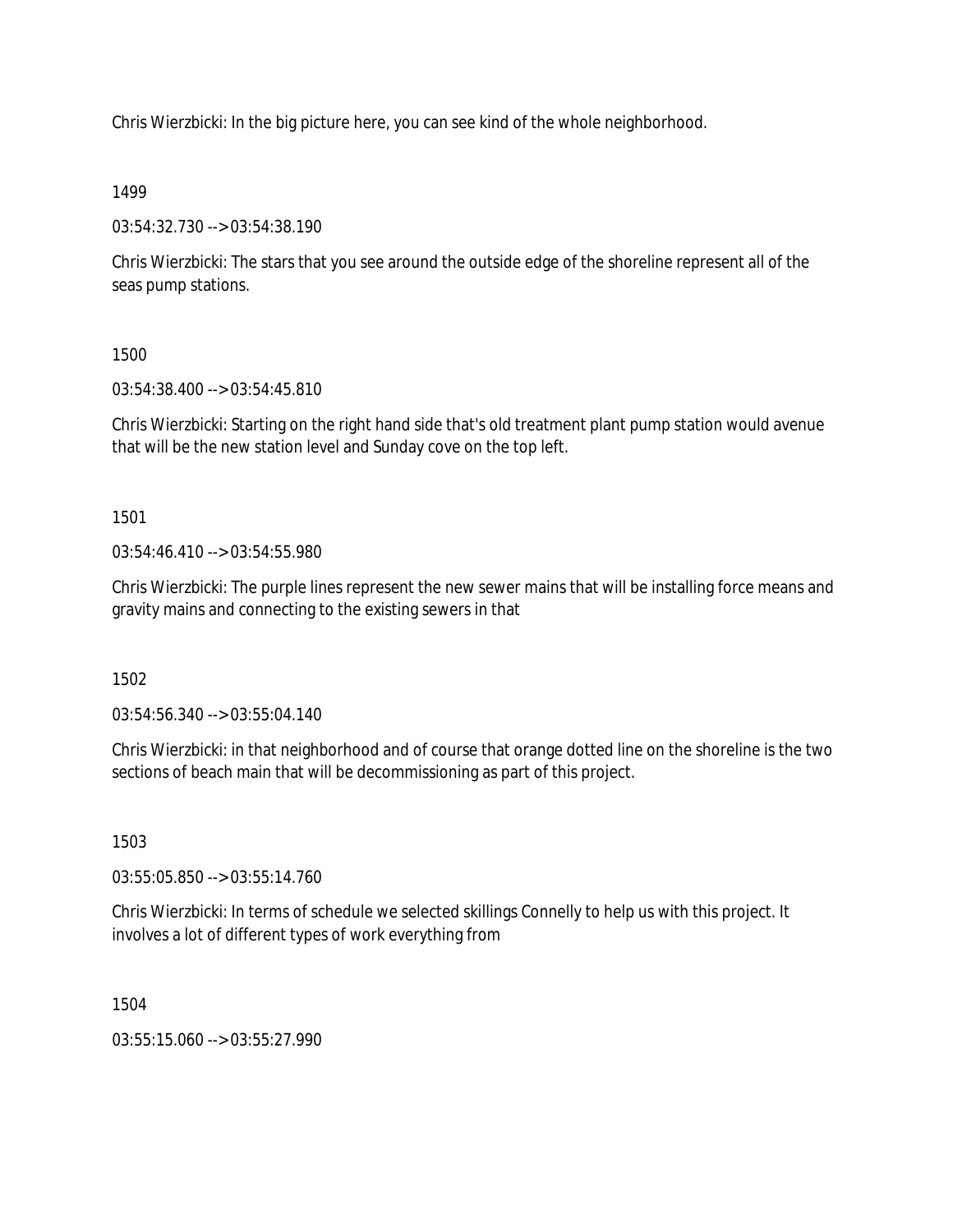Chris Wierzbicki: On the ground work surveying and identifying easements for all of the new facilities doing site assessments of the properties and how they'll be impacted bike reconnecting these new sewers and the design of the full system, including the upgrades to the pump.

1505

03:55:27.990 --> 03:55:29.280

Chris Wierzbicki: stations in the news station.

1506

03:55:29.610 --> 03:55:32.970

Chris Wierzbicki: And of course, looking at and applying for the permits that will be required.

1507

03:55:33.540 --> 03:55:50.430

Chris Wierzbicki: The CFP that we discussed a couple of weeks back, and that you'll be seeing again as a part of the budget process in the fall identifies this project going to construction in about 2022 is a several year project that will be done in phases that right now stretches out to 2026

1508

03:55:53.880 --> 03:56:03.300

Chris Wierzbicki: The overall project costs of including construction and design is right now, estimated to be about \$5.3 million. So it's a fairly sizable project.

1509

03:56:04.320 --> 03:56:08.820

Chris Wierzbicki: That project cost is currently included in the sewer rates as they exist today.

1510

03:56:09.960 --> 03:56:15.450

Chris Wierzbicki: Those funds, where you're marked in the Capital Improvement Plan for the design and construction of these facilities and the rates were set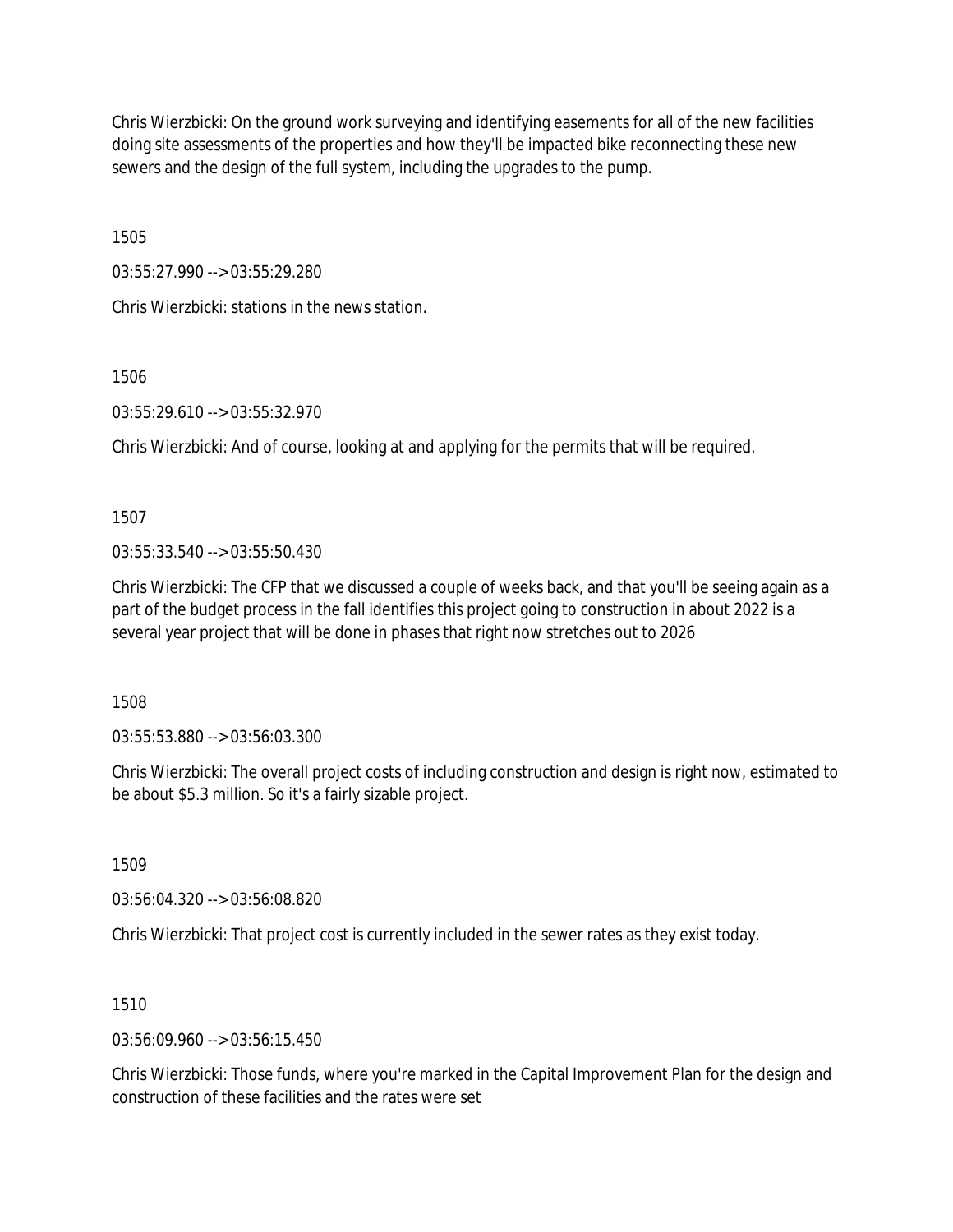03:56:15.780 --> 03:56:28.170

Chris Wierzbicki: Recognizing that this would be something that that would happen in this in the next few years. So, right now there is no additional impacts the customers or property owners in terms of cost for this project, the city.

1512

03:56:29.760 --> 03:56:35.160

Chris Wierzbicki: fund balance would be picking up the cost of this entire project we did have a good

### 1513

03:56:35.910 --> 03:56:44.400

Chris Wierzbicki: Outreach zoom webinar with the community, a couple of weeks back, and gave them the opportunity to see this information and a little bit even more detail.

### 1514

03:56:44.940 --> 03:56:58.230

Chris Wierzbicki: We had about 10 households or so attend that meeting, and that information if folks are interested in in seeing more detail on this project. You can see on the projects cities project webpage and where you can see that entire webinar.

1515

03:56:59.640 --> 03:57:12.330

Chris Wierzbicki: So, tonight's decision is twofold. First is to prove that consultant contract with skillings Connelly to get this project design off the ground. As I mentioned, it is a sizable contract value at 870 \$2,000

1516

03:57:12.990 --> 03:57:18.060

Chris Wierzbicki: But as I mentioned, there's a lot of different parts to this project, and it is is quite significant.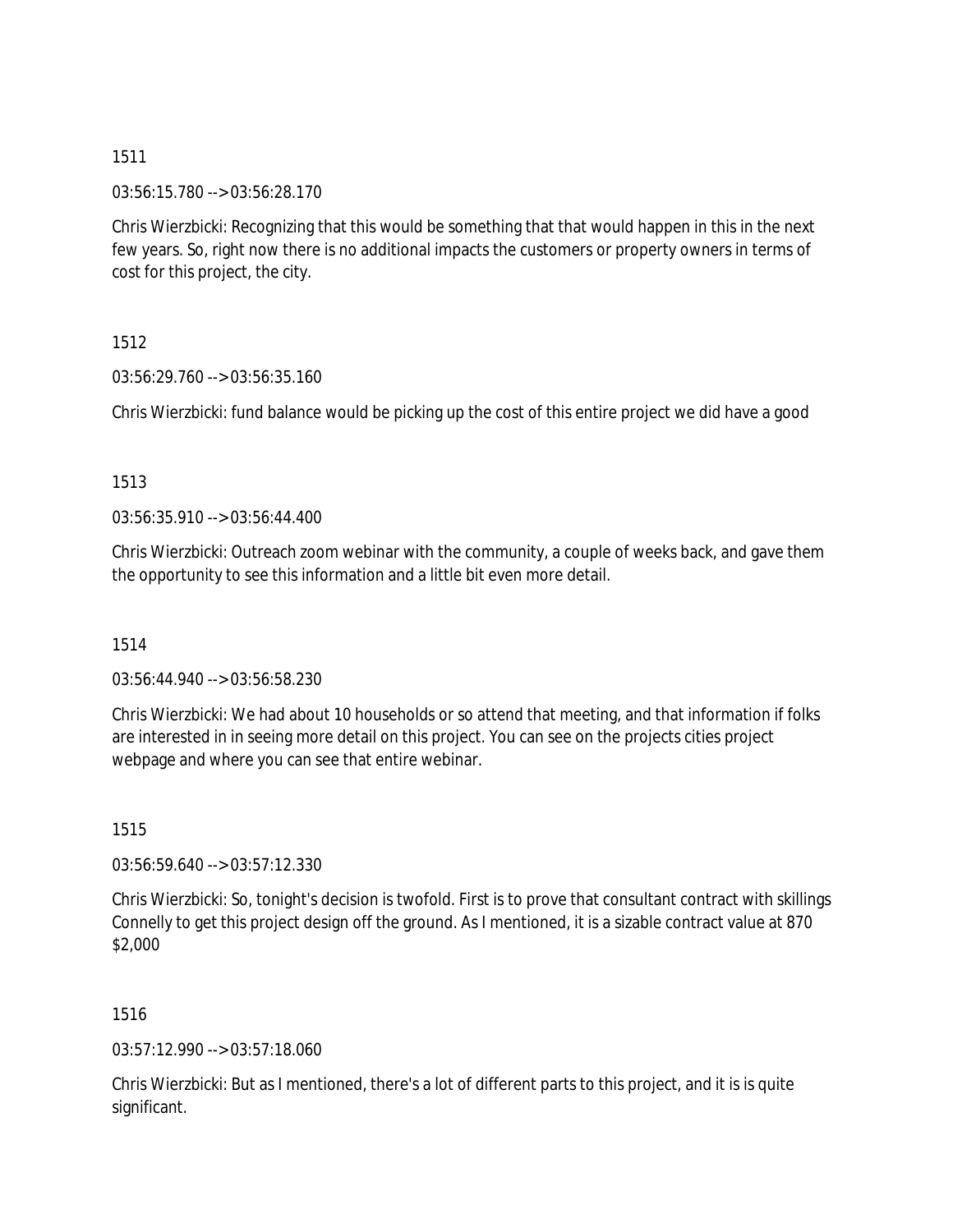03:57:19.350 --> 03:57:25.320

Chris Wierzbicki: Additionally, we're asking for to budget amendments to get this project off the ground. One is to authorize

1518

03:57:25.740 --> 03:57:33.090

Chris Wierzbicki: \$45,000 additional funding for the lower level pump station portion of this project. There's currently 120 5000 in the budget.

1519

03:57:33.540 --> 03:57:38.910

Chris Wierzbicki: When you and other 45 to get the portion of this portion of the design completed. So that's part one.

1520

03:57:39.420 --> 03:57:56.310

Chris Wierzbicki: Part two is to move funding for this Sunday cove gravity sewer portion of the work which is currently situated in this tip in the year 2022 to move that money forward to 2020 so that we can package it up with all the design work there is included in this contract.

1521

03:57:57.780 --> 03:58:04.590

Chris Wierzbicki: So I think that is all I have for you on that. But of course, I'm happy to answer any questions you have.

1522

03:58:08.520 --> 03:58:09.870

Leslie Schneider: Great, thank you very much.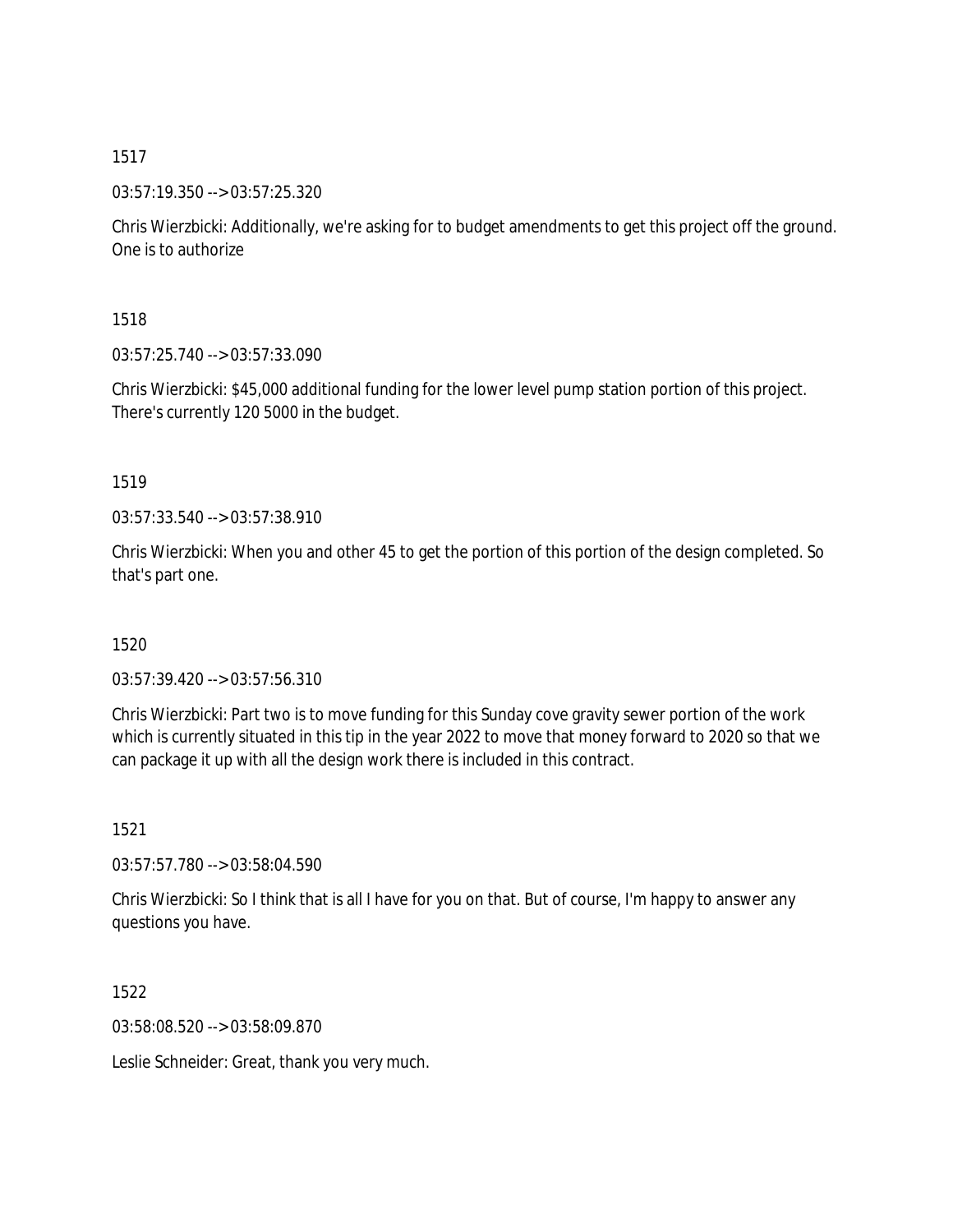03:58:11.310 --> 03:58:14.370

Leslie Schneider: Kept COUNCILMEMBER car. I saw your hand first.

1524

03:58:15.000 --> 03:58:31.230

Christy Carr: Thank you. Thanks. Director for that presentation and I actually did go on the web page. The city project website. So that was helpful for some background information. So thanks for having that up there and up to date. I have a few questions and then one request.

1525

03:58:32.700 --> 03:58:39.300

Christy Carr: I'm wondering if because the scope includes private property restoration

1526

03:58:40.800 --> 03:58:48.840

Christy Carr: Described as landscaping and other features. I'm wondering if there's an opportunity to ask residents, if they're interested in Shoreline restoration like

1527

03:58:49.830 --> 03:59:07.260

Christy Carr: Native Plants are their habitat features as part of the project, possibly to work with the shore friendly program or with current PCT staff who has experienced in that area and then also around the level pump station where there's an opportunity to improve from existing conditions.

1528

03:59:09.240 --> 03:59:12.390

Christy Carr: And then my other question is just really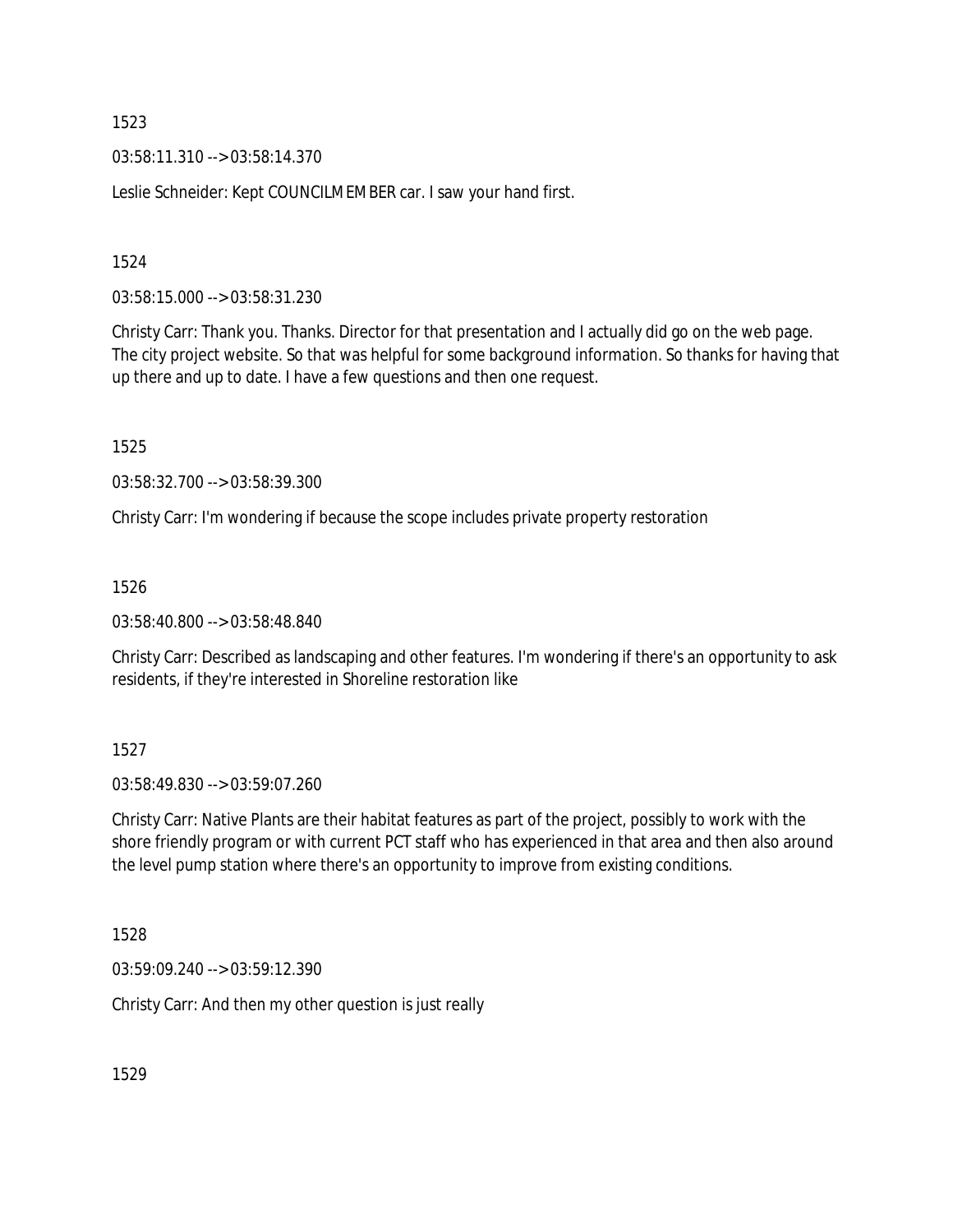03:59:13.470 --> 03:59:21.510

Christy Carr: About the scope talks about a shrine substantial development permit or exemption. But in the cost computation that notes that Sep will be required.

1530

03:59:21.930 --> 03:59:31.050

Christy Carr: And those are somewhat significantly different. So I just wanted to. I was wondering if it matters if they're articulated differently in those two places.

1531

03:59:32.130 --> 03:59:37.920

Christy Carr: And then I'm wondering if the city requests any detail on hours when looking at

# 1532

03:59:39.720 --> 03:59:47.670

Christy Carr: Those costs because like you said, it's fairly significant and some of those environmental documentation hours seem redundant because

### 1533

03:59:49.200 --> 03:59:56.520

Christy Carr: It's the same project, essentially, in the same project location and through pre design. It seems like you'd already have gathered a lot of existing

1534

03:59:56.550 --> 04:00:07.080

Christy Carr: This line conditions and so it seems like paying for three super checklists for the same project is excessive and like I said redundant.

1535

04:00:08.280 --> 04:00:25.620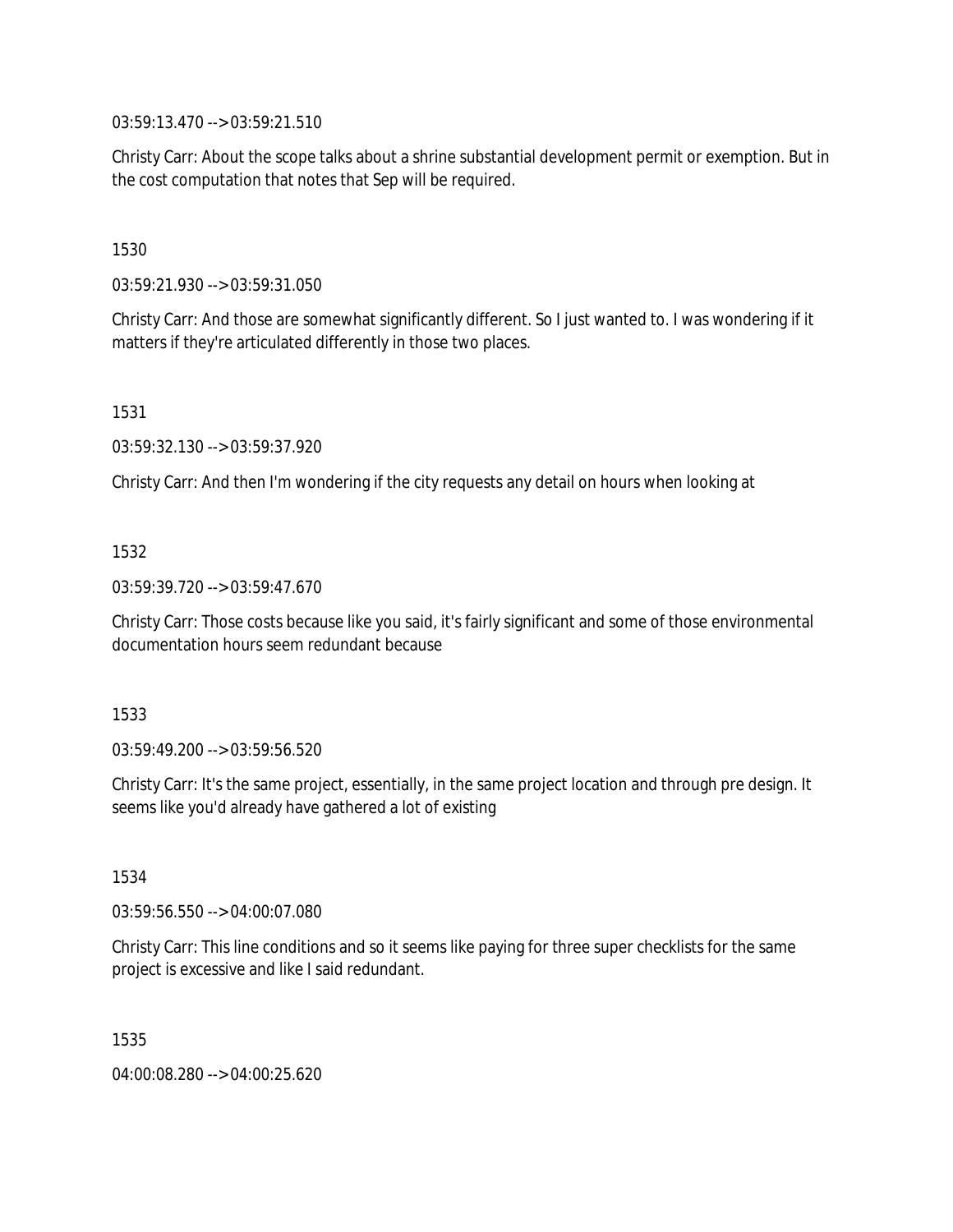Christy Carr: And then just a pretty simple request. I'm curious in Exhibit D one, the cost computation. It's titled as man hours. And I'm just wondering if as a practice. You could ask that consultants use person hours or staff hours.

1536

04:00:32.100 --> 04:00:37.380

Chris Wierzbicki: Thank you for that. I can, I can respond briefly to that in terms of native vegetation

1537

04:00:37.830 --> 04:00:48.000

Chris Wierzbicki: On the individual properties. Most of the disturbance for this work on individual properties will likely happen upland of the residences themselves between between the residences and the street.

# 1538

04:00:48.960 --> 04:00:56.070

Chris Wierzbicki: Not necessarily in the shoreline. There could be opportunities for native planting in that section as well. It's not quite the same as doing on the shoreline side.

1539

04:00:56.970 --> 04:01:06.240

Chris Wierzbicki: But we can certainly keep that in mind. And I think where the pump stations work happens that may be a place as well where they're closer to the shoreline and that may make some sense so

1540

04:01:06.810 --> 04:01:20.310

Chris Wierzbicki: Yeah, happy to keep that in mind. On the permitting, I believe that the I'm not totally sure of that about this, but I think that the COPD see up portion might be for the new pump station construction. So there may be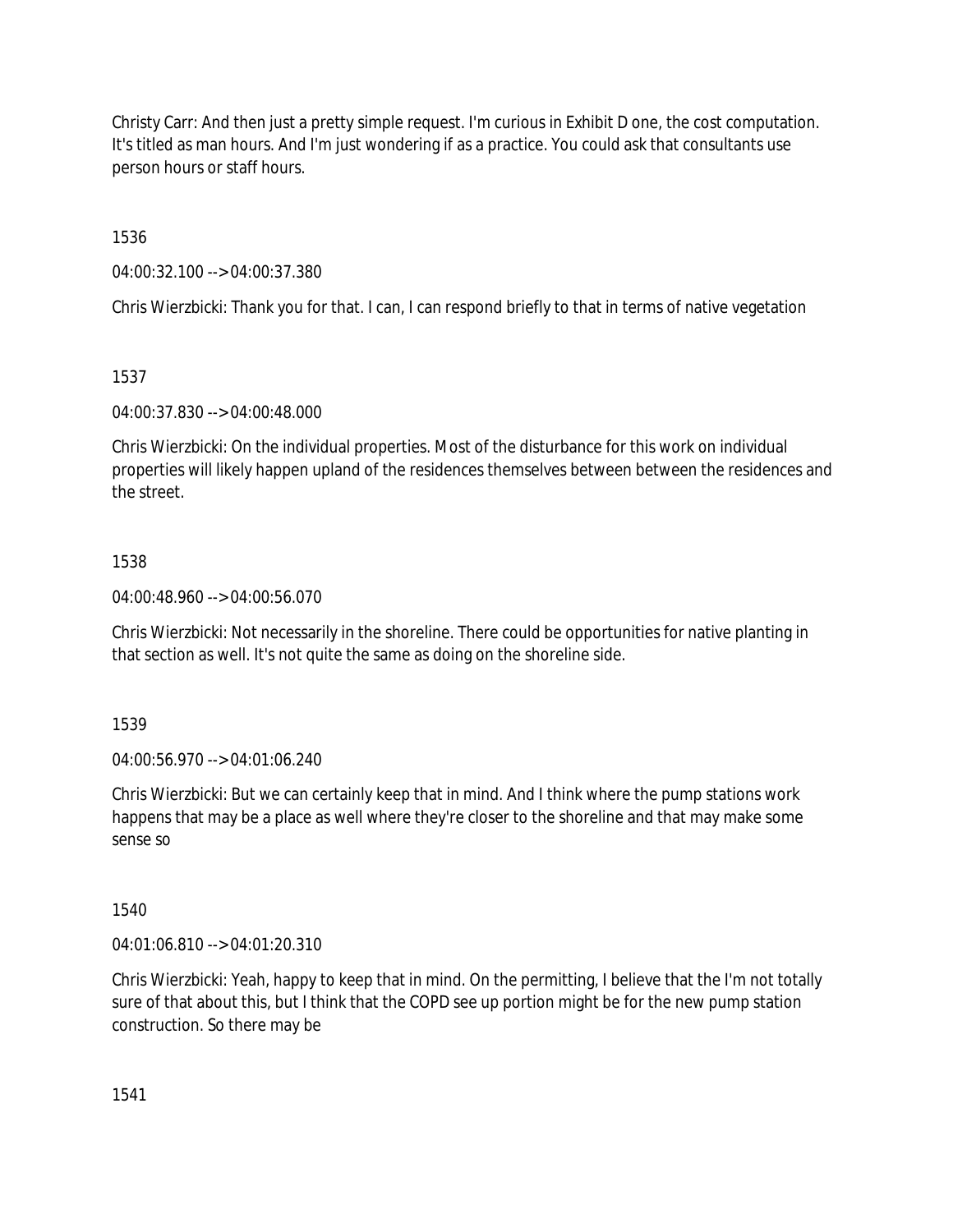04:01:21.330 --> 04:01:33.150

Chris Wierzbicki: Substantial development work that's associated with some of the rehab and other portions of the project, depending on where their relationship is to the shoreline. But I think to see up maybe for the construction of the new station, but I'm happy to follow up with you on that.

1542

04:01:34.380 --> 04:01:44.820

Chris Wierzbicki: In terms of redundant fees. One thing I didn't mention in the presentation is that we packaged together. One other project that is very similar to the other work in this in this package of work.

1543

04:01:45.420 --> 04:01:56.220

Chris Wierzbicki: That is not in this location. It's actually the Wink rehabilitating the wing point pump station which is over in the hall, a cove neighborhood of your part of Eagle harbor.

1544

04:01:56.730 --> 04:02:03.780

Chris Wierzbicki: So there's actually two areas where we're needing to do kind of environmental assessment work which may partially

1545

04:02:04.500 --> 04:02:13.110

Chris Wierzbicki: Relate to why that it looks like there may be redundant fees. We have a separate spreadsheet that the staff keeps of how each of the hours relate to each of the individual projects.

1546

04:02:13.680 --> 04:02:24.360

Chris Wierzbicki: So we have. It's not included in your package, but we have an assessment of how all those hours breakout across each project. So, and we have evaluated that. And then lastly, happy to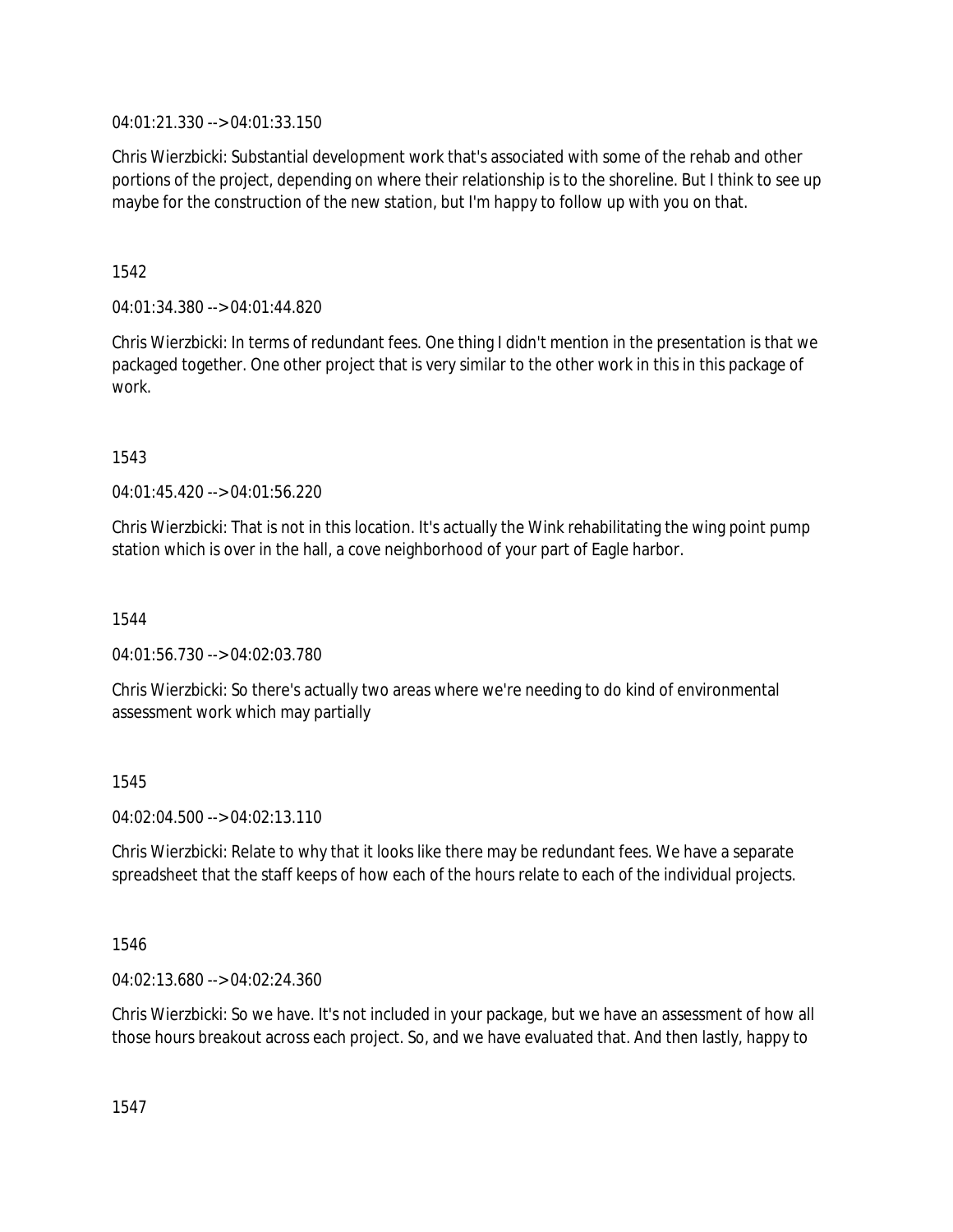04:02:25.470 --> 04:02:29.250

Chris Wierzbicki: Use person hours from from this point forward, good suggestion. Thank you.

1548 04:02:31.470 --> 04:02:32.070 Thank you.

1549 04:02:34.770 --> 04:02:36.270 Leslie Schneider: Okay, great questions.

1550

04:02:36.480 --> 04:02:40.200

Leslie Schneider: Um, I don't. Let's see. Councilmember nisar

1551

04:02:42.180 --> 04:02:53.670

Rasham Nassar: I moved to Florida level Avenue sewer beach means design professional services agreement to the August 11 2020 consent agenda and to authorize the city manager to bring forward a second quarter budget amendment.

1552

04:02:54.330 --> 04:03:08.070

Rasham Nassar: A \$45,000 from us who are fun for the level lower level pump station project as well as move \$200,000 in super funds for the Sunday cove gravity sewers project currently program in 2022 to the current year.

1553

04:03:10.590 --> 04:03:19.470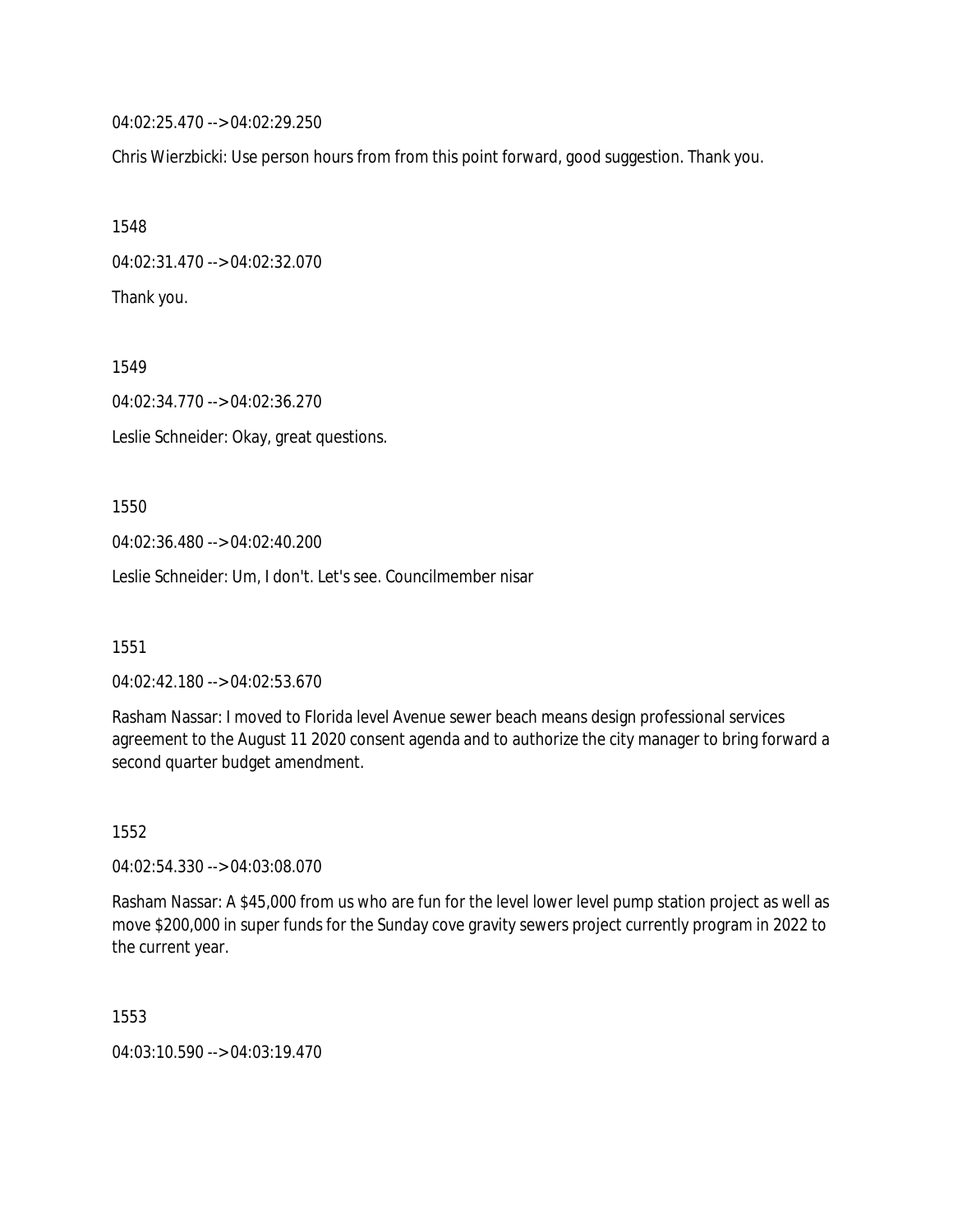Leslie Schneider: COUNCILMEMBER hi topless gets the second on that one. All right. Any further discussion. All those in favor please say aye.

1554 04:03:20.940 --> 04:03:22.320 Leslie Schneider: Any opposed.

1555 04:03:23.340 --> 04:03:24.690 Leslie Schneider: That passes unanimously.

1556 04:03:25.830 --> 04:03:26.340 Leslie Schneider: Thank you.

1557 04:03:26.550 --> 04:03:28.200 Chris Wierzbicki: Counsel, leaving

1558 04:03:29.400 --> 04:03:32.190 Leslie Schneider: All right, you're at, you're done, then, huh. Yep.

1559 04:03:32.250 --> 04:03:33.690 Leslie Schneider: You so okay

1560 04:03:35.340 --> 04:03:36.090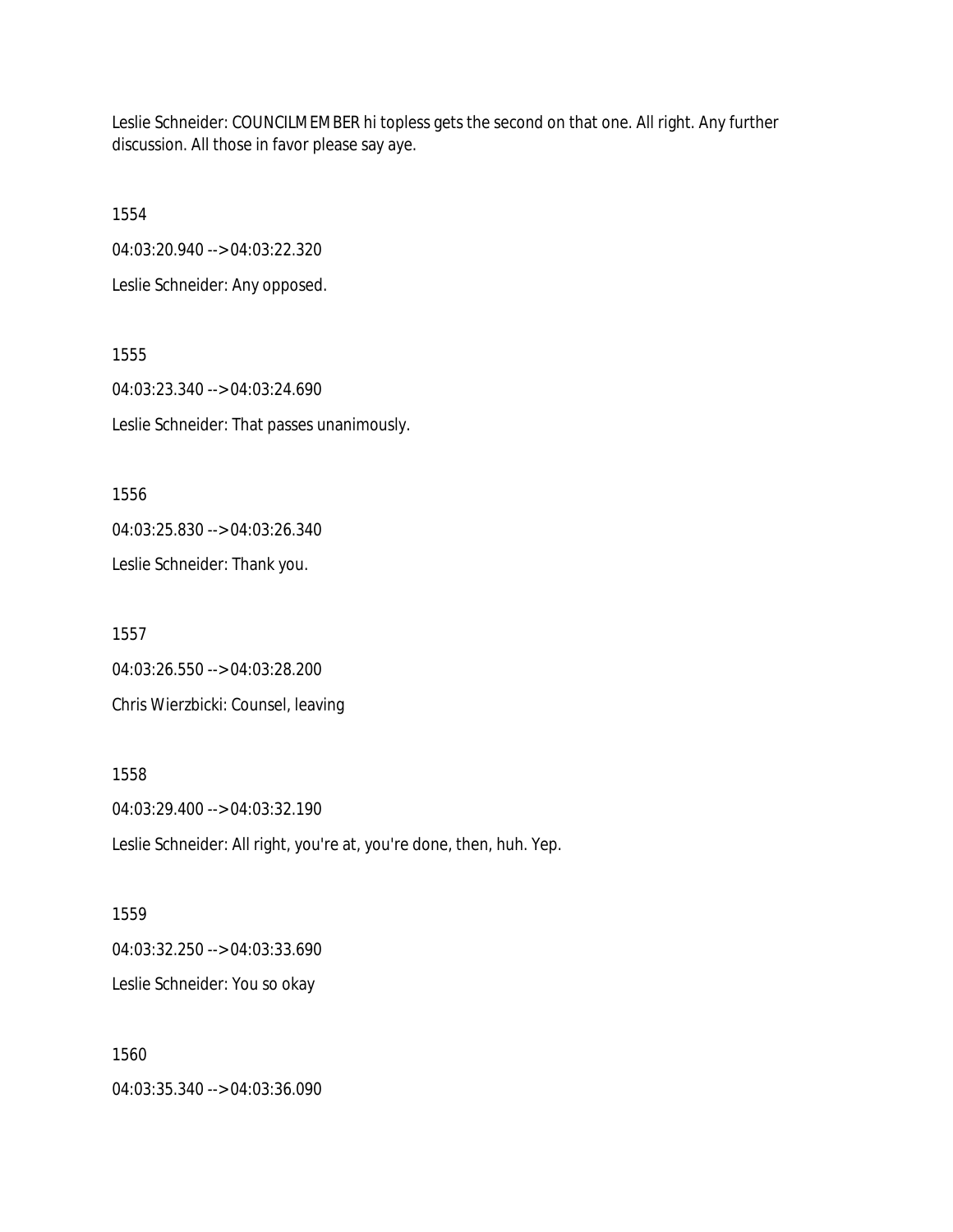Leslie Schneider: Right away.

1561

04:03:38.880 --> 04:03:51.660

Leslie Schneider: Thank you so much. All right. Item eight, be is Comcast cable TV franchise renewal overview of public process and Robbie. I think you're back with us for this one, right.

1562

04:03:52.020 --> 04:04:01.020

Robbie Sepler: I am indeed mer Schneider. And so just for the benefit the public, I am Robbie settler the deputy city attorney and the goal for tonight's discussion is to

1563

04:04:01.440 --> 04:04:11.310

Robbie Sepler: Introduce the Comcast cable TV franchise renewal and give an overview of the public process at the city law undertake with respect to the renewal.

1564

04:04:12.060 --> 04:04:15.870

Robbie Sepler: So let's start just quite simply with what is a franchise agreement.

1565

04:04:16.500 --> 04:04:30.210

Robbie Sepler: franchise agreement is agreement between the city and the utility provider or a telecom provider to have access to the cities right away to offer services in the case of Comcast it's it's cable TV service.

1566

 $04.04.30.900 -> 04.04.42.570$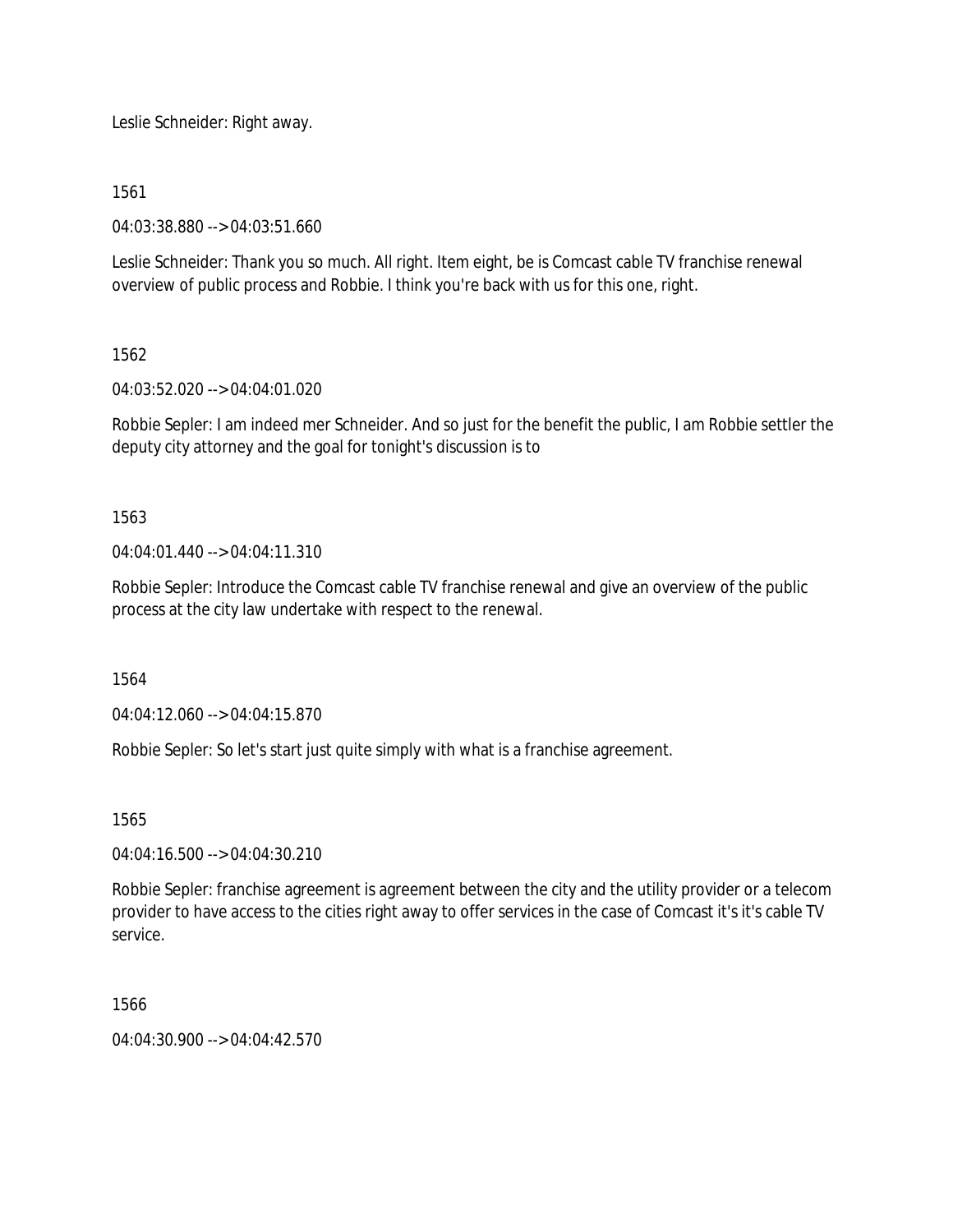Robbie Sepler: And the franchise agreement typically addresses a number of different considerations, most notably about use of the right of way what insurance, what to do with the right of way, and how to put it back.

1567

04:04:43.890 --> 04:04:53.370

Robbie Sepler: The way it was. If they do any work in the right of way. A key consideration here for the Comcast cable TV franchise is the scope of what the franchise can cover.

### 1568

04:04:53.730 --> 04:05:03.240

Robbie Sepler: So in the materials provided I provided a number of frequently asked questions, one of which is whether or not the franchise agreement can address internet service.

### 1569

04:05:03.720 --> 04:05:12.330

Robbie Sepler: And under federal law where an incumbent cable operator provides internet service through its cable system.

1570

04:05:12.870 --> 04:05:17.310

Robbie Sepler: The franchise agreement with the local jurisdiction can't address internet service.

1571

04:05:17.820 --> 04:05:32.130

Robbie Sepler: So as many of you know, and many of the community know Comcast offers internet service here on Bainbridge Island, but it's through its cable system. So the only subject matter that this franchise agreement can address is its cable TV service.

1572

04:05:34.080 --> 04:05:45.180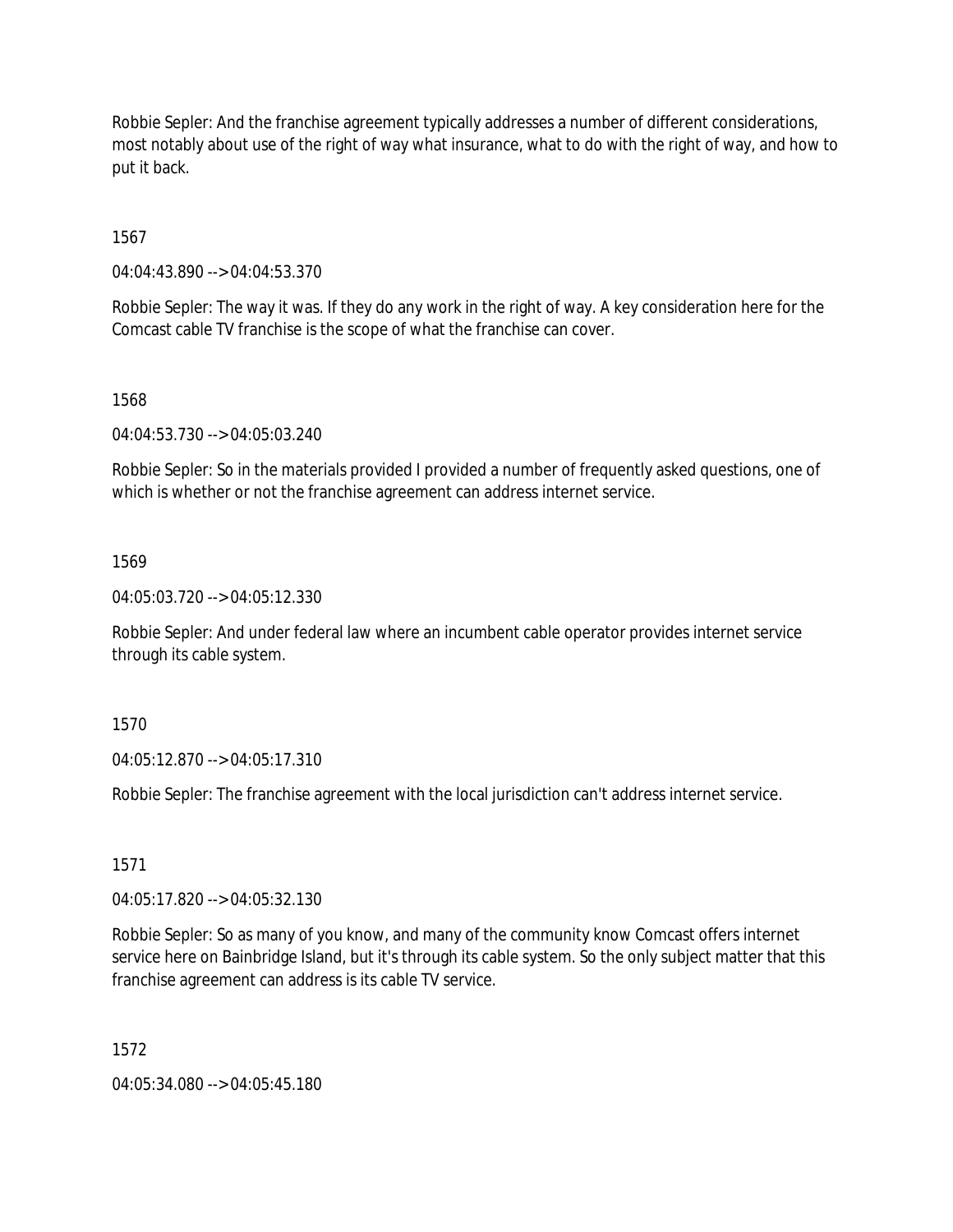Robbie Sepler: So that being said, we have a current franchise agreement with Comcast. It was executed in June 2016 and expires in June 2021

1573

04:05:46.260 --> 04:05:58.920

Robbie Sepler: And the public process that will be going through is summarized in the materials, but in brief summary, the city's created a project website where members of the community can go to keep up to date on key dates.

# 1574

04:05:59.430 --> 04:06:12.810

Robbie Sepler: There is a notified me sign up as well to be informed of any changes to the website or to the project schedule. There's also frequently asked questions as well as the current cities franchise agreement with Comcast.

# 1575

04:06:14.280 --> 04:06:25.230

Robbie Sepler: The city will also be undertaking a web survey of residents to gain feedback on the performance of Comcast in the community and providing cable TV service.

# 1576

04:06:25.830 --> 04:06:37.530

Robbie Sepler: The survey will go live on Friday and will be pushed out through a number of different city communication channels such as the city managers report the city's website as well as perhaps some other other different avenues.

### 1577

04:06:39.420 --> 04:06:48.990

Robbie Sepler: Then finally, there will be a number of town hall meetings. We've contracted with the consultant River Oaks communication, who was the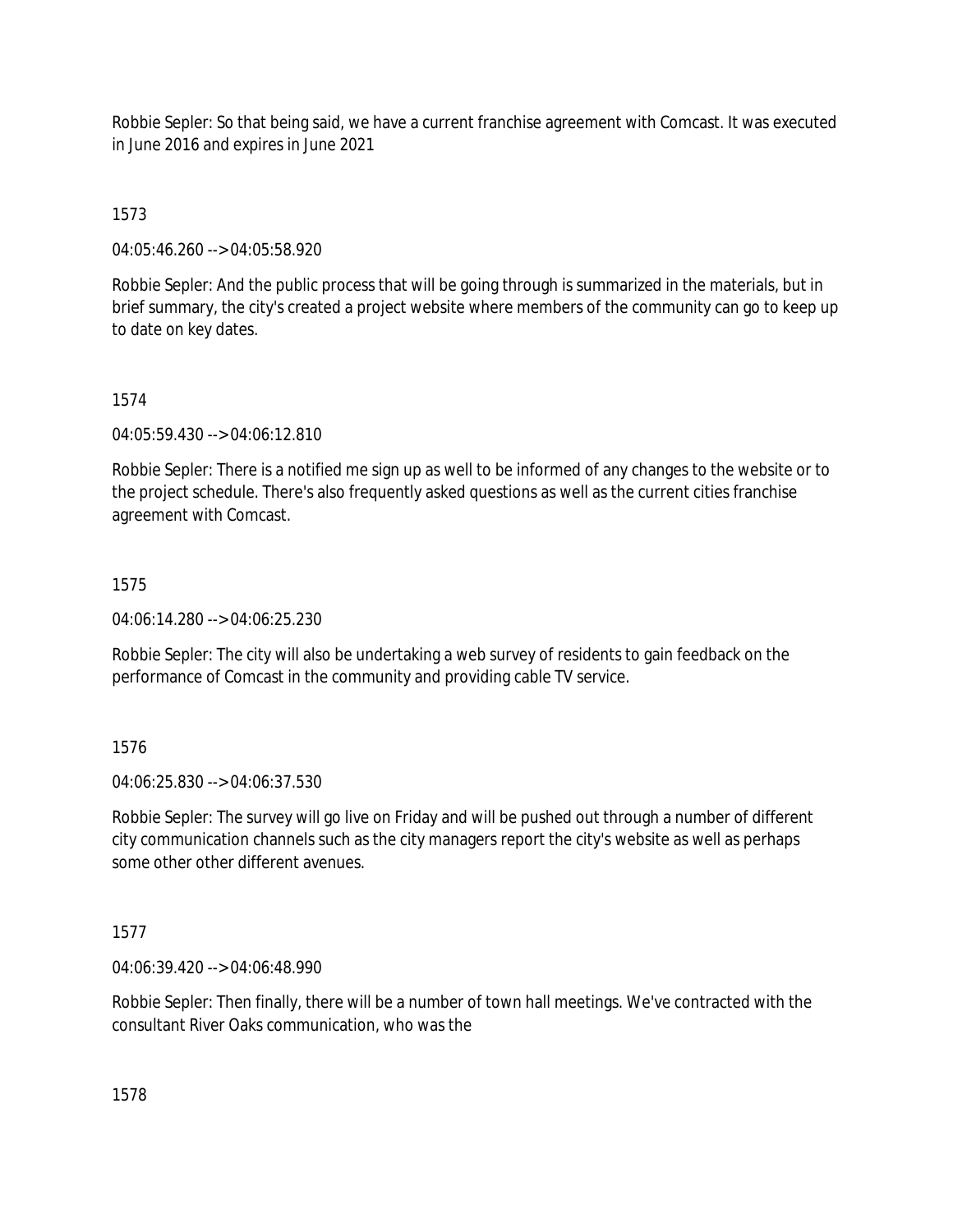04:06:49.560 --> 04:06:57.510

Robbie Sepler: consultants that helped the city, five years ago and negotiate the current franchise agreement will facilitate one to two

1579

04:06:58.170 --> 04:07:09.960

Robbie Sepler: town hall meetings at this point, they can be we're unsure if they'll be held in person or virtually given the ongoing effects of the public health emergency, but our consultants able to do either.

1580

04:07:10.710 --> 04:07:29.070

Robbie Sepler: And then finally, there'll be at least two touches before Council before any franchise agreement is renewed or executed. So that's the general process through which the franchise renewal is envision and I'd be happy to answer any specific questions that Council may have

1581

04:07:34.890 --> 04:07:36.240

Leslie Schneider: COUNCILMEMBER into, sir.

1582

04:07:41.790 --> 04:07:54.300

Rasham Nassar: Thank you. Thank you. Robbie. I'm the Council just received an email from a citizen, who's engaged in this discussion. And his question relates to

1583

04:07:57.600 --> 04:08:05.040

Rasham Nassar: The opportunity to use the franchise franchise agreement or franchise renewal.

1584

04:08:06.390 --> 04:08:18.630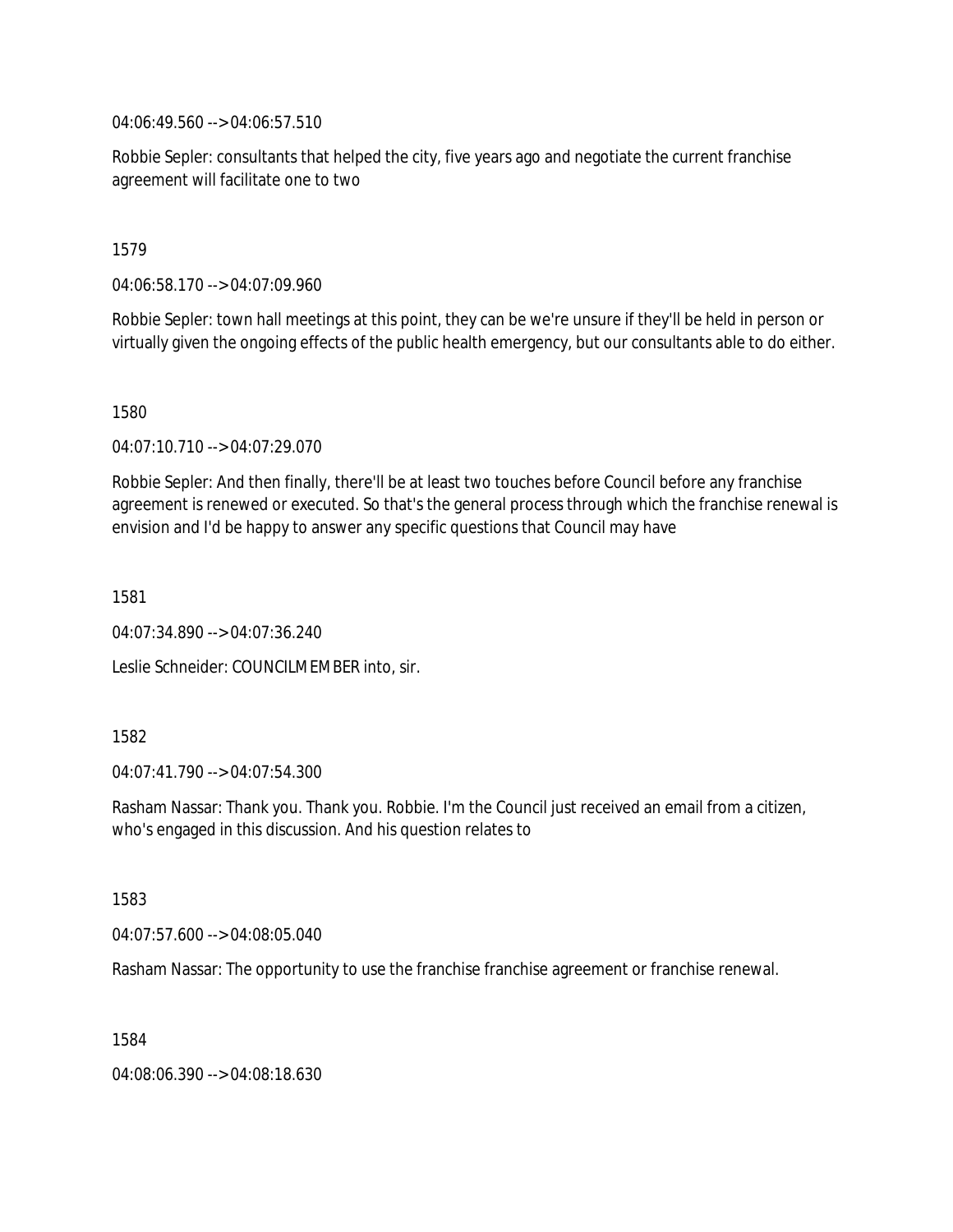Rasham Nassar: Discussions are process to broaden the extent to which other service providers can participate and specifically can participate when

1585

04:08:19.500 --> 04:08:36.150

Rasham Nassar: The city has granted easements or right of way to Comcast goes out and start digging transit trenches when at that point in time that trend has been dug other service providers could also come in and lay down their wires and cables and such.

1586

04:08:39.300 --> 04:08:52.350

Robbie Sepler: Certainly, so that is generally something that can be addressed in a franchise agreement generally through some sort of notice of work is to be gone and done and an opportunity to coordinate, where possible, in terms of

## 1587

04:08:53.850 --> 04:09:01.830

Robbie Sepler: Extent to which is our current franchise. I'll definitely noted as something to to review and explore their consultant Moby redraft the franchise.

## 1588

04:09:03.330 --> 04:09:07.590

Rasham Nassar: I would appreciate that. And I don't know if you were included on that email but I'm happy to forward it to

#### 1589

04:09:08.700 --> 04:09:19.650

Rasham Nassar: It seemed to make sense. I mean, if you have a trench open and Doug for one service provider. I don't know if they're if they're paying for that actual hands on work.

1590

04:09:20.760 --> 04:09:35.280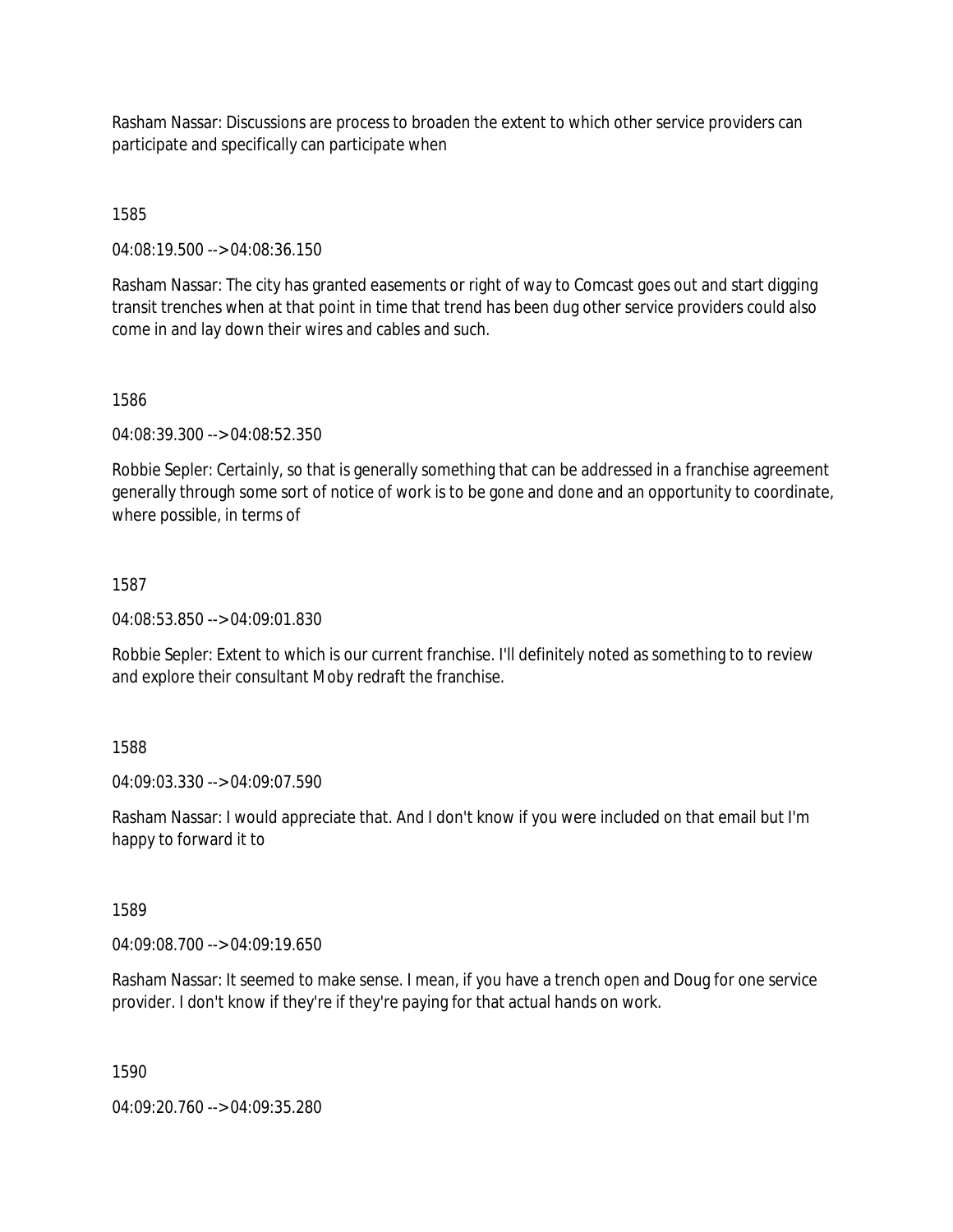Rasham Nassar: Or how that could be factored, or how that would be factored into the equation from the city side, but it would make sense to extend the opportunity for other service providers to also lay cables to expand their networks to those areas of the island.

1591

04:09:36.480 --> 04:09:44.730

Rasham Nassar: I think that that makes sense from my perspective, I don't understand all of the legal ramifications, as well as you do. But if it could be explored, I would appreciate that.

## 1592

04:09:45.870 --> 04:09:56.220

Robbie Sepler: So we know that such a requirement is typical and other situations and I'll be happy to explore it here. I don't believe I want CC on that then email. So welcome to forward it to me and I can follow up.

# 1593

04:09:56.640 --> 04:10:08.790

Rasham Nassar: I will definitely do that. Thank you. And then my second question is, has the utility advisory committee at all been involved in these discussions and no, they just recently met I unfortunately wasn't able to attend because I had, I was booked in other meetings.

1594

04:10:10.350 --> 04:10:13.530

Rasham Nassar: Do you have an answer for that they

1595

04:10:13.650 --> 04:10:32.700

Robbie Sepler: They have not, not, to date, under the city code the utility Advisory Commission is their purview is city operated utilities and this would be a telecom are, I guess you could call it a telecoms provider Comcast and so it's not clearly in their purview and haven't been involved today.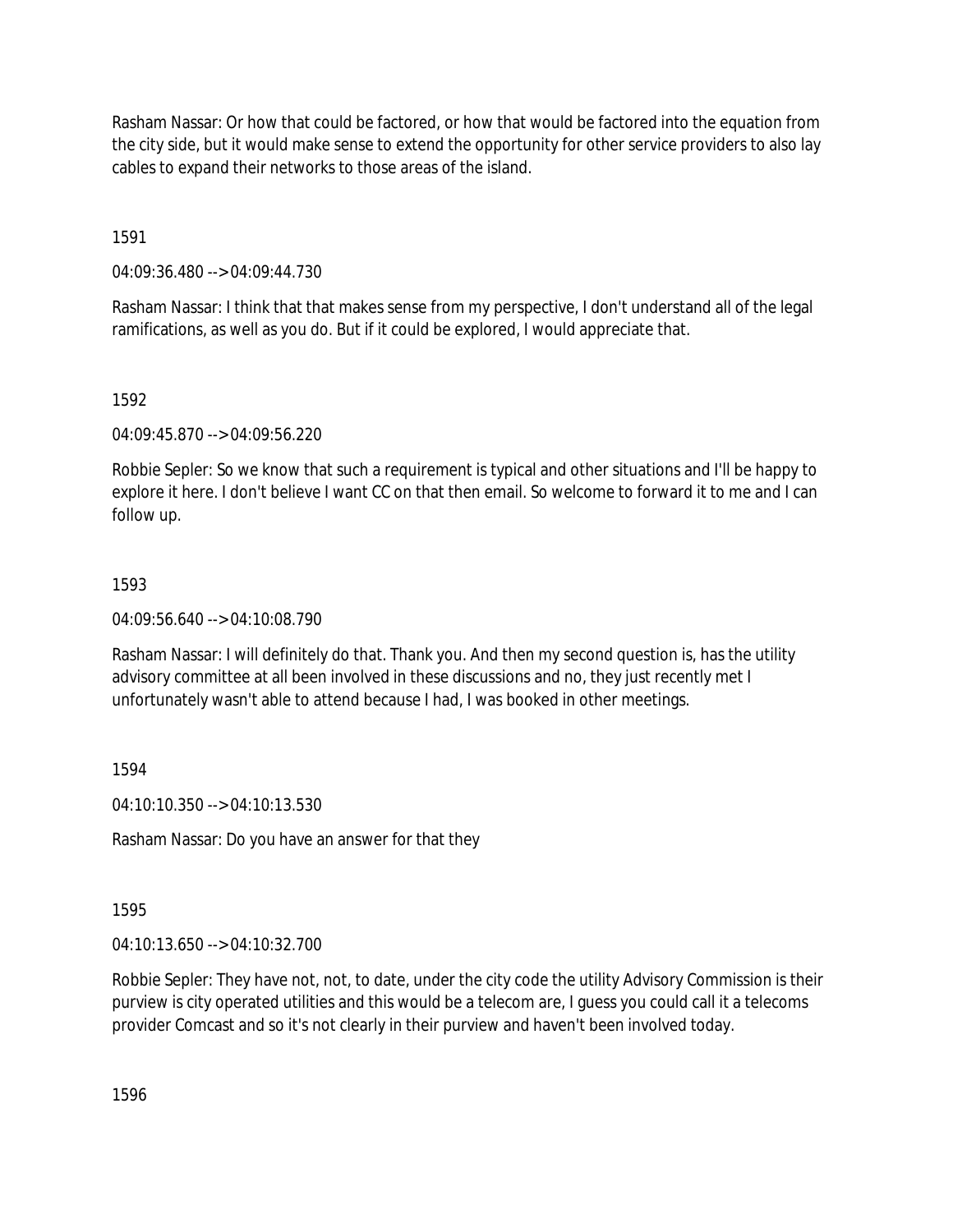04:10:33.480 --> 04:10:43.350

Rasham Nassar: Okay, well, that's great. And the reason I ask is because they, I think it was part of their prior year's work plan. You said a manager Smith can help me out here that they were

1597

04:10:44.010 --> 04:10:54.090

Rasham Nassar: They were receiving updates on this aspect of utility provisions related to Internet access specifically not cable, but

1598

04:10:54.990 --> 04:11:01.260

Rasham Nassar: Internet service. And if there's a way to like related to the question that I asked before.

## 1599

04:11:02.070 --> 04:11:09.540

Rasham Nassar: Do you know kill two birds with one stone and we're going out there and laying these new connections, the link that in

1600

04:11:10.140 --> 04:11:19.410

Rasham Nassar: There might be some benefit to involving the UFC since they've been involved in those discussions in the past but say manager, you might have more perspective to offer on that then

1601

04:11:20.190 --> 04:11:34.680

Morgan Smith: I just want to clarify a we can certainly make sure they're aware and I know that some of them have a personal interest in our monitoring this project, but the reality of the way the city's code is written, is that their purview as the Deputy city attorney said is

1602

04:11:35.130 --> 04:11:44.430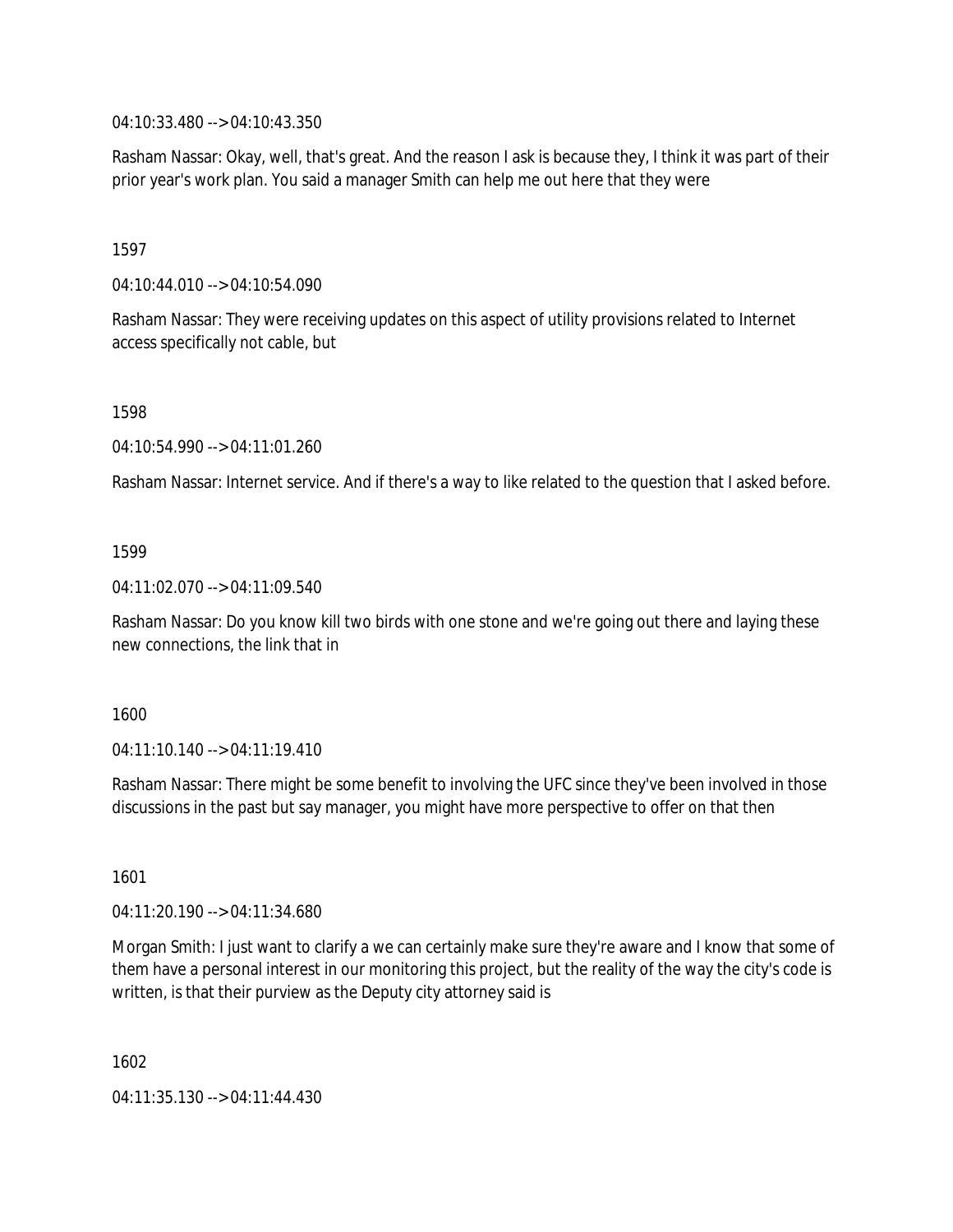Morgan Smith: Is clearly identified a city utilities, of which this isn't one. So that's why we haven't formally included them as part of the word plan.

1603

04:11:50.730 --> 04:11:51.360

Leslie Schneider: I'm

1604

04:11:53.340 --> 04:12:09.660

Leslie Schneider: Deputy city attorney. I wanted to thank you for the the web page. I just pulled it up and you know I think that's just really great for folks to know that they can come here and kind of figure out where they are where we are in the process, and also to sign up for alerts.

1605

04:12:10.800 --> 04:12:13.860

Leslie Schneider: So thank you for that. Um,

1606

04:12:16.740 --> 04:12:22.950

Leslie Schneider: So, um, let's see, we've got COUNCILMEMBER our Deputy Mayor de is next.

1607

04:12:23.820 --> 04:12:26.730

Joe Deets: Up. I could I see the city attorney has his hand.

1608

04:12:26.820 --> 04:12:30.540

Leslie Schneider: Up so. Alright, well, we'll let him jump in.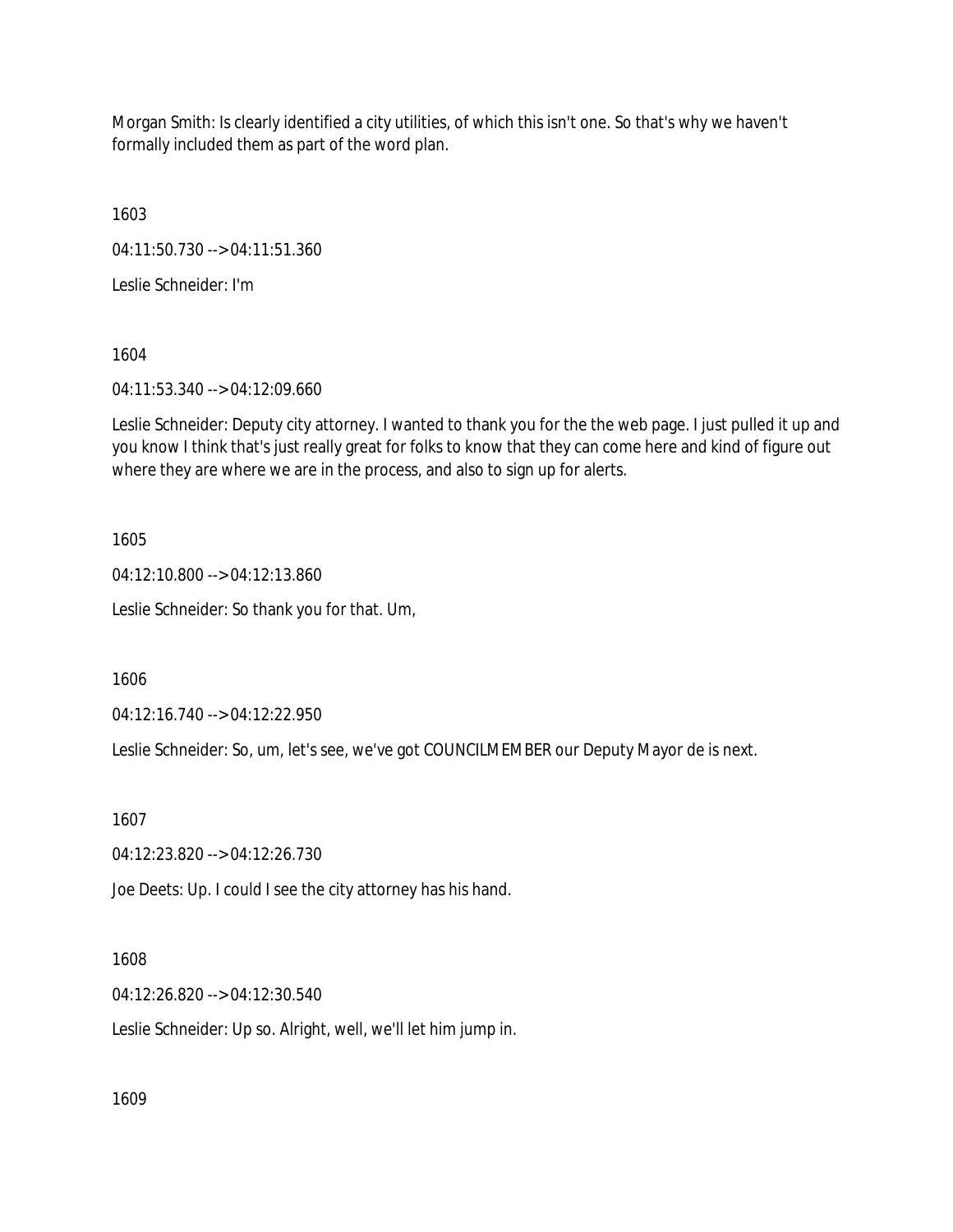04:12:31.650 --> 04:12:32.400

Leslie Schneider: City attorney.

1610

04:12:33.510 --> 04:12:35.850

Joe Levan: Robbie. I think it'd be good to address that this is

1611

04:12:37.080 --> 04:12:47.100

Joe Levan: A renewal and it's it's all a bunch of work went into the actual franchise in 2016 and that original franchise includes

## 1612

## 04:12:47.640 --> 04:13:00.030

Joe Levan: Different renewals after certain periods of time. So that's part of the thinking here in the timing with the with the effort that's gone into this so far as to to proceed to this one with a renewal and not a whole new franchise.

1613

04:13:02.250 --> 04:13:07.710

Robbie Sepler: Or right from, from the perspective so far, and this, this could change based on community feedback, of course.

## 1614

04:13:08.160 --> 04:13:23.580

Robbie Sepler: But from the perspective so far as we have a pretty well built franchise agreement and there will be some updating it with respect to some changes in federal law, but certainly would get review any any and all of the public feedback we get throughout the process.

1615

04:13:28.590 --> 04:13:29.430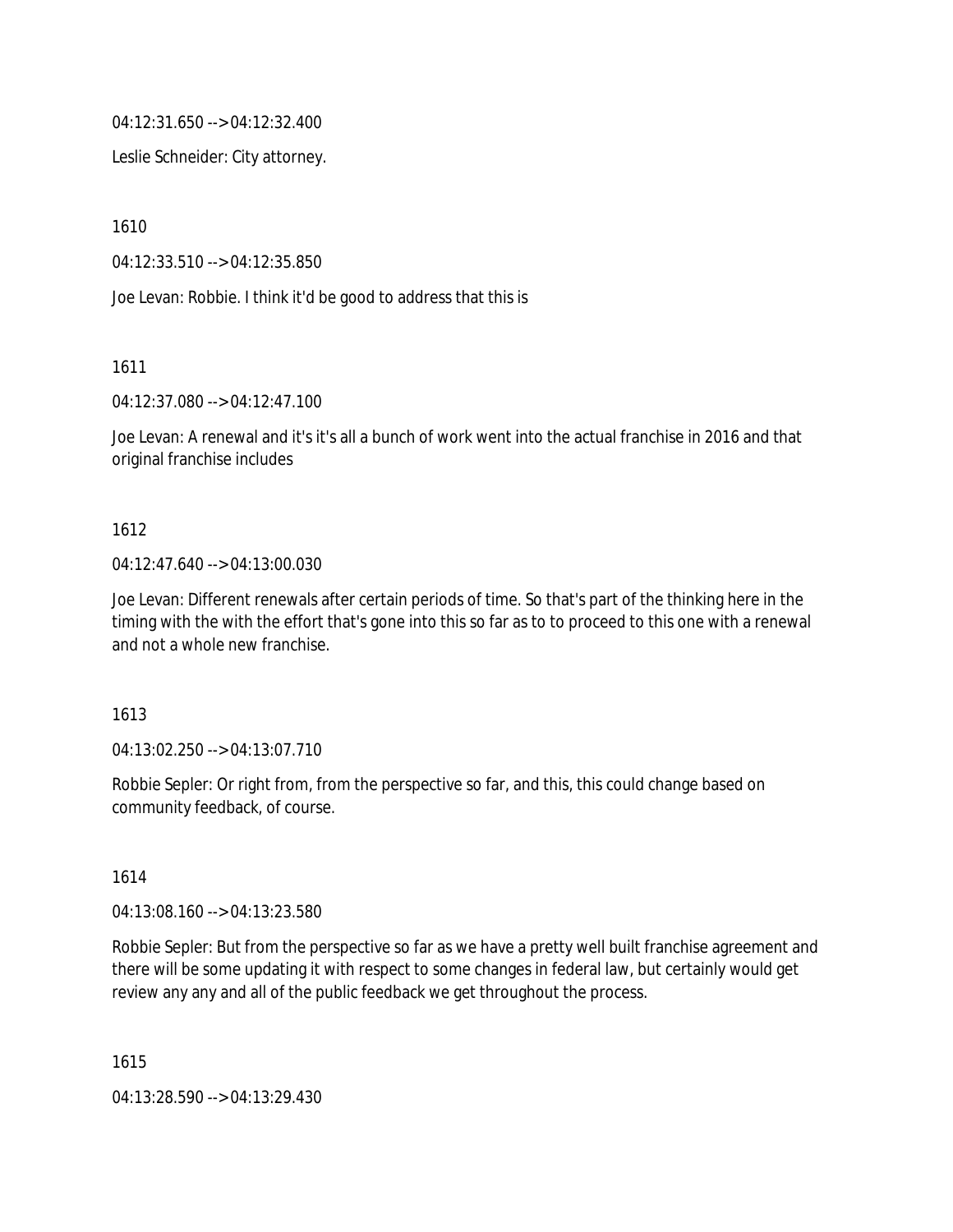Leslie Schneider: Alright.

1616 04:13:29.580 --> 04:13:30.960 Leslie Schneider: On Deputy Mayor

1617 04:13:31.620 --> 04:13:32.310 Joe Deets: Yeah, hi, I think.

1618

04:13:33.630 --> 04:13:39.600

Joe Deets: Thank you. Robbie. Good to see you again. I'm just, I was reading the FAQs, and the

1619

04:13:41.280 --> 04:13:47.130

Joe Deets: Agenda materials and it talked about query as far as Internet Broadband sorry my cat.

1620 04:13:48.210 --> 04:13:48.750 Joe Deets: Going crazy

1621 04:13:50.160 --> 04:13:50.940 Joe Deets: Sorry, folks.

1622 04:13:53.160 --> 04:14:04.170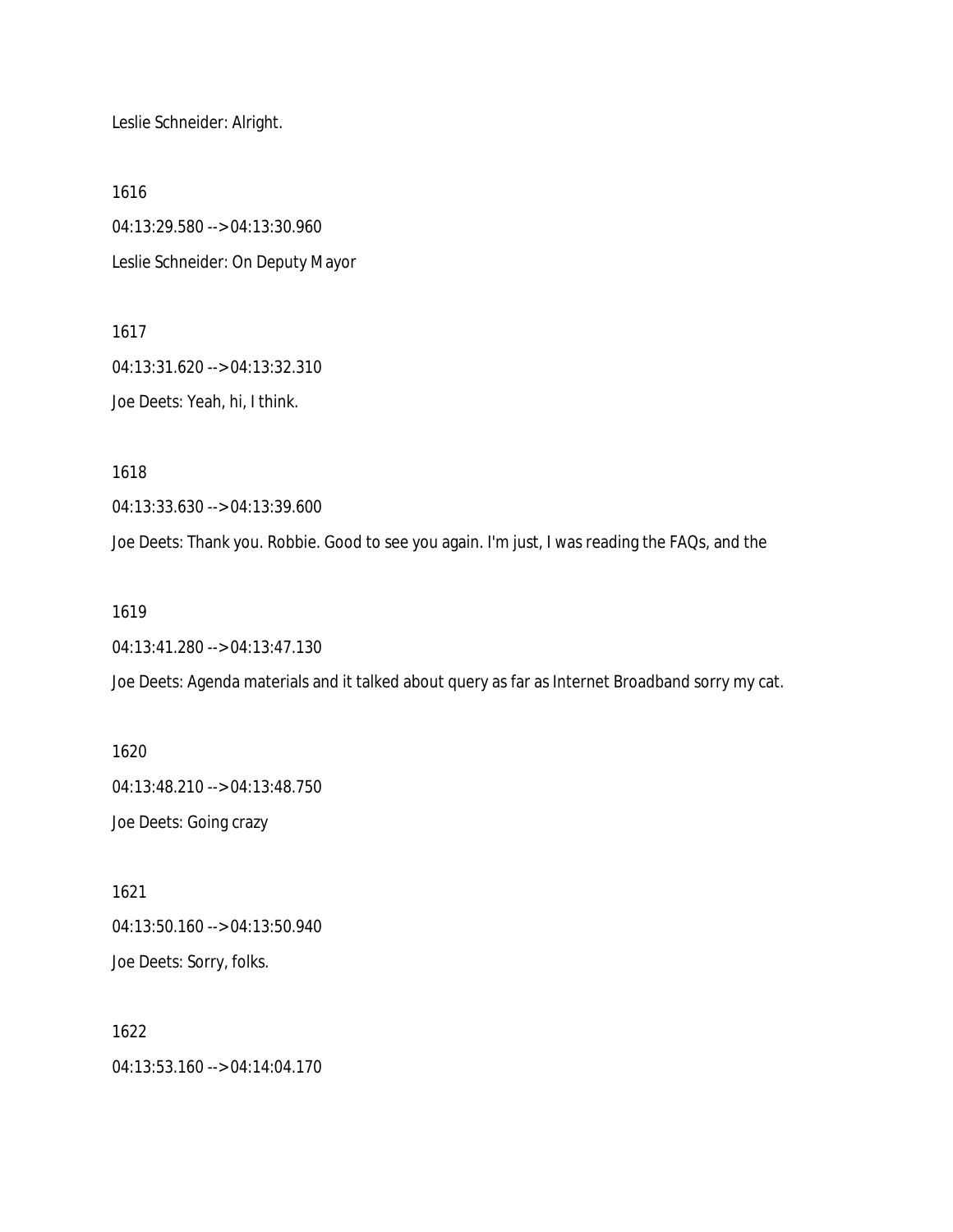Joe Deets: I lost my train of thought that there's a relating to the Internet access and my do during our last discussion we, I think it was broadly recognize that this is important.

1623

04:14:04.800 --> 04:14:15.300

Joe Deets: But it was stated that federal regulations federal law and FCC regulations prohibit the city from regulating non cable services provided by Comcast.

# 1624

04:14:15.600 --> 04:14:27.090

Joe Deets: Through its cable system, including broadband internet access. So, you know, sort of, like, end of story. But I guess what I want to bring up because this is so very important now.

# 1625

04:14:27.540 --> 04:14:38.340

Joe Deets: In relation to coven in relation to people working from home in relation to kids learning online, which will say, this is not going to go away for quite some time.

1626

04:14:38.760 --> 04:14:46.770

Joe Deets: That perhaps as a strategic value. The city may consider enlisting our congressional representatives to try and change federal law.

1627

04:14:48.450 --> 04:15:00.690

Joe Deets: Rather than just saying, throw our hands up the say this is a targeted item. It's worth the city getting behind and asking a congressional representatives to create legislation to change this.

1628

04:15:02.580 --> 04:15:13.590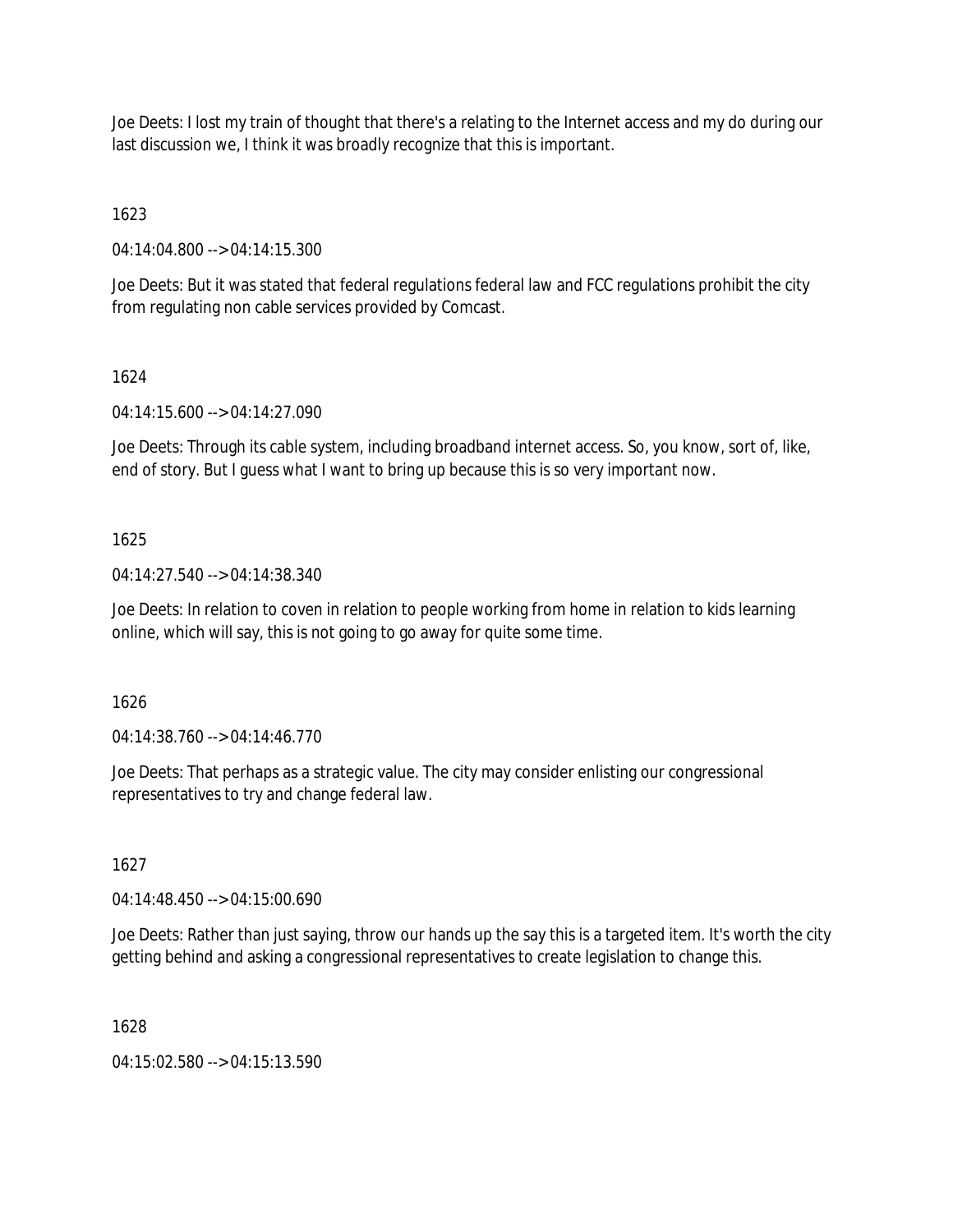Robbie Sepler: It's certain certainly is an option available to the Council, much, much as the Council took action with other FCC regulations with respect to small wireless facilities they could choose to do so here as well.

1629

04:15:14.910 --> 04:15:16.890

Joe Deets: Yeah, so I just want to throw that out, folks.

1630

04:15:19.890 --> 04:15:20.370 Leslie Schneider: Are alright

1631

04:15:21.390 --> 04:15:23.490

Leslie Schneider: Well thank you so I'm

1632

04:15:25.320 --> 04:15:28.380

Leslie Schneider: Robbie. Are you looking for anything from us.

1633

04:15:29.550 --> 04:15:36.210

Robbie Sepler: Nothing, nothing more. This was to introduce the process and will be proceeding and updating the website accordingly.

## 1634

04:15:36.720 --> 04:15:49.890

Leslie Schneider: Okay, that's great. I appreciate it very much. And is there an easy way for. So what I did was I just did a search for Comcast and the web page came up. Is that how you would recommend people find that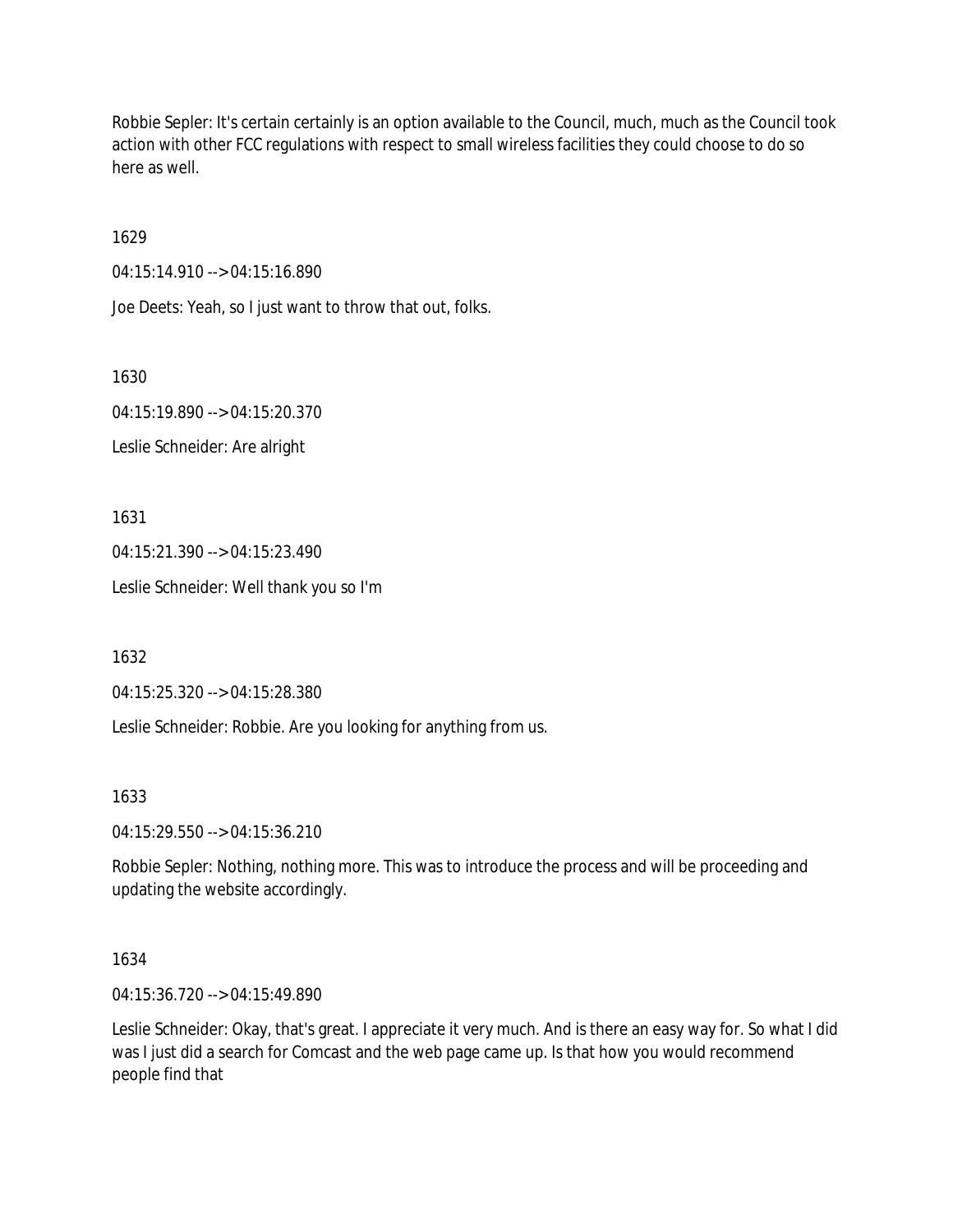1635 04:15:51.300 --> 04:15:52.530 Leslie Schneider: That web page.

1636

04:15:53.250 --> 04:16:01.560

Robbie Sepler: That would be the easiest way of finding it. It also will be publicized through the city managers report and through some other city communications.

1637

04:16:01.680 --> 04:16:06.240

Robbie Sepler: In the coming weeks, so they can stay tuned for members of the public and stay tuned for that as well

1638

04:16:06.510 --> 04:16:11.190

Leslie Schneider: Okay. Excellent. Thank you very much. Alright, we are

1639

04:16:11.760 --> 04:16:21.570

Leslie Schneider: Going to move on now to item eight, see ordinance number 2020 dash 18 providing flexibility for remote meetings of certain city advisory groups.

1640

04:16:22.590 --> 04:16:23.340

Leslie Schneider: And

1641

04:16:24.000 --> 04:16:25.890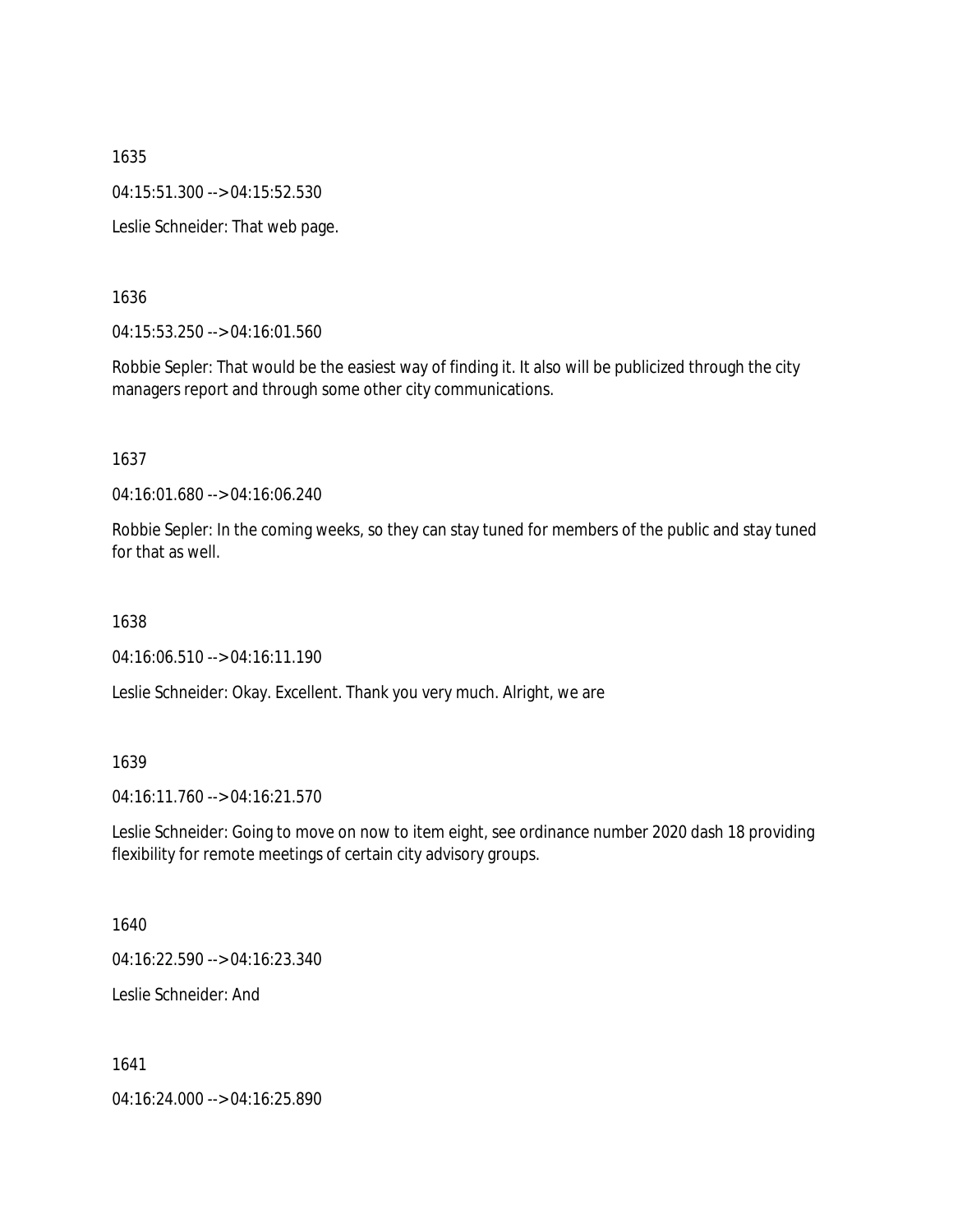Robbie Sepler: Their center that is those me again.

1642

04:16:26.040 --> 04:16:27.930

Leslie Schneider: All right, I was hoping there we go.

# 1643

04:16:29.370 --> 04:16:43.410

Robbie Sepler: Okay, so this this ordinance is related to the coven 19 public health emergency and the goal of it is to continue to provide flexibility to the city to avoid in person interaction.

1644

04:16:43.890 --> 04:16:47.730

Robbie Sepler: That might otherwise be required under the OPM a entity practices.

1645

04:16:48.390 --> 04:16:59.010

Robbie Sepler: So by way of backstory here as, as you know and as a reminder to members of the public. The governor has issued an emergency proclamation proclamation 20 dash 28

## 1646

04:16:59.640 --> 04:17:17.400

Robbie Sepler: Back in March and it was extended seven times and is set to expire in August. First, but that proclamation limited all public bodies that are subject to the open public meetings act for meeting in person in order to avoid or minimize the risk of transmitting coven

1647

04:17:18.810 --> 04:17:27.960

Robbie Sepler: And so that's like I said that proclamation has been extended seven times it is set to expire on August 1. However, in the most recent extensions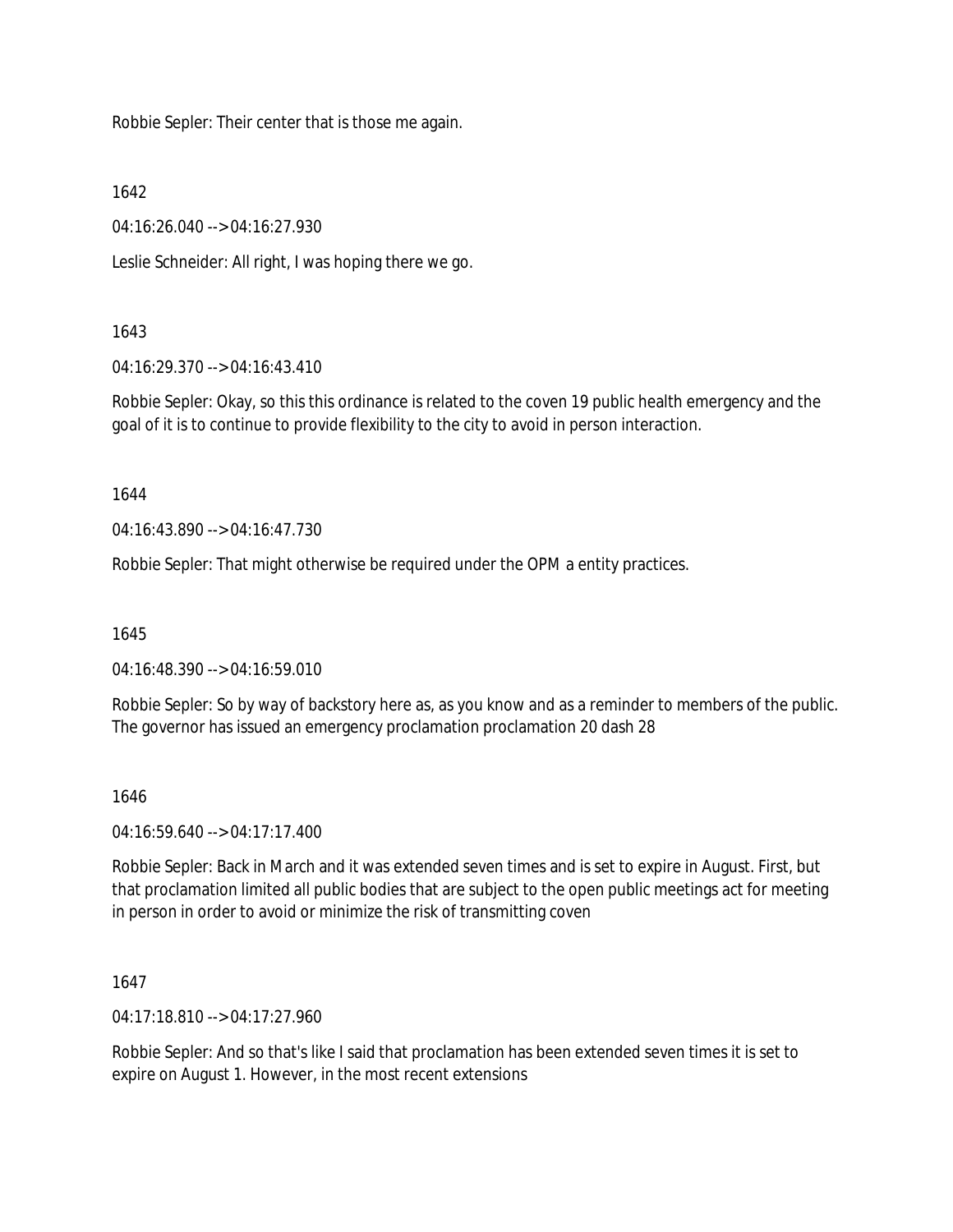04:17:28.410 --> 04:17:39.720

Robbie Sepler: They have come at the last minute due to some reluctance from the progression from the legislative leadership in order to continue to grant these exceptions are these waivers of those requirements of the open public meetings act.

1649

04:17:40.740 --> 04:17:53.850

Robbie Sepler: And so what this ordinance would do is that it would waive the requirements under the open public meetings act that will necessitate in person contact for

1650

04:17:54.510 --> 04:18:07.380

Robbie Sepler: purely advisory city advisory groups. And so what that would mean is that if an act of this ordinance would clarify and the current city practice that all city advisory groups are required to comply with the open public meetings act.

1651

04:18:07.980 --> 04:18:13.680

Robbie Sepler: But for those groups, they're surely advisory, they have no defect or actual decision making authority.

1652

04:18:14.160 --> 04:18:19.710

Robbie Sepler: They would be able to not follow the requirements that necessitate in person interaction.

1653

04:18:20.250 --> 04:18:29.940

Robbie Sepler: And those requirements, specifically, are the requirements have a physical location where a member of the public can come in person to watch the meeting take place.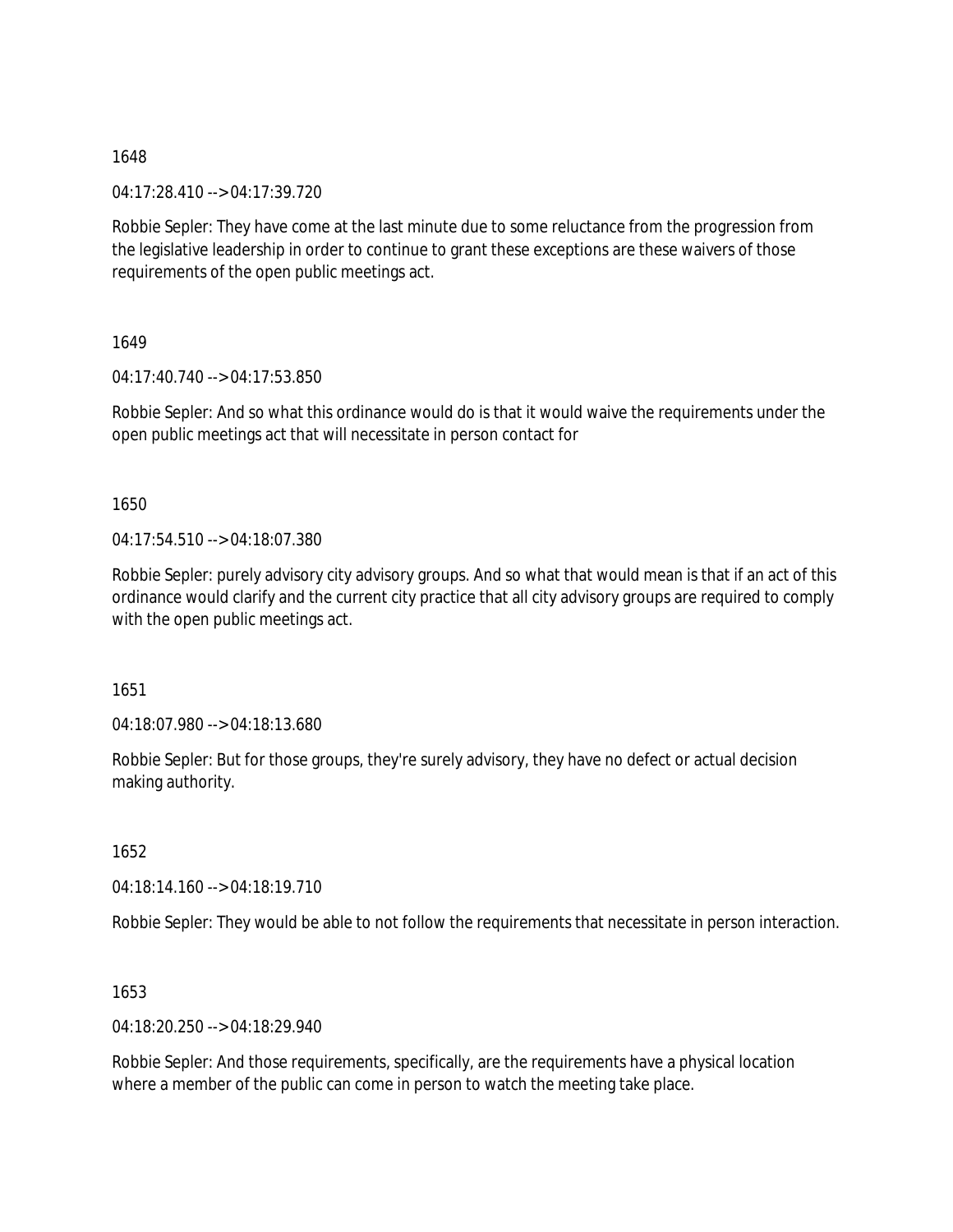04:18:30.750 --> 04:18:35.400

Robbie Sepler: And so if you look at the ordinance, the specific language of the open public meetings act.

1655

04:18:35.730 --> 04:18:44.610

Robbie Sepler: That these committees would have the flexibility to not follow in the interest of public safety is set out in Section six of the ordinance and mere

1656

04:18:44.910 --> 04:18:49.410

Robbie Sepler: The requirements that were in the or the waivers that were in the governor's emergency order.

1657

04:18:50.340 --> 04:18:57.030

Robbie Sepler: And so, and they and that this ordinance, if adopted, would remain in effect for the duration of the public health emergency

1658

04:18:57.510 --> 04:19:05.460

Robbie Sepler: And what I mean by that is the city manager back and Matt and march issued a proclamation of emergency, which the City Council then affirmed.

1659

04:19:06.150 --> 04:19:16.470

Robbie Sepler: And so as long as that proclamation emergency remains in effect this ordinance or may remain in effect, and when the emergency is terminated this ordinance would no longer be in effect.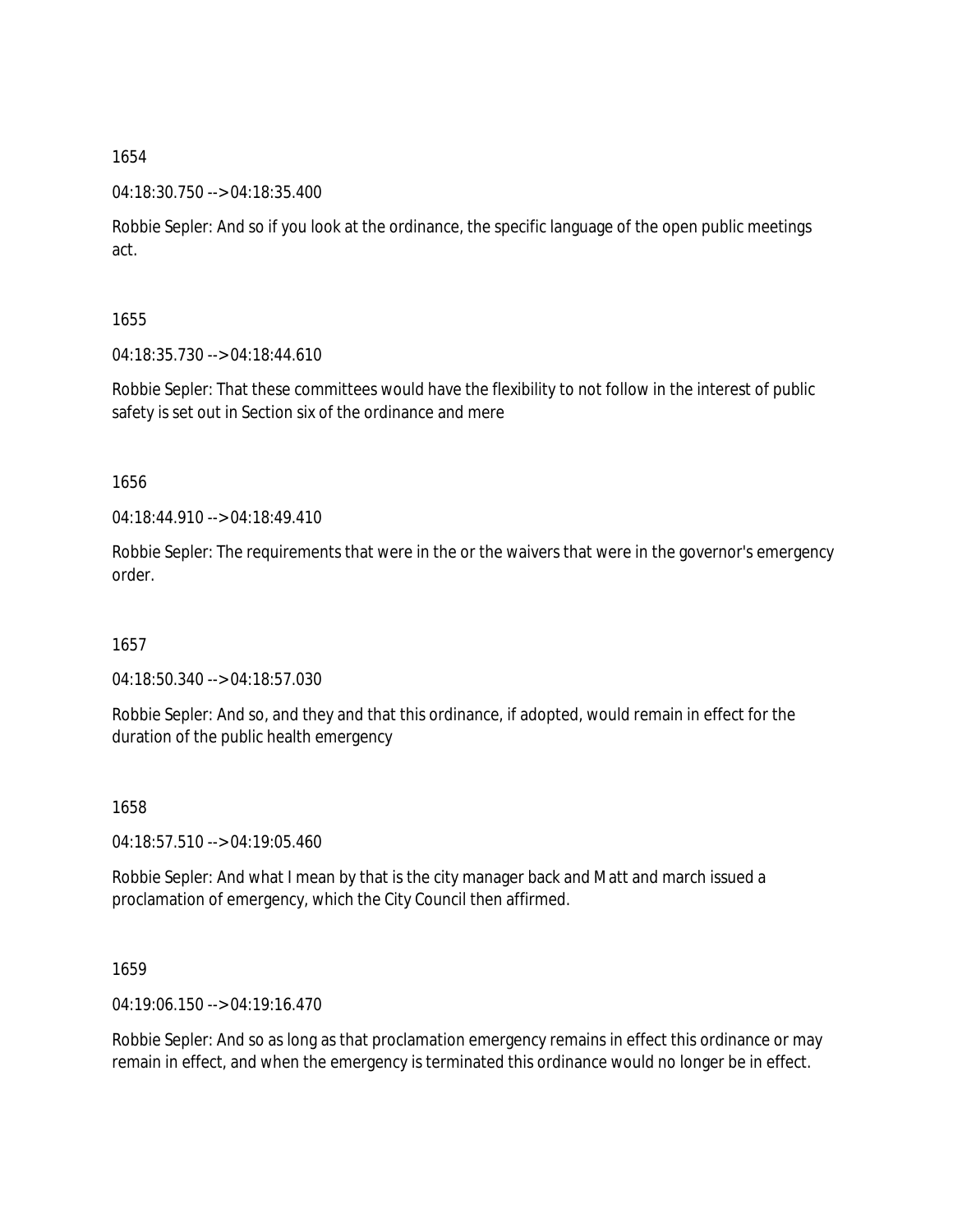04:19:17.610 --> 04:19:20.910

Robbie Sepler: So in summary, if adopted this ordinance would

1661

04:19:22.320 --> 04:19:38.760

Robbie Sepler: Restate the city's current practice that all city advisory groups comply with the open public meetings act, but would provide flexibility for those city advisor groups that are purely advisory to avoid in person interaction in order to minimize the chance of transmitting code in 19

1662

04:19:40.140 --> 04:19:42.480

Robbie Sepler: And so I'm happy to answer any questions that you may have.

1663

04:19:45.060 --> 04:19:47.370

Leslie Schneider: City Manager, did you want to

1664

04:19:47.850 --> 04:19:57.000

Morgan Smith: Yeah, I just Robbie did a nice job of laying out the technical details. I just maybe a little bit more conversationally. I want to say a couple things clearly for the benefit of the Council on the Community.

1665

04:19:58.050 --> 04:20:03.450

Morgan Smith: This is designed to provide relief for the city in one very specific way.

1666

04:20:03.870 --> 04:20:14.940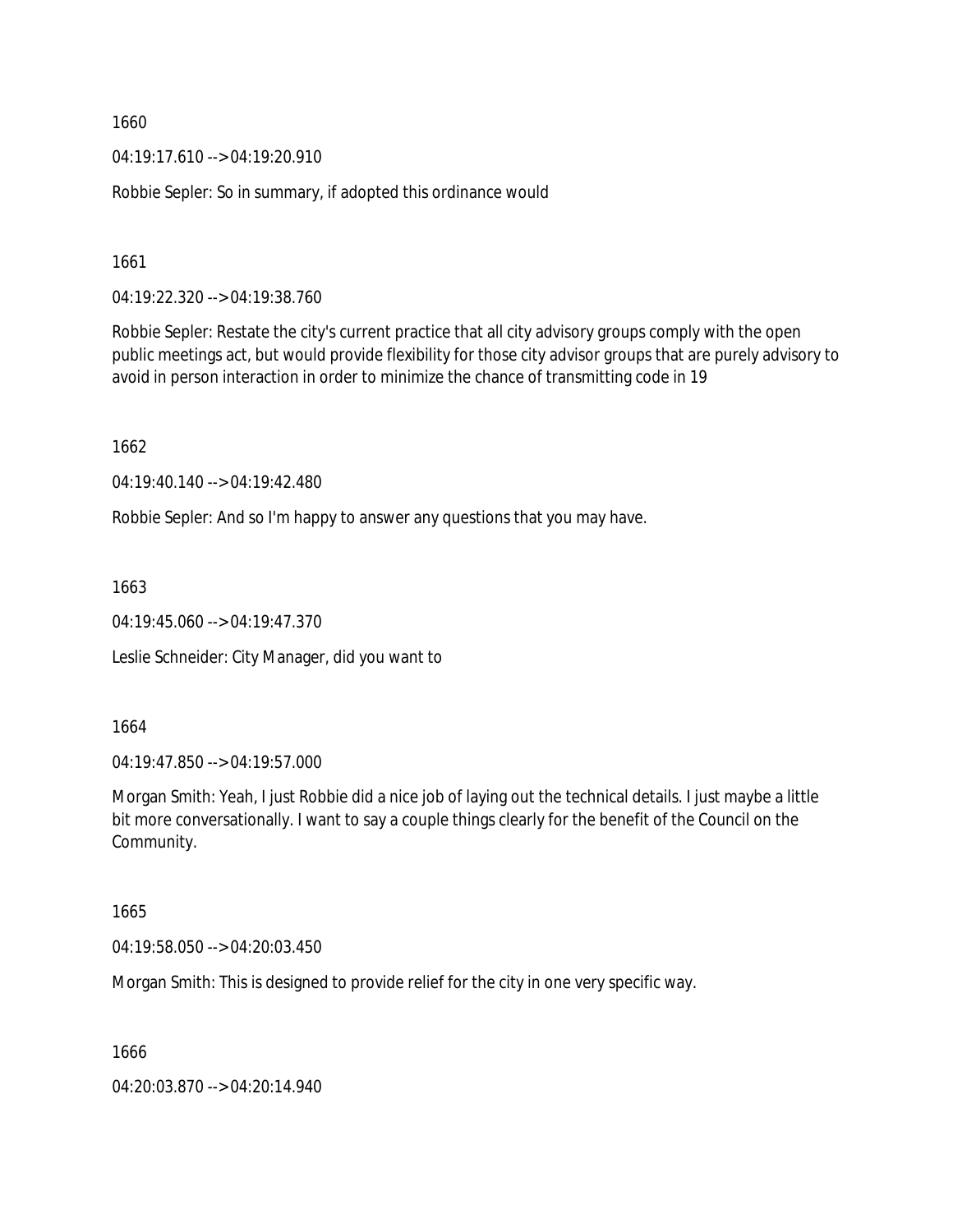Morgan Smith: It is not intended to step away from our commitment that we have a higher expectation than many other cities that are purely advisory groups will still function as if they are subject to the PMA

1667

04:20:15.210 --> 04:20:19.590

Morgan Smith: That's why we restate it in this ordinance. So it's clear to everyone that we're maintaining that commitment.

1668

04:20:20.100 --> 04:20:26.910

Morgan Smith: But because of the logistics of how these this particular order from the Governor has been operating we have for the past two months.

1669

04:20:27.210 --> 04:20:38.790

Morgan Smith: Then up to the wire to these midnight. Will it won't get extended in in a scenario where we are not our facility is not an open to the public. If we don't create this carve out for ourselves.

1670

04:20:39.060 --> 04:20:44.490

Morgan Smith: We worry that we will face a scenario where while we are closed for public health reasons.

1671

04:20:45.180 --> 04:20:51.390

Morgan Smith: If this exemption expires will be required to provide a space. And the reason won't be required to provide it.

1672

04:20:51.750 --> 04:20:55.890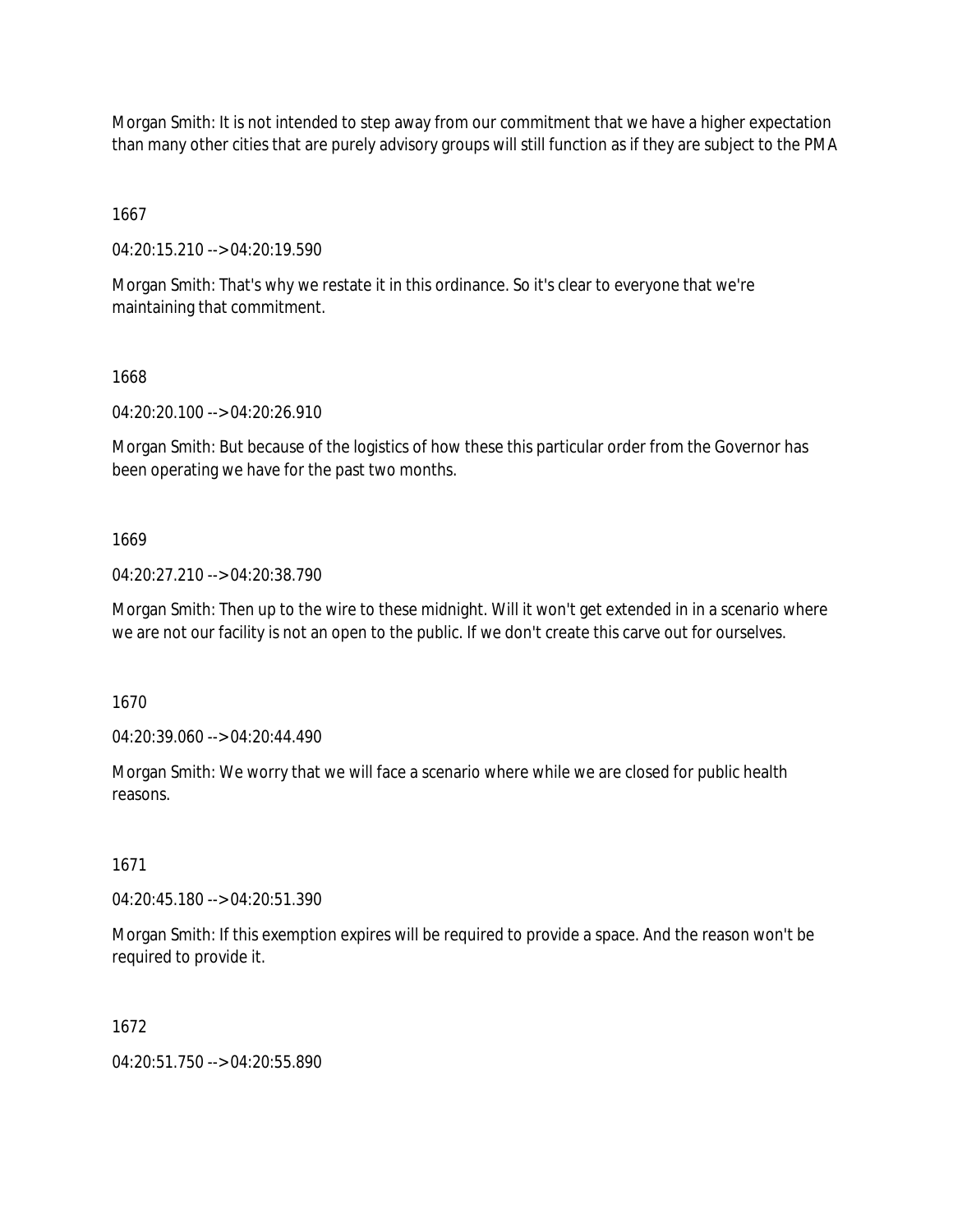Morgan Smith: Is because we've set this higher bar for ourselves as a city than most other communities do

# 1673

04:20:56.190 --> 04:21:08.490

Morgan Smith: So again, I just want to make sure everyone understands we're we're want everybody to appreciate that we are fully committed to maintaining that higher standard for our advisory groups, but we don't want to get into this

## 1674

04:21:08.940 --> 04:21:16.680

Morgan Smith: Strange corner that we anticipate as possible, where we would have to also provide a physical place for viewing the meeting.

## 1675

04:21:17.610 --> 04:21:31.110

Morgan Smith: So there are there are groups like the planning commission statutory groups that are required to follow the PMA and if we get into that scenario we of course will follow it, but this is designed to create a little bit of latitude around a particular set of conditions.

## 1676

04:21:32.580 --> 04:21:35.370

Leslie Schneider: Thank you very much. Councilmember Huizar

## 1677

04:21:38.430 --> 04:21:41.400

Rasham Nassar: Any attorney, Joe, you have your hand up.

# 1678

04:21:42.540 --> 04:21:58.350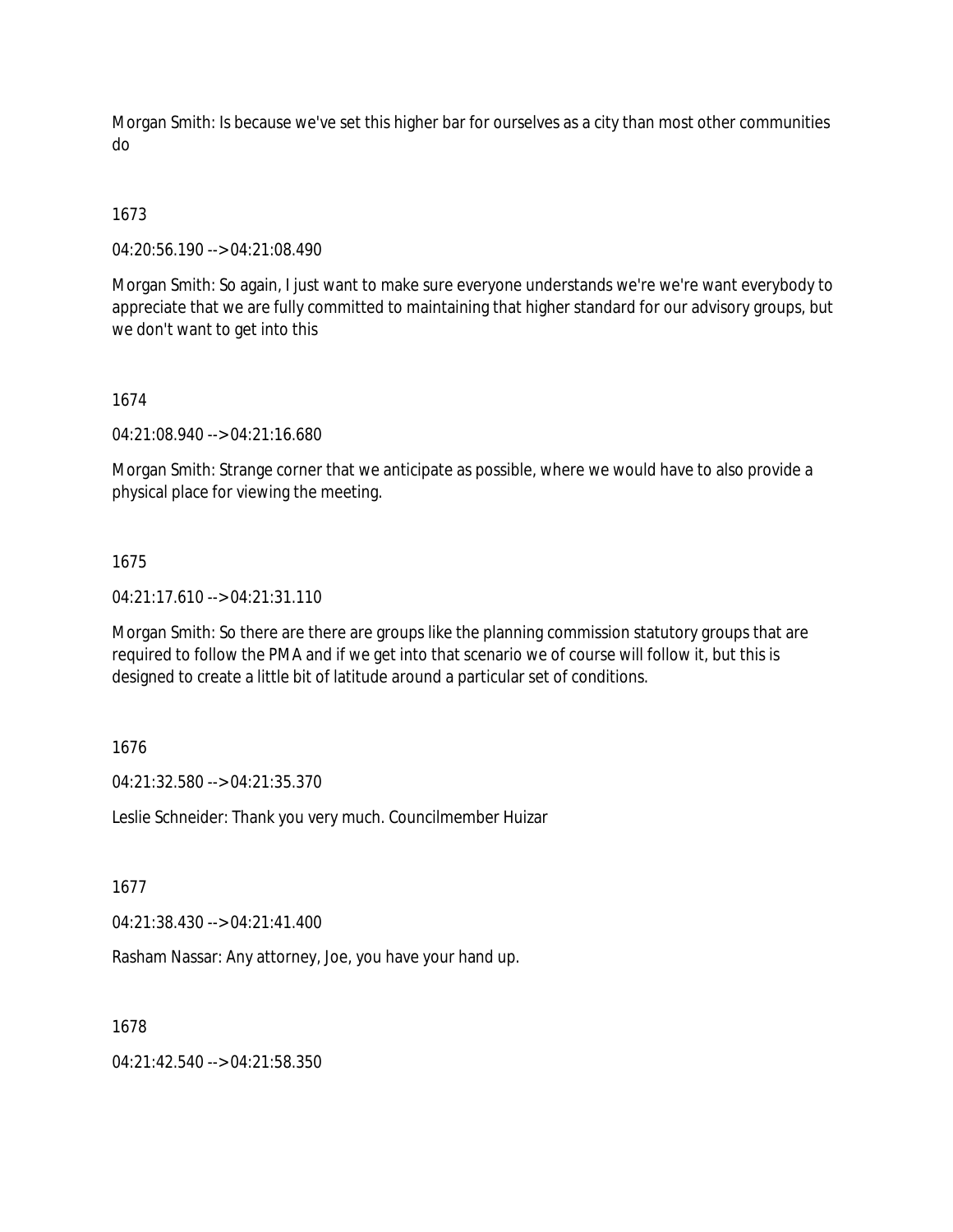Joe Levan: It just one quick note is this is set up as an emergency ordinance is the idea is that the Council likely want this effective immediately and to to have that pass as an emergency ordinance and needs five votes, just so you all know that before the vote.

1679

04:21:59.910 --> 04:22:00.750 Leslie Schneider: Great, thank you.

1680

04:22:01.860 --> 04:22:05.010

Rasham Nassar: I moved to approve ordinance number 2020 dash 18

1681

04:22:07.380 --> 04:22:10.020

Leslie Schneider: Deputy Mayor de second says seconds is there.

1682

04:22:12.180 --> 04:22:13.200

Leslie Schneider: Any more discussion.

1683

04:22:14.370 --> 04:22:16.260

Leslie Schneider: All those in favor please say aye.

## 1684

04:22:17.760 --> 04:22:22.140

Leslie Schneider: Any opposed passes unanimously with six votes.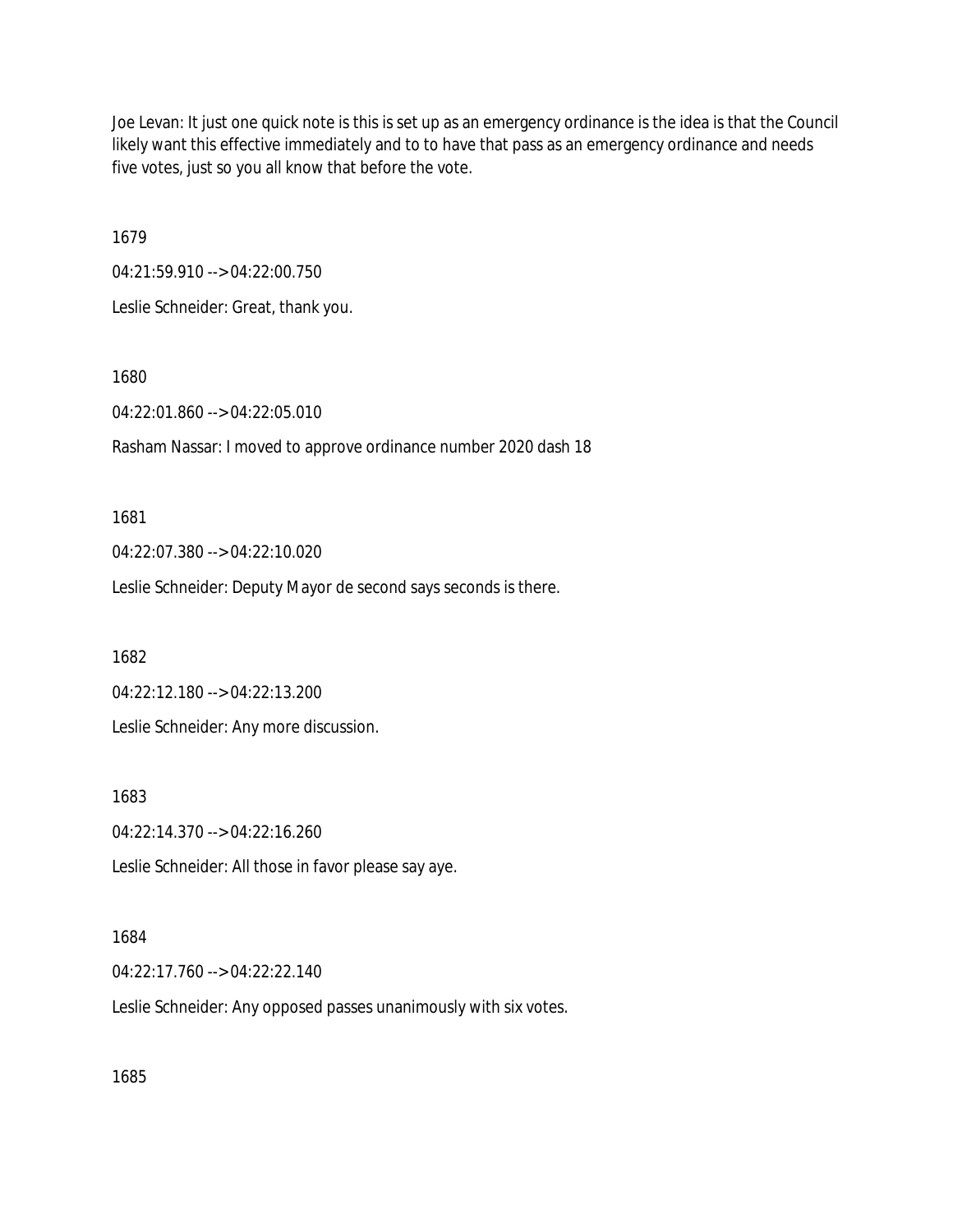04:22:23.850 --> 04:22:24.930

Leslie Schneider: Alright.

1686

04:22:26.310 --> 04:22:28.440

Leslie Schneider: Thank you. Robbie and

1687

04:22:30.420 --> 04:22:36.750

Leslie Schneider: We are now moving on to item, add a letter of support for Bainbridge Island land trust property acquisition

1688

04:22:38.310 --> 04:22:45.120

Morgan Smith: Council these next two items are brought forward at the request of the community, with the support of the mayor and the Deputy Mayor for your consideration.

1689

04:22:45.420 --> 04:22:55.950

Morgan Smith: They are both request from public or not public, but community agencies that are going to be submitting different projects, but to the same grant cycle at

1690

04:22:56.730 --> 04:23:05.490

Morgan Smith: At the state. And so, in each case the request is for the city's you consider providing a letter of support for the projects. The first one is from

1691

04:23:05.850 --> 04:23:17.820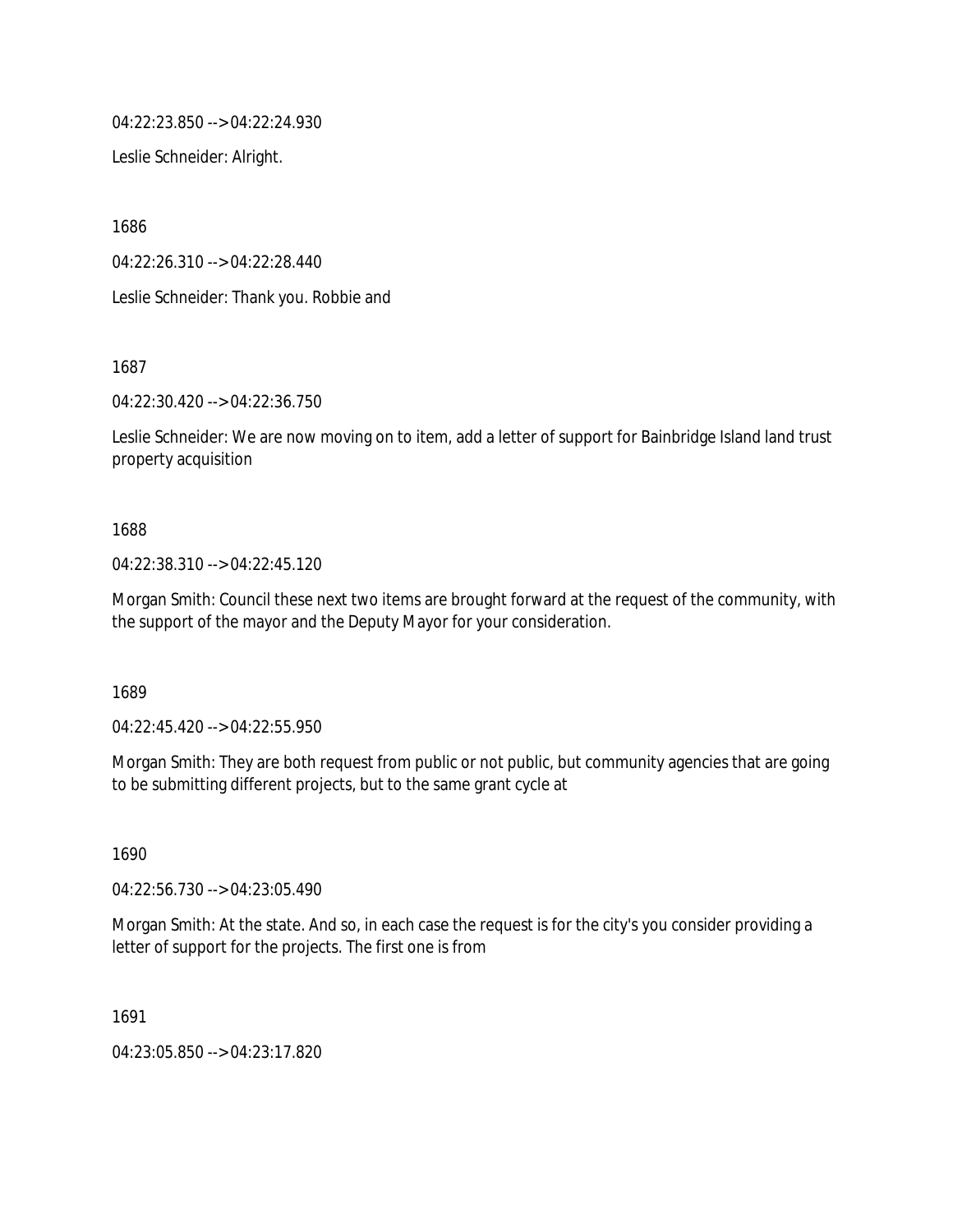Morgan Smith: Project proposed for property acquisition from the land trust and the second is a project from the Bay Bridge island metropolitan Park District for work that they propose at hidden cove Park.

1692

04:23:21.930 --> 04:23:24.120

Leslie Schneider: Okay. Councilmember into sorry your hand is up.

1693

04:23:30.870 --> 04:23:42.630

Rasham Nassar: I moved to approve having mayor Schneider sign the proposed little letter of support for the Bainbridge Island land Trust's application for grant funds from the Washington State Recreation and Conservation office. I got

## 1694

04:23:43.440 --> 04:23:49.830

Leslie Schneider: Second place seconded by Deputy Mayor deeps council member car you're okay you, you're good.

1695

04:23:51.930 --> 04:23:54.120

Leslie Schneider: All right, is there any discussion.

1696

04:23:55.650 --> 04:23:57.390

Leslie Schneider: All those in favor please say aye.

1697

04:23:58.470 --> 04:23:58.860

Christy Carr: Aye.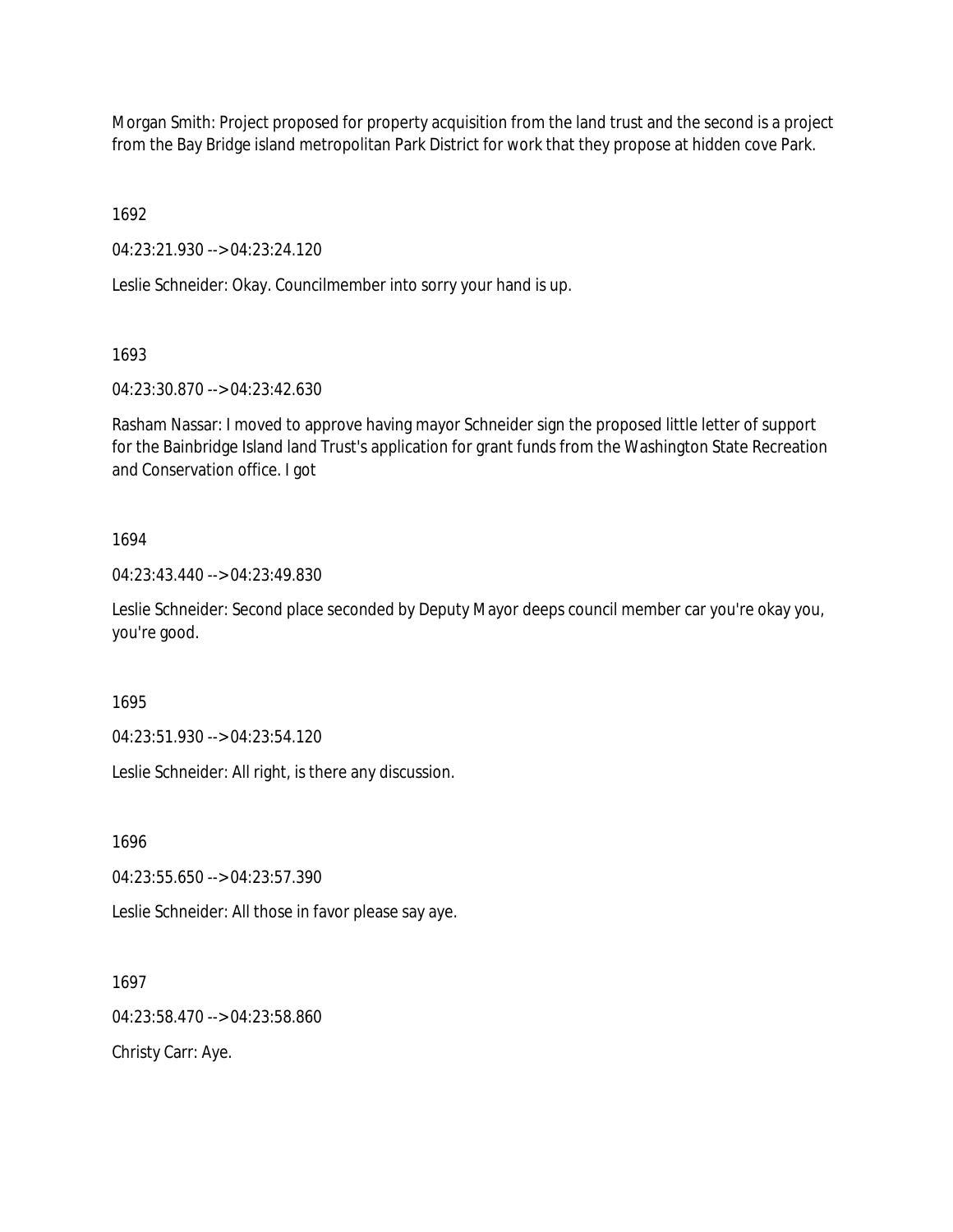04:23:59.460 --> 04:24:02.700

Leslie Schneider: Any opposed, that passes unanimously.

1699

04:24:05.190 --> 04:24:06.000

Leslie Schneider: And

1700

04:24:09.030 --> 04:24:21.180

Leslie Schneider: Did we just do both of them at the same time. No. Okay, so we're on to the next one letter of support for Bainbridge Island metropolitan Park and recreation districts grant application for hidden cove park to

#### 1701

04:24:24.120 --> 04:24:30.960

Leslie Schneider: And we don't need any further discussion from the city manager. Right. We all we got that already. So someone would like to make a motion.

#### 1702

04:24:32.940 --> 04:24:38.490

Rasham Nassar: I moved to authorize the mayor to sign a letter of support for the park districts grant application for hidden code park to

#### 1703

04:24:41.160 --> 04:24:47.040

Leslie Schneider: COUNCILMEMBER car seconded. Any further conversation. All those in favor please say aye.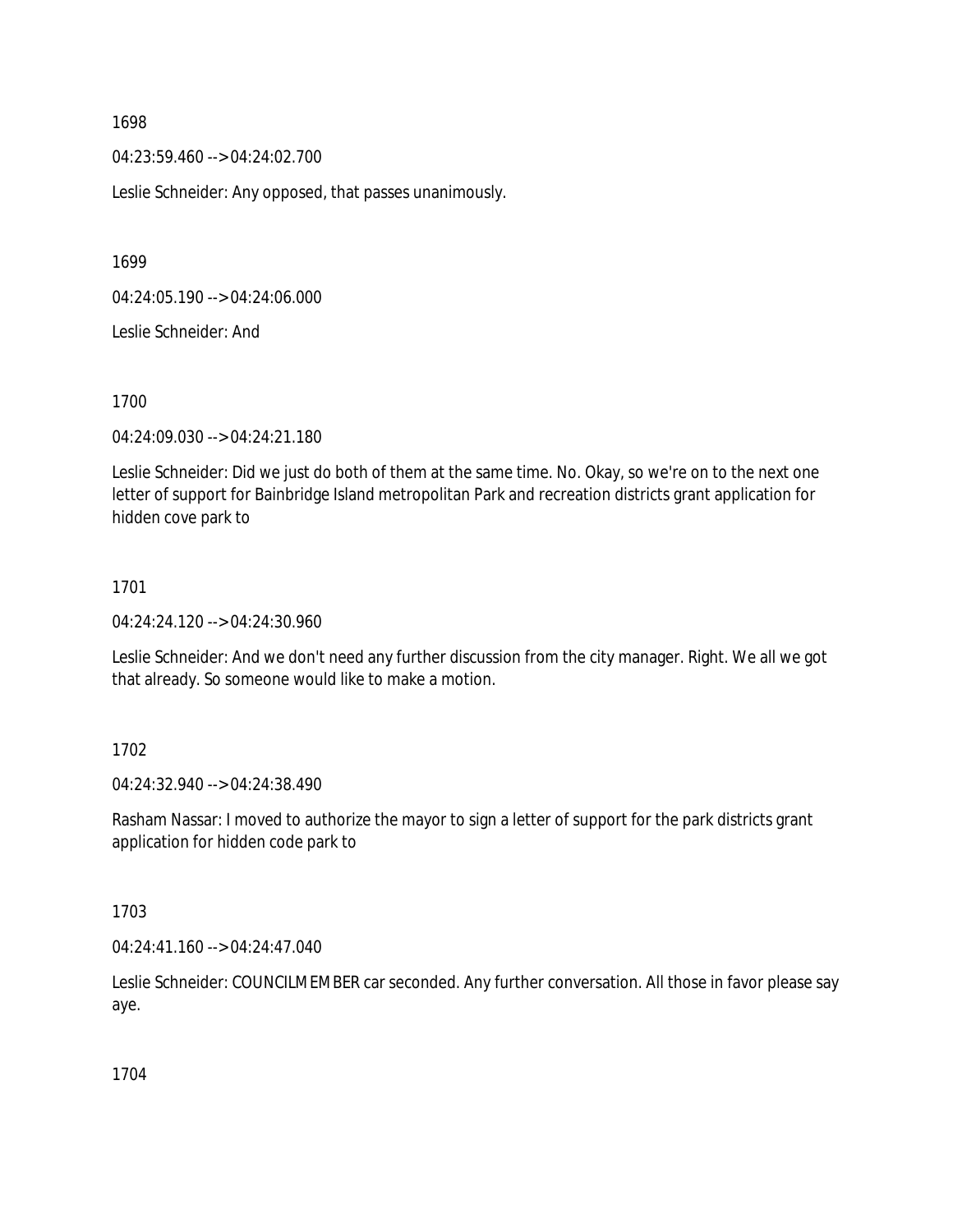04:24:48.330 --> 04:25:08.190

Leslie Schneider: Any opposed, that passes unanimously. Thank you very much. Alright, and we are now on to Council discussion. Item nine A options for a council discussion on conduct and process and council member Hi topless. You're going to lead us off on this.

1705

04:25:16.170 --> 04:25:16.920

Kirsten Hytopoulos: It's late.

1706

04:25:18.210 --> 04:25:18.810

Kirsten Hytopoulos: Um,

1707

04:25:20.370 --> 04:25:32.220

Kirsten Hytopoulos: And to be fair, I've spent I've spent some time thinking about this a few things have evolved since we last spoke so we last discuss this two weeks ago, when we last met

1708

04:25:33.450 --> 04:25:44.310

Kirsten Hytopoulos: At the time I had brought forward the idea of bringing in a mediator, to have a discussion I proposed a few ideas, who were local

1709

04:25:45.420 --> 04:25:48.360

Kirsten Hytopoulos: One in particular, we started talking about a couple of local options.

1710

04:25:50.520 --> 04:25:56.910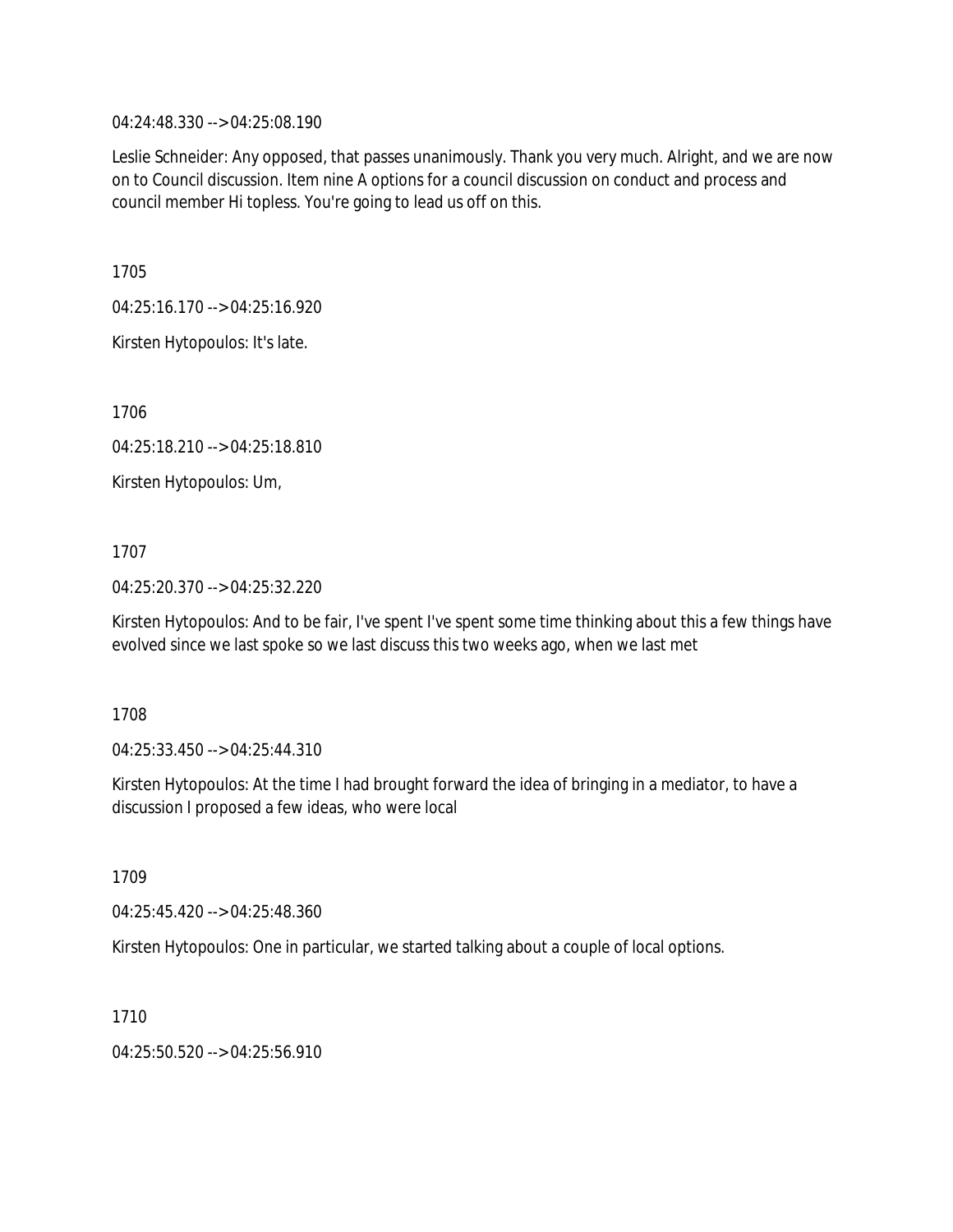Kirsten Hytopoulos: I'm at the time I was hopeful that mediation was an option. After that I had heard from

# 1711

04:25:57.480 --> 04:26:07.320

Kirsten Hytopoulos: COUNCILMEMBER nisar who expressed a very reasonable concerned that we not work with somebody who I or any of us knew and we and we had learned that a few of us knew

# 1712

04:26:07.950 --> 04:26:12.870

Kirsten Hytopoulos: At least one or more of the people we were talking about and that it's essential that anybody, we were with

# 1713

04:26:13.680 --> 04:26:19.380

Kirsten Hytopoulos: Everybody would feel comfortable with and neutrality was critical, so that those people were potentially off the table.

## 1714

04:26:19.950 --> 04:26:31.920

Kirsten Hytopoulos: But I was starting to be concerned as it was that mediation might not be appropriate. We heard some comments. Some, some of us I, in particular, had comments from the community expressions that maybe mediation didn't make sense for us as a group.

# 1715

04:26:33.000 --> 04:26:46.260

Kirsten Hytopoulos: That maybe you know just our particular issues wouldn't be amenable to mediation and some of the events that that have occurred over the last week have just kind of strengthen my concerns about that.

1716

04:26:47.340 --> 04:26:54.720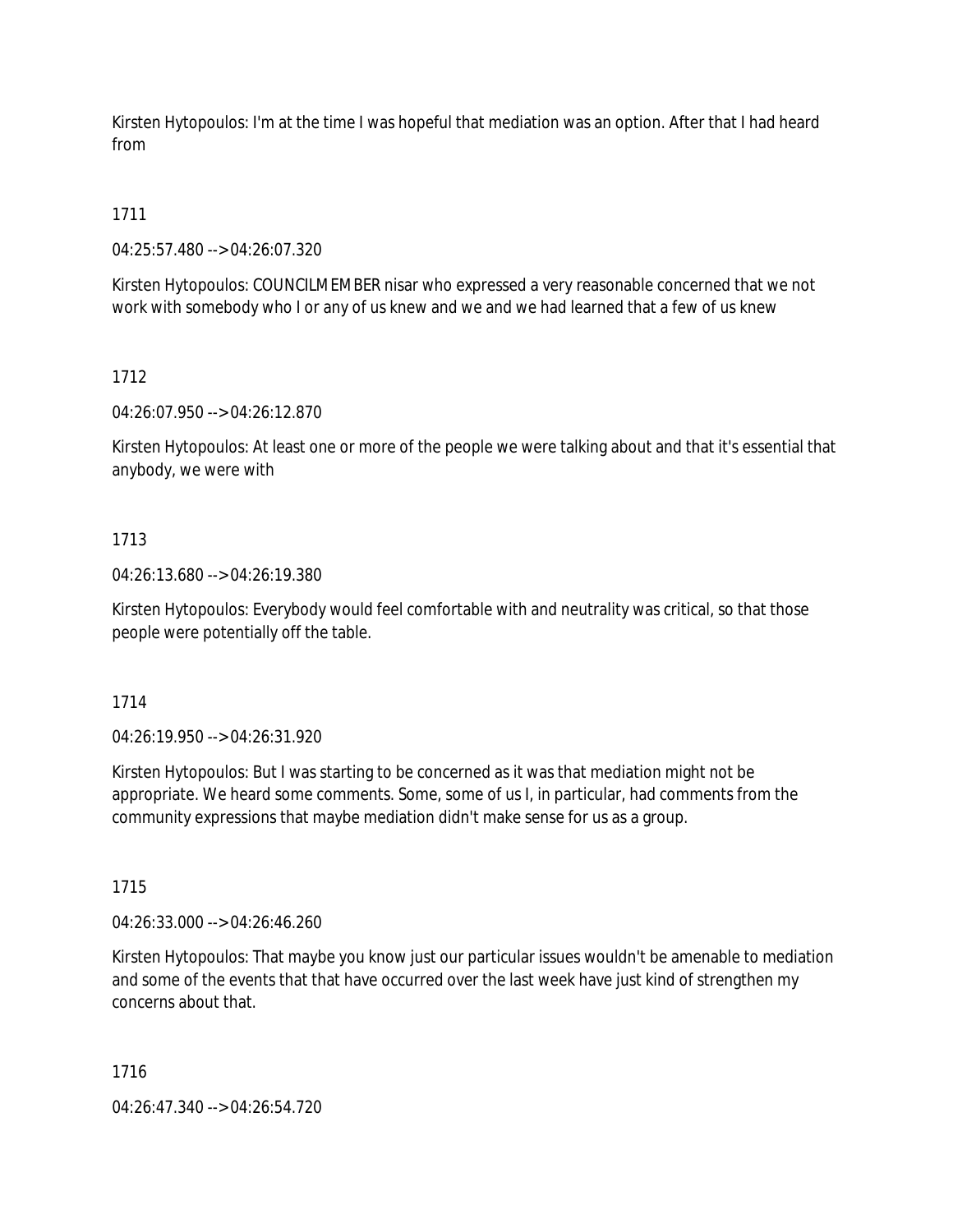Kirsten Hytopoulos: This is again what I do for a living. And what I tell people all the time when they come into my office is that you don't have to like each other.

1717

04:26:55.200 --> 04:27:03.720

Kirsten Hytopoulos: You can actually really dislike each other. But what you have to bring the table is good faith and I just don't feel that we're having right now is good faith.

# 1718

04:27:04.950 --> 04:27:15.270

Kirsten Hytopoulos: When I do hope we're going to talk in a minute about the letter Michael that you put in the paper. The op ed piece and I just don't feel right now that we're going to bring good faith, all of us to the table.

# 1719

04:27:15.780 --> 04:27:21.360

Kirsten Hytopoulos: I don't feel a big good use of our time or the city's money. So I don't want to proceed with mediation right now.

1720

04:27:21.750 --> 04:27:33.330

Kirsten Hytopoulos: I, I'd like to go back to the drawing board and maybe come back with another proposal, but I don't want to proceed with this conversation right now with mediation as an option. So that's my position at the moment with mediation.

1721

04:27:38.220 --> 04:27:44.910

Leslie Schneider: Okay. Well, thank you very much. And I know you put a fair amount of work into this and in sourcing potential mediators and and

1722

04:27:45.810 --> 04:27:49.800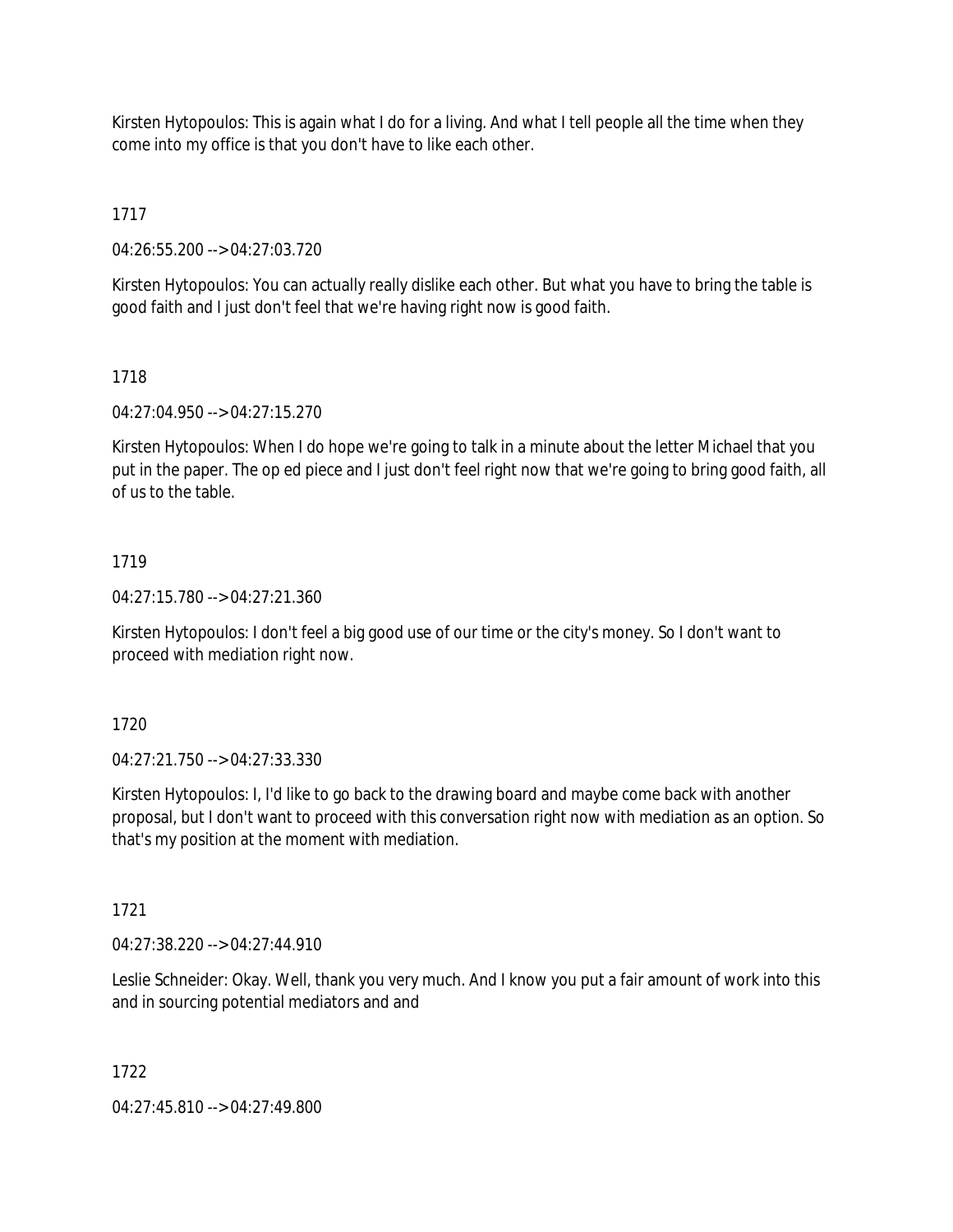Leslie Schneider: You know, do appreciate bringing your professional experience on this.

1723

04:27:51.150 --> 04:27:52.590

Leslie Schneider: So we will

1724

04:27:54.960 --> 04:27:56.490

Leslie Schneider: Figure out what comes next.

1725

04:27:57.570 --> 04:28:02.670

Leslie Schneider: But not tonight. That's, that's your that's what you're suggesting right

1726

04:28:04.230 --> 04:28:11.220

Kirsten Hytopoulos: Yeah, and should, that's my opinion if anybody wants to discuss it for, that's fine. I don't. I'm guessing we don't want to. I don't want to

1727

04:28:11.880 --> 04:28:18.270

Kirsten Hytopoulos: give everybody an ultimatum but but that's my opinion and I'm happy to bring forth maybe another recommendation. But that's all I have to say at this point.

1728

04:28:18.930 --> 04:28:19.290

Okay.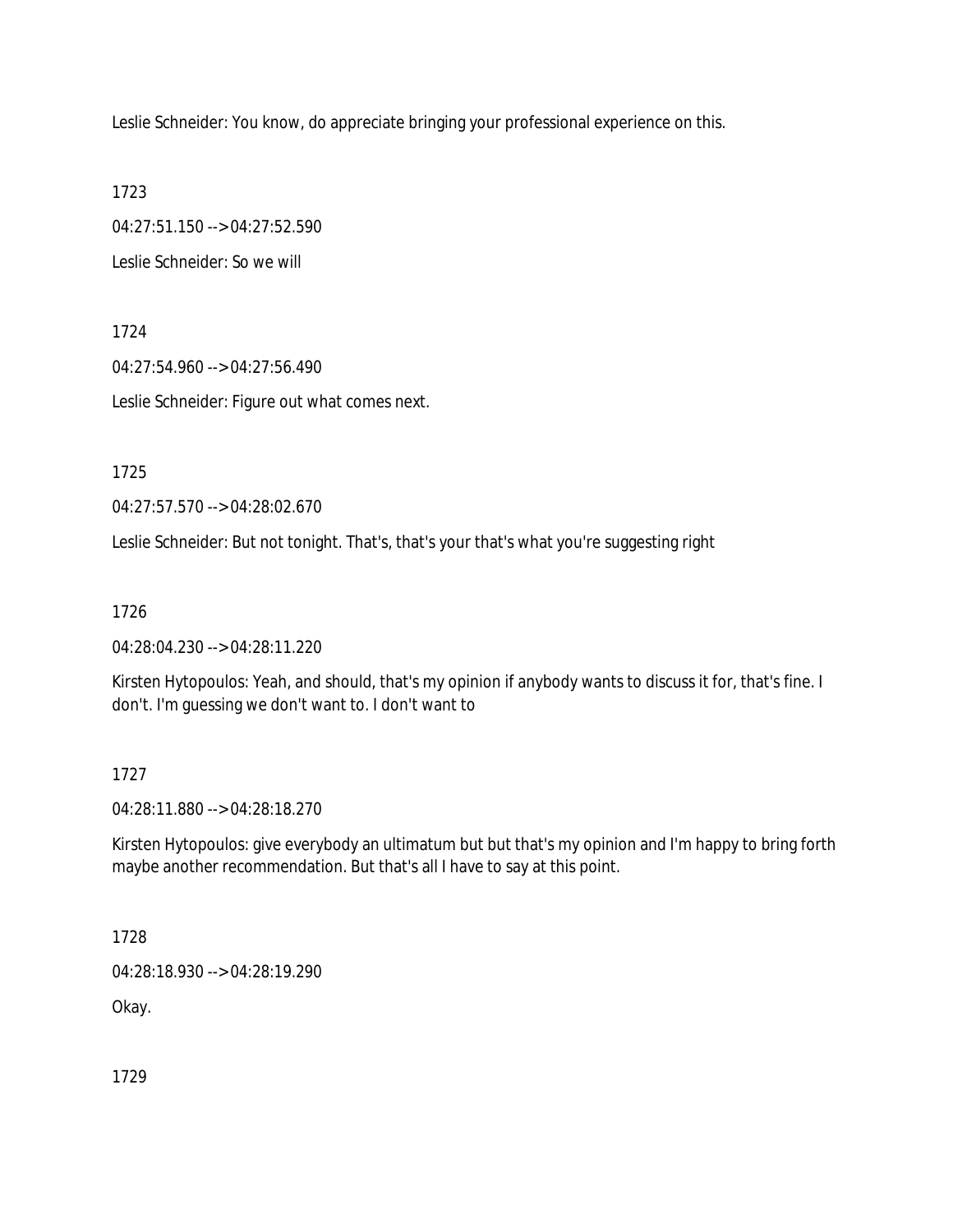04:28:20.370 --> 04:28:28.140

Leslie Schneider: All right. Then we have arrived at item 10 the consent agenda. Is there a motion to approve.

1730

04:28:29.160 --> 04:28:30.240

Leslie Schneider: The consent agenda.

1731

04:28:32.280 --> 04:28:35.100

Rasham Nassar: I moved to approve the Consent Agenda, as presented

1732

04:28:36.540 --> 04:28:38.520

Leslie Schneider: Deputy Mayor de Second to that.

1733

04:28:38.550 --> 04:28:42.180

Leslie Schneider: Is there any discussion. All those in favor please say aye.

1734

04:28:43.800 --> 04:28:48.570

Leslie Schneider: Any opposed, that passes unanimously and

#### 1735

04:28:53.610 --> 04:28:59.340

Leslie Schneider: I didn't print out my last page. Do we have a committee reports in here and my. Oh, let me see. I've got an online. Hang on just a second.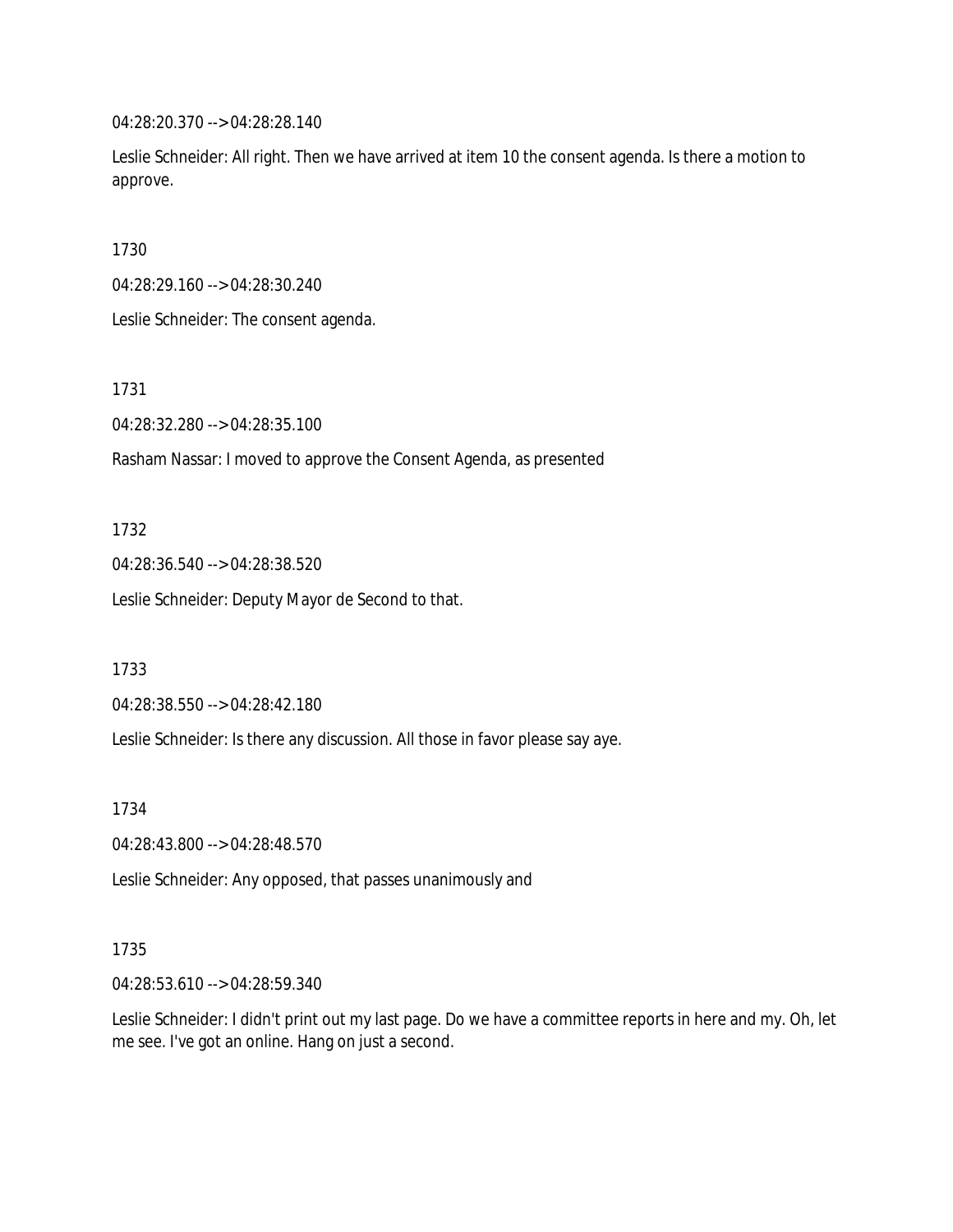04:29:02.880 --> 04:29:05.820

Leslie Schneider: Yeah, so we do have a section for committee reports.

## 1737

04:29:07.410 --> 04:29:09.750

Leslie Schneider: Is there anybody that would like to offer one

#### 1738

04:29:14.220 --> 04:29:16.320 Leslie Schneider: In that case was that, yes.

## 1739

04:29:17.550 --> 04:29:20.490 Rasham Nassar: Their hand. I'll let COUNCILMEMBER card. Go ahead and me.

#### 1740

04:29:22.050 --> 04:29:27.330

Leslie Schneider: See, sorry. The Flipping my have covered up Maya my panelists.

#### 1741

04:29:27.840 --> 04:29:28.710 Leslie Schneider: COUNCILMEMBER car.

## 1742

04:29:30.480 --> 04:29:32.370

Christy Carr: Thanks. I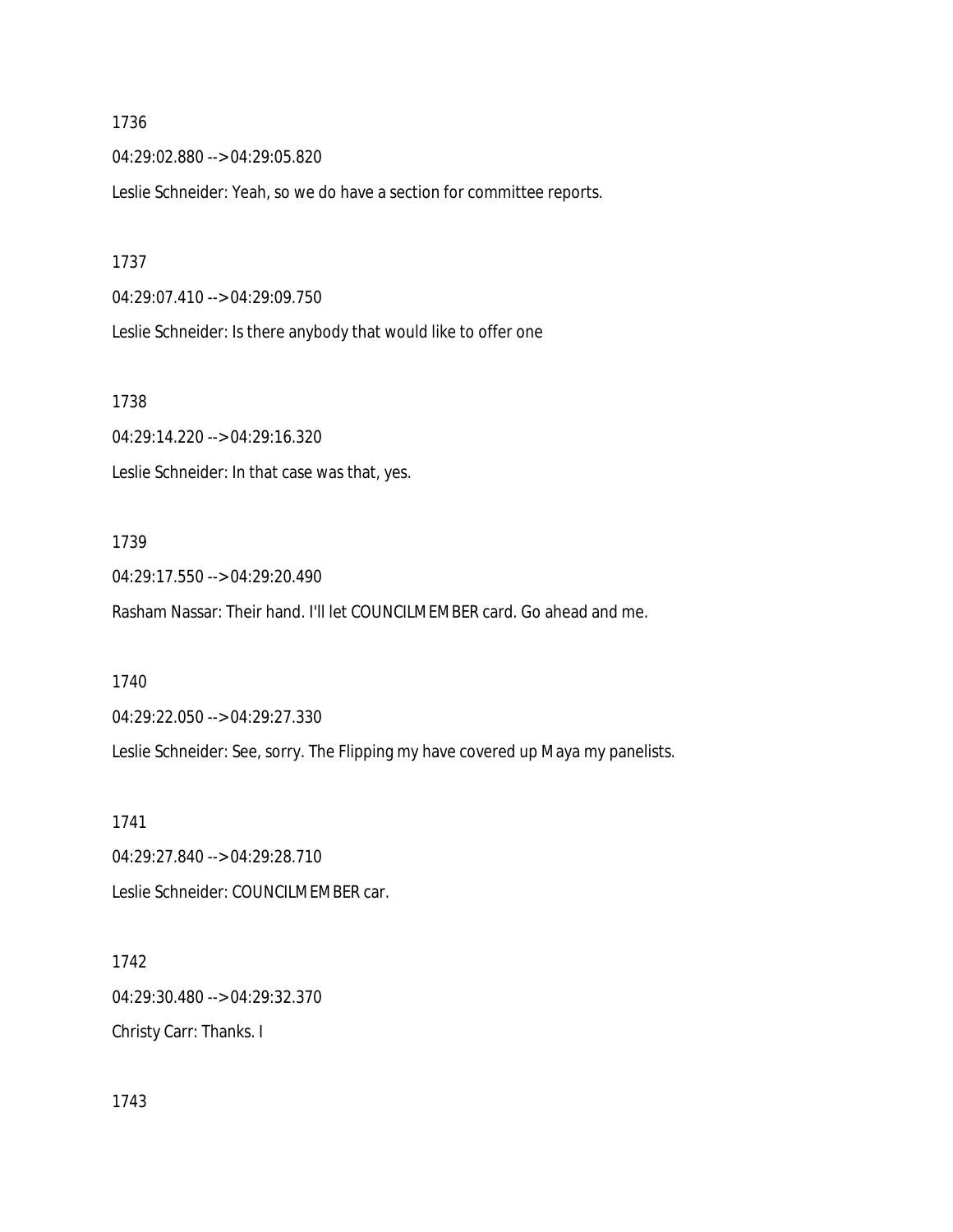04:29:33.390 --> 04:29:34.020

Christy Carr: Wanted to give

1744

04:29:35.070 --> 04:29:40.200

Christy Carr: AN UPDATE ON THE CITY COUNCIL Planning Commission joint subcommittee.

1745

04:29:47.820 --> 04:29:50.310

Christy Carr: And is there something with my audio.

1746

04:29:53.610 --> 04:29:56.460

Christy Carr: Oh my three minutes. Sorry.

1747

04:29:56.580 --> 04:30:10.050

Kirsten Hytopoulos: Mine. We're going to need. She's gonna be more than three minutes. We really should have asked for an additional agenda item on the subcommittee. The, the joint subcommittee is reporting back on what we were at we were tasked with coming back.

1748

04:30:11.190 --> 04:30:23.490

Kirsten Hytopoulos: With a recommendation for the for the filling of the the planning commission vacancy and we dropped the ball and asking to add the item, item to the agenda.

1749

04:30:23.820 --> 04:30:37.800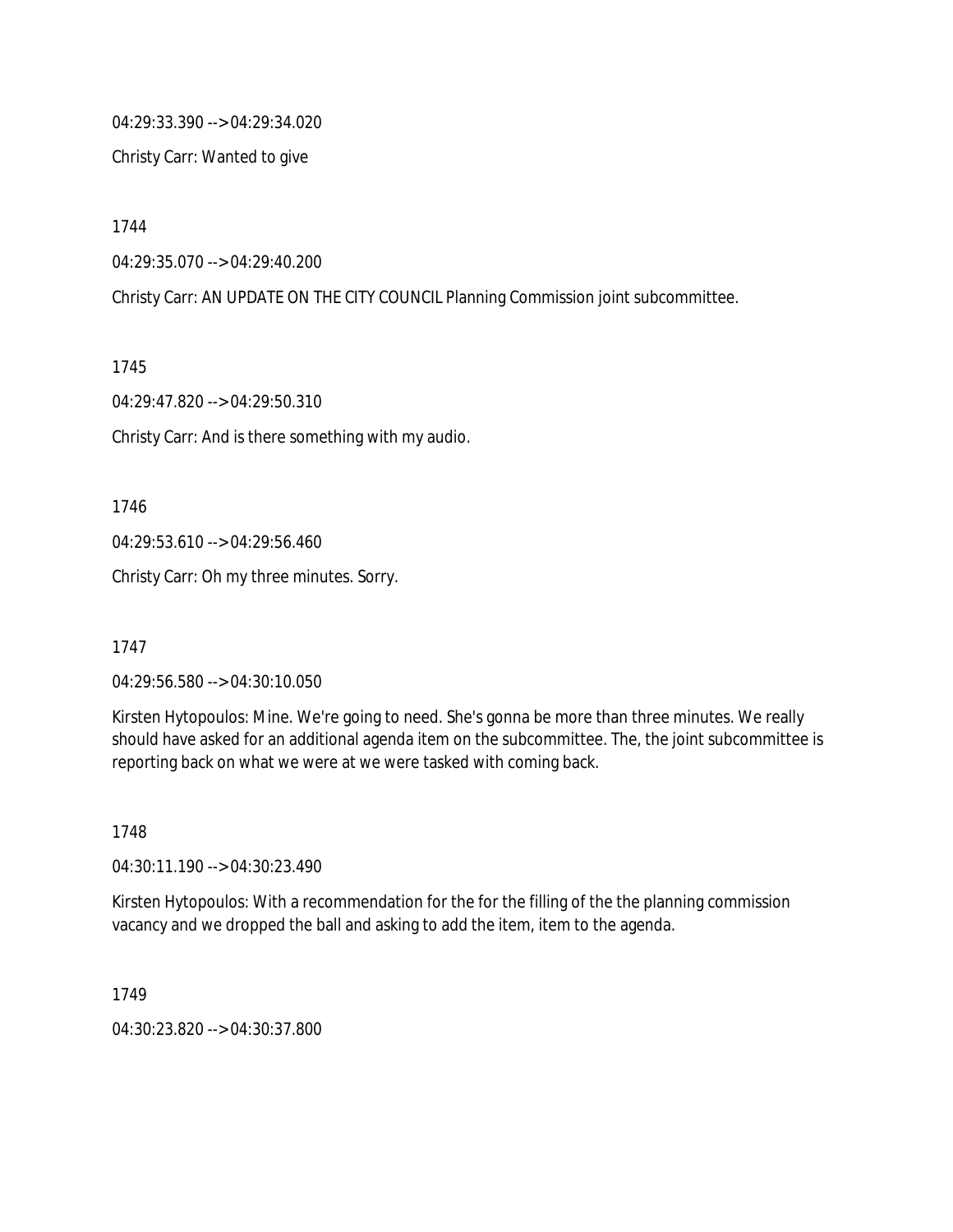Kirsten Hytopoulos: So I'm just kind of, I'd like to put a plug in for her having a little bit more than three minutes to report on the status of the subcommittee and a report out on the recommendations so sorry for budding in Christie, but I wanted to kind of to ask to stop the timer.

1750

04:30:38.250 --> 04:30:42.300

Leslie Schneider: Door. No problem. Great. Thank you. Okay.

1751

04:30:43.140 --> 04:30:43.530

Okay.

1752

04:30:45.000 --> 04:31:01.410

Christy Carr: Over so we met on Monday we had our first meeting. And just to if others didn't know who I think the city manager may have shared with the full Council that the planning commission members are bill Chester Kim Osmond and Lisa marchio

1753

04:31:02.850 --> 04:31:15.750

Christy Carr: Kirsten and Carson and I met as well. Councilmember Pollock did not attend the first meeting. We spent a lot of time with the structure of our committee, essentially, thinking about administration.

1754

04:31:16.800 --> 04:31:20.520

Christy Carr: Set a standing meeting will be meeting twice a month on Mondays.

1755

04:31:21.960 --> 04:31:30.210

Christy Carr: We selected initially me as a facilitator or chair, we do intend to report out to the Council.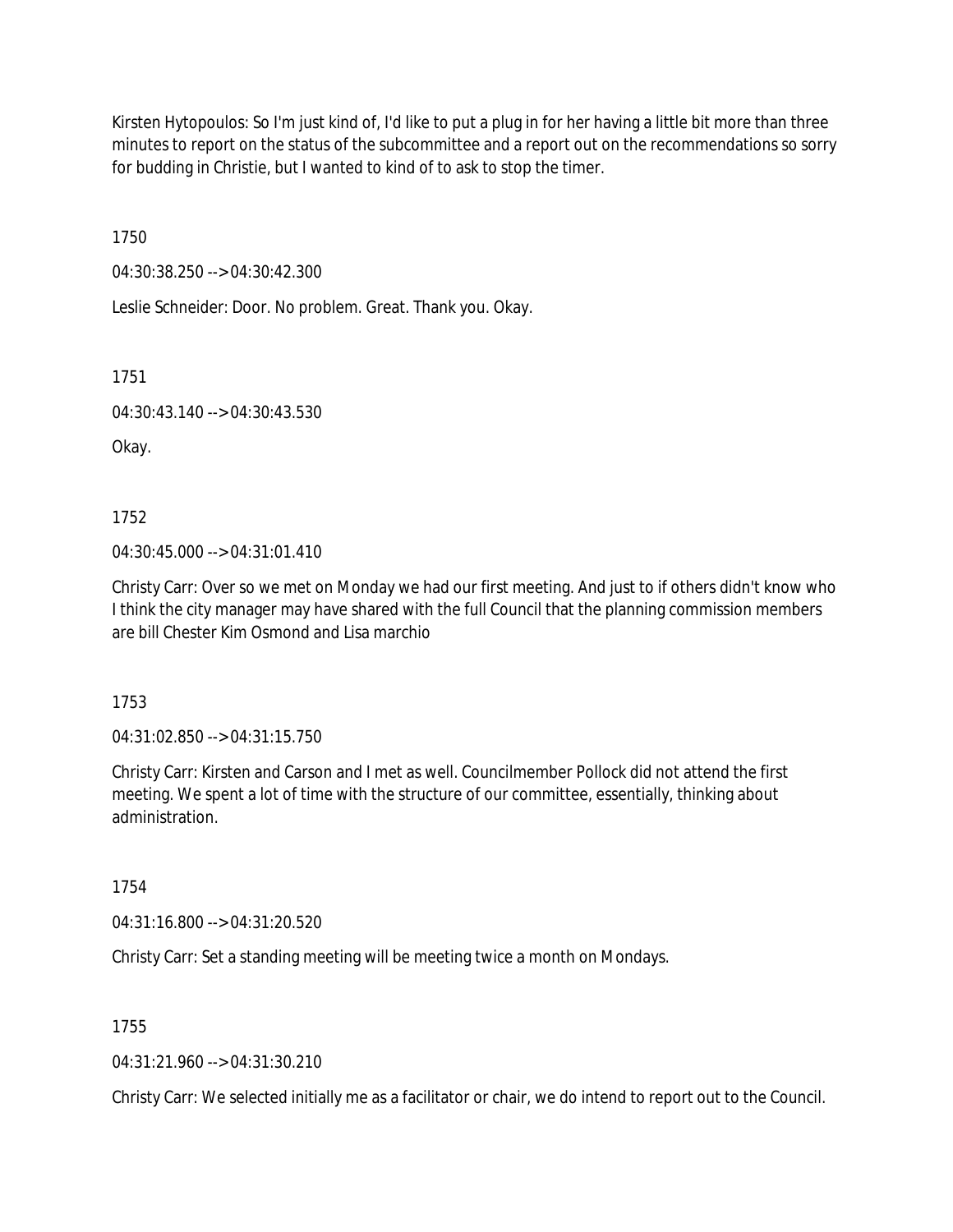04:31:31.620 --> 04:31:41.880

Christy Carr: A regular regularly and the planning commission intensive report out to the planning commission on our work so that both of bodies know what our work is and

1757

04:31:42.870 --> 04:31:51.540

Christy Carr: And so that that's an opportunity as well for the community here about what our work is and its status, we developed a draft list of what I think we've all

1758

04:31:52.050 --> 04:32:09.510

Christy Carr: Talked about in terms of land use code fixes or our short term or triage work. So we have a draft or initial list of what those specific items or work items will be. We talked really briefly about what our larger scope of work is in terms of that suite of

1759

04:32:11.280 --> 04:32:22.500

Christy Carr: land use planning affordable housing programs or initiatives and that's essentially the two pieces of work we so far. Here we have been

1760

04:32:23.250 --> 04:32:34.260

Christy Carr: Assigned or charged with both that short term and long term. And then the third piece was that request to bring back some recommendations for the filling of the current Planning Commission vacancy.

1761

04:32:35.700 --> 04:32:39.000

Christy Carr: And I can go over those briefly and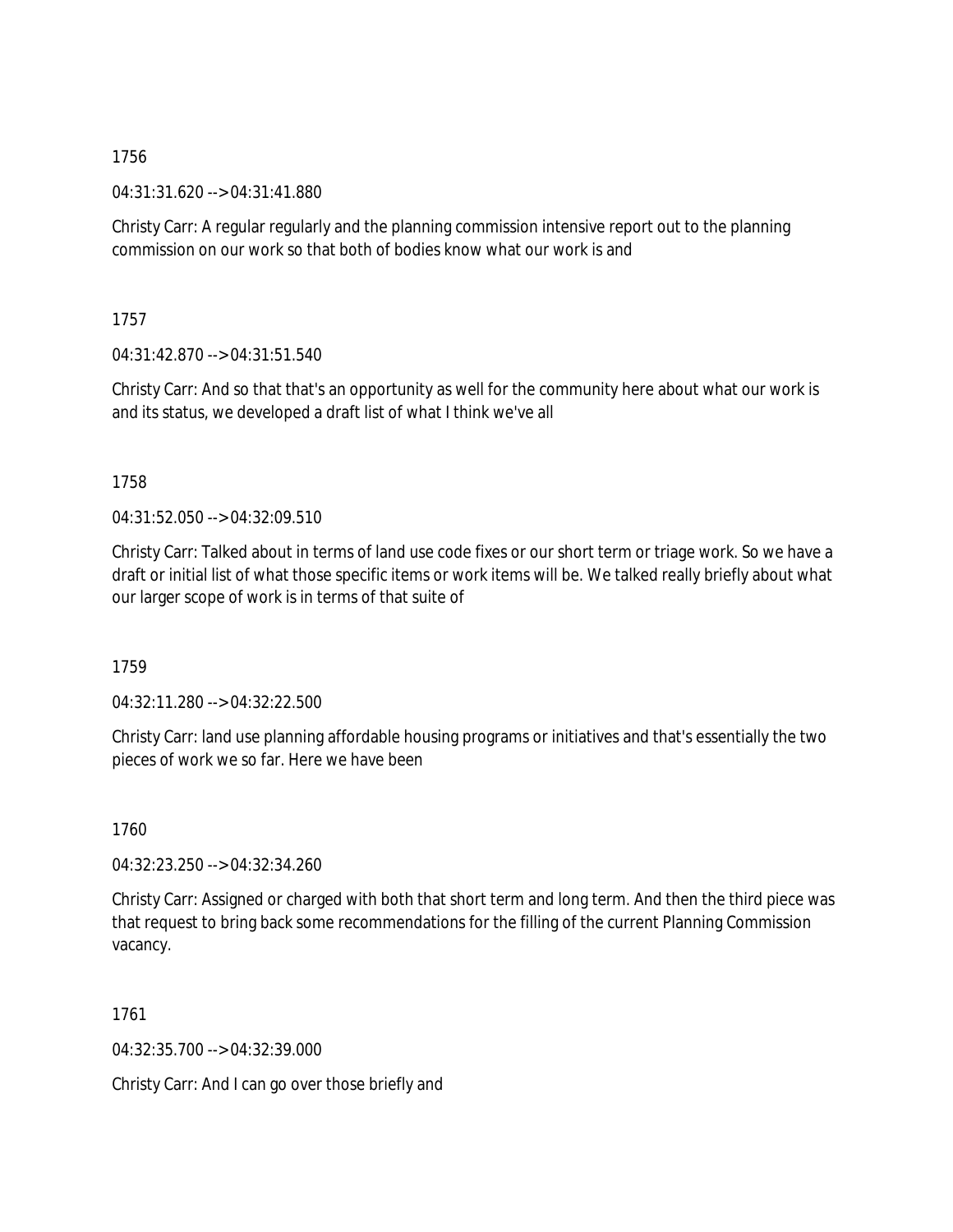1762 04:32:40.770 --> 04:32:42.330 Christy Carr: Kirsten if you, you want to

1763

04:32:43.770 --> 04:32:53.670

Christy Carr: Jump in, or further explain. I'm just going to be brief, since it is late, but these are the recommendations that have come from the subcommittee for moving forward on this current vacancy.

1764

04:32:55.590 --> 04:33:05.370

Christy Carr: And they are adding one additional planning, Commissioner, and one additional council member to the interview panel for the planning commission candidates.

1765

04:33:05.820 --> 04:33:13.950

Christy Carr: The second is to have a separate announcement or advertisement for the planning commission and that's really because currently there's just one generic

1766

04:33:14.730 --> 04:33:26.670

Christy Carr: Application for all committees and commissions and because the planning commission is unique. Other relative to these other groups in terms of its legality and it's establishment person to state statute.

1767

04:33:27.240 --> 04:33:40.890

Christy Carr: And playing a mandatory role and legal processes we felt that it was an important that the advertisement is specific and provides detail related to the role of the planning commission and the nature of its work.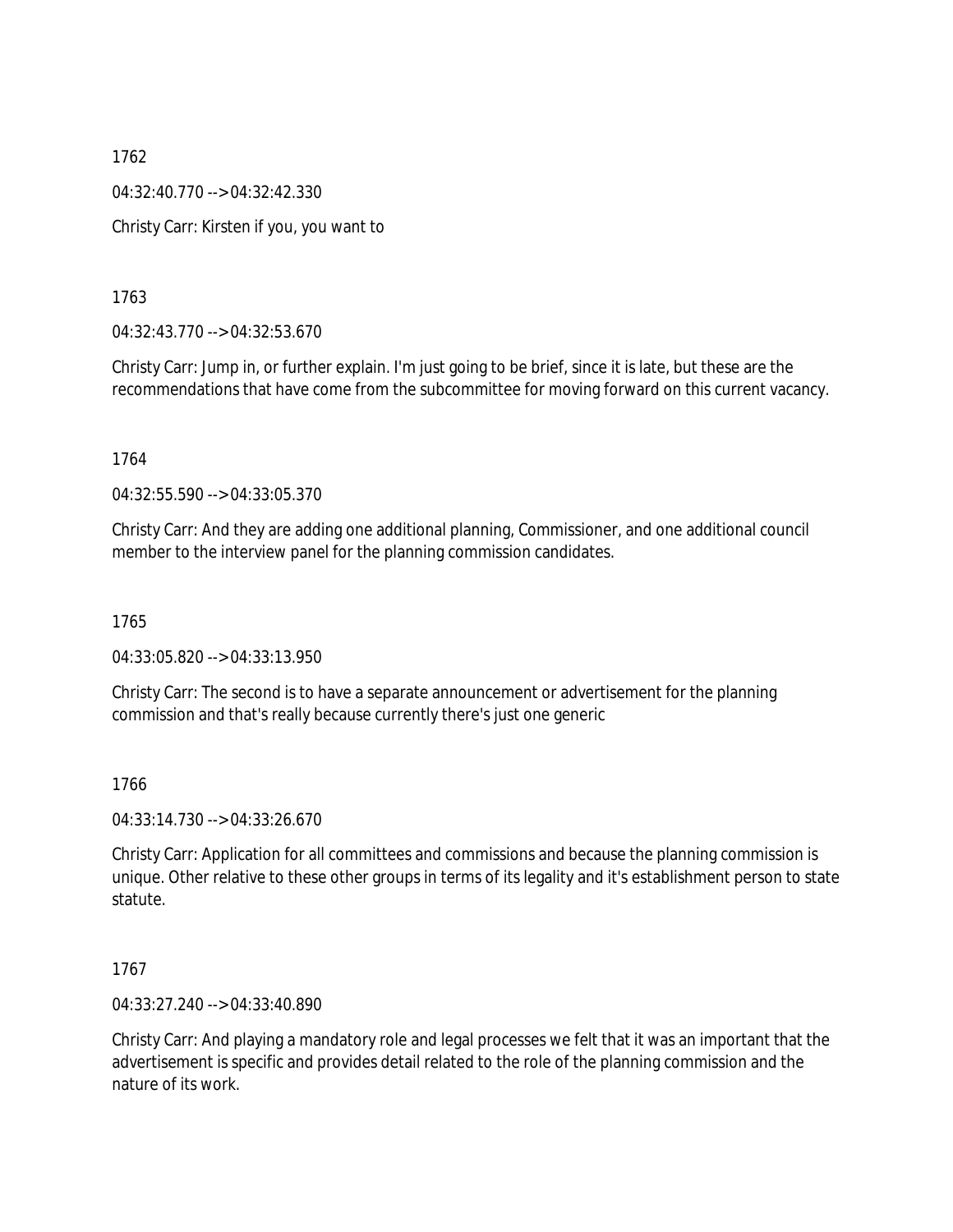04:33:42.090 --> 04:33:56.160

Christy Carr: The city's municipal code about the Planning Commission provides adequate language. We don't have to make up anything new. And that is what we recommend be included in a separate more detailed announcement for the planning commission vacancy.

1769

04:33:57.510 --> 04:34:05.670

Christy Carr: We also recommend that extending an invitation to the chair of the risk equity task force or their designee

# 1770

04:34:06.630 --> 04:34:21.240

Christy Carr: To were chosen by the DAP task force to participate in the personal interviews of the planning commission candidates. We also felt that we should schedule longer interviews 10 to 15 minutes back to back.

1771

04:34:22.890 --> 04:34:39.330

Christy Carr: It wasn't seem seem to inadequate and then also expanding the outreach or distribution of the announcement and advertisement outside of normal city channels and have some specific recommendations for that. So, that is how the subcommittee discussed moving forward.

1772

04:34:40.350 --> 04:34:46.770

Christy Carr: With that planning commission vacancy and our work today on other work plan items.

1773

04:34:49.710 --> 04:34:53.670

Leslie Schneider: Great, thank you very much. Councilmember into sorry have your hand up.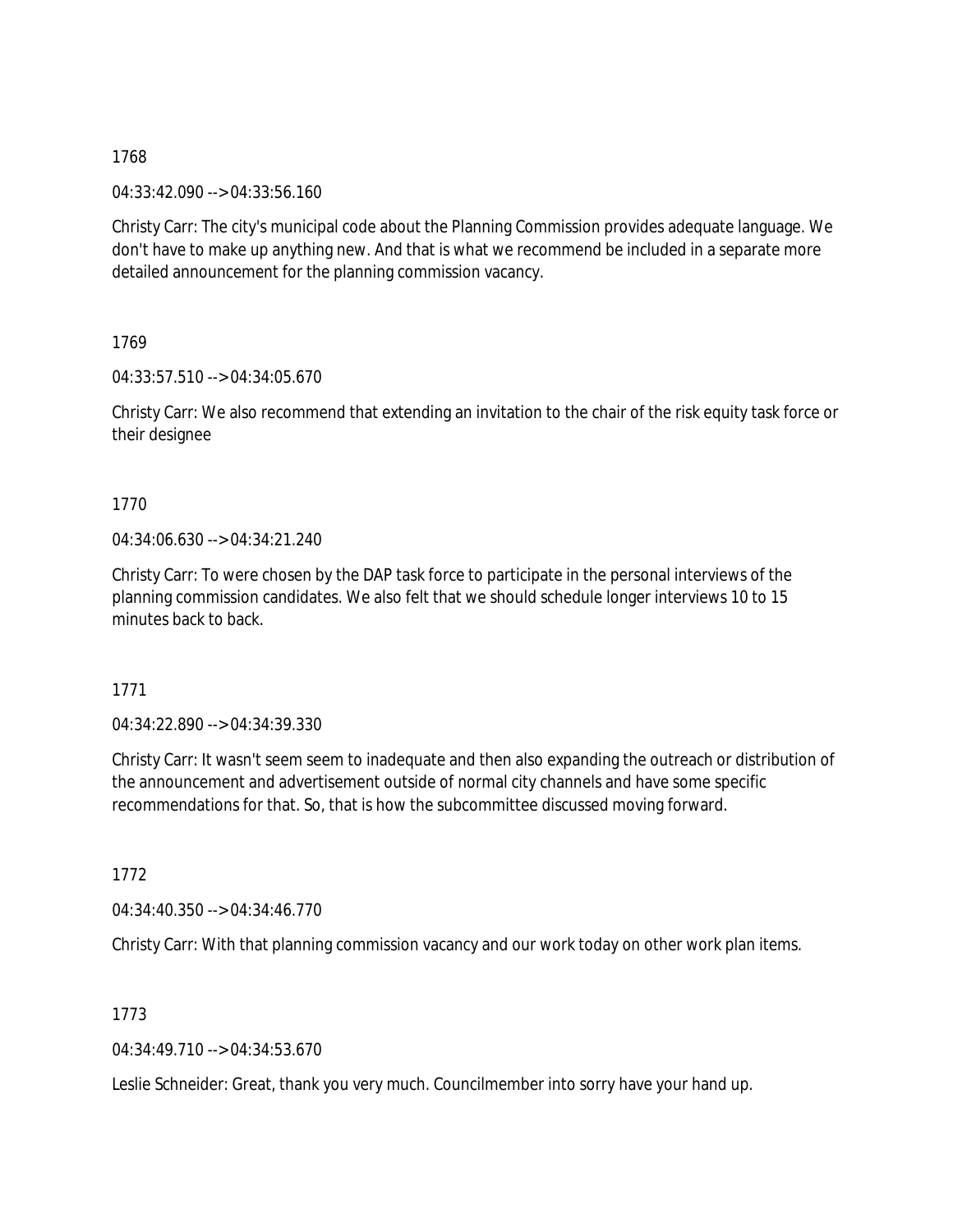04:34:57.660 --> 04:35:03.060

Rasham Nassar: Well, I was gonna provide an update on a separate committee report.

# 1775

04:35:05.370 --> 04:35:09.900

Rasham Nassar: Are you are council members current and habilis looking for feedback from the Council right now tonight.

1776

04:35:12.450 --> 04:35:15.120

Rasham Nassar: Are you looking for approval of your recommendation.

1777

04:35:15.690 --> 04:35:16.950

Kirsten Hytopoulos: You know, could I speak.

## 1778

04:35:18.930 --> 04:35:25.950

Kirsten Hytopoulos: Yeah, I mean I if we if we're willing to give more time to this since we we kind of dropped the ball and not adding it, which was our intention.

# 1779

04:35:26.280 --> 04:35:39.720

Kirsten Hytopoulos: We could add this to the next agenda and discuss give it more proper feed more proper discussion. I think we should. You've heard kind of the initial we have this right up we can distribute it and discuss it. Does that make sense. I'd rather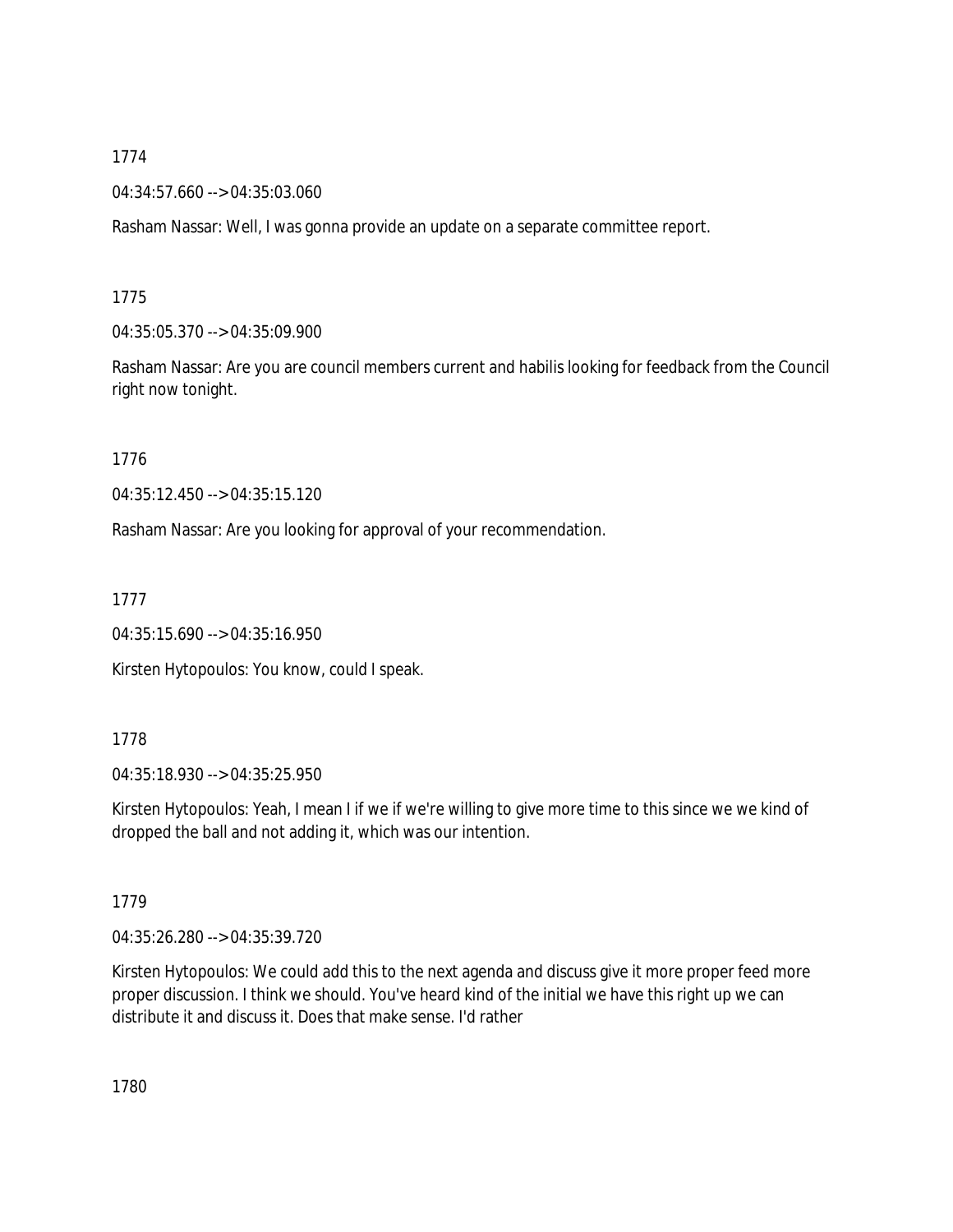04:35:40.290 --> 04:35:49.290

Rasham Nassar: I would prefer that approach, especially since one of your recommendations involves members of another committee, I think that they ought to have the benefit of weighing in their feedback.

1781

04:35:50.820 --> 04:36:05.700

Kirsten Hytopoulos: Right, absolutely, to be very clear. We tried to rate to we tried to to draft that again as a as a as a as an invitation to absolutely impose no obligation of any sort. So absolutely. We'd love to hear what they have to say about that. But we are no way

1782

04:36:06.840 --> 04:36:13.080

Kirsten Hytopoulos: Creating a role for them that they are not interested in taking. But yeah, so be great to get their feedback if they're interested in giving that in the interim

1783

04:36:13.650 --> 04:36:21.870

Kirsten Hytopoulos: And I'd love to flesh it out more to she took a very high level approach, since we're late at night. So let's send out what we've written up and let's discuss it. If the Council's open to that.

1784

04:36:23.610 --> 04:36:30.030

Leslie Schneider: Okay so city manager. We just need to make sure that that goes on the, the next agenda set right

1785

04:36:30.870 --> 04:36:35.910

Morgan Smith: Would you like it on the fourth, which is a study session or would you like it on the 11th, or what would you prefer.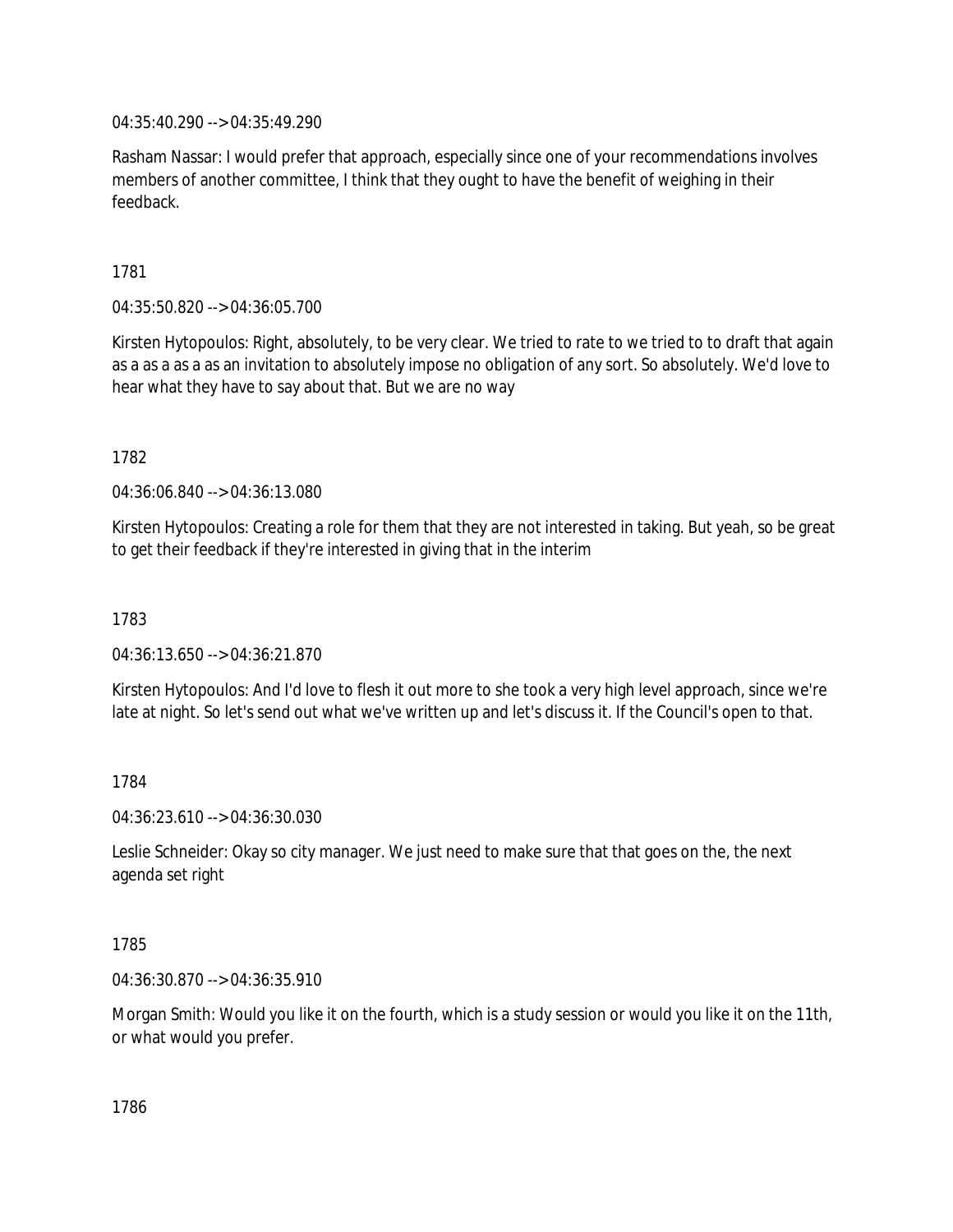04:36:36.780 --> 04:36:37.020

I think

1787

04:36:38.250 --> 04:36:40.290

Leslie Schneider: This would work, is that all right.

1788

04:36:40.980 --> 04:36:48.930

Rasham Nassar: Well, can I just add that the race equity Task Force meets on August six, and they will be coming to the Council again on the 11th.

1789

04:36:51.750 --> 04:37:08.400

Kirsten Hytopoulos: Well, we're not going to make a final decision right so this would be for us as a Council decide do you like this and if they want to weigh in on whether they're interested in or not, again, this was to extend an invitation to. I mean, so this is not

1790

04:37:10.020 --> 04:37:19.800

Leslie Schneider: So in other words, we can vote on extending an invitation. And then the race every task force would have the option now and in the future to decline is that

1791

04:37:20.910 --> 04:37:21.360

Rasham Nassar: Like

1792

04:37:21.900 --> 04:37:30.540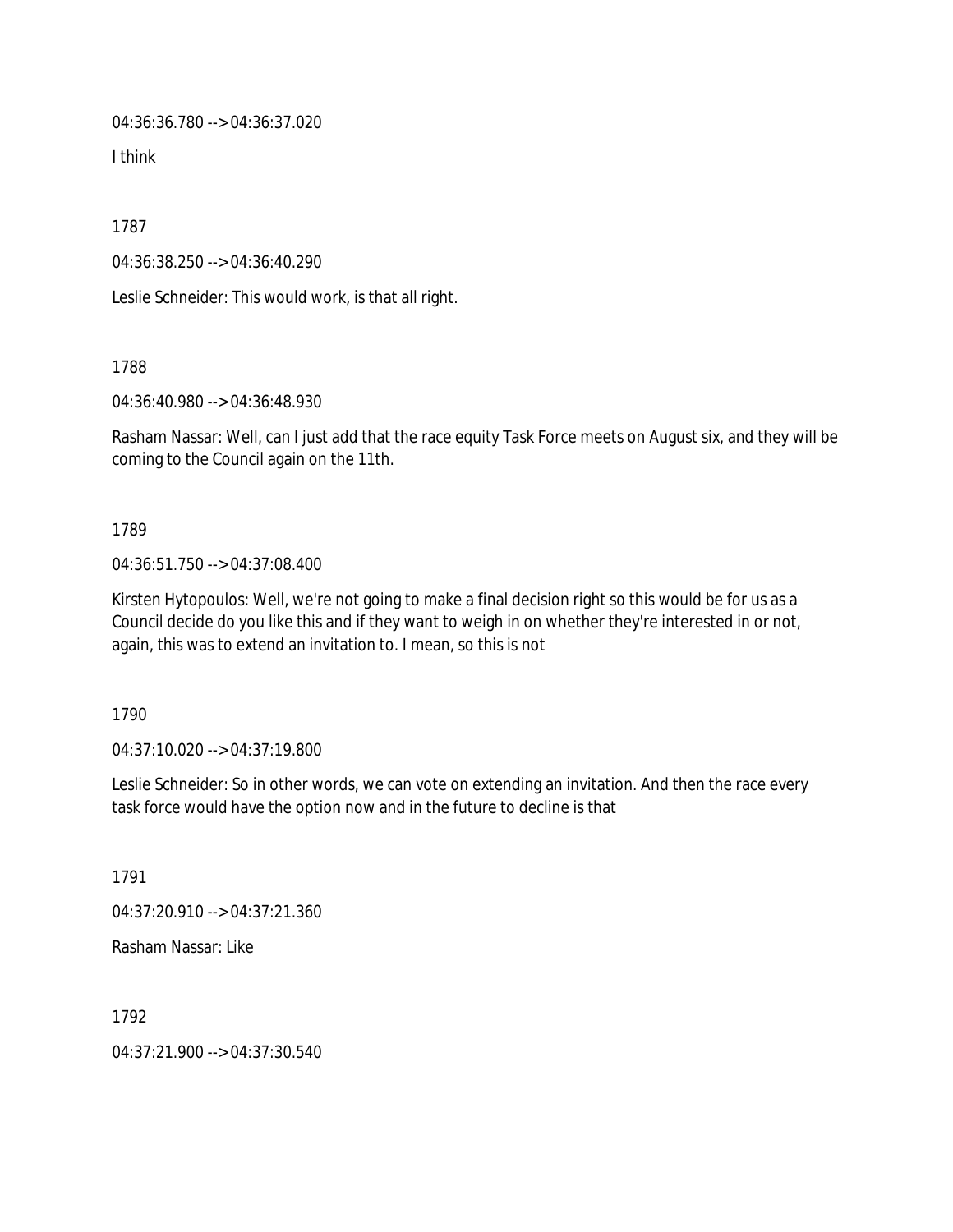Rasham Nassar: I just don't think that's fair at all because, number one, the race equity Task Force has not received the benefit of knowing what the planning commission is or does

1793

04:37:31.110 --> 04:37:36.540

Rasham Nassar: So they'd have to be brought up to speed on that. And number two, one of the concerns that they've raised and repeatedly raised

1794

04:37:36.870 --> 04:37:51.180

Rasham Nassar: Is that it's unfair for the Council to just assume that by virtue of their participation in the process they are they somehow, are they satisfy the requisite that the Council seeking to apply some sort of an equity lens.

1795

04:37:51.450 --> 04:37:51.780

Kirsten Hytopoulos: Well, that's

1796

04:37:52.950 --> 04:37:57.450

Kirsten Hytopoulos: Exactly. Our point we don't we don't purport to believe that they do. I mean, that's

1797

04:37:58.110 --> 04:38:16.590

Rasham Nassar: It. I'm sorry I had the floor. Okay. And so it makes sense from from be in all fairness to either have that discussion scheduled on the 11th so that they can receive the benefit of witnessing the Council's discussion or to have it well would have to be on the 11th.

1798

04:38:18.210 --> 04:38:26.280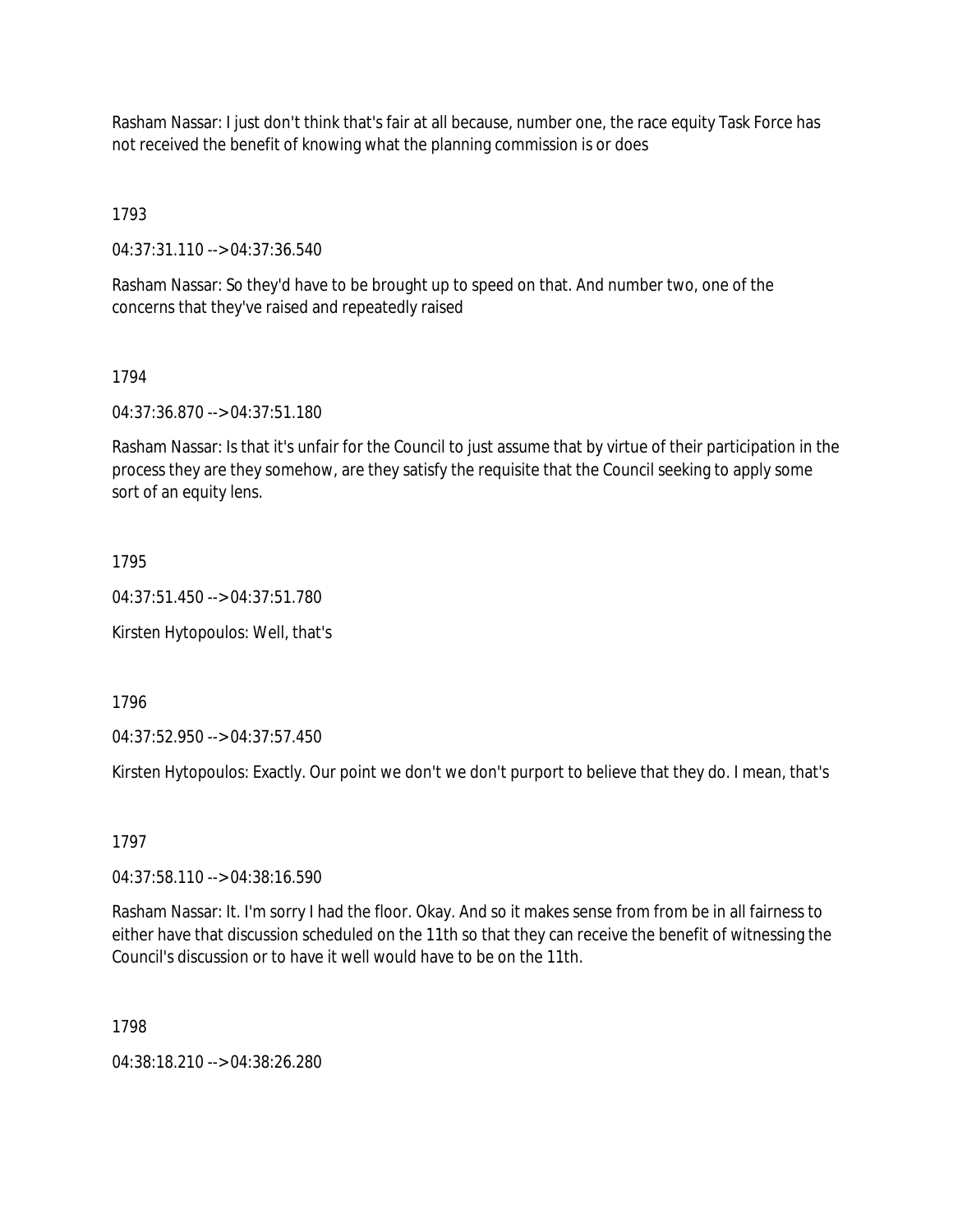Rasham Nassar: Or to forward them your written proposal so that they can discuss it as a committee at their committee meeting on the sixth, which I think I would

1799

04:38:26.850 --> 04:38:36.030

Rasham Nassar: Prefer and I think they would prefer so that they were prepared to issue. Wait way their comments and feedback on the item at the meeting on the 11th.

1800

04:38:37.440 --> 04:38:38.160

That would be fun.

1801

04:38:41.760 --> 04:38:47.430

Leslie Schneider: Okay, so we're looking at adding it to the agenda on the 11th right

1802

04:38:48.480 --> 04:38:56.970

Morgan Smith: Um. Can I just clarify. So in a sense, we're just so everyone's on the same page. We're planning to do both things to develop

1803

04:38:59.100 --> 04:39:10.110

Morgan Smith: A written document that captures the actual suggestions and plan to have a council discussion on the 11th or you also providing that to the risk type of every task force now.

1804

04:39:10.380 --> 04:39:22.260

Kirsten Hytopoulos: We already have a written document that captures the suggestions, so we can we can forward that draft to the race equity Task Force and they can they can give us feedback on it and we can then discuss it on the 11th.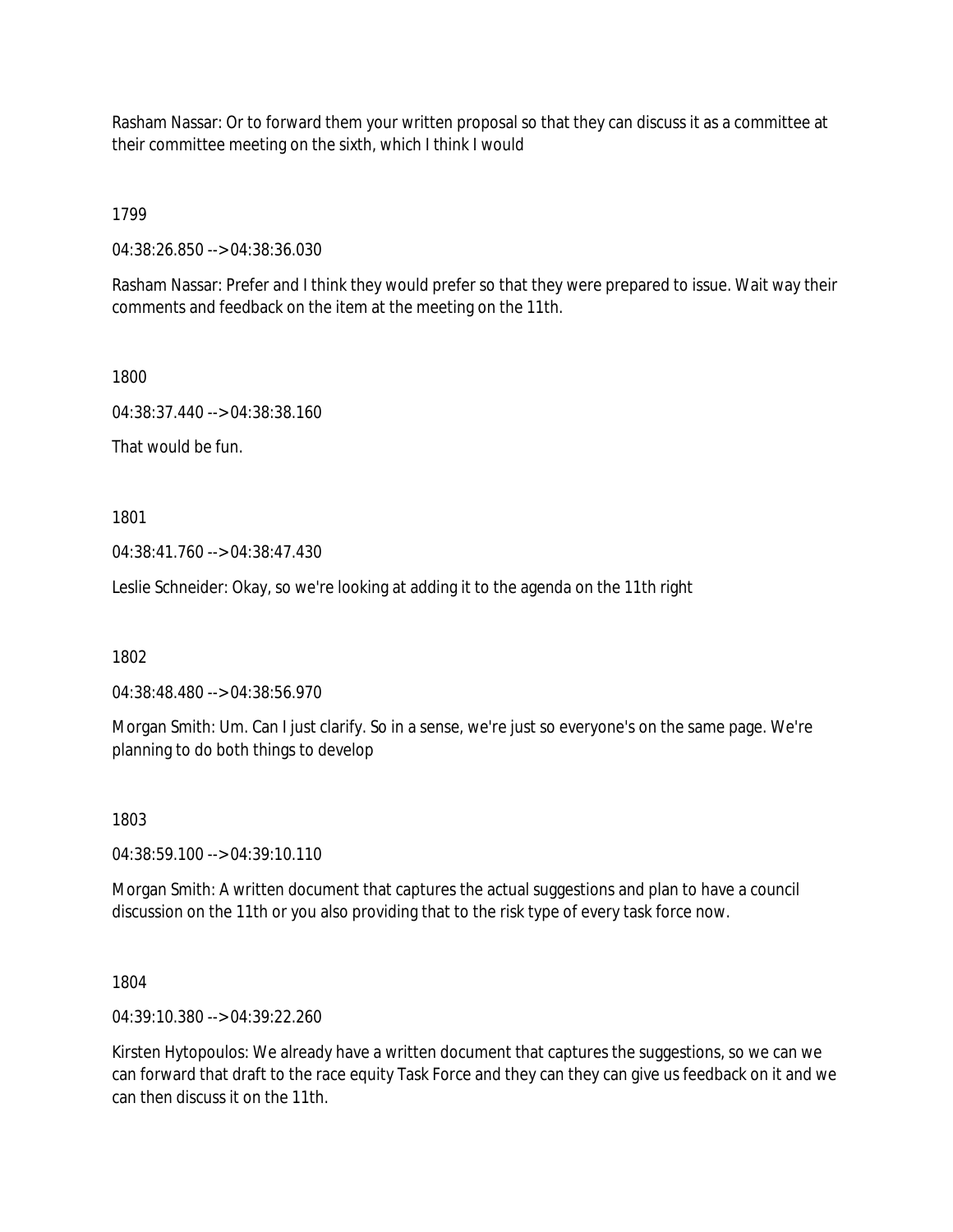1805 04:39:23.310 --> 04:39:23.550 Morgan Smith: Okay.

1806

04:39:24.240 --> 04:39:25.140

Leslie Schneider: So for instance, if

1807

04:39:28.230 --> 04:39:28.860

Leslie Schneider: The if

1808

04:39:30.180 --> 04:39:30.660

Leslie Schneider: They would

1809

04:39:33.960 --> 04:39:49.530

Leslie Schneider: I think what you're saying, then, is that if the race equity Task Force meets ahead of that August 11 meeting. And if they say no, no, no, we don't want to that. That's not for us, then we would be not discussing that on the 11th, we would just be deleting that from the proposal.

1810

04:39:49.770 --> 04:39:51.180

Leslie Schneider: Right, okay.

1811

04:39:51.570 --> 04:40:02.250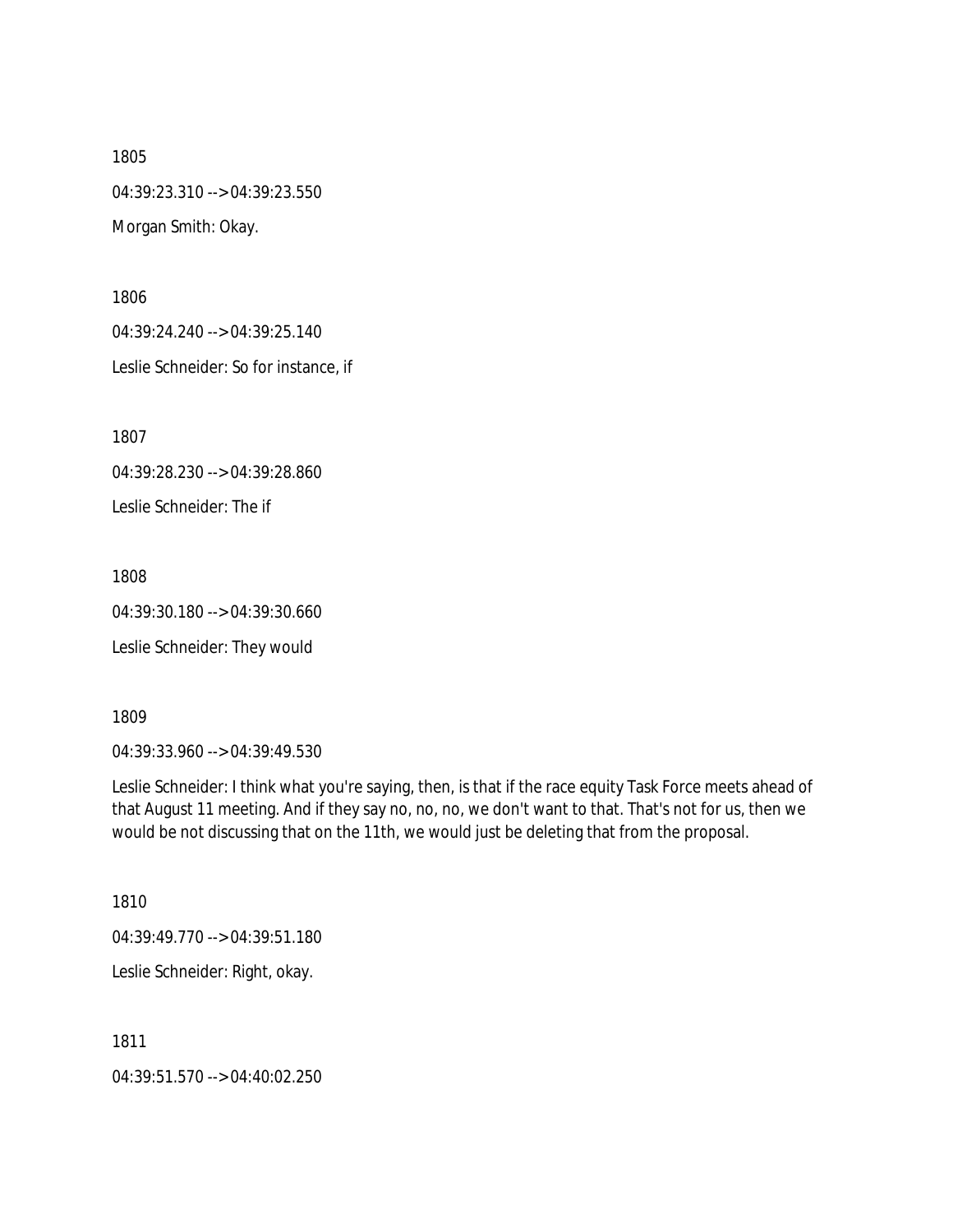Kirsten Hytopoulos: To be very clear. That's why it was written as to invite them at their discretion to be involved if they felt there was any value in being involved because we absolutely felt that

1812

04:40:02.550 --> 04:40:07.230

Kirsten Hytopoulos: If they didn't feel there was value and be involved. We were not going to presuppose that there would be valuable.

1813

04:40:07.770 --> 04:40:11.580

Leslie Schneider: Okay and see manager, since I jumped on

1814

04:40:12.060 --> 04:40:23.610

Morgan Smith: SIMPLE REQUEST. When you have that document ready. I know it's understands in draft form, but it would be helpful if you could share it with me. So it says, there'll be some administrative stuff. I want us to be prepared to know what may or may not change.

1815

04:40:26.340 --> 04:40:27.420

Leslie Schneider: Okay, so

1816

04:40:28.830 --> 04:40:35.070

Leslie Schneider: COUNCILMEMBER car is also has her hand up and now I'll come back to you. Customer nisar

1817

 $04.40.36$  450 -->  $04.40.36$  990

Christy Carr: Thanks.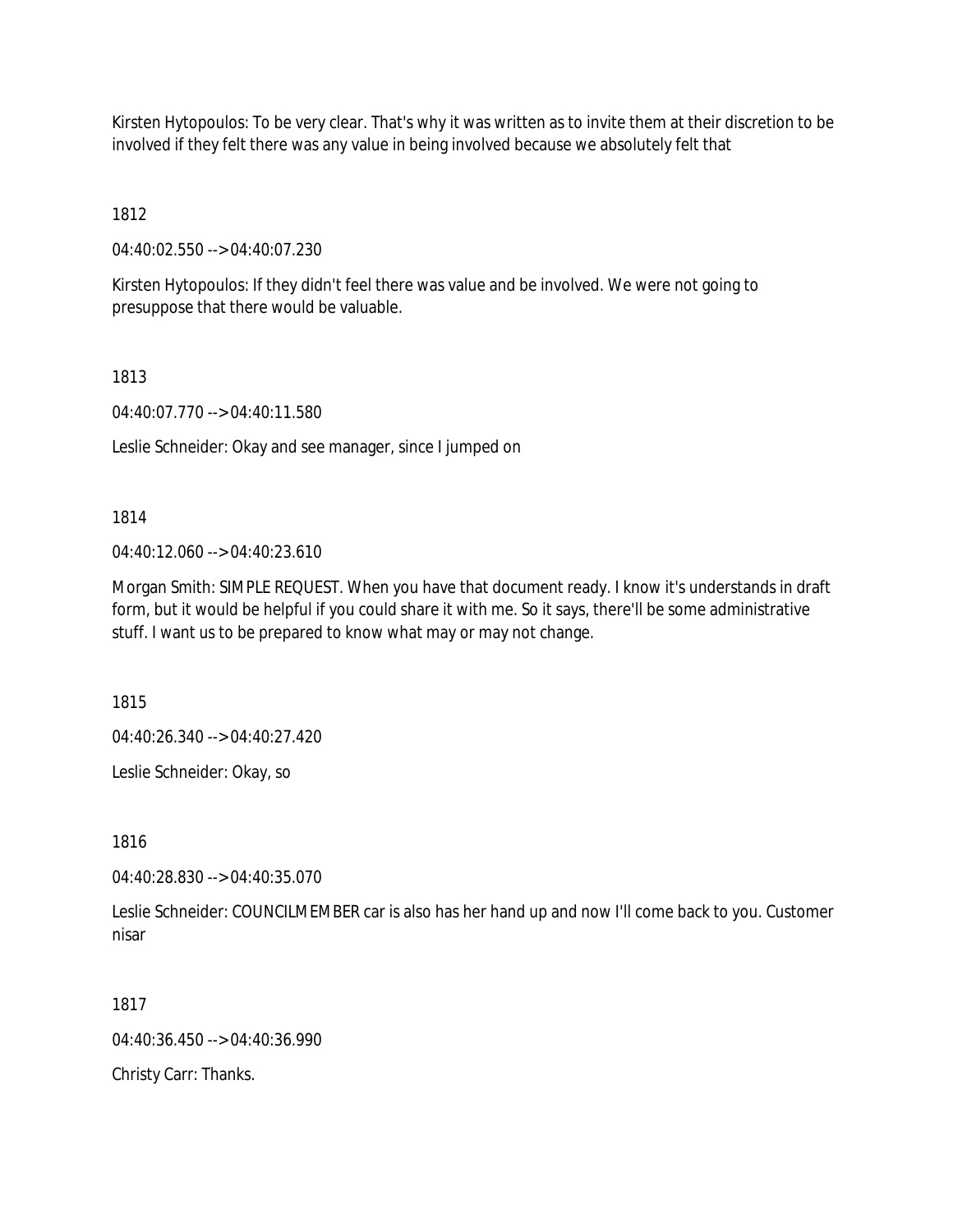04:40:38.100 --> 04:40:48.570

Christy Carr: Mayor I all of the recommendations had a few sentences, at least, about the thinking that went behind them. So I probably should have shared that for all them in equal measure.

1819

04:40:49.470 --> 04:40:59.010

Christy Carr: But I will provide that draft to the city manager and then also to council member in a SARS point, kind of in terms of timing. If the race equity task force.

1820

04:40:59.940 --> 04:41:16.410

Christy Carr: Meets on the six. I think what I heard her say was that they don't currently potentially understand the role or responsibilities of the planning commission. So I'm wondering if somebody either from the planning commission or potentially the city council Planning Commission liaison.

1821

04:41:18.690 --> 04:41:31.830

Christy Carr: May ask to be invited to that meeting to provide any background that may be helpful to their discussion in considering their potential future role or if that's a conversation. They want to have on their own.

1822

04:41:34.950 --> 04:41:36.510

Leslie Schneider: Counselor and so yeah

1823

04:41:36.600 --> 04:41:43.800

Rasham Nassar: Okay, so I I want to try and clear and clarify. I think what I see as being the issue.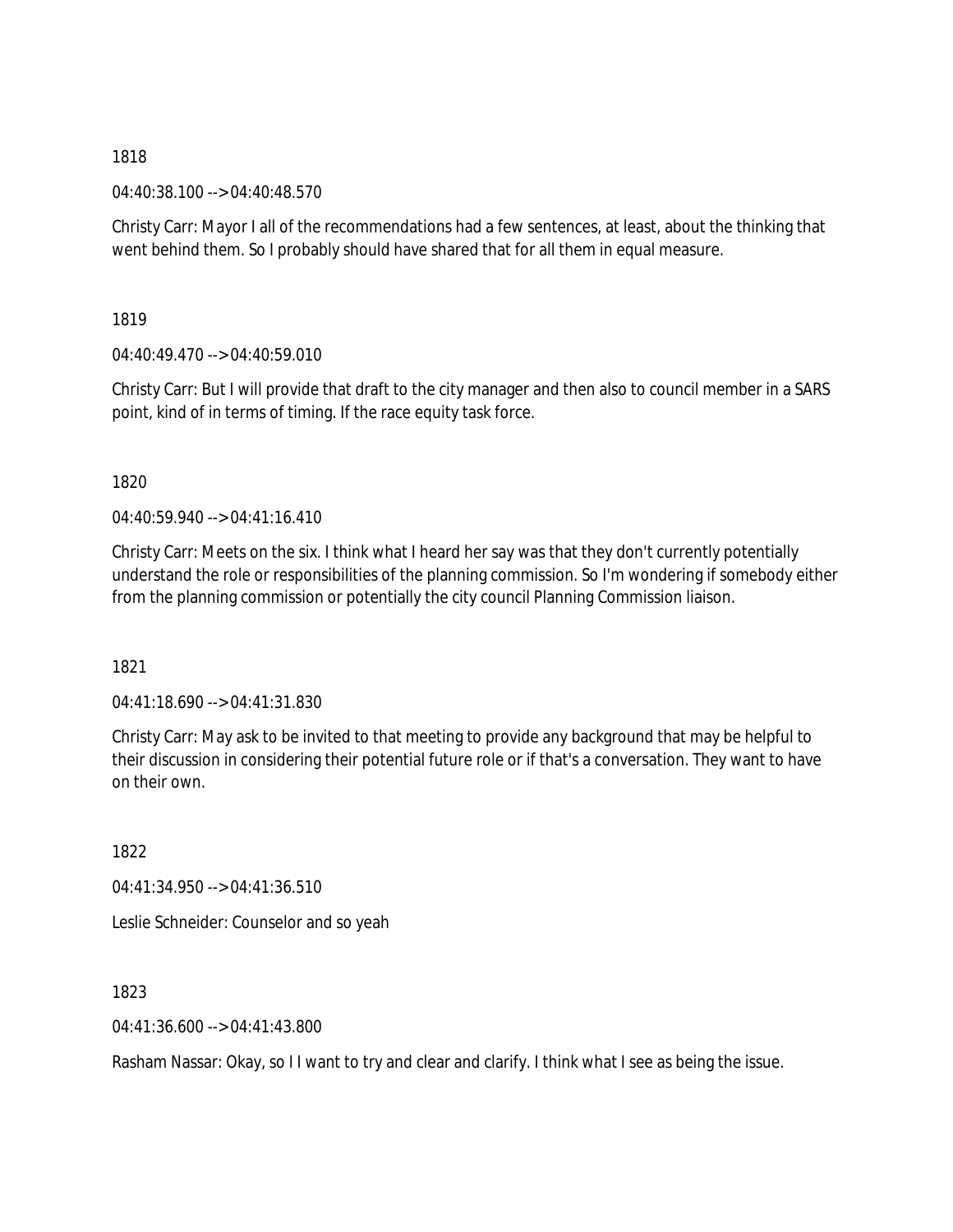04:41:44.850 --> 04:41:47.040

Rasham Nassar: And doing it as respectfully as possible.

1825

04:41:51.060 --> 04:42:00.720

Rasham Nassar: As force has identified and what the Council has identified is that in order to kind of approach the problem of plying

1826

04:42:01.230 --> 04:42:08.220

Rasham Nassar: An equity lens to our committee members selection process. We all have to receive the benefit of racial sensitivity training.

#### 1827

04:42:08.700 --> 04:42:22.230

Rasham Nassar: And systemic and institutionalized racism training on equity, including members of the race equity task force to suggest that simply by having a person of color in the room satisfies the element of equity.

## 1828

04:42:22.770 --> 04:42:38.190

Rasham Nassar: Is offensive to members of the race equity Task Force and offensive to people of color in the community. They've said that they've said that at the race equity Task Force meeting and some of them have made that statement in public comment to this council. So I'm just a little

1829

04:42:39.210 --> 04:42:43.320

Rasham Nassar: Frustrated that that point doesn't seem to be getting across um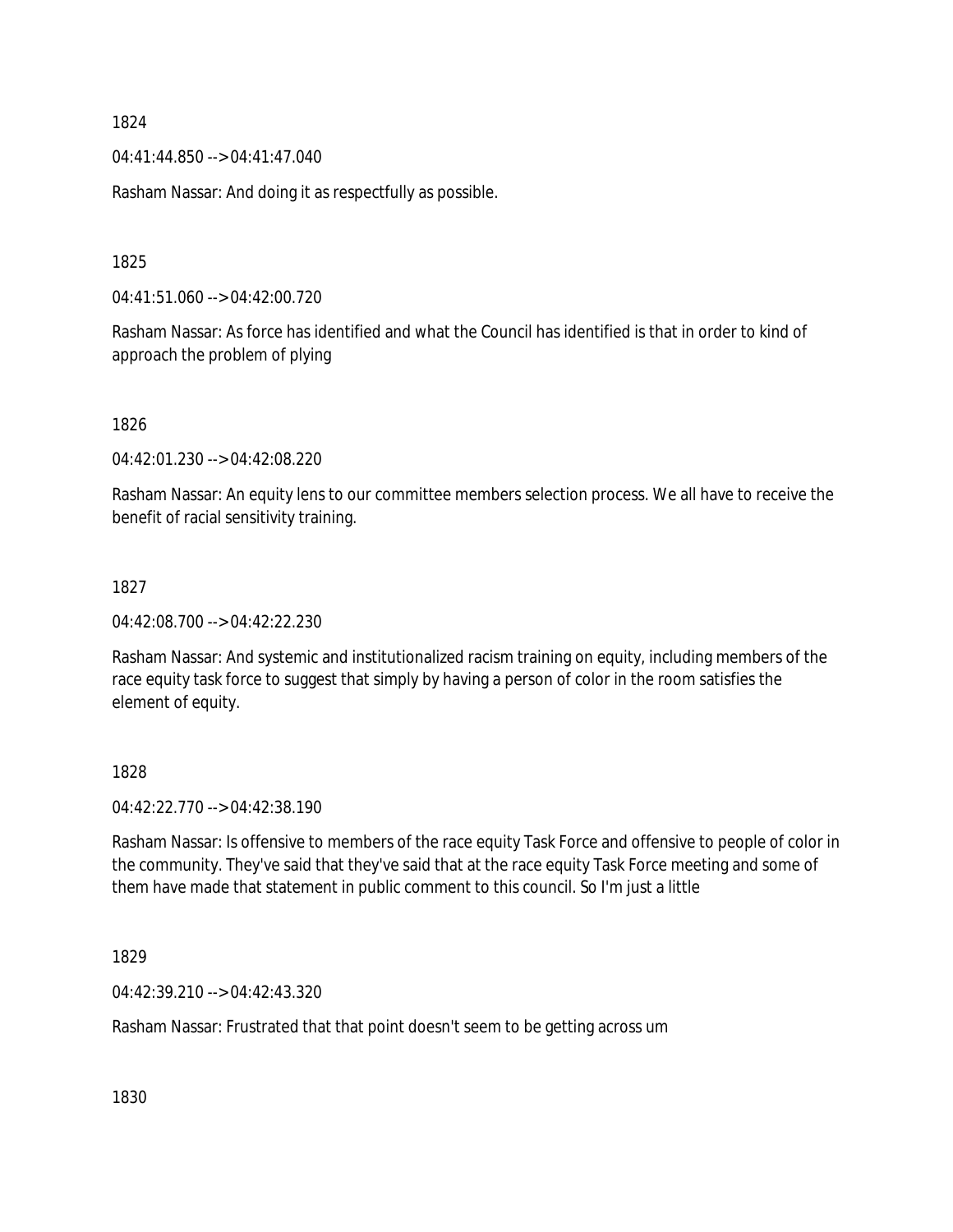04:42:47.130 --> 04:42:57.630

Rasham Nassar: I think the best path forward is to forward your proposal to the race equity Task Force members and have them discuss it. Now, whether or not

1831

04:42:58.410 --> 04:43:06.630

Rasham Nassar: Getting them up to speed on what the planning commission is and all the background and process that relates to the work of the planning commission is appropriate to download upon them.

1832

04:43:07.080 --> 04:43:21.630

Rasham Nassar: at their meeting on the six I'm inclined to think not that that is also inappropriate to assume that race equity Task Force members can arrive at the same level of knowledge and understanding of planning commission process.

1833

04:43:22.830 --> 04:43:32.550

Rasham Nassar: In a single meeting and not to make an informed decision on the 11th what they've asked for is a commitment from the Council to proceed with the trainings and workshops

## 1834

04:43:32.910 --> 04:43:43.080

Rasham Nassar: That we are currently now scheduled or working towards scheduling, with the help of the city manager through Gare they add their last meeting they discussed the fact that

1835

04:43:44.310 --> 04:43:51.840

Rasham Nassar: Applying an equity lens to as as we so freely say it on the Council is not as simple as just having a person of color in the room.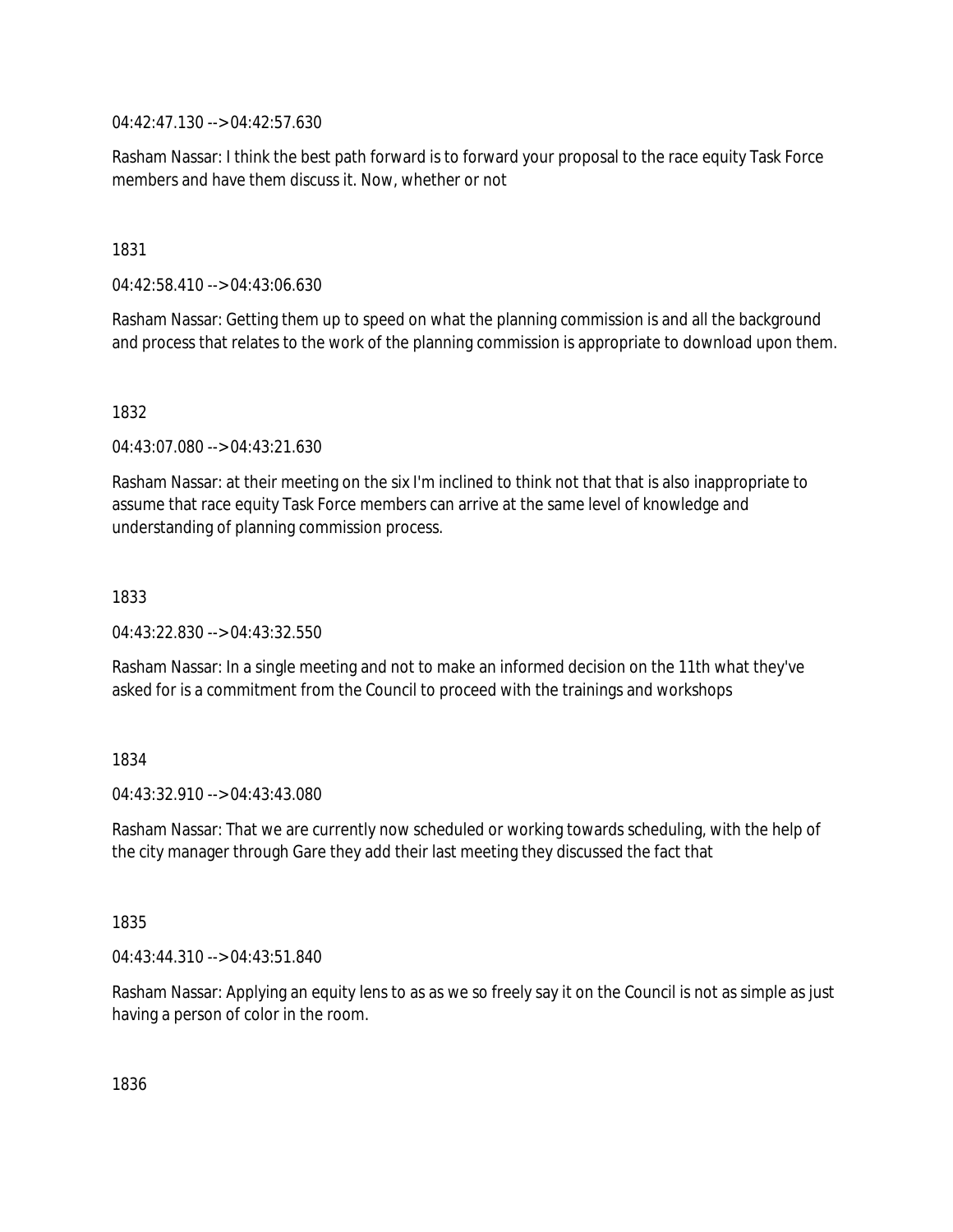04:43:52.140 --> 04:43:58.710

Rasham Nassar: We need to develop a lens. First, the task force is not in a position to develop that without the assistance of a qualified professional

1837

04:43:59.190 --> 04:44:04.800

Rasham Nassar: That was their request. They said so much when they came before the Council on July 7 and that's what they're working towards

1838

04:44:05.190 --> 04:44:16.530

Rasham Nassar: So that's where, that's where that piece of this will begin. They also recognize that they are going to miss the boat on being likely on being involved in the committee member selection processes or I should say, having an equity lens.

1839

04:44:16.860 --> 04:44:23.940

Rasham Nassar: Applied to this round of committee members selection processes. But my understanding of the outcome of their last meeting was that they were

1840

 $04.44.24.870 -> 04.44.30.630$ 

Rasham Nassar: That was okay because they would rather approach this from the appropriate

1841

04:44:31.560 --> 04:44:42.000

Rasham Nassar: Perspective and have the benefit of receiving professional training first before they just work something together and said, here's an equity lens council does this make you happy.

1842

04:44:42.570 --> 04:44:55.110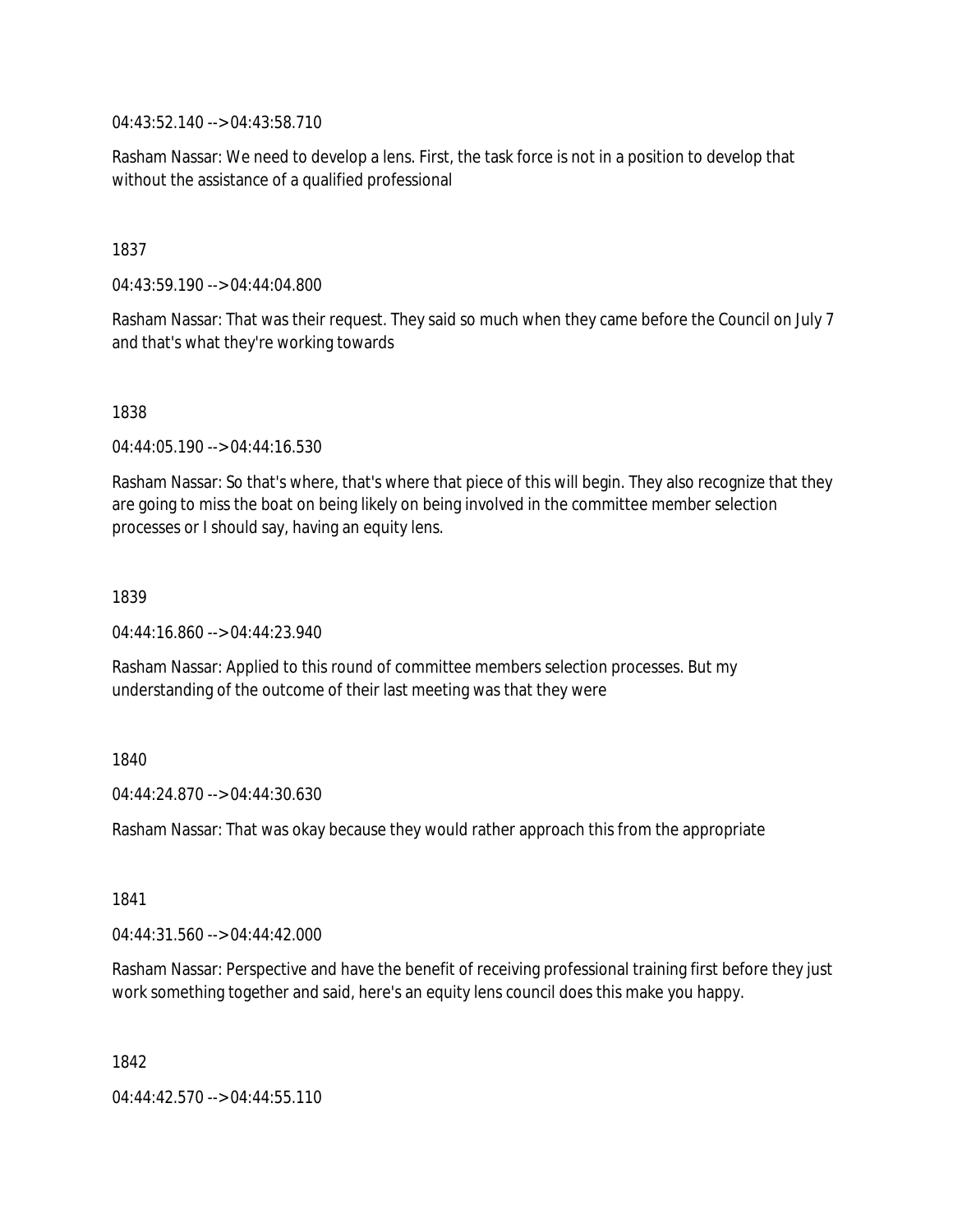Rasham Nassar: And it just doesn't work that way. It's going to take months of training commitment from council members to deep dive with the raise equity Task Force members to have difficult and complicated discussions and we're on that path.

1843

04:44:55.650 --> 04:45:02.220

Rasham Nassar: But we're not going to get there by the 11th and still I don't speak for the task force the task force speaks for themselves.

## 1844

04:45:02.610 --> 04:45:11.100

Rasham Nassar: So I would, at this point in time just request that those council members please submit your proposal to the task force, let them talk about it.

## 1845

04:45:11.790 --> 04:45:20.580

Rasham Nassar: See how they feel, they'll come up with their recommendation or propose thoughts on that subject, and they can deliver that themselves to the Council, when they're with us on the

1846

04:45:22.950 --> 04:45:24.180

Leslie Schneider: Council my pride topless.

1847

04:45:26.580 --> 04:45:27.900

Kirsten Hytopoulos: I couldn't agree with you more.

1848

04:45:29.130 --> 04:45:36.510

Kirsten Hytopoulos: This include. To me, the inclusion of this is an attempt to to accomplish what I'm hearing from this Council.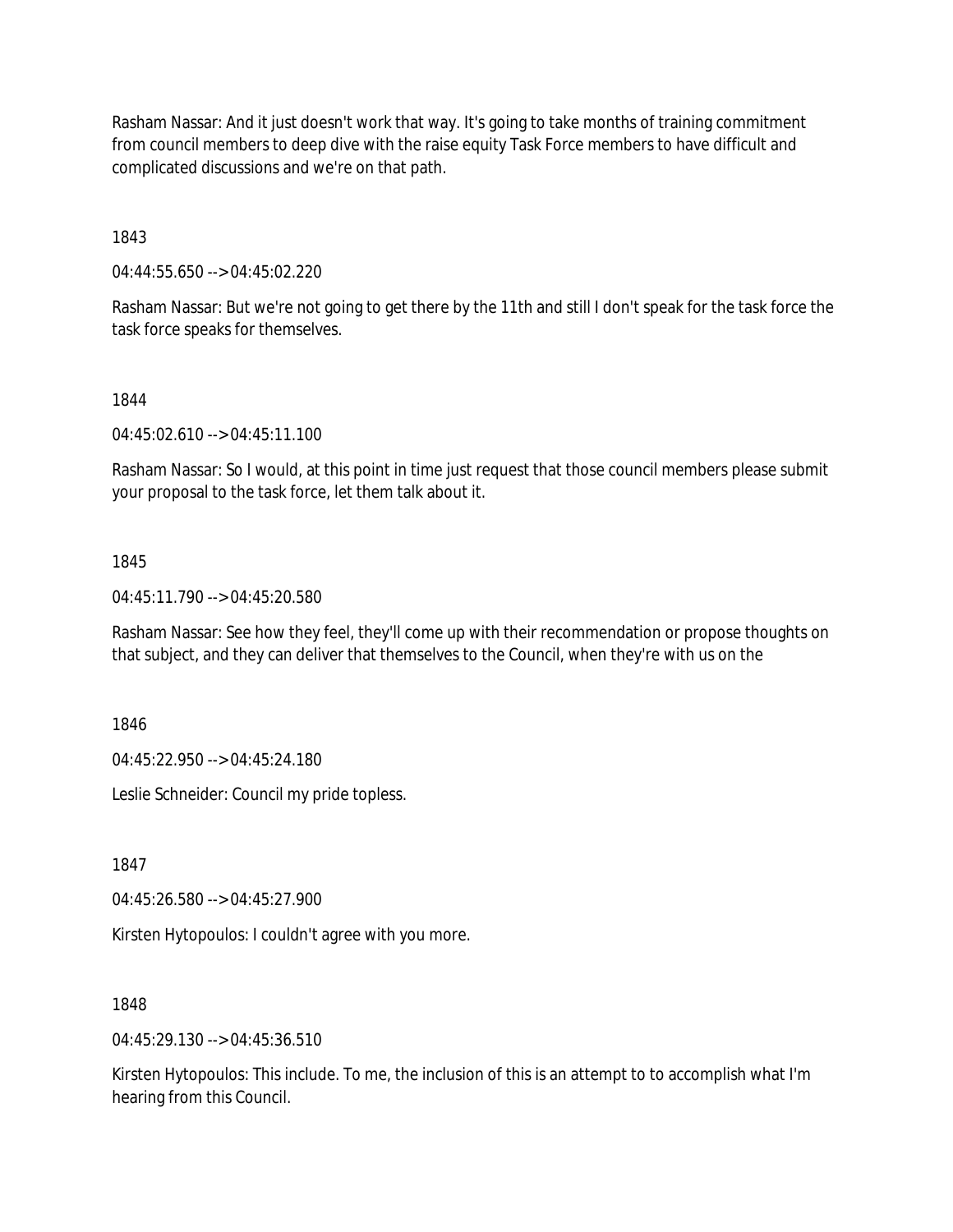04:45:37.110 --> 04:45:49.770

Kirsten Hytopoulos: And attempt to to try to, uh, to to in the interim, apply a racial equity lens. When we have no idea how to do that in the absence of training.

1850

04:45:50.280 --> 04:46:04.050

Kirsten Hytopoulos: So I would happily exercise that piece, while we wait to actually receive training. So I would you know i mean i'm happy to go back this up committee and say this is a, in a, in a, you know,

1851

04:46:04.590 --> 04:46:18.360

Kirsten Hytopoulos: A flawed accommodation that doesn't work. So rather than get into further difficulties and awkward situations with a race equity task force. So, believe me, it's, I don't think it. I don't think it makes any sense either

1852

04:46:21.180 --> 04:46:34.350

Rasham Nassar: Well, again, I don't I'm I'm submitting these as my comments and my understanding of the race equity Task Force position on the recent Council discussions related to the planning commission right

1853

04:46:34.950 --> 04:46:42.390

Rasham Nassar: Um but i'm not i'm not attempting to speak for them. So I would still encourage you to submit the proposal, as you've drafted it

1854

04:46:42.900 --> 04:46:52.410

Rasham Nassar: either one or both of you are all of the committee members thought it was a good idea. It's made it itself into a document that exists. So let's send it let's let them have the dialogue.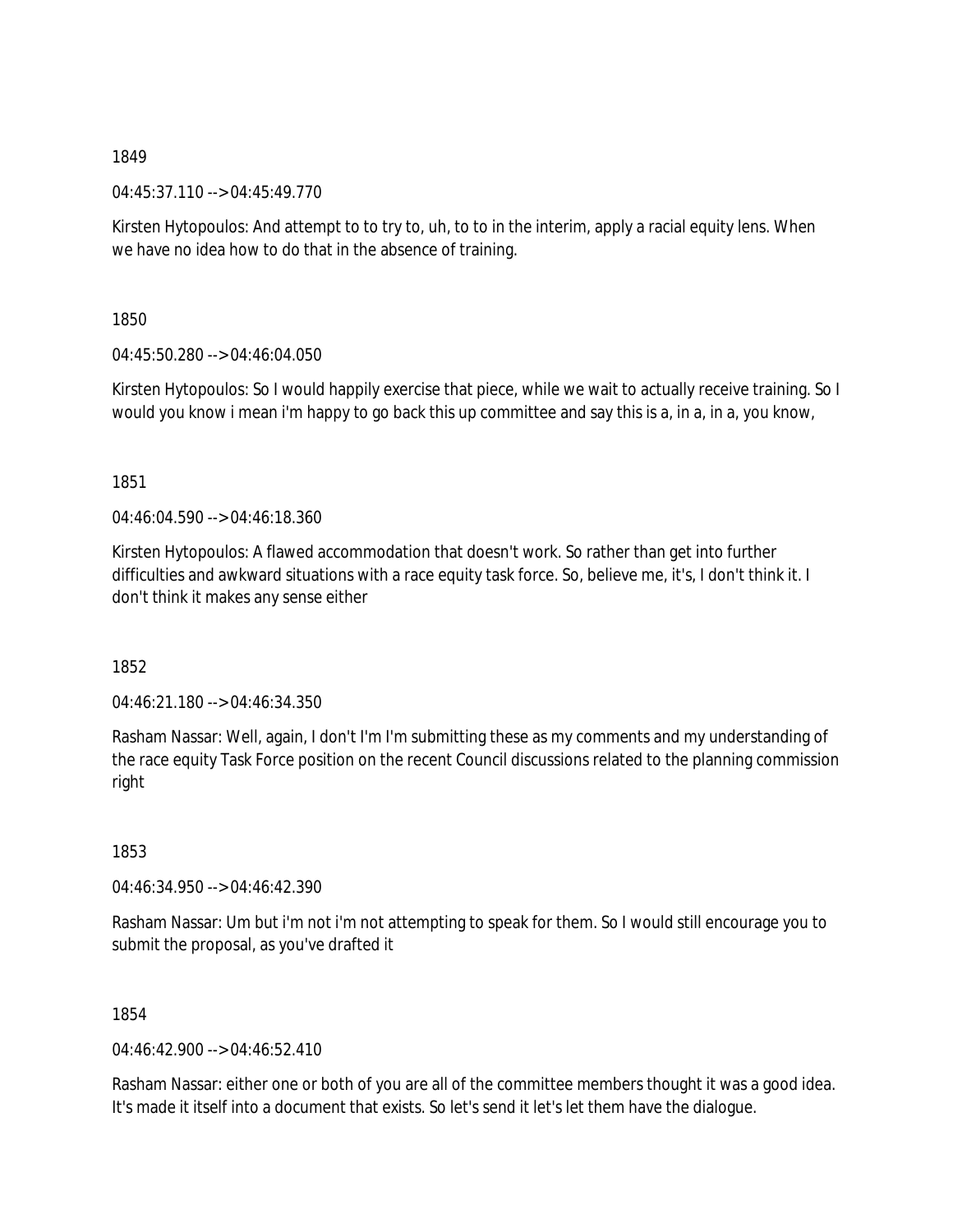04:46:53.280 --> 04:47:02.070

Rasham Nassar: We might not like what they say, that's okay. That's part of the nature of the work that we're doing around systemic racism. So let's not just pull back.

1856

 $04:47:02.460 \rightarrow 04:47:10.920$ 

Rasham Nassar: So quickly in a reactionary manner. Let's just send it to them and see what they say and then they're going to be with us on the 11th and we'll hear

1857

 $04.47.11.280 -> 04.47.19.350$ 

Kirsten Hytopoulos: That's my view, and it is again it is actually written as as as a proposal to come and watch the process and potentially

1858

04:47:20.130 --> 04:47:27.930

Kirsten Hytopoulos: You know, see what what they think about process. But again, I don't. I certainly don't want to go as far as to presume that we're going to come in and talk about

1859

04:47:28.170 --> 04:47:36.120

Kirsten Hytopoulos: The planning commission. I certainly that that's starting to feel like where we were going before we're starting to add things to their agenda and that sort of thing.

1860

04:47:36.420 --> 04:47:49.200

Kirsten Hytopoulos: So yes, we, I guess we keep it where it is right now, which I feel we wrote it as an open door to if there's interest in being part of this process that's fine, but it's an open door is in no way looking to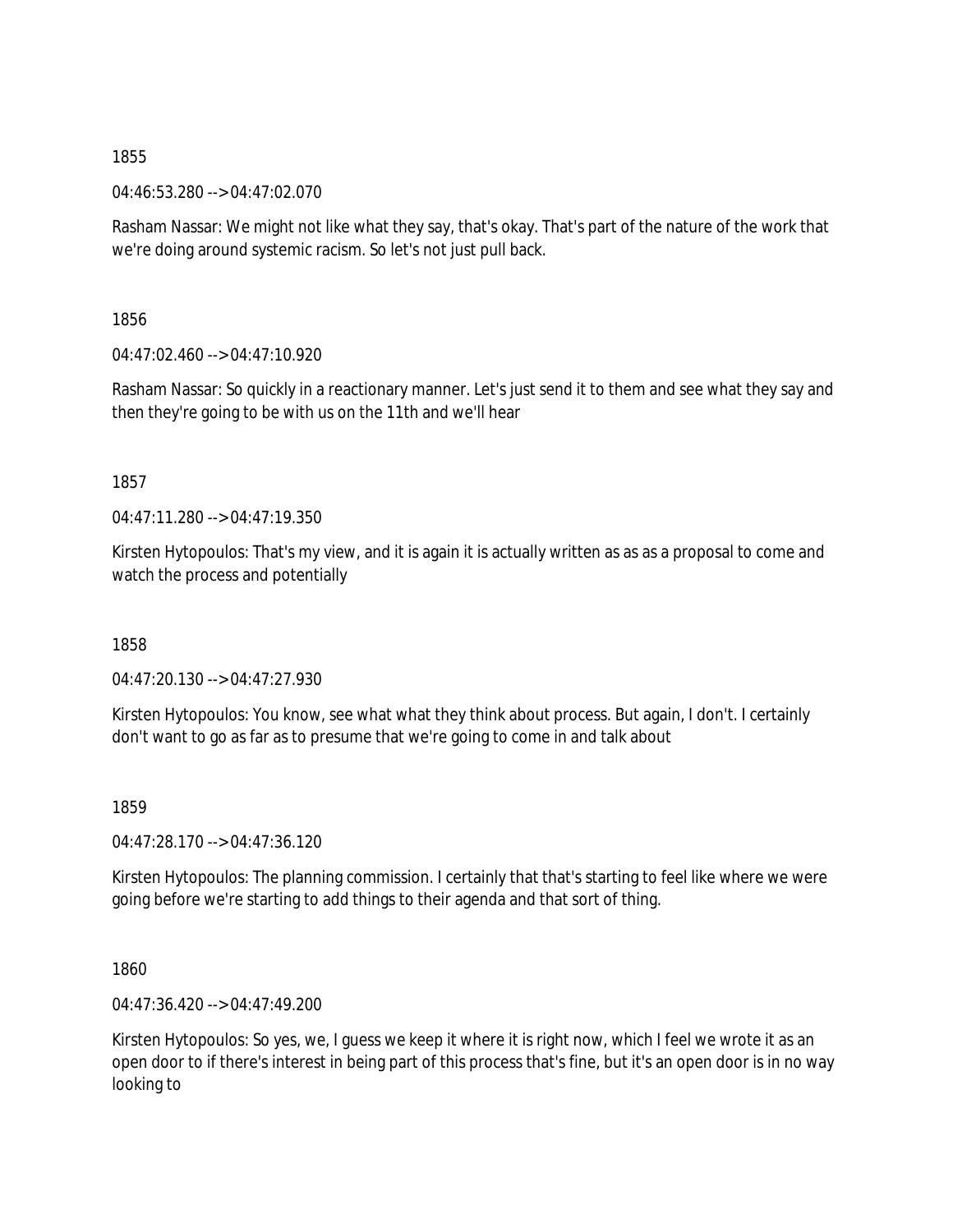04:47:50.430 --> 04:48:03.360

Kirsten Hytopoulos: For rubber stamp or for any way to make any sort of an assumption that we are creating an equity lens, which we are completely incapable of doing and which I fully acknowledge. Anyway, that's my thought.

1862

04:48:05.190 --> 04:48:08.460

Leslie Schneider: All right. Councilmember car. Did you want to add anything

1863

04:48:10.440 --> 04:48:25.890

Christy Carr: Yeah, I guess just real quickly. I think I agree with council members ours comments for sure. And then also just to try to x. We did not anticipate that that recommendation would in any way satisfy

1864

04:48:26.700 --> 04:48:37.470

Christy Carr: Any sort of equity goals or equity lens that wasn't the intent. It was seen as potentially an opportunity to introduce them to the committee.

1865

04:48:38.010 --> 04:48:54.060

Christy Carr: And Commission process that they may or may not choose to have a role in in the future, but it wasn't, it wasn't intended as anything other than that. So I'm happy to send it along and see what their comments are, but I think it was, it was

1866

04:48:55.410 --> 04:49:01.530

Christy Carr: Probably like COUNCILMEMBER head topless set up a flawed construct to start the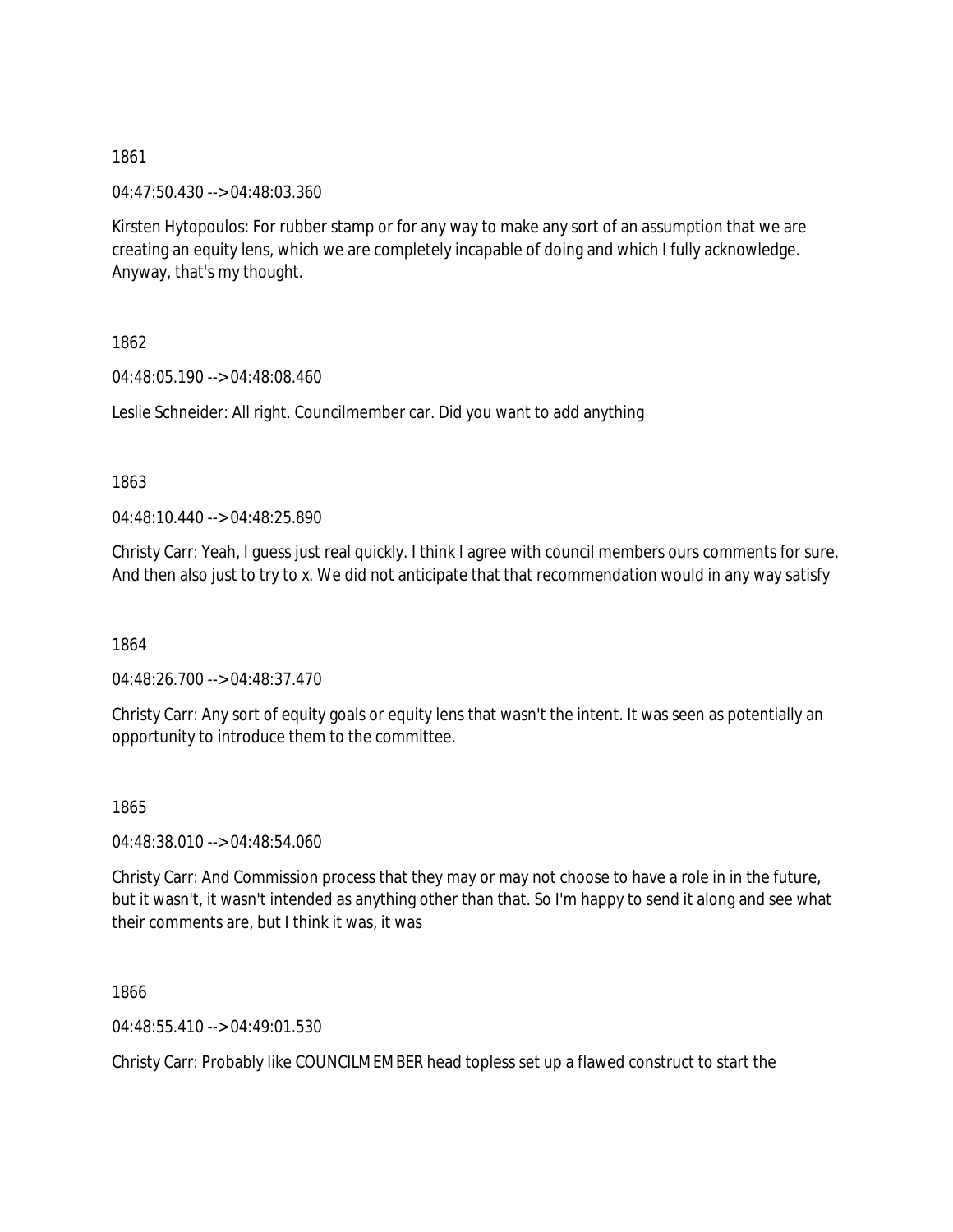1867 04:49:02.610 --> 04:49:05.460 Christy Carr: Start the process of engaging them as

1868

04:49:06.480 --> 04:49:07.170

Christy Carr: As they

1869

04:49:08.790 --> 04:49:11.340

Christy Carr: Start to be more engaged. So I'll leave it there.

#### 1870

04:49:13.170 --> 04:49:20.310

Leslie Schneider: Great, thank you. Alright, so on still on committee reports are there. Yes. Councilmember into sorry

## 1871

04:49:20.520 --> 04:49:33.960

Rasham Nassar: I JUST WANTED, AND I WAS HOPING THAT CITY MANAGER Smith could chime into and just share the good news about the city's recent interactions with gear and that they've been successful and we're moving towards the direction

1872

04:49:35.100 --> 04:49:40.140

Rasham Nassar: The city has joined become a member of care in my

1873

04:49:40.830 --> 04:49:50.790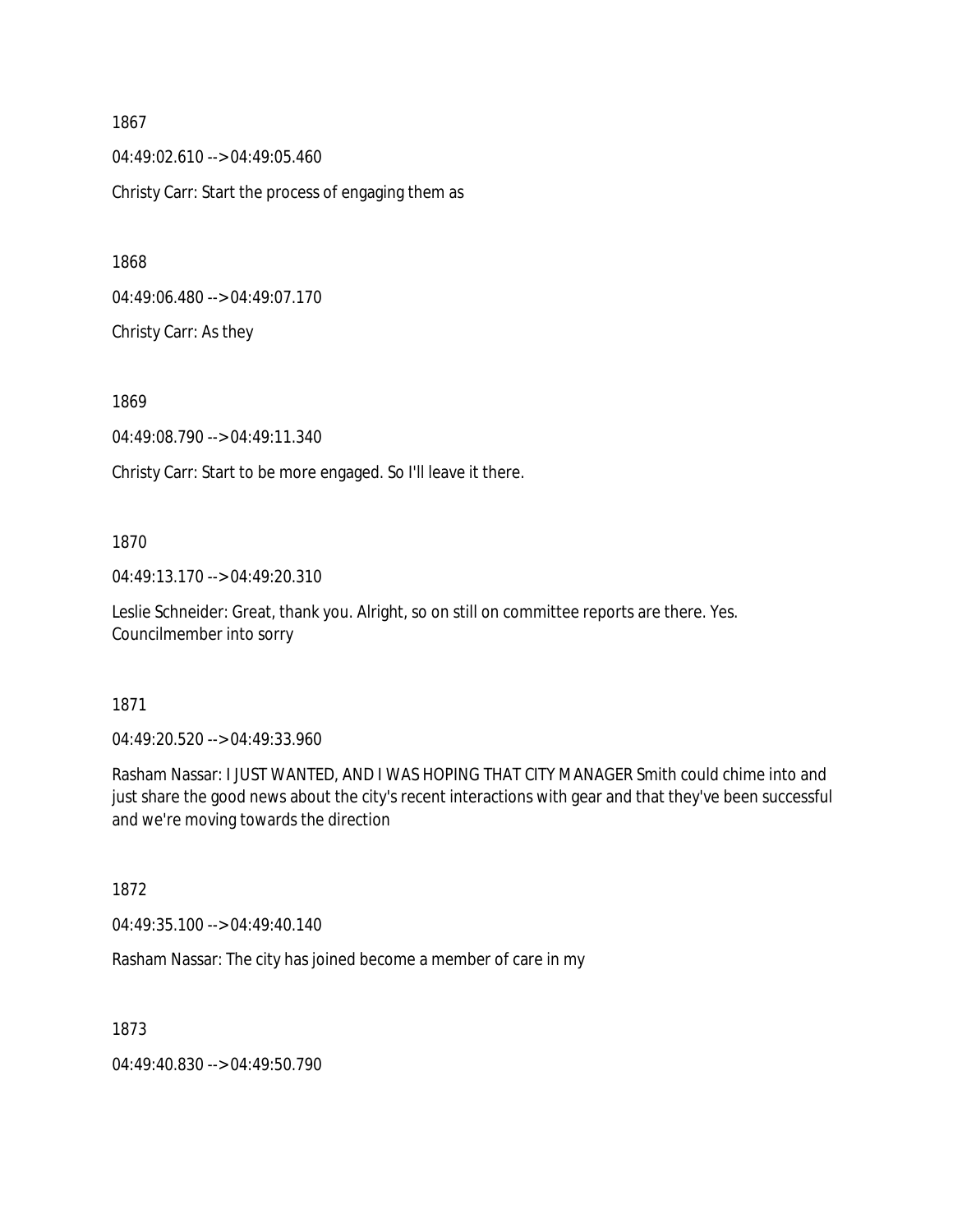Morgan Smith: I have applied and I have received emails that suggests that that is happening. I have not yet got the welcome your membership number is XYZ but i i'm hopeful.

1874

04:49:51.660 --> 04:50:02.580

Rasham Nassar: I just wanted to acknowledge that and I wanted to thank the city manager for making special time to meet with the chairman co Chair of the race equity Task Force almost on a weekly basis.

## 1875

04:50:03.270 --> 04:50:15.480

Rasham Nassar: To guarantee and ensure that progress on matters of race and equity or forward moving and happening quickly. So I just want to extend my gratitude to you. Same Andrew Smith and to let the public know that

# 1876

04:50:15.900 --> 04:50:21.030

Rasham Nassar: We are in the process. So it's been a long time coming, but I'm very excited for what the future holds.

1877

04:50:21.420 --> 04:50:25.410

Morgan Smith: Yeah, I'm hoping we have some momentum now and then when the

1878

04:50:25.740 --> 04:50:40.410

Morgan Smith: When the task force comes to council in August, as is planned that there can be some real progress and updates to provide. So let's, I don't want to jinx it though. But I feel good about the discussions we've had the last couple weeks for sure. And I'm looking forward to that August touch.

1879

04:50:42.180 --> 04:50:44.100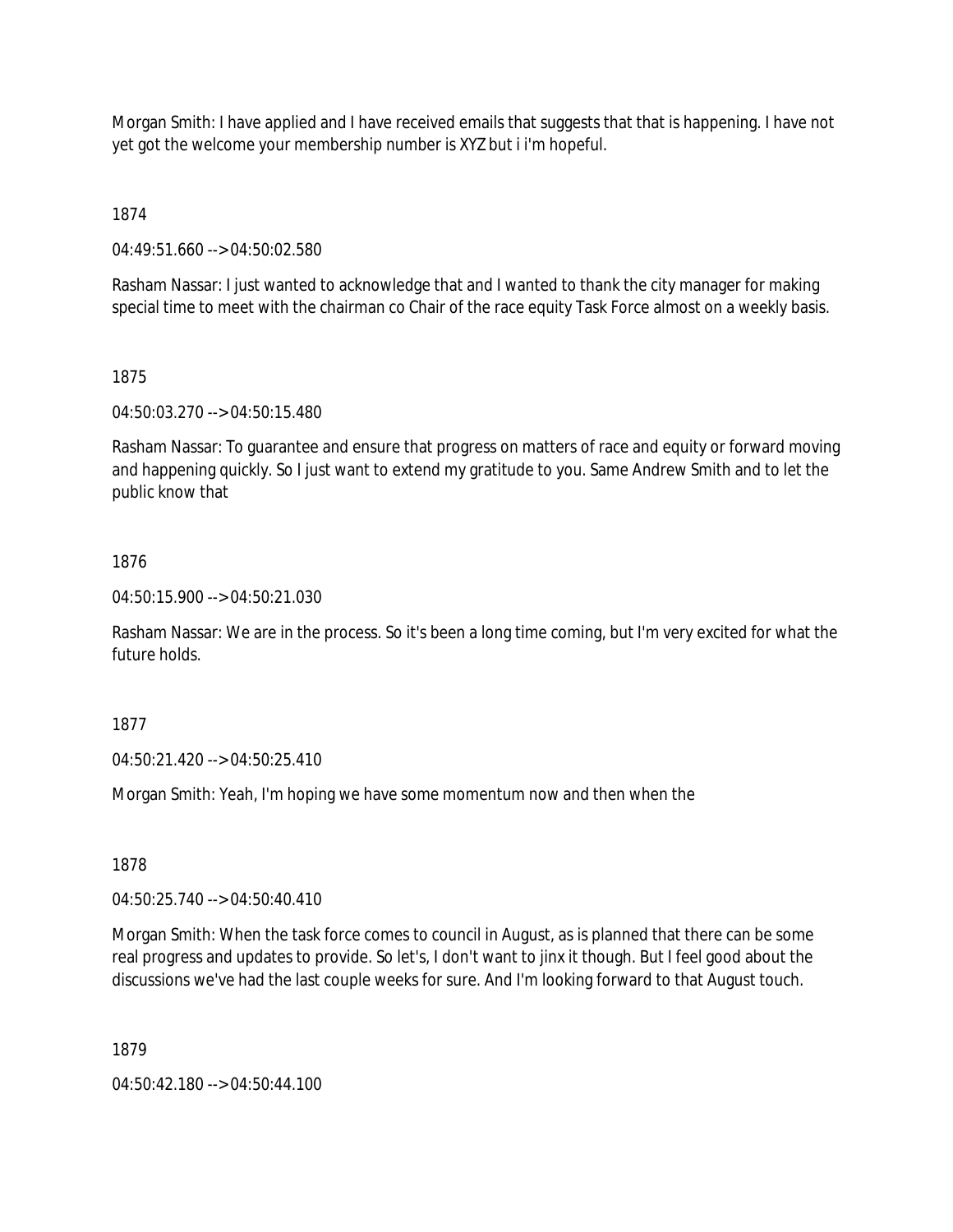Leslie Schneider: That's great news. Thank you very much.

1880

04:50:44.490 --> 04:50:45.960 Leslie Schneider: Okay, Deputy

1881

04:50:46.590 --> 04:50:47.970

Leslie Schneider: Mayor deets. Yeah.

1882

04:50:48.000 --> 04:50:58.890

Joe Deets: Thank you. Yeah, I just couldn't help a chime in as a former liaison to the task force how how great it is to hear July 28 we found out

1883

04:50:59.580 --> 04:51:10.530

Joe Deets: Well, maybe not officially we're all but a member of care. So that's great and and then now membership is only so much. Now, it's okay.

#### 1884

04:51:11.070 --> 04:51:21.690

Joe Deets: As Rasha me know well is what are the programs. We're going to initiate so that's going to be. I'm looking forward to hearing on that. So I thank you. That's great news. I'm really glad to hear that.

1885

04:51:24.570 --> 04:51:25.140

Leslie Schneider: Okay.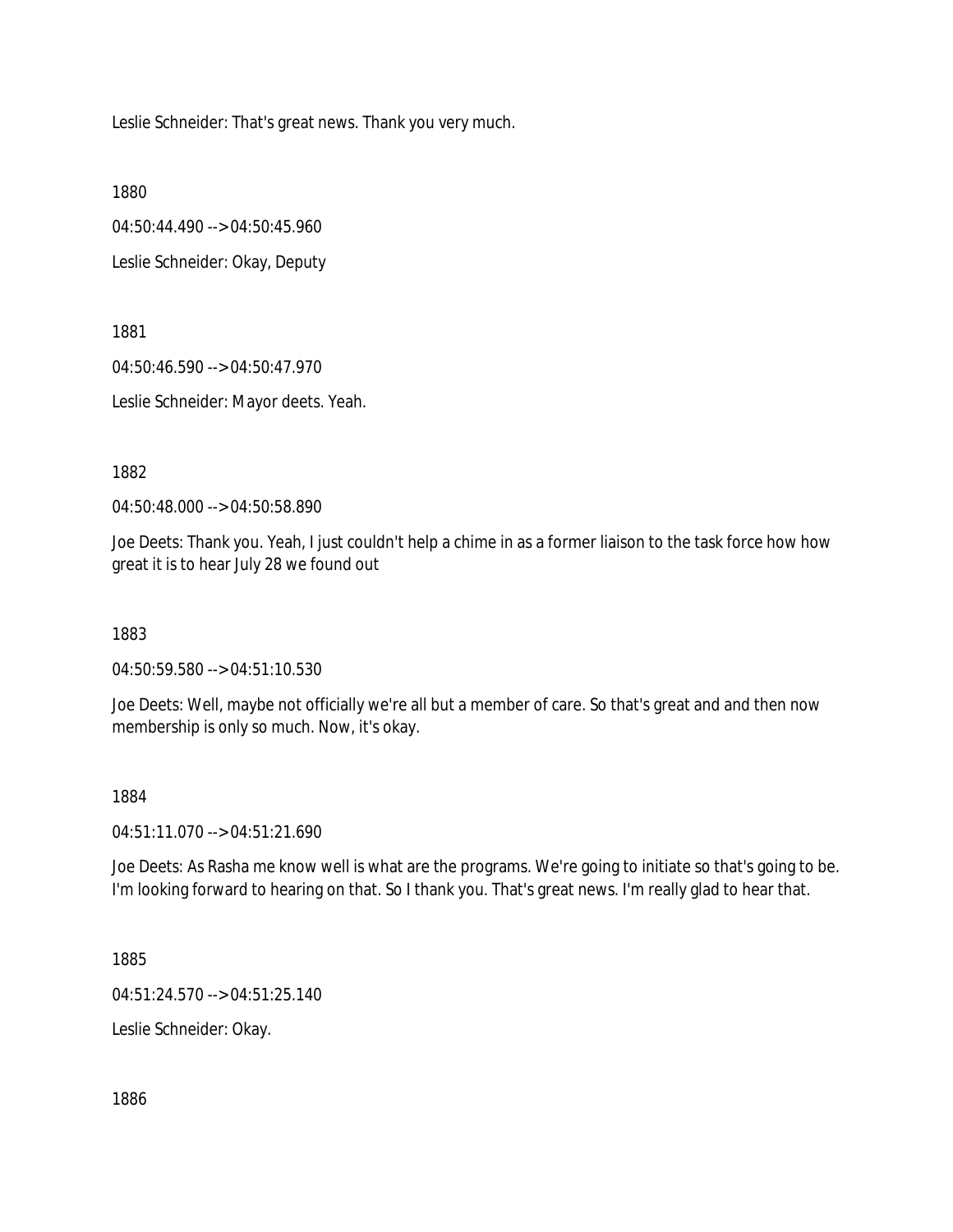04:51:26.460 --> 04:51:30.270

Leslie Schneider: Is that where is that in on that committee reports.

1887

04:51:31.980 --> 04:51:32.520

Leslie Schneider: Um,

1888

04:51:33.570 --> 04:51:40.500

Leslie Schneider: Okay so we are now on to for the good of the order. And I guess I could jump in with a really quick one here.

1889

04:51:41.880 --> 04:51:45.120

Leslie Schneider: So as I mentioned in the

1890

04:51:46.170 --> 04:51:57.840

Leslie Schneider: In the mayor's report that the deadline for committee applications is coming fast and furious. We've got just a few more days. And at that point, we are working

1891

04:51:58.740 --> 04:52:13.380

Leslie Schneider: Roz is working with me to schedule interviews. There's just so many interviews. So many committees, we're just, we're not going to be able to do all of them in the timeframe that we would like. So I just wanted to throw out there that

1892

04:52:14.400 --> 04:52:34.110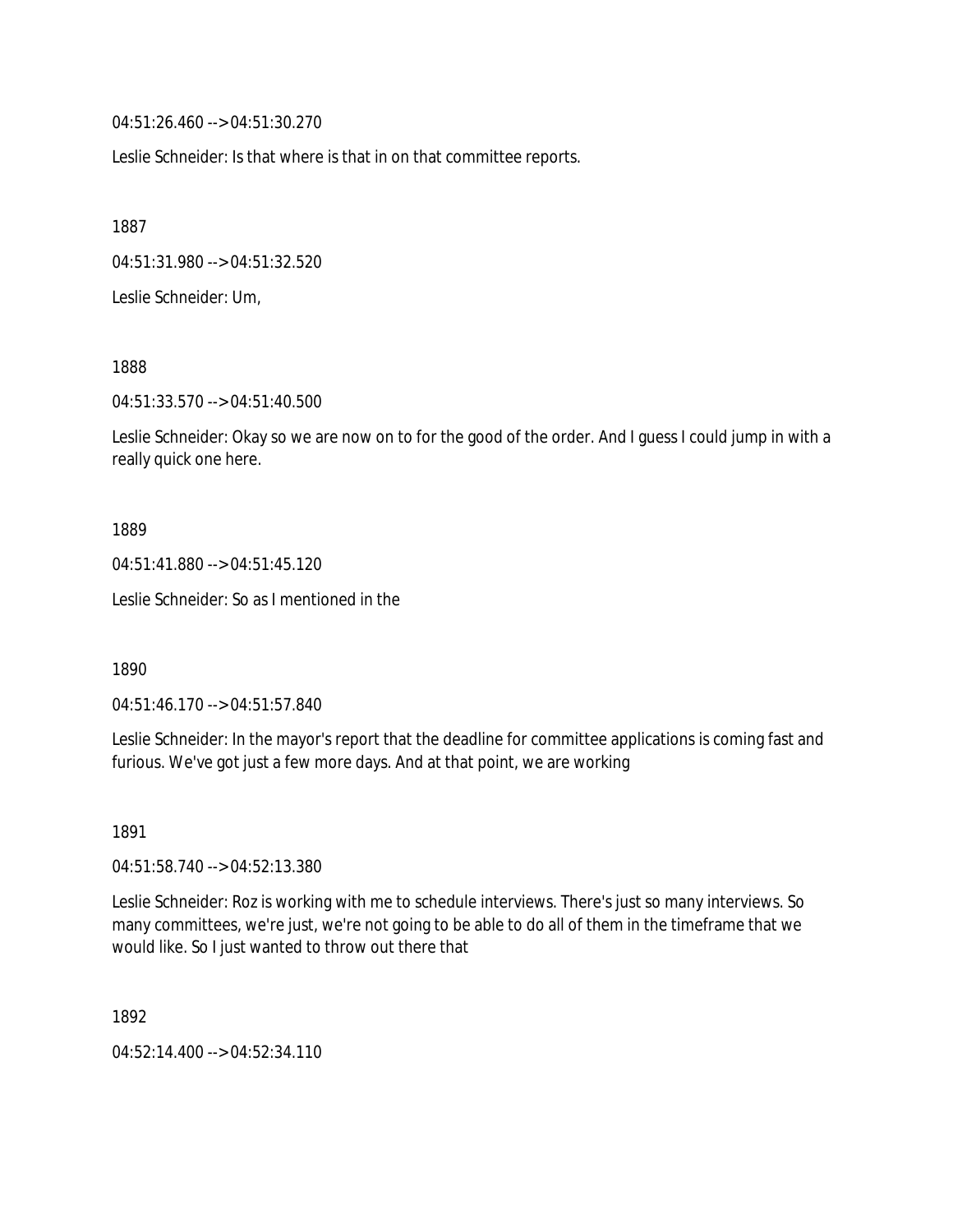Leslie Schneider: We're going to try to do two if not three committees next week. That's cramming them in. That's going to be a lot of commitment by a lot of people to make that happen. And that would allow us to put allow us to get a recommendation into the packet for the, the next business meeting.

1893

04:52:35.970 --> 04:52:43.530

Leslie Schneider: But then, so the, the only thing I want to put out there is that, then if we proceed. The next week to have more

## 1894

04:52:44.730 --> 04:52:51.540

Leslie Schneider: Though that would have to come up at a study session just want to sort of make sure that that's OK with everyone and then

## 1895

04:52:52.050 --> 04:53:11.670

Leslie Schneider: And then the to touch process would mean that at the business meeting on the, on August 25 we would then be able to move forward with final committee assignments and then they would be able to start on the, on September, you know, the beginning of September.

1896

04:53:13.320 --> 04:53:22.860

Leslie Schneider: I'm there are so many of them. I'm not even sure we're going to get that far. But we'll do the best we can with as many as we can. But I just wanted you to know that that those were starting to be planned.

1897

04:53:23.490 --> 04:53:31.080

Leslie Schneider: So that's it for my little piece. And if there's any problem with that coming up at a study session, you could let me know.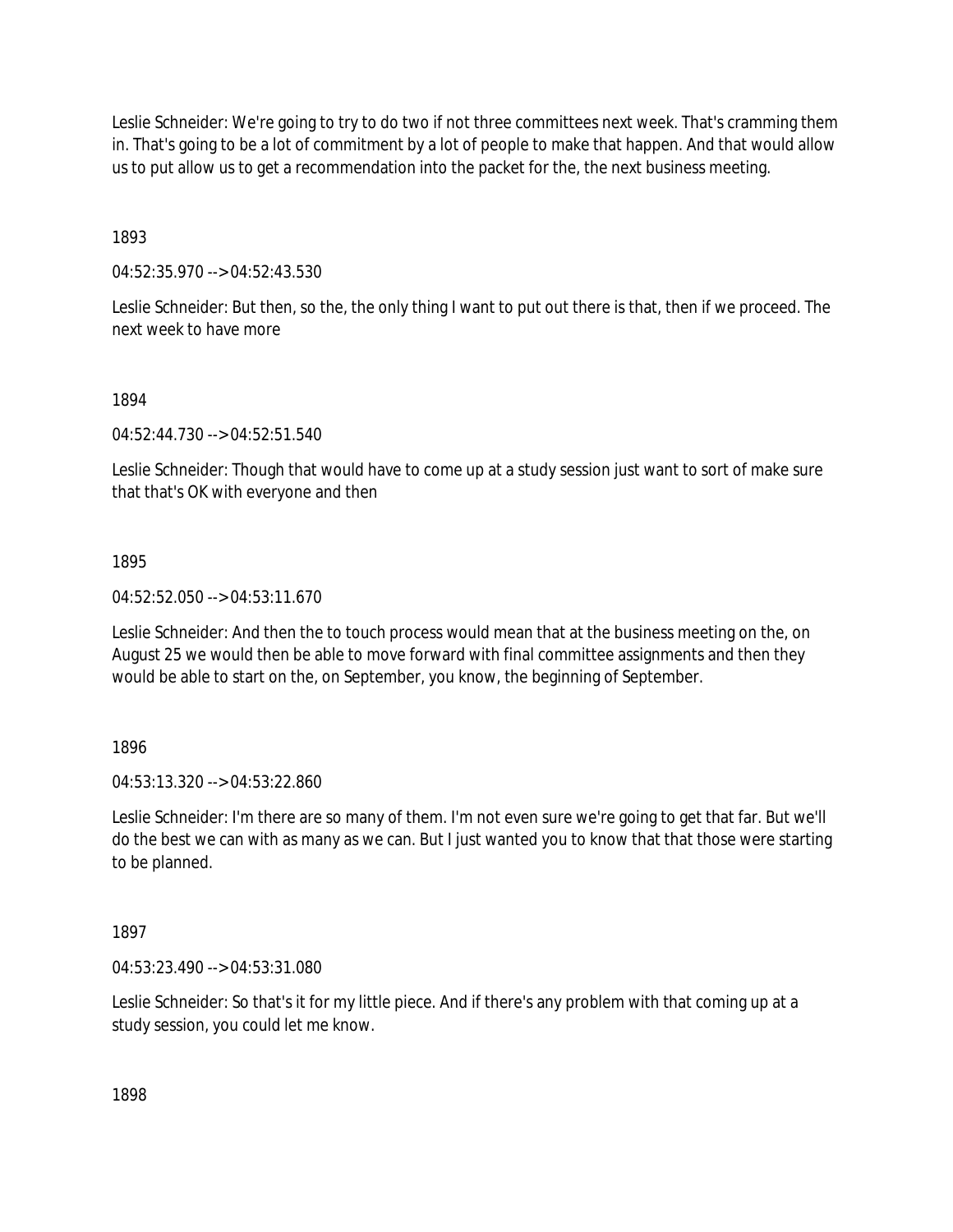04:53:33.450 --> 04:53:34.200

Leslie Schneider: Offline

1899 04:53:36.600 --> 04:53:37.140 Leslie Schneider: All right.

1900 04:53:43.980 --> 04:53:46.440 Leslie Schneider: Hello. Remember high topless. Did you have

1901 04:53:50.190 --> 04:53:51.660 Leslie Schneider: I can bring it up and

1902 04:53:53.550 --> 04:53:56.430 Rasham Nassar: I have. Can I, can I mentioned something I had my hand up.

1903 04:53:56.970 --> 04:53:57.450 Sure.

1904 04:53:58.590 --> 04:54:00.150 Rasham Nassar: As it relates to a

1905 04:54:01.200 --> 04:54:12.750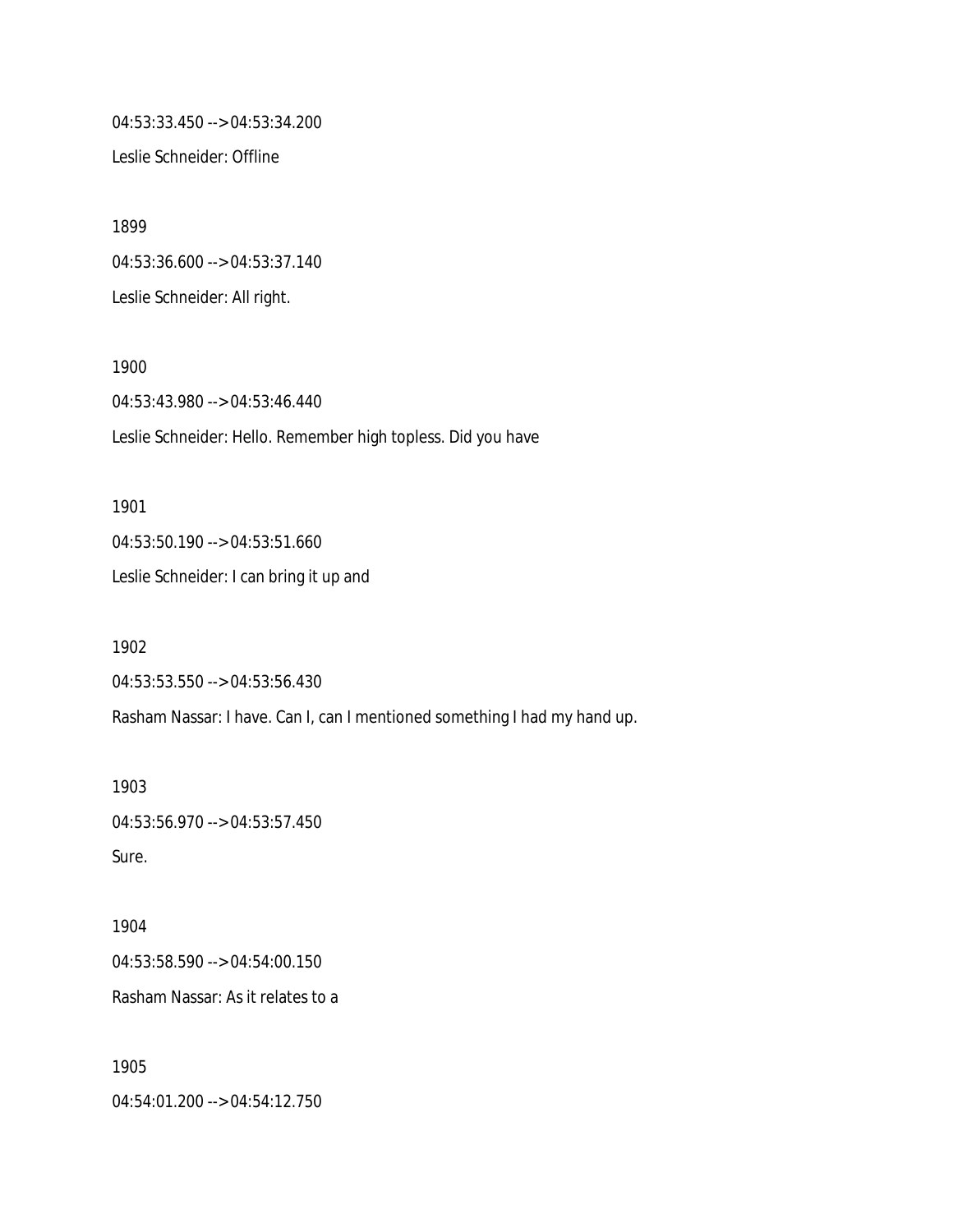Rasham Nassar: Different topic or we're going to the order. Correct. Yeah. Okay. Um so city manager Smith, I have received two calls related to road ends.

1906

04:54:13.350 --> 04:54:22.650

Rasham Nassar: On the island. I think it's a summer occurrence and the citizens were calling to relay their concerns around parking and trash at

1907

04:54:23.010 --> 04:54:28.440

Rasham Nassar: Various road ends across the island. There were two that were called out specifically one was at the end of the Akina

1908

04:54:29.160 --> 04:54:33.840

Rasham Nassar: And I can't remember the location of the other one I have to go back and look at my notes.

1909

04:54:34.770 --> 04:54:46.110

Rasham Nassar: I just wondering now that we don't have the marine access committee, what is the process for, like, well, how, where do what to whom do I direct complaints or concerns regarding road ends. Is that something I should just refer to Chris

1910

04:54:46.830 --> 04:54:57.090

Morgan Smith: No, I appreciate the chance to remind folks that even when we have the committee, we really want that it's a city's Public Works responsibility to maintain those sites.

1911

04:54:57.840 --> 04:55:03.660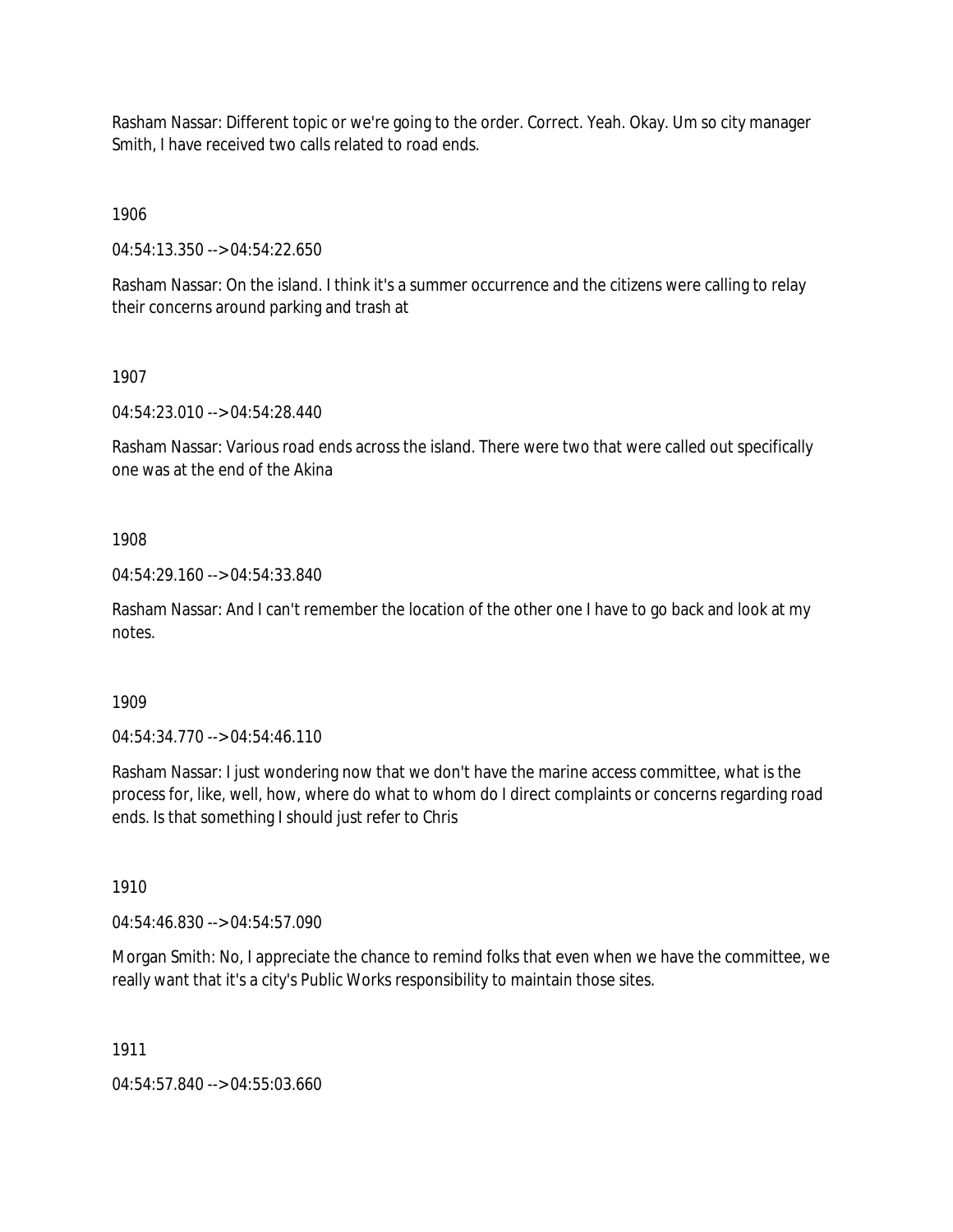Morgan Smith: There's a couple things that go on. One is that in the summer with the longer days and the interest in water access

1912

04:55:03.900 --> 04:55:12.030

Morgan Smith: We often get a heightened level of use in some of these sites are very neighborhood oriented and and it's very noticeable when more people make use of them.

1913

04:55:12.900 --> 04:55:15.330

Morgan Smith: So in some places where that's kind of

1914

04:55:16.200 --> 04:55:29.910

Morgan Smith: Problem. We anticipate the police actually do enforcement patrol emphasis patrol. So they just drive by regularly to some of the sort of the known problem areas to make sure folks are leaving at dusk, which is the legal requirement if there's issues with

1915

04:55:31.050 --> 04:55:40.140

Morgan Smith: Damage to signs or benches, or trash that needs attention or vegetation. That's a great candidate to use our see click fix tool.

1916

04:55:40.560 --> 04:55:45.390

Morgan Smith: And the reason we prefer to direct people towards that when they have these types of concerns.

1917

04:55:45.780 --> 04:55:54.510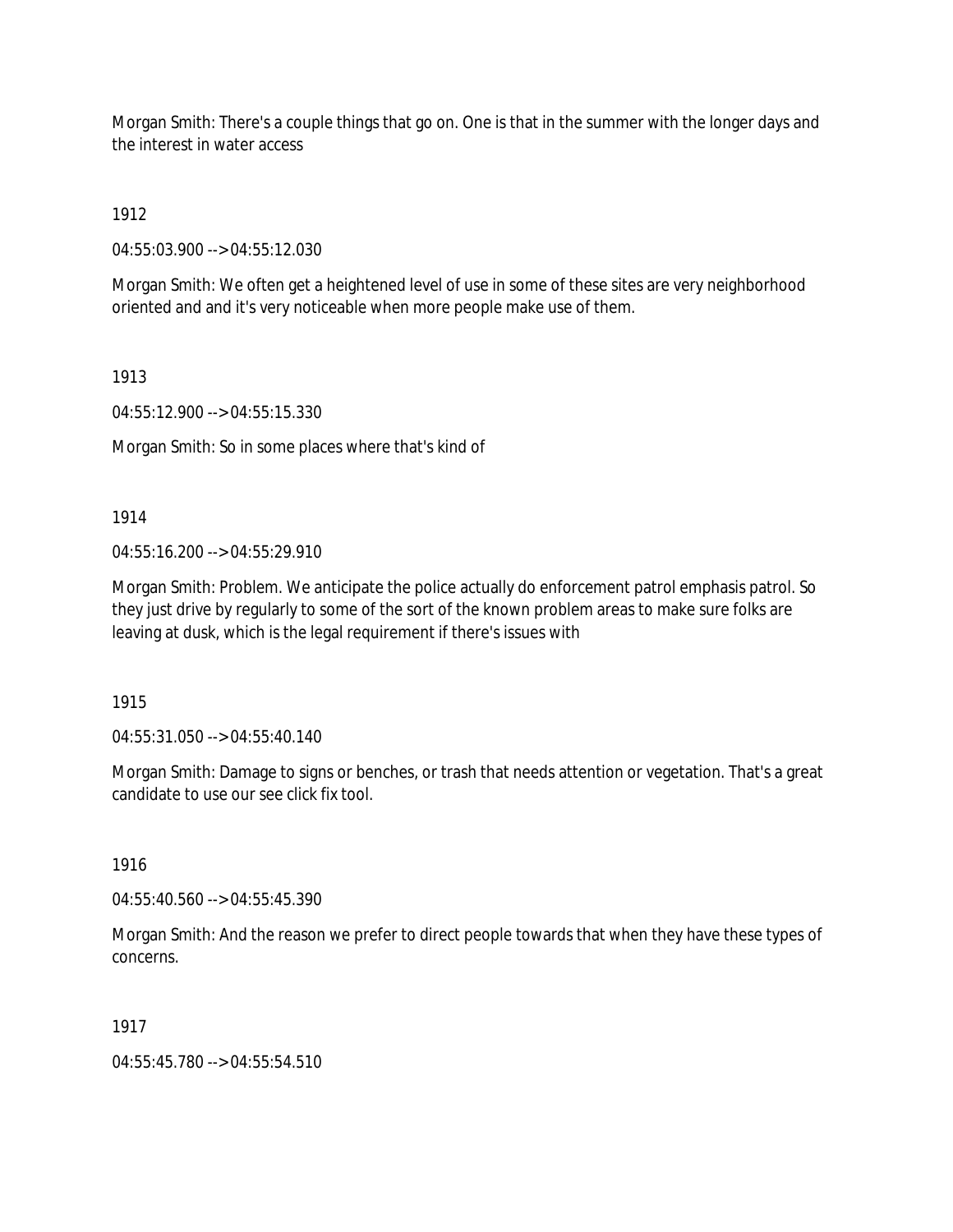Morgan Smith: Is because it creates a lot of first of all other folks can see that the concern has been logged which may not be as relevant for Rodin as it is for like a downed tree.

1918

04:55:55.470 --> 04:56:00.360

Morgan Smith: But the other thing is it gives us some accountability, we can make sure that there's been follow up and that it was timely.

1919

04:56:00.810 --> 04:56:06.300

Morgan Smith: And so that's just our standard way if you have a public works concern like that. So please, you see, click fix

1920

04:56:06.810 --> 04:56:11.010

Morgan Smith: And then we can identify both geographically and make sure the right people get out to follow up.

1921

04:56:11.760 --> 04:56:21.810

Morgan Smith: Most of our rodents don't have a trash receptacle. So if people are leaving their litter that's unfortunate, but of course we want to know about it, if there's a problem that needs to be cleaned up.

1922

04:56:26.280 --> 04:56:26.790

Leslie Schneider: Okay.

1923

04:56:28.080 --> 04:56:29.670

Leslie Schneider: COUNCILMEMBER hi topless.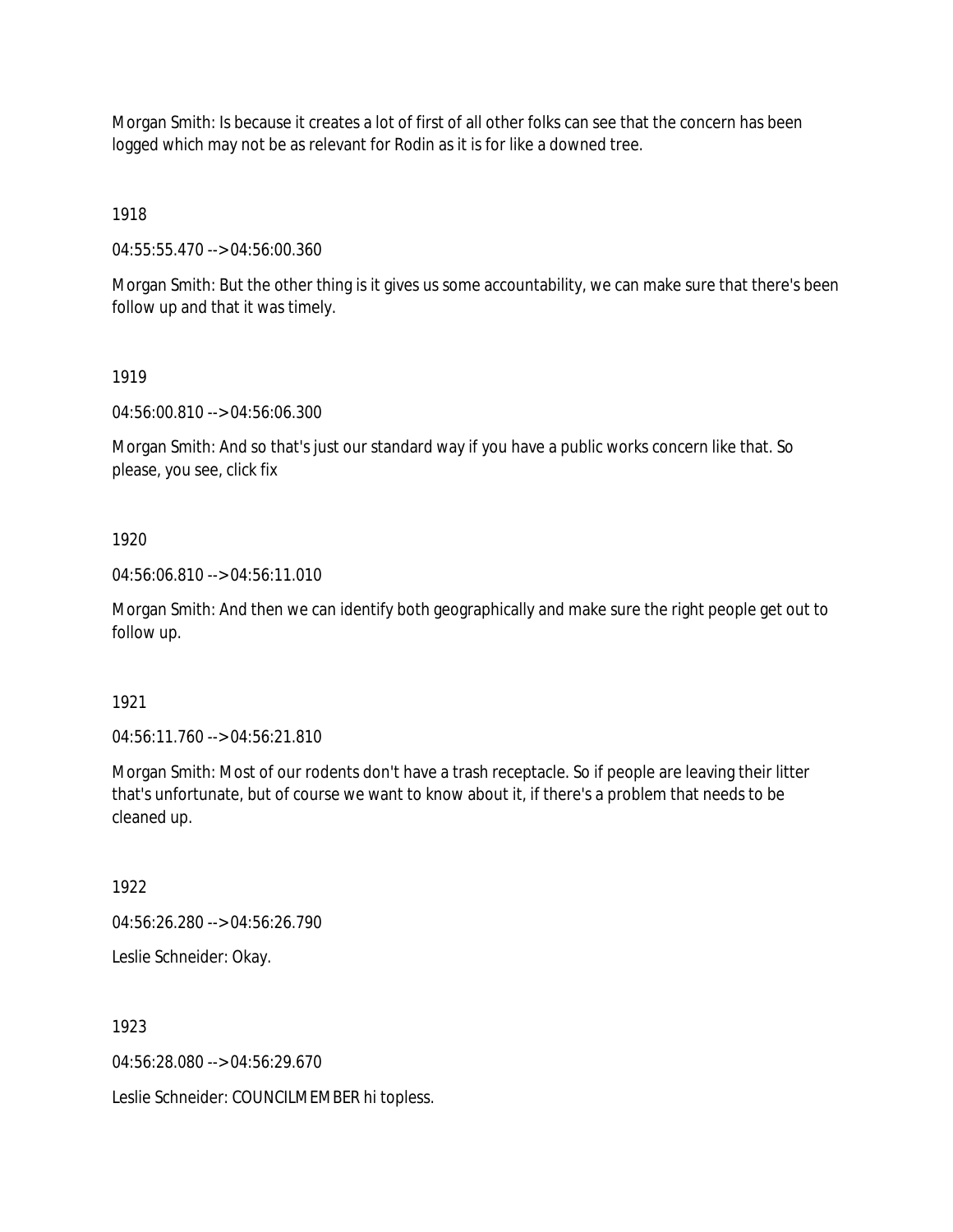1924 04:56:31.050 --> 04:56:31.530 Morgan Smith: It well

1925

04:56:31.560 --> 04:56:45.840

Kirsten Hytopoulos: Before I before I, you know, make the factual corrections that I want to make regarding the regarding the op ed piece in the Islander. I just want to, you know, kind of go back to what was Aaron Phillips comments at the beginning of the meeting.

1926

04:56:47.400 --> 04:57:01.740

Kirsten Hytopoulos: You know when I said at the beginning of the meeting. I wanted to wait till the good of the order, rather than then make a place on our agenda, we've been kind of blowing up meetings this year to deal with issues that come up and D railing our process.

1927

04:57:03.300 --> 04:57:10.260

Kirsten Hytopoulos: And you know just basically taking the wind of our sales and make it difficult for us to get business done because we have to deal with these these

1928

04:57:11.700 --> 04:57:19.620

Kirsten Hytopoulos: Whatever these issues are these conduct issues. These whatever these issues are, you know, and right now. I mean, I'm tired. This is hard to do. This is draining.

1929

04:57:20.640 --> 04:57:21.900

Kirsten Hytopoulos: This is just a bummer.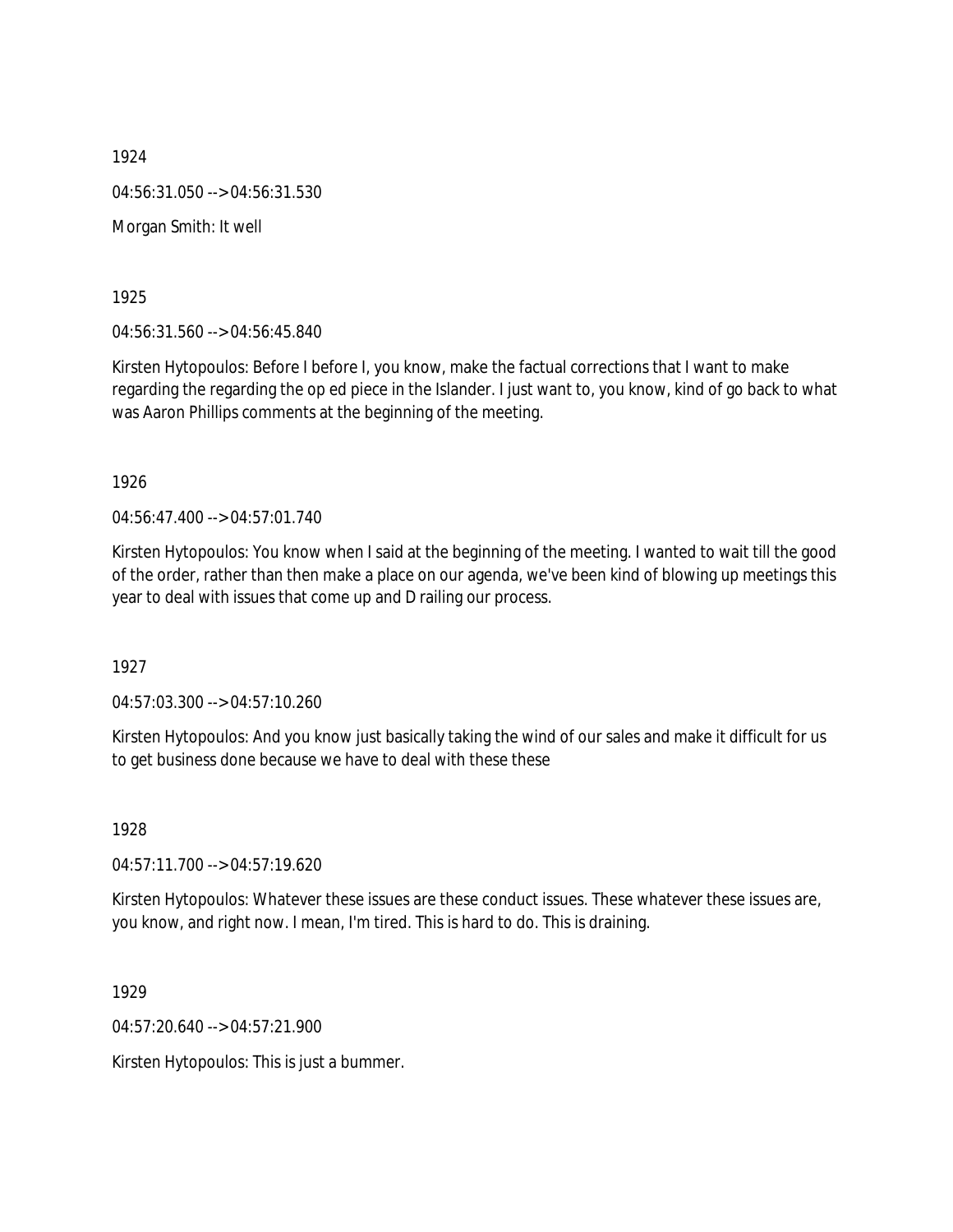04:57:23.220 --> 04:57:35.550

Kirsten Hytopoulos: But you know, it's really actually a it's actually a pretty significant issue when when when misrepresentations about our about our council members, our city. The way our city does business.

1931

04:57:36.810 --> 04:57:42.120

Kirsten Hytopoulos: You know, is published in a local paper that goes into every mailbox in our, in our city.

1932

04:57:42.630 --> 04:57:52.050

Kirsten Hytopoulos: To the people 99% of whom don't watch our city council meetings and can't don't know for themselves what happens and accusations like you made, Michael.

1933

04:57:52.860 --> 04:57:57.510

Kirsten Hytopoulos: against our city council members and how we did business on that meeting. A few weeks ago.

## 1934

04:57:58.500 --> 04:58:07.020

Kirsten Hytopoulos: It's important that we respond to those. And so I'm going to respond to a few of these. And what I'm going to go back to what what Aaron said about the fact that people are are

1935

04:58:07.290 --> 04:58:14.280

Kirsten Hytopoulos: Now more than ever, are suffering they have real problems they have fears and concerns. There's business that we need to take care of on a regular basis.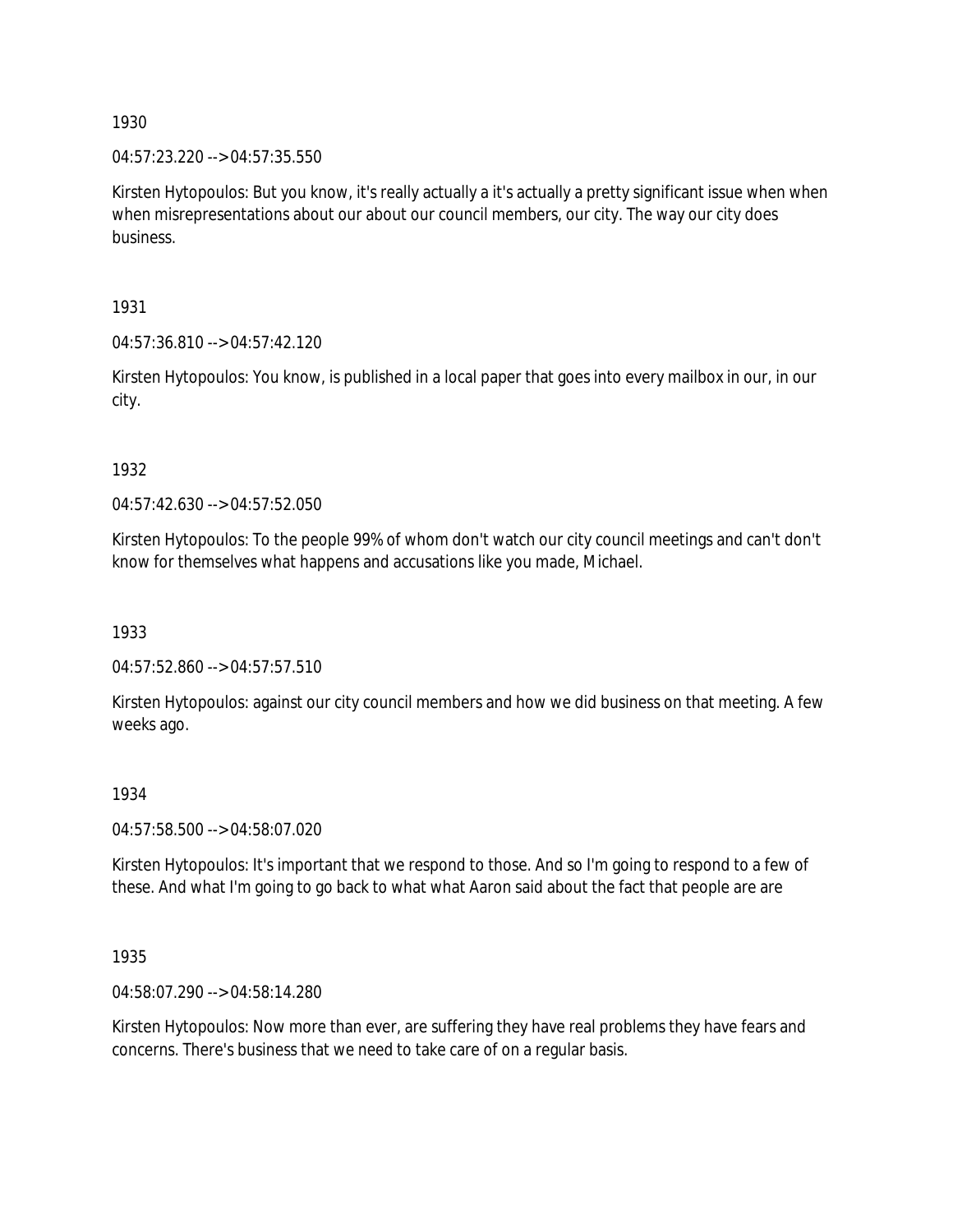04:58:14.580 --> 04:58:22.560

Kirsten Hytopoulos: Where there's affordable housing, whether it's an employment, whether it's whatever it is they look to us. We're supposed to be. We're supposed to be strong.

1937

04:58:23.220 --> 04:58:30.240

Kirsten Hytopoulos: Leaders decision makers behaving like adults, we make. We make mistakes all the time. And we're going to

1938

04:58:30.570 --> 04:58:38.970

Kirsten Hytopoulos: We're going to sometimes treat each other badly. We're going to some we're going to not always do things well. And the last thing we need to be doing is, is making up basically

1939

04:58:39.390 --> 04:58:55.200

Kirsten Hytopoulos: Stories about what happens on council, especially things that are that are they represent each other as racists and bad people. And that present our, our processes as unfair and

1940

04:58:56.340 --> 04:59:05.070

Kirsten Hytopoulos: Unjust actually quite horrifying to our community. So I'm just going to read a couple of statements from this op ed piece that are absolutely incorrect because

1941

04:59:05.460 --> 04:59:13.110

Kirsten Hytopoulos: I have a right as a city council person and an obligation to set them straight. So a couple statements that are absolutely not true.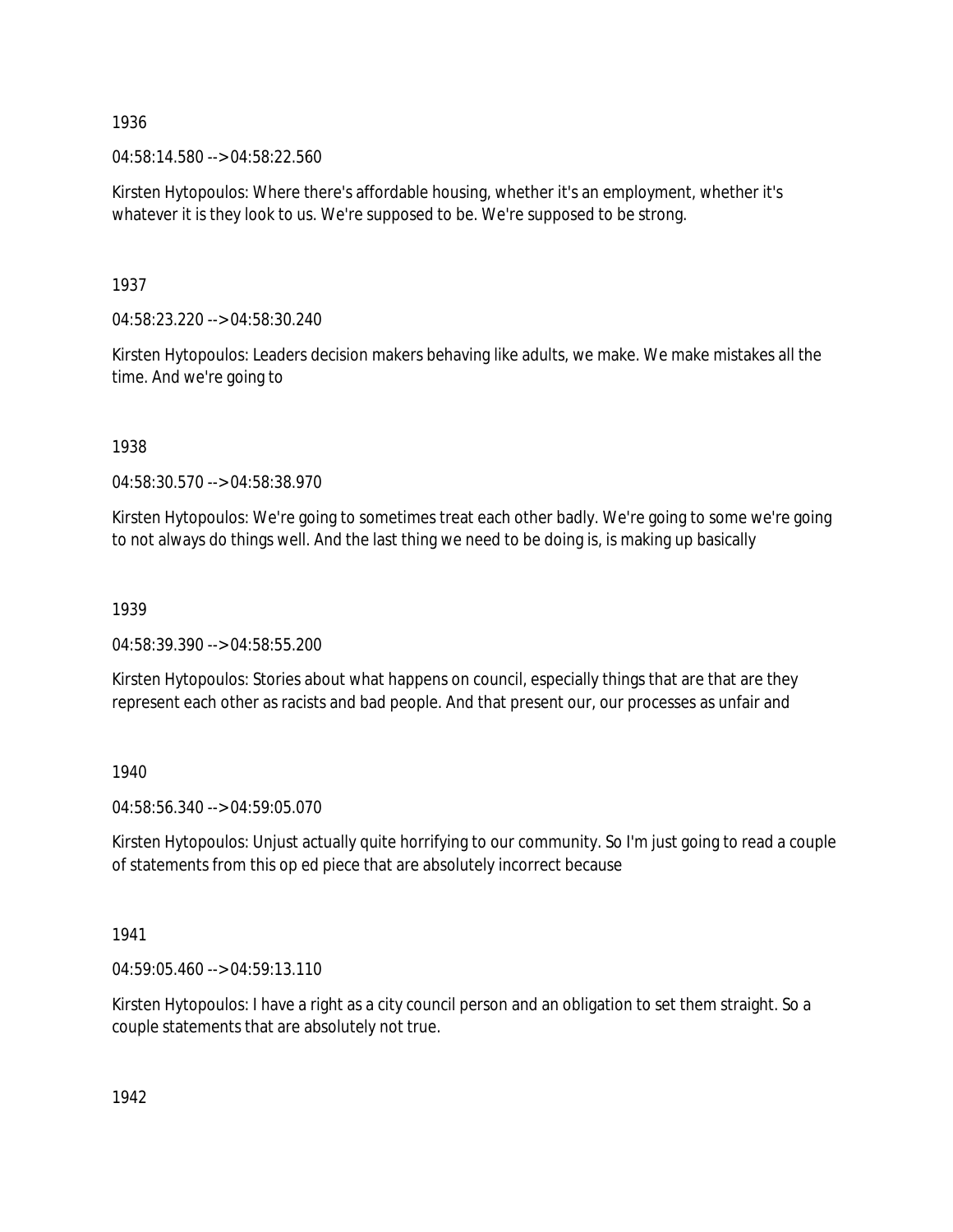04:59:14.280 --> 04:59:25.170

Rasham Nassar: I would like I would like clarification from the city attorney as to what, on what grounds does do council members have to bring in a written statement by a council member that was

1943

04:59:25.290 --> 04:59:25.680

Leslie Schneider: No.

1944

04:59:25.980 --> 04:59:30.210

Leslie Schneider: I'm sorry, but I'm not understanding why you're interrupting.

1945

04:59:31.710 --> 04:59:31.950

Leslie Schneider: I mean,

1946

04:59:32.700 --> 04:59:39.990

Rasham Nassar: I find it to be a violation of our code of conduct our Rules of Procedure and I would just like some clarification on that.

1947

04:59:41.370 --> 04:59:47.070

Leslie Schneider: Okay, so I'm going to overrule that and we'll figure out what happens next.

1948

04:59:47.310 --> 04:59:56.100

Kirsten Hytopoulos: Okay, so in this in this in this op ed piece. There's a statement that says that the black candidate followed what is I'm going to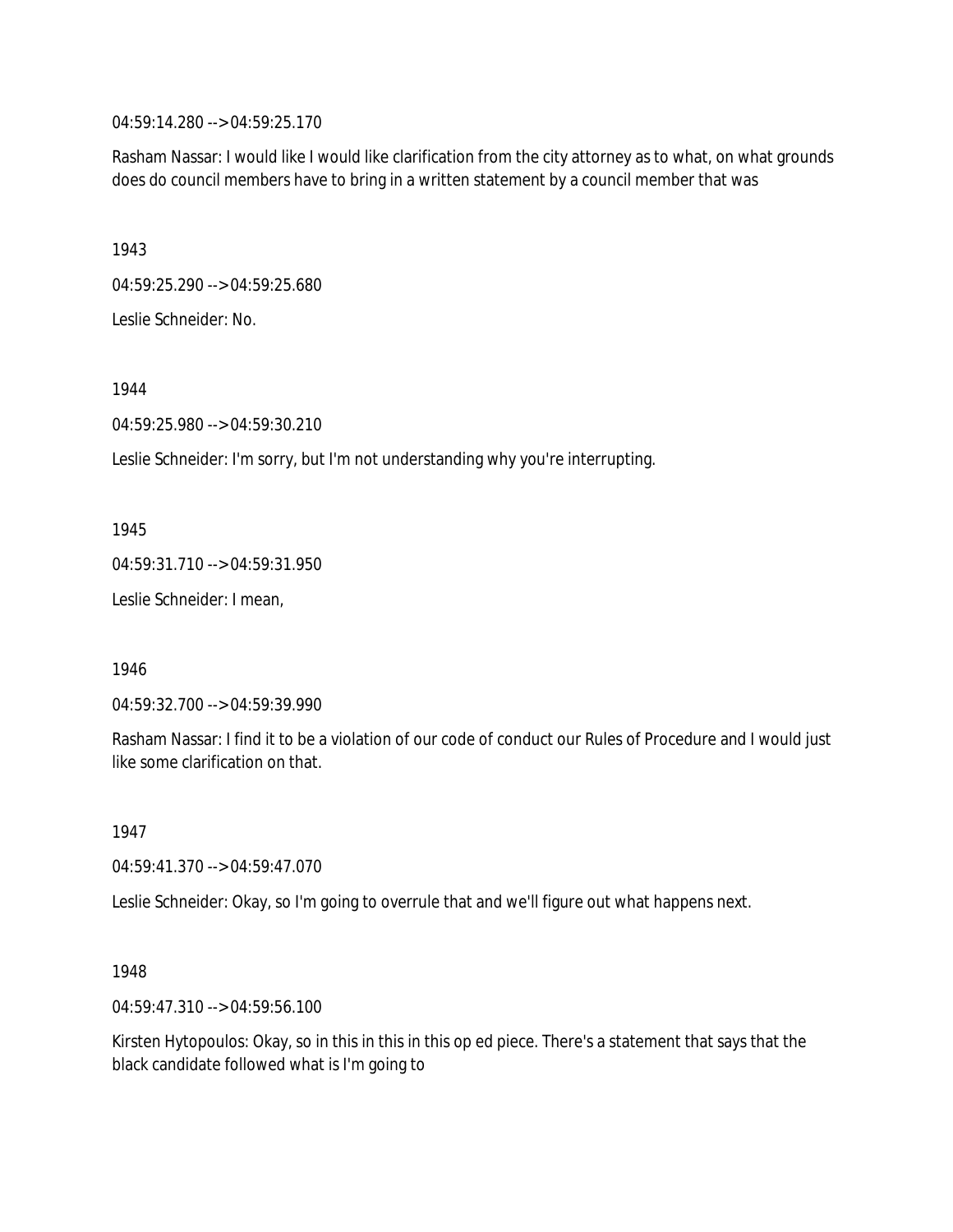04:59:56.850 --> 05:00:08.010

Kirsten Hytopoulos: I'm going to actually all read the whole so that nobody accuses me of cutting any words out the black candidate didn't know anyone in political power but followed what is written in terms of the appointment process.

1950

05:00:08.610 --> 05:00:15.630

Kirsten Hytopoulos: That's actually not true because the appointment process involves submitting an application and then being interviewed

1951

05:00:16.590 --> 05:00:24.900

Kirsten Hytopoulos: In contrast, the white and in this case the Black Hand It came forward after the process and closed and asked to be appointed. In contrast, the white candidate.

1952

05:00:25.410 --> 05:00:35.040

Kirsten Hytopoulos: A well connected and longtime council member who was rejected by voters in the last election followed the Council's unwritten rules in fact that candidate.

## 1953

05:00:35.400 --> 05:00:40.020

Kirsten Hytopoulos: Applied as the rest of the applicants did, and was interviewed as the rest of the applicants did

1954

05:00:40.590 --> 05:00:54.690

Kirsten Hytopoulos: The white candidates application process included submit will have just a brief paragraph and a private unrecorded interview with former Council colleagues who determine she was the most qualified and then quickly moved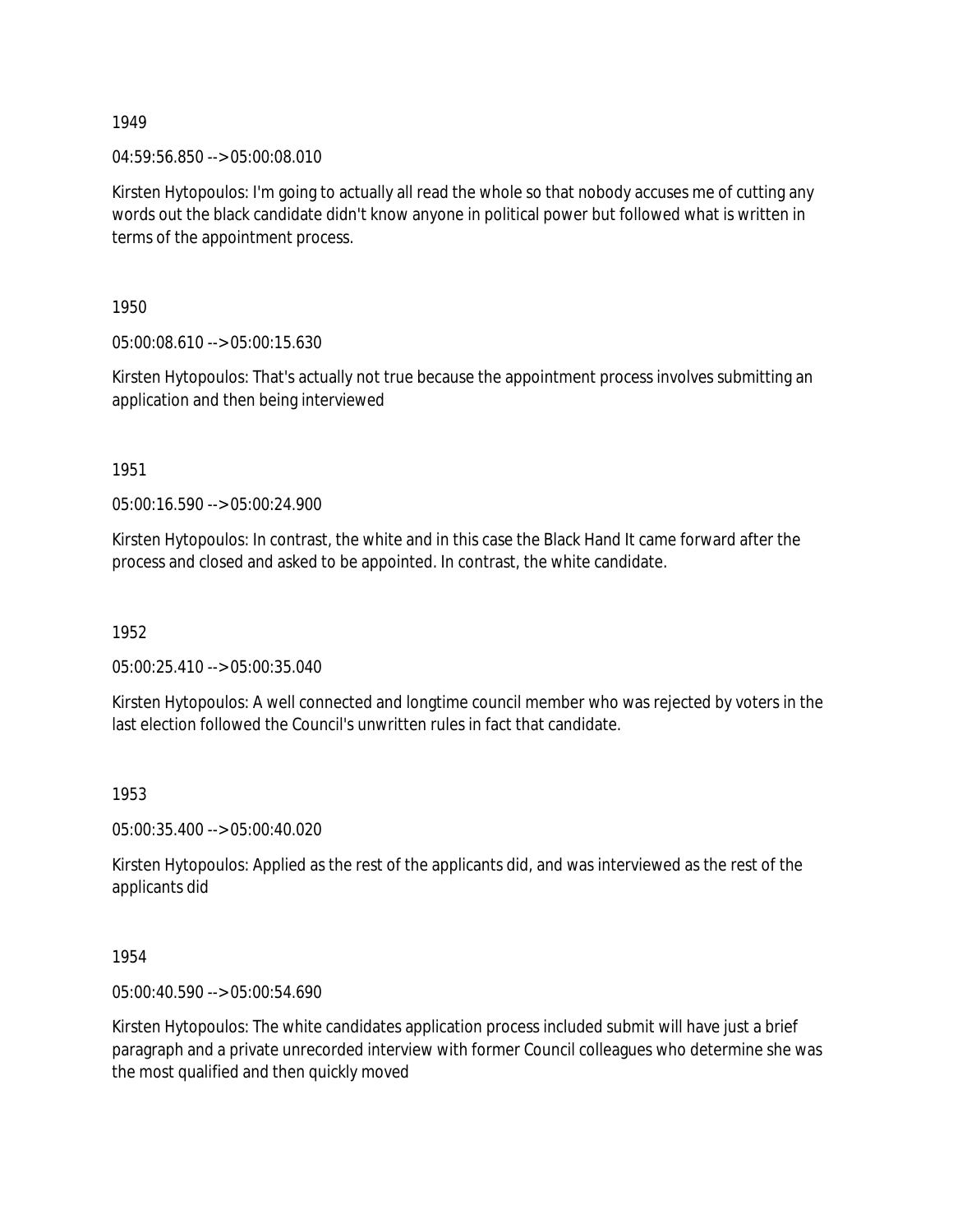05:00:56.250 --> 05:01:07.380

Kirsten Hytopoulos: Her moved to close off consideration of other candidates. In fact, she was interviewed by two council members and the planning the planning.

1956

05:01:07.860 --> 05:01:21.060

Kirsten Hytopoulos: Commission chair like all of the other applicants and then she was who are all interviewed and then two candidates were chosen Sarah blossom and Kim. Kim McCormick Osman

1957

05:01:22.110 --> 05:01:29.040

Kirsten Hytopoulos: No candidates who had applied for the formal process where then overlooked. All of them were interviewed and two were chosen

1958

05:01:29.640 --> 05:01:38.340

Kirsten Hytopoulos: Then later in this piece. It is said that after the Council voted on June 1 to move forward the black candidates nomination for approval. The next meeting.

1959

05:01:38.640 --> 05:01:47.430

Kirsten Hytopoulos: What followed was a bitter smear campaign against her replete with charges and reverse racism that she was cutting to the front of the line or unqualified

1960

05:01:47.970 --> 05:01:54.090

Kirsten Hytopoulos: And the zoom bombing of a meeting with images of burning crosses the N word and pornographic material.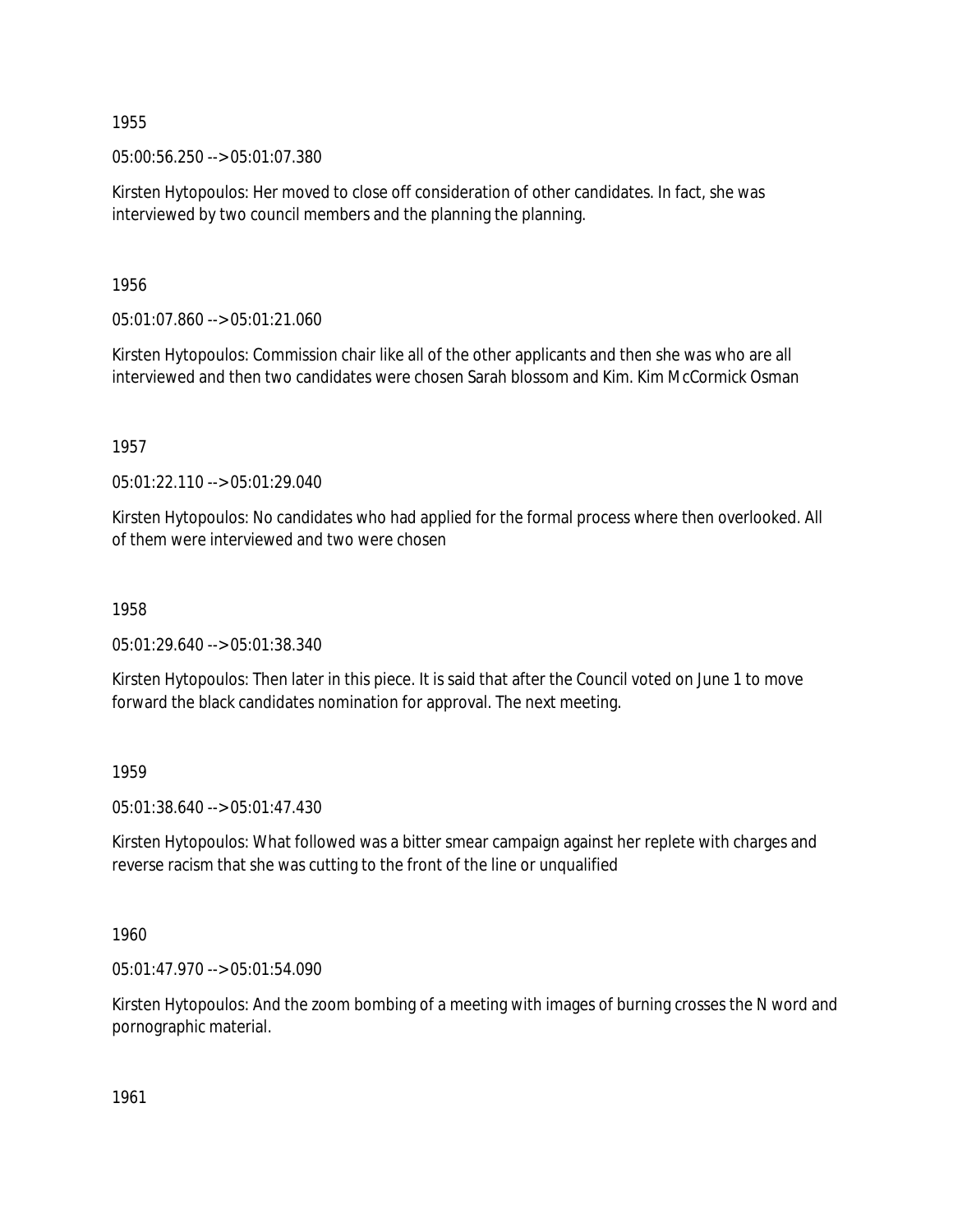05:01:54.660 --> 05:02:01.680

Kirsten Hytopoulos: Now, first of all, it appears to me that it's suggested that those quotes were made by Council members which they certainly weren't

1962

05:02:02.280 --> 05:02:09.390

Kirsten Hytopoulos: There was public comment about cutting to the front of the line by a by a member of the public know council members and anything like that.

1963

05:02:10.230 --> 05:02:20.310

Kirsten Hytopoulos: But more importantly, there was no zoom bombing of any council meeting that we have had any zoom meeting meeting with any images of any kind, let alone. These images.

1964

05:02:20.730 --> 05:02:31.950

Kirsten Hytopoulos: We have on Monday morning after the publication of this piece I checked with a city manager, she can speak to this. She's checked with staff. We have never had any zoom bombing of any public meeting.

## 1965

05:02:32.520 --> 05:02:40.500

Kirsten Hytopoulos: So I don't know where this came from. But the danger is that any citizen who is not seen our meetings.

## 1966

05:02:41.160 --> 05:02:47.850

Kirsten Hytopoulos: Has no reason to believe otherwise. And so this is the story that has been told to our public. The members of our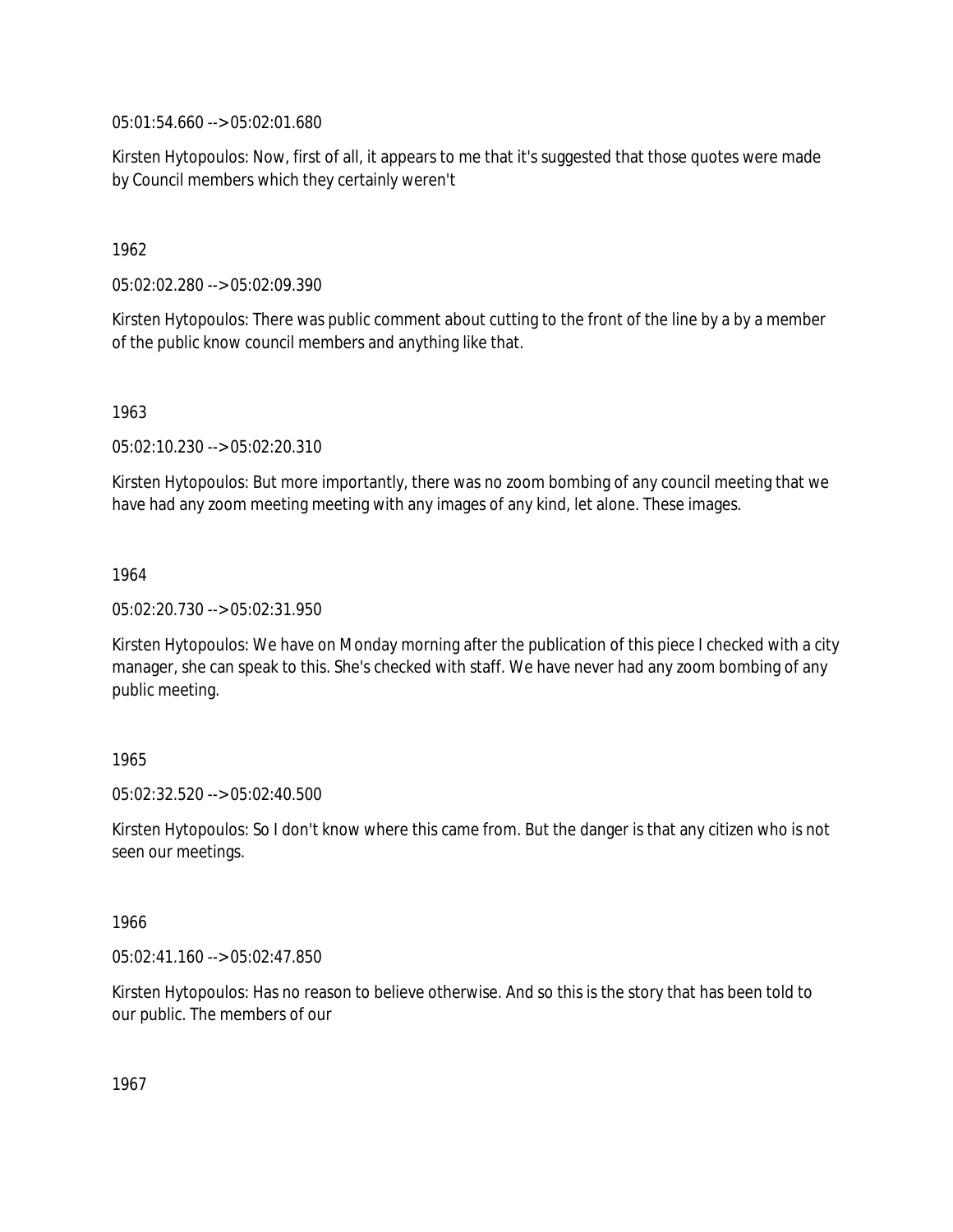05:02:48.690 --> 05:03:01.560

Kirsten Hytopoulos: Bainbridge Island public about how we do business. And I think that that is a terrible thing to do to our public so I hope other other members of this Council will speak their minds about how they feel about this. Thank you.

1968

05:03:03.390 --> 05:03:04.320

Leslie Schneider: COUNCILMEMBER nisar

1969

05:03:08.100 --> 05:03:16.800

Rasham Nassar: Well, first of all I have to correct the record and correct COUNCILMEMBER high top Alyssa is a comments that seemed to insinuate that what

1970

05:03:17.220 --> 05:03:33.450

Rasham Nassar: COUNCILMEMBER Pollock wrote related to the zoom bombing happened at a council meeting. It didn't happen at a council meeting. You're right. And that, but that's not what the letter said, I believe it said that it happened to miss Matthews in a work meeting.

1971

05:03:35.880 --> 05:03:36.540

Rasham Nassar: So,

1972

05:03:38.190 --> 05:03:44.670

Rasham Nassar: You're shaking your head like you don't believe me, but I don't know that you've talked to miss Matthews sense

1973

05:03:46.470 --> 05:04:00.810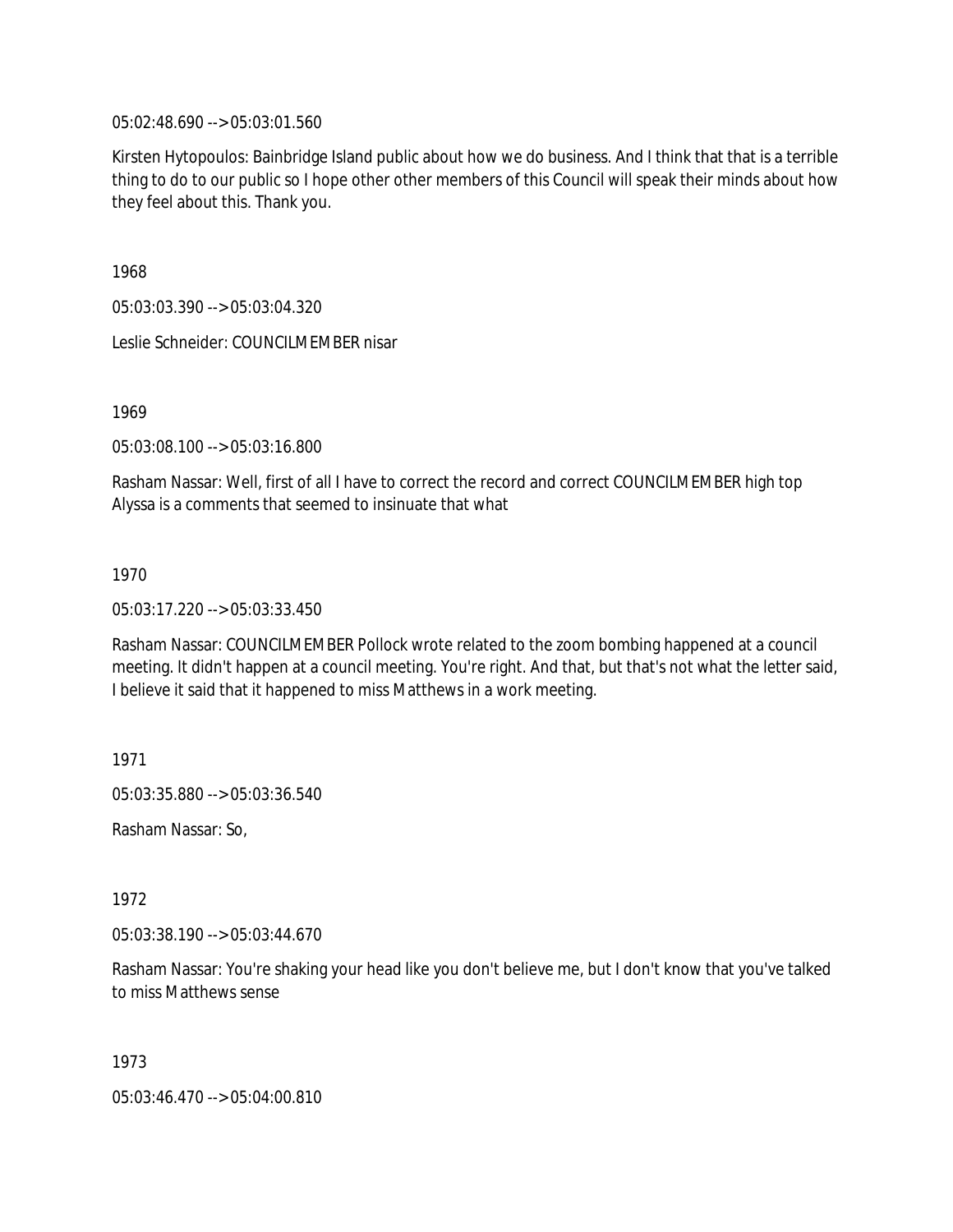Rasham Nassar: The sense that the whole Planning Commission appointment process discussions have gone on at City Council but yacht, too, because that's where that piece of information came from so

1974

05:04:02.310 --> 05:04:03.000

Rasham Nassar: There's that

1975

05:04:06.270 --> 05:04:13.980

Rasham Nassar: I'll let council member deets speak first. But I would like to circle back and make some comments because what when I attempted to call a point of order.

1976

05:04:15.120 --> 05:04:20.070

Rasham Nassar: And with regard to the fact that these types of comments that we have become habitual have which

1977

05:04:20.640 --> 05:04:31.770

Rasham Nassar: Have ritualized to that had become a normal part of how the Council conducts business are incredibly problematic and a cursory review of our governance manual

1978

05:04:32.070 --> 05:04:42.360

Rasham Nassar: Our code of conduct in our ethics program and rules of parliamentary procedure will reveal that this these types of tactics that we engage and where we

1979

05:04:43.020 --> 05:05:00.000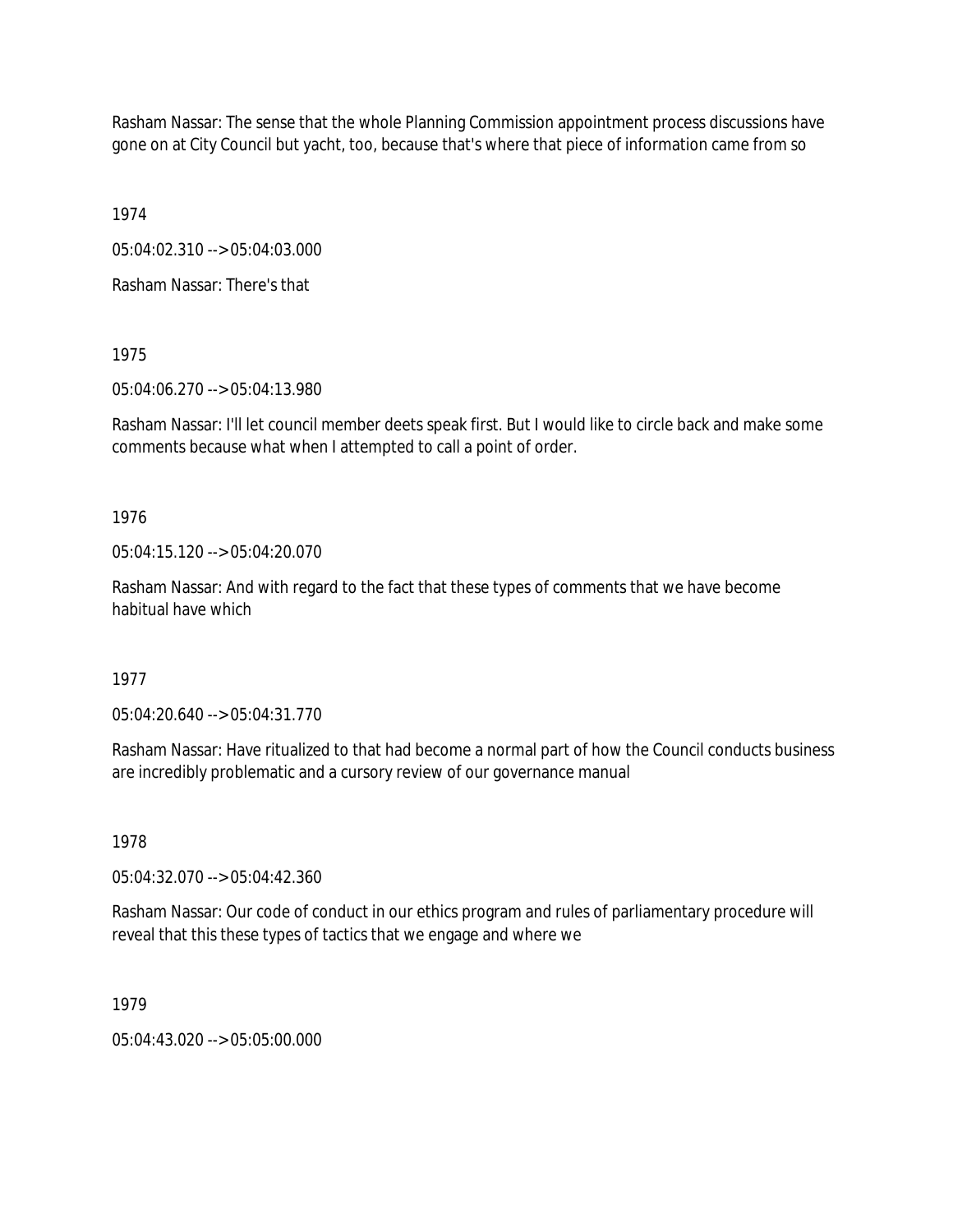Rasham Nassar: Focus on one council members conduct and then proceed to criticize that council members conduct towards the end of a meeting are inconsistent with all of the policies and practices and code of conduct that we have on the books.

1980

05:05:01.170 --> 05:05:06.330

Kirsten Hytopoulos: I will call point of order, if we have more than one comment per council member at the order

#### 1981

05:05:10.110 --> 05:05:21.120

Leslie Schneider: So COUNCILMEMBER high topless was setting the record straight on very misleading statements. I'm sorry, but like, at what point do we get to do that. If not now,

1982

05:05:22.230 --> 05:05:23.460

Leslie Schneider: Deputy Mayor dates.

1983

05:05:24.030 --> 05:05:25.800

Joe Deets: Yeah, thank you. Well,

1984

05:05:26.820 --> 05:05:32.370

Joe Deets: Yeah, I read the article, too. And it was, it was very painful to read

1985

05:05:34.170 --> 05:05:39.990

Joe Deets: And honestly, Michael, I'm looking at you. I really thought we were on a point of healing.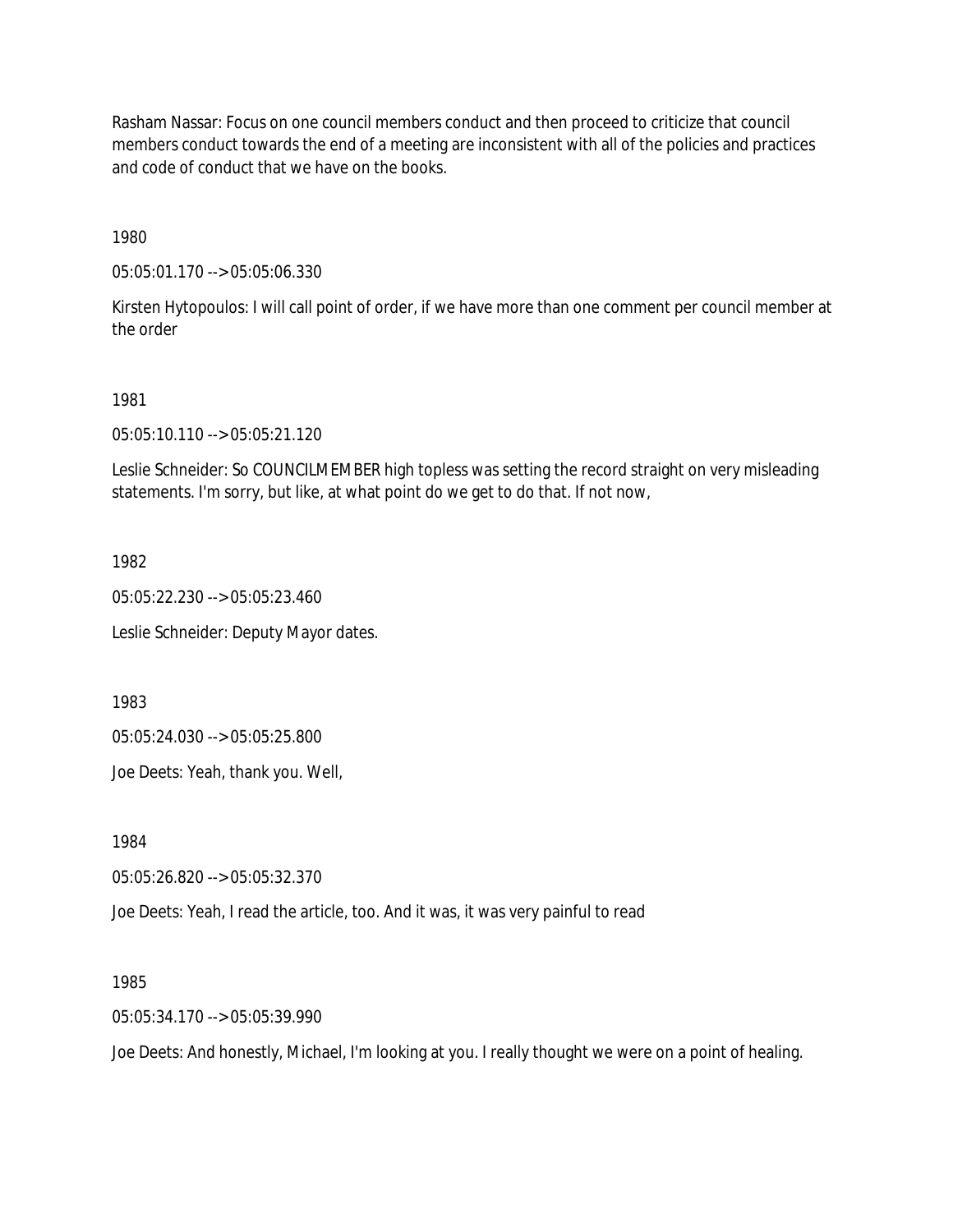05:05:41.220 --> 05:05:52.500

Joe Deets: With our with the Council, I really did. And, and then you wrote that article. And I just, I don't understand why you wrote that article. What

1987

05:05:52.920 --> 05:06:03.600

Joe Deets: What were you trying to, I'm asking you a question. Why did you write this article, knowing you know the facts and you know we were on a process of healing.

1988

05:06:05.130 --> 05:06:11.160

Joe Deets: And this is not this is a big setback writing that article. You have to have known that.

1989

05:06:14.040 --> 05:06:25.200

Joe Deets: So I'm asking you why did you write this article. What was, what were you hoping to accomplish other you know we were on a process of healing the Council, and then you wrote this article.

1990

05:06:30.150 --> 05:06:30.990

Joe Deets: So I'm asking you.

1991

05:06:41.130 --> 05:06:56.790

Michael Pollock: I don't know what to say there. Councilmember deeds. Um, I've heard a number of different things said about what we're doing here. Um, I think that if council members, I guess, I guess, first of all,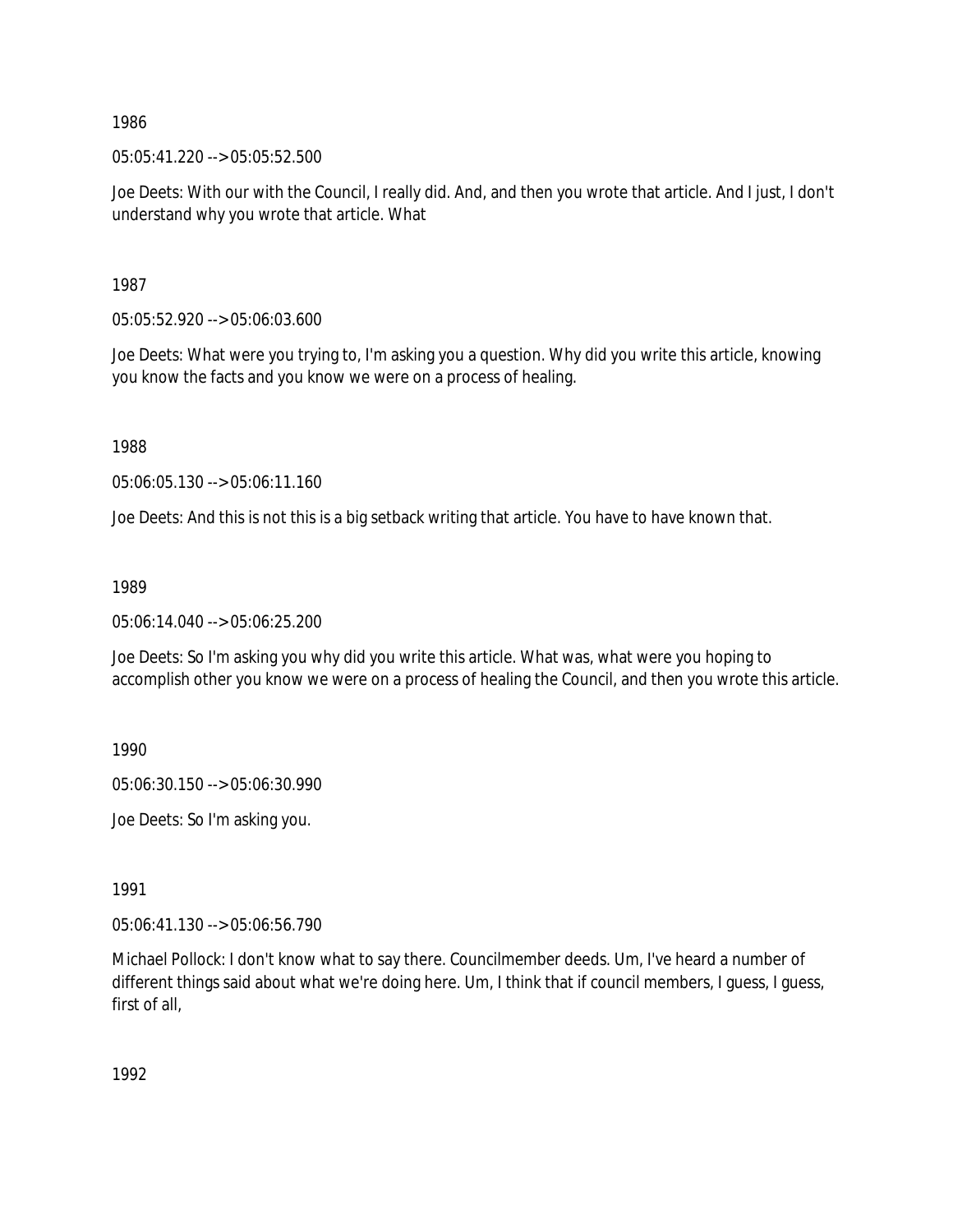05:06:59.460 --> 05:07:14.310

Michael Pollock: race and racism is a very difficult issue and the reactions that I'm seeing from not just council members that other Members are fairly predictable and to be expected. Not everybody

1993

05:07:15.180 --> 05:07:26.640

Michael Pollock: Deals with such issues very well and they are very, very challenging. So I'm especially challenging and 11 o'clock at night, but I felt that

1994

05:07:27.450 --> 05:07:41.370

Michael Pollock: It was important to hear my perspective and then speak out on it and and to me. What I said was 100% accurate. So, you know, there's disagreement.

1995

05:07:41.850 --> 05:07:52.770

Michael Pollock: I didn't want to actually spend time at a council meeting and I just think we're wasting our time right now. Frankly, I think that if somebody disagrees with what I said they're more than welcome to write an editorial so

1996

05:07:54.420 --> 05:08:03.840

Michael Pollock: It's a free country we have First Amendment rights and, you know, there can be disagreement. Reasonable minds can disagree. I would prefer the if

1997

05:08:04.680 --> 05:08:12.840

Michael Pollock: Anybody has disagreement about this that they that write a letter to the editor and set the record straight in their mind.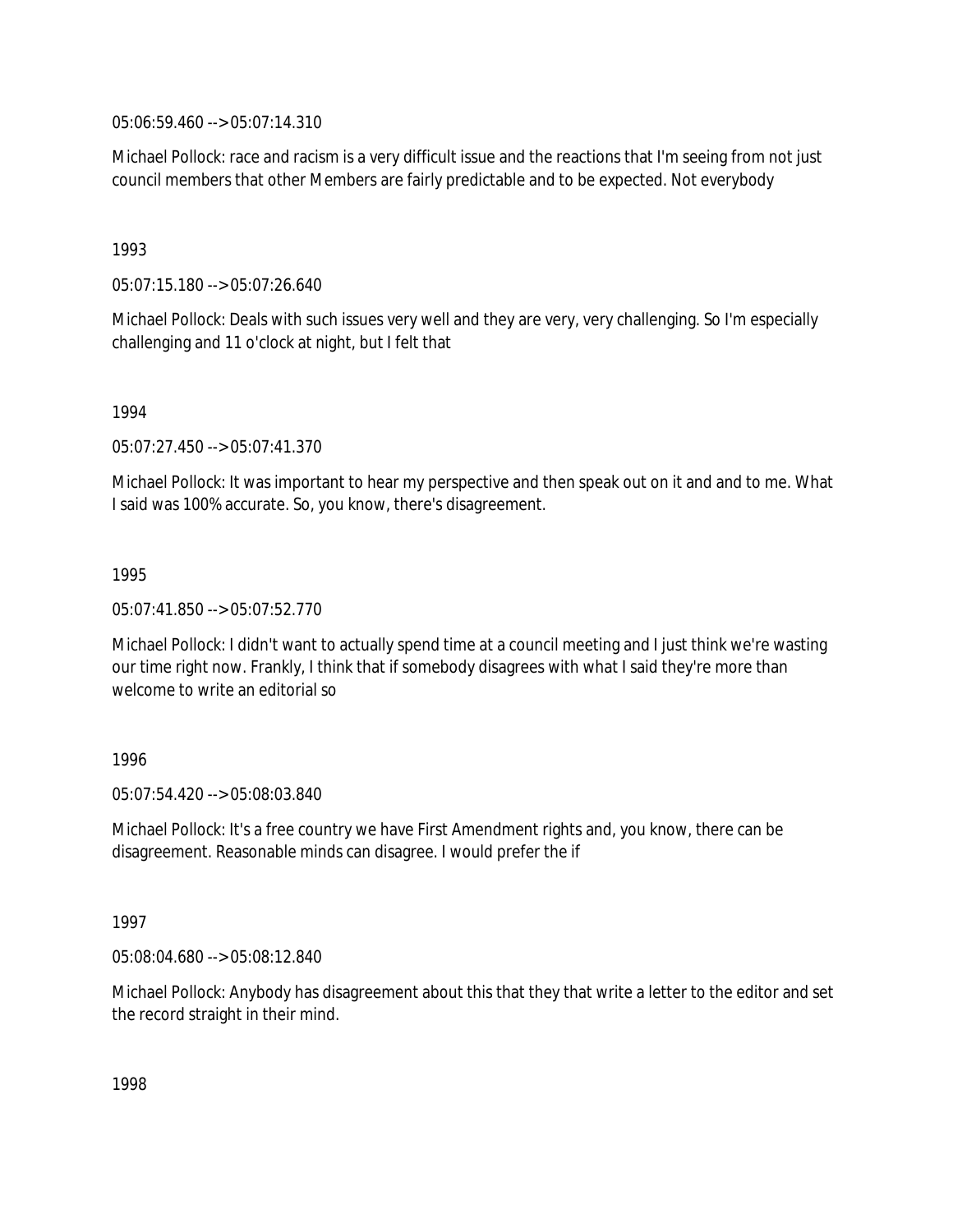05:08:13.200 --> 05:08:19.740

Michael Pollock: But I think it's important that we have a discussion about racism, especially in the context of the Black Lives Matter.

1999

05:08:20.100 --> 05:08:30.030

Michael Pollock: I understand that it's going to be difficult. I understand. People are going to have emotional reactions and that's has unfolded numerous places across

2000

05:08:30.600 --> 05:08:47.460

Michael Pollock: The nation. And recently, the whole nation right now is having a discussion about systemic racism and it's a structure of power and it's about how how people of color are excluded from power because of the system that is set up.

2001

05:08:47.940 --> 05:09:00.300

Michael Pollock: And so this isn't about racism like you've committed a felony or you've committed an act of racism. It's about racism that's structural in nature. And that's been around for a long, long time.

2002

05:09:00.630 --> 05:09:16.170

Michael Pollock: So this is like a little tiny, tiny attempt to move that conversation forward and recognizing that it's a 400 year problem. The first slaves came over in 1692 to the United States.

2003

05:09:16.560 --> 05:09:31.740

Michael Pollock: We're not going to resolve it. Now, I'm not gonna, we're not going to resolve it in our lifetimes. But what we can do is begin to have this difficult conversation and to move the ball forward. So it's, it's an attempt to do it, it's imperfect.